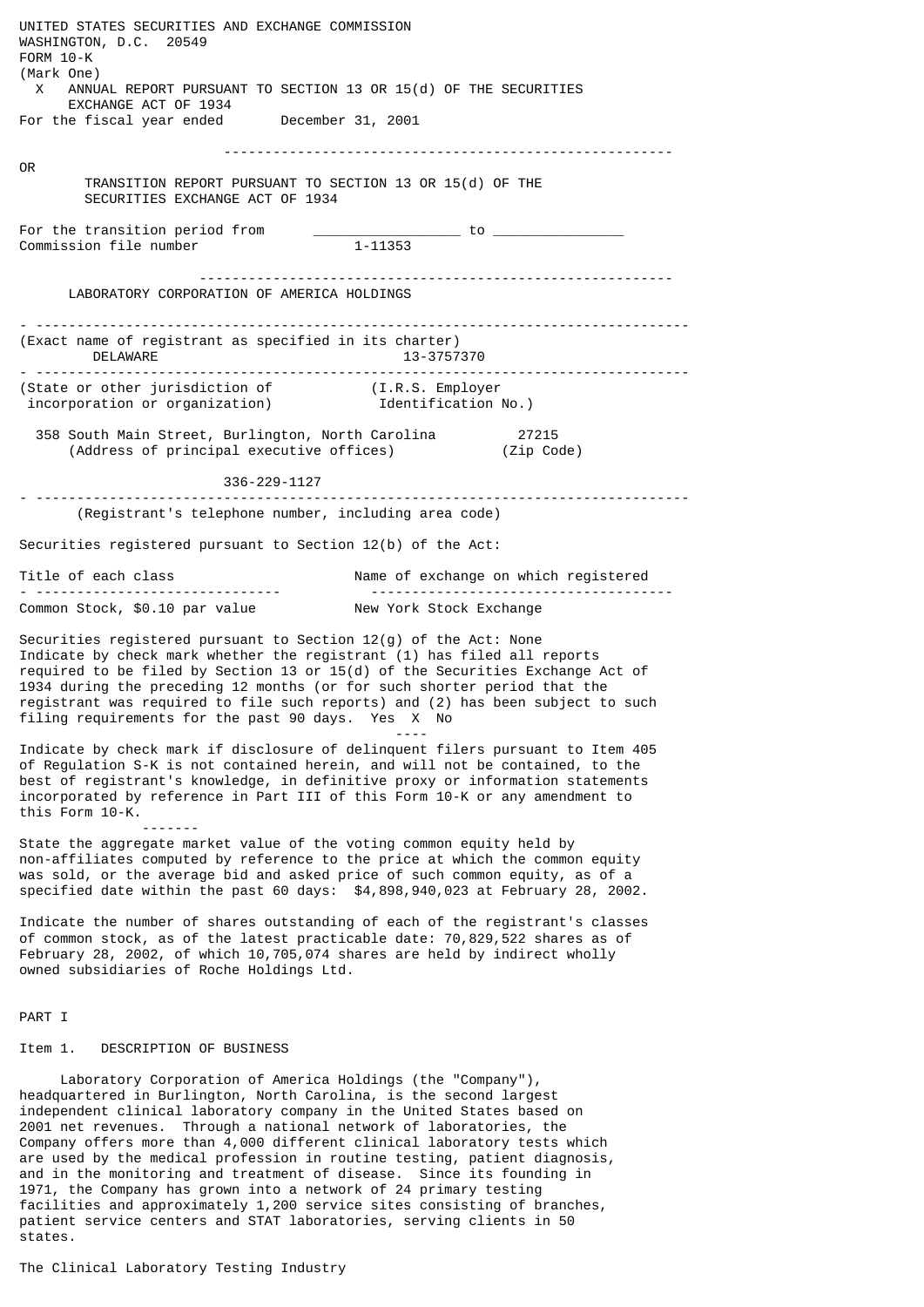Laboratory tests and procedures are used generally by hospitals, physicians and other health care providers and commercial clients to assist in the diagnosis, evaluation, detection, monitoring and treatment of diseases and other medical conditions through the examination of substances in the blood, tissues and other specimens. Clinical laboratory testing is generally categorized as either clinical testing, which is performed on body fluids including blood and urine, or anatomical pathology testing, which is performed on cytologic samples, tissue and other samples, including human cells. Clinical and anatomical pathology procedures are frequently ordered as part of regular physician office visits and hospital admissions in connection with the diagnosis and treatment of illnesses. Certain of these tests and procedures are used principally as tools in the diagnosis and treatment of a wide variety of medical conditions such as cancer, AIDS, endocrine disorders, cardiac disorders and genetic disease. The most frequently requested tests include blood chemistry analyses, urinalyses, blood cell counts, thin layer cytology Pap smears, HIV tests, microbiology cultures and procedures and alcohol and other substance-abuse tests.

 The clinical laboratory industry consists primarily of three types of providers: hospital-based laboratories, physician-office laboratories and independent clinical laboratories, such as those owned by the Company.

 The Company believes that in 2001 approximately 49% of the clinical testing revenues in the United States were derived by hospital-based laboratories, approximately 12% were derived by physicians in their offices and laboratories, and approximately 39% were derived by independent clinical laboratories. The Health Care Financing Administration ("HCFA") of the Department of Health and Human Services ("HHS") has estimated that in 2001 there were approximately 5,000 independent clinical laboratories in the United States.

#### Effect of Market Changes on the Clinical Laboratory Business

 Many market-based changes in the clinical laboratory business have occurred over the past ten years, primarily as a result of the shift away from traditional, fee-for-service medicine to managed-cost health care. The growth of the managed care sector presents various challenges to the Company and other independent clinical laboratories. Managed care organizations typically contract with a limited number of clinical laboratories and negotiate discounts to the fees charged by such laboratories in an effort to control costs. Such discounts have historically resulted in price erosion and have negatively impacted the Company's operating margins. In addition, managed care organizations have used capitated payment contracts in an attempt to fix the cost of laboratory testing services for their enrollees. Under a capitated payment contract, the clinical laboratory and the managed care organization agree to a per member, per month payment to cover all laboratory tests during the month, regardless of the number or cost of the tests actually performed. Such contracts shift the risks of additional testing beyond that covered by the capitated payment to the clinical laboratory. For the year ended December 31, 2001 such capitated contracts accounted for approximately \$106.3 million of the Company's net sales. The increase in managed care and insurance companies' attempts to control utilization of medical services overall has also resulted in declines in the utilization of laboratory testing services.

 In addition, Medicare (which principally services patients 65 and older), Medicaid (which principally serves indigent patients) and insurers have increased their efforts to control the cost, utilization and delivery of health care services. Measures to regulate health care delivery in general and clinical laboratories in particular have resulted in reduced prices, added costs and decreased test utilization for the clinical laboratory industry by increasing complexity and adding new regulatory and administrative requirements. From time to time, Congress has also considered changes to the Medicare fee schedules in conjunction with certain budgetary bills. The Company believes that reductions in reimbursement for Medicare services will continue to be implemented from time to time. Reductions in the reimbursement rates of other third-party payors are likely to occur as well.

 Despite the market changes discussed above, the Company believes that the volume of clinical laboratory testing will be positively influenced by several factors, including: the expanded base of genomics knowledge, which has led to an enhanced appreciation of the value of gene-based diagnostic assays for guiding both the development and stratification of patient-related data for new therapeutics, as well as an increased awareness by physicians that clinical laboratory testing is a cost-effective means of prevention, early detection of disease and monitoring of treatment. In an effort to better promote this appreciation in the marketplace, the Company recently announced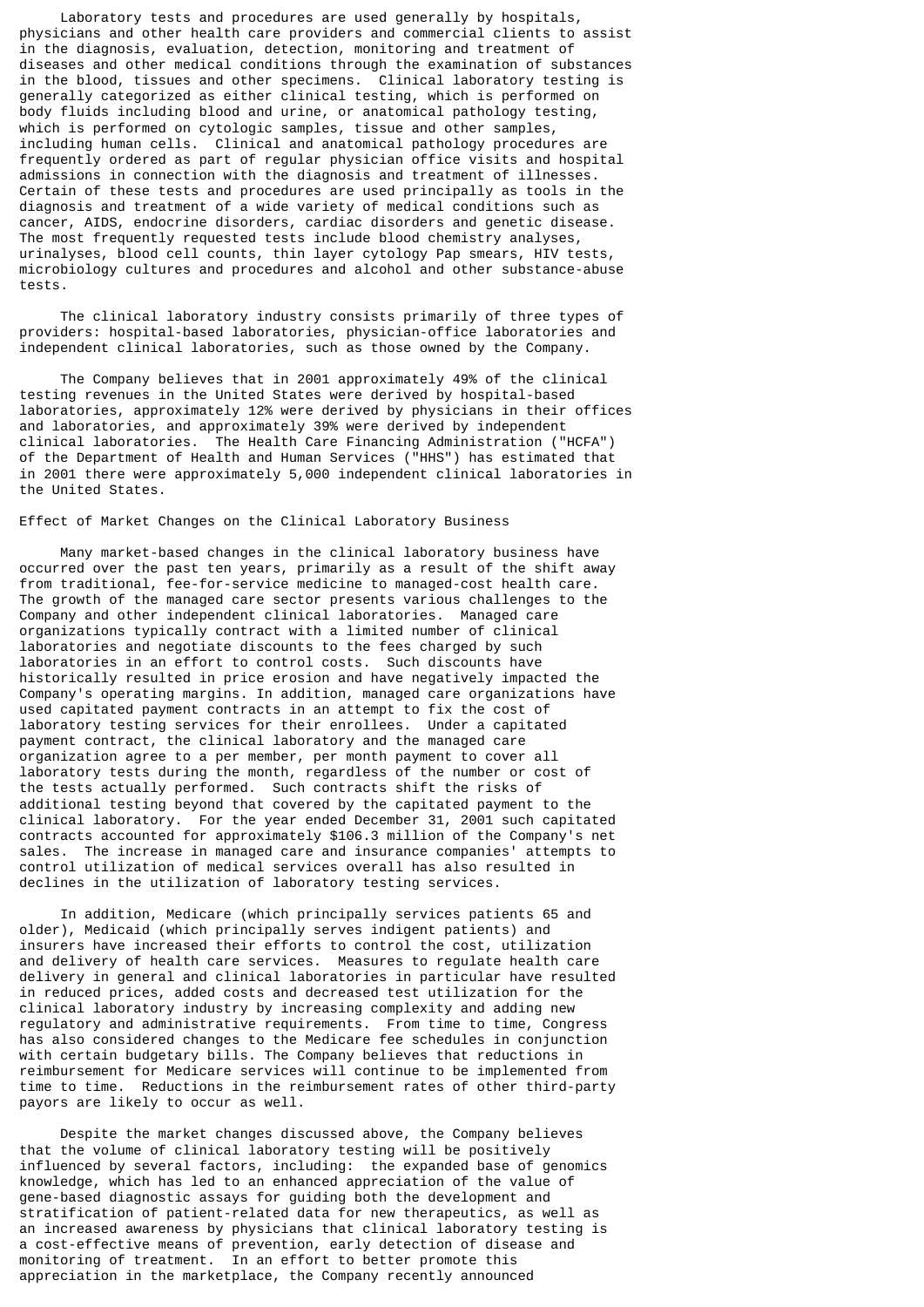partnerships with Myriad Genetics, Inc., to make Myriad's predictive medicine products broadly available to primary care physicians throughout the United States; and EXACT Sciences, to exclusively license EXACT's proprietary technologies for the detection of colorectal cancer. Additional factors which may lead to future volume growth include: an increase in the number and types of tests which are readily available (due to advances in technology and increased cost efficiencies) on a more affordable basis to physicians; expanded substance-abuse testing by corporations and governmental agencies; increased testing for sexually transmitted diseases such as AIDS; and the general aging of the population in the United States. The impact of these factors is expected to be partially offset by declines in volume as a result of increased controls over the utilization of laboratory services by Medicare and other third-party payors, particularly managed care organizations.

# Laboratory Testing Operations and Services

 The Company has 24 primary testing facilities, and approximately 1,200 service sites consisting of branches, patient service centers and STAT laboratories. A "branch" is a central office which collects specimens in a region for shipment to one of the Company's laboratories for testing. Test results can be printed at a branch and conveniently delivered to the client. A branch also is used as a base for sales staff. Generally, a "patient service center" is a facility maintained by the Company to serve the physicians in a medical professional building or other strategic location. The patient service center collects the specimens as requested by the physician. The specimens are sent, principally through the Company's in-house courier system (and, to a lesser extent, through independent couriers), to one of the Company's major laboratories for testing. Some of the Company's patient service centers also function as "STAT labs", which are laboratories that have the ability to perform certain routine tests quickly and report results to the physician immediately. The Company processed an average of approximately 281,000 patient specimens per day in 2001. Patient specimens are delivered to the Company accompanied by a test request form. These forms, which are completed by the client, indicate the tests to be performed and provide the necessary billing information.

 Each specimen and related request form is checked for completeness and then given a unique identification number. The unique identification number assigned to each specimen helps to assure that the results are attributed to the correct patient. The test request forms are sent to a data entry terminal where a file is established for each patient and the necessary testing and billing information is entered. Once this information is entered into the computer system, the tests are performed and the results are entered through computer interface or manually, depending upon the tests and the type of equipment involved. Most of the Company's computerized testing equipment is directly linked with the Company's information systems. Most routine testing is completed by early the next morning and test results are printed and prepared for distribution by service representatives that day. Some clients have local printing capability and have reports printed out directly in their offices. Clients who request that they be called with a result are so notified in the morning. It is Company policy to notify the client immediately if a lifethreatening result is found at any point during the course of the testing process.

#### Testing Services

#### Routine Testing

 The Company currently offers approximately 4,000 different clinical laboratory tests or procedures. Several hundred of these are frequently used in general patient care by physicians to establish or support a diagnosis, to monitor treatment or medication, or to search for an otherwise undiagnosed condition. The most frequently requested routine tests include blood chemistry analyses, urinalyses, blood cell counts, Pap smears and HIV tests. These routine procedures are most often used by practicing physicians in their outpatient office practices. Physicians may elect to send such procedures to an independent laboratory or they may choose to establish an in-house laboratory to perform some of the tests.

 The Company performs this core group of routine tests in each of its 24 primary testing facilities, which constitutes a majority of the testing performed by the Company. The Company generally performs and reports most routine procedures within 24 hours, utilizing a variety of sophisticated and computerized laboratory testing instruments.

#### Specialty and Niche Testing

While the information provided by many routine tests may be used by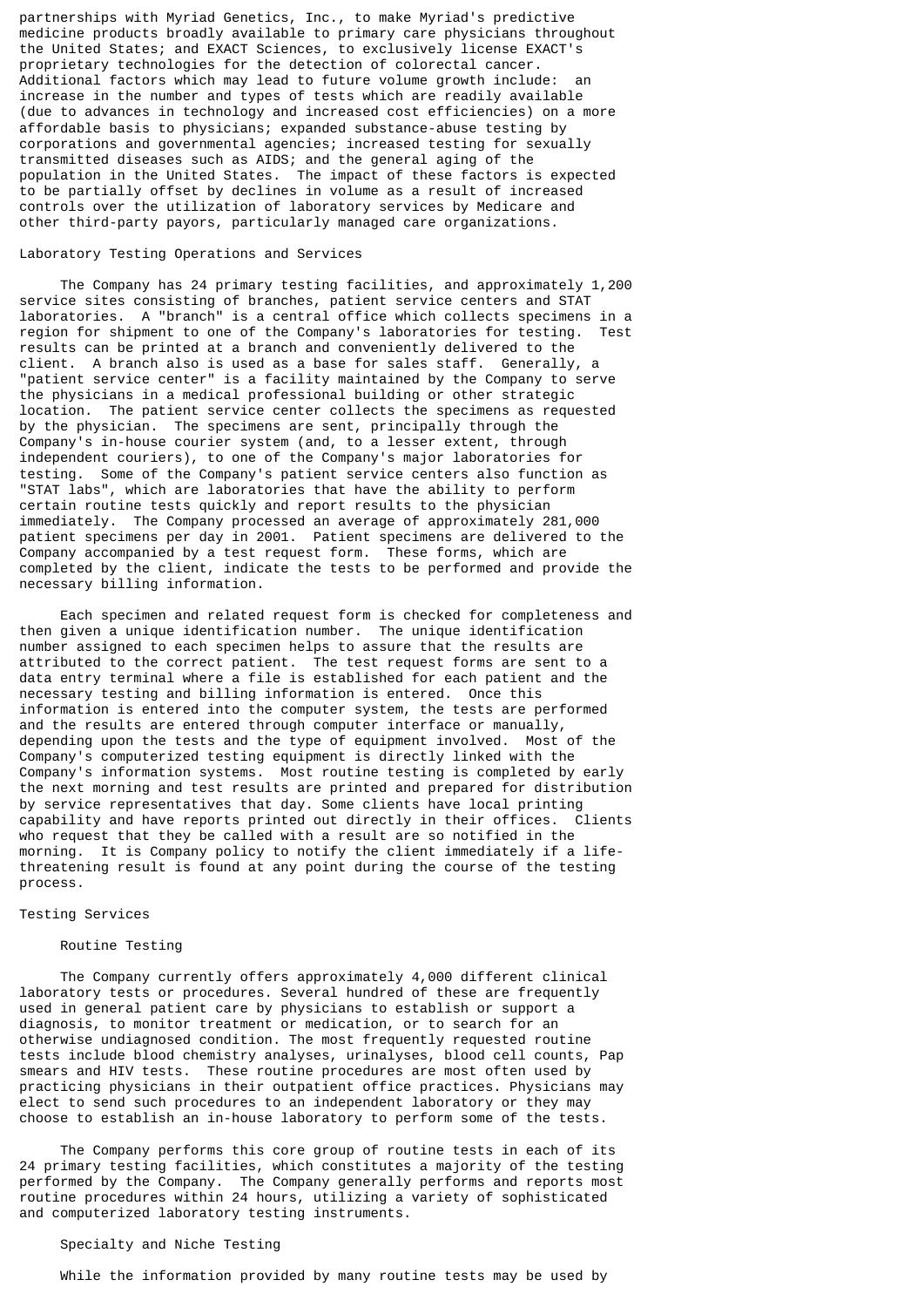nearly all physicians, regardless of specialty, many other procedures are more specialized in nature. One of the primary growth strategies of the Company is the continued expansion of its specialty and niche businesses, which involve certain types of unique testing capabilities and/or client requirements. In general, the specialty and niche businesses are designed to serve two market segments: (i) markets which are not served by the routine clinical testing laboratory and therefore are subject to less stringent regulatory and reimbursement constraints; and (ii) markets which are served by the routine testing laboratory and offer the possibility of adding related services from the same supplier. The Company's research and development group continually seeks new and improved technologies for early diagnosis. For example, the Company's Center for Molecular Biology and Pathology (CMBP) is a leader in molecular diagnostics and polymerase chain reaction (PCR) technologies which are often able to provide earlier and more reliable information regarding HIV, genetic diseases, cancer and many other viral and bacterial diseases. In August 2000, the Company acquired Los Angelesbased National Genetics Institute, Inc. (NGI), a leader in the development of PCR assays for Hepatitis  $\tilde{C}$  (HCV). In June 2001, the Company acquired Minneapolis-based Viro-Med, Inc which offers molecular microbial testing using real time PCR platforms. Management believes these technologies may represent a significant savings to managed care organizations by increasing the detection of early stage (treatable) diseases. The following are specialty and niche businesses in which the Company offers testing and related services:

Infectious Disease. The Company provides complete viral load testing as well as HIV genotyping and phenotyping. In 2000, the Company added HIV GenoSure? to its portfolio of HIV resistance testing services. The Company's use of this leading-edge technology puts it in the forefront of HIV drug resistance testing-one of the most important issues surrounding the treatment of HIV. Additionally, the Company provides comprehensive testing for HCV including both PCR testing and genotyping at CMBP, NGI and Viro-Med.

Allergy Testing. The Company offers an extensive range of allergen testing services as well as computerized analysis and a treatment program that enables primary care physicians to diagnose and treat many kinds of allergic disorders.

Clinical Research Testing. The Company regularly performs clinical laboratory testing for pharmaceutical companies conducting clinical research trials on new drugs. This testing often involves periodic testing of patients participating in the trial over several years.

Diagnostic Genetics. The Company offers cytogenetic, molecular cytogenetic, biochemical and molecular genetic tests.

Identity Testing. The Company provides forensic identity testing used in connection with criminal proceedings and parentage evaluation services which are used to assist in the resolution of disputed parentage in child support litigation. Parentage testing involves the evaluation of immunological and genetic markers in specimens obtained from the child, the mother and the alleged father. Management believes it is now the largest provider of identity testing services in the United States.

Oncology Testing. The Company offers an extensive series of testing technologies that aid in diagnosing and monitoring certain cancers and predicting the outcome of certain treatments. At NGI, scientists have novel assays for melanoma and breast cancer in varying stages of clinical trials. During 2001, The Company began offering PreGen-26, a DNA-based colorectal cancer test (using EXACT Sciences Corporation's proprietary genomics-based technology). PreGen-26 is intended to detect colorectal cancer earlier when treatment is most effective.

Occupational Testing Services. The Company provides urine and hair testing for the detection of drugs of abuse for private and government customers, and also provides blood testing services for the detection of drug abuse and alcohol. These testing services are designed to produce "forensic" quality test results that satisfy the rigorous requirements for admissibility as evidence in legal proceedings. The Company also provides other analytical testing and a variety of management support services.

 The specialized or niche testing services noted above, as well as other complex procedures, are sent to designated facilities where the Company has concentrated the people, instruments and related resources for performing such procedures so that quality and efficiency can be most effectively monitored. CMBP, NGI and Viro-Med also specialize in new test development and education and training related thereto.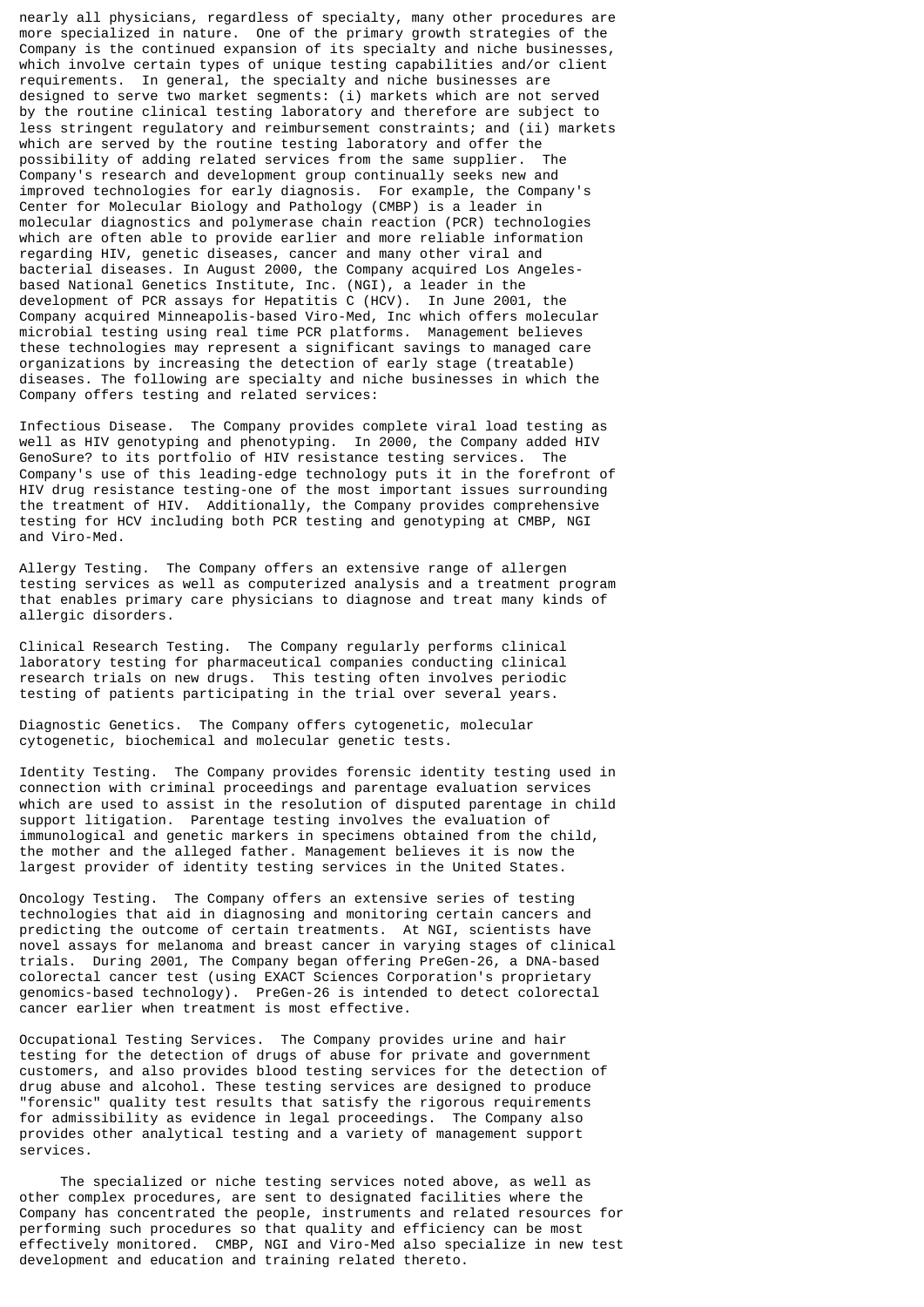#### Clients

The Company provides testing services to a broad range of health care providers. During the year ended December 31, 2001, no client or group of clients under the same contract accounted for more than four percent of the Company's net sales. The primary client groups serviced by the Company include:

# Independent Physicians and Physician Groups

 Physicians requiring testing for their patients who are unaffiliated with a managed care plan are one of the Company's primary sources of testing services. Fees for clinical laboratory testing services rendered for these physicians are billed either to the physician, to the patient or the patient's third party payor such as insurance companies, Medicare and Medicaid. Billings are typically on a fee-for-service basis. If the billings are to the physician, they are based on the wholesale or customer fee schedule and subject to negotiation. Otherwise, the patient is billed at the laboratory's retail or patient fee schedule and subject to third party payor limitations and negotiation by physicians on behalf of their patients. Medicare and Medicaid billings are based on government-set fee schedules.

# Hospitals

 The Company provides hospitals with services ranging from routine and specialty testing to contract management services. Hospitals generally maintain an on-site laboratory to perform immediately needed testing on patients receiving care. However, they also refer less time sensitive procedures, less frequently needed procedures and highly specialized procedures to outside facilities, including independent clinical laboratories and larger medical centers. The Company typically charges hospitals for any such tests on a fee-for-service basis which is derived from the Company's customer fee schedule. Fees for management services are billed monthly at contractually agreed-upon rates.

# HMOs and Other Managed Care Groups

 The Company serves HMOs and other managed care organizations. These medical service providers typically contract with a limited number of clinical laboratories and then designate the laboratory or laboratories to be used for tests ordered by participating physicians. The majority of the Company's managed care testing is negotiated on a fee-for-service basis. Testing is sometimes reimbursed on a capitated basis for managed care organizations. Under a capitated payment contract, the Company agrees to cover certain laboratory tests during a given month for which the managed care organization agrees to pay a flat monthly fee for each covered member. The tests covered under agreements of this type are negotiated for each contract, but usually include routine tests and exclude highly specialized tests. Many of the national and large regional managed care organizations prefer to use large independent clinical labs such as the Company because they can monitor service and performance on a national basis.

# Other Institutions

 The Company serves other institutions, including governmental agencies, large employers and other independent clinical laboratories that do not have the breadth of the Company's testing capabilities. The institutions typically pay on a negotiated fee-for-service basis.

## Payors

 Most testing services are billed to a party other than the "client" that ordered the test. In addition, tests performed by a single physician may be billed to different payors depending on the medical benefits of a particular patient. Payors other than the direct patient, include, among others, insurance companies, managed care organizations, Medicare and Medicaid. For the year ended December 31, 2001, billings to the Company's respective payors (based on the total volume of accessions) are as follows:

|                        | Accession Volume as<br>a % of Total | Revenue<br>per<br>Accession |
|------------------------|-------------------------------------|-----------------------------|
|                        |                                     |                             |
| Private Patients       | 3.5%                                | \$111,28                    |
| Medicare, Medicaid and |                                     |                             |
| <b>Insurance</b>       | 17.0%                               | \$31.59                     |
| Commercial Clients     | 38.9%                               | \$24.46                     |
| Managed Care           | 40.6%                               | \$29.27                     |

## Affiliations and Alliances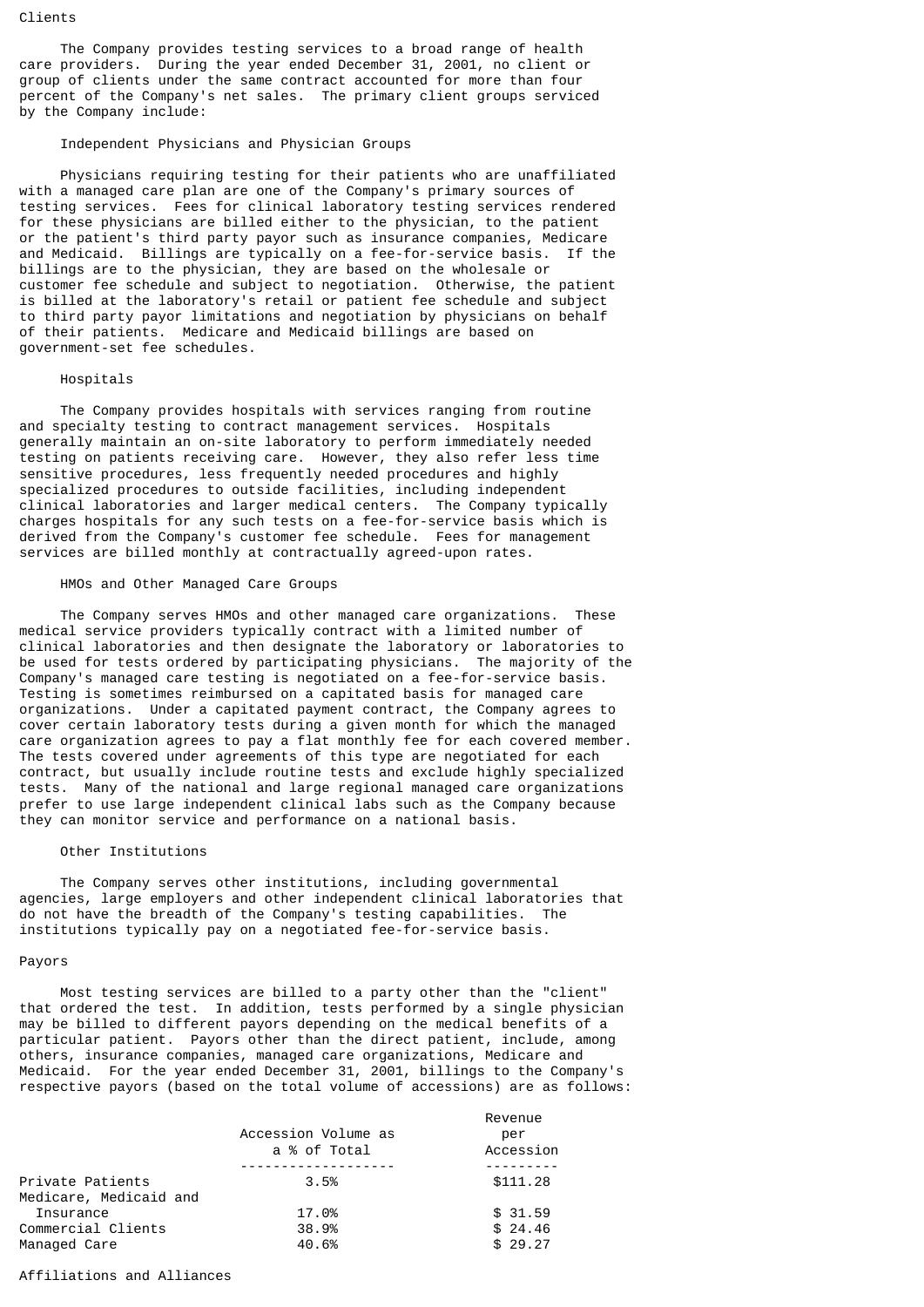The Company's development of hospital relationships through traditional and non-traditional business models exceeded all prior year outcomes. The Company increased its focus on the traditional business model with a hospital, whereby the Company enters into a reference service agreement and establishes a Hospital Territory Manger (HTM) role. The addition of this sales/service position sets the Company at an advantage with specialized and targeted attention for the Company's Hospital<br>customers. Significant growth also occurred due to laboratory tee Significant growth also occurred due to laboratory technical support (management) contracts and shared services agreements.

 In 2001 the Company added a number of new traditional and nontraditional relationships with hospitals. These new hospital relationships represent approximately \$48.5 million of new annualized sales.

 Reference agreements, or traditional business model, provide a means for hospitals to outsource patient laboratory testing services that are not time critical (e.g., test results reported within twenty-four hours of drawing the specimen as opposed to those requiring two to four hour turnaround). These agreements allow the hospital to maintain their own stat/emergency lab on-site, while eliminating certain costs of maintaining a full-service lab on their premises.

 A non-traditional business model is where the Company provides technical support services in a variety of health care settings. In these relationships, the Company generally supplies the laboratory manager and other laboratory personnel, as well as equipment and testing supplies, to manage a laboratory that is owned by a hospital, managed care organization or other health care provider. Under the typical laboratory technical support agreement, the laboratory manager, who is employed by the Company, reports to the hospital or clinic administration. Thus, the hospital or clinic ("Provider") maintains control of the laboratory. A pathologist designated by the Provider serves as medical director for the laboratory.

 Hospitals are increasingly looking beyond their in-house patient base and seek to provide services to outreach patients within their greater local community. The Company has a focus to develop cooperative testing relationships with such hospitals in which the parties combine efforts to support the needs of a specific community. These non-traditional relationships center around capitalizing on a partner hospital's excess capacity and ability to perform rapid response testing and the Company's ability to provide low cost, high quality esoteric testing. These service agreements create ventures that provide communities with synergistic, high quality testing services within a single infrastructure.

 An important advantage the Company offers to its clients is the flexibility of the Company's information systems used for contract management services and for creating bi-directional interfaces to support the Company's cooperative testing arrangements. In addition to the ability to be customized for a particular user's needs, the Company's information systems also interface with several hospital and clinic systems, giving the user more efficient and effective information flow.

 The Company's non-traditional business contracts typically have terms between three and five years. However, most contracts contain a clause that permits termination prior to the contract expiration date. The termination terms vary but they generally fall into one of the following categories: (1) termination without cause by either the Company or the contracted Provider after written notice (generally 60 to 120 days prior to termination); (2) termination by the contracted Provider only if there are uncorrected deficiencies in the Company's performance under the contract after notice by the contracted Provider; (3) termination by the contracted Provider if there is a loss of accreditation held by any Company laboratory that services the contracted Provider, which accreditation is not reinstated within 30 days of the loss, or up to 30 days' notice if there is a decline in the quality of services provided under such contract which remains uncorrected after a 15-day period; or (4) should the Company or Provider's service requirements change to the extent that the new service requirements affect the profitability or stability of the alliance relationship and the terms cannot be re-negotiated to the satisfaction of both parties. While the Company believes that it will maintain and renew its existing contracts, there can be no assurance of such maintenance or renewal.

 The Company has developed several different pricing formulas under its non-traditional business contracts. The Company generally bills the hospital a monthly contractually-determined management fee in addition to different fixed on-site and off-site fees per test. Highly esoteric tests are generally billed under a separate fee schedule. In certain cases, profitability may depend on the Company's ability to accurately predict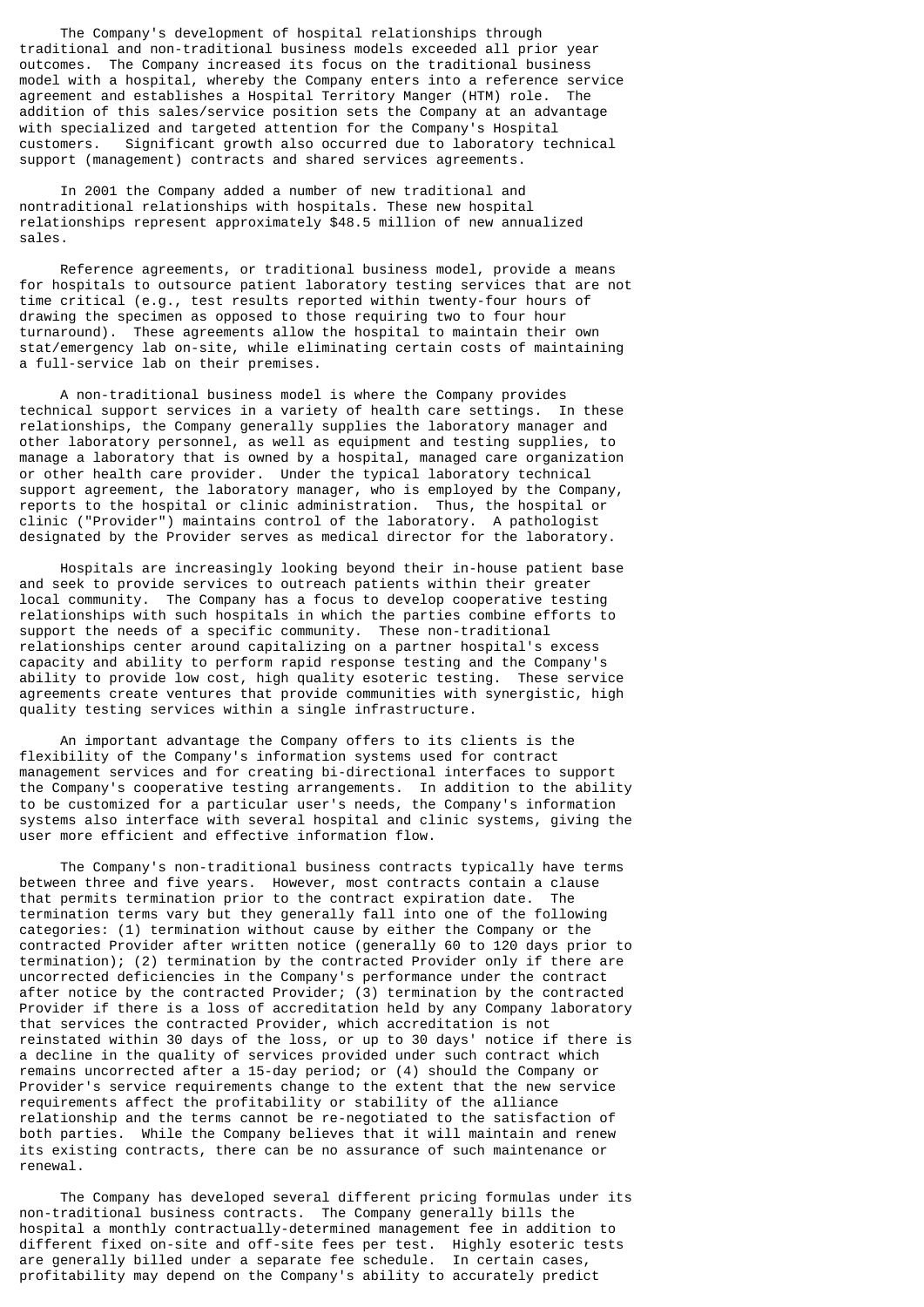test volumes, patient encounters or the number of admissions.

#### Sales and Marketing and Client Service

 The Company offers its services through a combination of direct sales generalists and specialists. Sales generalists market the mainstream or traditional routine laboratory services primarily to physicians, while specialists concentrate on individual market segments, such as hospitals or managed care organizations, or on testing niches, such as identity testing or genetic testing. Specialist positions are established when an in-depth level of expertise is necessary to effectively offer the specialized services. When the need arises, specialists and generalists work cooperatively to address specific opportunities. At December 31, 2001, the Company employed 235 generalists and 114 specialists. The Company's sales generalists and specialists are compensated through a combination of salaries, commissions and bonuses, at levels commensurate with each individual's qualifications and responsibilities. Commissions are primarily based upon the individual's productivity in generating new business for the Company.

 The Company also employs regional service managers and account managers ("AMs") to interact with clients on an ongoing basis. AMs monitor the status of the services being provided to clients, act as problemsolvers, provide information on new testing developments and serve as the client's regular point of contact with the Company. At December 31, 2001, the Company employed 290 AMs. AMs are compensated through a combination of salaries and bonuses commensurate with each individual's qualifications and responsibilities.

 The Company believes that the clinical laboratory service business is shifting away from the traditional direct sales structure to one in which the purchasing decisions for laboratory services are increasingly being made by managed care organizations, insurance plans, employers and even by patients themselves. In view of these changes, the Company has adapted its sales and marketing structure to more appropriately address the opportunities presented by this shift.

 The Company competes primarily on the basis of the quality of its testing, reporting and information systems, its reputation in the medical community, the pricing of its services and its ability to employ qualified personnel. During 2001, one of the Company's goals has been to improve client service. An important factor in improving client service includes the Company's initiatives to improve its billing process. See "-Billing."

# Information Systems

 The Company has developed and implemented management information systems to monitor operations and control costs. All financial functions are centralized in Burlington, North Carolina including purchasing and accounting. Management believes this provides greater control over spending as well as increased supervision and monitoring of results of operations.

 The Company believes that the health care provider's need for data will continue to place high demands on its information systems staff. The Company operates several systems to handle laboratory, billing and financial data and transactions. The Company believes that the efficient handling of information involving clients, patients, payors and other parties will be a critical factor in the Company's future success. The Company's Corporate Information Systems Division manages its information resources and programs on a consolidated basis in order to achieve greater efficiency and economies of scale. The Company employs a Chief Information Officer, whose responsibility is to integrate, manage and develop the Company's information systems.

 In 2001, the Company continued to focus on its information systems activities and substantially completed the consolidation of its multiple laboratory and billing systems to standardized laboratory testing and billing systems. The Company has established regional data centers to more effectively handle the information processing needs of the Company. The Company believes that benefits have been realized from the conversion of its multiple billing systems into a centralized system and these benefits will continue in the future as the Company takes advantage of this standardization.

## Billing

 Billing for laboratory services is a complex process. Laboratories must bill many different payors such as doctors, patients, hundreds of different insurance companies, Medicare, Medicaid and employer groups, all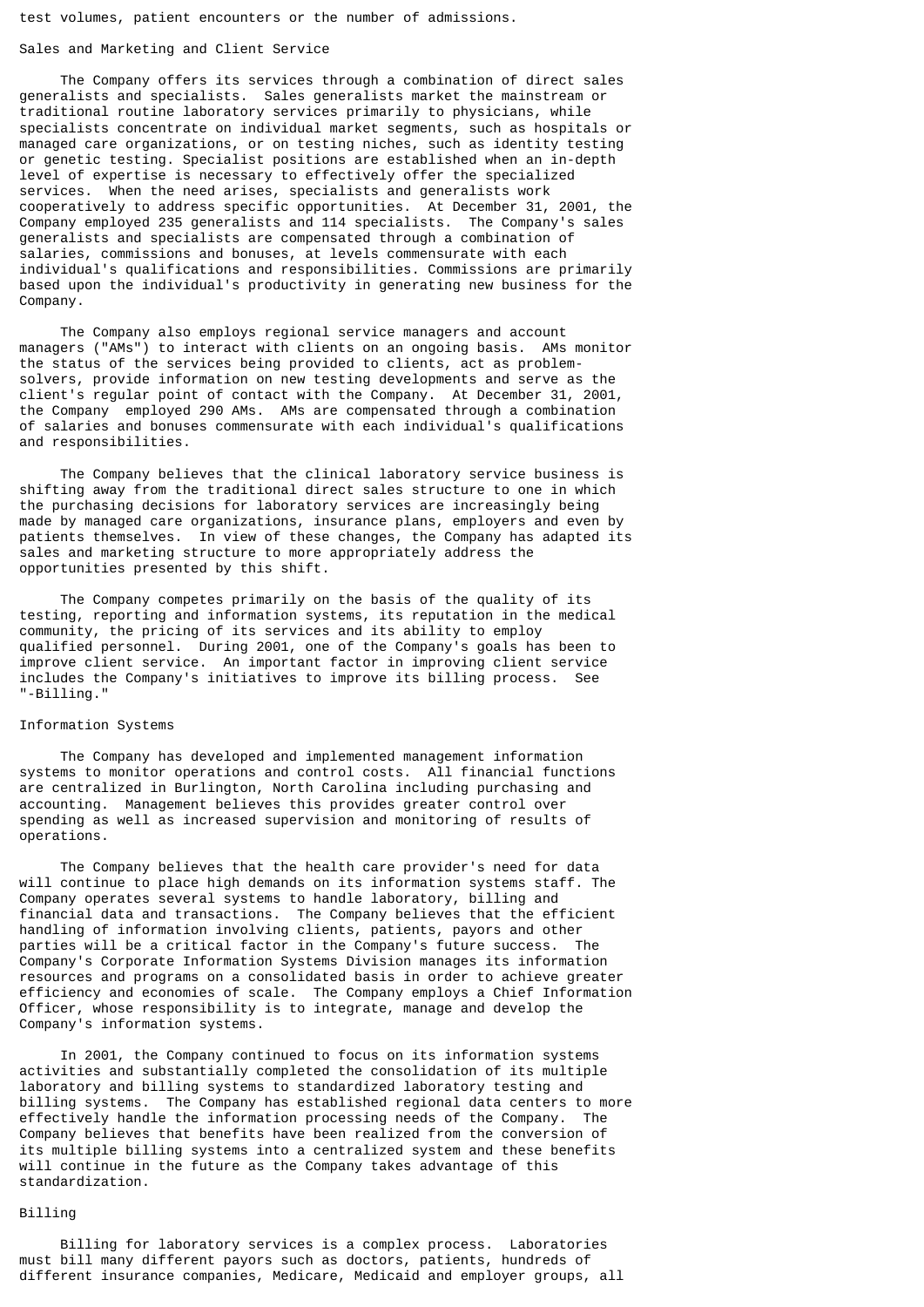of whom have different billing requirements. The Company believes that a majority of its bad debt expense is the result of non-credit related issues which slow the billing process. A primary cause of bad debt expense is missing or incorrect billing information on requisitions. The Company believes that this experience is similar to that of its primary competitors. The Company performs the requested tests and returns back the test results regardless of whether billing information has been provided at all or has been provided incorrectly. The Company subsequently attempts to obtain any missing information or rectify any incorrect billing information received from the health care provider. Among the many other factors complicating the billing process are more intricate billing arrangements due to contracts with third-party administrators, disputes between payors as to the party responsible for payment of the bill and auditing for specific compliance issues.

 During 2001, the Company's days sales outstanding (DSO) were reduced 10 days from December 31, 2000 levels to 58 days as a result of Companywide efforts to increase cash collections from all payors, as well as ongoing improvements to claim submission processes. The Company is continuing to take the steps necessary to improve DSO and cash collections by:

1) Conversion of decentralized billing locations to a centralized billing system. During 2001, the Chicago, San Antonio and Dallas locations were converted.

2) During the first quarter of 2000, the Company implemented an initiative to reduce the number of requisitions received that are missing certain billing information. This initiative involves measuring the number of clinical requisitions received by ordering client, as well as what specific information was not provided. The Company then identifies root causes of why the information was missing and takes steps to ensure that information is provided in the future. These steps include re-educating clients as to what information is needed in order for the Company to bill and collect for the test. During the year, the percentage of requisitions received which were missing billing information was 6%.

 Although there can be no assurance of success, the Company has developed a number of initiatives to address the complexity of the billing process and to improve collection rates. These initiatives include: i) installation of personal computer based products in client offices and Company locations to help with the accuracy and completeness of billing information captured on the front-end; ii) establishment of a project group to focus on improvements in order entry; and iii) development and implementation of enhanced eligibility checking to compare information to payor records before billing. Additionally, the Company believes that it can benefit from the conversion of its multiple billing systems into a centralized system. Currently, 90% of the Company's billing is performed on this centralized system. By the end of 2002, the Company plans to have approximately 95% of its billing performed on the centralized system.

#### Quality Assurance

 The Company considers the quality of its tests to be of critical importance, and it has established a comprehensive quality assurance program for all of its laboratories and other facilities, designed to help assure accurate and timely test results. In addition to the compulsory external inspections and proficiency programs demanded by HCFA and other regulatory agencies, Company-wide systems and procedures are in place to emphasize and monitor quality assurance. All of the Company's regional laboratories are subject to on-site evaluations, the College of American Pathologists ("CAP") proficiency testing program, state surveys and the Company's own internal quality control programs.

 External Proficiency/ Accreditations. The Company participates in numerous externally-administered, blind quality surveillance programs, including the CAP program. The blind programs supplement all other quality assurance procedures and give Company management the opportunity to review its technical and service performance from the client's perspective.

 Internal Quality Control. The Company regularly performs internal quality control testing by running quality control samples with known values with patient samples submitted for testing. All quality control sample test results are entered into the Company's national laboratory computer, which connects the Company's facilities nationwide to a common on-line quality control database. This system helps technologists and technicians check quality control values and requires further prompt verification if any quality control value is out of range. The Company has an extensive, internally administered program of blind sample proficiency testing (i.e. the testing laboratory does not know the sample being tested is a quality control sample), as part of which the Company's locations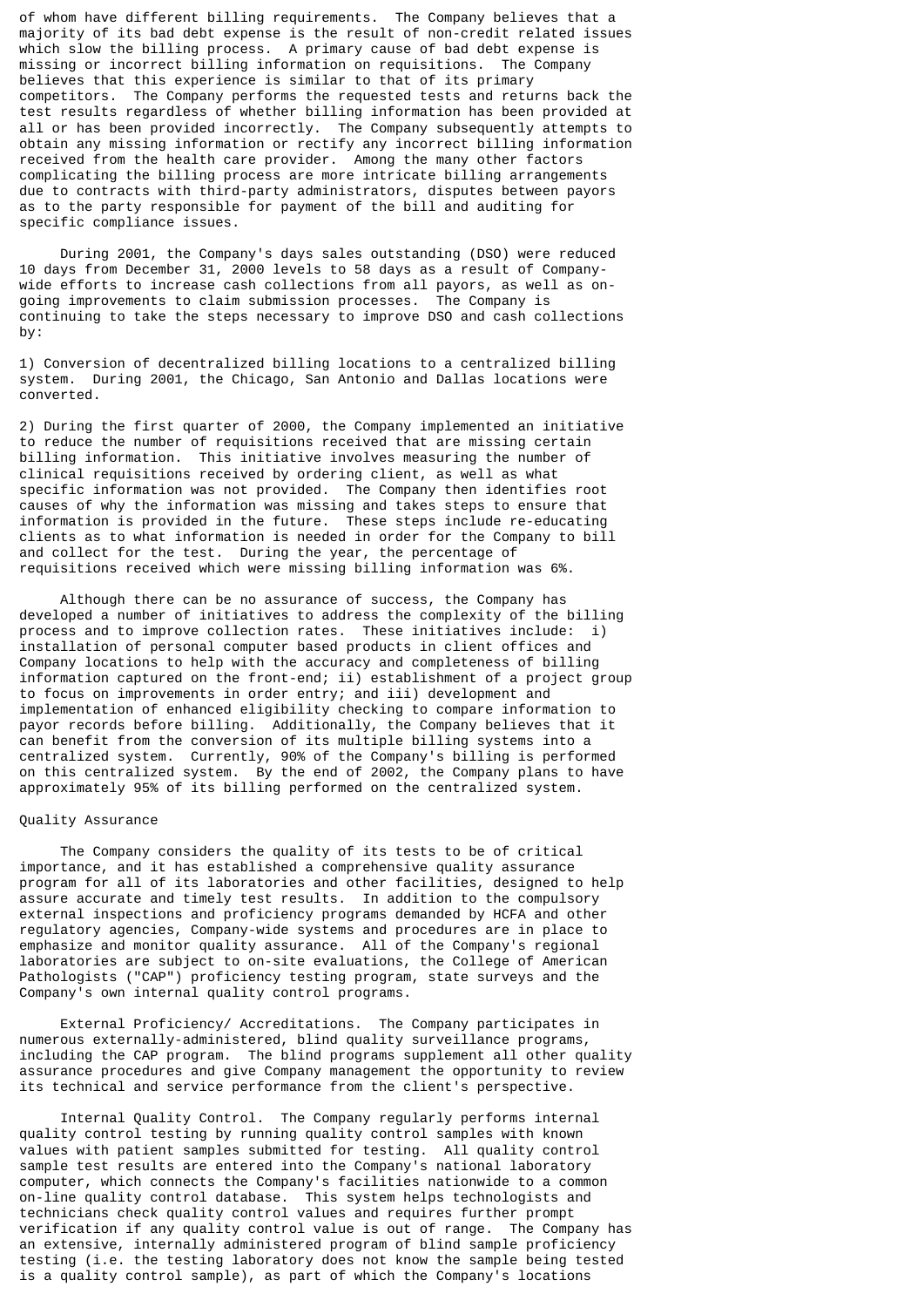receive specimens from the Company's Quality Assurance and Corporate Technical Services departments for analysis.

 The CAP accreditation program involves both on-site inspections of the laboratory and participation in the CAP's proficiency testing program for<br>all categories in which the laboratory is accredited by the CAP. The CAP all categories in which the laboratory is accredited by the CAP. is an independent non-governmental organization of board-certified pathologists which offers an accreditation program to which laboratories can voluntarily subscribe. The CAP has been accredited by HCFA to inspect clinical laboratories to determine adherence to the Clinical Laboratory Improvement Act of 1967, and the Clinical Laboratory Improvement Amendments of 1988 (collectively, as amended, "CLIA") standards. A laboratory's receipt of accreditation by the CAP satisfies the Medicare requirement for participation in proficiency testing programs administered by an external source. All of the Company's major laboratories are accredited by the CAP.

 The Company's forensic crime laboratory, located at CMBP, is accredited by the American Society of Crime Laboratory Directors, Laboratory Accreditation Board ("ASCLD/LAB") in the category of DNA testing. Under the Crime Laboratory Accreditation Program managed by the ASCLD/LAB, a crime laboratory undergoes a comprehensive and in-depth inspection to demonstrate that its management, operations, employees, procedures and instruments, physical plant and security, and personnel safety procedures meet stringent quality standards. The Company is one of 223 ASCLD accredited crime laboratories worldwide, and is one of only six private crime laboratories holding the accreditation. Accreditation is granted for a period of five years provided that a laboratory continues to meet the standards during that period.

#### Competition

 The clinical laboratory business is intensely competitive. The Company believes that in 2001 the entire United States clinical laboratory testing industry had revenues exceeding \$34 billion; approximately 49% of such revenues were attributable to hospital-affiliated laboratories, approximately 39% were attributable to independent clinical laboratories and approximately 12% were attributable to physicians in their offices and laboratories. There are presently two national independent clinical laboratories: the Company; and Quest Diagnostics Incorporated ("Quest"), which had approximately \$3.6 billion in revenues from clinical laboratory testing in 2001.

 In addition to the other national clinical laboratory, the Company competes on a regional basis with many smaller regional independent clinical laboratories as well as laboratories owned by hospitals and physicians. The Company believes that the following factors, among others, are often used by health care providers in selecting a laboratory: i) pricing of the laboratory's test services; ii) accuracy, timeliness and consistency in reporting test results; iii) number and type of tests performed; iv) service capability and convenience offered by the laboratory; and v) its reputation in the medical community. The Company believes that it competes favorably with its principal competitors in each of these areas and is currently implementing strategies to improve its competitive position.

 The Company believes that consolidation will continue in the clinical laboratory testing business. In addition, the Company believes that it and the other large independent clinical laboratory testing companies will be able to increase their share of the overall clinical laboratory testing market due to a number of external factors including cost efficiencies afforded by large-scale automated testing, Medicare reimbursement reductions and the growth of managed health care entities which require low-cost testing services and large service networks. In addition, legal restrictions on physician referrals and the ownership of laboratories as well as increased regulation of laboratories are expected to contribute to the continuing consolidation of the industry.

#### Employees

 At December 31, 2001, the Company had approximately 19,600 full-time equivalent employees. A subsidiary of the Company has one collective bargaining agreement which covers approximately 25 employees. The Company believes that its overall relations with its employees are good.

## Regulation and Reimbursement

#### General

 The clinical laboratory industry is subject to significant governmental regulation at the federal, state and sometimes local levels. As described below, these regulations concern licensure and operation of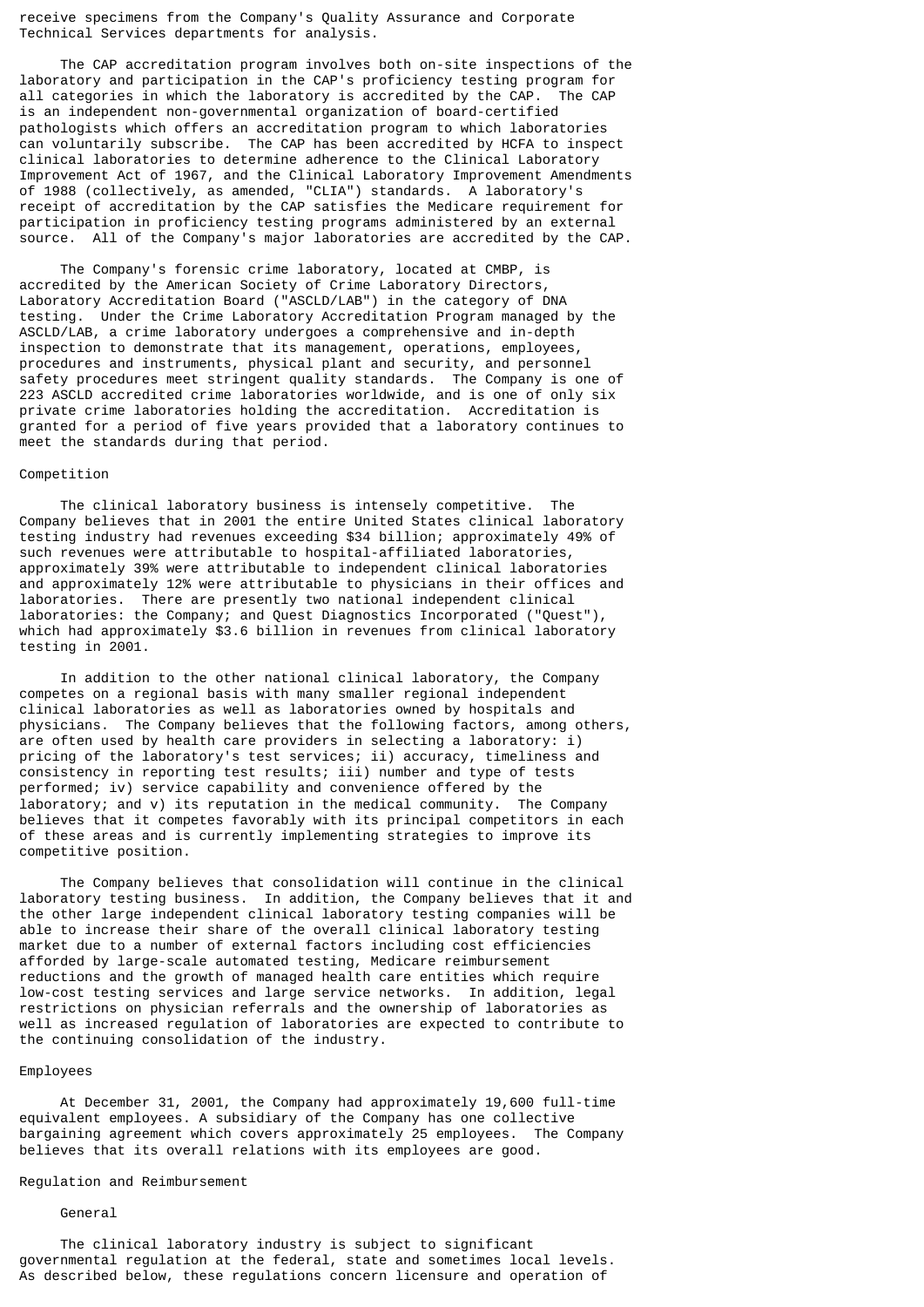clinical laboratories, payment for laboratory services, health care fraud and abuse, security and confidentiality of health information, and environmental and occupational safety.

## Regulation of Clinical Laboratories

 The Clinical Laboratory Improvement Amendments of 1988 ("CLIA") extend federal oversight to virtually all clinical laboratories by requiring that they be certified by the federal government or by a federally-approved accreditation agency. Pursuant to CLIA, clinical laboratories must meet quality assurance, quality control and personnel standards. Laboratories also must undergo proficiency testing and are subject to inspections.

 Standards for testing under CLIA are based on the complexity of the tests performed by the laboratory, with all tests classified as either high complexity, moderate complexity, or waived. Laboratories performing high complexity testing are required to meet more stringent requirements than moderate complexity laboratories. Labs performing only waived tests, which are tests determined by the Food and Drug Administration to have a low potential for error and requiring little or no oversight, may apply for a certificate of waiver indicating that they need not comply with most of the requirements of CLIA. All major and many smaller Company facilities hold CLIA certificates to perform high complexity testing. The Company's remaining smaller testing sites hold CLIA certificates to perform moderate complexity testing or have a certificate of waiver.

 The sanction for failure to comply with CLIA requirements may be suspension, revocation or limitation of a laboratory's CLIA certificate, which is necessary to conduct business, as well as significant fines and/or criminal penalties. The loss or suspension of a license, imposition of a fine or other penalties, or future changes in the CLIA law or regulations (or interpretation of the law or regulations) could have a material adverse effect on the Company.

 The Company also is subject to regulation by some states. CLIA provides that a state may adopt regulations different from or more stringent than those under federal law, and a number of states have implemented their own laboratory regulatory schemes. State laws may require that laboratory personnel meet certain qualifications, specify certain quality controls, or require maintenance of certain records. For example, some of the Company's laboratories are subject to the State of New York's clinical laboratory regulations, which contain provisions that are more stringent than those under federal law.

 The Company believes that it is in compliance with federal and state laboratory requirements, and the Company's laboratories have continuing programs to ensure that their operations meet all applicable regulatory requirements, but no assurances can be given that the Company's laboratories will pass all future licensure or certification inspections.

## Payment of Clinical Laboratory Services

 In both 2001 and 2000, the Company derived approximately 16% of its net sales from tests performed for beneficiaries of the Medicare and Medicaid programs. In addition, the Company's other business depends significantly on continued participation in these programs because clients often want a single laboratory to perform all of their testing services. Both governmental and private sector payors have made efforts to contain or reduce health care costs, including payment for clinical laboratory services, in recent years.

 In 1984, Congress established a Medicare fee schedule for clinical laboratory services performed for patients covered under Part B of the Medicare program. Subsequently, Congress imposed a national ceiling on the amount that can be paid under the fee schedule. Laboratories bill the program directly and must accept the scheduled amount as payment in full for covered tests performed on behalf of Medicare beneficiaries. In addition, state Medicaid programs are prohibited from paying more than the Medicare fee schedule limitation for clinical laboratory services furnished to Medicaid recipients.

 Since 1984, Congress has periodically reduced the ceilings on Medicare payment to clinical laboratories from previously authorized levels. In 1993, pursuant to provisions in the Omnibus Budget and Reconciliation Act of 1993 ("OBRA '93"), Congress reduced, effective January 1, 1994, the Medicare national limitations from 88% of the 1984 national median to 76% of the 1984 national median, which reductions were implemented on a phased-in basis from 1994 through 1996 (to 84% in 1994, 80% in 1995 and 76% in 1996). The 1996 reduction to 76% was implemented as scheduled on January 1, 1996. OBRA '93 also eliminated the provision for annual fee schedule increases based upon the Consumer Price Index for 1994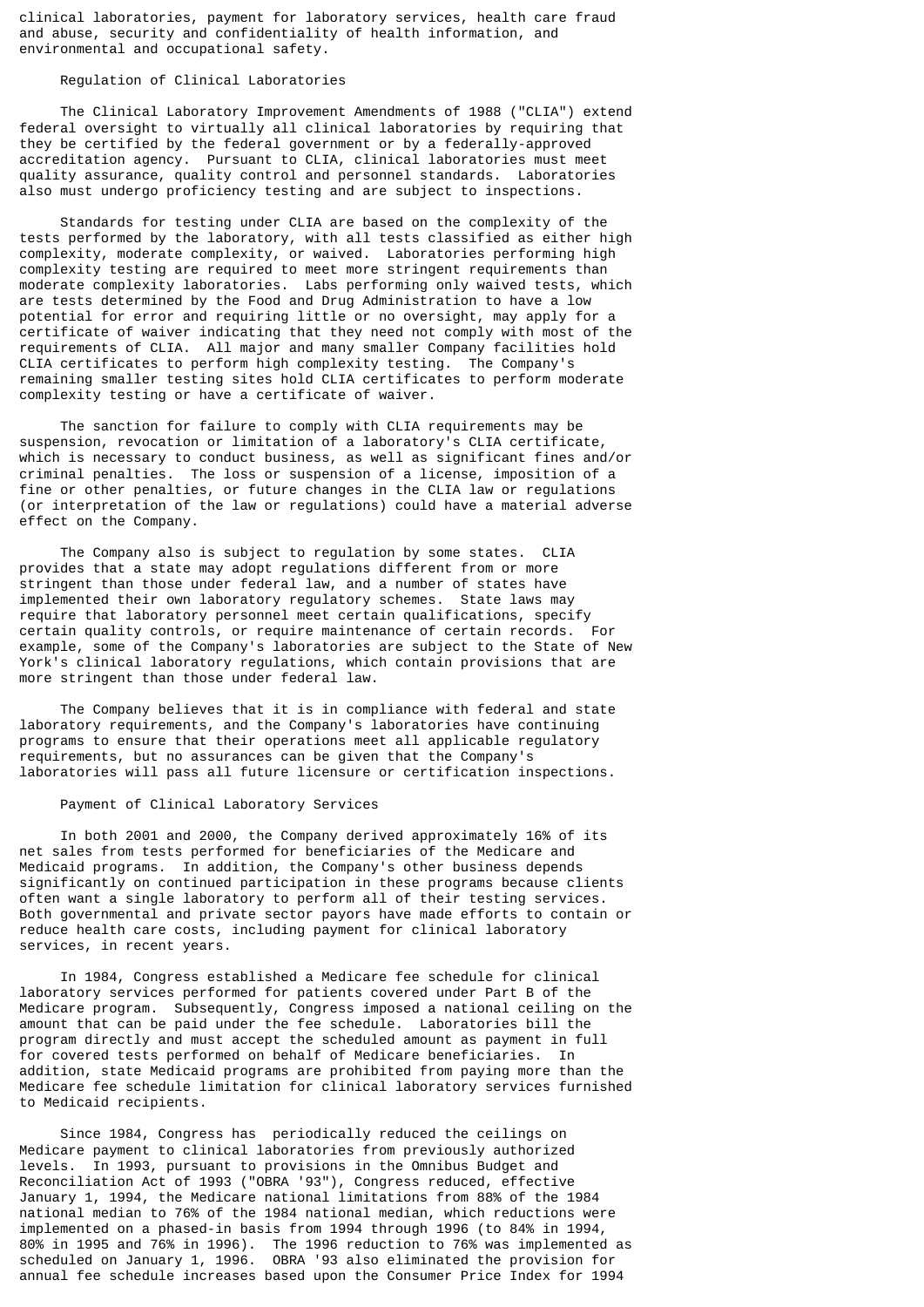and 1995. These reductions were partially offset, however, by annual Consumer Price Index fee schedule increases of 3.2% and 2.7% in 1996 and 1997, respectively.

 In August 1997, Congress passed and the President signed the Balanced Budget Act of 1997 ("BBA"), which included a provision that reduced, effective January 1, 1998, the Medicare national limitation from 76% of the 1984 national median to 74% of the 1984 national median. An additional provision in the BBA froze the Consumer Price Index update for five years.

 Because a significant portion of the Company's costs are relatively fixed, Medicare payment reductions have a direct adverse effect on the Company's net earnings and cash flows. The Company cannot predict whether additional Medicare reductions will be implemented.

 On April 1, 1997, Medicare's policy for billing of automated chemistry profiles went into effect. The policy, which was developed by the Health Care Financing Administration ("HCFA"), now known as the Center for Medicare and Medicaid Services ("CMS"), working with the American Medical Association, eliminated the old commonly used "19-22 test" automated chemistry profile, sometimes referred to as a "SMAC" and replaced it with four new panels of "clinically relevant" automated tests (each containing from four to twelve chemistry tests). As a result of this policy, all major laboratory companies, including the Company, were required to eliminate the old chemistry profiles from their standard test requisition forms and standard test offerings by July 1, 1998. The Company developed and implemented a new "universal" test requisition and "standard test offerings" which successfully incorporated all required changes by the July 1, 1998 deadline.

 The automated chemistry profile billing policy is intended to reduce the number of non-Medicare covered "screening tests" which Medicare believes have in the past been inappropriately billed to Medicare. The BBA also required the Department of Health and Human Services to adopt uniform coverage, administration and payment policies for lab tests using a negotiated rulemaking process. Consensus was reached by the negotiated rulemaking committee which, among other things, established policies limiting Medicare coverage for certain tests to patients with specified medical conditions or diagnoses. These uniform policies will replace local Medicare coverage policies. The final rules were published on November 23, 2001 and will become generally effective on November 25, 2002. Due to the variety of new rules (including limited coverage rules) which have been adopted or proposed recently, and the lead time before the negotiated rulemaking rule becomes effective, the Company does not believe a meaningful estimate of the potential revenue impact of these developments can be made at this time. The Company will continue to monitor this issue going forward.

 Future changes in federal, state and local regulations (or in the interpretation of current regulations) affecting government payment for clinical laboratory testing could have a material adverse effect on the Company. However, based on currently available information, the Company is unable to predict what type of legislation, if any, will be enacted into law.

#### Security and Confidentiality of Health Information

 The Health Insurance Portability and Accountability Act of 1996 ("HIPAA") includes the following provisions: 1) Transactions and Code Sets - - standardized format for all electronic claims processing maintained by a health plan, health care provider or health care data clearinghouse. The compliance date for this provision is October 16, 2002. However, Congress has approved a twelve-month extension for covered entities wishing to file a formal compliance extension plan. 2) Privacy: a) standardize the protections that must be provided for Protected Health Information ("PHI") covering all forms and types of PHI and all methods of receipt, delivery and storage; b) establish a formal privacy program and designate a privacy officer. The compliance date for this provision is April 14, 2003.

 The Company's HIPAA project plans have two phases: 1) assessment of current systems, applications, processes and procedure testing and validation for HIPAA compliance and; 2) remediation of affected systems, applications, processes and procedure testing and validation for HIPAA compliance.

 The Company has completed the assessment phase of the Transactions and Code Sets provision. Remediation is currently in progress and the Company expects to meet the October 2002 required implementation date, but will file for an extension if testing cannot be completed with all carriers. is currently estimated that the total future expenditures relating to the Transactions and Code Sets project will be approximately \$13.8, with \$0.6 having been spent through December 31, 2001. The Company believes that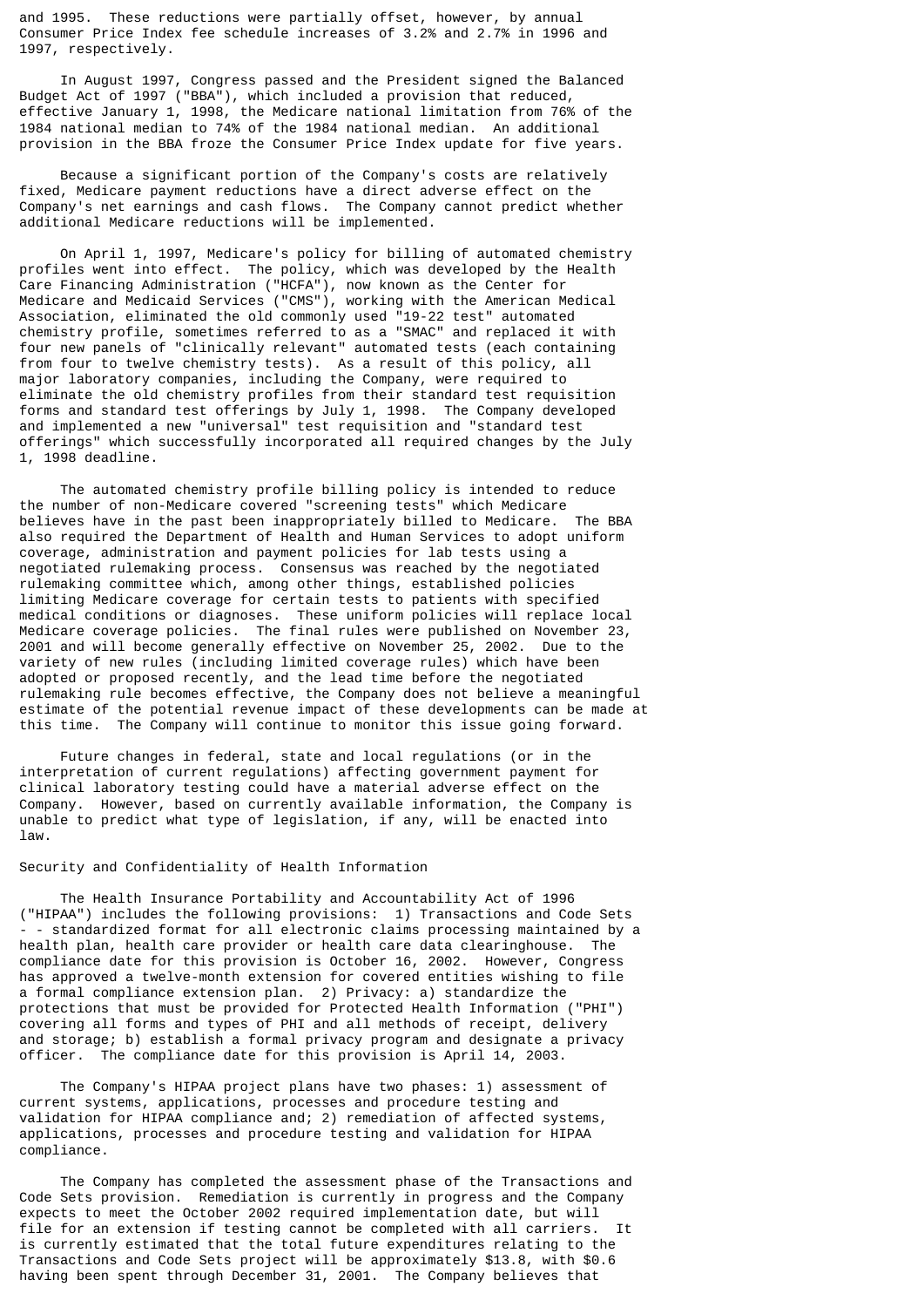approximately 80% of this project will add new functionality to existing systems and plans to capitalize these expenditures as incurred.

 The Company is in the later stage of the assessment phase of the Privacy provision. Upon completion of the assessment phase, financial projections will be completed and remediation will be initiated. The Company expects to meet the April 2003 required implementation date. The total cost associated with the requirements of HIPAA is not expected to be material to the Company's operations or cash flows.

 In addition to the HIPAA provisions described above, which have not yet been implemented, there are a number of state laws regarding the confidentiality of medical information, some of which apply to clinical laboratories. These laws vary widely, and new laws in this area are pending, but they most commonly restrict the use and disclosure of medical information without patient consent. Penalties for violation of these laws include sanctions against a laboratory's state licensure, as well as civil and/or criminal penalties.

#### Fraud and Abuse Regulations

 Existing federal laws governing Medicare and Medicaid, as well as similar state laws, impose a variety of broadly described fraud and abuse prohibitions on healthcare providers, including clinical laboratories. These laws are interpreted liberally and enforced aggressively by multiple government agencies, including the U.S. Department of Justice, the U.S. Department of Health and Human Services Office of the Inspector General ("OIG"), and the states. The federal government's enforcement efforts have been increasing, in part as a result of the enactment of the Health Insurance Portability and Accountability Act of 1996, which, among other things, provided for the establishment of a program to coordinate federal, state and local law enforcement programs, and to conduct investigations, audits and inspections relating to payment for healthcare, and for the establishment of a federal anti-fraud and abuse account for enforcement efforts, funded through collection of penalties and fines for violations of the healthcare anti-fraud and abuse laws. Moreover, over the last several years, the clinical laboratory industry has been the focus of major governmental enforcement initiatives.

 The Medicare and Medicaid anti-kickback laws prohibit intentionally providing anything of value to influence the referral of Medicare and Medicaid business. HHS has published safe harbor regulations which specify certain business activities that, although literally covered by the laws, will not violate the Medicare/Medicaid anti-kickback laws if all conditions of the safe harbor are met. Failure to fall within a safe harbor does not constitute a violation of the anti-kickback laws; rather, the arrangement would remain subject to scrutiny by HHS. Most states have their own Medicaid anti-kickback laws, and several states also have anti-kickback laws that apply to attempts to gain referral of patients covered by private insurance as well as federal programs.

 In October 1994, the Office of the Inspector General ("OIG") of HHS issued a Special Fraud Alert, which set forth a number of practices allegedly engaged in by clinical laboratories and health care providers that the OIG believes violate the federal anti-kickback laws. These practices include providing employees to collect patient samples at physician offices if the employees perform additional services for physicians that are typically the responsibility of the physicians' staff; selling laboratory services to renal dialysis centers at prices that are below fair market value in return for referrals of Medicare tests which are billed to Medicare at higher rates; providing free testing to a physician's HMO patients in situations where the referring physicians benefit from such reducing laboratory utilizations; providing free pick-up and disposal of bio-hazardous waste for physicians for items unrelated to a laboratory's testing services; providing facsimile machines or computers to physicians that are not exclusively used in connection with the laboratory services performed; and providing free testing for health care providers, their families and their employees (professional courtesy testing). The OIG stressed in the Special Fraud Alert that when one purpose of the arrangements is to induce referral of program-reimbursed laboratory testing, both the clinical laboratory and the health care provider or physician may be liable under the anti-kickback laws, and may be subject to criminal prosecution and exclusion from participation in the Medicare and Medicaid programs.

 Recently, the OIG has provided additional guidance regarding arrangements that may violate the anti-kickback laws. In a 1999 Advisory Opinion, the OIG concluded that a proposed arrangement whereby a laboratory would offer physicians significant discounts on laboratory tests billed to the physician might violate the anti-kickback act. The OIG reasoned that if the discounts were greater than could otherwise be justified, the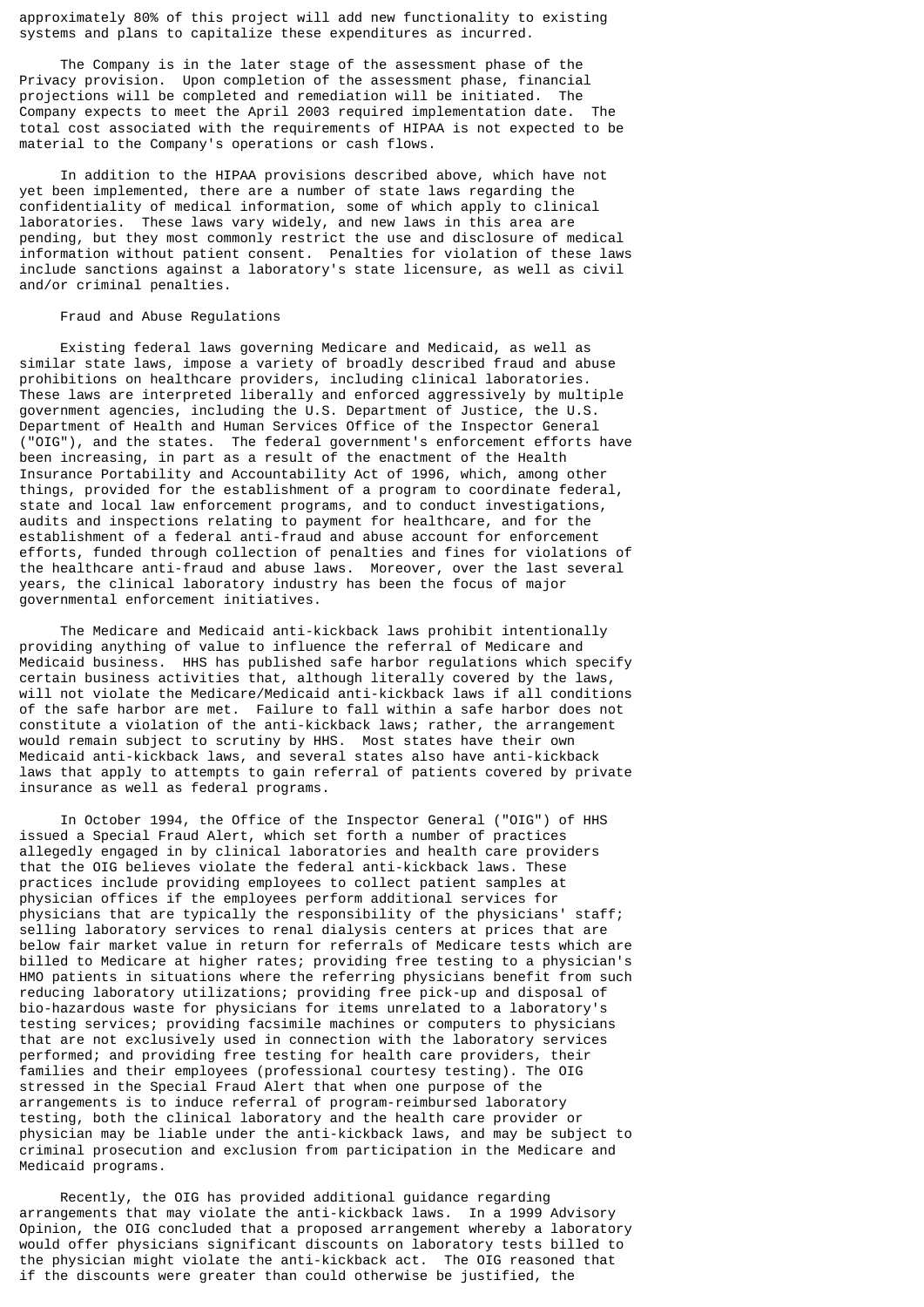proposed arrangement could be viewed as the laboratory providing discounts to the physician in exchange for referral by the physician of nondiscounted Medicare program business. Similarly, in 1999 correspondence, the OIG stated that if any direct or indirect link exists between a price discount that a laboratory offers to a skilled nursing facility ("SNF") for Prospective Payment System ("PPS")-covered services and referrals of Medicare Part B business, the anti-kickback statute would be implicated. Moreover, the OIG stated that it is continuing to monitor the situation regarding potentially unlawful contracts between SNFs and service providers, including laboratories.

 Under another federal provision, known as the "Stark" law or "selfreferral" prohibition, physicians who have an investment or compensation relationship with a clinical laboratory may not, unless a statutory exception applies, refer Medicare or Medicaid patients for testing to the laboratory, regardless of the intent of the parties. Similarly, laboratories may not bill Medicare or Medicaid or any other party for services furnished pursuant to a prohibited referral. There are federal Stark law exceptions for fair market value compensation to a physician for reasonable and necessary services, and for discounts to physicians purchasing laboratory services. There is also an exception for physician investment in a laboratory company so long as the company's stock is traded on a public exchange, the company has stockholder equity exceeding \$75,000,000, and the physician's shares may be purchased on terms generally available to the public. State self-referral laws exist as well, which apply to all patient referrals, not just Medicare and Medicaid.

 There are a variety of other types of federal and state anti-fraud and abuse laws, including laws prohibiting submission of false or otherwise improper claims to federal healthcare programs, and laws limiting the extent of any differences between the Company's charges to Medicare and Medicaid and its charges to other parties. The Company seeks to structure its business to comply with the federal and state anti-fraud and abuse laws. However, the Company is unable to predict how these laws will be applied in the future, and no assurances can be given that its arrangements will not be subject to scrutiny under them. Sanctions for violations of these laws may include exclusion from participation in Medicare, Medicaid and other federal healthcare programs, significant criminal and civil fines and penalties, and loss of licensure. Any exclusion from participation in a federal healthcare program, or any loss of licensure, arising from any action by any federal or state regulatory or enforcement authority, would have a material adverse affect on the Company's business. In addition, any significant criminal or civil penalty resulting from such proceedings could have a material adverse affect on the Company's business.

## Environmental and Occupational Safety

 The Company is subject to licensing and regulation under Federal, state and local laws and regulations relating to the protection of the environment and human health and safety, including laws and regulations relating to the handling, transportation and disposal of medical specimens, infectious and hazardous waste and radioactive materials as well as to the safety and health of laboratory employees. All Company laboratories are subject to applicable Federal and state laws and regulations relating to biohazard disposal of all laboratory specimens and the Company utilizes outside vendors for disposal of such specimens. In addition, the Federal Occupational Safety and Health Administration ("OSHA") has established extensive requirements relating to workplace safety for health care employers, including clinical laboratories, whose workers may be exposed to blood-borne pathogens such as HIV and the hepatitis B virus. These regulations, among other things, require work practice controls, protective clothing and equipment, training, medical follow-up, vaccinations and other measures designed to minimize exposure to, and transmission of, blood-borne pathogens.

 On November 6, 2000, Congress passed the Needlestick Safety and Prevention Act which required, among other things, that companies include in their safety programs the evaluation and use of engineering controls such as safety needles if found to be effective at reducing the risk of needlestick injuries in the workplace. During 2001, the Company voluntarily implemented the use of safety needles at all of its service locations at a cost of over \$6.0 million.

 Although the Company is not aware of any current material noncompliance with such Federal, state and local laws and regulations, failure to comply could subject the Company to denial of the right to conduct business, fines, criminal penalties and/or other enforcement actions.

#### Drug Testing

Drug testing for public sector employees is regulated by the Substance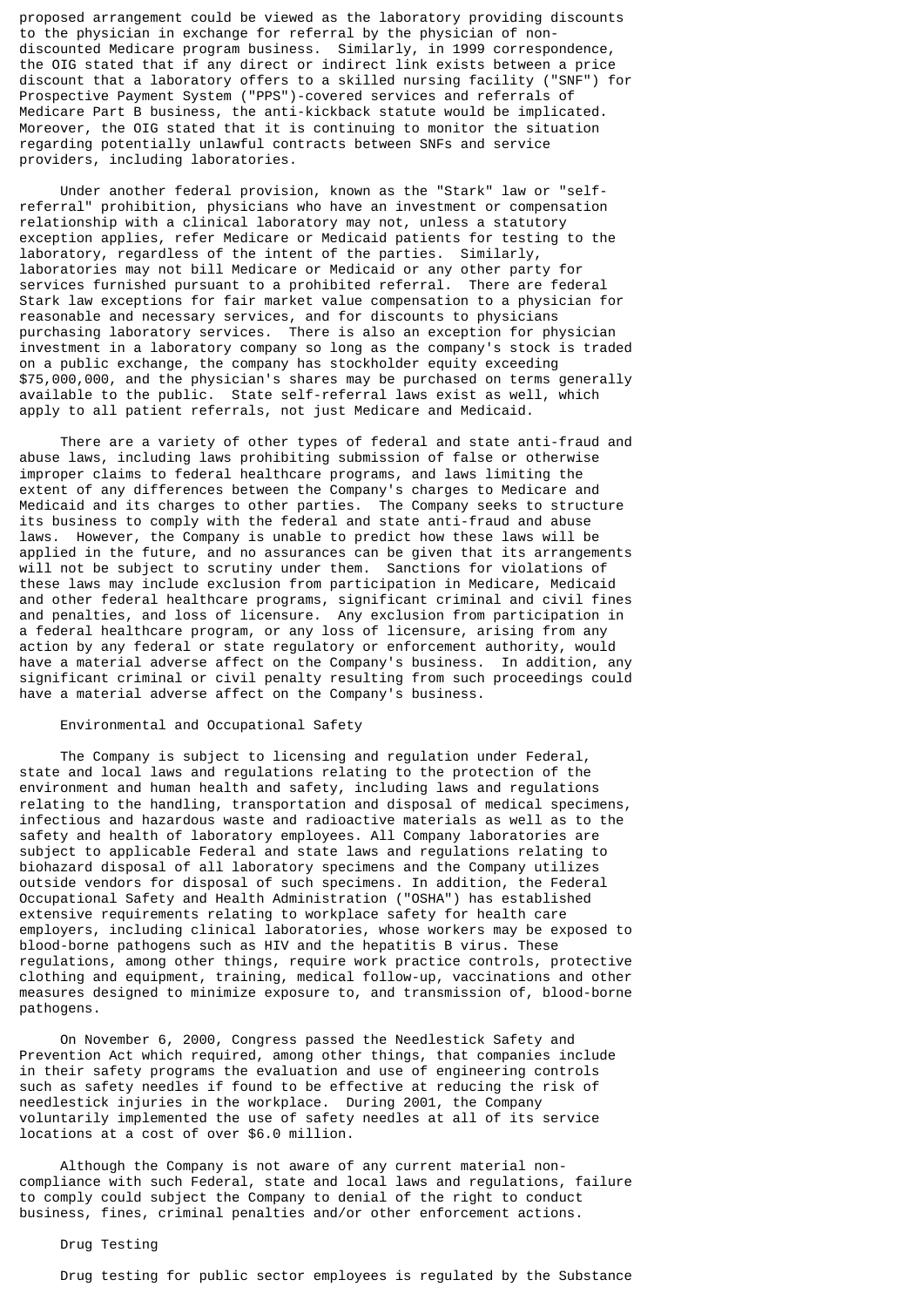Abuse and Mental Health Services Administration ("SAMSHA") (formerly the National Institute on Drug Abuse), which has established detailed performance and quality standards that laboratories must meet to be approved to perform drug testing on employees of Federal government contractors and certain other entities. To the extent that the Company's laboratories perform such testing, each must be certified as meeting SAMSHA standards. The Company's Research Triangle Park, North Carolina; Raritan, New Jersey; Houston, Texas; San Diego, California and Southaven, Mississippi laboratories are SAMSHA certified.

#### Controlled Substances

 The use of controlled substances in testing for drugs of abuse is regulated by the Federal Drug Enforcement Administration.

# Compliance Program

 Because of evolving interpretations of regulations and the national debate over health care fraud and abuse, compliance with all Medicare, Medicaid and other government-established rules and regulations has become a significant factor throughout the clinical laboratory industry. The Company has implemented a comprehensive company-wide compliance program, in part mandated by a comprehensive five-year Corporate Integrity Agreement with the federal government. This agreement was part of the Company's 1996 settlement of federal and state claims related to billings to Medicare and other federal programs for tests performed by the Company and its predecessors (the "1996 government settlement"). The agreement was similar to corporate integrity agreements arising out of settlements of similar claims by a number of other clinical laboratories following a broad-based government investigation and enforcement initiative. Although the Corporate Integrity Agreement expired on November 21, 2001, the Company continues to operate pursuant to its compliance program. The objective of the Company's compliance program is to develop, implement, and update compliance safeguards as necessary. Emphasis is placed on developing compliance policies and guidelines, personnel training programs and various monitoring and audit procedures to attempt to achieve implementation of all applicable rules and regulations.

 The Company seeks to structure its business to comply in all material respects with all statutes, regulations, and other requirements applicable to its clinical laboratory operations. The clinical laboratory testing industry is, however, subject to extensive regulation, and many of these statutes and regulations have not been interpreted by the courts. There can be no assurance therefore that applicable statutes and regulations might not be interpreted or applied by a prosecutorial, regulatory or judicial authority in a manner that would adversely affect the Company. Potential sanctions for violation of these statutes and regulations include significant fines and the loss of various licenses, certificates, and authorizations, which could have a material adverse affect on the Company's business.

# Item 2. PROPERTIES

 The following table summarizes certain information as to the Company's principal operating and administrative facilities as of December 31, 2001.

|                         | Approximate      |                     |
|-------------------------|------------------|---------------------|
|                         | Area             | Nature of           |
| Location                | (in square feet) | Occupancy           |
|                         |                  |                     |
| Operating Facilities:   |                  |                     |
| Birmingham, Alabama     | 100,000          | Lease expires 2005  |
| Phoenix, Arizona        | 55,000           | Lease expires 2009  |
| Los Angeles, California | 16,000           | Lease expires 2002; |
|                         |                  | one 5 year          |
|                         |                  | renewal option      |
|                         | 19,000           | Lease expires 2004  |
| San Diego, California   | 48,000           | Lease expires 2007  |
|                         | 14,000           | Lease expires 2002  |
| Denver, Colorado        | 20,000           | Lease expires 2002  |
| Tampa, Florida          | 95,000           | Lease expires 2010; |
|                         |                  | one 5 year          |
|                         |                  | renewal option      |
| Chicago, Illinois       | 45,000           | Lease expires 2003; |
|                         |                  | two 5 year          |
|                         |                  | renewal options     |
| Louisville, Kentucky    | 60,000           | Lease expires 2002; |
|                         |                  | three 5 year        |
|                         |                  | renewal options     |
| Detroit, Michigan       | 32,000           | Lease expires 2004; |
|                         |                  | one 10 year         |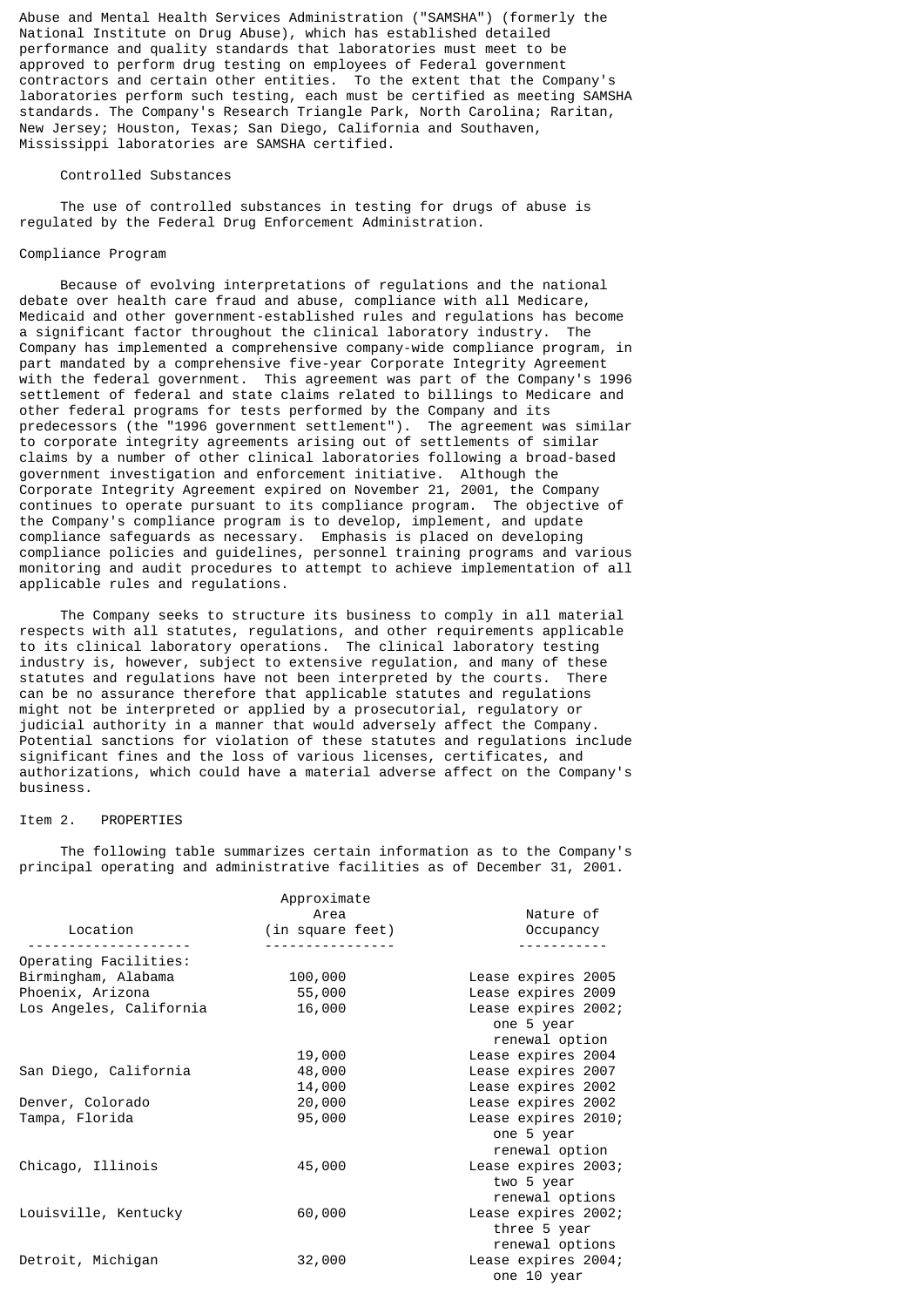|                            |         | renewal option                                       |
|----------------------------|---------|------------------------------------------------------|
| Eden Prairie, Minnesota    | 49,000  | Lease expires 2014                                   |
| Kansas City, Missouri      | 78,000  | Owned                                                |
| Reno, Nevada               | 16,000  | Owned                                                |
|                            | 14,000  | Lease expires 2003;<br>one 2 year                    |
|                            |         | renewal option                                       |
| Portsmouth, New Hampshire  | 43,000  | Lease expires 2006;                                  |
|                            |         | one 5 year                                           |
|                            |         | renewal option                                       |
| Raritan, New Jersey        | 187,000 | Owned                                                |
| Uniondale, New York        | 108,000 | Lease expires 2007;<br>two 5 year<br>renewal options |
| Burlington, North Carolina | 275,000 | Owned                                                |
| Charlotte, North Carolina  | 25,000  | Lease expires 2003                                   |
| Research Triangle Park,    |         |                                                      |
| North Carolina             | 71,000  | Lease expires 2008;                                  |
|                            |         | three 5 year                                         |
|                            |         | renewal options                                      |
|                            | 111,000 | Lease expires 2011;                                  |
|                            |         | three 5 year                                         |
|                            |         | renewal options                                      |
| Dublin, Ohio               | 82,000  | Owned                                                |
|                            |         |                                                      |
| Southaven, Mississippi     | 17,000  | Owned                                                |
|                            |         |                                                      |
| Dallas, Texas              | 60,000  | Lease expires 2004;                                  |
|                            |         | two 5 year                                           |
|                            |         | renewal option                                       |
| Houston, Texas             | 70,000  | Lease expires 2012;<br>two 5 year                    |
|                            |         | renewal options                                      |
| San Antonio, Texas         | 44,000  | Lease expires 2004;                                  |
|                            |         | two 5 year                                           |
|                            |         | renewal option                                       |
| Salt Lake City, Utah       | 20,000  | Lease expires 2002;                                  |
|                            |         | two 5 year                                           |
|                            |         | renewal options                                      |
| Chesapeake, Virginia       | 21,000  | Lease expires 2002;                                  |
|                            |         | three 5 year                                         |
|                            |         | renewal options                                      |
| Herndon, Virginia          | 80,000  | Lease expires 2004                                   |
| Richmond, Virginia         | 34,000  | Lease expires 2006                                   |
| Kent, Washington           | 42,000  | Lease expires 2005;                                  |
|                            |         | one 5 year                                           |
|                            |         | renewal option                                       |
| Fairmont, West Virginia    | 25,000  | Lease expires 2005;                                  |
|                            |         | three 5 year                                         |
|                            |         | renewal options                                      |
| Mechelen, Belgium          | 20,000  | Lease expires 2007                                   |
| Administrative facilities: |         |                                                      |
| Raritan, New Jersey        | 53,000  | Owned                                                |
| Burlington, North Carolina | 293,000 | Owned                                                |
|                            | 246,000 | Leases expire                                        |
|                            |         | 2002-2010;                                           |
|                            |         | various options to                                   |
|                            |         | purchase or renew                                    |

 All of the Company's major laboratory facilities have been built or improved for the single purpose of providing clinical laboratory testing services. The Company believes that these facilities are suitable and adequate and have sufficient production capacity for its currently foreseeable level of operations. The Company believes that if it were to lose the lease on any of the facilities it presently leases, it could find alternate space at competitive market rates and readily relocate its operations to such new locations without material disruption to its operations.

## Item 3. LEGAL PROCEEDINGS

 The Company is involved in litigation purporting to be a nation-wide class action involving the alledged overbilling of patients who are covered by private insurance. The Company has reached a settlement with the class that will not exceed existing reserves or have a material adverse affect on the Company. On January 9, 2001, the Company was served with a complaint in North Carolina which purports to be a class action and makes claims similar to those referred to above. The claim has been stayed pending appeal of the court approval of the settlement discussed above. The outcome cannot be presently predicted.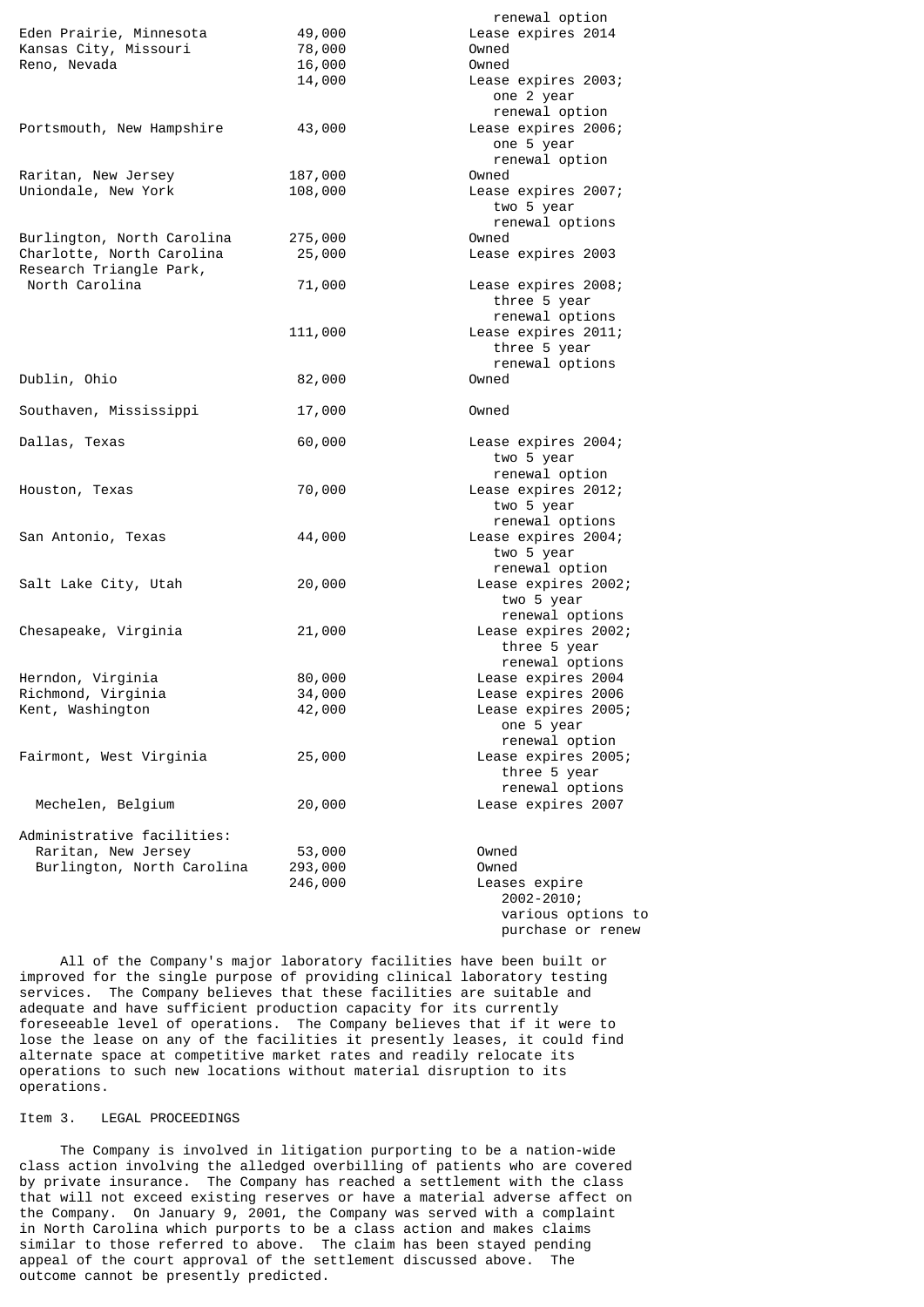The Company is also involved in various claims and legal actions arising in the ordinary course of business. These matters include, but are not limited to, professional liability, employee related matters, and inquiries from governmental agencies and Medicare or Medicaid carriers requesting comment on allegations of billing irregularities that are brought to their attention through billing audits or third parties. In the opinion of management, based upon the advice of counsel and consideration of all facts available at this time, the ultimate disposition of these matters is not expected to have a material adverse effect on the financial position, results of operations or liquidity of the Company.

## Item 4. SUBMISSION OF MATTERS TO A VOTE OF SECURITY HOLDERS

 No matter was submitted to a vote of security holders during the fourth quarter of the fiscal year covered by this report.

## PART II

Item 5. MARKET FOR REGISTRANT'S COMMON EQUITY AND RELATED STOCKHOLDER MATTERS

The Common Stock trades on the New York Stock Exchange ("NYSE") under the symbol "LH". The following table sets forth for the calendar periods indicated the high and low sales prices for the Common Stock reported on the NYSE Composite Tape.

|                                           | High   | Low    |
|-------------------------------------------|--------|--------|
| 2000                                      |        |        |
|                                           |        |        |
| First Quarter                             | 23,438 | 15.625 |
| Second Quarter                            | 40.500 | 19,688 |
| Third Quarter                             | 66.250 | 38,125 |
| Fourth Quarter                            | 91.500 | 54.125 |
|                                           | High   | Low    |
|                                           |        |        |
| 2001                                      |        |        |
| First Quarter                             | 87.500 | 49.750 |
| Second Quarter                            | 82.500 | 56,450 |
| Third Quarter                             | 91.350 | 66.840 |
| Fourth Quarter                            | 90.000 | 73.000 |
|                                           | High   | Low    |
|                                           |        |        |
| 2002                                      |        |        |
| First Quarter (through February 28, 2002) | 88,800 | 76.300 |

 During May 2000, the Company's shareholders approved a 1-for-10 reverse stock split and on June 11, 2001, the Company effected a 2-for-1 stock split. The reported sales prices reflect such stock splits.

 On February 28, 2002 there were 653 holders of record of the Common Stock.

 It is currently the Company's policy not to pay dividends on its common stock in order to increase its flexibility with respect to its acquisition strategy. In addition, the Company's new \$300 million senior credit facilities, will place certain limits on the payment of dividends.

## Item 6. SELECTED FINANCIAL DATA

 The selected financial data presented below under the captions "Statement of Operations Data" and "Balance Sheet Data" as of and for the five-year period ended December 31, 2001 are derived from consolidated financial statements of the Company, which have been audited by PricewaterhouseCoopers LLP, independent accountants. This data should be read in conjunction with the accompanying notes, the Company's consolidated financial statements and the related notes thereto, and "Management's Discussion and Analysis of Financial Condition and Results of Operations," all included elsewhere herein.

|                                                 | Year Ended December 31, |      |      |      |  |
|-------------------------------------------------|-------------------------|------|------|------|--|
|                                                 |                         | 2001 | 2000 | 1999 |  |
| (Dollars in millions, except per share amounts) |                         |      |      |      |  |

#### Statement of Operations Data:

| Net sales | $$2,199.8$ $$1,919.3$ $$1,698.7$ |  |
|-----------|----------------------------------|--|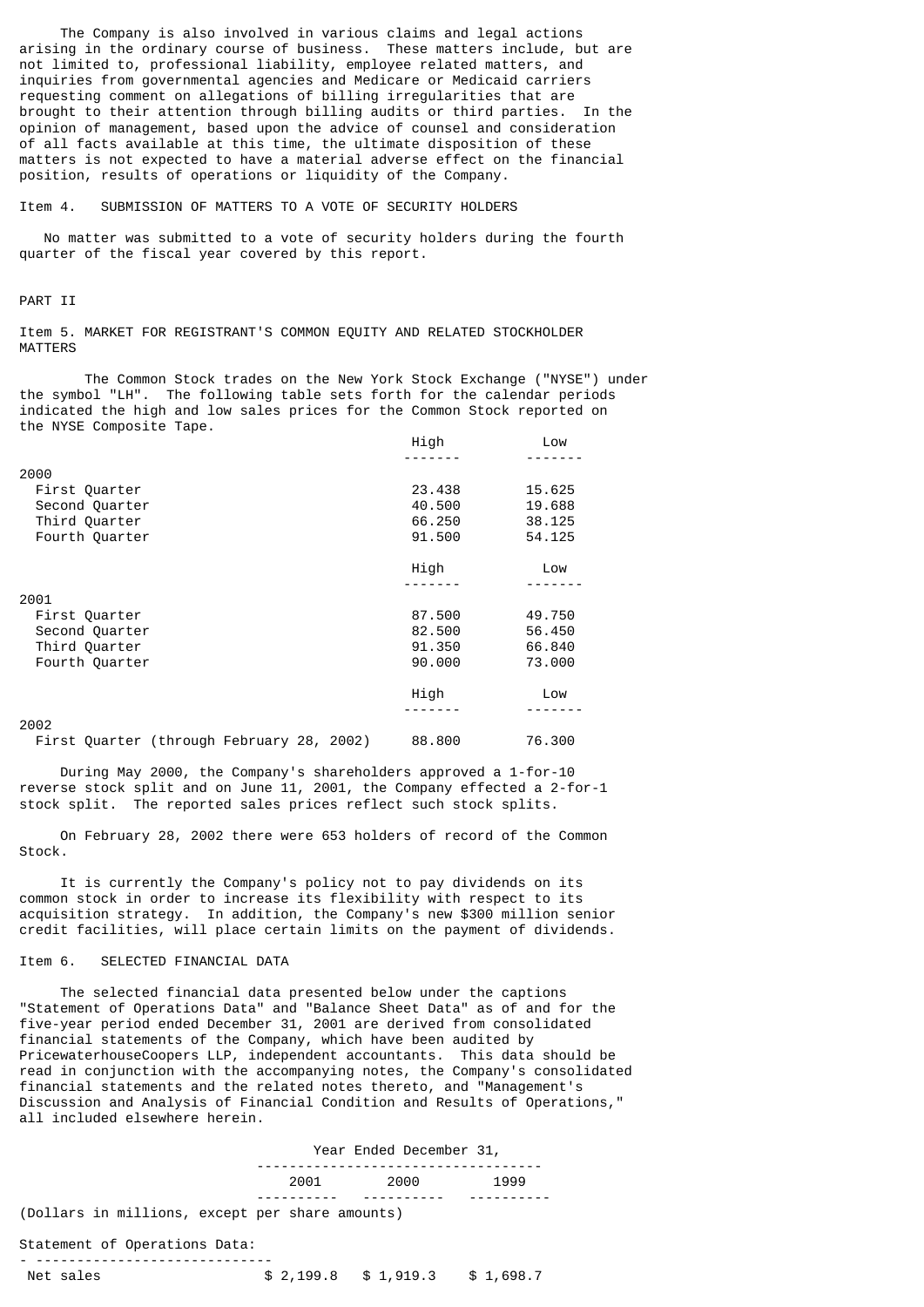| Gross profit<br>Operating income (loss)                                                             | 925.6<br>367.6                  |               | 766.6<br>245.6(b)                                   |      | 629.1<br>149.7           |  |
|-----------------------------------------------------------------------------------------------------|---------------------------------|---------------|-----------------------------------------------------|------|--------------------------|--|
| Earnings (loss) before<br>extraordinary loss<br>Extraordinary loss, net of                          | 182.7                           |               | 112.1                                               |      | 65.4                     |  |
| tax benefit<br>Net earnings (loss)                                                                  | 3.2<br>179.5(a)                 |               | $\sim$ $-$<br>112.1                                 |      | $ -$<br>65.4             |  |
| Basic earnings (loss)<br>per common share before<br>extraordinary loss                              | \$<br>$2.63$ \$                 |               | 1.65                                                | \$   | 0.59                     |  |
| Extraordinary loss per<br>common share, net<br>of tax benefit                                       | \$<br>$0.05$ \$                 |               | $ -$                                                | \$   |                          |  |
| Basic earnings (loss)<br>per common share                                                           | \$<br>$2.58$ \$                 |               | 1.65                                                | \$   | 0.59                     |  |
| Diluted earnings (loss)<br>per common share before<br>extraordinary loss                            | \$<br>$2.59$ \$                 |               | 1.61                                                | \$   | 0.58                     |  |
| Extraordinary loss per<br>common share, net<br>of tax benefit                                       | \$<br>0.05                      | \$            |                                                     | \$   |                          |  |
| Diluted earnings (loss)<br>per common share                                                         | \$<br>$2.54$ \$                 |               | 1.61                                                | \$   | 0.58                     |  |
| Basic weighted average common<br>shares outstanding<br>(in thousands)                               | 69,419                          |               | 47,081                                              |      | 25,332                   |  |
| Diluted weighted average common<br>shares outstanding<br>(in thousands)                             | 70,539                          |               | 48,150                                              |      | 25,754                   |  |
| Balance Sheet Data:                                                                                 |                                 |               |                                                     |      |                          |  |
| Cash and cash<br>equivalents<br>Intangible assets, net<br>Total assets<br>Long-term obligations and | \$<br>149.2<br>968.5<br>1,929.6 | \$            | 48.8<br>865.7<br>1,666.9                            | \$   | 40.3<br>803.9<br>1,590.2 |  |
| redeemable preferred<br>stock (c)<br>Total shareholders'                                            | 509.2                           |               | 355.8                                               |      | 1,041.5                  |  |
| equity                                                                                              | 1,085.4                         |               | 877.4                                               |      | 175.5                    |  |
|                                                                                                     | 1998<br>--------                |               | 1997                                                |      |                          |  |
| (Dollars in millions, except per share amounts)<br>Statement of Operations Data:                    |                                 |               |                                                     |      |                          |  |
| Net sales<br>Gross profit<br>Operating income (loss)<br>Earnings (loss) before                      |                                 | 563.4         | $$1,612.6$ $$1,579.9$<br>499.4<br>$127.6$ (92.0)(d) |      |                          |  |
| extraordinary loss<br>Extraordinary loss, net of<br>tax benefit<br>Net earnings (loss)              |                                 | 68.8<br>$- -$ | (106.9)<br>68.8 (106.9)                             |      |                          |  |
| Basic earnings (loss)<br>per common share before<br>extraordinary loss                              | \$                              |               | $0.98$ \$<br>(5.30)                                 |      |                          |  |
| Extraordinary loss, net<br>of tax benefit                                                           | \$                              | $- -$         | \$                                                  | $ -$ |                          |  |
| Basic earnings (loss)<br>per common share                                                           | \$                              |               | $0.98$ \$<br>(5.30)                                 |      |                          |  |
| Diluted earnings (loss)<br>per common share before<br>extraordinary loss                            | \$                              | $0.98$ \$     | (5.30)                                              |      |                          |  |
| Extraordinary loss, net                                                                             |                                 |               |                                                     |      |                          |  |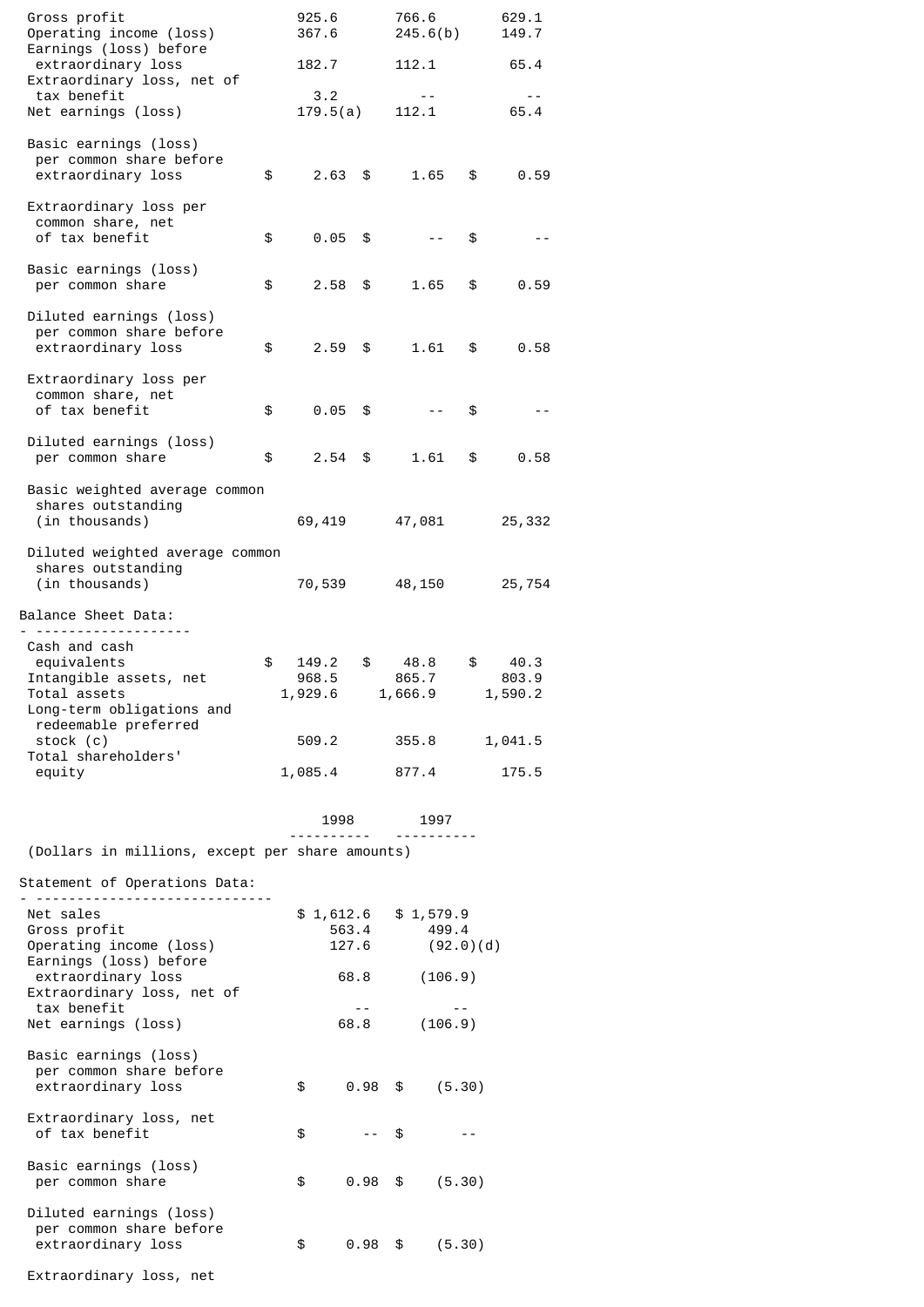| of tax benefit                                                                                      | \$  |                                  | \$. |                  |
|-----------------------------------------------------------------------------------------------------|-----|----------------------------------|-----|------------------|
| Diluted earnings (loss)<br>per common share                                                         | \$. | $0.98$ \$                        |     | (5.30)           |
| Basic weighted average common<br>shares outstanding<br>(in thousands)                               |     | 24,969                           |     | 24,648           |
| Diluted weighted average common<br>shares outstanding<br>(in thousands)                             |     | 24,969                           |     | 24,648           |
| Balance Sheet Data:                                                                                 |     |                                  |     |                  |
| Cash and cash<br>equivalents<br>Intangible assets, net<br>Total assets<br>Long-term obligations and | \$. | 22.7 \$ 23.3<br>836.2<br>1,640.9 |     | 851.3<br>1,658.5 |
| redeemable preferred<br>stock (c)<br>Total shareholders'                                            |     | 1,110.0                          |     | 1,200.1          |
| equity                                                                                              |     | 154.4                            |     | 129.1            |

(a) During the third quarter of 2001, the Company recorded an extraordinary loss of \$3.2 million (net of tax benefit) relating to the write-off of unamortized bank fees associated with the Company's term debt, which was repaid in September of 2001. The Company also recorded a charge of \$8.9 million as a result of a payment made to a bank to terminate an interest rate swap agreement tied to the Company's term loan.

(b) In the fourth quarter of 2000, the Company recorded a \$4.5 million restructuring charge relating to the closing of its Memphis drug testing facility.

(c) Long-term obligations include capital lease obligations of \$6.1 million, \$7.2 million, \$4.4 million, \$4.2 million and \$5.8 million at December 31, 2001, 2000, 1999, 1998 and 1997, respectively. Long-term obligations also include the long-term portion of the expected value of future contractual amounts to be paid to the former principals of acquired laboratories. Such payments are principally based on a percentage of future revenues derived from the acquired customer lists or specified amounts to be paid over a period of time. At December 31, 2001, 2000, 1999, 1998 and 1997, such amounts were \$0.3 million, \$2.1 million, \$0.0 million, \$7.7 million and \$9.6 million, respectively. Long-term obligations exclude amounts due to affiliates. On June 6, 2000, the Company called for redemption all of its outstanding redeemable preferred stock, resulting in the conversion of substantially all of the preferred stock into common stock. During 2001, the Company sold \$744.0 aggregate principal amount at maturity of its zero coupon convertible subordinated notes due 2021 in a private placement. The Company received approximately \$488.6 in net proceeds from the offering. The Company used a portion of the proceeds to repay \$412.5 million of its term loan outstanding under its credit agreement

(d) During the fourth quarter of 1997 the Company recorded a provision for doubtful accounts of \$182.0 million, which was approximately \$160.0 million greater than the amount recorded in the fourth quarter of 1996 and a \$22.7 million provision for restructuring certain laboratory operations.

## Item 7. MANAGEMENT'S DISCUSSION AND ANALYSIS OF FINANCIAL CONDITION AND RESULTS OF OPERATIONS

General

 During 2001, the Company experienced strong growth, primarily as a result of continued implementation of its strategic plan. The Company further expanded its managed care business while strengthening its scientific expertise and market share through acquisitions and strategic partnerships.

 The Company completed two important acquisitions during the current year. Path Lab Holdings, Inc., acquired in May 2001, is the largest regional laboratory in New England with annual revenues in 2000 of approximately \$51.6 million. This acquisition not only expanded the Company's geographic coverage, but also helped leverage the Company's expertise in esoteric testing. Path Lab has particular skill in servicing hospitals in the New England market. Hospitals generally have a need for higher-value esoteric testing. The acquisition of Minneapolis-based Viro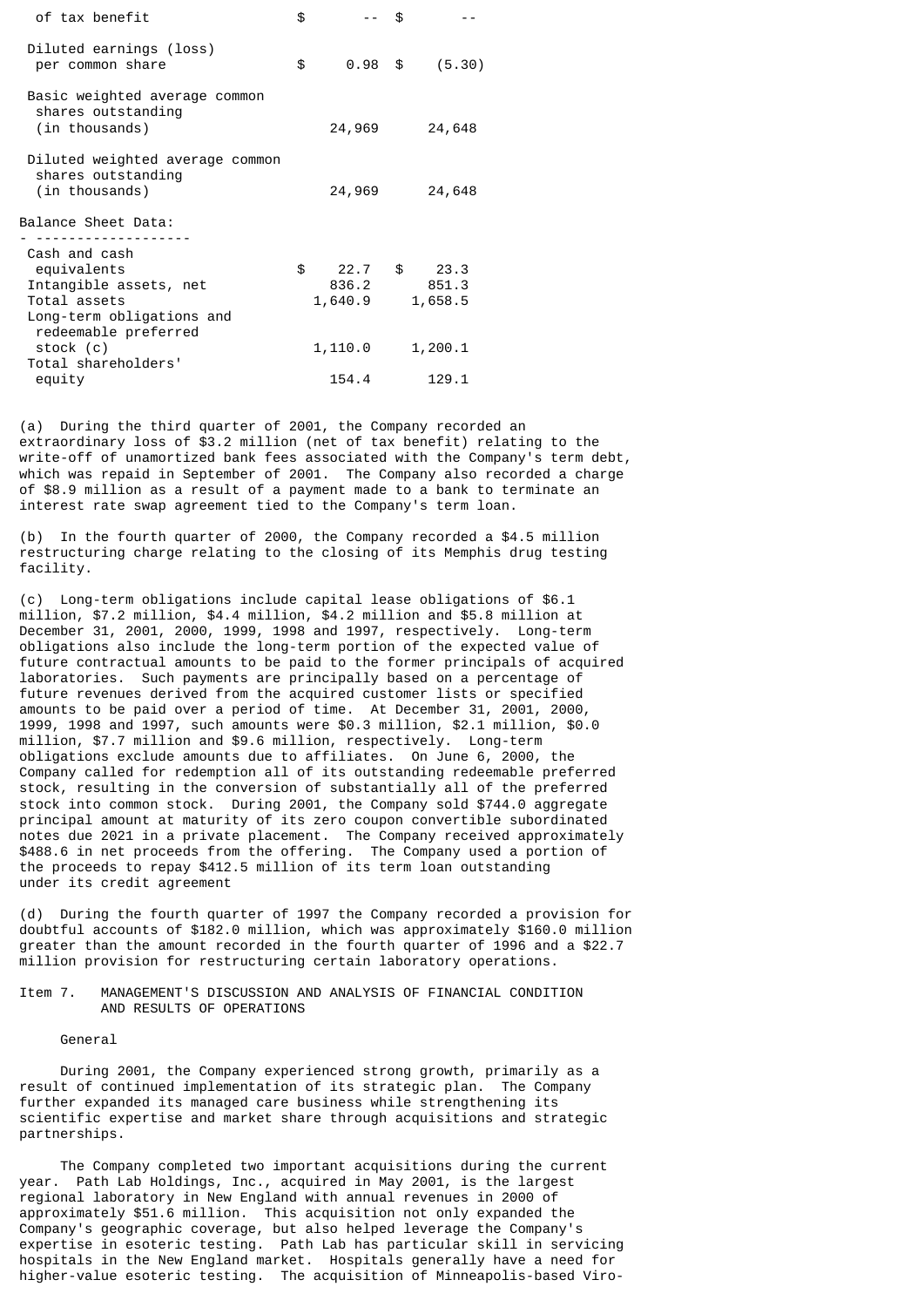Med Inc. in June 2001, further strengthened the Company's leadership position in infectious disease testing. In addition, Viro-Med's specialized laboratory space provides significant additional esoteric testing capacity and the flexibility to more efficiently direct testing workflow throughout the country. Viro-Med had clinical laboratory revenues for the twelve months ended December 31, 2000 of approximately \$25.2 million.

 In December 2001, the Company entered into exclusive licensing and marketing relationships with EXACT Sciences and Myriad Genetics. Under the agreement with EXACT Sciences, the Company will be the only national clinical laboratory to offer testing services based on certain of EXACT Sciences' proprietary technologies for the detection of colorectal cancer. The agreement with Myriad Genetics allows the Company to market Myriad's predictive medicine markers for hypertension, melanoma, breast, ovarian and colorectal cancers to the Company's more than 200,000 primary care physicians. While the Company believes both of these agreements will have a favorable impact on its operating results going forward, it is too early in each relationship to reliably quantify their impact in 2002.

 In addition to the acquisitions and relationships discussed above, the Company believes future performance will be positively affected by several factors: 1) The expansion of higher-value genomic tests such as Cystic Fibrosis, HCV and HIV genotyping is occurring, along with the continued growth of HIV viral loads and HPV testing; 2) Continued conversion of traditional pap smears to the newer, high value monolayer technology; 3) Additional product licensing and business relationships (such as Myriad Genetics and Exact Sciences); 4) The Company's ongoing business acquisition strategy; 5) Growing demand for genomic testing will create a positive shift in test mix to higher value testing; and 6) Improving regulatory and reimbursement environment in Washington.

 Statement of Financial Accounting Standards No. 142, "Goodwill and Other Intangible Assets", is expected to have a positive impact on the 2002 financial statements. The application of this new statement will result in a decrease in amortization expense of approximately \$26.0 million for 2002.

 During 2001, the Company was involved in several transactions affecting its capital structure. On May 24, 2001, the Company's shareholders approved an amendment to the restated certificate of incorporation to increase the number of common shares authorized from 52 million shares to 265 million shares. On June 11, 2001, the Company effected a two-for-one stock split through the issuance of a stock dividend of one new share of common stock for each share of common stock held by shareholders of record on June 4, 2001. The Company also assisted in the successful placement of 12.0 million shares of the Company's common stock formerly owned by Roche, and increased the number of shares traded in the open market and available for purchase by other investors. During September and October 2001, the Company sold \$744.0 million aggregate principal amount at maturity of its zero coupon convertible subordinated notes (the "Notes") due 2021 in a private placement. The Company received approximately \$488.6 million net of approximately \$11.2 million in underwriting fees. See "Note 9 to the Consolidated Financial Statements" for a further discussion of the Notes.

 In early 2002, Standard & Poor's upgraded the Company's corporate credit and bank loan ratings from BBB to BBB+. This investment-grade rating offers the Company additional financial flexibility as growth opportunities are identified.

 On February 21, 2002, the Company filed a Registration Statement on Form S-3, seeking to register approximately 7.7 million shares (including 700,000 shares subject to an overallotment option) of the Company's common stock, currently owned by Roche. It is anticipated that the offering of these shares will be consummated sometime during March 2002 subject to prevailing market conditions. The sale by Roche of these shares will reduce their ownership interest in the Company's common stock to 5.24% (4.25% if the overallotment option is exercised in full) compared to 15.13% as of December 31, 2001.

#### Seasonality

 Volume of testing generally declines during the year-end holiday periods and other major holidays. In addition, volume declines due to inclement weather may reduce net revenues and cash flows. Therefore, comparison of the results of successive quarters may not accurately reflect trends or results for the full year.

# Critical Accounting Policies

The preparation of financial statements in conformity with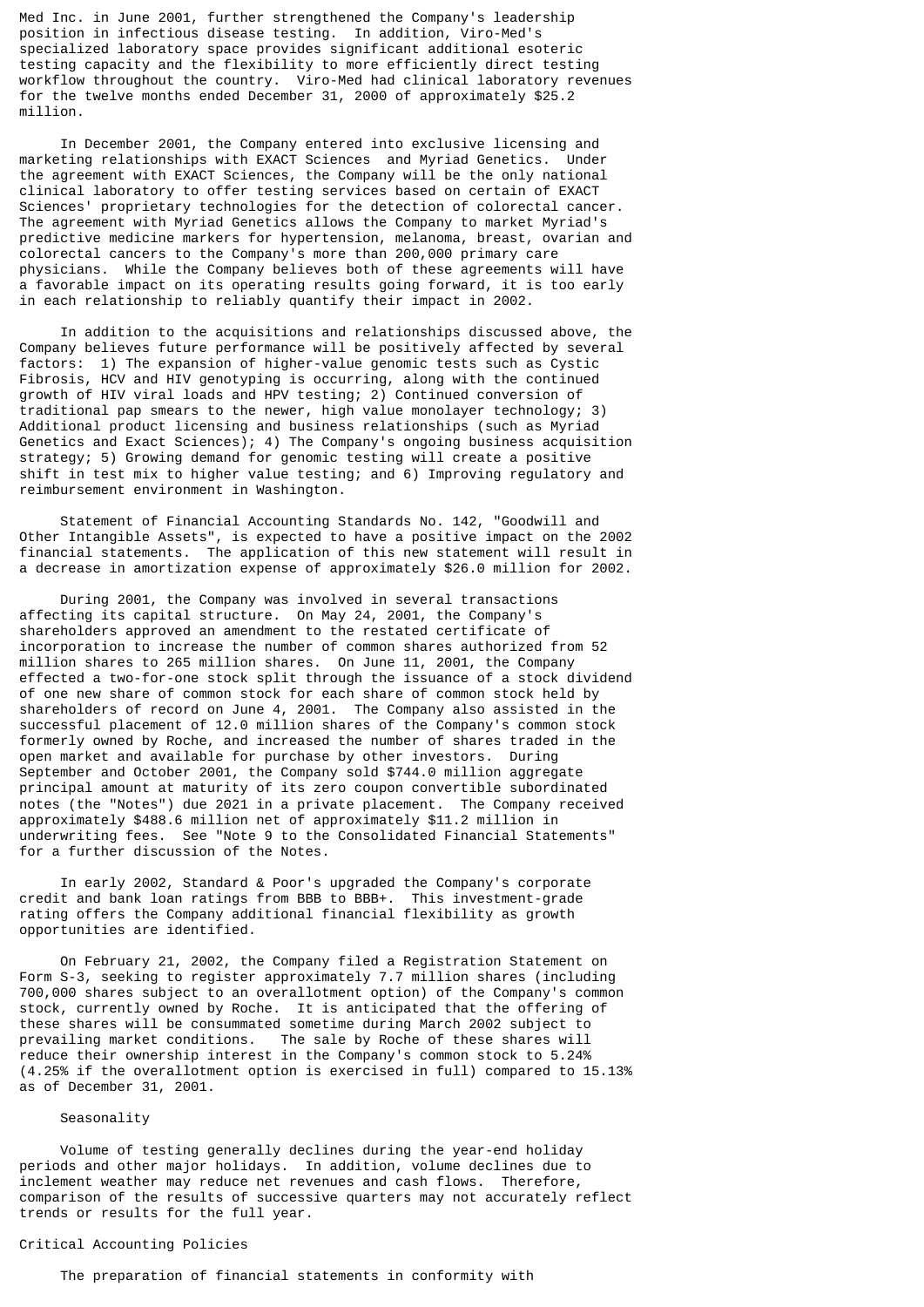generally accepted accounting principles requires management to make estimates and assumptions that affect the reported amounts of assets and liabilities and disclosure of contingent assets and liabilities at the date of the financial statements and the reported amounts of revenues and expenses during the reported periods. Significant estimates include the allowances for doubtful accounts and deferred tax assets, amortization lives for intangible assets and accruals for self-insurance reserves.

 The allowance for doubtful accounts is determined based on historical collection trends, the aging of accounts, current economic conditions and regulatory changes.

 The deferred tax valuation allowance brings the Company's net deferred tax assets to a level where management believes that it is more likely than not the tax benefits will be realized.

 Intangible assets are amortized on a straight-line basis over the expected periods to be benefited, generally ranging from 20 to 40 years for goodwill, legal life for patents and technology, 10 to 25 years for customer lists and contractual lives for non-compete agreements. Management periodically reviews the Company's operating and financial performance in order to determine whether it should revise its estimates of the useful lives or whether circumstances exist that indicate that the carrying amount of the Company's goodwill or other long-lived assets may not be recoverable.

 Accruals for self-insurance reserves (including workers compensation, auto, employee medical and professional liability) are determined based on historical payment trends and claims history, along with current and estimated future economic conditions.

 While management believes these estimates are reasonable and consistent; they are, by their very nature, estimates of amounts that will depend on future events. Accordingly, actual results could differ from these estimates. See "Note 1 to the Consolidated Financial Statements" for further discussion of significant accounting policies.

#### Results of Operations

Year ended December 31, 2001 compared with Year ended December 31, 2000.

 Net sales for 2001 were \$2,199.8 million, an increase of 14.6% from \$1,919.3 million reported in the comparable 2000 period. Sales increased approximately 8.2% due to an increase in volume and 5.9% due to an increase in price per accession (which reflects actual price increases and changes in the mix of tests performed). These increases occurred as a result of the Company's success in winning new business as well as retaining and increasing business from existing customers. Excluding acquisitions, revenues would have increased 10.6%.

 Cost of sales, which includes primarily laboratory and distribution costs, was \$1,274.2 million for 2001 compared to \$1,152.7 million in the corresponding 2000 period, an increase of 10.5%. The majority of the increase in cost of sales is due to an increase in volume (approximately \$95.0 million), with an additional increase of \$13.0 million due to increases in the volume of pap smear tests performed using monolayer technology. In addition, the Company incurred incremental costs of approximately \$6.0 million as it implemented a self-mandated safety needle program in all of its patient service centers. Cost of sales as a percentage of net sales was 57.9% for 2001 and 60.0% in the corresponding 2000 period. The decrease in the cost of sales as a percentage of net sales primarily resulted from higher margin test mix, continued cost reduction efforts and economies of scale achieved through volume growth.

 Selling, general and administrative expenses increased to \$516.5 million in 2001 from \$483.0 million in the same period in 2000 representing an increase of \$33.5 million or 6.9%. Selling, general and administrative expenses were 23.5% and 25.2% as a percentage of net sales in 2001 and 2000, respectively. The increase in selling, general and administrative expenses is primarily the result of the Company's acquisitions during the year combined with additional bad debt expense as a result of the increase in net sales.

 Interest expense was \$27.0 million in 2001 compared to \$38.5 million in 2000. During September 2001, the Company repaid its outstanding term loan balance of \$412.5 million with the proceeds from the sale of zero coupon-subordinated notes. During the third quarter of 2001, the Company recorded an \$8.9 million loss relating to a payment made to terminate an interest rate swap agreement tied to the Company's term loan. In addition, the Company recorded a \$3.2 million extraordinary loss, net of tax benefit, representing the write-off of unamortized bank fees associated with the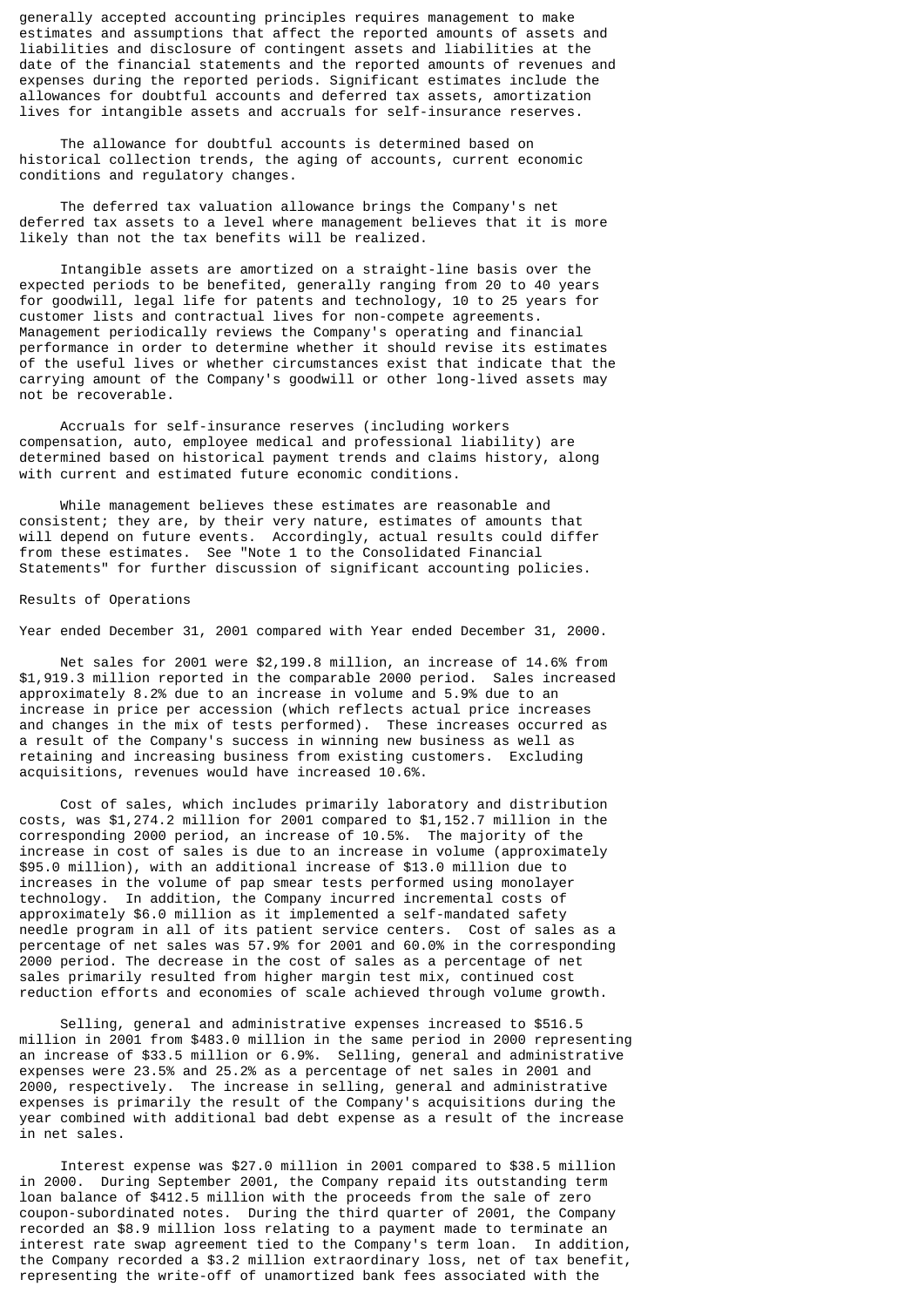retired term debt. See "Note 9 to Consolidated Financial Statements" for a further discussion of zero coupon-subordinated notes. Also, see "Liquidity and Capital Resources."

 Provision for income taxes was \$149.6 million in 2001 compared to \$95.5 million in 2000. The effective tax rate was 45.0% in 2001 and 46.0% in 2000. The decrease in the effective rate reflects the increase in the Company's pre-tax earnings relative to the amount of non-deductible amortization of intangible assets. See "Note 14 to Consolidated Financial Statements" for a further discussion of income taxes.

Year ended December 31, 2000 compared with Year ended December 31, 1999.

 Net sales for 2000 were \$1,919.3 million, an increase of 13.0% from \$1,698.7 million reported in the comparable 1999 period. Sales increased approximately 9.0% due to an increase in volume and 4.0% due to an increase in price per accession (which reflects actual price increases and changes in the mix of tests performed). These increases occurred as a result of the Company's ability to win new business and successfully retain and increase business from existing customers. Excluding acquisitions, revenues would have increased 11.6%.

 Cost of sales, which includes primarily laboratory and distribution costs, was \$1,152.7 million for 2000 compared to \$1,069.6 million in the corresponding 1999 period, an increase of 7.8%. Cost of sales increased approximately \$91.0 million due to an increase in volume offset by labor efficiencies due to streamlining of operations. Cost of sales as a percentage of net sales was 60.0% for 2000 and 63.0% in the corresponding 1999 period. The decrease in the cost of sales as a percentage of net sales primarily resulted from continued cost reduction efforts and economies of scale achieved through volume growth.

 Selling, general and administrative expenses increased to \$483.0 million in 2000 from \$448.2 million in the same period in 1999 representing<br>an increase of \$34.8 million or 7.8%. Selling, general and an increase of \$34.8 million or 7.8%. administrative expenses were 25.2% and 26.4% as a percentage of net sales in 2000 and 1999, respectively. The increase in selling, general and administrative expenses is primarily the result of the Company's acquisitions during the year combined with billing conversion-related costs such as salaries and telephone expenses.

 During the fourth quarter of 2000, the Company recorded a \$4.5 million restructuring charge relating to the closing of its Drug Testing laboratory in Memphis, Tennessee. These operations were absorbed by other Company facilities. This restructuring was completed during the second quarter of 2001 and resulted in annualized cost reductions of approximately \$7.0 million.

 Interest expense was \$38.5 million in 2000 compared to \$41.6 million in 1999. This decrease is related to the Company's reduction in its outstanding debt of approximately \$95.0 million.

 Provision for income taxes was \$95.5 million in 2000 compared to \$40.1 million in 1999. The effective rate was 46.0% in 2000 and 38.0% in 1999. The increase in the effective rate was due primarily to the Company's reduction in its deferred tax asset valuation allowance in 1999. See "Note 14 to Consolidated Financial Statements".

## Liquidity and Capital Resources

Net cash provided by operating activities was \$316.0 million, \$246.7<br>on and \$180.5 million, in 2001, 2000 and 1999, respectively. The million and \$180.5 million, in 2001, 2000 and 1999, respectively. increase in cash flow from operations in both 2001 and 2000 primarily resulted from overall improved operating results.

 Capital expenditures were \$88.1 million, \$55.5 million and \$69.4 million for 2001, 2000 and 1999, respectively. The Company expects capital expenditures of approximately \$85.0 million in 2002. These expenditures are intended to continue to improve information systems and further automate laboratory processes. Such expenditures are expected to be funded by cash flow from operations as well as borrowings under the Company's new senior credit facilities.

 The Company's DSO at the end of 2001 improved to 58 days as compared to 68 days at the end of 2000. This improvement was due to Company-wide efforts to increase cash collections from all payors, as well as on-going improvements to claim submission processes. In addition, the Company continued to take steps necessary to improve DSO and cash collections by:

1. Substantially completing the conversion of decentralized billing locations to a centralized billing system. During 2001, the Chicago,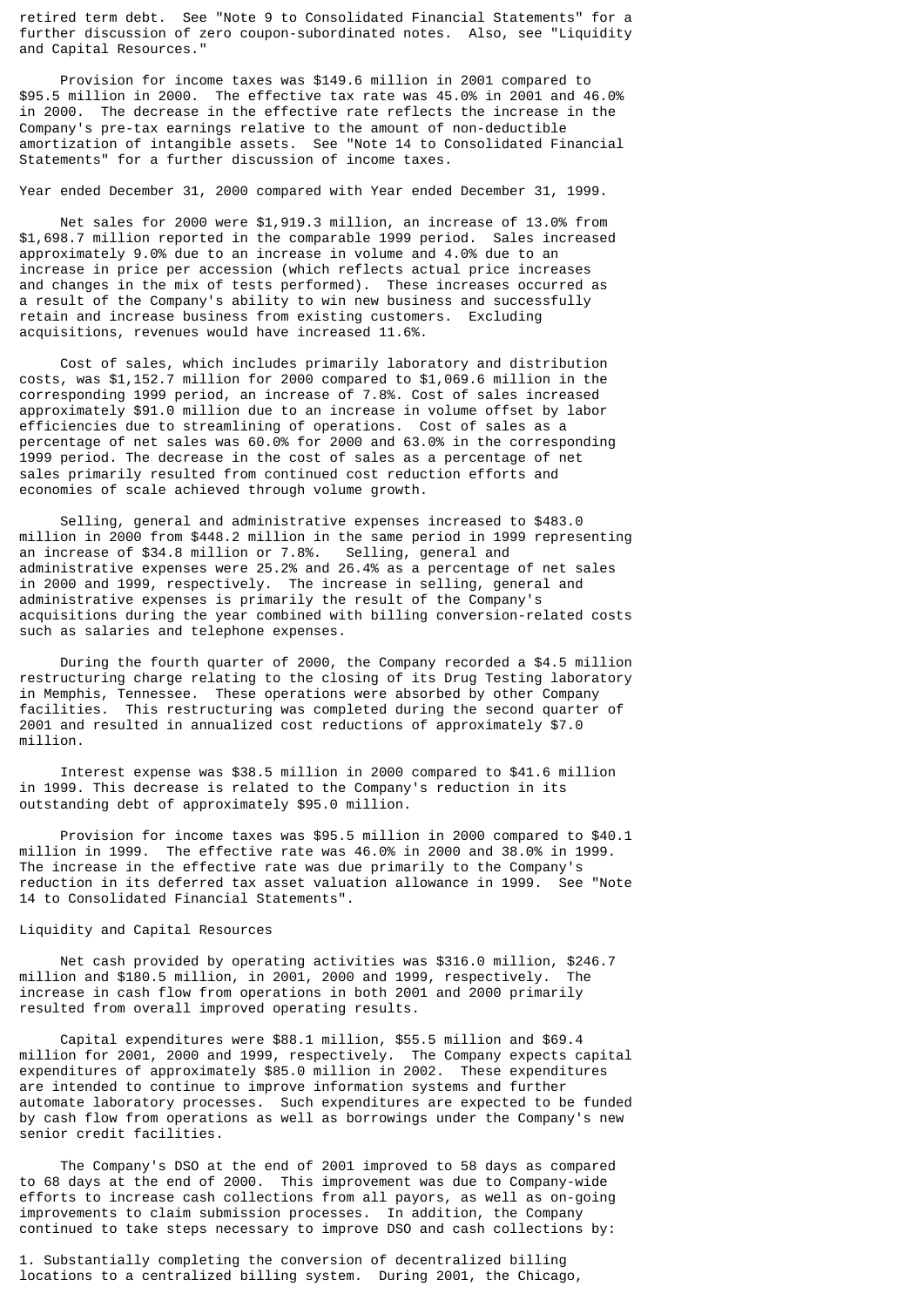San Antonio, and Dallas locations were converted. 2. Implementing an initiative to reduce the number of requisitions received that are missing certain billing information.

 The billing system conversions, combined with improvements in frontend processes that enhance data capture for billing, are expected to reduce DSO to the mid 50s by the end of 2002.

 During September 2001, the Company repaid its outstanding balance of \$412.5 million on its term loan facility with the proceeds from the issuance of zero coupon-subordinated notes. Interest expense on the zero coupon-subordinated notes in the financial statements is computed based on the notes' original issue discount amortization for an effective rate of 2% per year. This non-cash interest expense will total approximately \$12.0 million in 2002 as compared to interest expense of \$27.0 million in 2001 (primarily related to the Company's retired term debt). As the Company does not pay any interest on the zero coupon-subordinated notes prior to their maturity on September 11, 2021 (unless certain contingencies are met), the replacement of the Company's long-term debt with the zero couponsubordinated notes will result in increases to the Company's available cash.

 This reduction in cash interest expense and the resulting retention of operating cash flows in the business is expected to provide the Company increased flexibility in pursuing strategic investments through possible acquisitions, technology purchases and key business relationships.

 In February 2002, the Company entered into two new senior credit facilities with Credit Suisse First Boston, acting as Administrative Agent, and a group of financial institutions totaling \$300 million. The new facilities will consist of a 364-day revolving credit facility in the principal amount of \$100 million and a three-year revolving credit facility in the principal amount of \$200 million. The new facilities will be used for general corporate purposes, including working capital, capital expenditures, funding or share repurchases and other payments, and acquisitions.

## Contractual Cash Obligations

|                                                   | Payments Due by Period |        |  |           |         |    |         |
|---------------------------------------------------|------------------------|--------|--|-----------|---------|----|---------|
|                                                   |                        | 1 Yr   |  | $2-3$ Yrs | 4-5 Yrs |    | > 5 Yrs |
| Capital lease obligations                         |                        | \$3.0  |  | \$5.4     | \$5.7   | \$ | 1.2     |
| Operating leases<br>Contingent future acquisition |                        | 43.7   |  | 60.2      | 33.1    |    | 38.9    |
| Payments                                          |                        | 17.5   |  | 7.0       |         |    |         |
| Zero coupon-subordinated notes                    |                        |        |  | 530.5(a)  |         |    |         |
| Total contractual cash                            |                        |        |  |           |         |    |         |
| obligations                                       |                        | \$64.2 |  | \$603.1   | \$38.8  |    | \$40.1  |

(a) Holders of the zero coupon-subordinated notes may require the Company to purchase all or a portion of their notes on September 11, 2004, 2006 and 2011 at prices ranging from \$712.97 to \$819.54 per note. The Company may choose to pay the purchase price in cash or common stock or a combination of cash and common stock. If the holders elect to require the Company to purchase their notes, it is the Company's current intention to retire the notes by a cash payment. Based upon current market conditions, the Company believes that the possibility of the holders of the notes exercising this put feature of the notes is remote. However, future market conditions are subject to change. Should the holders put the notes to the Company on any of the dates above, the Company believes that it will be able to obtain alternate financing to satisfy this contingent cash obligation.

## Other Commercial Commitments

 At December 31, 2001, the Company provided letters of credit aggregating approximately \$36.6 million, primarily in connection with certain insurance programs. These letters of credit are secured by the Company's senior credit facilities and are renewed annually, around midyear.

 Based on current and projected levels of operations, coupled with availability under its new senior credit facilities, the Company believes it has sufficient liquidity to meet both its short-term and long-term cash needs. For a discussion of the Company's zero coupon-subordinated notes, see "Note 9 to Consolidated Financial Statements." For a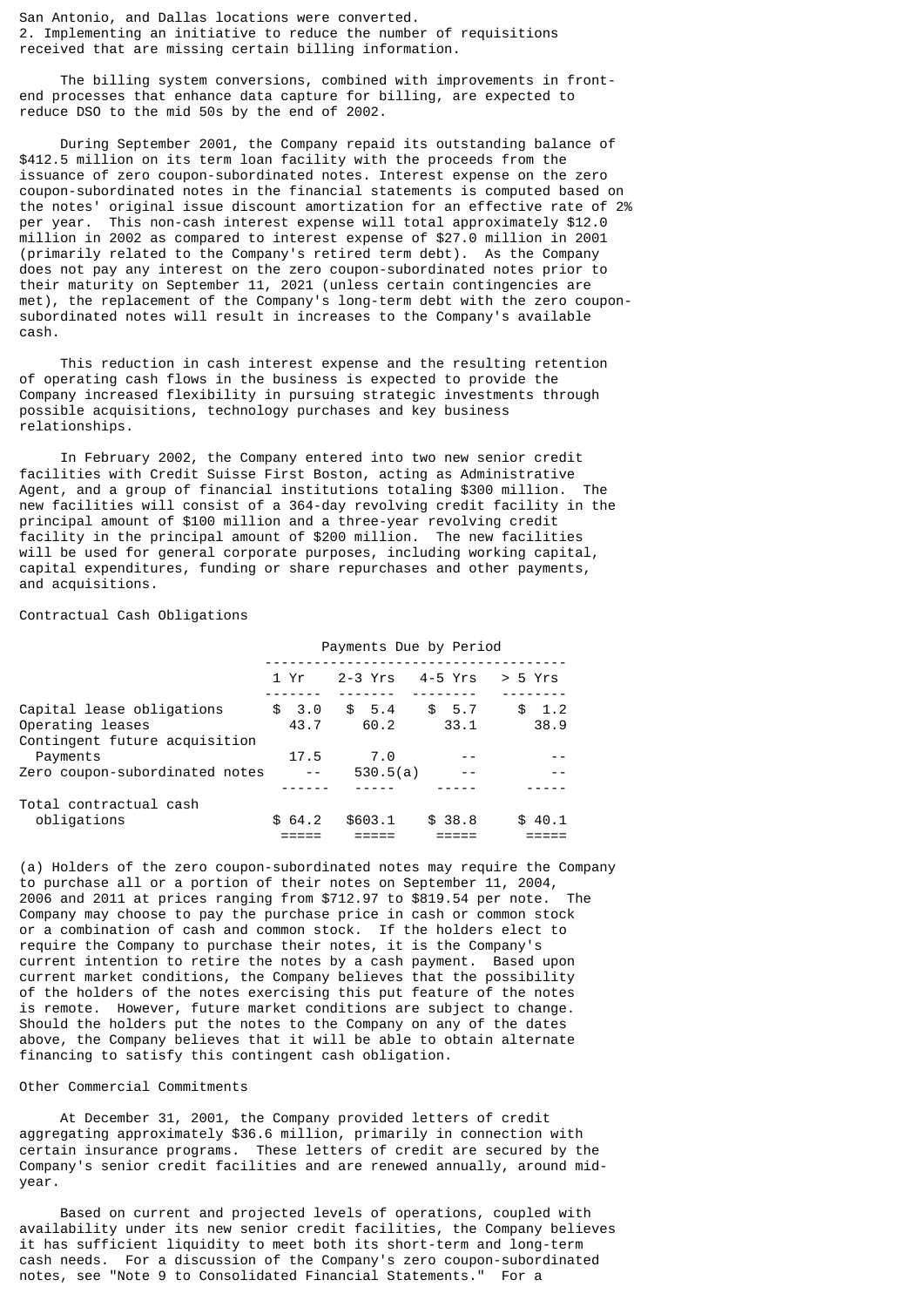discussion of the Company's new senior credit facilities, see "Note 10 to Consolidated Financial Statements."

#### FORWARD-LOOKING STATEMENTS

 The Company has made in this report, and from time to time may otherwise make in its public filings, press releases and discussions with Company management, forward-looking statements concerning the Company's operations, performance and financial condition, as well as its strategic objectives. Some of these forward-looking statements can be identified by the use of forward-looking words such as "believes", "expects", "may", the use of forward-looking words such as "believes", "expects", "may", "will", "should", "seeks", "approximately", "intends", "plans", "estimates", or "anticipates" or the negative of those words or other comparable terminology. Such forward-looking statements are subject to various risks and uncertainties and the Company claims the protection afforded by the safe harbor for forward-looking statements contained in the Private Securities Litigation Reform Act of 1995. Actual results could differ materially from those currently anticipated due to a number of factors in addition to those discussed elsewhere herein and in the Company's other public filings, press releases and discussions with Company management, including:

1. future changes in federal, state, local and third party payor regulations or policies (or in the interpretation of current regulations) affecting governmental and third-party reimbursement for clinical laboratory testing.

2. adverse results from investigations of clinical laboratories by the government, which may include significant monetary damages and/or exclusion from the Medicare and Medicaid programs.

3. loss or suspension of a license or imposition of a fine or penalties under, or future changes in, the law or regulations of the Clinical Laboratory Improvement Act of 1967, and the Clinical Laboratory Improvement Amendments of 1988, or those of Medicare, Medicaid or other federal, state or local agencies.

4. failure to comply with the Federal Occupational Safety and Health Administration requirements and the Needlestick Safety and Prevention Act which may result in penalties and loss of licensure.

5. failure to comply with HIPAA, which could result in significant fines and up to ten years in prison.

6. increased competition, including price competition.

7. changes in payor mix, including an increase in capitated managed-cost health care.

8. our failure to obtain and retain new customers and alliance partners, or a reduction in tests ordered or specimens submitted by existing customers.

9. our failure to integrate newly acquired businesses and the cost related to such integration.

10.adverse results in litigation matters.

11.our ability to attract and retain experienced and qualified personnel.

12.failure to maintain our days sales outstanding levels.

Item 7A. QUANTITATIVE AND QUALITATIVE DISCLOSURE ABOUT MARKET RISK

 The Company addresses its exposure to market risks, principally the market risk associated with changes in interest rates, through a controlled program of risk management that has included in the past, the use of derivative financial instruments such as interest rate swap agreements. There were no interest rate swap agreements outstanding as of December 31, 2001. The Company does not hold or issue derivative financial instruments for trading purposes. The Company does not believe that its exposure to market risk is material to the Company's financial position or results of operations. There were no interest rate swap agreements outstanding as of December 31, 2001.

 The Company's zero coupon-subordinated notes contain the following three features that are considered to be embedded derivative instruments under FAS No. 133:

1) The Company will pay contingent cash interest on the zero coupon subordinated notes after September 11, 2006, if the average market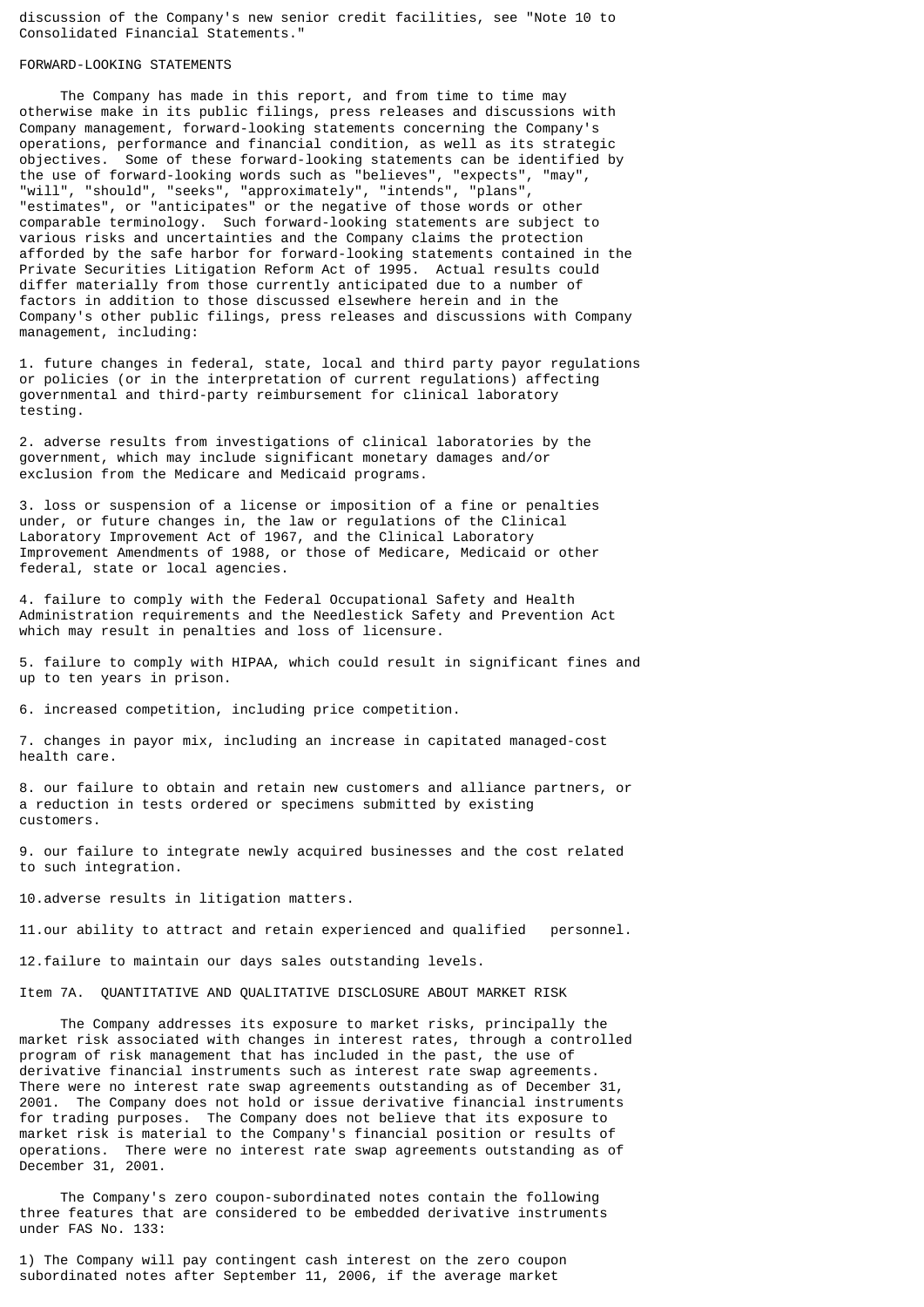price of the notes equals 120% or more of the sum of the issue price, accrued original issue discount and contingent additional principal, if any, for a specified measurement period.

2) Contingent additional principal will accrue on the zero couponsubordinated notes during the two year period from September 11, 2004 to September 11, 2006, if the Company's stock price is at or below specified thresholds.

3) Holders may surrender zero coupon-subordinated notes for conversion during any period in which the rating assigned to the zero couponsubordinated notes by Standard & Poor's Ratings Services is BB- or lower.

Based upon independent appraisals, these embedded derivatives had no fair market value at December 31, 2001.

Item 8. FINANCIAL STATEMENTS AND SUPPLEMENTARY DATA

 Reference is made to the Index on Page F-1 of the Financial Report included herein.

Item 9. CHANGES IN AND DISAGREEMENTS WITH ACCOUNTANTS ON ACCOUNTING AND FINANCIAL DISCLOSURE

Not Applicable.

#### PART III

 The information required by Part III, Items 10 through 13, of Form 10- K is incorporated by reference to the registrant's definitive proxy statement for its 2002 annual meeting of stockholders, which is to be filed pursuant to Regulation 14A not later than April 30, 2002.

# PART IV

- Item 14. EXHIBITS, FINANCIAL STATEMENT SCHEDULES AND REPORTS ON FORM 8-K
- (a) List of documents filed as part of this Report:
	- (1) Consolidated Financial Statements and Independent Auditors' Reports included herein:

See Index on page F-1

(2) Financial Statement Schedules:

See Index on page F-1

 All other schedules are omitted as they are inapplicable or the required information is furnished in the Consolidated Financial Statements or notes thereto.

(3) Index to and List of Exhibits

Exhibits:

 Exhibits 10.3 through 10.8 and 10.14 through 10.18 are management contracts or compensatory plans or arrangements.

- 3.1 Amended and Restated Certificate of Incorporation of the Company dated May 24, 2001 (incorporated herein by reference to the Company's Registration Statement on Form S-3, filed with the Commission on October 19, 2001, File No. 333- 71896).
- 3.2 Amended and Restated By-Laws of the Company dated April 28, 1995 (incorporated herein by reference to the Company's report on Form 8-K, filed with the Commission on May 12  $1995$ ).<br>4.1\* - Specim
- Specimen of the Company's Common Stock Certificate.
- 4.2 Indenture dated September 11, 2001 between the Company and Bank of New York, as trustee (incorporated herein by reference to the Company's Registration Statement on Form S- 3, filed with the Commission on October 19, 2001, File No. 333-71896).
- 4.3 Registration Rights Agreement dated September 11, 2001 between the Company and Merrill Lynch, Pierce, Fenner & Smith Incorporated (incorporated herein by reference to the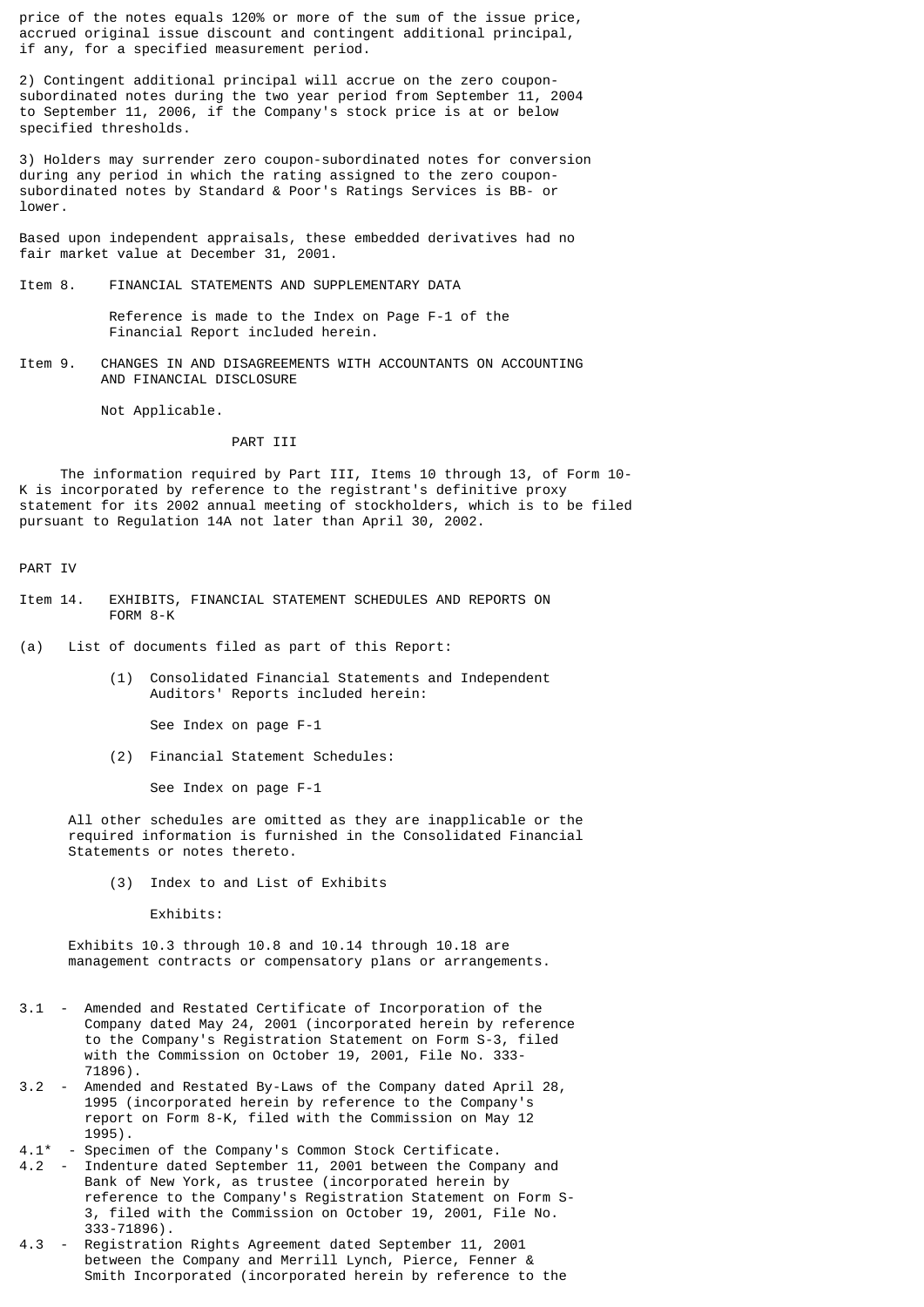Company's Registration Statement on Form S-3, filed with the Commission on October 19, 2001, File No. 333-71896).

- 4.4 Rights Agreement dated December 13, 2001 between the Company and American Stock Transfer & Trust Company, as rights Agent (incorporated herein by reference to the Company's Registration Statement on Form 8-A, filed with the Commission on December 21, 2001, File No. 001-11353).
- 10.1 National Health Laboratories Incorporated Pension Equalization Plan (incorporated herein by reference to the Company's Annual Report on Form 10-K for the fiscal year ended December 31, 1992).
- 10.2 Settlement Agreement dated November 21, 1996 between the Company and the United States of America.
- 10.3 National Health Laboratories 1988 Stock Option Plan, as amended (incorporated herein by reference to the Company's Registration Statement on Form S-1, filed with the Commission on July 9, 1990, File No. 33-35782).
- 10.4 National Health Laboratories 1994 Stock Option Plan (incorporated herein by reference to the Company's Registration Statement on Form S-8, filed with the Commission on August 12, 1994, File No. 33-55065).
- Laboratory Corporation of America Holdings Master Senior Executive Severance Plan (incorporated herein by reference to the report on Form 8-K dated October 24, 1996 (the "October 24, 1996 8-K") filed with the Commission on October 24, 1996, File No. 1-11353).
- 10.6 Special Severance Agreement dated June 28, 1996 between the Company and Timothy J. Brodnik (incorporated herein by reference to the October 24, 1996 8-K).
- 10.7 Special Severance Agreement dated July 12, 1996 between the Company and John F. Markus (incorporated herein by reference to the October 24, 1996 8-K).
- 10.8 Special Severance Agreement dated June 28, 1996 between the Company and Robert E. Whalen (incorporated herein by reference to the October 24, 1996 8-K).
- 10.9 Tax Allocation Agreement dated as of June 26, 1990 between MacAndrews & Forbes Holding Inc., Revlon Group Incorporated, New Revlon Holdings, Inc. and the subsidiaries of Revlon set forth on Schedule A thereto (incorporated herein by reference to the 1990 S-1).
- 10.10 Stockholder Agreement dated as of April 28, 1995 among the Company, HLR Holdings Inc., Hoffmann-La Roche Inc. and Roche Holdings, Inc. (incorporated herein by reference to the April 28, 1995 Form 8-K).
- 10.11 Exchange Agent Agreement dated as of April 28, 1995 between the Company and American Stock Transfer & Trust Company (incorporated herein by reference to the April 28, 1995 Form  $8-K$ ).
- 10.12\*- Three-Year Credit Agreement dated February 20, 2002 among the Company, the lenders named therein and Credit Suisse First Boston, as administrative agent.
- 10.13\*- 364-Day Credit Agreement dated February 20, 2002 among the Company, the lenders named therein and Credit Suisse First Boston, as administrative agent.
- 10.14 Laboratory Corporation of America Holdings 1995 Stock Plan for Non-Employee Directors dated September 26, 1995 (incorporated herein by reference to the Company's Registration Statement on Form S-8, filed with the Commission on September 26, 1995, File No. 33-62913).
- 10.15 Laboratory Corporation of America Holdings 1997 Employee Stock Purchase Plan (incorporated herein by reference to Annex I of the Company's 1996 Annual Proxy Statement filed with the Commission on October 25, 1996).
- 10.16 Amendments to the Laboratory Corporation of America Holdings 1997 Employee Stock Purchase Plan (incorporated herein by reference to Annex II of the Company's 1999 Annual Proxy Statement filed with the Commission on June 16, 1999).
- 10.17 Laboratory Corporation of America Holdings Amended and Restated 1999 Stock Incentive Plan (incorporated herein by reference to Annex I of the Company's 1999 Annual Proxy Statement filed with the Commission of June 16, 1999).
- 10.18 Laboratory Corporation of America Holdings 2000 Stock Incentive Plan (incorporated herein by reference to Annex I of the Company's 2000 Annual Proxy Statement filed with the Commission on April 7, 2000).
- 10.19 Support Agreement between Roche Biomedical Laboratories, Inc. and Hoffmann-La Roche Inc., dated as of April 27, 1995.
- 10.20 First Amendment to Support Agreement between Roche Biomedical Laboratories, Inc. and Hoffmann-La Roche Inc., dated as of July 26, 1995.
- 10.21 Second Amendment to Support Agreement between Laboratory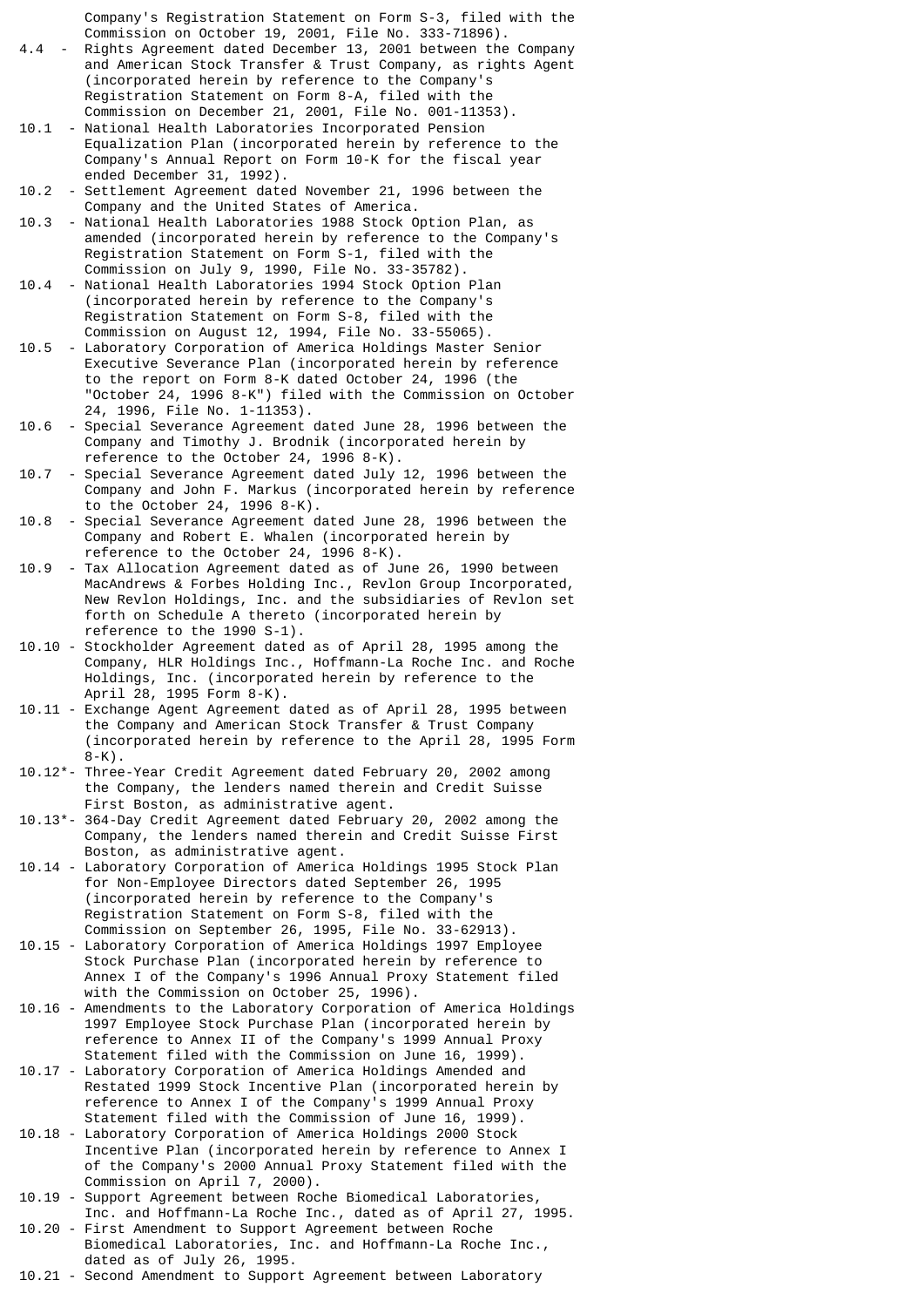Corporation of America Holdings, Hoffmann-La Roche Inc., Roche Molecular Systems, Inc. and Roche Diagnostic Systems, Inc., dated as of January 1, 1997.

10.22 --Third Amendment to Support Agreement between Laboratory Corporation of America Holdings, Hoffmann-La Roche Inc., Roche Molecular Systems, Inc. and Roche Diagnostic Systems, Inc., dated as of October 1, 1997.

21\* - List of Subsidiaries of the Company

23.1\*- Consent of PricewaterhouseCoopers LLP

24.1\*- Power of Attorney of Jean-Luc Belingard 24.2\*- Power of Attorney of Wendy E. Lane 24.3\*- Power of Attorney of Robert E. Mittelstaedt, Jr. 24.4\*- Power of Attorney of James B. Powell, M.D. 24.5\*- Power of Attorney of David B. Skinner 24.6\*- Power of Attorney of Andrew G. Wallace, M.D.

Filed herewith.

(b) Reports on Form 8-K

(1) A current report on Form 8-K dated November 14, 2001 was filed on November 14, 2001 by the registrant, in connection with the press release dated November 14, 2001 which announced that Thomas P. Mac Mahon, chairman and chief executive officer, was scheduled to speak at the CSFB Health Care Conference in Phoenix, AZ on Thursday, November 15 at 9:30 a.m. Mountain Time.

(2) A current report on Form 8-K date November 28, 2001 was filed on November 28, 2001 by the registrant, in connection with the press release dated November 28, 2001 which announced that Bradford T. Smith, executive vice president of public affairs, was scheduled to speak at the SG Cowen Global Health Care Conference in Paris, France on Thursday, November 29 at 10:20 a.m. (4:20 a.m. EST).

(3) A current report on Form 8-K dated December 4, 2001 was filed on December 4, 2001 by the registrant and Myriad Genetics, Inc., in connection with the press release dated December 4, 2001 which announced their new partnership to make Myriad's predictive medicine products broadly available to primary care physicians throughout the United States.

(4) A current report on Form 8-K date December 6, 2001 was filed on December 6, 2001 by the registrant, in connection with the press release dated December 6, 2001, which announced that PreGen-26? - a DNA-based colorectal cancer test - is now available through its nationwide network to physicians and their patients.

(5) A current report on Form 8-K dated December 12, 2001 was filed on December 13, 2001 by the registrant, in connection with the press release dated December 12, 2001 which announced that its Board of Directors adopted a Stockholder Rights Plan.

(6) A current report on Form 8-K dated January 4, 2002 was filed on January 7, 2002 by the registrant, in connection with the press release dated January 4, 2002 which announced that Bradford T. Smith, executive vice president of public affairs, was scheduled to speak at the JPMorgan H&Q Healthcare Conference in San Francisco on Monday, January 7 at 3:30 p.m. PST (6:30 p.m. EST).

(7) A current report on Form 8-K dated January 15, 2002 was filed on January 16, 2002 by the registrant, in connection with the press release dated January 15, 2002 which announced that the Securities and Exchange Commission declared effective its registration statement on Form S-3 for the registration of the resale by the securityholders listed in the prospectus contained in the registration statement from time to time of up to \$744,000,000 aggregate principal amount at maturity of its zero coupon convertible subordinated notes due 2021 and the shares of its common stock issuable upon conversion of the notes and the preferred stock purchase rights included in such shares of common stock.

(8) A current report on Form 8-K dated January 28, 2002 was filed on January 29, 2002 by the registrant, in connection with the press release dated January 28, 2002 which announced that Thomas P. Mac Mahon, chairman and chief executive officer, was scheduled to speak at the US Bancorp Piper Jaffray Healthcare Conference in New York City on Tuesday, January 29, 2002 at 8:30 a.m. Eastern Time.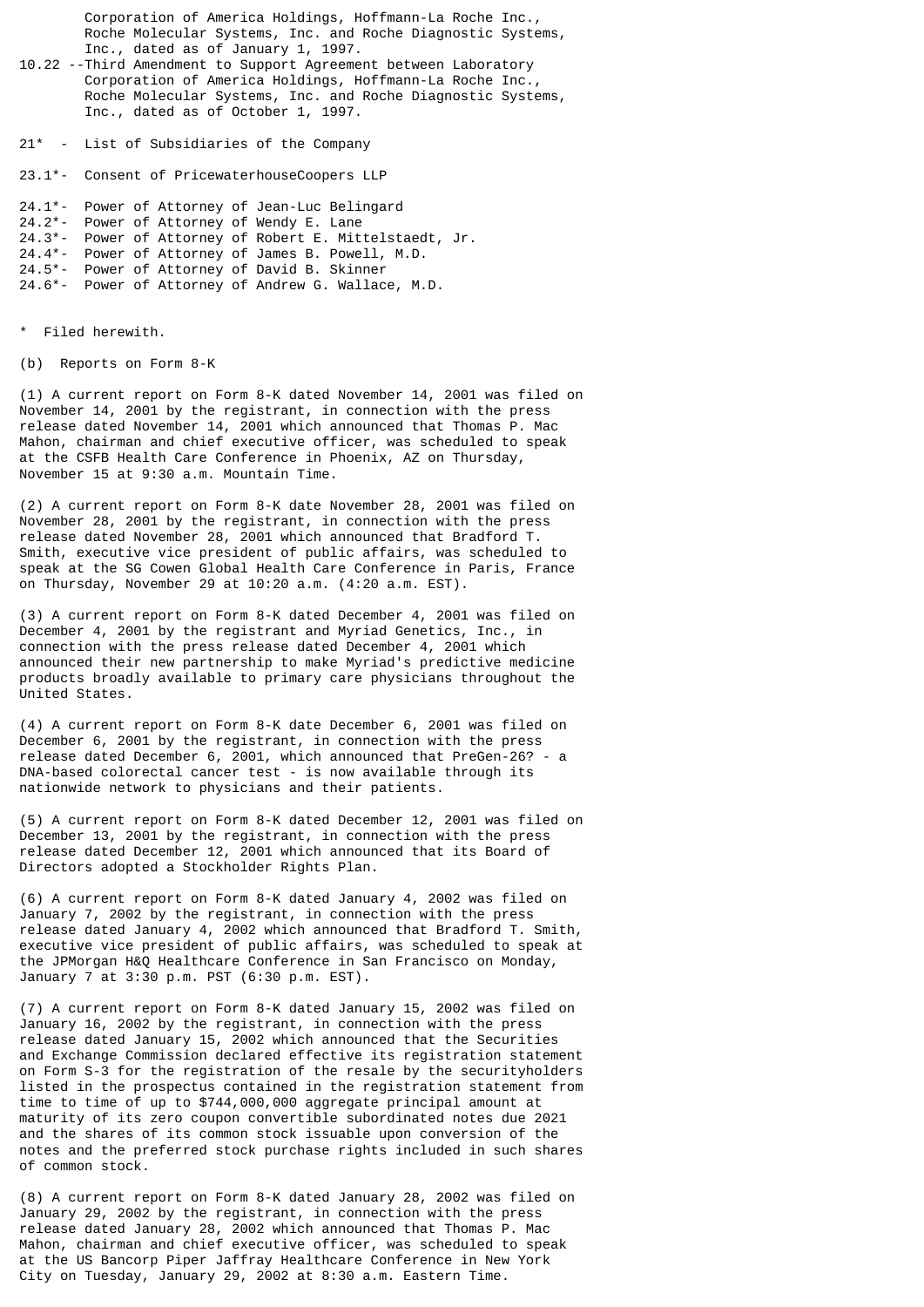(9) A current report on Form 8-K dated February 5, 2002 was filed on February 5, 2002 by the registrant, in connection with the press release dated February 5, 2002 which announced that Thomas P. Mac Mahon, chairman and chief executive officer, was scheduled to speak at the UBS Warburg Global Healthcare Services Conference in New York City on Monday, February 6, 2002 at 3:00 p.m. Eastern Time.

(10) A current report on Form 8-K dated February 13, 2002 was filed on February 13, 2002 by the registrant, in connection with the press release dated February 13, 2002 which contained summary information relating to the Company.

(11) A current report on Form 8-K dated February 13, 2002 was filed on February 13, 2002 by the registrant, in connection with the press release dated February 13, 2002 which announced results for the quarter ended December 31, 2001.

(12) A current report on Form 8-K dated February 22, 2002 was filed on February 22, 2002 by the registrant, in connection with the press release dated February 22, 2002 which announced that it has entered into \$300 million of new senior credit facilities with Credit Suisse First Boston, acting as Administrative Agent, and a group of financial institutions.

(13) A current report on Form 8-K dated February 26, 2002 was filed on February 26, 2002 by the registrant, in connection with the press release dated February 26, 2002 which announced that it had signed an expanded agreement with Aetna Inc. to provide clinical laboratory testing and certain additional services to Aetna's Commercial HMO and Quality Point-of-Service members in New York and New Jersey.

(14) A current report on Form 8-K/A dated February 13, 2002 was filed on March 6, 2002 by the registrant which amended Form 8-K filed on February 13, 2002.

(15) A current report on Form 8-K dated March 12, 2002 was filed on March 12, 2002 by the registrant, in connection with the press release dated March 12, 2002 which announced an advanced suite of molecular assays developed to improve the management of patients diagnosed with the hepatitis B and/or hepatitis C virus.

(16) A current report on Form 8-K dated March 12, 2002 was filed on March 12, 2002 by the registrant, in connection with the press release dated March 12, 2002 which announced that Bradford T. Smith, executive vice president of public affairs, is scheduled to speak at the SG Cowen Annual Healthcare Conference in Boston on Wednesday, March 13 at 1:15 p.m. Eastern Time.

#### SIGNATURES

Pursuant to the requirements of Section 13 or 15(d) of the Securities Exchange Act of 1934, the Company has duly caused this report to be signed on its behalf by the undersigned, thereunto duly authorized.

LABORATORY CORPORATION OF AMERICA HOLDINGS

 ------------------------------------------------ Registrant

> By: /s/ THOMAS P. MAC MAHON --------------------------------- Thomas P. Mac Mahon Chairman of the Board, President and Chief Executive Officer

Dated: March 18, 2002

 Pursuant to the requirements of the Securities Exchange Act of 1934, this report has been signed by the following persons on March 18, 2002 in the capacities indicated.

## Signature Title

- ----------------------- ---------------------

/s/ THOMAS P. MAC MAHON Chairman of the Board, - ------------------------------------------ President and Chief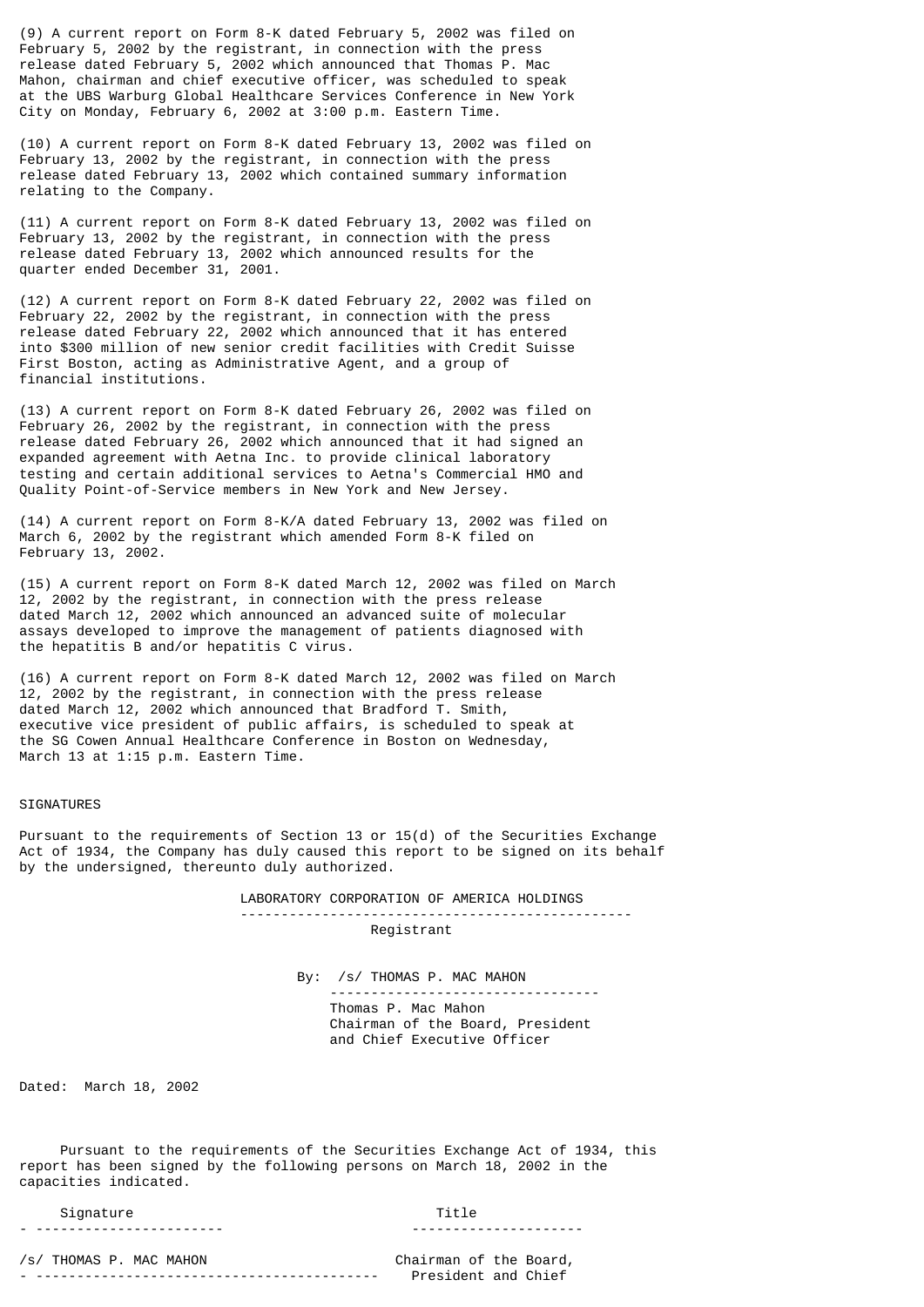| Thomas P. Mac Mahon                                                   | Executive Officer<br>(Principal Executive Officer)                                                                                           |
|-----------------------------------------------------------------------|----------------------------------------------------------------------------------------------------------------------------------------------|
| /s/ WESLEY R. ELINGBURG<br>Wesley R. Elingburg                        | Executive Vice President,<br>Chief Financial Officer<br>and Treasurer<br>(Principal Financial<br>Officer and Principal<br>Accounting Officer |
| /s/ JEAN-LUC BELINGARD*                                               | Director                                                                                                                                     |
| Jean-Luc Belingard                                                    |                                                                                                                                              |
| $/s/$ WENDY E. LANE*                                                  | Director                                                                                                                                     |
| Wendy E. Lane                                                         |                                                                                                                                              |
| /s/ ROBERT E. MITTELSTAEDT, JR.*                                      | Director                                                                                                                                     |
| Robert E. Mittelstaedt, Jr.                                           |                                                                                                                                              |
| /s/ JAMES B. POWELL, M.D.*                                            | Director                                                                                                                                     |
| James B. Powell, M.D.                                                 |                                                                                                                                              |
| /s/ DAVID B. SKINNER, M.D.*<br>.                                      | Director                                                                                                                                     |
| David B. Skinner, M.D.                                                |                                                                                                                                              |
| /s/ ANDREW G. WALLACE, M.D.*<br><u> - - - - - - - - - - - - - - -</u> | Director                                                                                                                                     |
| Andrew G. Wallace, M.D.                                               |                                                                                                                                              |
|                                                                       |                                                                                                                                              |

\* Bradford T. Smith, by his signing his name hereto, does hereby sign this report on behalf of the directors of the Registrant after whose typed names asterisks appear, pursuant to powers of attorney duly executed by such directors and filed with the Securities and Exchange Commission.

By:/s/ BRADFORD T. SMITH

 ---------------------- Bradford T. Smith Attorney-in-fact

# LABORATORY CORPORATION OF AMERICA HOLDINGS AND SUBSIDIARIES INDEX TO CONSOLIDATED FINANCIAL STATEMENTS AND SCHEDULE

|                                                                                                                    | Page     |
|--------------------------------------------------------------------------------------------------------------------|----------|
| Report of Independent Accountants                                                                                  | $F - 2$  |
| Consolidated Financial Statements:                                                                                 |          |
| Consolidated Balance Sheets as of<br>December 31, 2001 and 2000                                                    | $F - 3$  |
| Consolidated Statements of Operations for<br>the three-year period ended December 31, 2001                         | $F - 4$  |
| Consolidated Statements of Changes in Shareholders'<br>Equity for the three-year period ended<br>December 31, 2001 | $F - 6$  |
| Consolidated Statements of Cash Flows for the<br>three-year period ended December 31, 2001                         | $F - 7$  |
| Notes to Consolidated Financial Statements                                                                         | $F - 9$  |
| Financial Statement Schedule:                                                                                      |          |
| II - Valuation and Qualifying Accounts and Reserves                                                                | $F - 30$ |
| REPORT OF INDEPENDENT ACCOUNTANTS                                                                                  |          |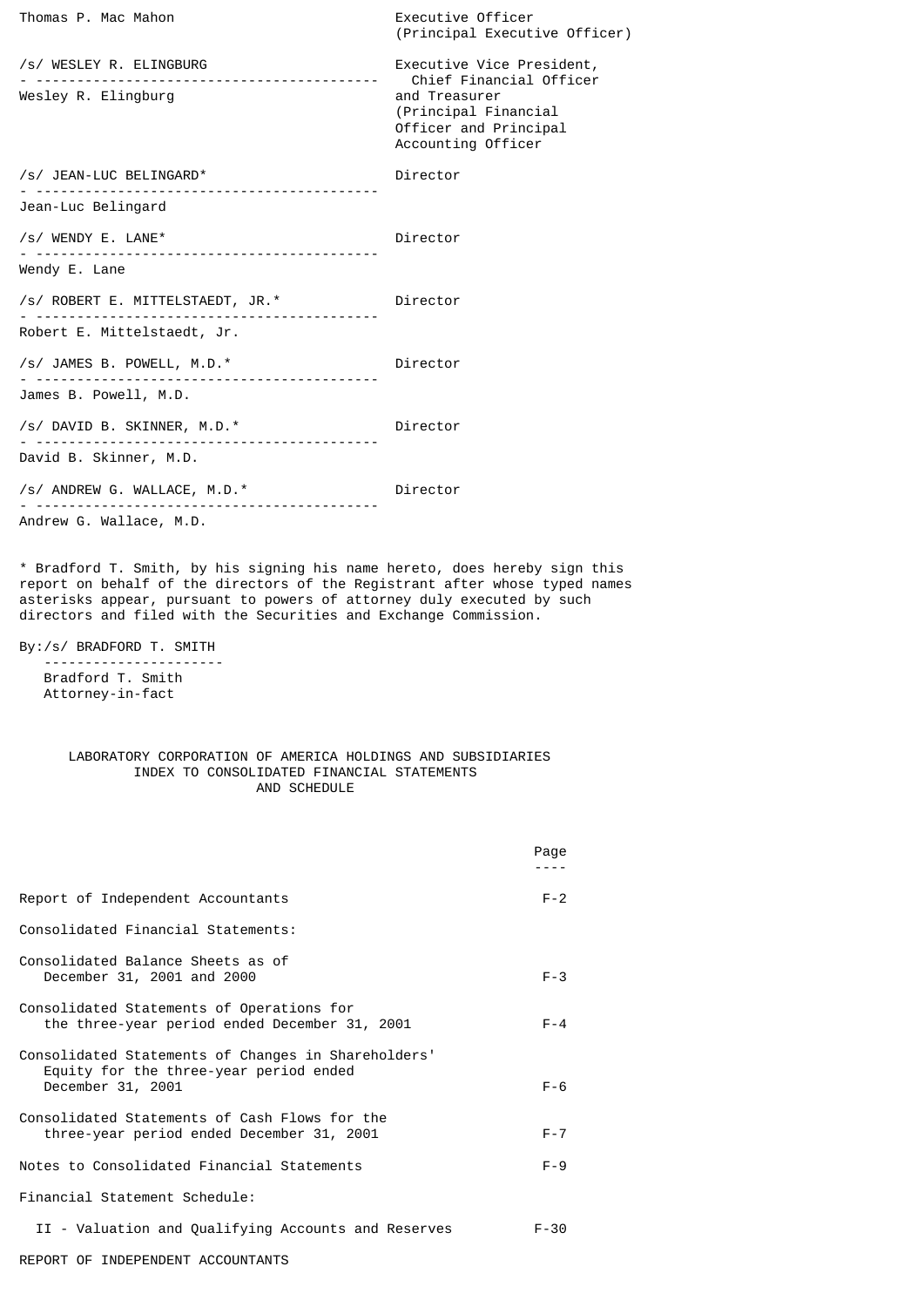To the Board of Directors and Shareholders of Laboratory Corporation of America Holdings

 In our opinion, the consolidated financial statements listed in the accompanying index present fairly, in all material respects, the financial position of Laboratory Corporation of America Holdings and its subsidiaries (the Company) at December 31, 2001 and 2000, and the results of their operations and their cash flows for each of the three years in the period ended December 31, 2001, in conformity with accounting principles generally accepted in the United States of America. In addition, in our opinion, the financial statement schedule listed in the accompanying index presents fairly, in all material respects, the information set forth therein when read in conjunction with the related consolidated financial statements. These financial statements and financial statement schedule are the responsibility of the Company's management; our responsibility is to express an opinion on these financial statements and financial statement schedule based on our audits. We conducted our audits of these statements in accordance with auditing standards generally accepted in the United States of America, which require that we plan and perform the audit to obtain reasonable assurance about whether the financial statements are free of material misstatement. An audit includes examining, on a test basis, evidence supporting the amounts and disclosures in the financial statements, assessing the accounting principles used and significant estimates made by management, and evaluating the overall financial statement presentation. We believe that our audits provide a reasonable basis for our opinion.

PricewaterhouseCoopers LLP Charlotte, North Carolina February 8, 2002, except for Note 10, as to which the date is February 20, 2002

PART I - FINANCIAL INFORMATION

Item 1. Financial Information

# LABORATORY CORPORATION OF AMERICA HOLDINGS AND SUBSIDIARIES CONSOLIDATED BALANCE SHEETS (Dollars in Millions, Except Per Share Data)

|                                        | December 31,<br>2001<br>. | December 31,<br>2000 |
|----------------------------------------|---------------------------|----------------------|
| <b>ASSETS</b>                          |                           |                      |
| Current assets:                        |                           |                      |
| Cash and cash equivalents              | \$<br>149.2               | \$<br>48.8           |
| Accounts receivable, net               | 365.5                     | 368.0                |
| Supplies inventories                   | 38.7                      | 31.6                 |
| Prepaid expenses and other             | 16.7                      | 18.5                 |
| Deferred income taxes                  | 54.4                      | 44.8                 |
|                                        |                           | $- - - - - - - -$    |
| Total current assets                   | 624.5                     | 511.7                |
| Property, plant and equipment, net     | 309.3                     | 272.8                |
| Intangible assets, net                 | 968.5                     | 865.7                |
| Other assets, net                      | 27.3                      | 16.7                 |
|                                        | \$1,929.6                 | \$1,666.9            |
|                                        | =========                 |                      |
| LIABILITIES AND SHAREHOLDERS' EQUITY   |                           |                      |
| Current liabilities:                   |                           |                      |
| Accounts payable                       | \$<br>60.2                | \$52.8               |
| Accrued expenses and other             | 141.0                     | 127.1                |
| Current portion of long-term debt      |                           | 132.0                |
|                                        | ----------                |                      |
| Total current liabilities              | 201.2                     | 311.9                |
| Zero coupon-subordinated notes         | 502.8                     | $- -$                |
| Long-term debt, less current portion   | $- -$                     | 346.5                |
| Capital lease obligations              | 6.1                       | 7.2                  |
| Other liabilities                      | 134.1                     | 123.9                |
| Commitments and contingent liabilities |                           |                      |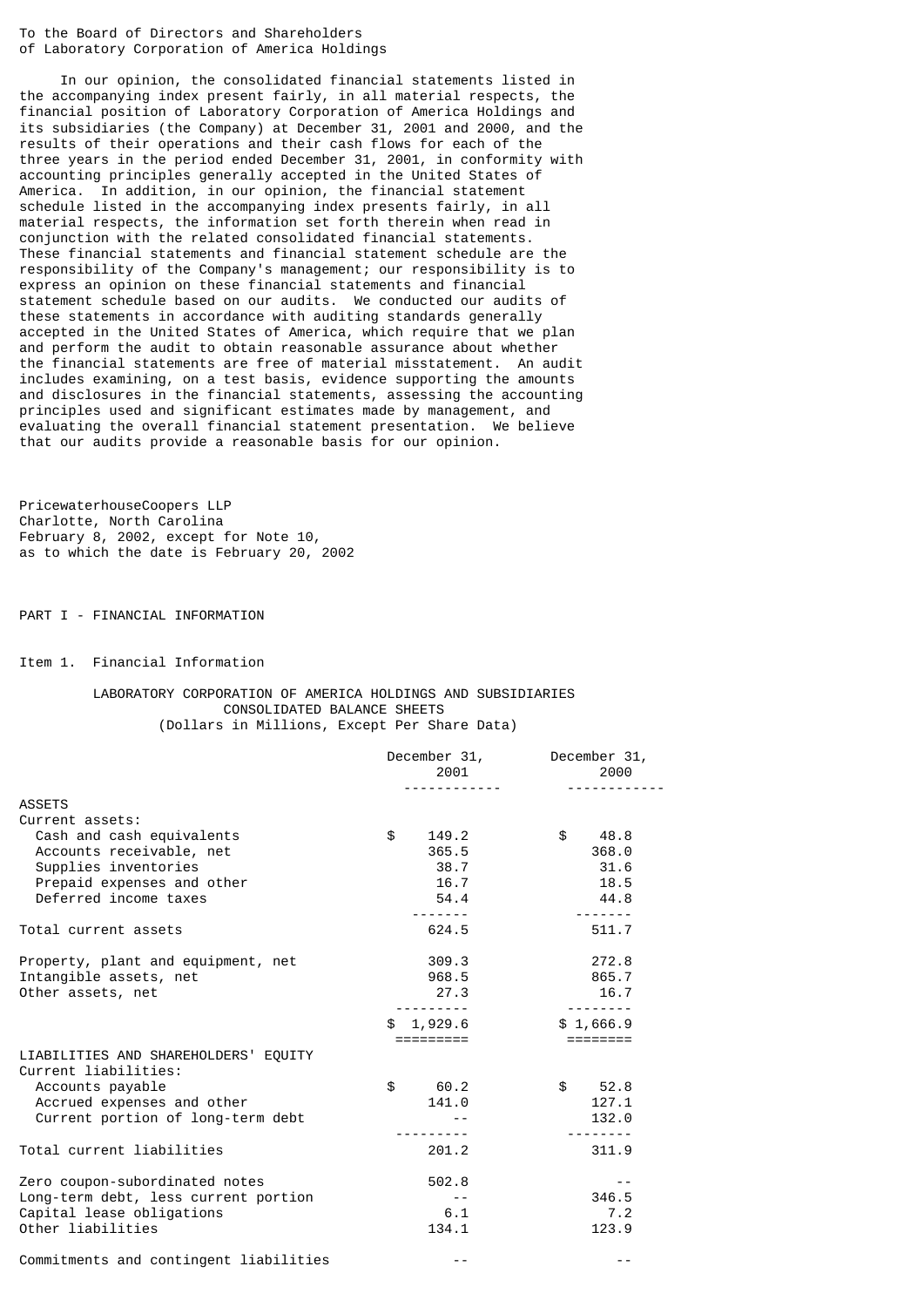| Shareholders' equity:                       |           |           |
|---------------------------------------------|-----------|-----------|
| Common stock, \$0.10 par value; 265,000,000 |           |           |
| shares authorized; 70, 553, 718 and         |           |           |
| 69,739,246 shares issued and outstanding    |           |           |
| at December 31, 2001 and December 31,       |           |           |
| 2000, respectively                          | 7.1       | 7.0       |
| Additional paid-in capital                  | 1,088.8   | 1,048.2   |
| Retained earnings (deficit)                 | 11.5      | (168.0)   |
| Unearned restricted stock compensation      | (13.2)    | (9.4)     |
| Accumulated other comprehensive loss        | (8.8)     | (0.4)     |
|                                             |           |           |
| Total shareholders' equity                  | 1,085.4   | 877.4     |
|                                             |           |           |
|                                             | \$1,929.6 | \$1,666.9 |
|                                             |           |           |

The accompanying notes are an integral part of these consolidated financial statements.

# LABORATORY CORPORATION OF AMERICA HOLDINGS AND SUBSIDIARIES CONSOLIDATED STATEMENTS OF OPERATIONS (Dollars in Millions, Except Per Share Data)

|                                                                                                                    | Years Ended December 31,           |                                                                                                                                                                                                                                                                                                                                                                                                                                                                                                               |                                      |  |  |  |
|--------------------------------------------------------------------------------------------------------------------|------------------------------------|---------------------------------------------------------------------------------------------------------------------------------------------------------------------------------------------------------------------------------------------------------------------------------------------------------------------------------------------------------------------------------------------------------------------------------------------------------------------------------------------------------------|--------------------------------------|--|--|--|
|                                                                                                                    | 2001                               | 2000<br><u> - - - - - - - - -</u>                                                                                                                                                                                                                                                                                                                                                                                                                                                                             | 1999                                 |  |  |  |
| Net sales                                                                                                          |                                    | $$2,199.8$ $$1,919.3$ $$1,698.7$                                                                                                                                                                                                                                                                                                                                                                                                                                                                              |                                      |  |  |  |
| Cost of sales                                                                                                      |                                    | $1,274.2$ $1,152.7$<br>$\begin{array}{cccccccccccccc} \multicolumn{2}{c}{} & \multicolumn{2}{c}{} & \multicolumn{2}{c}{} & \multicolumn{2}{c}{} & \multicolumn{2}{c}{} & \multicolumn{2}{c}{} & \multicolumn{2}{c}{} & \multicolumn{2}{c}{} & \multicolumn{2}{c}{} & \multicolumn{2}{c}{} & \multicolumn{2}{c}{} & \multicolumn{2}{c}{} & \multicolumn{2}{c}{} & \multicolumn{2}{c}{} & \multicolumn{2}{c}{} & \multicolumn{2}{c}{} & \multicolumn{2}{c}{} & \multicolumn{2}{c}{} & \multicolumn{2}{c}{} & \$ | 1,069.6                              |  |  |  |
| Gross profit                                                                                                       | 925.6                              | 766.6                                                                                                                                                                                                                                                                                                                                                                                                                                                                                                         | 629.1                                |  |  |  |
| Selling, general and<br>administrative expenses                                                                    | 516.5                              | 483.0                                                                                                                                                                                                                                                                                                                                                                                                                                                                                                         | 448.2                                |  |  |  |
| Amortization of intangibles<br>and other assets<br>Restructuring charge                                            | 41.5<br>$\sim$ $-$                 | 33.5<br>4.5                                                                                                                                                                                                                                                                                                                                                                                                                                                                                                   | 31.2<br>$\sim$ $-$                   |  |  |  |
|                                                                                                                    |                                    | $\begin{array}{cccccccccc} \multicolumn{2}{c}{} & \multicolumn{2}{c}{} & \multicolumn{2}{c}{} & \multicolumn{2}{c}{} & \multicolumn{2}{c}{} & \multicolumn{2}{c}{} & \multicolumn{2}{c}{} & \multicolumn{2}{c}{} & \multicolumn{2}{c}{} & \multicolumn{2}{c}{} & \multicolumn{2}{c}{} & \multicolumn{2}{c}{} & \multicolumn{2}{c}{} & \multicolumn{2}{c}{} & \multicolumn{2}{c}{} & \multicolumn{2}{c}{} & \multicolumn{2}{c}{} & \multicolumn{2}{c}{} & \multicolumn{2}{c}{} & \mult$                        |                                      |  |  |  |
| Operating income                                                                                                   |                                    | 367.6 245.6                                                                                                                                                                                                                                                                                                                                                                                                                                                                                                   | 149.7                                |  |  |  |
| Other income (expenses):<br>Loss on sale of assets<br>Net investment income (loss)<br>Termination of interest rate | 2.4                                | $(1.8)$ $(1.0)$<br>1.5                                                                                                                                                                                                                                                                                                                                                                                                                                                                                        | (1.7)<br>(0.9)                       |  |  |  |
| swap agreement<br>Interest expense                                                                                 | (8.9)                              | $\sim 100$ km s $^{-1}$<br>$(27.0)$ $(38.5)$ $(41.6)$<br><u> 22222220</u>                                                                                                                                                                                                                                                                                                                                                                                                                                     | $- - -$                              |  |  |  |
| Earnings before income taxes<br>and extraordinary loss<br>Provision for income taxes                               | 149.6                              | 332.3 207.6 105.5<br>95.5                                                                                                                                                                                                                                                                                                                                                                                                                                                                                     | 40.1                                 |  |  |  |
| Earnings before<br>extraordinary loss<br>Extraordinary loss, net of<br>tax benefit                                 | ---------<br>3.2                   | ---------<br>182.7 112.1<br>$\sim$ $-$                                                                                                                                                                                                                                                                                                                                                                                                                                                                        | 65.4                                 |  |  |  |
|                                                                                                                    | 179.5                              | <u> - - - - - - - - -</u><br>112.1                                                                                                                                                                                                                                                                                                                                                                                                                                                                            | $- - - - - -$<br>65.4                |  |  |  |
| Net earnings                                                                                                       |                                    |                                                                                                                                                                                                                                                                                                                                                                                                                                                                                                               |                                      |  |  |  |
| Less preferred stock dividends<br>Less accretion of mandatorily<br>redeemable preferred stock                      | $\sim$ $-$                         |                                                                                                                                                                                                                                                                                                                                                                                                                                                                                                               | $(34.3)$ $(49.6)$<br>$(0.3)$ $(0.8)$ |  |  |  |
|                                                                                                                    | ---------                          |                                                                                                                                                                                                                                                                                                                                                                                                                                                                                                               | .                                    |  |  |  |
| Net earnings attributable to<br>common shareholders                                                                | \$<br>179.5<br>$=$ $=$ $=$ $=$ $=$ | 77.5<br>\$                                                                                                                                                                                                                                                                                                                                                                                                                                                                                                    | 15.0<br>£.                           |  |  |  |
| Basic earnings per<br>common share before<br>extraordinary loss<br>Extraordinary loss, net of                      | \$<br>2.63                         | \$<br>1.65                                                                                                                                                                                                                                                                                                                                                                                                                                                                                                    | \$<br>0.59                           |  |  |  |
| tax benefit                                                                                                        | 0.05                               |                                                                                                                                                                                                                                                                                                                                                                                                                                                                                                               |                                      |  |  |  |
| Basic earnings per<br>common share                                                                                 | \$<br>2.58<br>:=======             | \$<br>1.65<br>========                                                                                                                                                                                                                                                                                                                                                                                                                                                                                        | \$<br>0.59<br>=======                |  |  |  |
|                                                                                                                    |                                    |                                                                                                                                                                                                                                                                                                                                                                                                                                                                                                               |                                      |  |  |  |

Diluted earnings per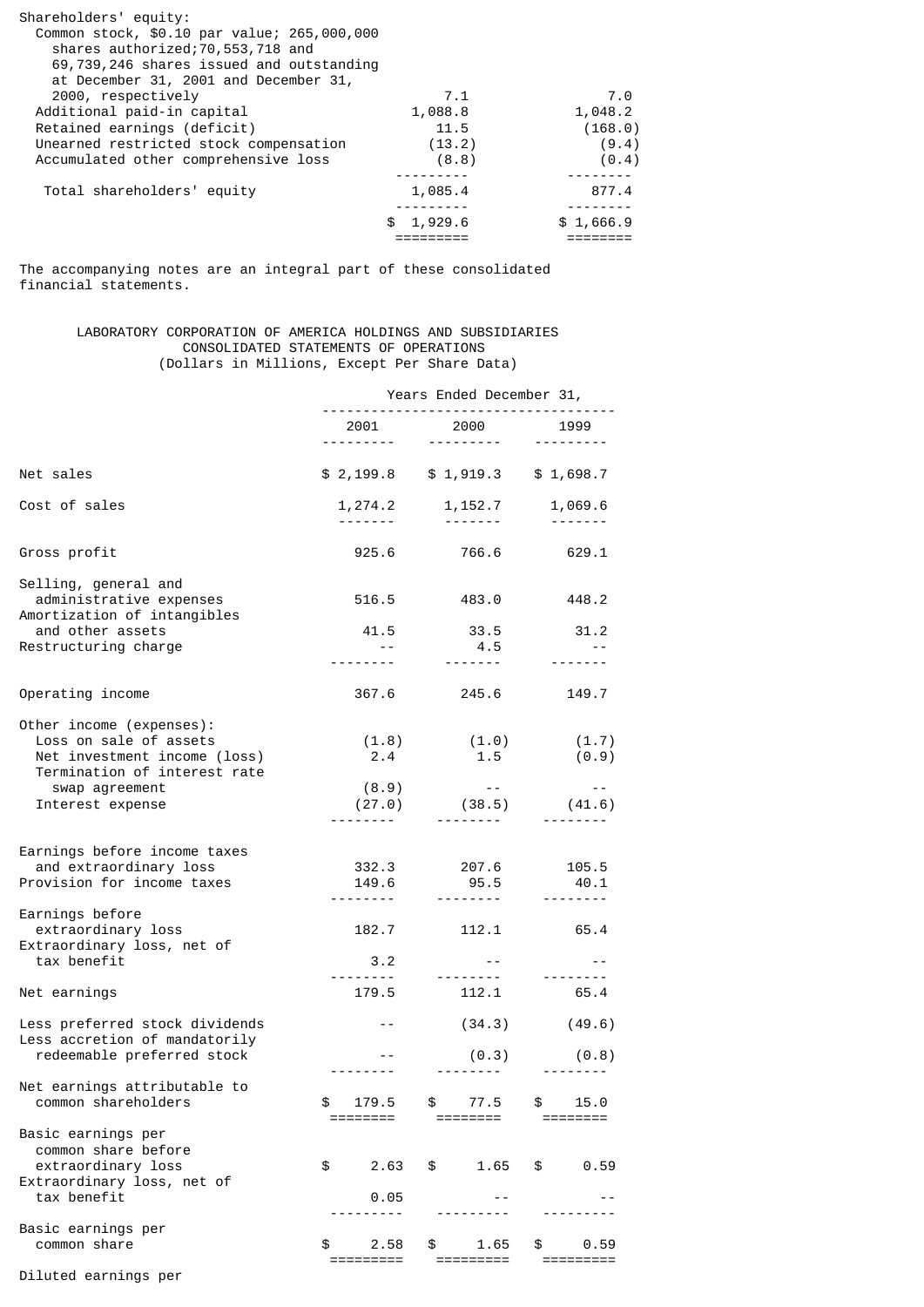| common share               | \$. | 2.54      | - \$ | 1.61 | £. | 0.58 |
|----------------------------|-----|-----------|------|------|----|------|
| Diluted earnings per       |     |           |      |      |    |      |
| tax benefit                |     | 0.05      |      | $ -$ |    |      |
| Extraordinary loss, net of |     |           |      |      |    |      |
| extraordinary loss         | æ.  | $2.59$ \$ |      | 1.61 | \$ | 0.58 |
| common share before        |     |           |      |      |    |      |

The accompanying notes are an integral part of these consolidated financial statements.

 LABORATORY CORPORATION OF AMERICA HOLDINGS AND SUBSIDIARIES CONSOLIDATED STATEMENTS OF CHANGES IN SHAREHOLDERS' EQUITY (Dollars in Millions)

|                                                                                                         | Common<br>Stock   | Additional<br>Paid-in<br>Capital |                | Retained<br>Earnings<br>(Deficit) |  |
|---------------------------------------------------------------------------------------------------------|-------------------|----------------------------------|----------------|-----------------------------------|--|
| BALANCE AT DECEMBER 31, 1998<br>Comprehensive earnings:                                                 | --------<br>\$2.4 | ----------<br>\$414.5            | \$             | ---------<br>(260.5)              |  |
| Net earnings<br>Other comprehensive earnings:<br>Change in valuation allowance                          |                   |                                  |                | 65.4                              |  |
| on securities, net of tax<br>Foreign currency translation                                               | $ -$              | $-$                              |                | - -                               |  |
| adjustments                                                                                             | $ -$              |                                  |                |                                   |  |
| Comprehensive earnings<br>Issuance of common stock<br>Issuance of restricted stock                      | $- -$<br>0.2      | 3.6                              | $- -$          | 65.4<br>$ -$                      |  |
| awards<br>Amortization of unearned                                                                      | $ -$              | 4.5                              |                | $ -$                              |  |
| restricted stock compensation<br>Preferred stock dividends<br>Accretion of mandatorily                  | $ -$              |                                  | $- -$<br>$- -$ | (49.6)                            |  |
| redeemable preferred stock                                                                              |                   |                                  |                | (0.8)                             |  |
| BALANCE AT DECEMBER 31, 1999<br>Comprehensive earnings:                                                 | 2.6               | 422.6                            |                | (245.5)                           |  |
| Net earnings<br>Other comprehensive earnings:<br>Foreign currency translation                           | $ -$              |                                  | $- -$          | 112.1                             |  |
| adjustments                                                                                             | $ -$              |                                  |                |                                   |  |
| Comprehensive earnings                                                                                  | $- -$             |                                  | $\sim$ $\sim$  | 112.1                             |  |
| Issuance of common stock                                                                                | 0.2               | 17.6                             |                | $ -$                              |  |
| Issuance of restricted stock<br>awards<br>Amortization of unearned                                      | $-$               | 9.3                              |                | $ -$                              |  |
| restricted stock compensation<br>Income tax benefit from stock                                          | - -               |                                  | $- -$          | - -                               |  |
| options exercised<br>Conversion of preferred stock                                                      | $ -$              | 19.0                             |                | $ -$                              |  |
| into common stock<br>Preferred stock dividends<br>Accretion of mandatorily                              | 4.2<br>$ -$       | 579.7                            | $ -$           | (34.3)                            |  |
| redeemable preferred stock                                                                              | -----             | -------                          | - -            | (0.3)                             |  |
| BALANCE AT DECEMBER 31, 2000<br>Comprehensive earnings:                                                 | 7.0               | 1,048.2                          |                | (168.0)                           |  |
| Net earnings<br>Other comprehensive earnings:<br>Cumulative effect of change<br>in accounting principle |                   |                                  | $- -$          | 179.5                             |  |
| (net of tax)<br>Unrealized derivative loss<br>on cash flow hedge                                        | $ -$              |                                  | $- -$          |                                   |  |
| (net of tax)<br>Termination of interest                                                                 | $ -$              |                                  | $- -$          |                                   |  |
| rate swap agreement<br>Foreign currency translation<br>adjustments                                      | - -<br>- -        |                                  | $ -$           |                                   |  |
| Minimum pension liability<br>adjustment                                                                 |                   |                                  |                |                                   |  |
|                                                                                                         |                   |                                  |                |                                   |  |
| Comprehensive earnings<br>Issuance of common stock<br>Issuance of restricted stock                      | 0.1               | 14.9                             |                | 179.5<br>$ -$                     |  |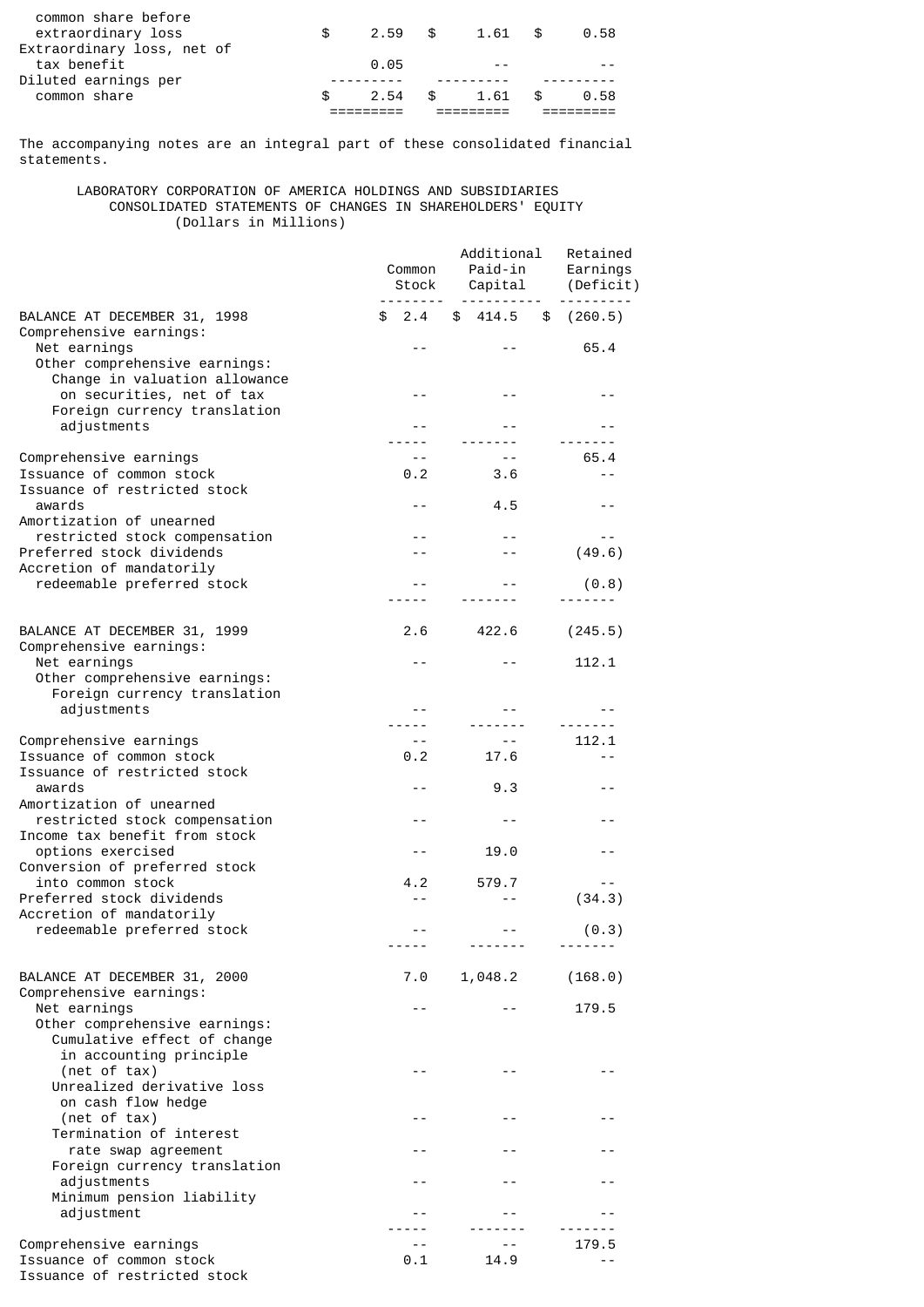| awards                                                                                     |       | 11.3      |      |      |
|--------------------------------------------------------------------------------------------|-------|-----------|------|------|
| Amortization of unearned<br>restricted stock compensation<br>Income tax benefit from stock |       |           |      |      |
| options exercised                                                                          |       | 14.4      |      |      |
|                                                                                            |       |           |      |      |
| BALANCE AT DECEMBER 31, 2001                                                               | \$7.1 | \$1,088.8 | - \$ | 11.5 |

LABORATORY CORPORATION OF AMERICA HOLDINGS AND SUBSIDIARIES CONSOLIDATED STATEMENTS OF CHANGES IN SHAREHOLDERS' EQUITY (Dollars in Millions)

|                                                                                                         | Unearned<br>Restricted<br>Stock<br>Compensation<br>. <u>.</u> | Accumulated<br>Other<br>Loss<br><u>.</u> . | Total<br>Comprehensive Shareholders'<br>Equity |
|---------------------------------------------------------------------------------------------------------|---------------------------------------------------------------|--------------------------------------------|------------------------------------------------|
| BALANCE AT DECEMBER 31, 1998<br>Comprehensive earnings:                                                 | \$                                                            | $\frac{1}{2}$ (2.0) \$                     | 154.4                                          |
| Net earnings<br>Other comprehensive earnings:<br>Change in valuation allowance                          | $- -$                                                         |                                            | 65.4                                           |
| on securities, net of tax<br>Foreign currency translation                                               | $ -$                                                          | 2.0                                        | 2.0                                            |
| adjustments                                                                                             | $- -$<br>--------                                             | (0.1)<br><u> - - - - - - - - - -</u>       | (0.1)                                          |
| Comprehensive earnings<br>Issuance of common stock                                                      | $- -$<br>$- -$                                                | 1.9<br>$- -$                               | 67.3<br>3.8                                    |
| Issuance of restricted stock<br>awards                                                                  | (4.5)                                                         | $- -$                                      | $- -$                                          |
| Amortization of unearned<br>restricted stock compensation                                               | $\odot$ . 4                                                   | $\sim$ $-$                                 | $\theta$ .4                                    |
| Preferred stock dividends<br>Accretion of mandatorily<br>redeemable preferred stock                     | $- -$<br>$- -$                                                | $ -$                                       | (49.6)<br>(0.8)                                |
|                                                                                                         | <u>.</u> .                                                    | <u> - - - - - - - - - -</u>                |                                                |
| BALANCE AT DECEMBER 31, 1999<br>Comprehensive earnings:                                                 | (4.1)                                                         | (0.1)                                      | 175.5                                          |
| Net earnings<br>Other comprehensive earnings:<br>Foreign currency translation                           |                                                               |                                            | 112.1                                          |
| adjustments                                                                                             | $ -$<br><u> - - - - - - - -</u>                               | (0.3)                                      | (0.3)                                          |
| Comprehensive earnings<br>Issuance of common stock<br>Issuance of restricted stock                      | $- -$<br>$- -$                                                | (0.3)<br>$- -$                             | 111.8<br>17.8                                  |
| awards<br>Amortization of unearned                                                                      | (9.3)                                                         | $- -$                                      | $ -$                                           |
| restricted stock compensation<br>Income tax benefit from stock                                          | 4.0                                                           | $\sim$ $-$                                 | 4.0                                            |
| options exercised<br>Conversion of preferred stock                                                      | - -                                                           |                                            | 19.0                                           |
| into common stock<br>Preferred stock dividends<br>Accretion of mandatorily                              | $ -$                                                          | $ -$                                       | 583.9<br>(34.3)                                |
| redeemable preferred stock                                                                              | ---------                                                     | ---------                                  | (0.3)                                          |
| BALANCE AT DECEMBER 31, 2000<br>Comprehensive earnings:                                                 | (9.4)                                                         | (0.4)                                      | 877.4                                          |
| Net earnings<br>Other comprehensive earnings:<br>Cumulative effect of change<br>in accounting principle | - -                                                           | $- -$                                      | 179.5                                          |
| (net of tax)<br>Unrealized derivative loss<br>on cash flow hedge                                        |                                                               | 0.6                                        | 0.6                                            |
| (net of tax)<br>Termination of interest                                                                 | - -                                                           | (9.5)                                      | (9.5)                                          |
| rate swap agreement<br>Foreign currency translation                                                     | - -                                                           | 8.9                                        | 8.9                                            |
| adjustments<br>Minimum pension liability                                                                | - -                                                           | (0.6)                                      | (0.6)                                          |
| adjustment                                                                                              |                                                               | (7.8)<br><u>.</u> .                        | (7.8)                                          |
| Comprehensive earnings<br>Issuance of common stock<br>Issuance of restricted stock                      |                                                               | (8.4)<br>$\sim$ $-$                        | 171.1<br>15.0                                  |
| awards                                                                                                  | (11.3)                                                        | $- -$                                      | $ -$                                           |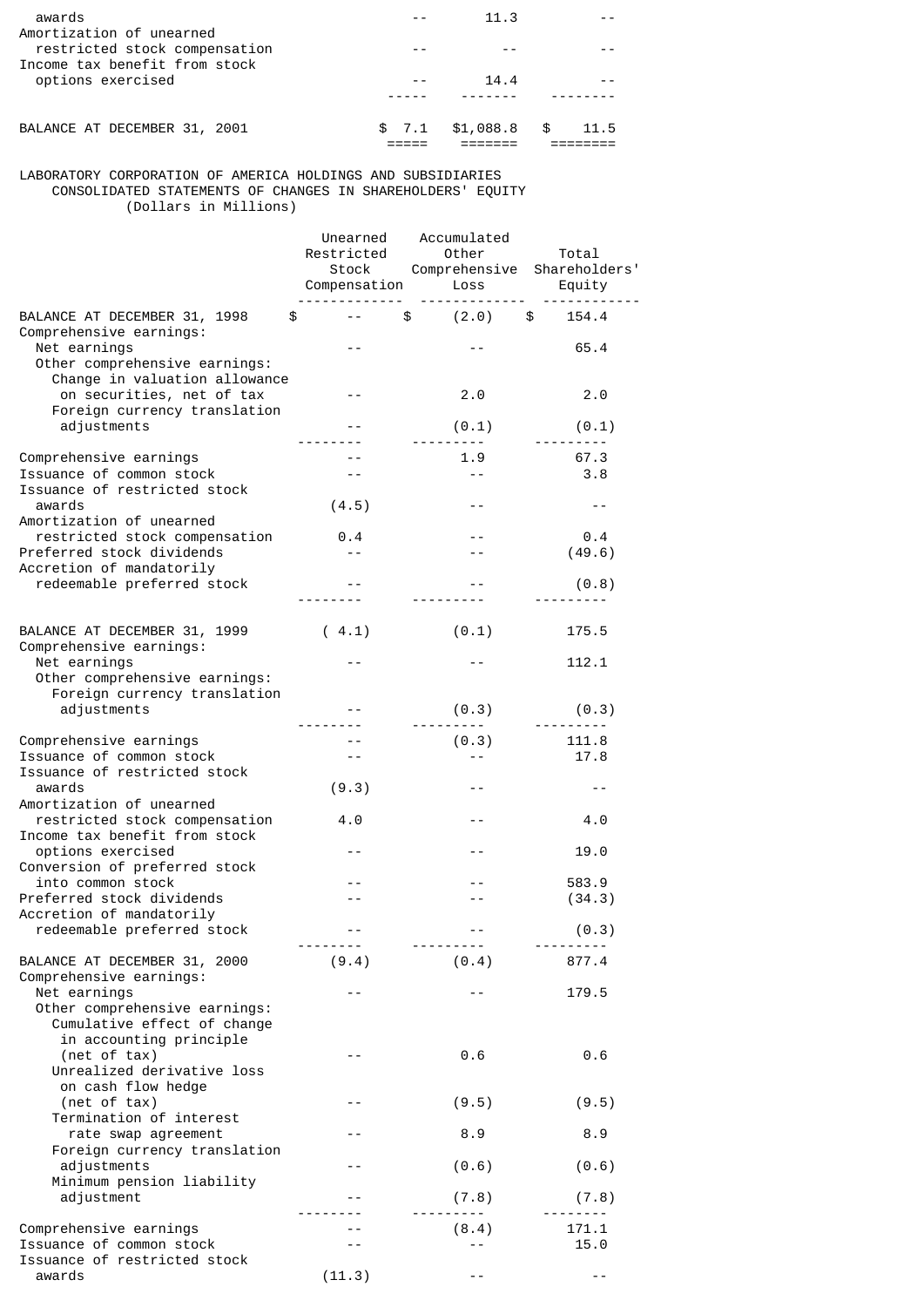| Amortization of unearned<br>restricted stock compensation |    | 7.5    |      |       | 7.5       |
|-----------------------------------------------------------|----|--------|------|-------|-----------|
| Income tax benefit from stock                             |    |        |      | $ -$  |           |
| options exercised                                         |    |        |      |       | 14.4      |
|                                                           |    |        |      |       |           |
| BALANCE AT DECEMBER 31, 2001                              | S. | (13.2) | - \$ | (8.8) | \$1,085.4 |

The accompanying notes are an integral part of these consolidated financial statements.

# LABORATORY CORPORATION OF AMERICA HOLDINGS AND SUBSIDIARIES CONSOLIDATED STATEMENTS OF CASH FLOWS (Dollars in Millions)

|                                                                                        | Years Ended December 31,<br>--------------------------- |                         |  |                                          |    |                                                                                                                                                                                                                                                                                                                                                                                                                                                                            |
|----------------------------------------------------------------------------------------|---------------------------------------------------------|-------------------------|--|------------------------------------------|----|----------------------------------------------------------------------------------------------------------------------------------------------------------------------------------------------------------------------------------------------------------------------------------------------------------------------------------------------------------------------------------------------------------------------------------------------------------------------------|
|                                                                                        |                                                         |                         |  | 2001 2000 1999                           |    |                                                                                                                                                                                                                                                                                                                                                                                                                                                                            |
| CASH FLOWS FROM OPERATING ACTIVITIES:                                                  |                                                         |                         |  |                                          |    |                                                                                                                                                                                                                                                                                                                                                                                                                                                                            |
| Net earnings                                                                           | \$                                                      |                         |  | $179.5$ \$ $112.1$ \$                    |    | 65.4                                                                                                                                                                                                                                                                                                                                                                                                                                                                       |
| Adjustments to reconcile net earnings to<br>net cash provided by operating activities: |                                                         |                         |  |                                          |    |                                                                                                                                                                                                                                                                                                                                                                                                                                                                            |
| Depreciation and amortization                                                          |                                                         | 104.0                   |  | 89.6                                     |    | 83.8                                                                                                                                                                                                                                                                                                                                                                                                                                                                       |
| Deferred compensation                                                                  |                                                         | 7.5                     |  | 4.0                                      |    | 0.4                                                                                                                                                                                                                                                                                                                                                                                                                                                                        |
| Net losses on sale of assets                                                           |                                                         | 1.8                     |  | 1.0                                      |    | 1.7                                                                                                                                                                                                                                                                                                                                                                                                                                                                        |
| Accreted interest on zero coupon-                                                      |                                                         |                         |  |                                          |    |                                                                                                                                                                                                                                                                                                                                                                                                                                                                            |
| subordinated notes                                                                     |                                                         | 3.0                     |  | $- -$                                    |    |                                                                                                                                                                                                                                                                                                                                                                                                                                                                            |
| Extraordinary loss, net of<br>tax benefit                                              |                                                         | 3.2                     |  | $- -$                                    |    | $- -$                                                                                                                                                                                                                                                                                                                                                                                                                                                                      |
| Termination of interest rate                                                           |                                                         |                         |  |                                          |    |                                                                                                                                                                                                                                                                                                                                                                                                                                                                            |
| swap agreement                                                                         |                                                         | 8.9                     |  | $- -$                                    |    | $\sim$ $-$                                                                                                                                                                                                                                                                                                                                                                                                                                                                 |
| Deferred income taxes                                                                  |                                                         | 1.6                     |  | (3.2)                                    |    | 37.0                                                                                                                                                                                                                                                                                                                                                                                                                                                                       |
| Investment loss                                                                        |                                                         | $\sim$ $\sim$           |  | $- -$                                    |    | 4.2                                                                                                                                                                                                                                                                                                                                                                                                                                                                        |
| Change in assets and liabilities:                                                      |                                                         |                         |  |                                          |    |                                                                                                                                                                                                                                                                                                                                                                                                                                                                            |
| Net change in restructuring reserves                                                   |                                                         |                         |  | $(5.5)$ $(1.2)$                          |    | (6.2)                                                                                                                                                                                                                                                                                                                                                                                                                                                                      |
| Decrease (increase) in accounts<br>receivable, net                                     |                                                         |                         |  | $16.2$ $(15.9)$                          |    | 27.4                                                                                                                                                                                                                                                                                                                                                                                                                                                                       |
| (Increase) decrease in inventories                                                     |                                                         |                         |  | $(3.6)$ $(2.1)$                          |    | 1.6                                                                                                                                                                                                                                                                                                                                                                                                                                                                        |
| Decrease (increase) in prepaid                                                         |                                                         |                         |  |                                          |    |                                                                                                                                                                                                                                                                                                                                                                                                                                                                            |
| expenses and other                                                                     |                                                         | 5.8                     |  | 21.3 (24.6)                              |    |                                                                                                                                                                                                                                                                                                                                                                                                                                                                            |
| Change in income taxes receivable                                                      |                                                         | $\sim$ $ \sim$          |  | $\sim$ $-$                               |    | 11.2                                                                                                                                                                                                                                                                                                                                                                                                                                                                       |
| (Decrease) increase in accounts payable                                                |                                                         |                         |  | $(3.4)$ 7.9                              |    | (6.2)                                                                                                                                                                                                                                                                                                                                                                                                                                                                      |
| Increase (decrease) in accrued<br>expenses and other                                   |                                                         |                         |  | $(2.0)$ 32.9 $(15.4)$                    |    |                                                                                                                                                                                                                                                                                                                                                                                                                                                                            |
| Other, net                                                                             |                                                         | (1.0)                   |  | 0.3                                      |    | $\theta$ .2                                                                                                                                                                                                                                                                                                                                                                                                                                                                |
|                                                                                        |                                                         |                         |  |                                          |    | $\frac{1}{2} \left( \frac{1}{2} \right) \left( \frac{1}{2} \right) \left( \frac{1}{2} \right) \left( \frac{1}{2} \right) \left( \frac{1}{2} \right) \left( \frac{1}{2} \right) \left( \frac{1}{2} \right) \left( \frac{1}{2} \right) \left( \frac{1}{2} \right) \left( \frac{1}{2} \right) \left( \frac{1}{2} \right) \left( \frac{1}{2} \right) \left( \frac{1}{2} \right) \left( \frac{1}{2} \right) \left( \frac{1}{2} \right) \left( \frac{1}{2} \right) \left( \frac$ |
| Net cash provided by operating activities                                              |                                                         | 316.0                   |  | 246.7                                    |    | 180.5                                                                                                                                                                                                                                                                                                                                                                                                                                                                      |
|                                                                                        |                                                         |                         |  |                                          |    | $- - - - - -$                                                                                                                                                                                                                                                                                                                                                                                                                                                              |
| CASH FLOWS FROM INVESTING ACTIVITIES:                                                  |                                                         |                         |  |                                          |    |                                                                                                                                                                                                                                                                                                                                                                                                                                                                            |
| Capital expenditures                                                                   |                                                         |                         |  |                                          |    |                                                                                                                                                                                                                                                                                                                                                                                                                                                                            |
| Proceeds from sale of assets                                                           |                                                         | 4.4                     |  | $(88.1)$ $(55.5)$ $(69.4)$<br>1.4        |    | 1.1                                                                                                                                                                                                                                                                                                                                                                                                                                                                        |
| Deferred payments on acquisitions                                                      |                                                         | $(5.2)$ $(1.0)$ $(8.7)$ |  |                                          |    |                                                                                                                                                                                                                                                                                                                                                                                                                                                                            |
| Acquisition of businesses                                                              |                                                         | $(141.1)$ $(94.9)$      |  |                                          |    |                                                                                                                                                                                                                                                                                                                                                                                                                                                                            |
|                                                                                        |                                                         |                         |  | <b><i><u><u> - - - - - 1</u></u></i></b> |    | $- - - - - -$                                                                                                                                                                                                                                                                                                                                                                                                                                                              |
| Net cash used for investing activities                                                 |                                                         | (230.0)                 |  | (150.0)                                  |    | (77.0)                                                                                                                                                                                                                                                                                                                                                                                                                                                                     |
|                                                                                        |                                                         |                         |  |                                          |    |                                                                                                                                                                                                                                                                                                                                                                                                                                                                            |
| CASH FLOWS FROM FINANCING ACTIVITIES:                                                  |                                                         |                         |  |                                          |    |                                                                                                                                                                                                                                                                                                                                                                                                                                                                            |
| Proceeds from revolving credit                                                         |                                                         |                         |  |                                          |    |                                                                                                                                                                                                                                                                                                                                                                                                                                                                            |
| facilities                                                                             | \$                                                      | 75.0                    |  | \$                                       | \$ | 40.0                                                                                                                                                                                                                                                                                                                                                                                                                                                                       |
| Payments on revolving credit facilities                                                |                                                         | (75.0)                  |  |                                          |    | (40.0)                                                                                                                                                                                                                                                                                                                                                                                                                                                                     |
| Proceeds from zero coupon-subordinated                                                 |                                                         |                         |  |                                          |    |                                                                                                                                                                                                                                                                                                                                                                                                                                                                            |
| notes<br>Payments on long-term debt                                                    |                                                         | 499.8<br>(478.5)        |  | (95.0)                                   |    | $- -$<br>(70.3)                                                                                                                                                                                                                                                                                                                                                                                                                                                            |
| Debt issuance costs                                                                    |                                                         | (11.2)                  |  | $- -$                                    |    |                                                                                                                                                                                                                                                                                                                                                                                                                                                                            |
| Termination of interest rate swap                                                      |                                                         |                         |  |                                          |    |                                                                                                                                                                                                                                                                                                                                                                                                                                                                            |
| agreement                                                                              |                                                         | (8.9)                   |  | $- -$                                    |    | $ -$                                                                                                                                                                                                                                                                                                                                                                                                                                                                       |
| Payments on long-term lease obligations                                                |                                                         | (1.1)                   |  | (1.2)                                    |    | (0.8)                                                                                                                                                                                                                                                                                                                                                                                                                                                                      |
| Payment of preferred stock dividends                                                   |                                                         | $- -$                   |  | (9.5)                                    |    | (18.5)                                                                                                                                                                                                                                                                                                                                                                                                                                                                     |
| Net proceeds from issuance of stock to                                                 |                                                         |                         |  |                                          |    |                                                                                                                                                                                                                                                                                                                                                                                                                                                                            |
| employees                                                                              |                                                         | 14.9<br>.               |  | 17.8<br>------                           |    | 3.8<br>.                                                                                                                                                                                                                                                                                                                                                                                                                                                                   |
|                                                                                        |                                                         |                         |  |                                          |    |                                                                                                                                                                                                                                                                                                                                                                                                                                                                            |

Net cash provided by (used for)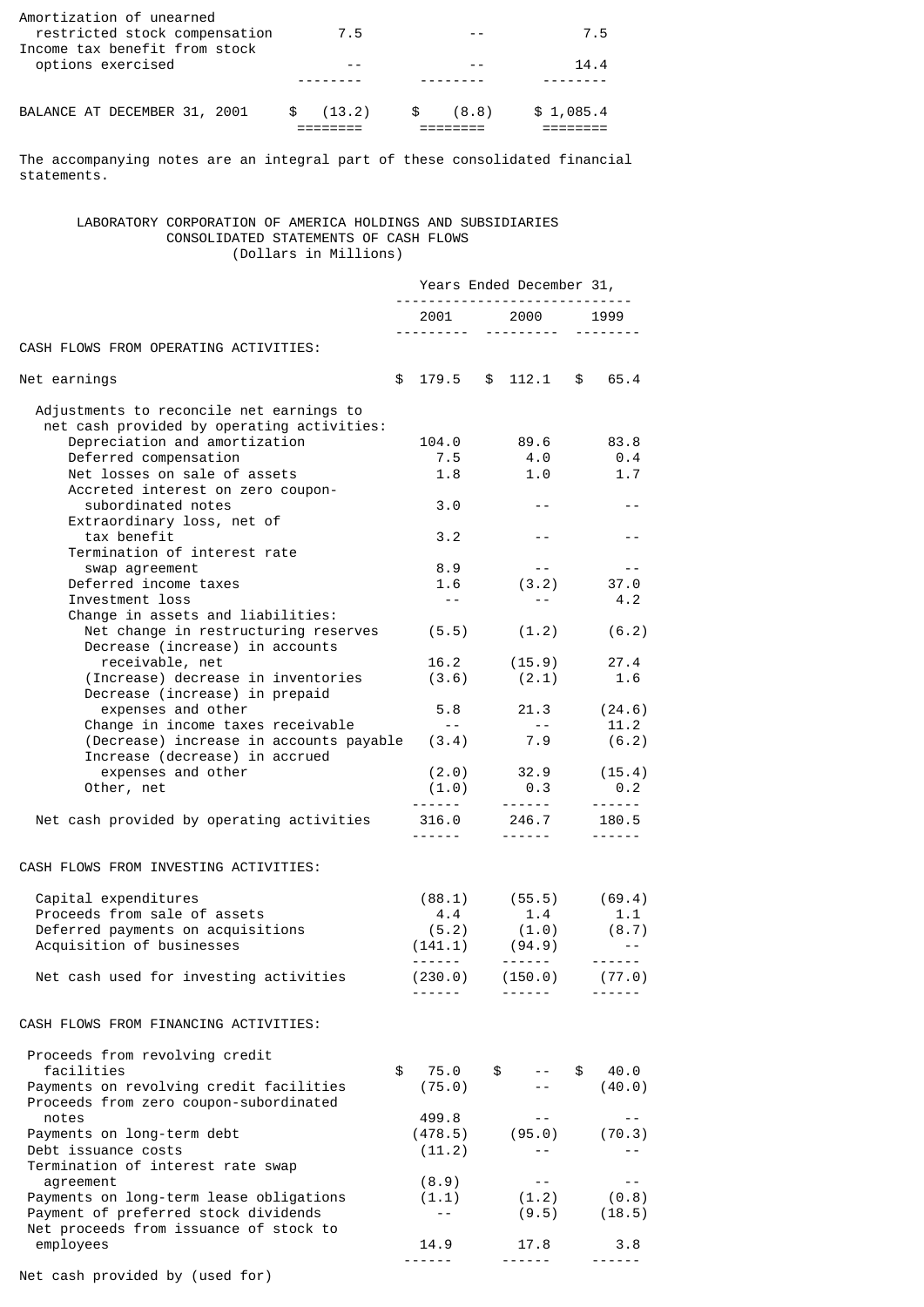| financing activities                                                         | - - - - -       | $15.0$ (87.9) (85.8) |                |
|------------------------------------------------------------------------------|-----------------|----------------------|----------------|
| Effect of exchange rate changes on cash<br>and cash equivalents              | (0.6)           | (0.3)                | (0.1)          |
| Net increase in cash and<br>cash equivalents<br>Cash and cash equivalents at | 100.4           | 8.5                  | 17.6           |
| beginning of period                                                          | 48.8            | 40.3                 | 22.7           |
| Cash and cash equivalents at<br>end of period                                | \$149.2         | \$48.8               | \$40.3         |
| Supplemental schedule of cash<br>flow information:                           |                 |                      |                |
| Cash paid during the period for:<br>Interest<br>Income taxes, net of refunds | \$23.2<br>127.7 | \$40.7<br>48.8       | \$41.8<br>23.9 |
| Disclosure of non-cash financing<br>and investing activities:                |                 |                      |                |
| Preferred stock dividends<br>Accretion of mandatorily redeemable             | $- -$           | 24.8                 | 31.1           |
| preferred stock                                                              |                 | 0.3                  | 0.8            |
| Conversion of preferred stock into<br>common stock                           |                 | 583.9                |                |

The accompanying notes are an integral part of these consolidated financial statements.

 LABORATORY CORPORATION OF AMERICA HOLDINGS AND SUBSIDIARIES NOTES TO CONSOLIDATED FINANCIAL STATEMENTS (Dollars in millions, except per share data)

# 1. SUMMARY OF SIGNIFICANT ACCOUNTING POLICIES

Basis of Financial Statement Presentation:

 Laboratory Corporation of America Holdings and its subsidiaries ("Company") is the second largest independent clinical laboratory company in the United States based on 2001 net revenues. Through a national network of laboratories, the Company offers a broad range of testing services used by the medical profession in the diagnosis, monitoring and treatment of disease and other clinical states. Since its founding in 1971, the Company has grown into a network of 24 primary testing facilities and approximately 1,200 service sites consisting of branches, patient service centers and STAT laboratories, serving clients in 50 states. The Company operates in one business segment.

 The consolidated financial statements include the accounts of Laboratory Corporation of America Holdings and its subsidiaries after elimination of all material intercompany accounts and transactions. During 2001, the Company added two new subsidiaries through acquisitions: Path Lab Holdings, Inc. and Viro-Med Inc. Disclosure of certain business combination transactions is included in Note 2 - Business Acquisitions.

 The financial statements of the Company's foreign subsidiary are measured using the local currency as the functional currency. Assets and liabilities are translated at exchange rates as of the balance sheet date. Revenues and expenses are translated at average monthly exchange rates prevailing during the year. Resulting translation adjustments are included in "Accumulated other comprehensive loss".

#### Cash Equivalents:

 Cash equivalents (primarily investments in money market funds, time deposits, commercial paper and Eurodollars which have original maturities of three months or less at the date of purchase) are carried at cost which approximates market. As a result of the Company's cash management system, checks issued but not presented to the banks for payment may create negative book cash balances. Such negative balances are included in trade accounts payable and totaled \$9.3 and \$11.6 at December 31, 2001 and 2000, respectively.

### Inventories:

 Inventories, consisting primarily of purchased laboratory supplies, are stated at the lower of cost (first-in, first-out) or market.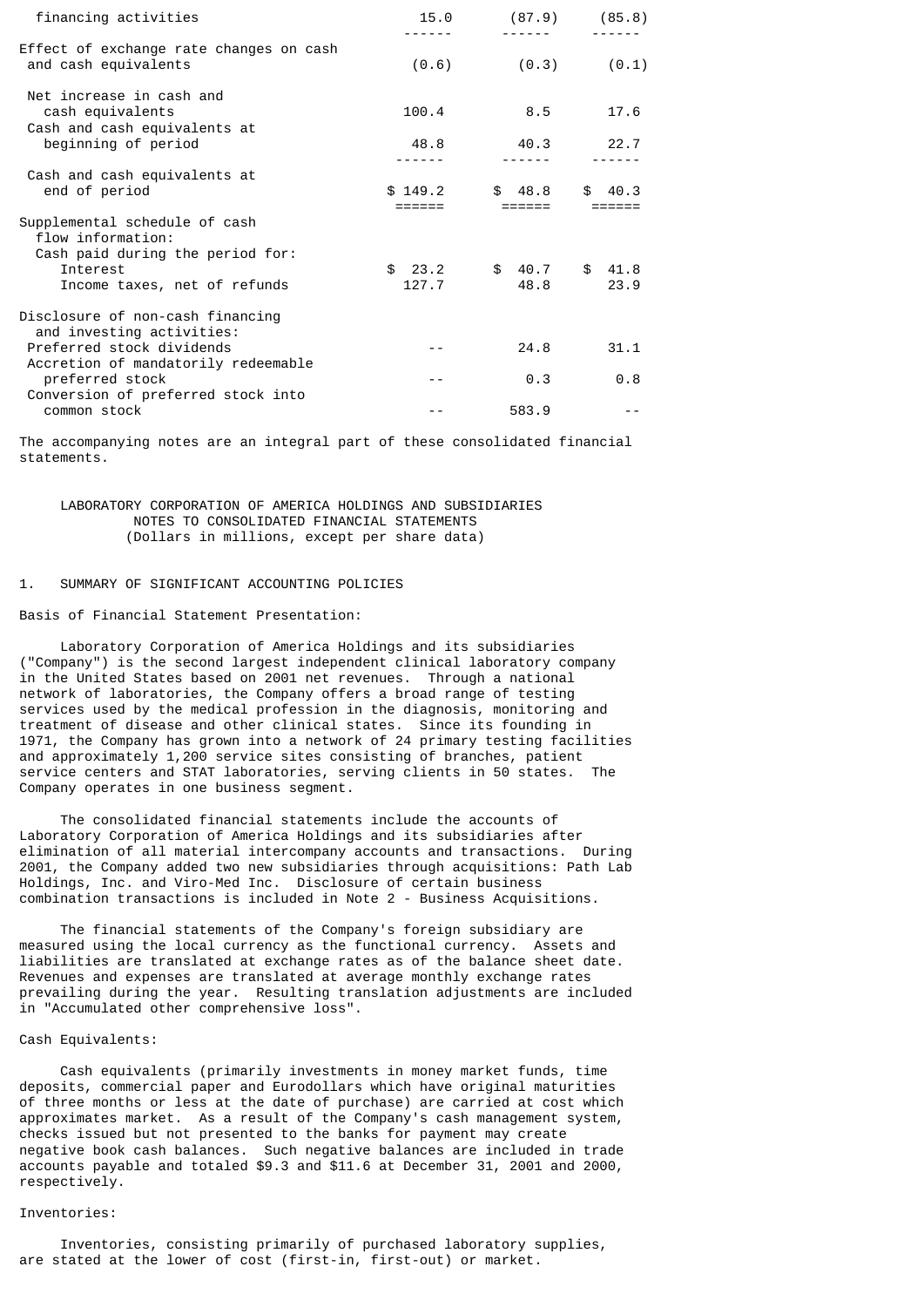#### Derivative Financial Instruments:

 Interest rate swap agreements, which have been used by the Company from time to time in the management of interest rate exposure, are accounted for on an accrual basis. Amounts to be paid or received under such agreements are recognized as interest income or expense in the periods in which they accrue. The Company had no interest rate swap agreements in place at December 31, 2001.

 The Company's zero coupon-subordinated notes contain the following three features that are considered to be embedded derivative instruments under FAS No. 133:

1) The Company will pay contingent cash interest on the zero couponsubordinated notes after September 11, 2006, if the average market price of the notes equals 120% or more of the sum of the issue price, accrued original issue discount and contingent additional principal, if any, for a specified measurement period.

2) Contingent additional principal will accrue on the zero couponsubordinated notes during the two year period from September 11, 2004 to September 11, 2006, if the Company's stock price is at or below specified thresholds.

3) Holders may surrender zero coupon-subordinated notes for conversion during any period in which the rating assigned to the zero coupon-subordinated notes by Standard & Poor's Ratings Services is BB- or lower.

Based upon independent appraisals, these embedded derivatives had no fair market value at December 31, 2001.

## Property, Plant and Equipment:

 Property, plant and equipment are recorded at cost. The cost of properties held under capital leases is equal to the lower of the net present value of the minimum lease payments or the fair value of the leased property at the inception of the lease. Depreciation and amortization expense is computed on all classes of assets based on their estimated useful lives, as indicated below, using principally the straight-line method.

|                                     | Years    |
|-------------------------------------|----------|
|                                     |          |
| Buildings and building improvements | -35      |
| Machinery and equipment             | $3 - 10$ |
| Furniture and fixtures              | $5 - 10$ |

 Leasehold improvements and assets held under capital leases are amortized over the shorter of their estimated lives or the period of the related leases. Expenditures for repairs and maintenance are charged to operations as incurred. Retirements, sales and other disposals of assets are recorded by removing the cost and accumulated depreciation from the related accounts with any resulting gain or loss reflected in operations.

## Capitalized Software Costs:

 The Company capitalizes purchased software which is ready for service and capitalizes software development costs incurred on significant projects starting from the time that the preliminary project stage is completed and management commits to funding a project until the project is substantially complete and the software is ready for its intended use. Capitalized costs include direct material and service costs and payroll and payrollrelated costs. Research and development costs and other computer software maintenance costs related to software development are expensed as incurred. Capitalized software costs are amortized using the straight-line method over the estimated useful life of the underlying system, generally five years.

# Fair Value of Financial Instruments:

 The carrying amounts of cash and cash equivalents, accounts receivable, income taxes receivable and accounts payable are considered to be representative of their respective fair values due to their short-term nature. The fair market value of the zero couponsubordinated notes, based on market pricing, was approximately \$529.2 as of December 31, 2001.

# Concentration of Credit Risk:

 Financial instruments that potentially subject the Company to concentrations of credit risk consist primarily of cash, cash equivalents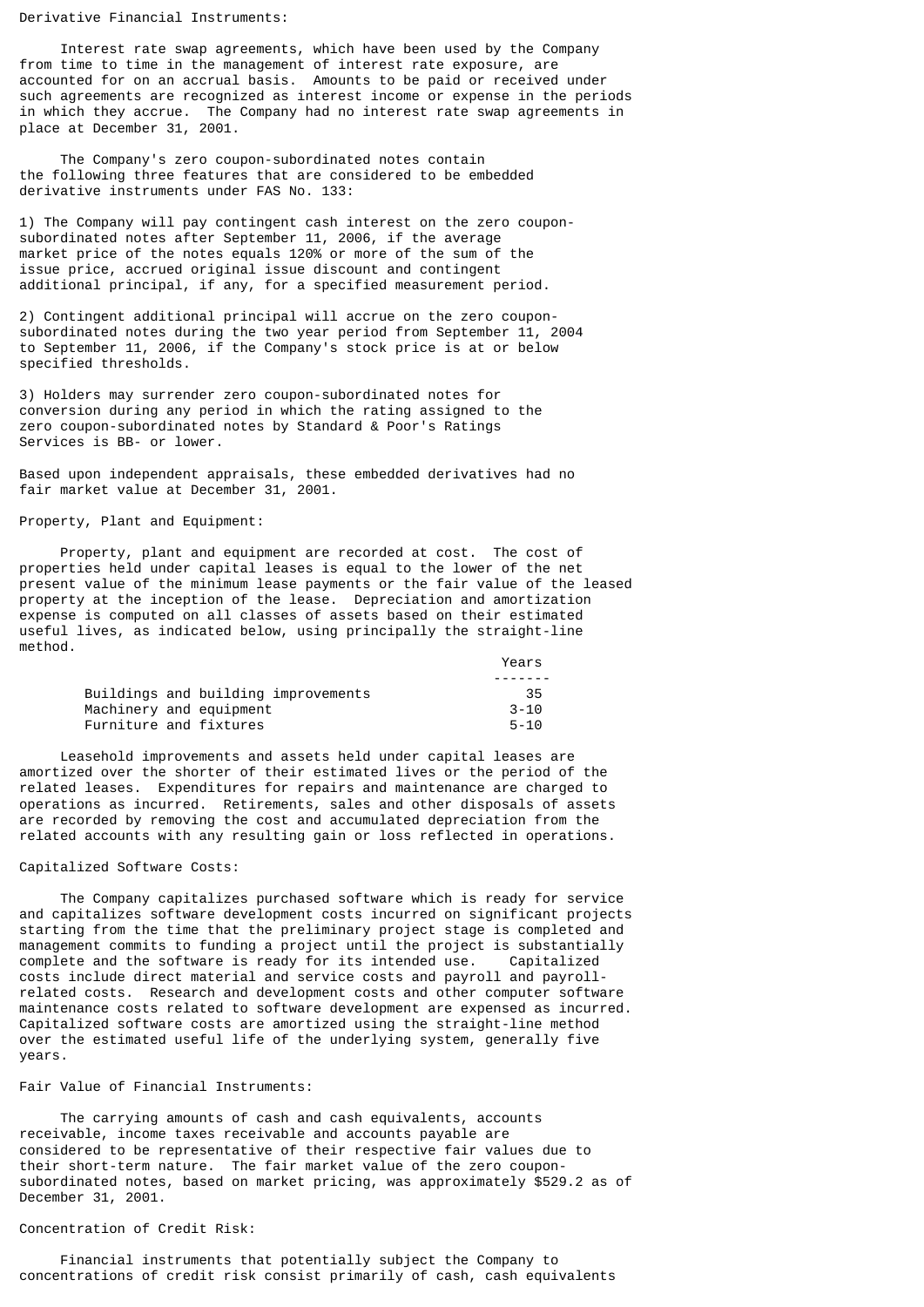and accounts receivable.

 The Company maintains cash and cash equivalents with various major financial institutions. The total cash balances on deposit that exceeded the balances insured by the F.D.I.C., was approximately \$12.0 at December 31, 2001. Cash equivalents at December 31, 2001, totaled \$131.7, which includes amounts invested in treasury bills and short-term bonds.

 Substantially all of the Company's accounts receivable are with companies and individuals in the health care industry. However, concentrations of credit risk are limited due to the number of the Company's clients as well as their dispersion across many different geographic regions.

 Accounts receivable balances (gross) from Medicare and Medicaid were \$91.2 and \$87.3 at December 31, 2001 and 2000, respectively.

#### Revenue Recognition:

 Sales are recognized on the accrual basis at the time test results are reported, which approximates when services are provided. Services are provided to certain patients covered by various third-party payor programs including the Medicare and Medicaid programs. Billings for services under third-party payor programs are included in sales net of allowances for contractual discounts and allowances for differences between the amounts billed and estimated program payment amounts. Adjustments to the estimated payment amounts based on final settlement with the programs are recorded upon settlement as an adjustment to revenue. In 2001, 2000 and 1999, approximately 16%, 16% and 20%, respectively, of the Company's revenues were derived from tests performed for beneficiaries of Medicare and Medicaid programs.

#### Income Taxes:

 The Company accounts for income taxes utilizing the asset and liability method. Under this method deferred tax assets and liabilities are recognized for the future tax consequences attributable to differences between the financial statement carrying amounts of existing assets and liabilities and their respective tax bases and for tax loss carryforwards. Deferred tax assets and liabilities are measured using enacted tax rates expected to apply to taxable income in the years in which those temporary differences are expected to be recovered or settled. The effect on deferred tax assets and liabilities of a change in tax rates is recognized in income in the period that includes the enactment date. Future tax benefits, such as net operating loss carryforwards, are recognized to the extent that realization of such benefits are more likely than not.

#### Stock Splits:

 On May 2, 2000, the Company effected a one-for-ten common stock reverse split whereby the number of authorized shares of common stock decreased from 520 million to 52 million and the par value increased from \$0.01 to \$0.10.

 On May 24, 2001, the Company's shareholders approved an amendment to the restated certificate of incorporation to increase the number of common shares authorized from 52 million shares to 265 million shares. On June 11, 2001, the Company effected a two-for-one stock split through the issuance of a stock dividend of one new share of common stock for each share of common stock held by shareholders of record on June 4, 2001. All references to common stock, common shares outstanding, average number of common shares outstanding, stock options, restricted shares and per share amounts in the Consolidated Financial Statements and Notes to Consolidated Financial Statements have been restated to reflect the June 11,2001 two-for-one stock split on a retroactive basis.

#### Stock Compensation Plans:

 The Company accounts for its employee stock option plans using the intrinsic method under APB Opinion No. 25 and related Interpretations. Accordingly, compensation for stock options is measured as the excess, if any, of the quoted market price of the Company's stock at the date of grant over the amount an employee must pay to acquire the stock. The Company's employee stock purchase plan is also accounted for under APB Opinion No. 25 and is treated as non-compensatory. The Company provides supplementary disclosures using the fair value method under SFAS No. 123.

 Compensation cost for restricted stock awards is recorded by allocating their aggregate grant date fair value over their vesting period.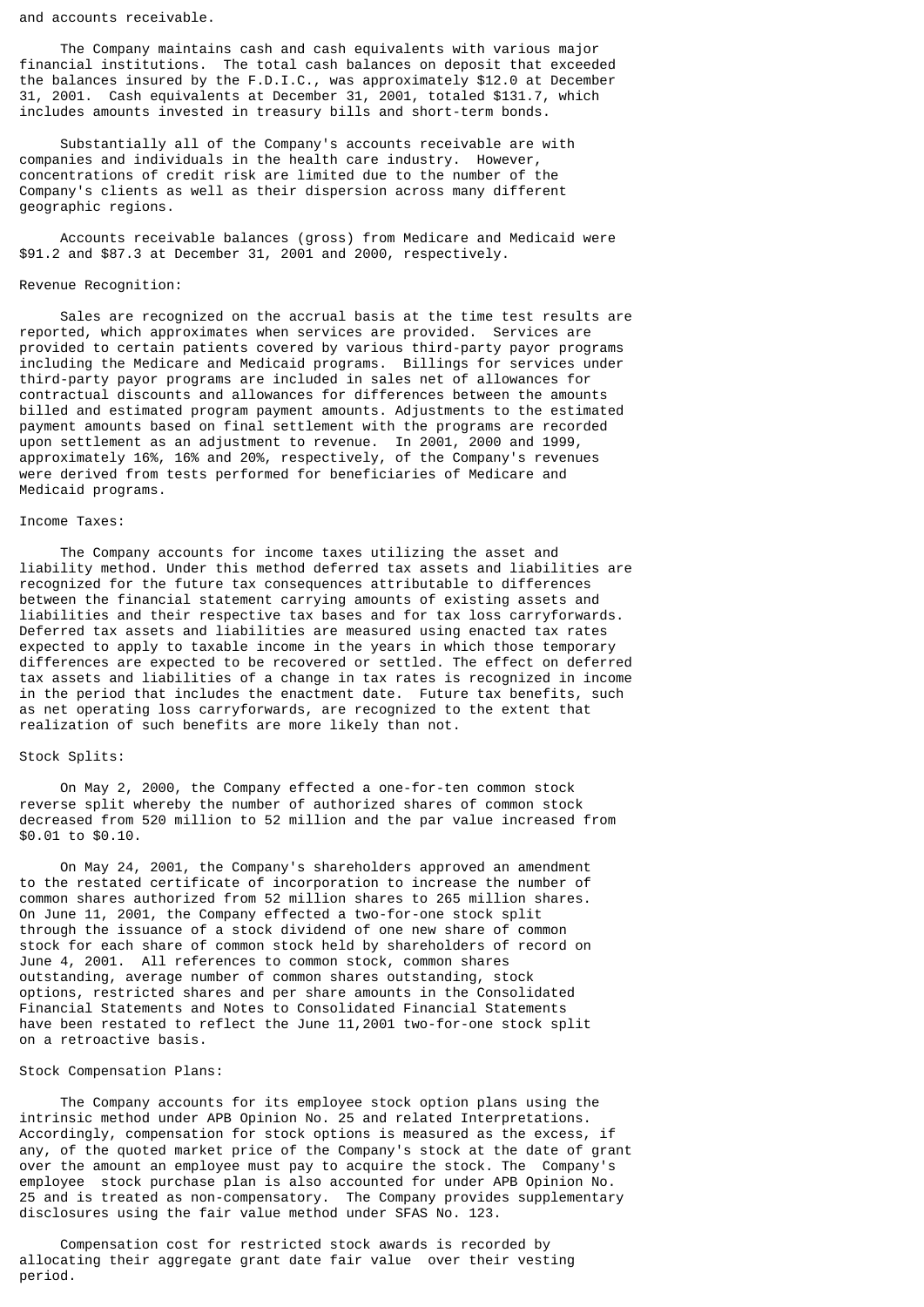#### Earnings per Share:

 Basic earnings per share is computed by dividing net income, less preferred stock dividends and accretion, by the weighted average number of common shares outstanding. Dilutive earnings per share is computed by dividing net earnings, by the weighted average number of common shares outstanding plus potentially dilutive shares, as if they had been issued at the beginning of the period presented. Potentially dilutive common shares result primarily from the Company's mandatorily redeemable preferred stock (redeemed in 2000), restricted stock awards and outstanding stock options.

 The following represents a reconciliation of the weighted average shares used in the calculation of basic and diluted earnings per share:

|                                    | Years ended December 31, |              |              |
|------------------------------------|--------------------------|--------------|--------------|
|                                    | 2001                     | 2000         | 1999         |
| Basic                              | 69, 418, 875             | 47,080,668   | 25, 332, 376 |
| Assumed conversion/exercise<br>of: |                          |              |              |
| Stock options                      | 558,199                  | 710,500      | 245,296      |
| Restricted stock awards            | 561,647                  | 358,358      | 176,646      |
| Diluted                            | 70,538,721               | 48, 149, 526 | 25,754,318   |

 The effect of conversion of the Company's redeemable preferred stock, or exercise of certain of the Company's stock options was not included in the computation of diluted earnings per common share for the years ended December 31, 2001, 2000 and 1999, as it would have been antidilutive.

 The following table summarizes the potential common shares not included in the computation of diluted earnings per share because their impact would have been antidilutive:

|                                                      | December 31, |      |                   |
|------------------------------------------------------|--------------|------|-------------------|
|                                                      | 2001         | 2000 | 1999              |
| Stock Options                                        | 14,869       |      | 234,924 1,745,842 |
| Series A convertible exchangeable<br>Preferred stock |              |      | $-- 15,866,086$   |
| Series B convertible pay-in-kind<br>Preferred stock  |              |      | $- - 25,352,592$  |

 The Company's zero-coupon subordinated notes are contingently convertible into 4,988,818 shares of common stock and are not currently included in the earnings per share calculation.

#### Investments:

 Investments in equity securities are reported at fair value with unrealized gains or losses, net of tax, recorded as a separate component of shareholders' equity. During 1999, the Company recorded an other than temporary loss on its investments in equity securities totaling \$4.2.

# Use of Estimates:

 The preparation of financial statements in conformity with generally accepted accounting principles requires management to make estimates and assumptions that affect the reported amounts of assets and liabilities and disclosure of contingent assets and liabilities at the date of the financial statements and the reported amounts of revenues and expenses during the reported periods. Significant estimates include the allowances for doubtful accounts and deferred tax assets, amortization lives for intangible assets and accruals for self-insurance reserves. The allowance for doubtful accounts is determined based on historical collection trends, the aging of accounts, current economic conditions and regulatory changes. Actual results could differ from those estimates.

# Long-Lived Assets:

 Long-lived assets, including goodwill, are reviewed for impairment whenever events or changes in circumstances indicate that the carrying amounts may not be recoverable. Recoverability of assets to be held and used is determined by the Company at the entity level by a comparison of the carrying amount of the assets to future undiscounted net cash flows before interest expense and income taxes expected to be generated by the assets. Impairment, if any, is measured by the amount by which the carrying amount of the assets exceed the fair value of the assets (based on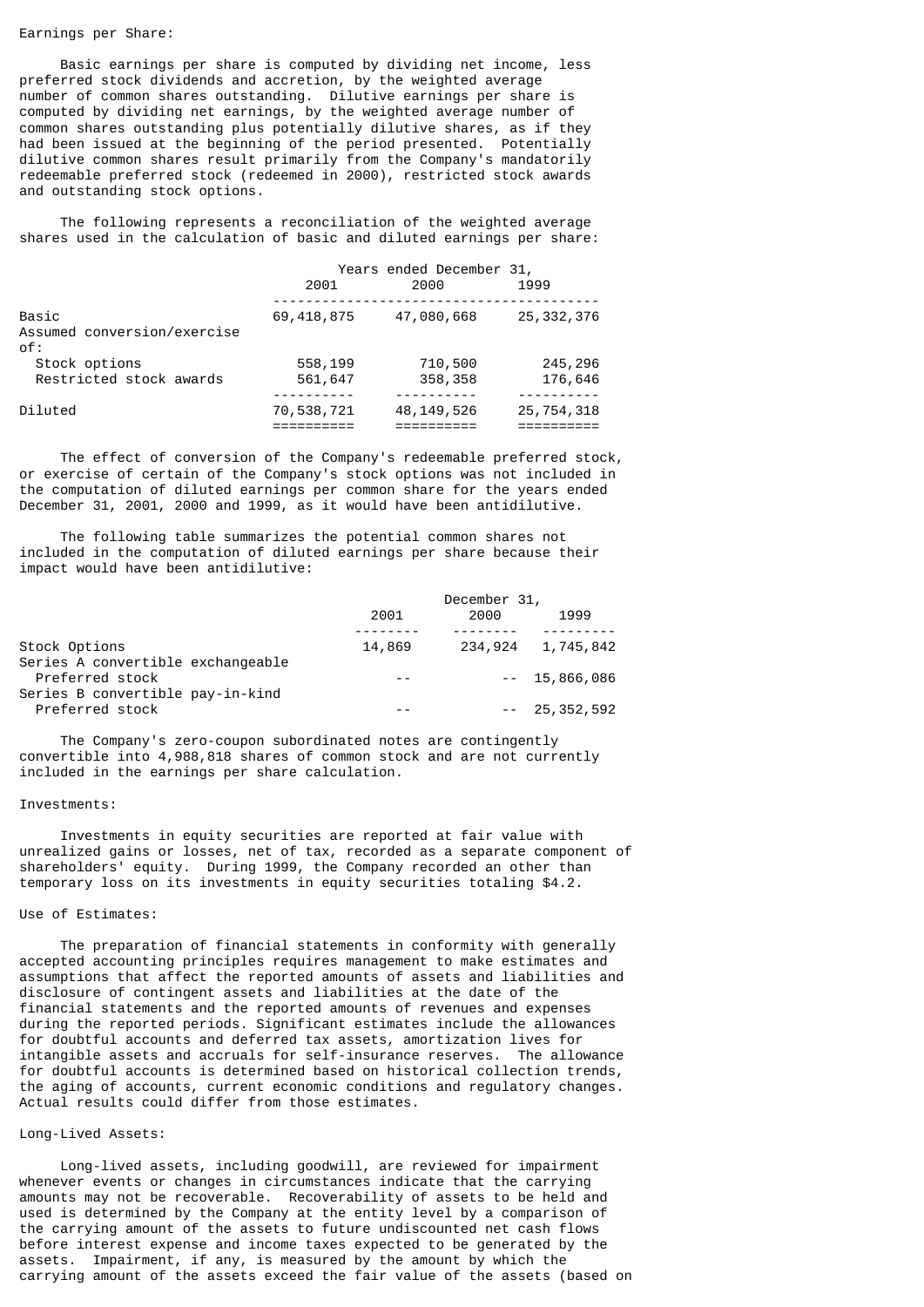market prices in an active market or on discounted cash flows). Assets to be disposed of are reported at the lower of the carrying amount or net realizable value.

### Intangible Assets:

 Intangible assets, consisting of goodwill and other intangibles (patents and technology, customer lists and non-compete agreements), are amortized on a straight-line basis over the expected periods to be benefited, generally ranging from 20 to 40 years for goodwill, legal life for patents and technology, 10 to 25 years for customer lists and contractual lives for non-compete agreements.

 Effective January 1 2002, the Company will adopt Statement of Financial Accounting Standards No. 142 "Goodwill and Other Intangible Assets". This standard requires that goodwill and other intangibles that are acquired in business combinations and that have indefinite useful lives are not to be amortized and are to be reviewed for impairment annually based on an assessment of fair value. The adoption of this new standard is expected to result in a reduction in annual amortization expense of approximately \$26.0.

# 2. BUSINESS ACQUISITIONS

The Company acquired two important companies in 2001, as described below. Both companies acquired have been accounted for as purchases with the excess of the purchase price over the estimated fair value of the net assets acquired recorded as goodwill. The results of each operation have been included in the consolidated financial results of the Company from the date of acquisition. The impact of these acquisitions is not considered significant to the Company's operations.

 On April 30, 2001, the Company completed the acquisition of all of the outstanding stock of Path Lab Holdings, Inc. (Path Lab), which is based in Portsmouth, New Hampshire for approximately \$83.0 in cash and contingent future payments of \$25.0 (\$5.5 earned and paid in 2001) based upon attainment of specific earnings targets. Path Lab's revenues for the year ended December 31, 2000 were approximately \$51.6.

 On June 4, 2001, the Company completed the acquisition of Minneapolisbased Viro-Med Inc. for approximately \$31.7 in cash and contingent future payments of \$12.0 (\$7.9 earned and paid in 2001) based upon attainment of specific earnings targets. Viro-Med's revenues for the year ended December 31, 2000 were approximately \$25.2.

## 3. RESTRUCTURING AND NON-RECURRING CHARGES

 The following represents the Company's restructuring activities for each of the years in the three years ended December 31, 2001:

|                                                                          | Severance<br>Costs          | Lease and<br>Other Facility<br>Costs     | Total                                 |
|--------------------------------------------------------------------------|-----------------------------|------------------------------------------|---------------------------------------|
| Balance at January 1, 1999<br>Cash payments                              | \$2.5                       | \$30.5<br>$(2.0)$ $(4.2)$                | \$33.0<br>(6.2)                       |
| Balance at December 31, 1999<br>Memphis closure<br>Reclassifications and | 0.5<br>3.0                  | 26.3<br>1.5                              | 26.8<br>4.5                           |
| non-cash items<br>Cash payments                                          | $- -$<br>(1.6)              | (3.7)<br>(4.0)                           | (3.7)<br>(5.6)                        |
| Balance at December 31, 2000<br>Reclassifications and                    | 1.9                         | 20.1                                     | 22.0                                  |
| non-cash items<br>Cash payments                                          | (0.7)<br>(1.0)              | 0.2<br>(4.5)                             | (0.5)<br>(5.5)                        |
| Balance at December 31, 2001                                             | $\frac{1}{2}$ 0.2<br>====== | \$15.8<br>======                         | \$16.0<br>$=$ $=$ $=$ $=$ $=$ $=$     |
| Current<br>Non-current                                                   |                             |                                          | \$8.6<br>7.4<br>16.0<br>\$.<br>====== |
| 4. ACCOUNTS RECEIVABLE, NET                                              |                             | December 31, December 31,<br>2001        | 2000                                  |
| Gross accounts receivable<br>Less allowance for doubtful accounts        |                             | $$485.0$ $$491.0$<br>$(119.5)$ $(123.0)$ |                                       |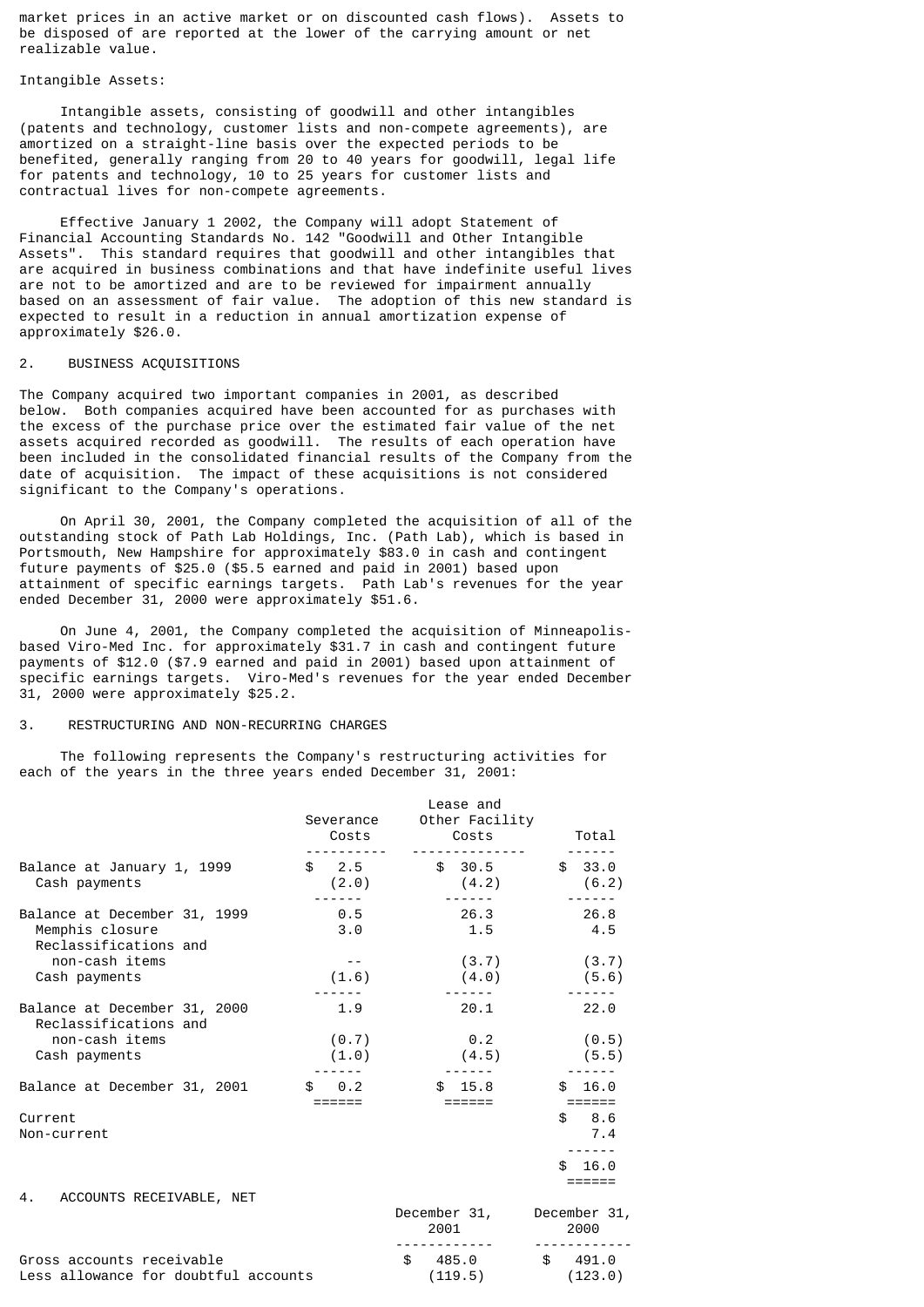|        | --------               | ----- | - - -                  |
|--------|------------------------|-------|------------------------|
| œ<br>ъ | ൳<br>-66<br>D          |       |                        |
|        | _________<br>--------- |       | ________<br>---------- |

The provision for doubtful accounts was \$202.5, \$195.9 and \$191.9 in 2001, 2000 and 1999, respectively.

5. PROPERTY, PLANT AND EQUIPMENT, NET

| 5.<br>PROPERTY, PLANT AND EQUIPMENT, NET |              |              |
|------------------------------------------|--------------|--------------|
|                                          | December 31, | December 31, |
|                                          | 2001         | 2000         |
|                                          |              |              |
| Land                                     | \$<br>9.9    | \$<br>9.5    |
| Buildings and building improvements      | 79.2         | 68.5         |
| Machinery and equipment                  | 367.5        | 323.4        |
|                                          |              |              |
| Leasehold improvements                   | 66.4         | 63.0         |
| Furniture and fixtures                   | 19.9         | 17.8         |
| Construction in progress                 | 22.4         | 35.6         |
| Buildings under capital leases           | 5.4          | 5.4          |
| Equipment under capital leases           | 3.8          | 3.8          |
|                                          |              |              |
|                                          | 574.5        | 527.0        |
| Less accumulated depreciation            |              |              |
| and amortization of capital lease assets | (265.2)      | (254.2)      |
|                                          |              |              |
|                                          | \$<br>309.3  | \$<br>272.8  |
|                                          |              |              |
|                                          |              |              |

 Depreciation expense and amortization of capital lease assets was \$59.6, \$56.1 and \$52.6 for 2001, 2000 and 1999, respectively.

6. INTANGIBLE ASSETS, NET

|                                                                                    | December 31,<br>2001 | December 31,<br>2000 |
|------------------------------------------------------------------------------------|----------------------|----------------------|
| Goodwill<br>Other intangibles, principally patents,<br>customer lists, non-compete | 911.3<br>£.          | 860.5                |
| agreements, and technology                                                         | 338.8                | 245.6                |
| Less accumulated amortization                                                      | 1,250.1<br>(281.6)   | 1,106.1<br>(240.4)   |
|                                                                                    | 968.5<br>£.          | 865.7                |

 Amortization of intangible assets was \$41.5, \$33.5 and \$31.2 in 2001, 2000 and 1999, respectively.

7. ACCRUED EXPENSES AND OTHER

|                                                                                                                                                                                          | December 31,<br>2001                                                                | December 31,<br>2000                                                          |
|------------------------------------------------------------------------------------------------------------------------------------------------------------------------------------------|-------------------------------------------------------------------------------------|-------------------------------------------------------------------------------|
| Employee compensation and benefits<br>Acquisition related accruals<br>Restructuring reserves<br>Accrued taxes<br>Self-insurance reserves<br>Interest payable<br>Royalty payable<br>Other | \$72.6<br>6.9<br>8.6<br>4.2<br>31.5<br>0.2<br>5.5<br>11.5<br>141.0<br>\$.<br>====== | \$57.5<br>13.3<br>12.4<br>10.1<br>21.1<br>3.7<br>5.1<br>3.9<br>\$.<br>127.1   |
| 8.<br>OTHER LIABILITIES                                                                                                                                                                  | December 31,<br>2001                                                                | December 31,<br>2000                                                          |
| Acquisition related accruals<br>Restructuring reserves<br>Deferred income taxes<br>Post-retirement benefit obligation<br>Self-insurance reserves<br>Other                                | \$<br>2.0<br>7.4<br>63.5<br>40.2<br>20.7<br>0.3<br>134.1<br>=======                 | $\mathbb{S}$<br>8.8<br>9.6<br>28.5<br>36.9<br>37.8<br>2.3<br>123.9<br>======= |

### 9. ZERO COUPON-SUBORDINATED NOTES

 In September 2001, the Company sold \$650.0 aggregate principal amount at maturity of its zero coupon convertible subordinated notes (the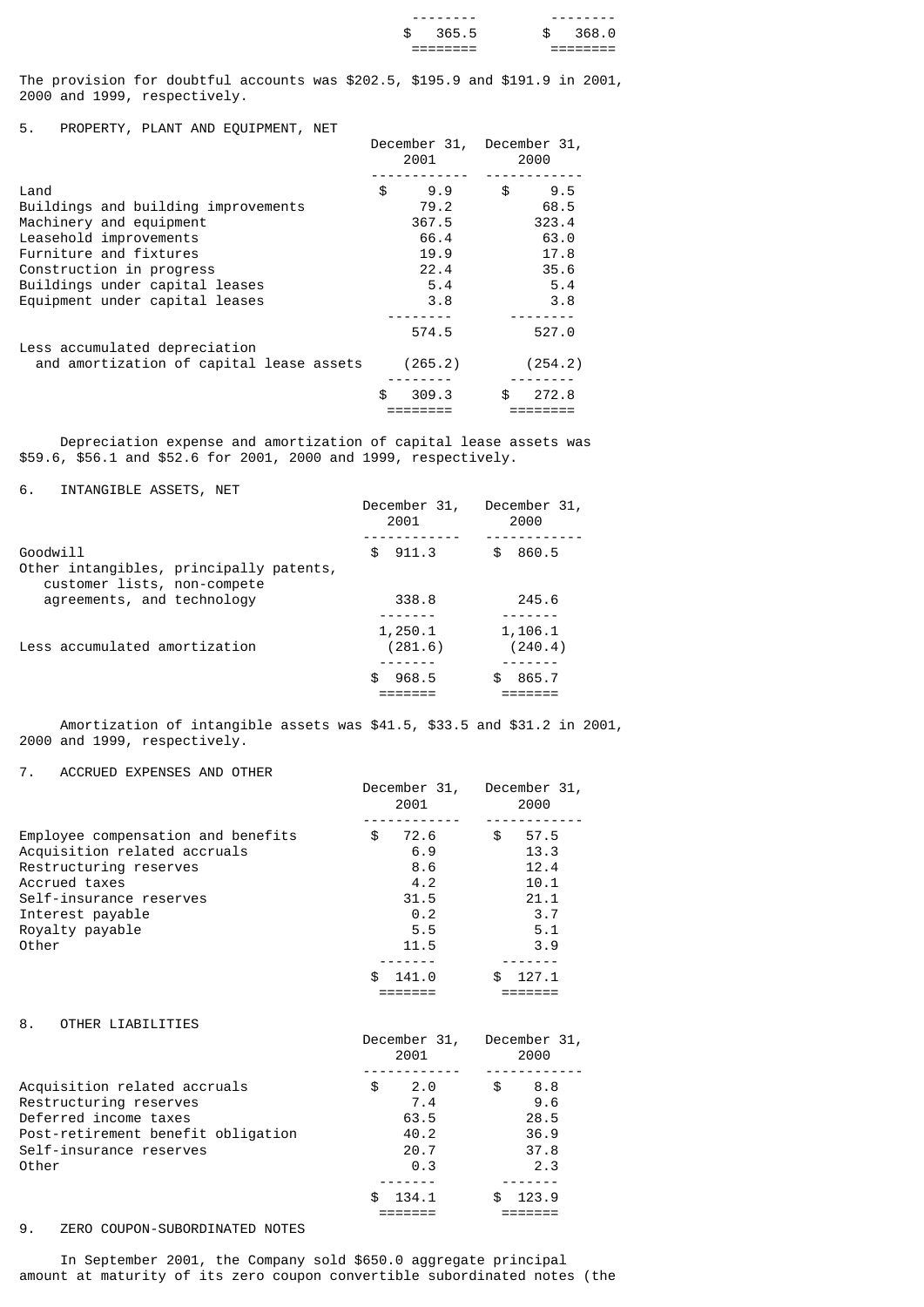"notes") due 2021 in a private placement. The Company received approximately \$426.8 (net of underwriter's fees of approximately \$9.8) in net proceeds from the offering. In October 2001, the underwriters exercised their rights to purchase an additional \$94.0 aggregate principal amount pursuant to an overallotment option from which the Company received approximately \$61.8 in net proceeds (net of underwriters fees of approximately \$1.4). The notes, which are subordinate to the Company's bank debt, were sold at an issue price of \$671.65 per \$1,000 principal amount at maturity (representing a yield to maturity of 2.0% per year). Each one thousand dollar principal amount at maturity of the notes is convertible into 6.7054 shares of the Company's common stock, subject to adjustment in certain circumstances, if one of the following conditions occurs:

1) If the sales price of the Company's common stock reaches specified thresholds during specified measurement periods. 2) If the credit rating assigned to the notes by Standard & Poor's Ratings Services is at or below BB-. 3) If the notes are called for redemption. 4) If specified corporate transactions have occurred.

 Holders of the notes may require the Company to purchase all or a portion of their notes on September 11, 2004, 2006 and 2011 at prices ranging from \$712.97 to \$819.54, plus any accrued contingent additional principal and any accrued original issue discount thereon. The Company may choose to pay the purchase price in cash, common stock or a combination of cash and common stock. If the holders elect to require the Company to purchase their notes it is the Company's current intention to retire the notes by a cash payment.

 The Company may redeem for cash all or a portion of the notes at any time on or after September 11, 2006 at specified redemption prices per one thousand dollar principal amount at maturity of the notes ranging from \$741.92 at September 11, 2001 to \$1,000.00 at September 11, 2021 (assuming no contingent additional principal accrues on the notes).

 The Company used a portion of the proceeds to repay \$412.5 of its term loan outstanding under its credit agreement and to pay \$8.9 to terminate the interest rate swap agreement tied to the Company's term loan. The Company recorded an extraordinary loss of \$3.2 (net of taxes of \$2.3) relating to the write-off of unamortized bank fees associated with the Company's term debt.

 The Company has registered the notes and the shares of common stock issuable upon conversion of the notes with the Securities and Exchange Commission.

# 10. SENIOR CREDIT FACILITIES

 In February 2002, the Company entered into two new senior credit facilities with Credit Suisse First Boston, acting as Administrative Agent, and a group of financial institutions totaling \$300.0. The new facilities will consist of a 364-day revolving credit facility in the principal amount of \$100.0 and a three-year revolving credit facility in the principal amount of \$200.0. The new facilities will be used for general corporate purposes, including working capital, capital expenditures, funding or share repurchases and other payments, and acquisitions. The Company's existing \$450.0 revolving credit facility with a major financial institution had no amounts outstanding and was terminated on the effective date of the new credit facilities.

 The new senior credit facilities agreements bear interest at varying rates based upon the Company's credit rating with Standard & Poor's Rating Services. Based upon the Company's current rating, the effective rate under these agreements is LIBOR plus 75 basis points.

 The agreements contain certain debt covenants which require that the Company maintain leverage and interest coverage ratios.

#### 11. STOCKHOLDER RIGHTS PLAN

 The Company adopted a stockholder rights plan effective as of December 13, 2001 that provides that each common stockholder of record on December 21, 2001, received a dividend of one right for each share of common stock held. Each right entitles the holder to purchase from the Company one-hundredth of a share of a new series of participating preferred stock at an initial purchase price of four hundred dollars. These rights will become exercisable and will detach from the Company's common stock if any person becomes the beneficial owner of 15% or more of the Company's common stock. In that event, each right will entitle the holder, other than the acquiring person, to purchase, for the initial purchase price, shares of the Company's common stock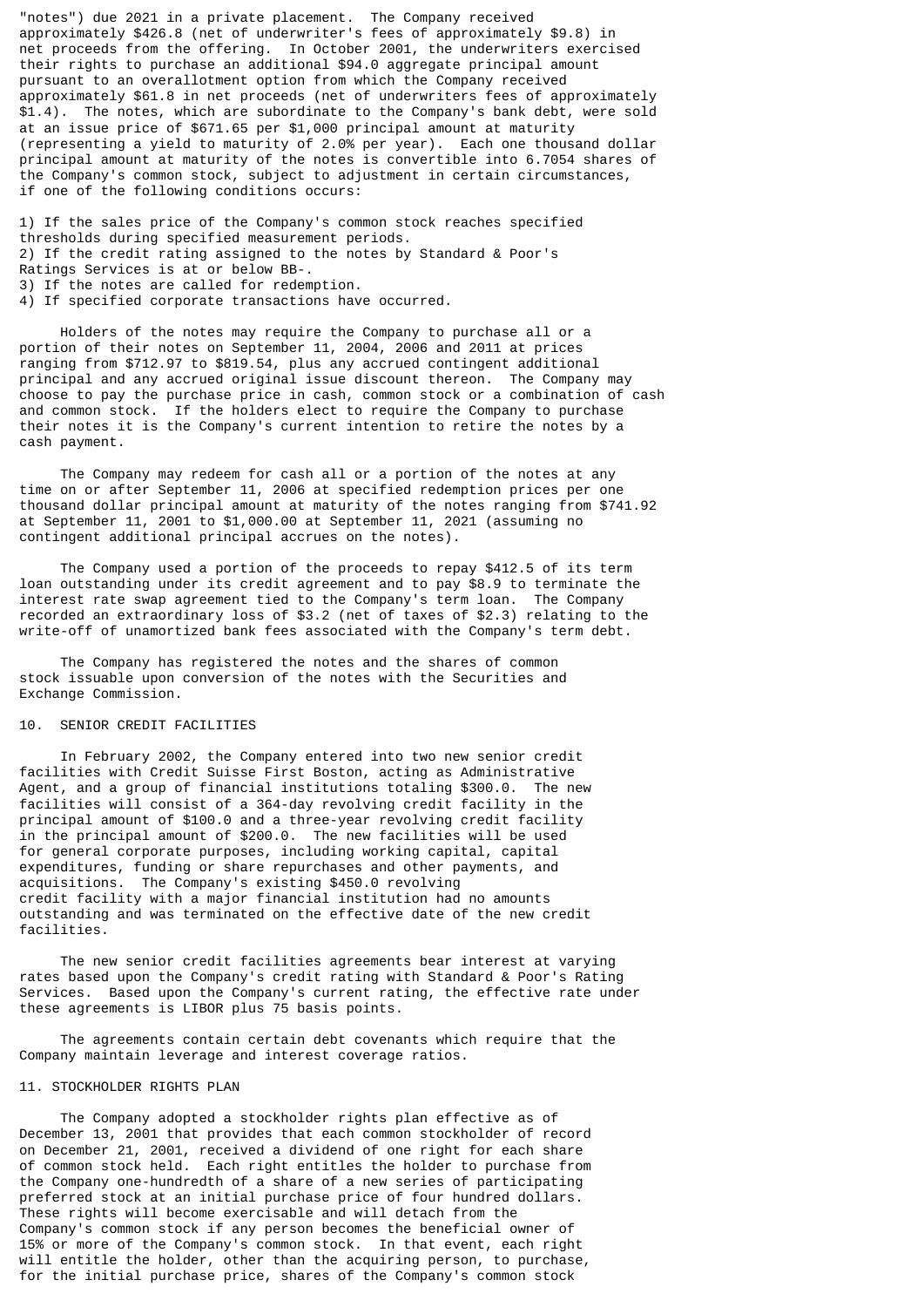having a value of twice the initial purchase price. The rights will expire on December 13, 2011, unless earlier exchanged or redeemed.

## 12. LOSS ON INTEREST RATE SWAP AGREEMENT

 In conjunction with the early retirement of its long-term debt, the Company terminated its interest rate swap agreement with a bank by making a settlement payment of \$8.9 with a portion of the proceeds from the sale of zero coupon-subordinated notes. In accordance with the provisions of SFAS No. 133, as amended, this interest rate swap agreement had been designated as a cash flow hedge and carried on the balance sheet at fair value with a corresponding offset in accumulated other comprehensive loss.

# 13. MANDATORILY REDEEMABLE PREFERRED STOCK

 On June 6, 2000, the Company called for redemption all of its outstanding Series A and Series B preferred stock at \$52.83 per share, in accordance with the terms of the Preferred Stock Offering, by July 6, 2000. Substantially all of the holders of the Series A and Series B preferred stock elected to convert their shares into common stock. As of July 31, 2000, the Series A preferred stock was converted into 7,930,174 shares of common stock and the Series B preferred stock was converted into 13,241,576 shares of common stock.

#### 14. INCOME TAXES

 The provisions for income taxes in the accompanying consolidated statements of operations consist of the following:

|                  | Years Ended December 31, |                    |                   |
|------------------|--------------------------|--------------------|-------------------|
| Current:         | 2001                     | 2000               | 1999              |
| Federal<br>State | \$122.8<br>25.2          | \$<br>85.2<br>13.5 | \$<br>0.5<br>2.6  |
|                  | 148.0                    | 98.7               | 3.1               |
| Deferred:        |                          |                    |                   |
| Federal<br>State | \$(2.3)<br>3.9           | (8.6)<br>\$<br>5.4 | 29.1<br>\$<br>7.9 |
|                  | \$<br>1.6                | \$<br>(3.2)        | \$37.0            |
|                  | \$149.6                  | \$<br>95.5         | \$<br>40.1        |

 The tax benefit associated with dispositions from stock plans reduced taxes currently payable by approximately \$14.3 and \$19.0 in 2001 and 2000, respectively. Tax benefits related to stock plans in 1999 were immaterial. Such benefits are credited to additional paid-in-capital.

 The effective tax rates on earnings before income taxes is reconciled to statutory federal income tax rates as follows:

|                                                                    | Years Ended December 31, |       |       |
|--------------------------------------------------------------------|--------------------------|-------|-------|
|                                                                    | 2001                     | 2000  | 1999  |
| Statutory federal rate<br>State and local income taxes,            | 35.0%                    | 35.0% | 35.0% |
| net of federal income tax effect<br>Non-deductible amortization of | 4.9                      | 5.0   | 5.1   |
| intangible assets                                                  | 2.3                      | 3.1   | 5.7   |
| Change in valuation allowance                                      |                          |       | (9.5) |
| Other                                                              | 2.8                      | 2.9   | 1.7   |
|                                                                    |                          |       |       |
| Effective rate                                                     | 45.0%                    | 46.0% | 38.0% |
|                                                                    |                          |       |       |

 The tax effects of temporary differences that give rise to significant portions of the deferred tax assets and deferred tax liabilities are as follows:

|                                   |      | December 31, December 31, |
|-----------------------------------|------|---------------------------|
|                                   | 2001 | 2000                      |
| Deferred tax assets:              |      |                           |
| Accounts receivable               | 25.9 | 12.0                      |
| Self-insurance reserves           | 20.4 | 21.7                      |
| Postretirement benefit obligation | 15.8 | 13.9                      |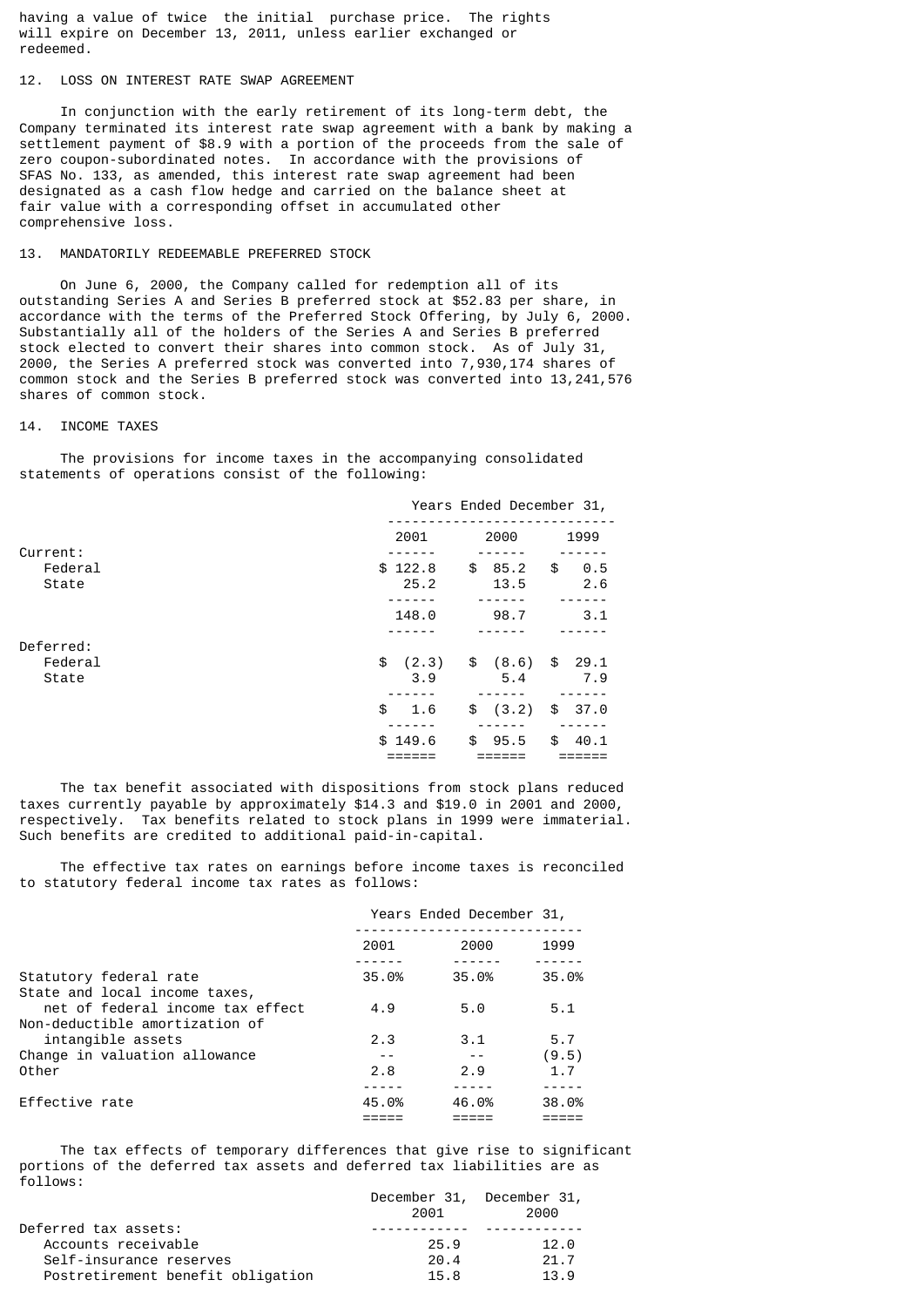| Acquisition and restructuring reserves<br>State net operating loss carryforwards<br>Employee benefits<br>Other             | 9.8<br>1.6<br>8.2<br>10.8          | 18.8<br>6.1<br>7.4<br>10.2 |
|----------------------------------------------------------------------------------------------------------------------------|------------------------------------|----------------------------|
| Less valuation allowance                                                                                                   | 92.5<br>(4.5)                      | 90.1<br>(4.5)              |
| Net deferred tax assets                                                                                                    | 88.0                               | 85.6                       |
| Deferred tax liabilities:<br>Intangible assets<br>Property, plant and equipment<br>Zero coupon-subordinated notes<br>Other | (64.0)<br>(29.4)<br>(4.1)<br>(1.2) | (46.9)<br>(22.7)<br>(1.2)  |
| Total gross deferred tax liabilities                                                                                       | (98.7)                             | (70.8)                     |
| Net deferred tax assets (liabilities)                                                                                      | \$ (10.7)                          | $\mathbb S$ .<br>14.8      |

 The current valuation allowance brings the Company's net deferred tax assets to a level where management believes that it is more likely than not the tax benefits will be realized.

 The years 2000, 1999 and 1998 are currently under examination by the Internal Revenue Service. Management believes that adequate provisions have been recorded relating to the current examinations. The Company has state tax loss carryforwards of approximately \$27.1 which expire 2002 through 2018.

### 15. STOCK COMPENSATION PLANS

 The Company has a number of stock option plans which authorize and reserve shares of common stock for issuance pursuant to options and stock appreciation rights that may be granted under these plans.

 In May 2000, the shareholders approved the 2000 Stock Incentive Plan. The principal purpose of the 2000 Stock Incentive Plan was to authorize 3.4 million additional shares for issuance under the plan. The effect of the 2000 Incentive Plan was to increase to an aggregate of 5.2 million shares available for issuance under all stock option plans (the 2000 Stock Incentive Plan, the Amended and Restated 1999 Stock Incentive Plan and the 1994 Stock Option Plan).

 During 2001, there were 1,048,088 options granted to officers and key employees of the Company. The exercise price for these options ranged from \$66.125 to \$68.50 per share. Also, during 2001, 170,200 shares of restricted stock were issued to senior management under the 2000 Incentive Plan at a market value on the date of grant of \$66.575. Restrictions limit the sale or transfer of these shares during a six-year period when the restrictions lapse. Upon issuance of stock under the 2000 Incentive Plan, unearned compensation of \$11.3 was recorded as additional paid-in capital and an opposite amount was charged to shareholders' equity as unearned restricted stock compensation. The plan provides for accelerated vesting of outstanding shares in percentages of 33.3%, 66.7% or 100%, if certain predefined three-year profitability targets are achieved as of December 31, 2003. The unearned restricted stock compensation is being amortized to expense over the applicable vesting periods. For 2001, 2000 and 1999, total restricted stock compensation expense was \$7.5, \$4.0 and \$0.4, respectively. Total restricted shares granted in 2000 and 1999 were 262,800 and 324,000, respectively. At December 31, 2001, there were 1,589,251 additional shares available for grant under the Company's Stock Option Plans.

 The proforma weighted average fair values at date of grant for options issued during 2001, 2000 and 1999 were \$39.44, \$22.36 and \$8.40 respectively, and were estimated using the Black-Scholes option pricing model. Weighted average assumptions for the expected life in years, volatility and dividend yield were 7 years (5 years in 1999), .5, and 0% for each of the three years ended December 31, 2001. Interest rate assumptions were 4.3%, 5.0% and 6.0% for the years ended December 31, 2001, 2000 and 1999, respectively.

 The Company has an employee stock purchase plan, begun in 1997 and amended in 1999, with 1,500,000 shares of common stock for authorized issuance. The plan permits substantially all employees to purchase a limited number of shares of the Corporation stock at 85% of market value. The Company issues shares to participating employees semi annually in January and July of each year. A summary of shares issued is as follows: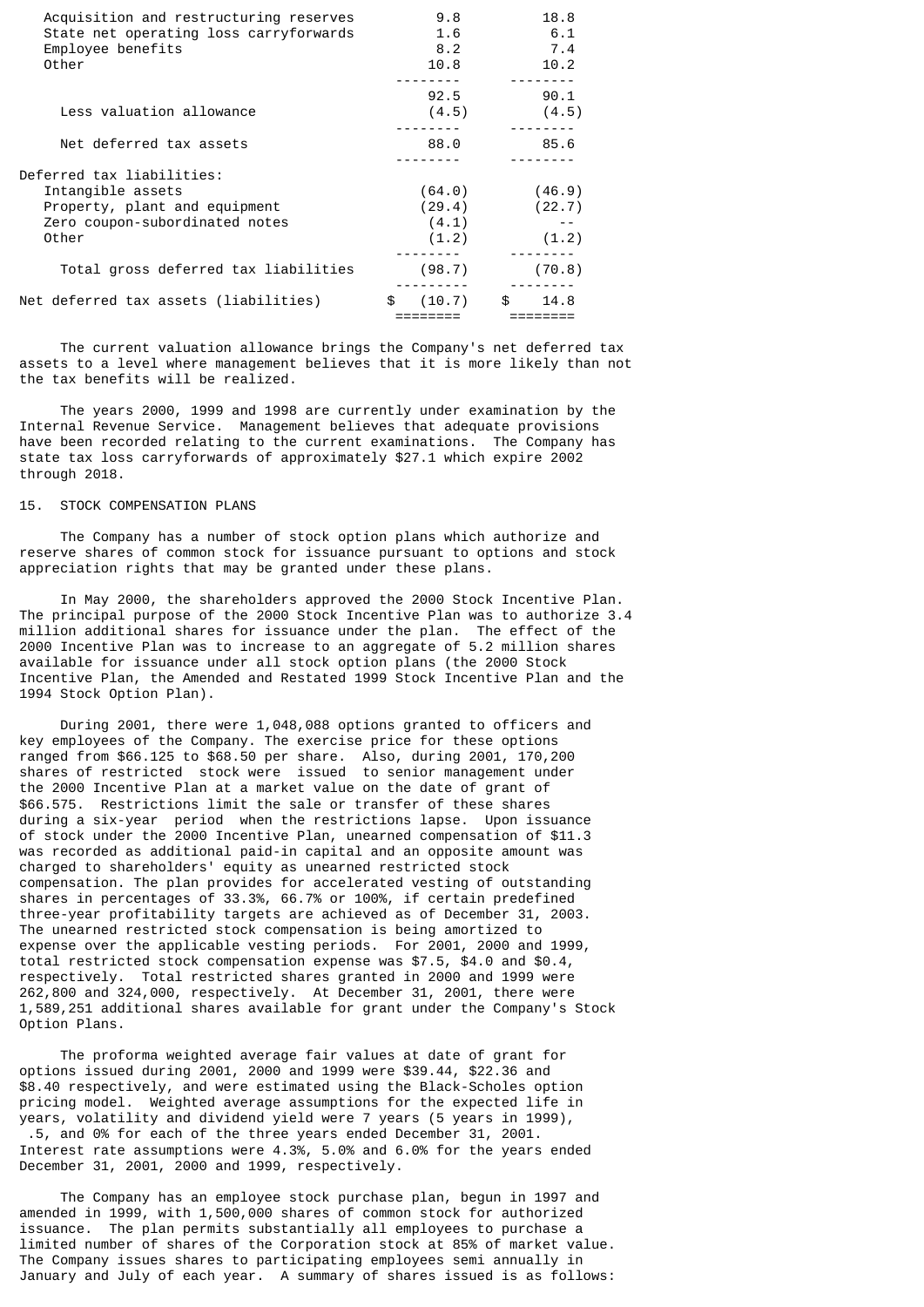|         | 1999    | 2000    | 2001    | 2002   |
|---------|---------|---------|---------|--------|
|         |         |         | ------- | ------ |
| January | 192,226 | 105,176 | 51,314  | 36,757 |
| Julv    | 173,548 | 91,044  | 30,876  |        |

 Pro-forma compensation expense is calculated for the fair value of the employee's purchase right using the Black-Scholes model. Assumptions include a weighted average life of approximately one-half year, dividend yield of 0%, risk free interest rates for each six month period as follows: 2001 - 5.8% and 3.5%; 2000 - 5.5% and 6.1%; and 1999 - 5.5% and 4.9% and volatility rates for each of the following six month periods: 2001 - .4 and .3; 2000 - .5 and .5; and 1999 - .5 and .4.

 The per share weighted average grant date fair value of the benefits under the employee stock purchase plan for the first and second six-month periods is as follows:

|                   | 2001    | 2000    | 1999   |
|-------------------|---------|---------|--------|
|                   |         |         |        |
| First six months  | \$23.02 | \$5.09  | \$1.98 |
| Second six months | \$17.58 | \$10.43 | \$3.74 |

 The Company applies the provisions of APB Opinion No. 25 in accounting for its plans and, accordingly, no compensation cost has been recognized for its stock compensation plans in the financial statements. Had the Company determined compensation cost based on the fair value method as defined in SFAS No. 123, the impact on the Company's net earnings on a pro forma basis is indicated below:

|                      |             | Years ended<br>December 31, |         |    |         |    |      |
|----------------------|-------------|-----------------------------|---------|----|---------|----|------|
|                      |             |                             | 2001    |    | 2000    |    | 1999 |
|                      |             |                             |         |    |         |    |      |
| Net earnings         | As reported |                             | \$179.5 |    | \$112.1 | \$ | 65.4 |
|                      | Pro forma   |                             | 167.3   |    | 108.0   |    | 62.8 |
| Basic earnings per   |             |                             |         |    |         |    |      |
| common share         | As reported | \$                          | 2.58    | \$ | 1.65    | \$ | 0.59 |
|                      | Pro forma   |                             | 2.41    |    | 1.56    |    | 0.49 |
| Diluted earnings per |             |                             |         |    |         |    |      |
| common share         | As reported | \$                          | 2.54    | \$ | 1.61    | \$ | 0.58 |
|                      | Pro forma   |                             | 2.37    |    | 1.53    |    | 0.48 |

 Pro forma net earnings reflects options granted in 1998 through 2001. Therefore, the full impact of calculating compensation cost for stock options under SFAS No. 123 is not reflected in the pro forma amounts presented above because compensation cost for options granted prior to January 1, 1996 is not considered.

 The following table summarizes grants of non-qualified options made by the Company to officers and key employees under all plans. Stock options are generally granted at an exercise price equal to or greater than the fair market price per share on the date of grant. Also, for each grant, options vest ratably over a period of two to three years on the anniversaries of the grant date, subject to their earlier expiration or termination.

 Changes in options outstanding under the plans for the periods indicated were as follows:

|                                                               | Number<br>of Options | Weighted-Average<br>Exercise Price<br>per Option |
|---------------------------------------------------------------|----------------------|--------------------------------------------------|
|                                                               |                      |                                                  |
| Outstanding at January 1, 1999<br>$(564, 992$ exercisable)    | 1,942,899            | \$16.278                                         |
| Options granted                                               | 178,472              | \$13.786                                         |
| Canceled                                                      | (115, 178)           | \$20,813                                         |
| Exercised                                                     | (5,028)              | \$11,267                                         |
| Outstanding at December 31, 1999<br>$(1,088,413$ exercisable) | 2,001,165            | \$15,807                                         |
| Options granted                                               | 829,498              | \$36,696                                         |
| Canceled                                                      | (70, 724)            | \$23,890                                         |
| Exercised                                                     | (1, 194, 562)        | \$12.738                                         |
| Outstanding at December 31, 2000<br>(335,969 exercisable)     | 1,565,377            | \$28,852                                         |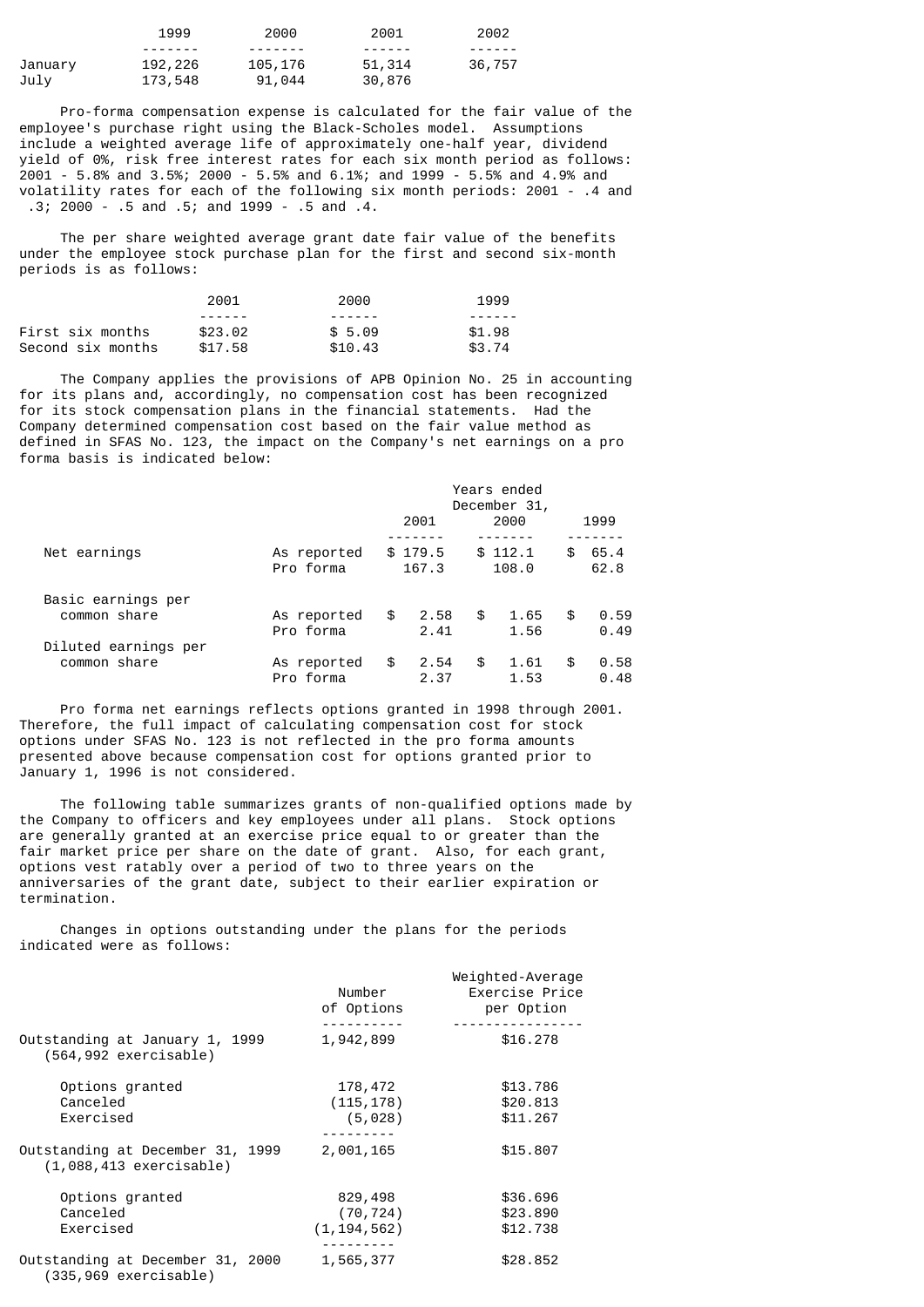| Options granted                  | 1,048,088  | \$66,138 |
|----------------------------------|------------|----------|
| Canceled                         | (96, 062)  | \$43,363 |
| Exercised                        | (560, 952) | \$19,935 |
|                                  |            |          |
| Outstanding at December 31, 2001 | 1,956,451  | \$50.671 |
|                                  |            |          |
| Exercisable at December 31, 2001 | 364,786    | \$31,978 |
|                                  |            |          |

 The weighted-average remaining life of options outstanding at December 31, 2001 is approximately 8.4 years.

 The following table summarizes information concerning currently outstanding and exercisable options.

## OPTIONS OUTSTANDING OPTIONS EXERCISABLE - --------------------------------------------------- -------------------- Weighted Average Weighted Weighted Remaining Average and Average the Average of the Remaining Average  $\sim$  Range of Number Contractual Exercise Number Exercise Exercise Prices Outstanding Life Price Exercisable Price - --------------------------------------------------------------------------- \$ 9.69 - 13.75 204,217 6.66 \$12.145 160,084 \$11.703 \$14.69 - 31.56 190,879 7.98 \$20.954 20,915 \$19.969 \$35.38 - 35.38 248,921 8.43 \$35.375 62,710 \$35.375 \$53.41 - 65.00 283,470 7.58 \$55.708 118,501 \$58.913 \$66.13 - 68.50 1,028,964 9.09 \$66.142 2,576 \$67.655 --------- ------- 1,956,451 364,786 ========= =======

## 16. RELATED PARTY TRANSACTIONS

 At December 31, 2001 and 2000, 10,705,074 and 22,705,074 shares of the Company's outstanding common stock, or approximately 15.2% at December 31, 2001 and 32.6% at December 31, 2000, were owned by Roche Holdings, Inc. (Roche). The reduction in Roche's ownership of the Company's common stock is a result of the sale by Roche of 12.0 million shares in 2001.

 The Company purchases certain items, primarily laboratory testing supplies from various affiliates of Roche. Total purchases from these affiliates, which are recorded in cost of sales, were \$62.3, \$42.7, and \$38.3 in 2001, 2000 and 1999, respectively. In addition, the Company made royalty payments to Roche in the amounts of \$4.4 in 2001, \$2.8 in 2000 and \$2.9 in 1999. Revenue received from Roche for laboratory services was \$2.6 in 2001, \$1.3 in 2000 and \$0.9 in 1999. Amounts owed to Roche and its affiliates at December 31, 2001 and 2000 were \$4.6 and \$1.4, respectively.

### 17. COMMITMENTS AND CONTINGENT LIABILITIES

 The Company is involved in litigation purporting to be a nation-wide class action involving the alleged overbilling of patients who are covered by private insurance. The Company has reached a settlement with the class that will not exceed existing reserves or have a material adverse affect on the Company. On January 9, 2001, the Company was served with a complaint in North Carolina which purports to be a class action and makes claims similar to those referred to above. The Claim has been stayed pending appeal of the court approval of the settlement discussed above. The outcome cannot be presently predicted.

 The Company is also involved in various claims and legal actions arising in the ordinary course of business. These matters include, but are not limited to, professional liability, employee related matters, and inquiries from governmental agencies and Medicare or Medicaid carriers requesting comment on allegations of billing irregularities that are brought to their attention through billing audits or third parties. In the opinion of management, based upon the advice of counsel and consideration of all facts available at this time, the ultimate disposition of these matters will not have a material adverse effect on the financial position, results of operations or liquidity of the Company.

 The Company believes that it is in compliance in all material respects with all statutes, regulations and other requirements applicable to its clinical laboratory operations. The clinical laboratory testing industry is, however, subject to extensive regulation, and many of these statutes and regulations have not been interpreted by the courts. There can be no assurance therefore that applicable statutes and regulations might not be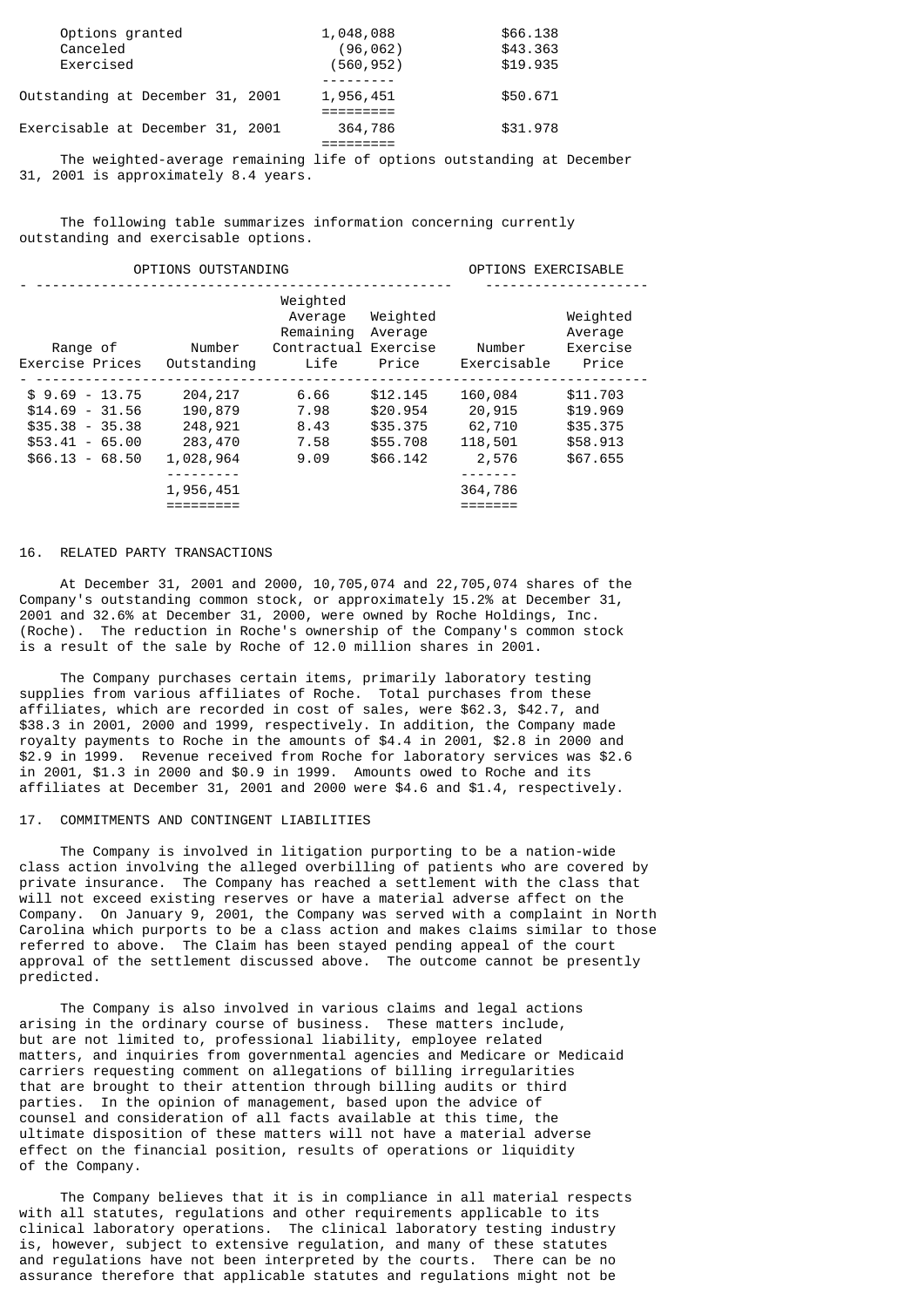interpreted or applied by a prosecutorial, regulatory or judicial authority in a manner that would adversely affect the Company. Potential sanctions for violation of these statutes and regulations include significant fines and the loss of various licenses, certificates and authorizations.

 Under the Company's present insurance programs, coverage is obtained for catastrophic exposures as well as those risks required to be insured by law or contract. The Company is responsible for the uninsured portion of losses related primarily to general, professional and vehicle liability, certain medical costs and workers' compensation. The self-insured retentions are on a per occurrence basis without any aggregate annual limit. Provisions for losses expected under these programs are recorded based upon the Company's estimates of the aggregated liability of claims incurred. At December 31, 2001 and 2000, the Company had provided letters of credit aggregating approximately \$36.6 and \$28.2, respectively, primarily in connection with certain insurance programs.

 The Company leases various facilities and equipment under noncancelable lease arrangements. Future minimum rental commitments for leases with noncancellable terms of one year or more at December 31, 2001 are as follows:

|                              | Operating | Capital    |
|------------------------------|-----------|------------|
|                              |           |            |
| 2002                         | \$43.7    | \$3.0      |
| 2003                         | 34.2      | 2.8        |
| 2004                         | 26.0      | 2.6        |
| 2005                         | 19.4      | 2.8        |
| 2006                         | 13.7      | 2.9        |
| Thereafter                   | 38.9      | 1.2        |
|                              |           |            |
| Total minimum lease payments | 175.9     | 15.3       |
| Less:                        |           |            |
| Amounts included in          |           |            |
| restructuring accruals       |           | 3.9        |
| Amount representing interest |           | 4.2        |
| Total minimum operating      |           |            |
| lease payments and           |           |            |
| present value of minimum     |           |            |
| capital lease payments       | \$175.9   | \$.<br>7.2 |
|                              |           |            |
| Current                      |           | \$<br>1.1  |
| Non-current                  |           | 6.1        |
|                              |           |            |
|                              |           | \$.<br>7.2 |
|                              |           |            |
|                              |           |            |

 Rental expense, which includes rent for real estate, equipment and automobiles under operating leases, amounted to \$74.8, \$71.3 and \$67.0 for the years ended December 31, 2001, 2000 and 1999, respectively.

#### 18. PENSION AND POSTRETIREMENT PLANS

 The Company maintains a defined contribution pension plan for all eligible employees. Eligible employees are defined as individuals who are age 21 or older and have been employed by the Company for at least six consecutive months and completed 1,000 hours of service. Company contributions to the plan are based on a percentage of employee contributions. The cost of this plan was \$8.3, \$7.5 and \$7.5 in 2001, 2000 and 1999, respectively.

 In addition, substantially all employees of the Company are covered by a defined benefit retirement plan (the "Company Plan"). The benefits to be paid under the Company Plan are based on years of credited service and average final compensation. The Company's policy is to fund the Company Plan with at least the minimum amount required by applicable regulations.

 The Company has a second defined benefit plan which covers its senior management group that provides for the payment of the difference, if any, between the amount of any maximum limitation on annual benefit payments under the Employee Retirement Income Security Act of 1974 and the annual benefit that would be payable under the Company Plan but for such limitation. This plan is an unfunded plan.

 The components of net periodic pension cost for both of the defined benefit plans are summarized as follows:

> Company Plans ------------------------ Years ended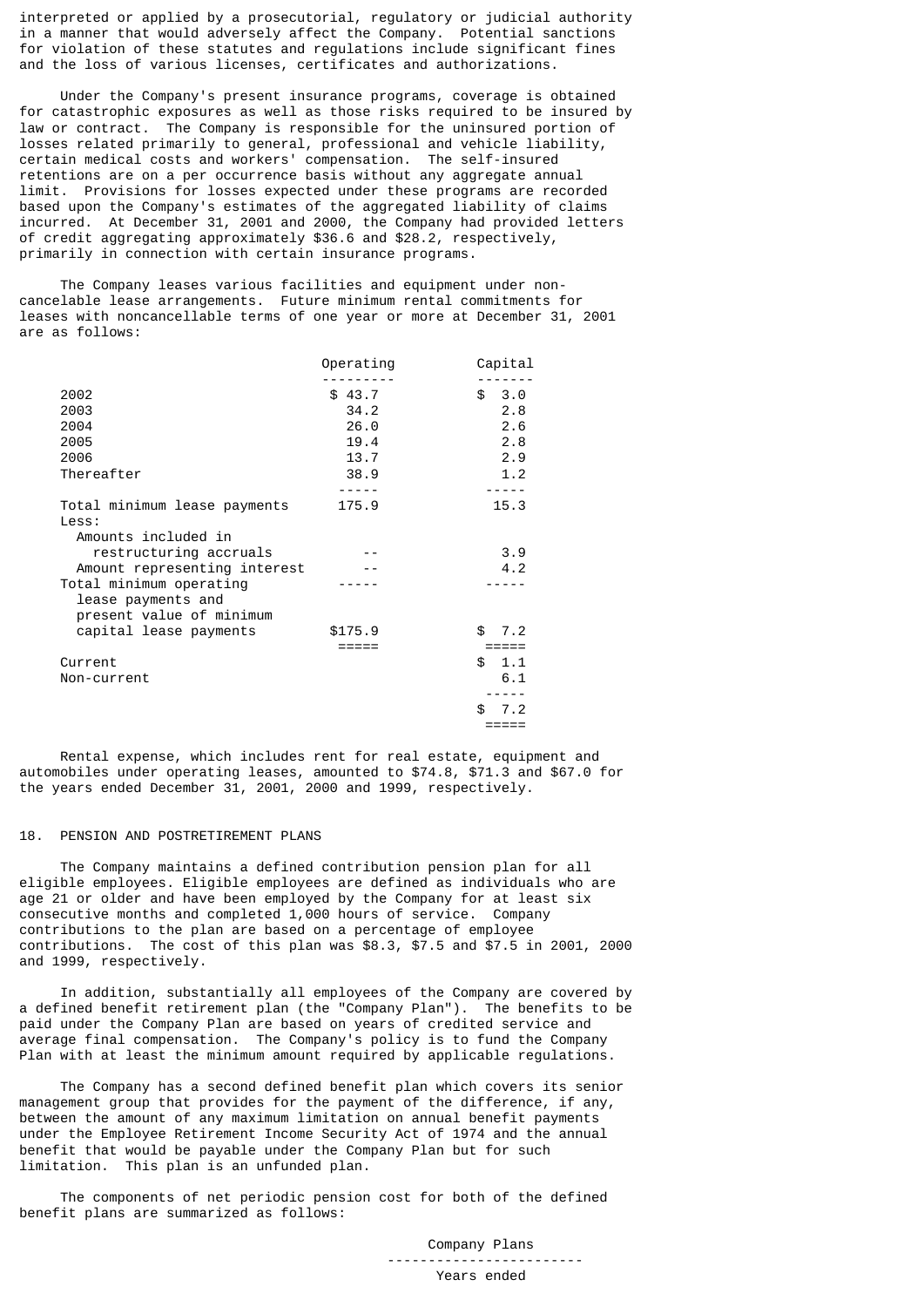|                                                                                                                                                    |        | December 31,                                                                                                                                                     |                                                                                |
|----------------------------------------------------------------------------------------------------------------------------------------------------|--------|------------------------------------------------------------------------------------------------------------------------------------------------------------------|--------------------------------------------------------------------------------|
|                                                                                                                                                    | 2001   | 2000 - 100                                                                                                                                                       | 1999                                                                           |
| Components of net periodic benefit cost<br>Service cost<br>Interest cost<br>Expected return on plan assets<br>Net amortization and deferral        | \$11.2 | $$10.6$ $$10.5$<br>$\begin{array}{cccc} 11.4 & 10.6 & 9.2 \\ (13.5) & (12.3) & (12.1) \\ (1.5) & (1.5) & (1.6) \\ \ldots & \ldots & \ldots & \ldots \end{array}$ |                                                                                |
| Net periodic pension cost                                                                                                                          | \$7.6  | $$7.4$ \$6.0<br>=====         =====          =====                                                                                                               |                                                                                |
|                                                                                                                                                    |        |                                                                                                                                                                  | Company Plans                                                                  |
|                                                                                                                                                    |        |                                                                                                                                                                  | - - - - - - - - - - - - - - - -<br>December 31,<br>2001 2000<br>.              |
| Change in benefit obligation<br>Benefit obligation at beginning of year<br>Service cost<br>Interest cost<br>Actuarial loss<br>Benefits paid        |        | $$152.3$ $$138.3$                                                                                                                                                | 11.2 10.6<br>11.4 10.6<br>9.0 2.1<br>$(10.2)$ $(9.4)$<br>$\frac{1}{2}$         |
| Benefit obligation at end of year                                                                                                                  |        | 173.7<br>------                                                                                                                                                  | 152.2<br>$- - - - -$                                                           |
| Change in plan assets<br>Fair value of plan assets at beginning of year<br>Actual return on plan assets<br>Employer contributions<br>Benefits paid |        | 151.1<br>$\sim 10^{-1}$ .<br>10.2<br>------                                                                                                                      | 138.1<br>13.8<br>8.6<br>$(10.2)$ $(9.4)$<br>------                             |
| Fair value of plan assets at end of year                                                                                                           |        | 151.1                                                                                                                                                            | 151.1                                                                          |
| Funded status, end of year<br>Unrecognized net actuarial loss<br>Unrecognized prior service cost<br>Additional minimum liability                   |        | 15.4<br>$\omega$ is $\omega$ and $\omega$ .                                                                                                                      | $\frac{1}{2}$<br>$(33.7)$ $(11.2)$<br>$(5.5)$ $(7.0)$<br>$\sim$ $ -$<br>------ |
| Accrued pension liability (asset)                                                                                                                  |        | \$9.8<br>=====                                                                                                                                                   | \$(3.0)<br>$=$ $=$ $=$ $=$ $=$                                                 |

 At December 31, 2001, the additional minimum liability of the Company's Cash Balance Retirement Plan exceeded the unrecognized prior service cost by \$7.8. This amount has been recorded as an increase to accumulated other comprehensive loss.

 Assumptions used in the accounting for the defined benefit plans were as follows:

|                                                                     |       | Company Plans |  |  |
|---------------------------------------------------------------------|-------|---------------|--|--|
|                                                                     | 2001  | 2000          |  |  |
| Weighted-average discount rate<br>Weighted-average rate of increase | 7.25% | 7.75%         |  |  |
| in future compensation levels<br>Weighted-average expected long-    | 4.0%  | 4.0%          |  |  |
| term rate of return                                                 | 9.0%  | 9.0%          |  |  |

 The Company assumed obligations under a subsidiary's postretirement medical plan. Coverage under this plan is restricted to a limited number of existing employees of the subsidiary. This plan is unfunded and the Company's policy is to fund benefits as claims are incurred. The components of postretirement benefit expense are as follows:

|                                                                                  | Year ended<br>December 31,<br>2001        | Year ended<br>December 31,<br>2000 | Year ended<br>December 31,<br>1999 |
|----------------------------------------------------------------------------------|-------------------------------------------|------------------------------------|------------------------------------|
| Service cost<br>Interest cost<br>Net amortization and deferral<br>Actuarial loss | 1.0<br>\$<br>3.4<br>(1.1)<br>$\theta$ . 7 | 0.8<br>S<br>2.5<br>(0.6)           | 1.0<br>\$<br>2.6<br>(0.1)          |
| Postretirement benefit costs                                                     | 4.0<br>\$.                                | 2.7<br>æ.                          | 3.5                                |

 A summary of the components of the accumulated postretirement benefit obligation follows: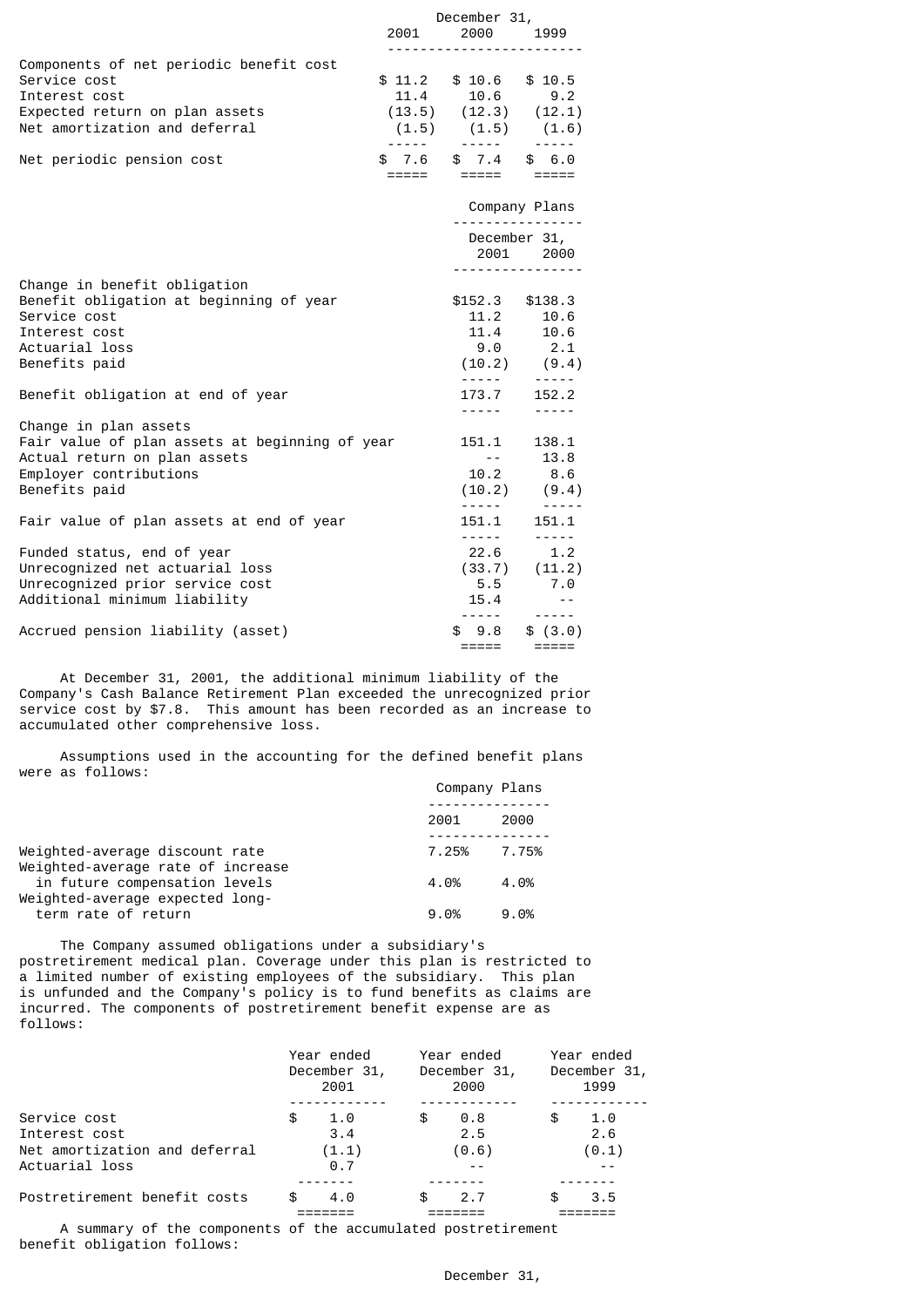|                                                                                                              | 2001 2000                                                                  |           |                     |  |
|--------------------------------------------------------------------------------------------------------------|----------------------------------------------------------------------------|-----------|---------------------|--|
| Retirees<br>Fully eligible active plan participants<br>Other active plan participants                        | - - - - - - - - - - - - -<br>$$13.1$ $$11.3$<br>$12.5$ $12.4$<br>20.0 19.4 |           |                     |  |
|                                                                                                              | $$45.6$ $$43.1$                                                            |           |                     |  |
| Reconciliation of the funded status of the<br>postretirement benefit plan and accrued liability 2001 2000    |                                                                            |           | December 31,        |  |
| Accumulated postretirement benefit obligation,<br>beginning of year<br>Changes in benefit obligation due to: |                                                                            |           | $$43.1$ $$31.9$     |  |
| Service cost                                                                                                 |                                                                            |           | $1.0 \t 0.8$        |  |
| Interest cost                                                                                                |                                                                            |           | $3.4$ 2.5           |  |
| Plan participants contributions                                                                              |                                                                            |           | $0.2$ 0.2           |  |
| Actuarial (gain) loss                                                                                        |                                                                            |           | $(1.1)$ 11.9        |  |
| Amendments                                                                                                   |                                                                            |           | $--$ (3.0)          |  |
| Benefits paid                                                                                                |                                                                            |           | $(1.0)$ $(1.2)$     |  |
|                                                                                                              |                                                                            | - - - - - |                     |  |
| Accumulated post retirement benefit obligation,<br>end of year                                               |                                                                            |           | 45.6 43.1           |  |
| Unrecognized net actuarial loss                                                                              |                                                                            |           | $(10.4)$ $(12.2)$   |  |
| Unrecognized prior service cost                                                                              |                                                                            |           | 5.0 6.0             |  |
|                                                                                                              |                                                                            |           | .                   |  |
| Accrued postretirement benefit obligation                                                                    |                                                                            |           | $$40.2$ \$ 36.9     |  |
|                                                                                                              |                                                                            | =====     | $=$ $=$ $=$ $=$ $=$ |  |

 The weighted-average discount rates used in the calculation of the accumulated postretirement benefit obligation was 7.3% and 7.8% as of December 31, 2001 and 2000, respectively. The health care cost trend ratemedical was assumed to be 7.5% and the trend rate-prescription was assumed to be 12.0% as of December 31, 2001 and 2000, declining gradually to 5.0% in the year 2011. The health care cost trend rate has a significant effect on the amounts reported. Increasing the assumed health care cost trend rates by a percentage point in each year would increase the accumulated postretirement benefit obligation as of December 31, 2001 by \$7.7. The impact of a percentage point change on the aggregate of the service cost and interest cost components of the net periodic postretirement benefit cost results in an increase of \$0.8 or decrease of \$0.6.

### 19. QUARTERLY DATA (UNAUDITED)

The following is a summary of unaudited quarterly data:

|                                    |                                                                                                                | Year ended December 31, 2001                   |                              |      |               |
|------------------------------------|----------------------------------------------------------------------------------------------------------------|------------------------------------------------|------------------------------|------|---------------|
|                                    | 1st and the set of the set of the set of the set of the set of the set of the set of the set of the set of the | 2nd<br>Quarter Quarter Quarter Quarter Year    | 3rd 4th                      |      | Full          |
| Net sales                          |                                                                                                                | $$525.4$ $$549.7$ $$560.9$ $$563.8$ $$2,199.8$ |                              |      |               |
| Gross profit                       |                                                                                                                | 221.6 240.9 238.0 225.1 925.6                  |                              |      |               |
| Net earnings                       |                                                                                                                | 43.5 52.1 43.1 40.8 179.5                      |                              |      |               |
| Basic earnings per                 |                                                                                                                |                                                |                              |      |               |
| common share                       |                                                                                                                | $0.63$ 0.75 0.62 0.59 2.58                     |                              |      |               |
| Diluted earnings per               |                                                                                                                |                                                |                              |      |               |
| common share                       | 0.62                                                                                                           |                                                | $0.74$ 0.61 0.58 2.54        |      |               |
|                                    |                                                                                                                |                                                | Year ended December 31, 2000 |      |               |
|                                    | 1st -                                                                                                          |                                                | 2nd 3rd 4th                  |      | Full          |
|                                    |                                                                                                                | Quarter Quarter Quarter Quarter Year           |                              |      |               |
|                                    |                                                                                                                |                                                |                              |      | $- - - - - -$ |
| Net sales                          |                                                                                                                | $$462.7$ $$482.4$ $$488.1$ $$486.1$ $$1,919.3$ |                              |      |               |
| Gross profit                       |                                                                                                                | 183.5 201.2 196.7 185.2 766.6                  |                              |      |               |
| Net earnings                       |                                                                                                                | 25.7 32.7 32.8 20.9 112.1                      |                              |      |               |
| Less preferred dividends           |                                                                                                                | $14.7$ 19.6 -- -- 34.3                         |                              |      |               |
| Less accretion of mandatorily      |                                                                                                                |                                                |                              |      |               |
| redeemable preferred stock 0.2 0.1 |                                                                                                                |                                                |                              |      | 0.3           |
| Net earnings attributable          |                                                                                                                |                                                |                              |      |               |
| to common shareholders             | 10.8                                                                                                           | 13.0                                           | 32.8                         | 20.9 | 77.5          |
| Basic earnings per common          |                                                                                                                |                                                |                              |      |               |
| share                              | 0.42                                                                                                           | 0.49                                           | 0.49                         | 0.30 | 1.65          |
| Diluted earnings per               |                                                                                                                |                                                |                              |      |               |
| common share                       | 0.38                                                                                                           | 0.47                                           | 0.47                         | 0.30 | 1.61          |

# 20. NEW ACCOUNTING PRONOUNCEMENTS

In June 2001, Statement of Financial Accounting Standards ("SFAS") No.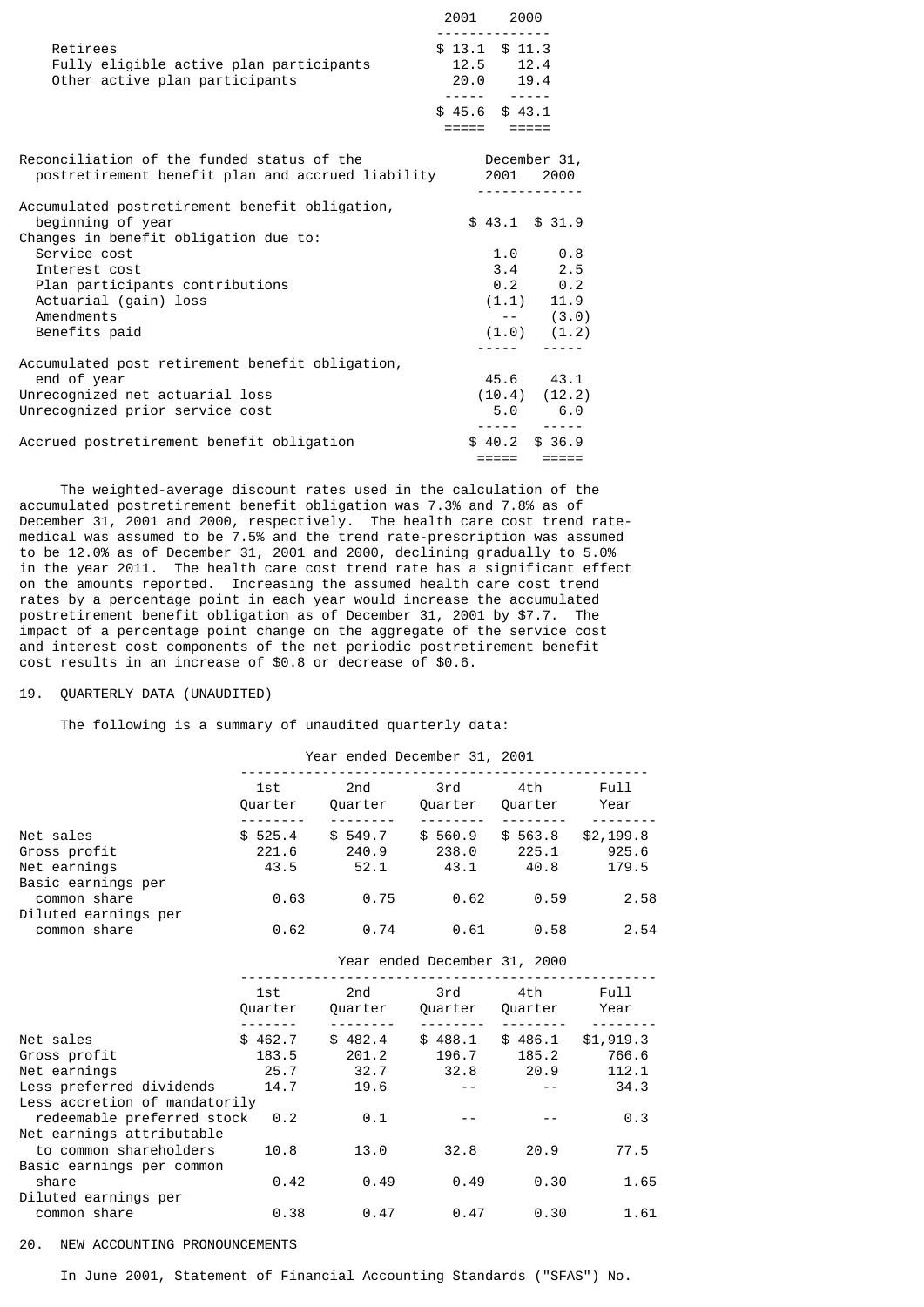141, "Business Combinations," was issued. This Statement supersedes APB Opinion No. 16, "Business Combinations" and SFAS No. 38. "Accounting for Preacquisition Contingencies of Purchased Enterprises" and eliminates the pooling method of accounting for business acquisitions. This Statement requires all business combinations to be accounted for using the purchase method for all transactions initiated after June 30, 2001.

 In June 2001, SFAS No. 142 "Goodwill and Other Intangible Assets" was also issued. This Statement supersedes APB No. 17 "Intangible Assets" and addresses how intangible assets that are acquired individually or with a group of other assets (but not those acquired in a business combination) should be accounted for in financial statements upon their acquisition. This Statement also addresses how goodwill and other intangible assets should be accounted for after they have been initially recognized in the financial statements. Goodwill and intangible assets that have indefinite useful lives will not be amortized but rather will be reviewed at least annually for impairment.

 Intangible assets that have finite lives will continue to be amortized over their useful lives, but without the constraint of the 40-year useful life amortization ceiling. The provisions of this Statement are required to be applied starting with fiscal years beginning after December 15, 2001, however, goodwill and intangible assets acquired after June 30, 2001, will be subject immediately to the nonamortization and amortization provisions of this Statement. The impact of the adoption of SFAS No. 142 on the 2002 financial statements, will be a decrease to amortization expense of approximately \$26.0.

 In June 2001, SFAS No. 143, "Accounting for Asset Retirement Obligations" was issued. This Statement addresses financial accounting and reporting for obligations associated with the retirement of tangible longlived assets and the associated legal obligations of such asset retirement costs. This Statement is effective for fiscal years beginning after June 15, 2002. The Company does not expect that implementation of this standard will have a significant financial impact.

 In August 2001, SFAS No. 144, "Accounting for the Impairment or Disposal of Long-Lived Assets" was issued. This Statement supersedes SFAS No. 121, "Accounting for the Impairment of Long-Lived Assets and for Long-Lived Assets to be Disposed of" and the accounting and reporting provisions of APB Opinion No. 30, "Reporting the Effects of Disposal of a Segment of a Business, and Extraordinary, Unusual and Infrequently Occurring Events and Transactions". This Statement retains the requirements of SFAS No. 121 to recognize an impairment loss only if the carrying amount of a long-lived asset is not recoverable from its undiscounted cash flows and to measure an impairment loss as the difference between the carrying amount and the fair value of the asset. However, this standard removes goodwill from its scope and revises the approach for evaluating impairment. This Statement is effective for financial statements issued for fiscal years beginning after December 15, 2001. The Company is evaluating the impact of the adoption of SFAS No. 144.

# Schedule II

| VALUATION AND OUALIFYING ACCOUNTS AND RESERVES<br>Years Ended December 31, 2001, 2000 and 1999 |     | (Dollars in Millions)    |                                                   |           |                                         |     |                              |
|------------------------------------------------------------------------------------------------|-----|--------------------------|---------------------------------------------------|-----------|-----------------------------------------|-----|------------------------------|
|                                                                                                |     | Balance<br>at<br>of year | Charged<br>t o<br>beginning Costs and<br>Expenses |           | Other<br>(Deduct-<br>ions)<br>Additions |     | Balance<br>at end<br>of year |
| Year ended December 31, 2001:<br>Applied against asset<br>accounts:                            |     |                          |                                                   |           |                                         |     |                              |
| Allowance for                                                                                  |     |                          |                                                   |           |                                         |     |                              |
| doubtful accounts                                                                              | \$  | 123.0                    | \$202.5                                           | \$(206.0) |                                         | \$. | 119.5                        |
| Valuation allowance-                                                                           |     |                          |                                                   |           |                                         |     |                              |
| deferred tax assets                                                                            | \$. | 4.5                      | \$                                                | \$.       |                                         | \$. | 4.5                          |

LABORATORY CORPORATION OF AMERICA HOLDINGS AND SUBSIDIARIES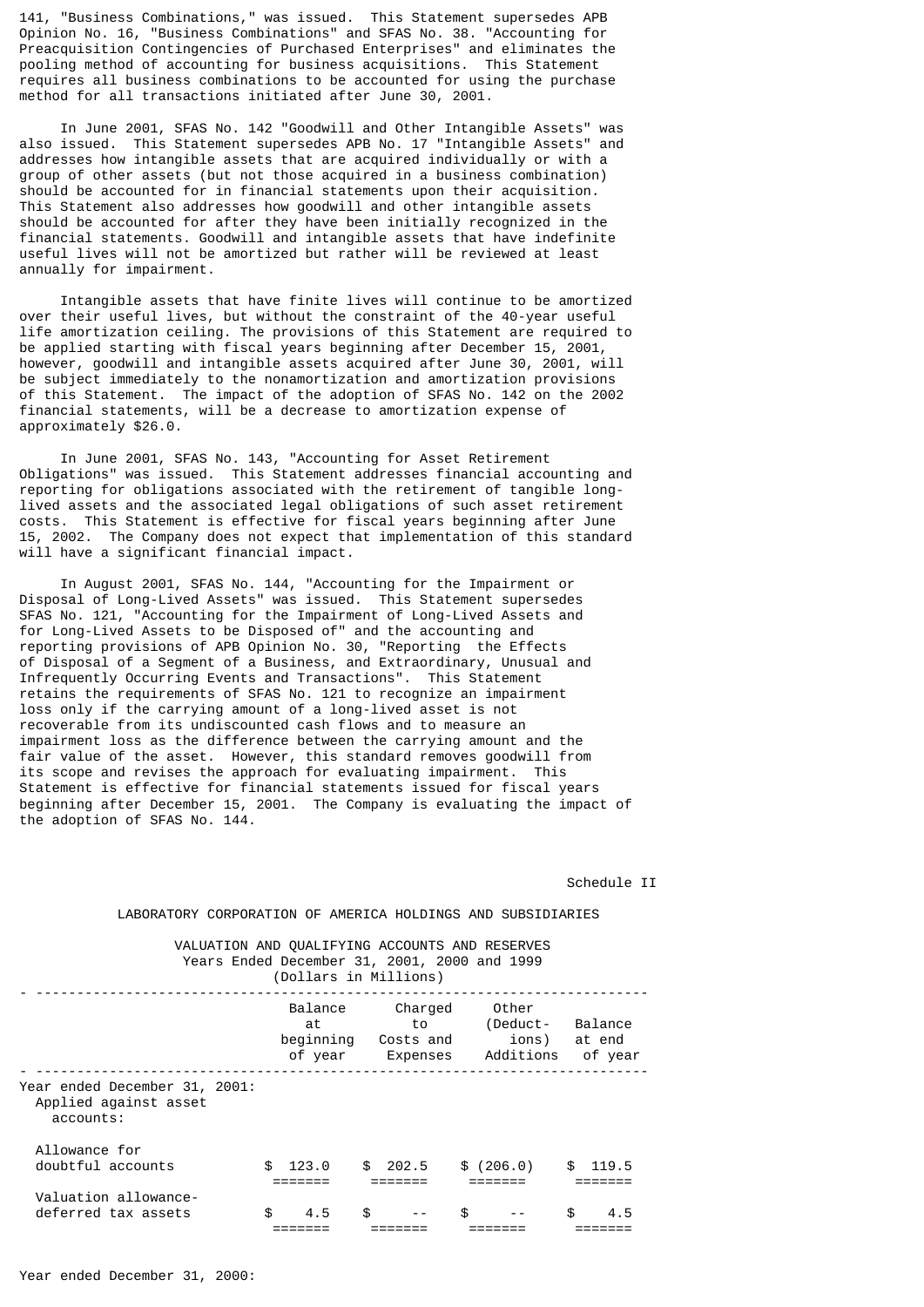| accounts:                                                           |             |              |             |             |
|---------------------------------------------------------------------|-------------|--------------|-------------|-------------|
| Allowance for<br>doubtful accounts                                  | \$<br>147.1 | \$195.9      | \$(220.0)   | \$<br>123.0 |
| Valuation allowance-                                                |             |              |             |             |
| deferred tax assets                                                 | \$<br>4.5   | \$<br>$- -$  | \$<br>$- -$ | \$<br>4.5   |
| Year ended December 31, 1999:<br>Applied against asset<br>accounts: |             |              |             |             |
| Allowance for<br>doubtful accounts                                  | \$<br>194.0 | \$191.9      | \$(238.8)   | \$<br>147.1 |
| Valuation allowance-<br>deferred tax assets                         | \$<br>14.5  | (10.0)<br>\$ | \$          | \$<br>4.5   |

35

Applied against asset

64

1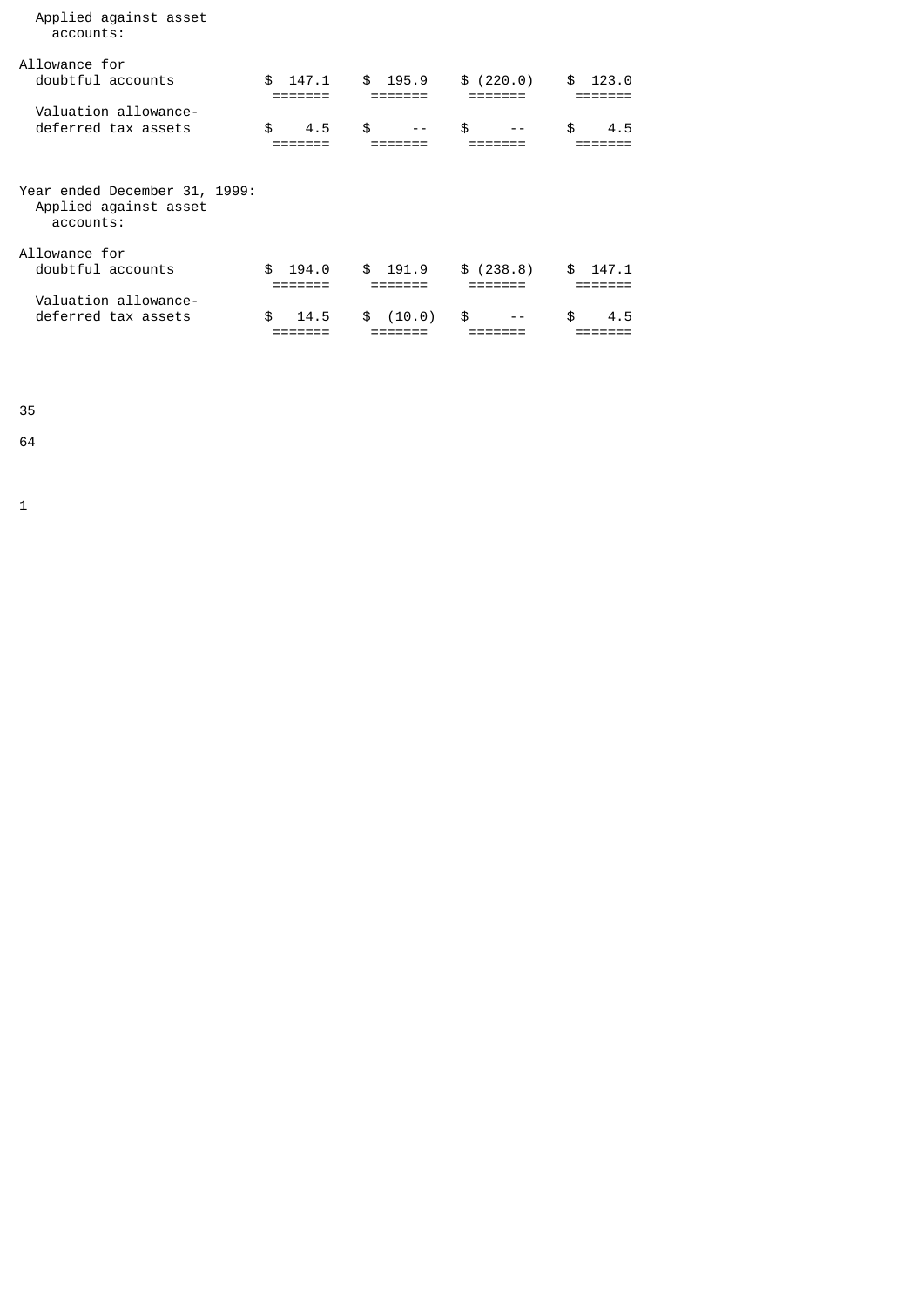LABORATORY

CORPORATION SHARES<br>OF AMERICA SANGERED UND AMERICA INCORPORATED UNDER THE LAWS<br>THE STATE OF DELAWARE OF THE STATE OF DELAWARE

> SEE REVERSE FOR CERTAIN DEFINITIONS PAR VALUE \$0.10

CUSIP 50540R 40 9

THIS CERTIFIES THAT

- ------------------------------------------------------------------------

IS THE OWNER OF FULLY PAID AND NON-ASSESSSABLE SHARES OF THE COMMON STOCK OF

Laboratory Corporation of America Holdings (hereinafter called the "Corporation") transferable on the books of the Corporation by said owner in person or by duly authorized attorney, upon surrender of this certificate properly endorsed. This certificate and the shares represented hereby are issued and shall be held subject to all the provisions of the Certificate of Incorporation and all amendments thereto, and the holder hereof, by acceptance of this certificate, consents to and agrees to be bound by all of said provisions. This certificate is not valid unless countersigned and registered by the Transfer Agent and Registrar.

 Witness the facsimile seal of the Corporation and by facsimile the signature of its duly authorized officers.

#### Dated

COUNTERSIGNED AND REGISTERED AMERICAN STOCK TRANSFER & TRUST COMPANY (NEW YORK, N.Y.)

BY:/s/ TRANSFER AGENT

 ---------------------------------------------------- Authorized Signature Transfer Agent and Registrar

BY:/s/ THOMAS P. MAC MAHON

 ---------------------------------------------------- Thomas P. Mac Mahon President

BY:/s/ BRADFORD T. SMITH

 Bradford T. Smith Secretary

BACK OF STOCK CERTIFICATE

# LABORATORY CORPORATION OF AMERICA HOLDINGS

 The within named Corporation will furnish without charge to each stockholder who so requests a description of the powers, designations, preferences and relative, participating, optional or other special rights of each class or series thereof and the qualifications, limitations or restrictions of such preferences and/or rights. Such request may be made to the office of the Secretary of the Corporation.

----------------------------------------------------

 The following abbreviations, when used in the inscription on the face of this certificate, shall be construed as though they were written out in full according to applicable laws or regulations:

TEN COM - as tenants in common TEN ENT - as tenants by the entireties JT TEN - as joint tenants with right of survivorship and not as tenants in common

UNIF GIFT MIN ACT - Custodian -------------- --------- (Cust) (Minor)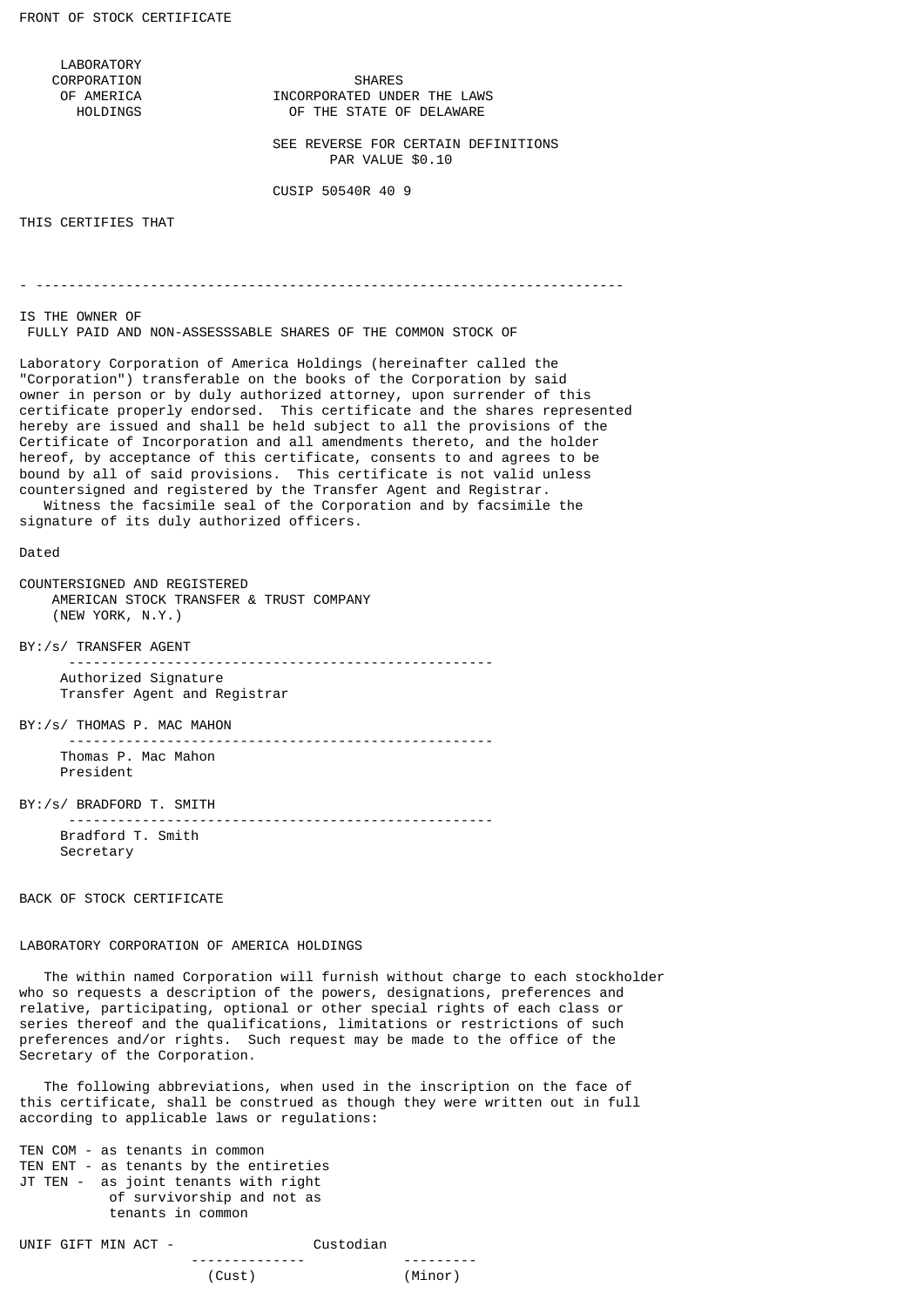under Uniform Gifts to Minors Act --------------------- (State) Additional abbreviations may also be used though not in the above list. For Value Received, the contraction of the hereby sell(s), assign(s) and ------------------------------ transfer(s) unto PLEASE INSERT SOCIAL SECURITY OR OTHER IDENTIFYING NUMBER OF ASSIGNEE - ------------------------------------------------------ - ------------------------------------------------------------------------------ PLEASE PRINT OR TYPEWRITE NAME AND ADDRESS OF ASSIGNEE - ------------------------------------------------------------------------------ - ------------------------------------------------------------------------------ - ------------------------------------------------------------------------------ - ---------------------------------------------------------------------Shares of the capital stock represented by the within Certificate, and do(es) hereby irrevocably constitute(s) and appoint(s) - ----------------------------------------------------------------------Attorney to transfer the said stock on the books of the within named Corporation with full power of substitution in the premises.

Dated

-------------------------

- ------------------------------------------------------------------------------- NOTICE: THE SIGNATURE TO THIS ASSIGNMENT MUST CORRESPOND WITH THE NAME AS WRITTEN UPON THE FACE OF THE CERTIFICATE IN EVERY PARTICULAR, WITHOUT ALTERATION OR ENLARGEMENT OR ANY CHANGE WHATSOEVER.

Signature(s) Guaranteed:

- ------------------------------------------------------------------------------ THE SIGNATURE(S) MUST BE GUARANTEED BY AN ELIGIBLE GUARANTOR INSTITUTION (BANKS, STOCK-BROKERS, SAVINGS AND LOAN ASSOCIATIONS AND CREDIT UNIONS WITH MEMBERSHIP IN AN APPROVED SIGNATURE GUARANTEE MEDALLION PROGRAM), PURSUANT TO S.E.C. RULE 17Ad-15.

 This certificate also evidences certain Rights as set forth in a Rights Agreement between Laboratory Corporation of America Holdings (the "Company") and American Stock Transfer & Trust Company dated as of December 13, 2001 and as amended from time to time (the "Rights Agreement"), the terms of which are hereby incorporated herein by reference and a copy of which is on file at the principal executive officers of the Company. The Company will mail to the holder of this certificate a copy of the Rights Agreement without charge promptly after receipt of a written request therefor. Under certain circumstances, as set forth in the Rights Agreement, such Rights may be evidenced by separate certificates and no longer be evidenced by this this certificate, may be redeemed or exchanged or may expire. As set forth in the Rights Agreement, Rights issued or transferred to, or held by, any Person who is, was or becomes an Acquiring Person or an Affiliate or associate thereof (as such terms are defined in the Rights Agreement), whether currently held by or on behalf of such Person or by any subsequent holder, may be null and void.

KEEP THIS CERTIFICATE IN A SAFE PLACE. IF IT IS LOST, STOLEN, MUTILIATED OR DESTROYED, THE CORPORATION WILL REQUIRE A BOND OF INDEMNITY AS A CONDITION TO THE ISSUANCE OF A REPLACEMENT CERTIFICATE.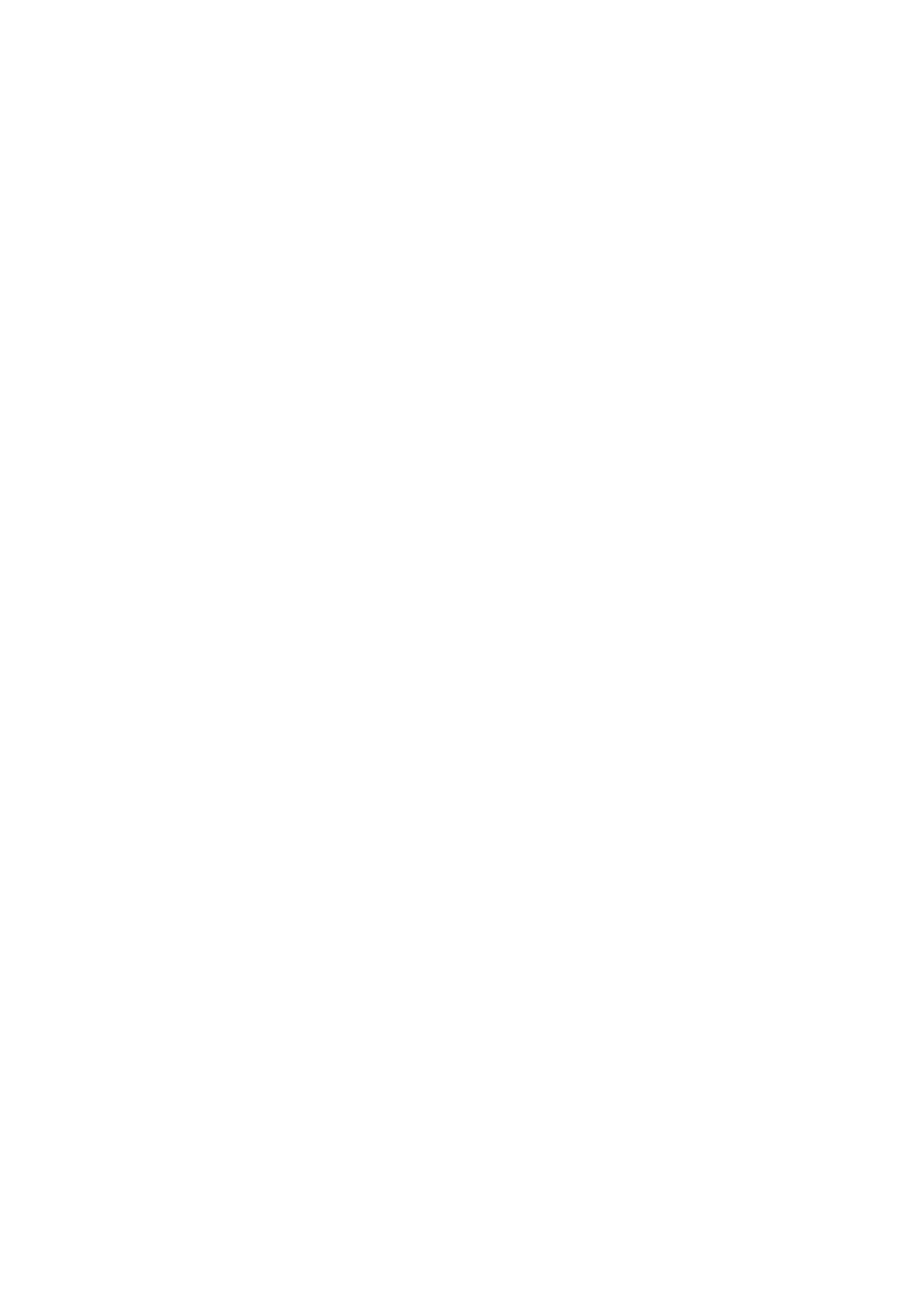EXECUTION COPY

\$200,000,000

THREE-YEAR CREDIT AGREEMENT

dated as of February 20, 2002,

among

LABORATORY CORPORATION OF AMERICA HOLDINGS,

THE LENDERS NAMED HEREIN

and

CREDIT SUISSE FIRST BOSTON,

as Administrative Agent

\_\_\_\_\_\_\_\_\_\_\_\_\_\_\_\_\_\_\_\_\_\_

CREDIT SUISSE FIRST BOSTON, as Sole Bookrunner and Sole Lead Arranger

BANK OF AMERICA, N.A., DEUTSCHE BANC ALEX. BROWN, UBS WARBURG LLC AND WACHOVIA SECURITIES, as Co-Syndication Agents

# TABLE OF CONTENTS

Page

ARTICLE I

| Definitions<br>SECTION 1.01. Defined Terms | SECTION 1.02. Terms Generally<br>SECTION 1.03. Classification of Loans and<br>Borrowings | 1<br>15<br>15 |
|--------------------------------------------|------------------------------------------------------------------------------------------|---------------|
|                                            |                                                                                          |               |
| ARTICLE II                                 |                                                                                          |               |
| The Credits                                |                                                                                          |               |
| SECTION 2.01. Commitments                  |                                                                                          | 15            |
| SECTION 2.02. Loans                        |                                                                                          | 15            |
| SECTION 2.03.                              | Competitive Bid Procedure                                                                | 17            |
| SECTION 2.04.                              | Borrowing Procedure                                                                      | 19            |
| SECTION 2.05.                              | Evidence of Debt; Repayment                                                              |               |
|                                            | of Loans                                                                                 | 19            |
| SECTION 2.06.                              | Fees                                                                                     | 20            |
|                                            | SECTION 2.07. Interest on Loans                                                          | 21            |
|                                            | SECTION 2.08. Default Interest                                                           | 22            |
|                                            | SECTION 2.09. Alternate Rate of Interest                                                 | 22            |
|                                            |                                                                                          |               |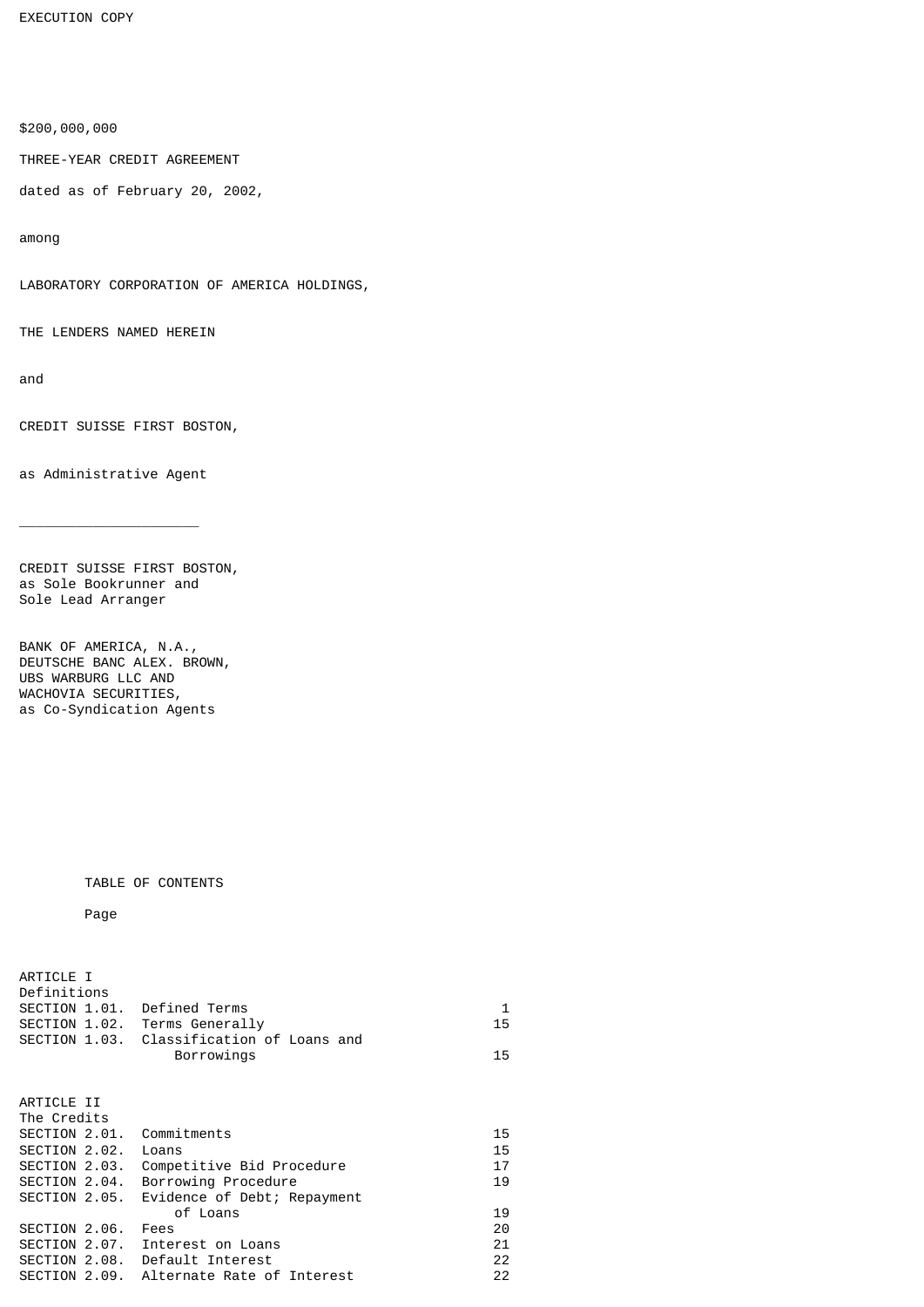| SECTION 2.10.                       | Termination and Reduction of<br>Commitments                   | 23       |
|-------------------------------------|---------------------------------------------------------------|----------|
| SECTION 2.11.                       | Conversion and Continuation of                                |          |
|                                     | Borrowings                                                    | 23       |
| SECTION 2.12.                       | Optional Prepayment                                           | 24       |
| SECTION 2.13.                       | Reserve Requirements; Change<br>in Circumstances              | 25       |
| SECTION 2.14.                       | Change in Legality                                            | 26       |
| SECTION 2.15.                       | Break Funding                                                 | 27       |
| SECTION 2.16.                       | Pro Rata Treatment                                            | 27       |
| SECTION 2.17.<br>SECTION 2.18.      | Sharing of Setoffs<br>Payments                                | 28<br>28 |
| SECTION 2.19.                       | Taxes                                                         | 28       |
| SECTION 2.20.                       | Assignment of Commitments                                     |          |
|                                     | Under Certain Circumstances;                                  |          |
| SECTION 2.21.                       | Duty to Mitigate<br>Letters of Credit                         | 30<br>31 |
|                                     |                                                               |          |
|                                     |                                                               |          |
| ARTICLE III                         |                                                               |          |
| SECTION 3.01.                       | Representations and Warranties                                | 35       |
| SECTION 3.02.                       | Organization; Powers<br>Authorization                         | 35       |
| SECTION 3.03.                       | Enforceability                                                | 36       |
| SECTION 3.04.                       | Governmental Approvals                                        | 36       |
| SECTION 3.05.                       | Financial Statements                                          | 36       |
| SECTION 3.06.                       | No Material Adverse Change<br>Subsidiaries                    | 36<br>36 |
| SECTION 3.07.<br>SECTION 3.08.      | Litigation; Compliance                                        |          |
|                                     | with Laws                                                     | 36       |
| SECTION 3.09.                       | Federal Reserve Regulations                                   | 37       |
| SECTION 3.10.                       | Investment Company Act; Public                                |          |
|                                     | Utility Holding Co. Act<br>Use of Proceeds                    | 37<br>37 |
| SECTION 3.11.<br>SECTION 3.12.      | Tax Returns                                                   | 37       |
| SECTION 3.13.                       | No Material Misstatements                                     | 37       |
| SECTION 3.14.                       | Employee Benefit Plans                                        | 37       |
| SECTION 3.15.                       | Environmental Matters                                         | 38       |
| SECTION 3.16.                       | Senior Indebtedness                                           | 38       |
|                                     |                                                               |          |
| ARTICLE IV                          |                                                               |          |
|                                     | Conditions of Lending                                         |          |
|                                     | SECTION 4.01. All Credit Events<br>SECTION 4.02. Closing Date | 38<br>39 |
|                                     |                                                               |          |
|                                     |                                                               |          |
| ARTICLE V                           | Affirmative Covenants                                         |          |
| SECTION 5.01.                       | Existence; Businesses and                                     |          |
|                                     | Properties                                                    | 40       |
| SECTION 5.02.                       | Insurance                                                     | 40       |
| SECTION 5.03.                       | Obligations and Taxes                                         | 40       |
| SECTION 5.04.                       | Financial Statements,<br>Reports, et                          | 41       |
| SECTION 5.05.                       | Litigation and Other Notices                                  | 42       |
| SECTION 5.06.                       | Maintaining Records; Access                                   |          |
|                                     | to Properties and                                             |          |
|                                     | Inspections<br>SECTION 5.07. Use of Proceeds                  | 42<br>42 |
|                                     |                                                               |          |
|                                     |                                                               |          |
| ARTICLE VI                          |                                                               |          |
| Negative Covenants<br>SECTION 6.01. | Subsidiary Indebtedness                                       | 43       |
| SECTION 6.02.                       | Liens                                                         | 44       |
| SECTION 6.03.                       | Sale and Lease-Back                                           |          |
|                                     | Transactions                                                  | 45       |
| SECTION 6.04.                       | Mergers, Consolidations and                                   |          |
| SECTION 6.05.                       | Sales of Assets<br>Restricted Payments                        | 45<br>45 |
| SECTION 6.06.                       | Business of Borrower                                          |          |
|                                     | and Subsidiaries                                              | 46       |
| SECTION 6.07.                       | Interest Coverage Ratio                                       | 46       |
| SECTION 6.08.<br>SECTION 6.09.      | Maximum Leverage Ratio<br>Hedging Agreements                  | 46<br>46 |
|                                     |                                                               |          |

ARTICLE VII Events of Default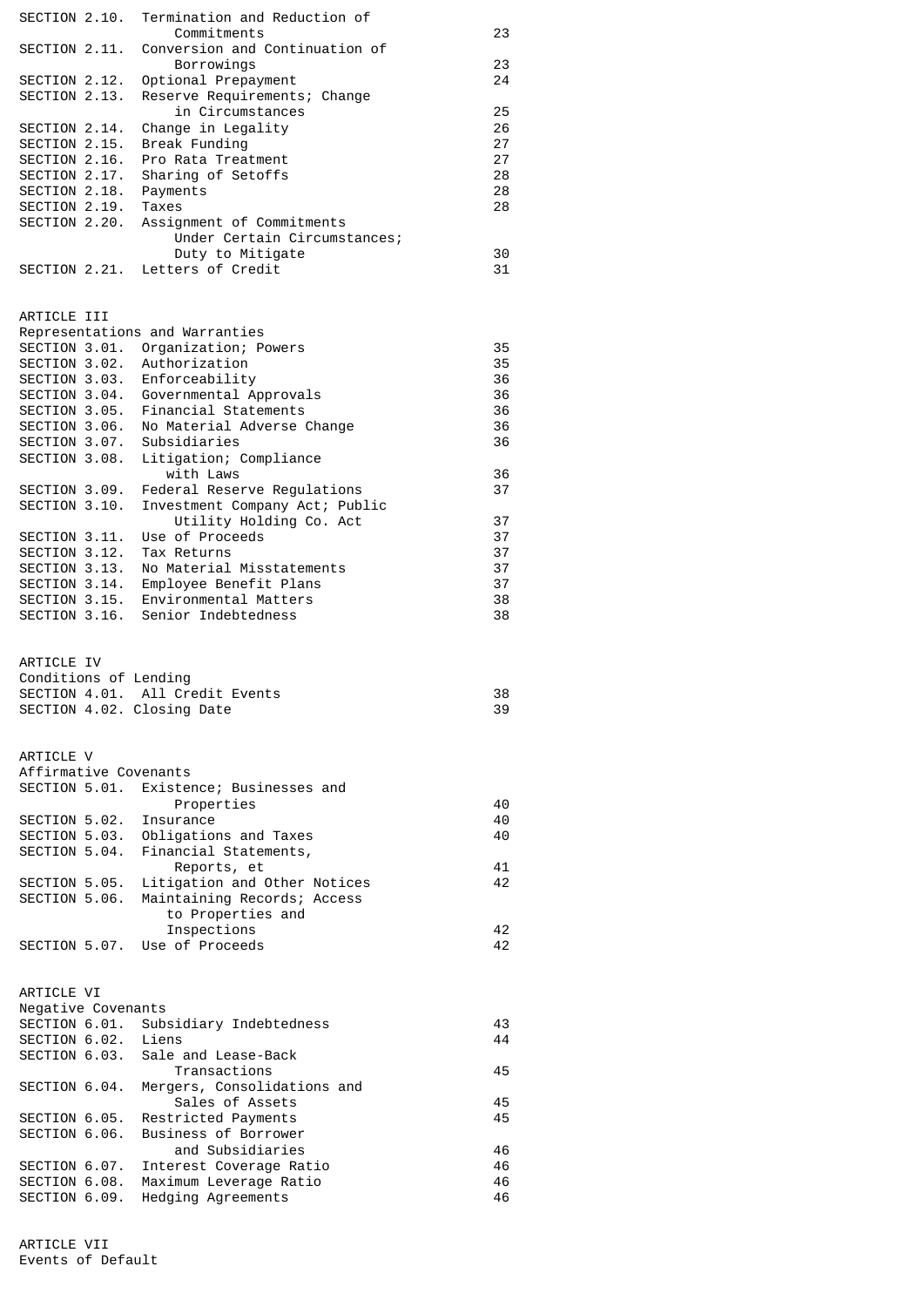| ARTICLE IX                 |                                                    |    |
|----------------------------|----------------------------------------------------|----|
| Miscellaneous              |                                                    |    |
| SECTION 9.01.              | Notices                                            | 50 |
| SECTION 9.02.              | Survival of Agreement                              | 50 |
| SECTION 9.03.              | Binding Effect                                     | 51 |
|                            | SECTION 9.04. Successors and Assigns               | 51 |
| SECTION 9.05.              | Expenses; Indemnity                                | 54 |
| SECTION 9.06.              | Right of Setoff                                    | 55 |
| SECTION 9.07.              | Applicable Law                                     | 56 |
| SECTION 9.08.              | Waivers; Amendment                                 | 56 |
| SECTION 9.09.              | Interest Rate Limitation                           | 57 |
|                            | SECTION 9.10. Entire Agreement                     | 57 |
|                            | SECTION 9.11. WAIVER OF JURY TRIAL                 | 57 |
| SECTION 9.12. Severability |                                                    | 57 |
| SECTION 9.13.              | Counterparts                                       | 58 |
| SECTION 9.14. Headings     |                                                    | 58 |
|                            | SECTION 9.15. Jurisdiction; Consent to             |    |
|                            | Service of Process                                 | 58 |
|                            | SECTION 9.16. Confidentiality                      | 58 |
|                            | SECTION 9.17. Termination of Existing              |    |
|                            | Credit Agreement                                   | 59 |
|                            |                                                    |    |
| Schedule $1.01(a)$         | Existing Letters of Credit                         |    |
|                            | Schedule 2.01 Lenders and Commitments              |    |
| Schedule 3.07 Subsidiaries |                                                    |    |
|                            |                                                    |    |
|                            |                                                    |    |
| Exhibit A                  | Form of Administrative Questionnaire               |    |
| Exhibit B                  | Form of Assignment and Acceptance<br>_____________ |    |

| Exhibit C   | Form of Borrowing Request                     |
|-------------|-----------------------------------------------|
| Exhibit D-1 | Form of Competitive Bid Request               |
| Exhibit D-2 | Form of Notice of Competitive Bid Request     |
| Exhibit D-3 | Form of Competitive Bid                       |
| Exhibit D-4 | Form of Competitive Bid Accept/Reject Letter  |
| Exhibit E-1 | Form of Opinion of Chief Legal Counsel of the |
| Borrower    |                                               |
| Exhibit E-2 | Form of Opinion of Davis Polk & Wardwell      |
|             |                                               |

CREDIT AGREEMENT dated as of February 20, 2002, among LABORATORY CORPORATION OF AMERICA HOLDINGS, a Delaware corporation (the "Borrower"), the Lenders (as defined in Article I), and CREDIT SUISSE FIRST BOSTON, a bank organized under the laws of Switzerland, acting through its New York branch, as administrative agent (in such capacity, the "Administrative Agent") for the Lenders.

The Borrower has requested the Lenders to extend credit in the form of Revolving Loans (such term and each other capitalized term used but not defined herein having the meaning given it in Article I) at any time and from time to time prior to the Maturity Date, in an aggregate principal amount at any time outstanding not in excess of \$200,000,000. The Borrower has also requested the Lenders to provide a procedure pursuant to which the Borrower may invite the Lenders to bid on an uncommitted basis on short-term borrowings by the Borrower. The Borrower has requested the Issuing Bank to issue Letters of Credit, in an aggregate face amount at any time outstanding not in excess of \$75,000,000, to support payment obligations incurred in the ordinary course of business by the Borrower and its Subsidiaries. The proceeds of the Loans are to be used solely for general corporate purposes of the Borrower and its Subsidiaries, including (a) working capital, (b) capital expenditures, (c) the funding of share repurchases and other Restricted Payments permitted hereunder, (d) acquisitions and (e) the repayment of all amounts outstanding or due under the Existing Credit Agreement.

The Lenders are willing to extend such credit to the Borrower and the Issuing Bank is willing to issue Letters of Credit for the account of the Borrower, in each case on the terms and subject to the conditions set forth herein. Accordingly, the parties hereto agree as follows:

### ARTICLE I

Definitions tc \l1 "ARTICLE IDefinitions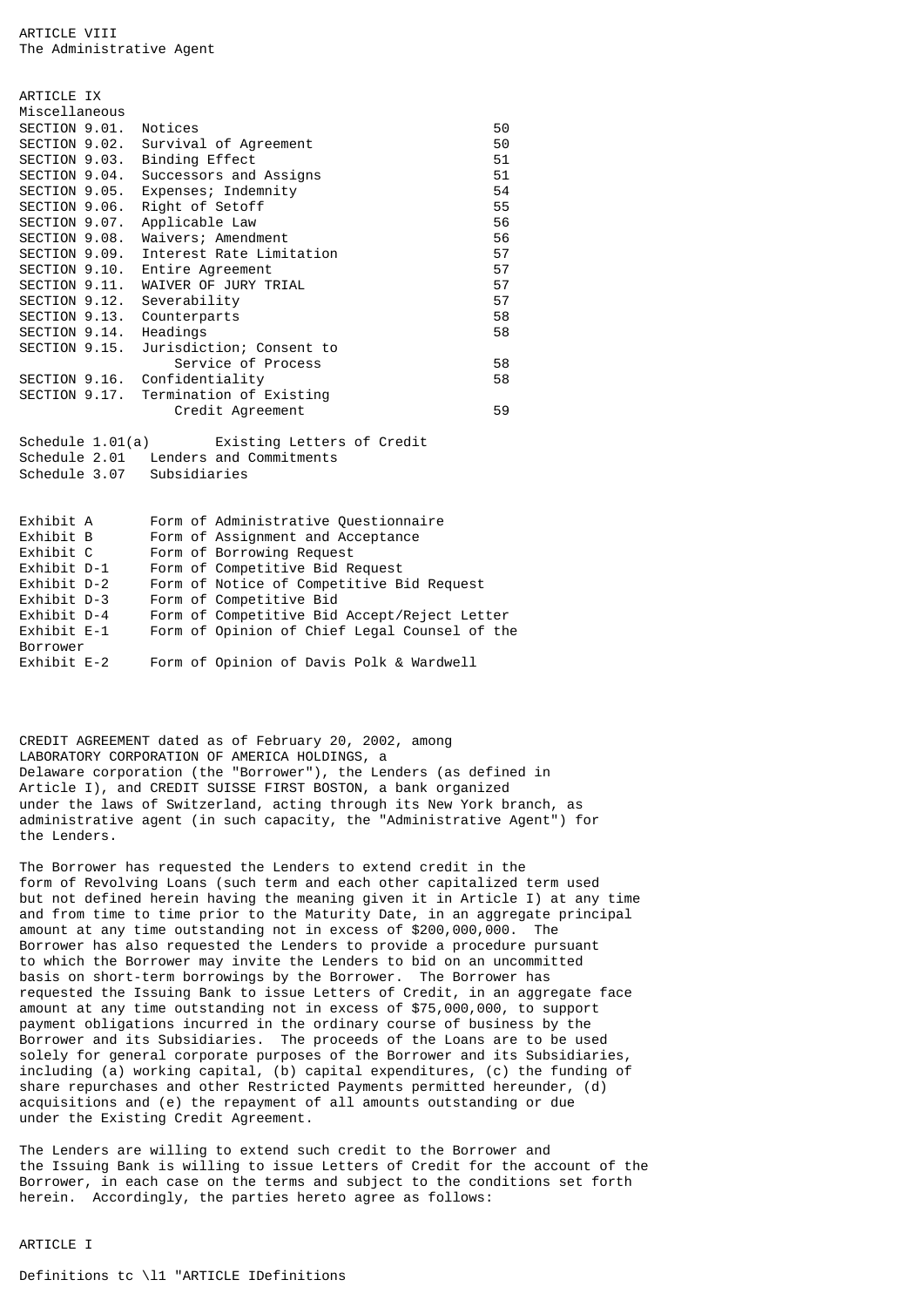SECTION 1.01. Defined Terms tc \l2 "SECTION 1.01. Defined Terms . As used in this Agreement, the following terms shall have the meanings specified below:

"ABR", when used in reference to any Loan or Borrowing, refers to whether such Loan, or the Loans comprising such Borrowing, are bearing interest at a rate determined by reference to the Alternate Base Rate.

"Administrative Agent Fees" shall have the meaning assigned to such term in Section 2.06(b).

"Administrative Questionnaire" shall mean an Administrative Questionnaire in the form of Exhibit A, or such other form as may be supplied from time to time by the Administrative Agent.

"Affiliate" shall mean, when used with respect to a specified person, another person that directly, or indirectly through one or more intermediaries, Controls or is Controlled by or is under common Control with the person specified.

"Aggregate Revolving Credit Exposure" shall mean the aggregate amount of the Lenders' Revolving Credit Exposures.

"Alternate Base Rate" shall mean, for any day, a rate per annum equal to the greater of (a) the Prime Rate in effect on such day and (b) the Federal Funds Effective Rate in effect on such day plus 1/2 of 1%. Any change in the Alternate Base Rate due to a change in the Prime Rate or the Federal Funds Effective Rate shall be effective on the effective date of such change in the Prime Rate or the Federal Funds Effective Rate, respectively.

"Applicable Percentage" shall mean, for any day, with respect to any Eurodollar Loan (other than any Eurodollar Competitive Loan) or ABR Loan, or with respect to the Facility Fees, as the case may be, the applicable percentage set forth below under the caption "Eurodollar Spread", "ABR Spread" or "Facility Fee Percentage", as the case may be, based upon the rating by S&P applicable on such date to the Index Debt:

| S&P Rating                                   | Eurodollar<br>Spread | ABR Spread | Facility Fee<br>Percentage |
|----------------------------------------------|----------------------|------------|----------------------------|
| Category 1<br>Equal to or<br>Greater than A- | 0.500%               | $0.00\%$   | 0.125%                     |
| Category 2<br>BBB+                           | 0.600%               | $0.00\%$   | 0.150%                     |
| Category 3<br><b>BBB</b>                     | 0.825%               | $0.00\%$   | 0.175%                     |
| Category 4<br>BBB-                           | 1.150%               | 0.150%     | 0.225%                     |
| Category 5<br>Less than<br>BBB-              | 1.400%               | 0.400%     | 0.350%                     |

For purposes of the foregoing, (i) if S&P shall not have in effect a rating for the Index Debt (other than by reason of the circumstances referred to in the last sentence of this definition), then S&P shall be deemed to have established a rating in Category 5; and (ii) if the rating established or deemed to have been established by S&P for the Index Debt shall be changed (other than as a result of a change in the rating system of S&P), such change shall be effective as of the date on which it is first announced by S&P. Each change in the Applicable Percentage shall apply during the period commencing on the effective date of such change and ending on the date immediately preceding the effective date of the next such change. If the rating system of S&P shall change, or if S&P shall cease to be in the business of rating corporate debt obligations, the Borrower and the Lenders shall negotiate in good faith to amend this definition to reflect such changed rating system or the non-availability of a rating from S&P and, pending the effectiveness of any such amendment, the Applicable Percentage shall be determined by reference to the rating most recently in effect prior to such change or cessation.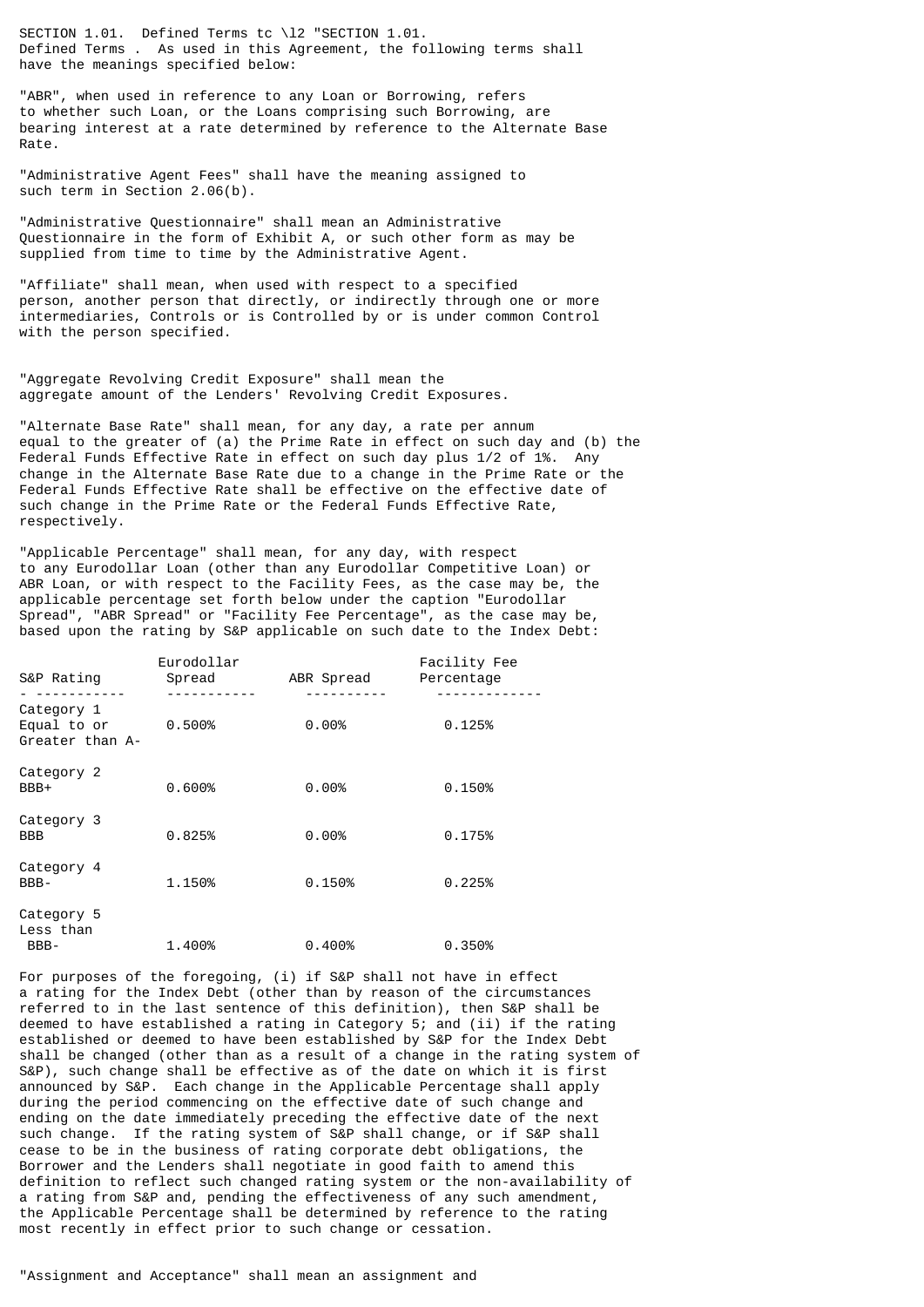acceptance entered into by a Lender and an assignee (with the consent of any party whose consent is required by Section 9.04), and accepted by the Administrative Agent, in the form of Exhibit B or such other form as shall be approved by the Administrative Agent.

"Board" shall mean the Board of Governors of the Federal Reserve System of the United States of America.

"Borrowing" shall mean (a) Loans of the same Type made, converted or continued on the same date and, in the case of Eurodollar Loans, as to which a single Interest Period is in effect or (b) a Borrowing described in the definition of the term "Competitive Borrowing".

"Borrowing Request" shall mean a request by the Borrower in accordance with the terms of Section 2.04.

"Business Day" shall mean any day other than a Saturday, Sunday or day on which banks in New York City are authorized or required by law to close; provided, however, that when used in connection with a Eurodollar Loan, the term "Business Day" shall also exclude any day on which banks are not open for dealings in dollar deposits in the London interbank market.

"Capital Lease Obligations" of any person shall mean the obligations of such person to pay rent or other amounts under any lease of (or other arrangement conveying the right to use) real or personal property, or a combination thereof, which obligations are required to be classified and accounted for as capital leases on a balance sheet of such person under GAAP, and the amount of such obligations shall be the capitalized amount thereof determined in accordance with GAAP.

A "Change in Control" shall be deemed to have occurred if (a) any person or group (within the meaning of Rule 13d-5 of the Securities Exchange Act of 1934 as in effect on the date hereof) shall own directly or indirectly, beneficially or of record, shares representing more than 40% of the aggregate ordinary voting power represented by the issued and outstanding capital stock of the Borrower or (b) a majority of the seats (other than vacant seats) on the board of directors of the Borrower shall at any time be occupied by persons who were neither (i) nominated by the board of directors of the Borrower nor (ii) appointed by directors so nominated.

"Change in Law" shall mean (a) the adoption of any law, rule or regulation after the date of this Agreement, (b) any change in any law, rule or regulation or in the interpretation or application thereof by any Governmental Authority after the date of this Agreement or (c) compliance by any Lender or the Issuing Bank (or, for purposes of Section 2.13, by any lending office of such Lender or by such Lender's or Issuing Bank's holding company, if any) with any request, guideline or directive (whether or not having the force of law) of any Governmental Authority made or issued after the date of this Agreement.

"Closing Date" shall mean February 20, 2002.

"Code" shall mean the Internal Revenue Code of 1986, as amended from time to time.

"Commitment" shall mean, with respect to each Lender, the commitment of such Lender to make Loans and to acquire participations in Letters of Credit hereunder as set forth on Schedule 2.01, or in the Assignment and Acceptance pursuant to which such Lender assumed its Commitment, as applicable, as the same may be (a) reduced from time to time pursuant to Section 2.10 and (b) reduced or increased from time to time pursuant to assignments by or to such Lender pursuant to Section 9.04.

"Competitive Bid" shall mean an offer by a Lender to make a Competitive Loan pursuant to Section 2.03(b) in the form of Exhibit D-3.

"Competitive Bid Accept/Reject Letter" shall mean a notification made by the Borrower pursuant to Section 2.03(d) in the form of Exhibit D-4.

"Competitive Bid Rate" shall mean, as to any Competitive Bid, (i) in the case of a Eurodollar Loan, the Margin, and (ii) in the case of a Fixed Rate Loan, the fixed rate of interest offered by the Lender making such Competitive Bid.

"Competitive Bid Request" shall mean a request made by the Borrower pursuant to Section 2.03(a).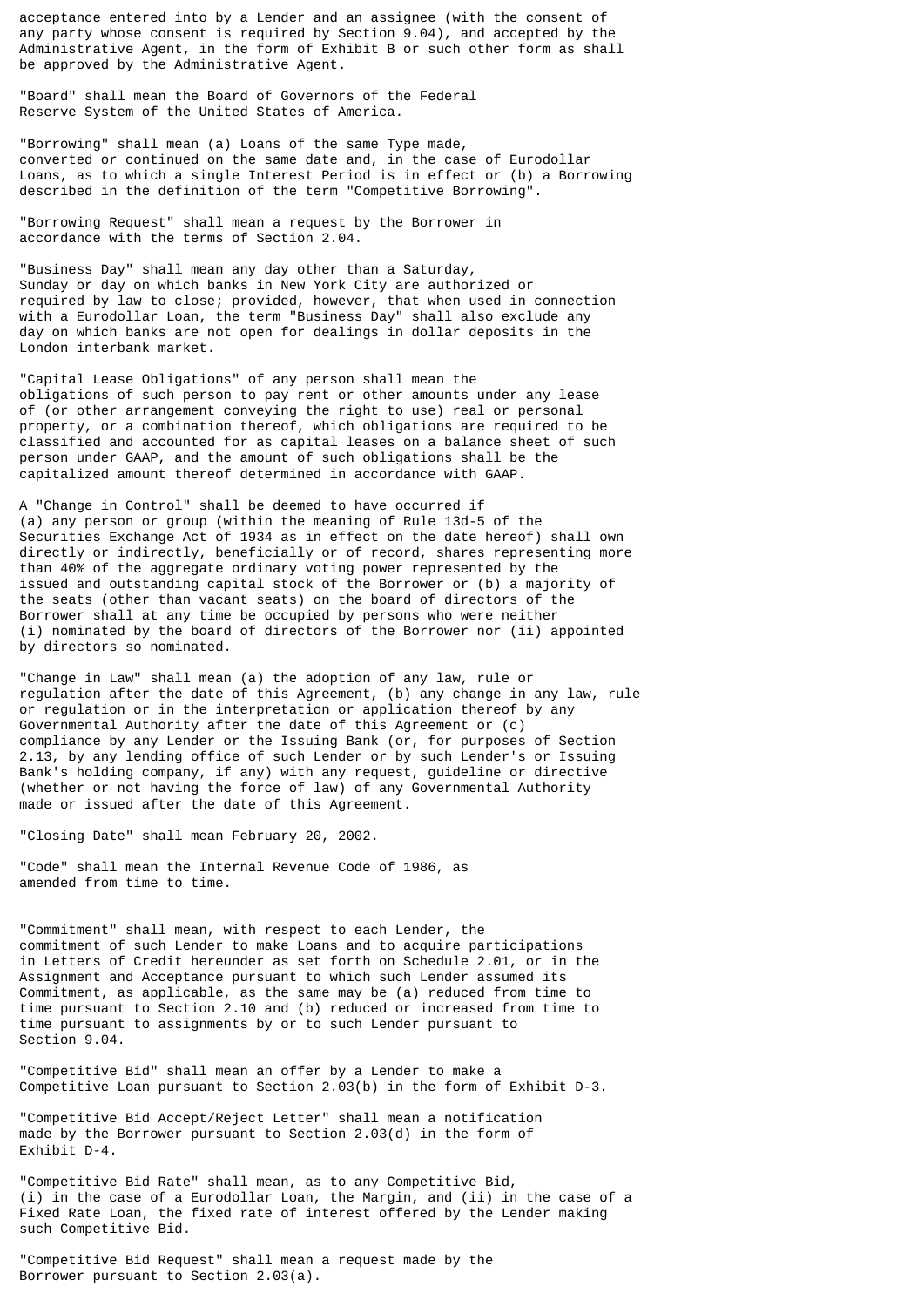"Competitive Borrowing" shall mean a Borrowing consisting of a Competitive Loan or concurrent Competitive Loans from the Lender or Lenders whose Competitive Bids for such Borrowing have been accepted by the Borrower under the bidding procedure described in Section 2.03.

"Competitive Loan" shall mean a Loan from a Lender to the Borrower pursuant to the bidding procedure described in Section 2.03. Each Competitive Loan shall be a Eurodollar Competitive Loan or a Fixed Rate Loan.

"Confidential Information Memorandum" shall mean the Confidential Information Memorandum of the Borrower dated January 2002.

"Consolidated EBITDA" shall mean, for any period, Consolidated Net Income for such period plus (a) without duplication and to the extent deducted in determining such Consolidated Net Income, the sum of (i) consolidated interest expense net of interest income for such period, (ii) consolidated income tax expense for such period, (iii) all amounts attributable to depreciation and amortization for such period and (iv) any extraordinary charges and all non-cash write-offs and writedowns of amortizable and depreciable items for such period, and minus (b) without duplication, to the extent included in determining such Consolidated Net Income, any extraordinary gains and all non-cash items of income for such period, all determined on a consolidated basis in accordance with GAAP.

"Consolidated Interest Expense" shall mean, for any period, the interest expense (including (a) imputed interest expense in respect of Capital Lease Obligations and (b) the amortization of original issue discount in connection with the Subordinated Notes and other Indebtedness issued with original issue discount) of the Borrower and the Subsidiaries for such period, net of interest income, in each case determined on a consolidated basis in accordance with GAAP. For purposes of the foregoing, interest expense shall be determined after giving effect to any net payments made or received by the Borrower or any Subsidiary with respect to interest rate Hedging Agreements.

"Consolidated Net Income" shall mean, for any period, the net income or loss of the Borrower and the Subsidiaries for such period determined on a consolidated basis in accordance with GAAP. "Control" shall mean the possession, directly or indirectly, of the power to direct or cause the direction of the management or policies of a person, whether through the ownership of voting securities, by contract or otherwise, and the terms "Controlling" and "Controlled" shall have meanings correlative thereto.

"Credit Event" shall have the meaning assigned to such term in Section 4.01.

"Default" shall mean any event or condition which upon notice, lapse of time or both would constitute an Event of Default.

"dollars" or "\$" shall mean lawful money of the United States of America.

"Environmental Laws" shall mean all laws, rules, regulations, codes, ordinances, orders, decrees, judgments or injunctions issued, promulgated or entered into by any Governmental Authority, relating to the environment, the preservation or reclamation of natural resources, the management or release of Hazardous Materials or to the effect of the environment on human health and safety.

"Environmental Liability" shall mean liabilities, obligations, claims, actions, suits, judgments or orders under or relating to any Environmental Law for any damages, injunctive relief, losses, fines, penalties, fees, expenses (including fees and expenses of attorneys and consultants) or costs, whether contingent or otherwise, including those arising from or relating to (a) any action to address the on- or off-site presence, release of, or exposure to, Hazardous Materials, (b) permitting and licensing, governmental administrative oversight and financial assurance requirements, (c) any personal injury (including death), any property damage (real or personal) or natural resource damage and (d) the violation of any Environmental Law.

"Equity Interests" shall mean shares of capital stock, partnership interests, membership interests in a limited liability company, beneficial interests in a trust or other equity interests in any person, or any obligations convertible into or exchangeable for, or giving any person a right, option or warrant to acquire such equity interests or such convertible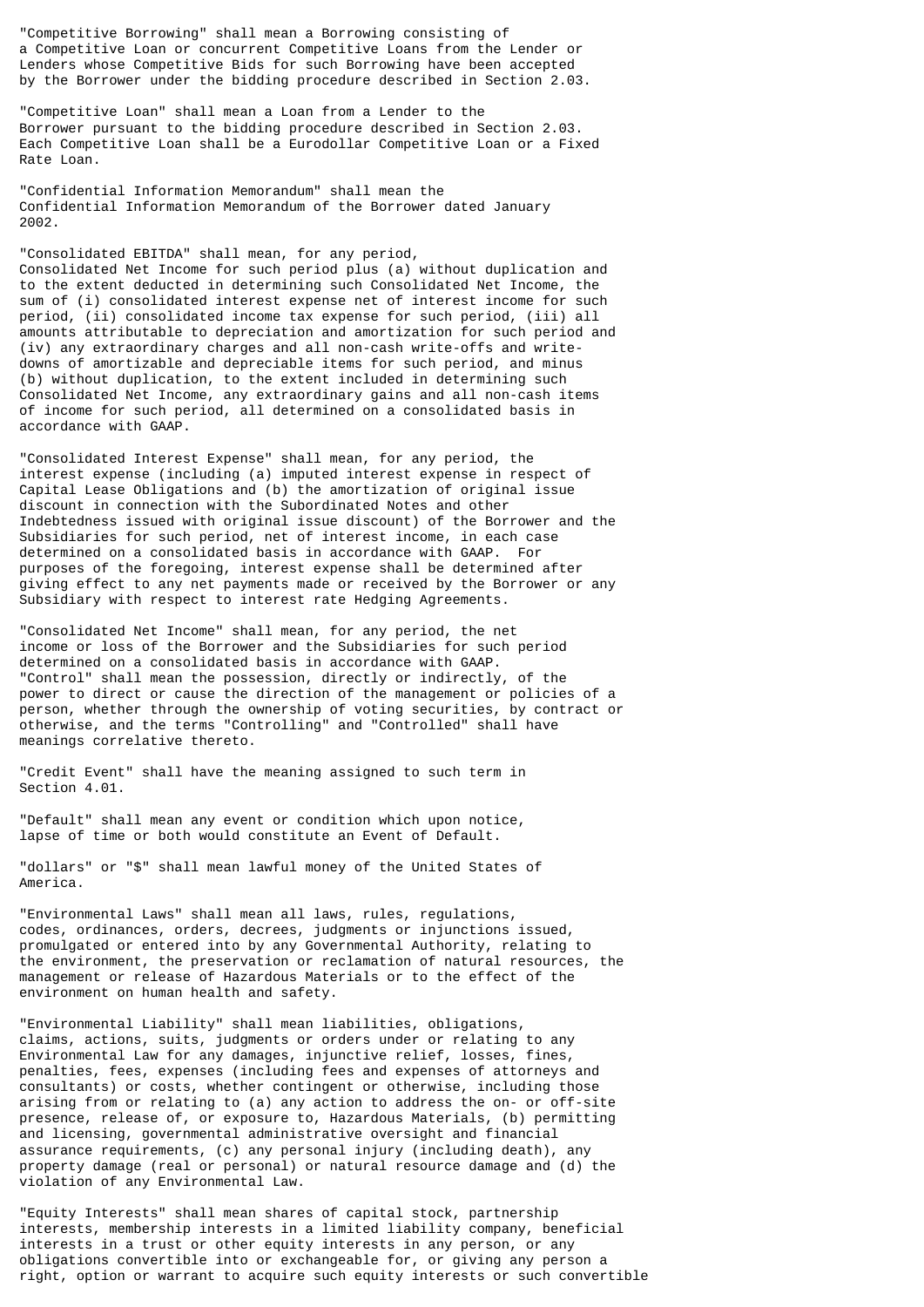or exchangeable obligations; provided that the Subordinated Notes are deemed not to constitute Equity Interests of the Borrower.

"ERISA" shall mean the Employee Retirement Income Security Act of 1974, as amended from time to time.

"ERISA Affiliate" shall mean any trade or business (whether or not incorporated) that, together with the Borrower, is treated as a single employer under Section 414(b) or (c) of the Code, or solely for purposes of Section 302 of ERISA and Section 412 of the Code, is treated as a single employer under Section 414 of the Code.

"ERISA Event" shall mean (a) any "reportable event", as defined in Section 4043 of ERISA or the regulations issued thereunder, with respect to a Plan (other than an event for which the 30-day notice period is waived); (b) the existence with respect to any Plan of an "accumulated funding deficiency" (as defined in Section 412 of the Code or Section 302 of ERISA), whether or not waived; (c) the filing pursuant to Section 412(d) of the Code or Section 303(d) of ERISA of an application for a waiver of the minimum funding standard with respect to any Plan; (d) the incurrence by the Borrower or any of its ERISA Affiliates of any liability under Title IV of ERISA with respect to the termination of any Plan or the withdrawal or partial withdrawal of the Borrower or any of its ERISA Affiliates from any Plan or Multiemployer Plan; (e) the receipt by the Borrower or any of its ERISA Affiliates from the PBGC or a plan administrator of any notice relating to the intention to terminate any Plan or Plans or to appoint a trustee to administer any Plan; (f) the adoption of any amendment to a Plan that would require the provision of security pursuant to Section 401(a)(29) of the Code or Section 307 of ERISA; (g) the receipt by the Borrower or any of its ERISA Affiliates of any notice, or the receipt by any Multiemployer Plan from the Borrower or any of its ERISA Affiliates of any notice, concerning the imposition of Withdrawal Liability or a determination that a Multiemployer Plan is, or is expected to be, insolvent or in reorganization, within the meaning of Title IV of ERISA; or (h) the occurrence of a "prohibited transaction" with respect to which the Borrower or any of the Subsidiaries is a "disqualified person" (within the meaning of Section 4975 of the Code) or with respect to which the Borrower or any such Subsidiary could otherwise be liable.

"Eurodollar", when used in reference to any Loan or Borrowing, refers to whether such Loan, or the Loans comprising such Borrowing, are bearing interest at a rate determined by reference to the LIBO Rate.

"Event of Default" shall have the meaning assigned to such term in Article VII.

"Excluded Taxes" shall mean, with respect to the Administrative Agent, any Lender, the Issuing Bank or any other recipient of any payment to be made by or on account of any obligation of the Borrower hereunder, (a) income, franchise or similar taxes imposed on (or measured by) its net income by the United States of America, the jurisdiction under the laws of which such recipient is organized or in which its principal office is located (or, in the case of any Lender, in which its applicable lending office is located), or, in the case of a jurisdiction that imposes taxes on the basis of management or control or other concept or principle of residence, the jurisdiction in which such recipient is so resident, (b) Taxes imposed by reason of any present or former connection between such person and the jurisdiction imposing such Taxes, other than solely as a result of the execution and delivery of this Agreement, the making of any Loans hereunder or the performance of any action provided for hereunder, (c) any branch profits taxes imposed by the United States of America or any similar tax imposed by any other jurisdiction in which the Borrower is located and  $(d)$  in the case of a Foreign Lender (other than as an assignee pursuant to a request by the Borrower under Section 2.20(a)), any withholding tax that (i) is imposed on amounts payable to such Foreign Lender at the time such Foreign Lender becomes a party to this Agreement (or designates a new lending office), except to the extent that such Foreign Lender (or its assignor, if any) was entitled, at the time of designation of a new lending office (or assignment), to receive additional amounts from the Borrower with respect to such withholding tax pursuant to Section 2.19(a) or (ii) is attributable to such Foreign Lender's failure to comply with Section 2.19(e).

"Existing Credit Agreement" shall mean the Amended and Restated Credit Agreement dated as of March 31, 1997, as amended, among the Borrower, the lenders from time to time party thereto, and Credit Suisse First Boston, as administrative agent.

"Existing Letter of Credit" shall mean each Letter of Credit previously issued for the account of the Borrower that (a) is outstanding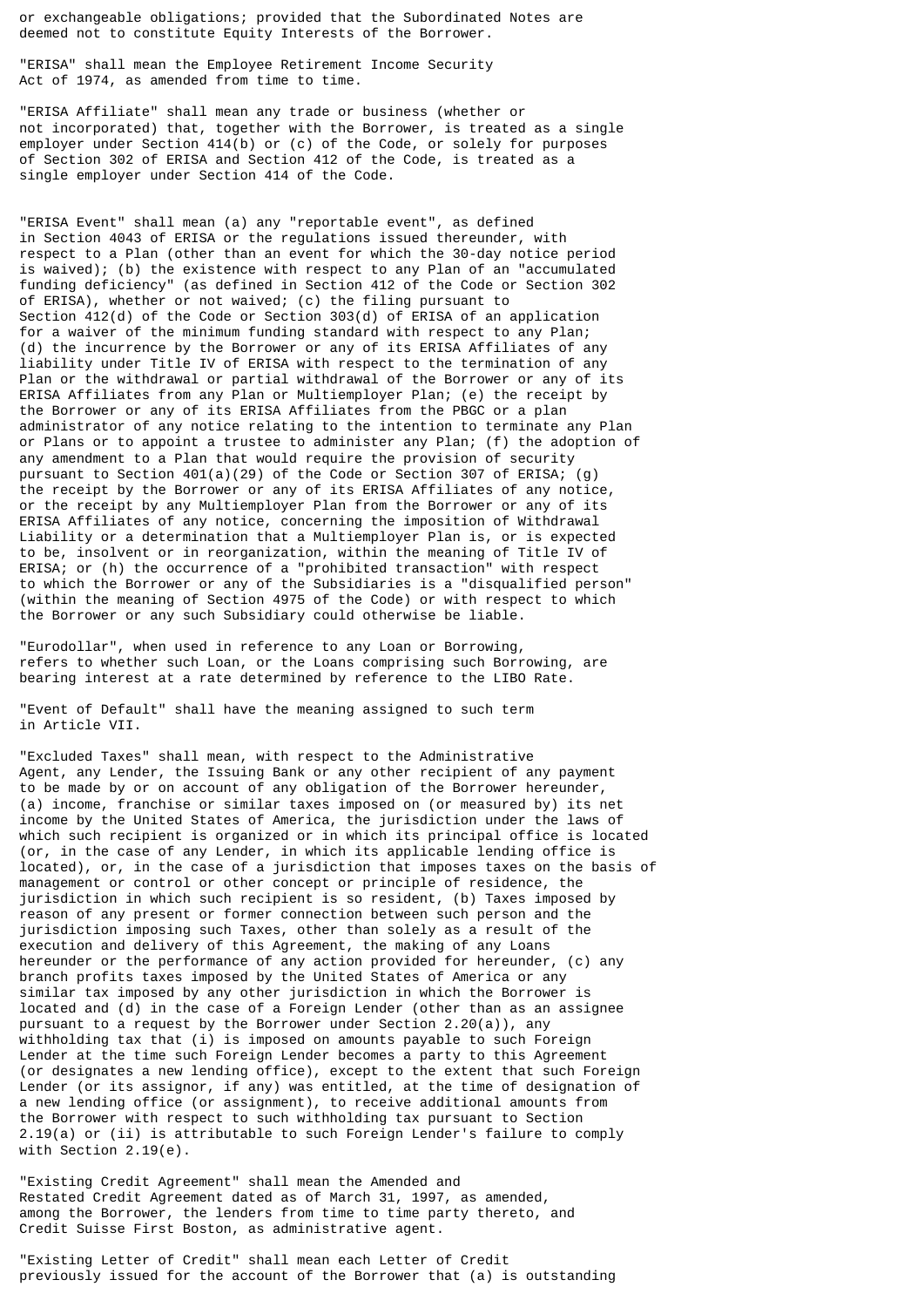on the Closing Date and (b) is listed on Schedule 1.01(a).

"Facility Fee" shall have the meaning assigned to such term in Section 2.06(a).

"Federal Funds Effective Rate" shall mean, for any day, the weighted average (rounded upwards, if necessary, to the next 1/100 of 1%) of the rates on overnight Federal funds transactions with members of the Federal Reserve System arranged by Federal funds brokers, as published on the next succeeding Business Day by the Federal Reserve Bank of New York, or, if such rate is not so published for any day that is a Business Day, the average (rounded upwards, if necessary, to the next 1/100 of 1%) of the quotations for the day for such transactions received by the Administrative Agent from three Federal funds brokers of recognized standing selected by it.

"Fees" shall mean the Facility Fees, the Administrative Agent Fees, the L/C Participation Fees and the Issuing Bank Fees.

"Financial Officer" of any person shall mean the chief financial officer, principal accounting officer, Treasurer or Controller of such person.

"Fixed Rate Borrowing" shall mean a Borrowing comprised of Fixed Rate Loans.

"Fixed Rate Loan" shall mean any Competitive Loan bearing interest at a fixed percentage rate per annum (expressed in the form of a decimal to no more than four decimal places) specified by the Lender making such Loan in its Competitive Bid.

"Foreign Lender" shall mean any Lender that is organized under the laws of a jurisdiction other than that in which the Borrower is located. For purposes of this definition, the United States of America, each State thereof and the District of Columbia shall be deemed to constitute a single jurisdiction.

"GAAP" shall mean generally accepted accounting principles applied on a consistent basis.

"Governmental Authority" shall mean any Federal, state, local or foreign court or governmental agency, authority, instrumentality or regulatory body.

"Granting Lender" shall have the meaning assigned to such term in Section 9.04(i).

"Guarantee" of or by any person (the "guarantor") shall mean any obligation, contingent or otherwise, of such person guaranteeing or having the economic effect of guaranteeing any Indebtedness of any other person (the "primary obligor") in any manner, whether directly or indirectly, and including any obligation of the guarantor, direct or indirect, (a) to purchase or pay (or advance or supply funds for the purchase or payment of) such Indebtedness or to purchase (or to advance or supply funds for the purchase of) any security for the payment of such Indebtedness, (b) to purchase or lease property, securities or services for the purpose of assuring the owner of such Indebtedness of the payment of such Indebtedness or other obligation, (c) to maintain working capital, equity capital or any other financial statement condition or liquidity of the primary obligor so as to enable the primary obligor to pay such Indebtedness or (d) as an account party in respect of any letter of credit or letter of guaranty issued to support such Indebtedness; provided, however, that the term "Guarantee" shall not include endorsements for collection or deposit in the ordinary course of business.

"Hazardous Materials" shall mean (a) petroleum products and byproducts, asbestos, urea formaldehyde foam insulation, polychlorinated biphenyls, radon gas, chlorofluorocarbons and all other ozone-depleting substances and (b) any chemical, material, substance, waste, pollutant or contaminant that is prohibited, limited or regulated by or pursuant to any Environmental Law.

"Hedging Agreement" shall mean any interest rate protection agreement, foreign currency exchange agreement, commodity price protection agreement or other interest or currency exchange rate or commodity price hedging arrangement.

"Indebtedness" of any person shall mean, without duplication, (a) all obligations of such person for borrowed money, (b) all obligations of such person evidenced by bonds, debentures, notes or similar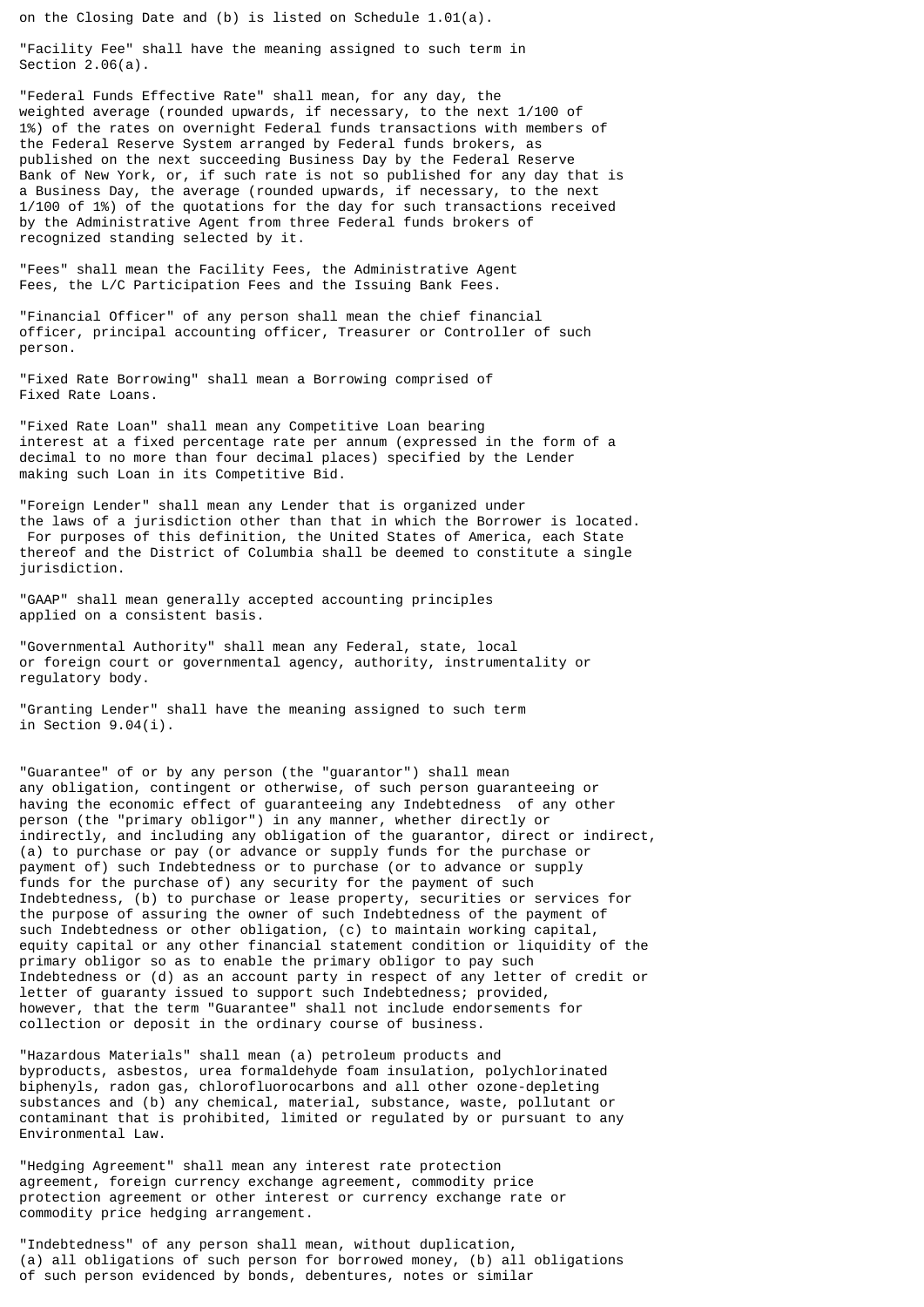instruments, (c) all obligations of such person under conditional sale or other title retention agreements relating to property or assets purchased by such person, (d) all obligations of such person issued or assumed as the deferred purchase price of property or services (excluding trade accounts payable and accrued obligations incurred in the ordinary course of business), (e) all Indebtedness of others secured by (or for which the holder of such Indebtedness has an existing right, contingent or otherwise, to be secured by) any Lien on property owned or acquired by such person, whether or not the obligations secured thereby have been assumed, (f) all Guarantees by such person of Indebtedness of others, (g) all Capital Lease Obligations of such person, (h) all obligations, contingent or otherwise, of such person as an account party in respect of letters of credit and letters of guaranty, (i) all obligations, contingent or otherwise, of such person in respect of bankers' acceptances and (j) all obligations of such person to make contingent cash payments in respect of any acquisition, to the extent such obligations are or are required to be shown as liabilities on the balance sheet of such person in accordance with GAAP. The Indebtedness of any person shall include the Indebtedness of any other entity (including any partnership in which such person is a general partner) to the extent such person is liable therefor as a result of such person's ownership interest in or other relationship with such entity, except to the extent the terms of such Indebtedness provide that such person is not liable therefor.

"Indemnified Taxes" shall mean Taxes other than Excluded Taxes.

"Index Debt" shall mean the senior, unsecured, non-credit enhanced, long-term indebtedness for borrowed money of the Borrower.

"Interest Coverage Ratio" shall mean, for any period, the ratio of (a) Consolidated EBITDA for such period to (b) Consolidated Interest Expense for such period.

"Interest Payment Date" shall mean (a) with respect to any ABR Loan, the last Business Day of each March, June, September and December and (b) with respect to any Eurodollar Loan or Fixed Rate Borrowing, the last day of the Interest Period applicable to the Borrowing of which such Loan is a part or such Fixed Rate Borrowing, as the case may be, and, in the case of a Eurodollar Borrowing with an Interest Period of more than three months' duration or a Fixed Rate Borrowing with an Interest Period of more than 90 days' duration, each day that would have been an Interest Payment Date had successive Interest Periods of three months' or 90 days' duration, respectively, been applicable to such Borrowing.

"Interest Period" shall mean, (a) with respect to any Eurodollar Borrowing, the period commencing on the date of such Borrowing and ending on the numerically corresponding day (or, if there is no numerically corresponding day, on the last day) in the calendar month that is 1, 2, 3 or 6 months thereafter, as the Borrower may elect, and (b) with respect to any Fixed Rate Borrowing, the period commencing on the date of such Borrowing and ending on the date specified in the Competitive Bids in which the offers to make the Fixed Rate Loans comprising such Borrowing were extended, which shall not be earlier than 30 days after the date of such Borrowing or later than 360 days after the date of such Borrowing; provided, however, that if any Interest Period would end on a day other than a Business Day, such Interest Period shall be extended to the next succeeding Business Day unless, in the case of a Eurodollar Borrowing only, such next succeeding Business Day would fall in the next calendar month, in which case such Interest Period shall end on the next preceding Business Day. Interest shall accrue from and including the first day of an Interest Period to but excluding the last day of such Interest Period. For purposes hereof, the date of a Borrowing initially shall be the date on which such Borrowing is made and thereafter shall be the effective date of the most recent conversion or continuation of such Borrowing.

"Issuing Bank" shall mean, as the context may require, (a) Credit Suisse First Boston, in its capacity as the issuer of Letters of Credit hereunder, (b) with respect to each Existing Letter of Credit, the Lender that issued such Existing Letter of Credit, and (c) any other Lender that may become an Issuing Bank pursuant to Section 2.21(i) or 2.21(k), with respect to Letters of Credit issued by such Lender. The Issuing Bank may, in its discretion, arrange for one or more Letters of Credit to be issued by Affiliates of the Issuing Bank, in which case the term "Issuing Bank" shall include any such Affiliate with respect to Letters of Credit issued by such Affiliate.

"Issuing Bank Fees" shall have the meaning assigned to such term in Section 2.06(c).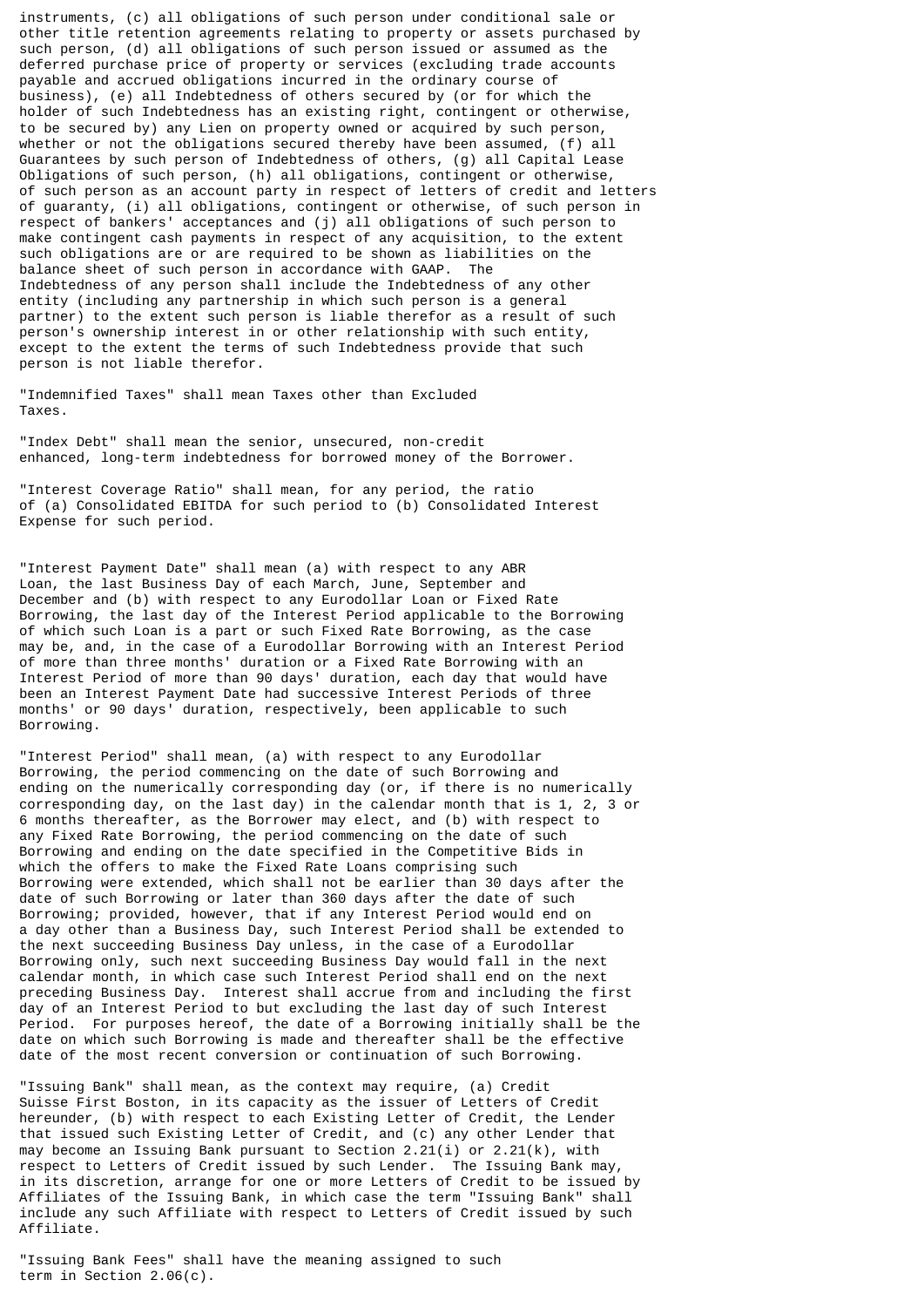"L/C Commitment" shall mean the commitment of the Issuing Bank to issue Letters of Credit pursuant to Section 2.21.

"L/C Disbursement" shall mean a payment or disbursement made by the Issuing Bank pursuant to a Letter of Credit.

"L/C Exposure" shall mean at any time the sum of (a) the aggregate undrawn amount of all outstanding Letters of Credit at such time and (b) the aggregate principal amount of all L/C Disbursements that have not yet been reimbursed at such time. The L/C Exposure of any Lender at any time shall equal its Pro Rata Percentage of the aggregate L/C Exposure at such time.

"L/C Participation Fee" shall have the meaning assigned to such term in Section 2.06(c).

"Lenders" shall mean (a) the persons listed on Schedule 2.01 (other than any such person that has ceased to be a party hereto pursuant to an Assignment and Acceptance) and (b) any person that has become a party hereto pursuant to an Assignment and Acceptance.

"Letter of Credit" shall mean any letter of credit issued pursuant to Section 2.21 and any Existing Letter of Credit.

"Leverage Ratio" shall mean, for any period, the ratio of Total Debt on the last day of such period to Consolidated EBITDA for such period.

"LIBO Rate" shall mean, with respect to any Eurodollar Borrowing for any Interest Period, the rate per annum determined by the Administrative Agent at approximately 11:00 a.m., London time, on the date that is two Business Days prior to the commencement of such Interest Period by reference to the British Bankers' Association Interest Settlement Rates for deposits in dollars (as set forth by the Bloomberg Information Service or any successor thereto or any other service selected by the Administrative Agent which has been nominated by the British Bankers' Association as an authorized information vendor for the purpose of displaying such rates) for a period equal to such Interest Period; provided that, to the extent that an interest rate is not ascertainable pursuant to the foregoing provisions of this definition, the "LIBO Rate" shall be the interest rate per annum determined by the Administrative Agent to be the average of the rates per annum at which dollar deposits of \$10,000,000 are offered for such relevant Interest Period to major banks in the London interbank market in London, England by the Administrative Agent at approximately 11:00 a.m. (London time) on the date that is two Business Days prior to the beginning of such Interest Period.

"Lien" shall mean, with respect to any asset, (a) any mortgage, deed of trust, lien, pledge, encumbrance, charge or security interest in or on such asset or (b) the interest of a vendor or a lessor under any conditional sale agreement, capital lease or title retention agreement (or any financing lease having substantially the same economic effect as any of the foregoing) relating to such asset.

"Loans" shall mean the Revolving Loans and the Competitive Loans.

"Margin" shall mean, as to any Eurodollar Competitive Loan, the margin (expressed as a percentage rate per annum in the form of a decimal to no more than four decimal places) to be added to or subtracted from the LIBO Rate in order to determine the interest rate applicable to such Loan, as specified in the Competitive Bid relating to such Loan.

"Margin Stock" shall have the meaning assigned to such term in Regulation U.

"Material Adverse Effect" shall mean a materially adverse effect on the financial condition, results of operations or business of the Borrower and the Subsidiaries, taken as a whole.

"Material Indebtedness" shall mean Indebtedness (other than the Loans and Letters of Credit), or obligations in respect of one or more Hedging Agreements, of any one or more of the Borrower and the Subsidiaries in an aggregate principal amount exceeding \$50,000,000. For purposes of determining Material Indebtedness, the "principal amount" of the obligations of the Borrower or any Subsidiary in respect of any Hedging Agreement at any time shall be the maximum aggregate amount (giving effect to any netting agreements) that the Borrower or such Subsidiary would be required to pay if such Hedging Agreement were terminated at such time.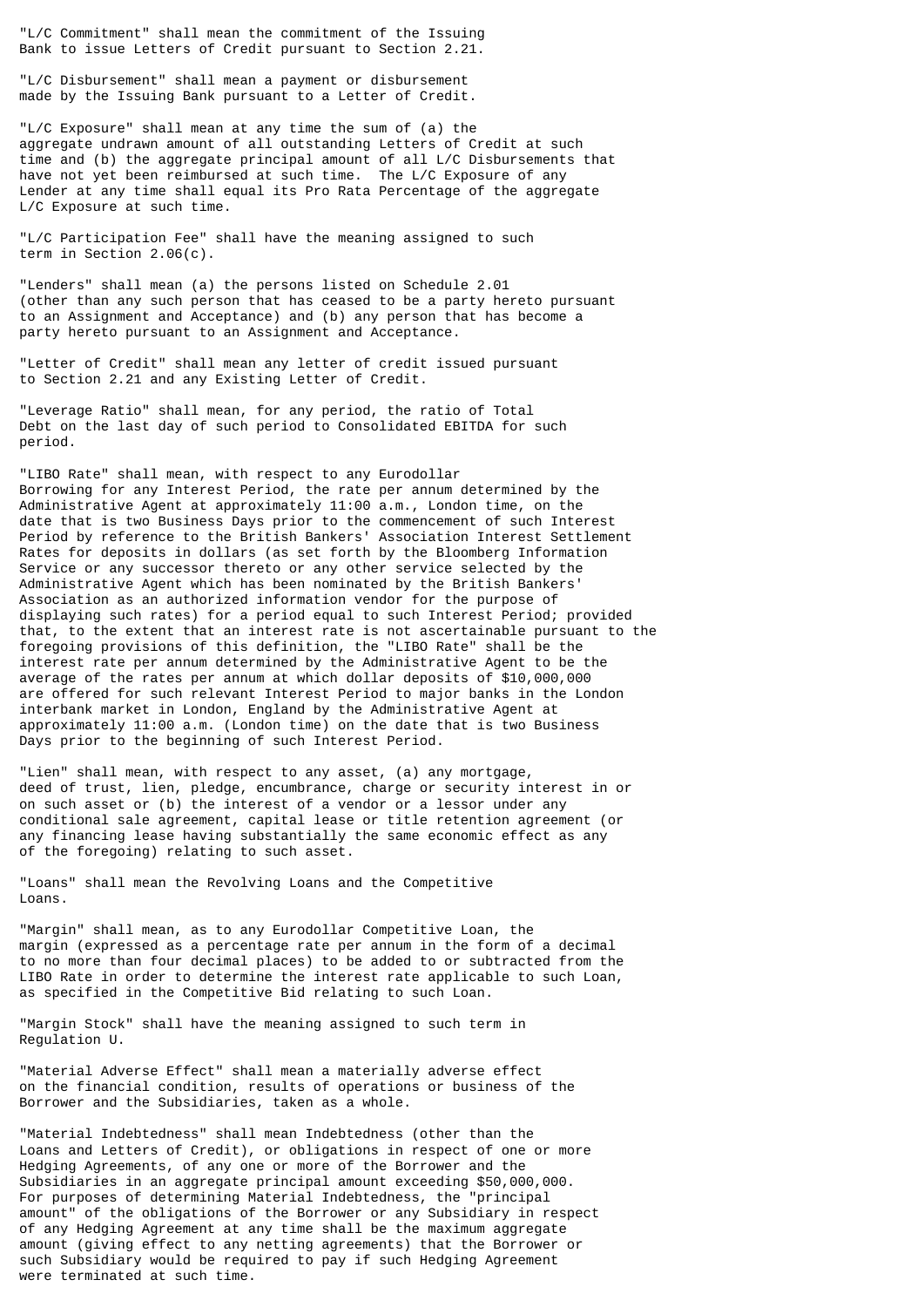"Material Subsidiary" shall mean at any time any Subsidiary, except Subsidiaries which, if aggregated and considered as a single Subsidiary, would not meet the definition of a "significant subsidiary" contained as of the date hereof in Regulation S-X of the Securities and Exchange Commission.

"Maturity Date" shall mean February 18, 2005.

"Moody's" shall mean Moody's Investors Service, Inc.

"Multiemployer Plan" shall mean a multiemployer plan as defined in Section 4001(a)(3) of ERISA.

"Other Taxes" shall mean any and all present or future stamp or documentary taxes or any other excise or property taxes, charges or similar levies arising from any payment made under this Agreement or from the execution, delivery or enforcement of, or otherwise with respect to, this Agreement.

"PBGC" shall mean the Pension Benefit Guaranty Corporation referred to and defined in ERISA.

"Permitted Investments" shall mean:

(a) direct obligations of, or obligations the principal of and interest on which are unconditionally guaranteed by, the United States of America (or by any agency thereof to the extent such obligations are backed by the full faith and credit of the United States of America), in each case maturing within one year from the date of acquisition thereof;

(b) investments in foreign and domestic commercial paper maturing within 270 days from the date of acquisition thereof and having, at such date of acquisition, the highest credit rating obtainable from S&P or from Moody's;

(c) investments in certificates of deposit, banker's acceptances and time deposits maturing within one year from the date of acquisition thereof issued or guaranteed by or placed with, and money market deposit accounts issued or offered by, the Administrative Agent or any domestic office of any commercial bank organized under the laws of the United States of America or any State thereof that has a combined capital and surplus and undivided profits of not less than \$500,000,000;

(d) fully collateralized repurchase agreements with a term of not more than 30 days for securities described in clause (a) above and entered into with a financial institution satisfying the criteria of clause (c) above;

(e) investments in "money market funds" within the meaning of Rule 2a-7 of the Investment Company Act of 1940, as amended, substantially all of whose assets are invested in investments of the type described in clauses (a) through (d) above;

(f) investments in so-called market auction securities rated Aa2 or higher by Moody's or AA or higher by S&P and which have a reset date not more than 365 days from the date of acquisition thereof; and

(g) investments in readily-marketable obligations of Indebtedness of any State of the United States or any municipality<br>organized under the laws of any State of the United States or any political organized under the laws of any State of the United States subdivision thereof which, at the time of acquisition, are accorded either of the two highest ratings by S&P, Moody's or another nationally<br>recognized credit rating agency of similar standard, in a of similar standard, in any such case maturing no later than one year after the date of acquisition thereof.

"person" shall mean any natural person, corporation, business trust, joint venture, association, company, limited liability company, partnership, Governmental Authority or other entity.

"Plan" shall mean any employee pension benefit plan (other than a Multiemployer Plan) subject to the provisions of Title IV of ERISA or Section 412 of the Code or Section 307 of ERISA, and in respect of which the Borrower or any ERISA Affiliate is (or, if such plan were terminated, would under Section 4069 of ERISA be deemed to be) an "employer" as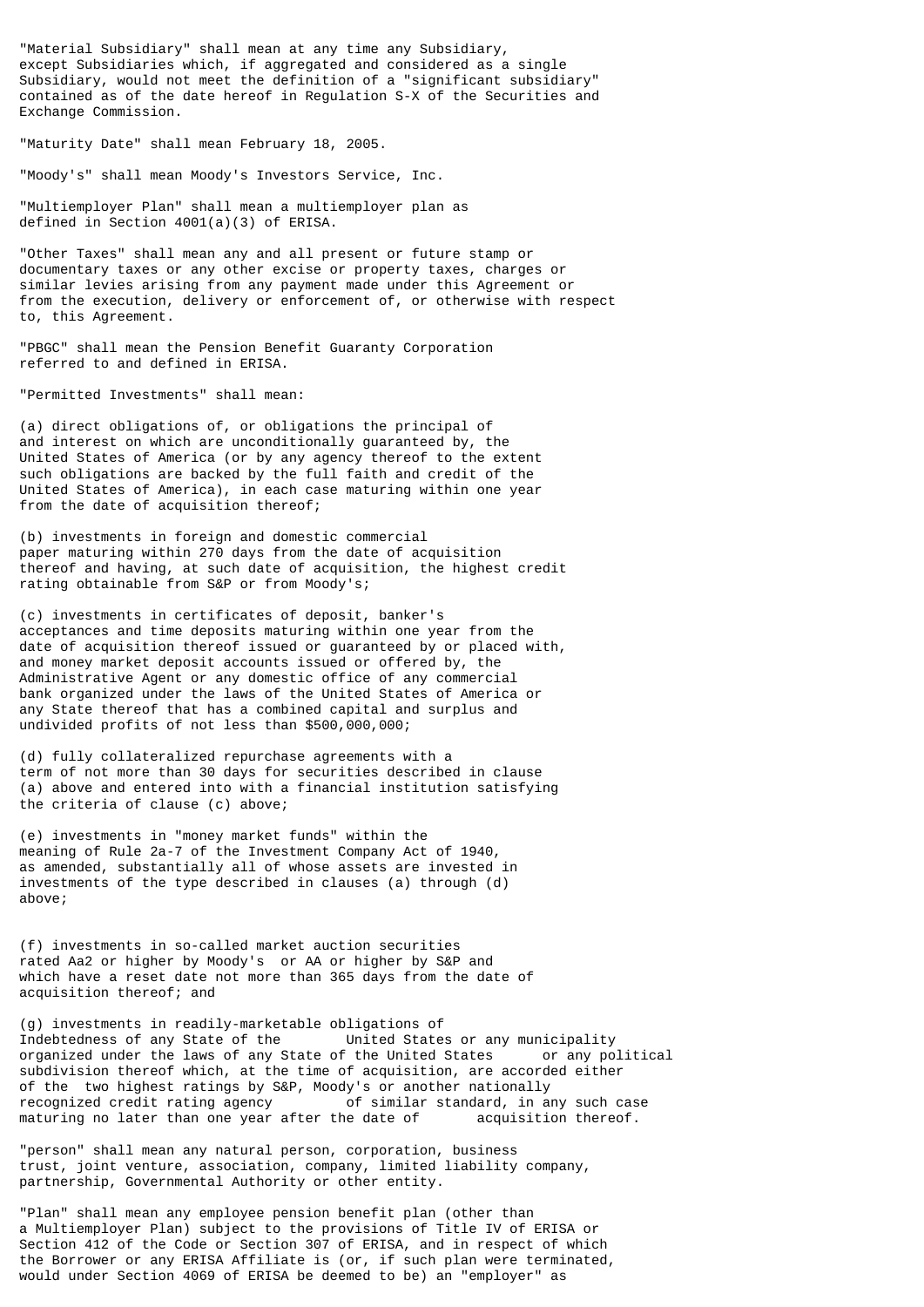defined in Section 3(5) of ERISA.

 "Prime Rate" shall mean the rate of interest per annum publicly announced from time to time by the Administrative Agent as its prime rate in effect at its principal office in New York City; each change in the Prime Rate shall be effective on the date such change is publicly announced as being effective.

"Pro Rata Percentage" of any Lender at any time shall mean the percentage of the Total Commitment represented by such Lender's Commitment. In the event the Commitments shall have expired or been terminated, the Pro Rata Percentages shall be determined on the basis of the Commitments most recently in effect.

"Register" shall have the meaning assigned to such term in Section 9.04(d).

"Regulation T" shall mean Regulation T of the Board as from time to time in effect and all official rulings and interpretations thereunder or thereof.

"Regulation U" shall mean Regulation U of the Board as from time to time in effect and all official rulings and interpretations thereunder or thereof.

"Regulation X" shall mean Regulation X of the Board as from time to time in effect and all official rulings and interpretations thereunder or thereof.

"Related Parties" shall mean, with respect to any specified person, such person's Affiliates and the respective directors, officers, employees, agents and advisors of such person and such person's Affiliates.

"Required Lenders" shall mean, at any time, Lenders having Commitments (or, if the Commitments have terminated, Loans) representing at least a majority of the Total Commitment (or if the Commitments have terminated, the aggregate amount of Loans outstanding) at such time or, for purposes of acceleration pursuant to clause (ii) of the last paragraph of Article VII, Lenders having Loans, L/C Exposures and unused Commitments representing at least a majority of the sum of all Loans outstanding, L/C Exposure and unused Commitments.

"Restricted Payment" shall mean (a) any dividend or other distribution (whether in cash, securities or other property) with respect to any Equity Interests in the Borrower or any Subsidiary, or (b) any payment (whether in cash, securities or other property), including any sinking fund or similar deposit, other than a payment to the extent consisting of Equity Interests of equal or junior ranking, on account of the purchase, redemption, retirement, acquisition, cancelation or termination of any Equity Interests in the Borrower or any Subsidiary. It is understood that the withholding of shares, and the payment of cash to the Internal Revenue Service in an amount not to exceed the value of the withheld shares, by the Company in connection with any of its stock incentive plans shall not constitute Restricted Payments.

"Revolving Credit Borrowing" shall mean a Borrowing comprised of Revolving Loans.

"Revolving Credit Exposure" shall mean, with respect to any Lender at any time, the aggregate principal amount at such time of all outstanding Revolving Loans of such Lender, plus the aggregate amount at such time of such Lender's L/C Exposure.

"Revolving Loans" shall mean the revolving loans made by the Lenders to the Borrower pursuant to Section 2.01. Each Revolving Loan shall be a Eurodollar Revolving Loan or an ABR Revolving Loan.

"S&P" shall mean Standard & Poor's Ratings Service.

"SPC" shall have the meaning assigned to such term in Section 9.04(i).

"Subordinated Notes" shall mean the Borrower's Zero Coupon Liquid Yield Option (Subordinated Convertible) Notes due 2021, in an aggregate principal amount at maturity of \$744,000,000.

"Subordinated Note Documents" shall mean the indenture under which the Subordinated Notes were issued and all other instruments,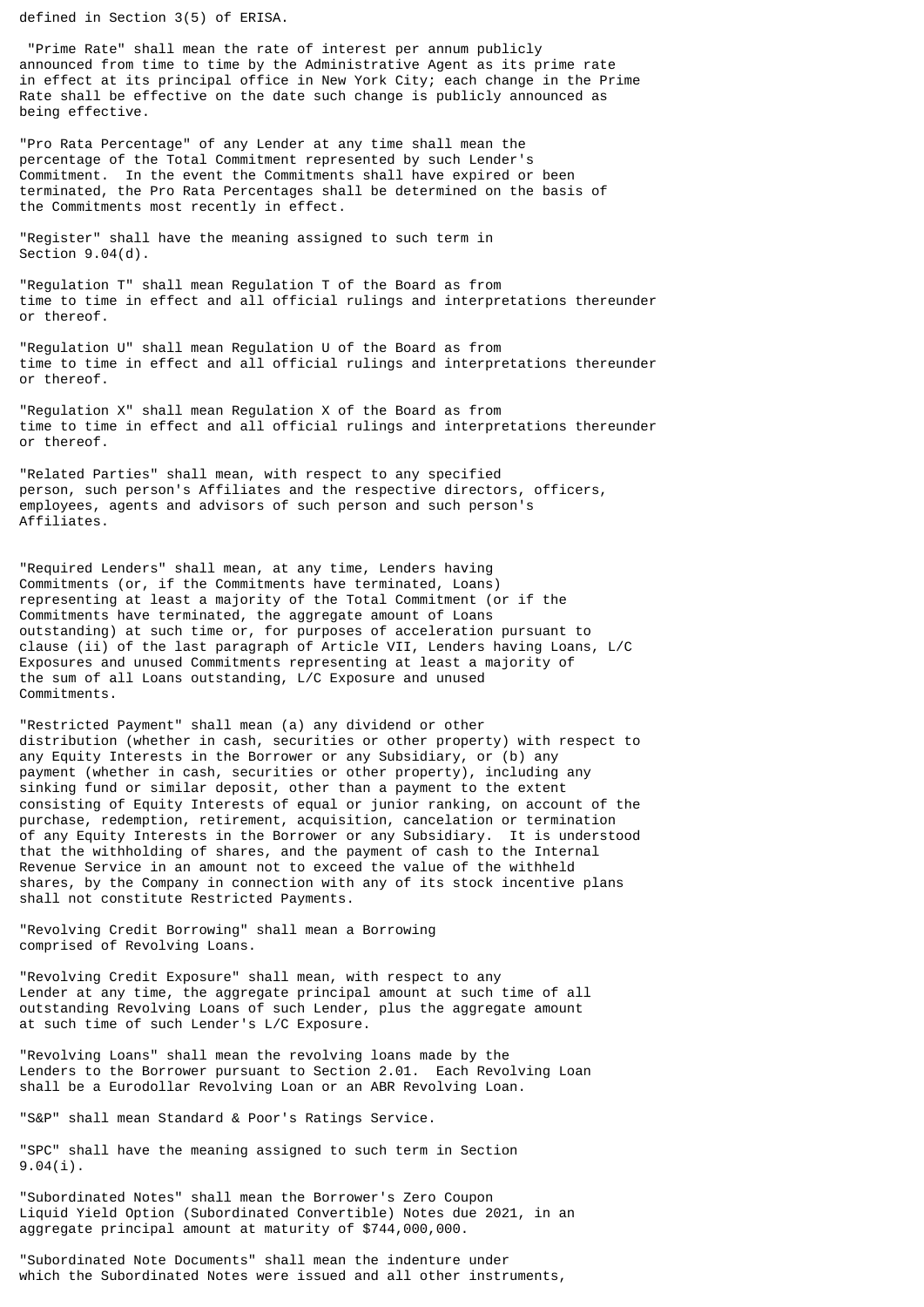agreements and other documents evidencing or governing the Subordinated Notes or providing for any Guarantee or other right in respect thereof.

"subsidiary" shall mean, with respect to any person (herein referred to as the "parent"), any corporation, partnership, association or other business entity (a) of which securities or other ownership interests representing more than 50% of the equity or more than 50% of the ordinary voting power or more than 50% of the general partnership interests are, at the time any determination is being made, owned, controlled or held, or (b) that is, at the time any determination is made, otherwise Controlled, by the parent or one or more subsidiaries of the parent or by the parent and one or more subsidiaries of the parent.

"Subsidiary" shall mean any subsidiary of the Borrower.

"Synthetic Purchase Agreement" shall mean any swap, derivative or other agreement or combination of agreements pursuant to which the Borrower or any Subsidiary is or may become obligated to make (a) any payment in connection with a purchase by any third party from a person other than the Borrower or any Subsidiary of any Equity Interest or (b) any payment (other than on account of a permitted purchase by it of any Equity Interest) the amount of which is determined by reference to the price or value at any time of any Equity Interest; provided that no phantom stock or similar plan providing for payments only to current or former directors, officers or employees of the Borrower or the Subsidiaries (or to their heirs or estates) shall be deemed to be a Synthetic Purchase Agreement.

"Taxes" shall mean any and all present or future taxes, levies, imposts, duties, deductions, charges, liabilities or withholdings imposed by any Governmental Authority.

"364-Day Credit Agreement" shall mean the 364-Day Credit Agreement dated as of the date hereof (as amended, supplemented or otherwise modified from time to time), among the Borrower, the lenders from time to time party thereto, and Credit Suisse First Boston, as administrative agent.

"Total Debt" shall mean, at any time, the total Indebtedness of the Borrower and the Subsidiaries at such time (excluding Indebtedness of the type described in clause (h) of the definition of such term, except to the extent of any unreimbursed drawings thereunder).

"Total Commitment" shall mean, at any time, the aggregate amount of the Commitments, as in effect at such time.

"Transactions" shall have the meaning assigned to such term in Section 3.02.

"Type", when used in respect of any Loan or Borrowing, shall refer to the Rate by reference to which interest on such Loan or on the Loans comprising such Borrowing is determined. For purposes hereof, the term "Rate" shall include the LIBO Rate and the Alternate Base Rate.

"wholly owned Subsidiary" of any person shall mean a subsidiary of such person of which securities (except for directors' qualifying shares) or other ownership interests representing 100% of the Equity Interests are, at the time any determination is being made, owned, controlled or held by such person or one or more wholly owned Subsidiaries of such person or by such person and one or more wholly owned Subsidiaries of such person.

"Withdrawal Liability" shall mean liability to a Multiemployer Plan as a result of a complete or partial withdrawal from such Multiemployer Plan, as such terms are defined in Part I of Subtitle E of Title IV of ERISA.

SECTION 1.02. Terms Generally tc \12 "SECTION 1.02.

Terms Generally . The definitions in Section 1.01 shall apply equally to both the singular and plural forms of the terms defined. Whenever the context may require, any pronoun shall include the corresponding masculine, feminine and neuter forms. The words "include", "includes" and "including" shall be deemed to be followed by the phrase "without limitation". The word "will" shall be construed to have the same meaning and effect as the word "shall"; and the words "asset" and "property" shall be construed as having the same meaning and effect and to refer to any and all tangible and intangible assets and properties, including cash, securities, accounts and contract rights. All references herein to Articles, Sections, Exhibits and Schedules shall be deemed references to Articles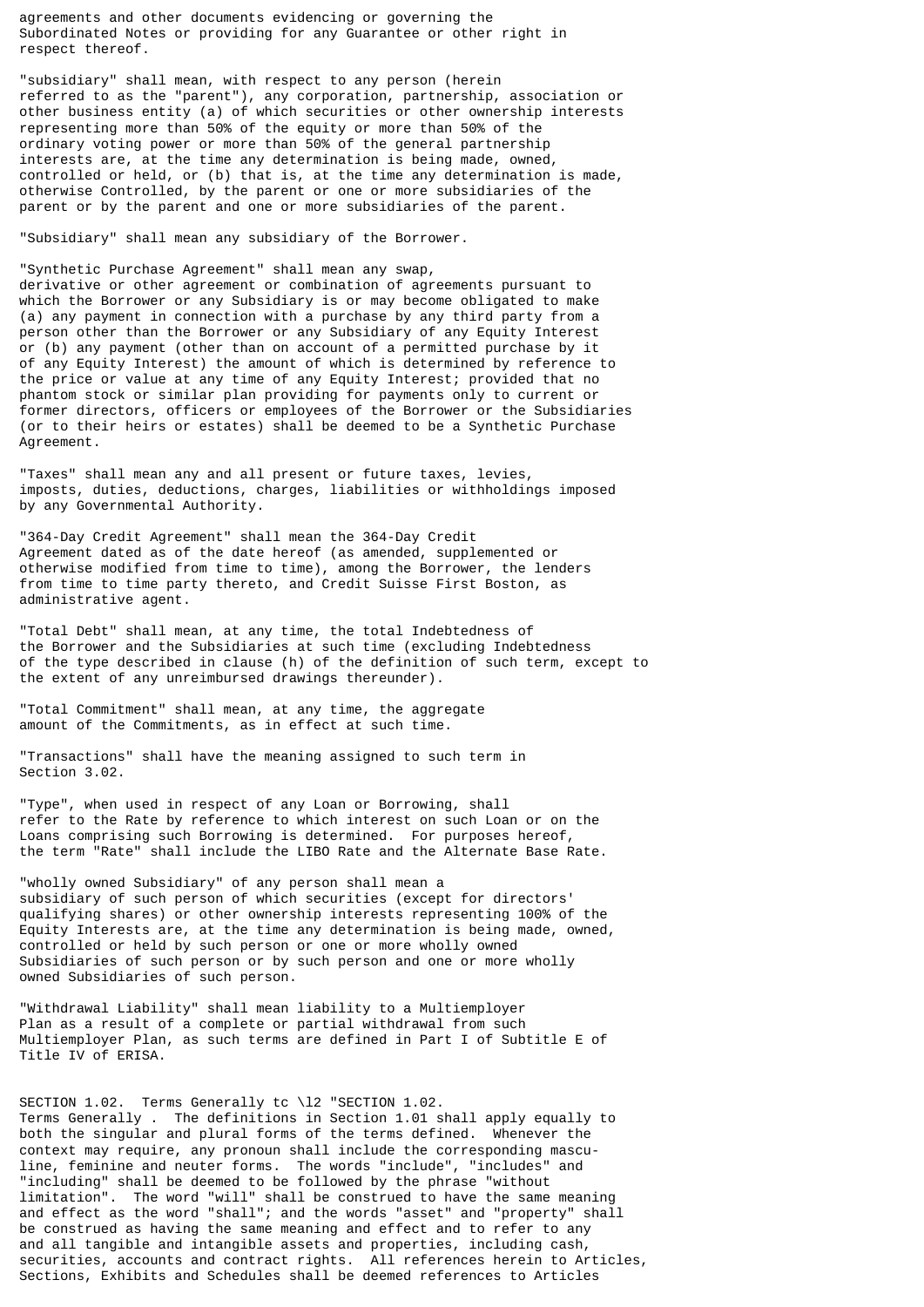and Sections of, and Exhibits and Schedules to, this Agreement unless the context shall otherwise require. Except as otherwise expressly provided herein, all terms of an accounting or financial nature shall be construed in accordance with GAAP, as in effect from time to time; provided, however, that if the Borrower notifies the Administrative Agent that the Borrower wishes to amend any covenant in Article VI or any related definition to eliminate the effect of any change in GAAP occurring after the date of this Agreement on the operation of such covenant (or if the Administrative Agent notifies the Borrower that the Required Lenders wish to amend Article VI or any related definition for such purpose), then the Borrower's compliance with such covenant shall be determined on the basis of GAAP in effect immediately before the relevant change in GAAP became effective, until either such notice is withdrawn or such covenant is amended in a manner satisfactory to the Borrower and the Required Lenders.

SECTION 1.03. Classification of Loans and Borrowings tc \l2 "SECTION 1.03. Classification of Loans and Borrowings . For purposes of this Agreement, Loans may be classified and referred to by Class (e.g., a "Revolving Loan") or by Type (e.g., a "Eurodollar Loan") or by Class and Type (e.g., a "Eurodollar Revolving Loan"). Borrowings also may be classified and referred to by Class (e.g., a "Revolving Borrowing") or by Type (e.g., a "Eurodollar Borrowing") or by Class and Type (e.g., a "Eurodollar Revolving Borrowing").

#### ARTICLE II

The Credits tc \l1 "ARTICLE IIThe Credits

SECTION 2.01. Commitments tc \l2 "SECTION 2.01. Commitments . Subject to the terms and conditions and relying upon the representations and warranties herein set forth, each Lender agrees, severally and not jointly, to make Revolving Loans to the Borrower, at any time and from time to time on or after the date hereof, and until the earlier of the Maturity Date and the termination of the Commitment of such Lender in accordance with the terms hereof, in an aggregate principal amount at any time outstanding that will not result in such Lender's Revolving Credit Exposure exceeding such Lender's Commitment minus the amount by which the outstanding Competitive Borrowings shall be deemed to have utilized such Commitment in accordance with Section 2.16. Within the limits set forth in the preceding sentence and subject to the terms, conditions and limitations set forth herein, the Borrower may borrow, pay or prepay and reborrow Revolving Loans.

SECTION 2.02. Loans tc \12 "SECTION 2.02. Loans (a) Each Loan (other than Competitive Loans) shall be made as part of a Borrowing consisting of Loans made by the Lenders ratably in accordance with their respective Commitments; provided, however, that the failure of any Lender to make any Loan shall not in itself relieve any other Lender of its obligation to lend hereunder (it being understood, however, that no Lender shall be responsible for the failure of any other Lender to make any Loan required to be made by such other Lender). Each Competitive Loan shall be made in accordance with the procedures set forth in Section 2.03. Except for Loans deemed made pursuant to Section 2.02(f), the Loans comprising any Borrowing shall be in an aggregate principal amount that is (i) an integral multiple of \$1,000,000 and not less than \$10,000,000 or (ii) equal to the remaining available balance of the Commitments.

(b) Subject to Sections 2.09 and 2.14, each Competitive Borrowing shall be comprised entirely of Eurodollar Competitive Loans or Fixed Rate Loans, and each other Borrowing shall be comprised entirely of ABR Loans or Eurodollar Loans as the Borrower may request pursuant to Section 2.03 or 2.04, as applicable. Each Lender may at its option make any Eurodollar Loan by causing any domestic or foreign branch or Affiliate of such Lender to make such Loan; provided that any exercise of such option shall not affect the obligation of the Borrower to repay such Loan in accordance with the terms of this Agreement. Borrowings of more than one Type may be outstanding at the same time; provided, however, that the Borrower shall not be entitled to request any Borrowing that, if made, would result in more than 15 Eurodollar Borrowings outstanding hereunder at any time. For purposes of the foregoing, Borrowings having different Interest Periods, regardless of whether they commence on the same date, shall be considered separate Borrowings.

(c) Except with respect to Loans made pursuant to Section 2.02(f), each Lender shall make each Loan to be made by it hereunder on the proposed date thereof by wire transfer of immediately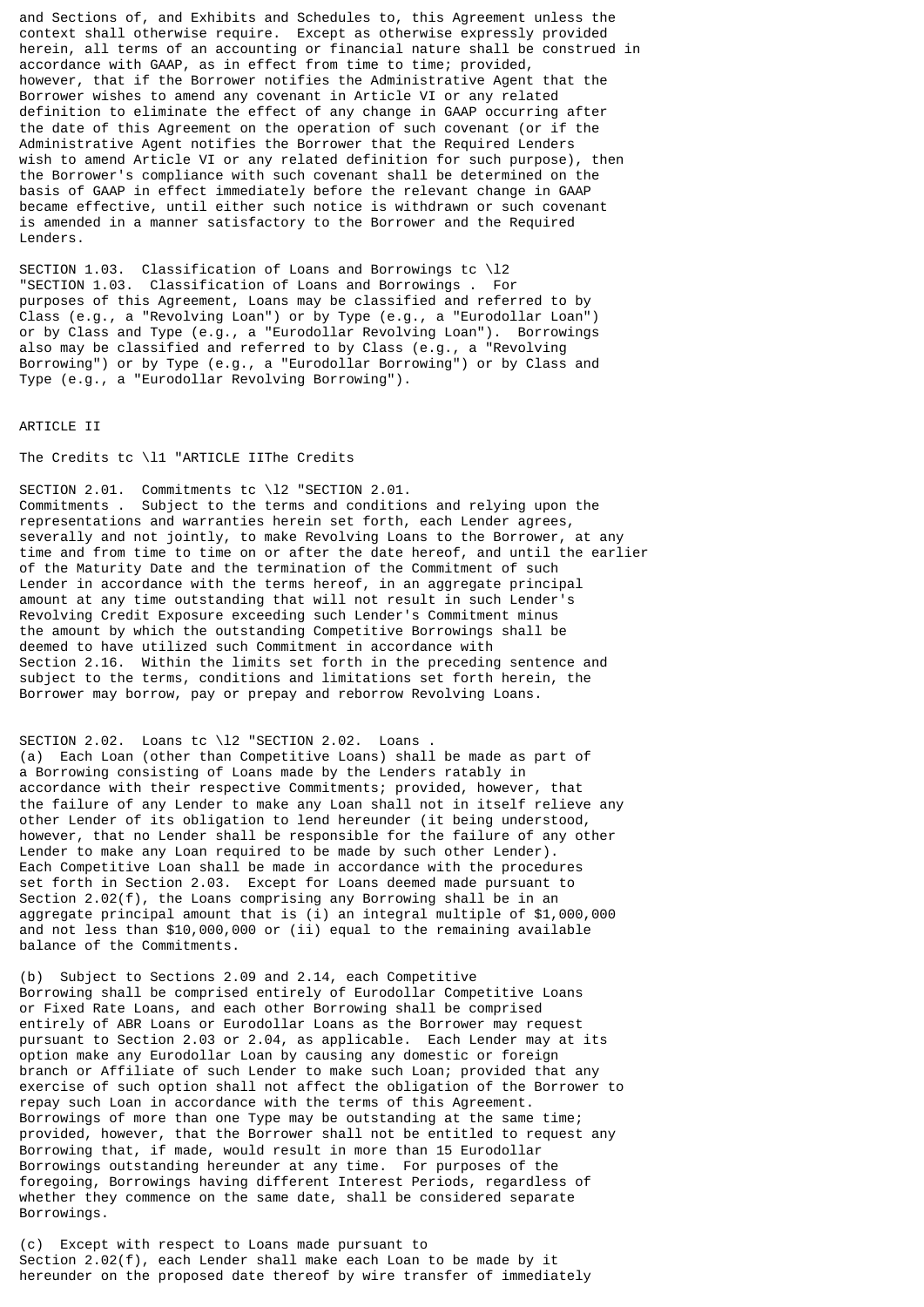available funds to such account in New York City as the Administrative Agent may designate not later than 11:00 a.m., New York City time, and the Administrative Agent shall promptly credit the amounts so received to an account in the name of the Borrower and designated by the Borrower in the applicable Borrowing Request or Competitive Bid Request or, if a Borrowing shall not occur on such date because any condition precedent herein specified shall not have been met, return the amounts so received to the respective Lenders.

(d) Unless the Administrative Agent shall have received notice from a Lender prior to the date of any Borrowing that such Lender will not make available to the Administrative Agent such Lender's portion of such Borrowing, the Administrative Agent may assume that such Lender has made such portion available to the Administrative Agent on the date of such Borrowing in accordance with paragraph (c) above and the Administrative Agent may, in reliance upon such assumption, make available to the Borrower on such date a corresponding amount. If the Administrative Agent shall have so made funds available then, to the extent that such Lender shall not have made such portion available to the Administrative Agent, such Lender and the Borrower severally agree to repay to the Administrative Agent forthwith on demand such corresponding amount together with interest thereon, for each day from the date such amount is made available to the Borrower until the date such amount is repaid to the Administrative Agent at (i) in the case of the Borrower, the interest rate applicable at the time to the Loans comprising such Borrowing and (ii) in the case of such Lender, a rate determined by the Administrative Agent to represent its cost of overnight or short-term funds (which determination shall be conclusive absent manifest error). If such Lender shall repay to the Administrative Agent such corresponding amount, such amount shall constitute such Lender's Loan as part of such Borrowing for purposes of this Agreement.

(e) Notwithstanding any other provision of this Agreement, the Borrower shall not be entitled to request any Borrowing if the Interest Period requested with respect thereto would end after the Maturity Date.

(f) If the Issuing Bank shall not have received from the Borrower the payment required to be made by Section 2.21(e) within the time specified in such Section, the Issuing Bank will promptly notify the Administrative Agent of the L/C Disbursement and the Administrative Agent will promptly notify each Lender of such L/C Disbursement and its Pro Rata Percentage thereof. Each Lender shall pay by wire transfer of immediately available funds to the Administrative Agent not later than 2:00 p.m., New York City time, on such date (or, if such Lender shall have received such notice later than 12:00 (noon), New York City time, on any day, not later than 10:00 a.m., New York City time, on the immediately following Business Day), an amount equal to such Lender's Pro Rata Percentage of such L/C Disbursement (it being understood that such amount shall be deemed to constitute an ABR Loan of such Lender and such payment shall be deemed to have reduced the L/C Exposure), and the Administrative Agent will promptly pay to the Issuing Bank amounts so received by it from the Lenders. The Administrative Agent will promptly pay to the Issuing Bank any amounts received by it from the Borrower pursuant to Section 2.21(e) prior to the time that any Lender makes any payment pursuant to this paragraph (f); any such amounts received by the Administrative Agent thereafter will be promptly remitted by the Administrative Agent to the Lenders that shall have made such payments and to the Issuing Bank, as their interests may appear. If any Lender shall not have made its Pro Rata Percentage of such L/C Disbursement available to the Administrative Agent as provided above, such Lender and the Borrower severally agree to pay interest on such amount, for each day from and including the date such amount is required to be paid in accordance with this paragraph to but excluding the date such amount is paid, to the Administrative Agent for the account of the Issuing Bank at (i) in the case of the Borrower, a rate per annum equal to the interest rate applicable to Revolving Loans pursuant to Section 2.07(a), and (ii) in the case of such Lender, for the first such day, the Federal Funds Effective Rate, and for each day thereafter, the Alternate Base Rate.

#### SECTION 2.03. Competitive Bid Procedure tc \l2

"SECTION 2.03. Competitive Bid Procedure . (a) In order to request Competitive Bids, the Borrower shall notify the Administrative Agent of such request by telephone (i) in the case of a Eurodollar Competitive Borrowing, not later than 11:00 a.m., New York City time, four Business Days before the proposed date of such Borrowing and (ii) in the case of a Fixed Rate Borrowing, not later than 11:00 a.m., New York City time, one Business Day before the proposed date of such Borrowing. Provided that no two Competitive Bid Requests submitted on the same day shall be identical, the Borrower may submit up to (but not more than) three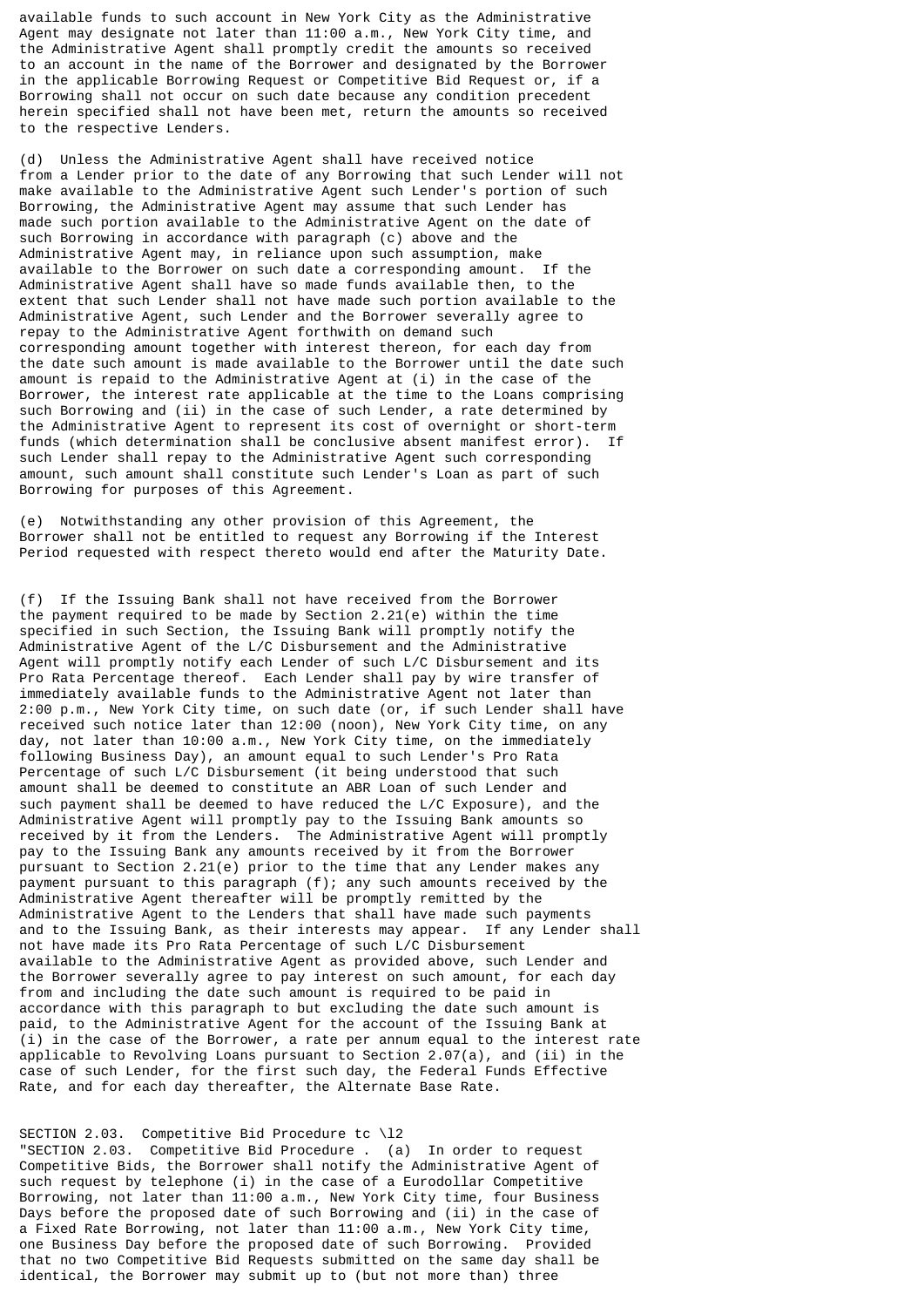Competitive Bid Requests on the same day, but a Competitive Bid Request shall not be made within five Business Days after the date of any previous Competitive Bid Request unless such previous Competitive Bid Request shall have been rejected by the Administrative Agent, as provided below. No ABR Loan shall be requested in, or made pursuant to, a Competitive Bid Request. Each such telephonic Competitive Bid Request shall be confirmed promptly by hand delivery or telecopy to the Administrative Agent of a written Competitive Bid Request substantially in the form of Exhibit D-1. A Competitive Bid Request that does not conform substantially to the format of Exhibit D-1 may be rejected by the Administrative Agent and the Administrative Agent shall notify the Borrower of such rejection as promptly as practicable. Each Competitive Bid Request shall refer to this Agreement and specify (i) whether the Borrowing being requested is to be a Eurodollar Borrowing or a Fixed Rate Borrowing; (ii) the date of such Borrowing (which shall be a Business Day); (iii) the number and the location of the account to which funds are to be disbursed (which shall be an account that complies with the requirements of Section 2.02(c)); (iv) the aggregate principal amount of such Borrowing, which shall be a minimum of \$10,000,000 and an integral multiple of \$1,000,000, and in any event shall not result in the sum of the Aggregate Revolving Credit Exposure and the aggregate outstanding principal amount of Competitive Loans, after giving effect to such Borrowing, exceeding the Total Commitment; and (v) the Interest Period with respect thereto (which may not end after the Maturity Date). Promptly after its receipt of a Competitive Bid Request that is not rejected, the Administrative Agent shall invite the Lenders in the form set forth as Exhibit D-2 to bid to make Competitive Loans pursuant to the Competitive Bid Request.

(b) Each Lender may make one or more Competitive Bids to the Borrower responsive to a Competitive Bid Request. Each Competitive Bid by a Lender must be received by the Administrative Agent by telecopy, (i) in the case of a Eurodollar Competitive Borrowing, not later than 9:30 a.m., New York City time, three Business Days before the proposed date of such Competitive Borrowing, and (ii) in the case of a Fixed Rate Borrowing, not later than 9:30 a.m., New York City time, on the proposed date of such Competitive Borrowing. Competitive Bids that do not conform substantially to the format of Exhibit D-3 may be rejected by the Administrative Agent, and the Administrative Agent shall notify the applicable Lender as promptly as practicable. Each Competitive Bid shall refer to this Agreement and specify (x) the principal amount (which shall be a minimum of \$5,000,000 and an integral multiple of \$1,000,000 and which may equal the entire principal amount of the Competitive Borrowing requested by the Borrower) of the Competitive Loan or Loans that the Lender is willing to make, (y) the Competitive Bid Rate or Rates at which the Lender is prepared to make such Loan or Loans and (z) the Interest Period applicable to such Loan or Loans and the last day thereof.

(c) The Administrative Agent shall promptly notify the Borrower by telecopy of the Competitive Bid Rate and the principal amount of each Competitive Loan in respect of which a Competitive Bid shall have been made and the identity of the Lender that shall have made each bid.

(d) The Borrower may, subject only to the provisions of this paragraph (d), accept or reject any Competitive Bid. The Borrower shall notify the Administrative Agent by telephone, confirmed by telecopy in the form of a Competitive Bid Accept/Reject Letter, whether and to what extent it has decided to accept or reject each Competitive Bid, (x) in the case of a Eurodollar Competitive Borrowing, not later than 10:30 a.m., New York City time, three Business Days before the date of the proposed Competitive Borrowing, and (y) in the case of a Fixed Rate Borrowing, not later than 10:30 a.m., New York City time, on the proposed date of the Competitive Borrowing; provided, however, that (i) the failure of the Borrower to give such notice shall be deemed to be a rejection of each Competitive Bid, (ii) the Borrower shall not accept a Competitive Bid made at a particular Competitive Bid Rate if the Borrower has decided to reject a Competitive Bid made at a lower Competitive Bid Rate, (iii) the aggregate amount of the Competitive Bids accepted by the Borrower shall not exceed the principal amount specified in the Competitive Bid Request, (iv) if the Borrower shall accept a Competitive Bid or Bids made at a particular Competitive Bid Rate but the amount of such Competitive Bid or Bids would cause the total amount to be accepted by the Borrower to exceed the amount specified in the Competitive Bid Request, then the Borrower shall accept a portion of such Competitive Bid or Bids in an amount equal to the amount specified in the Competitive Bid Request less the amount of all other Competitive Bids so accepted, which acceptance, in the case of multiple Competitive Bids at such Competitive Bid Rate, shall be made pro rata in accordance with the amount of each such Bid, and (v) except pursuant to clause (iv) above, no Competitive Bid shall be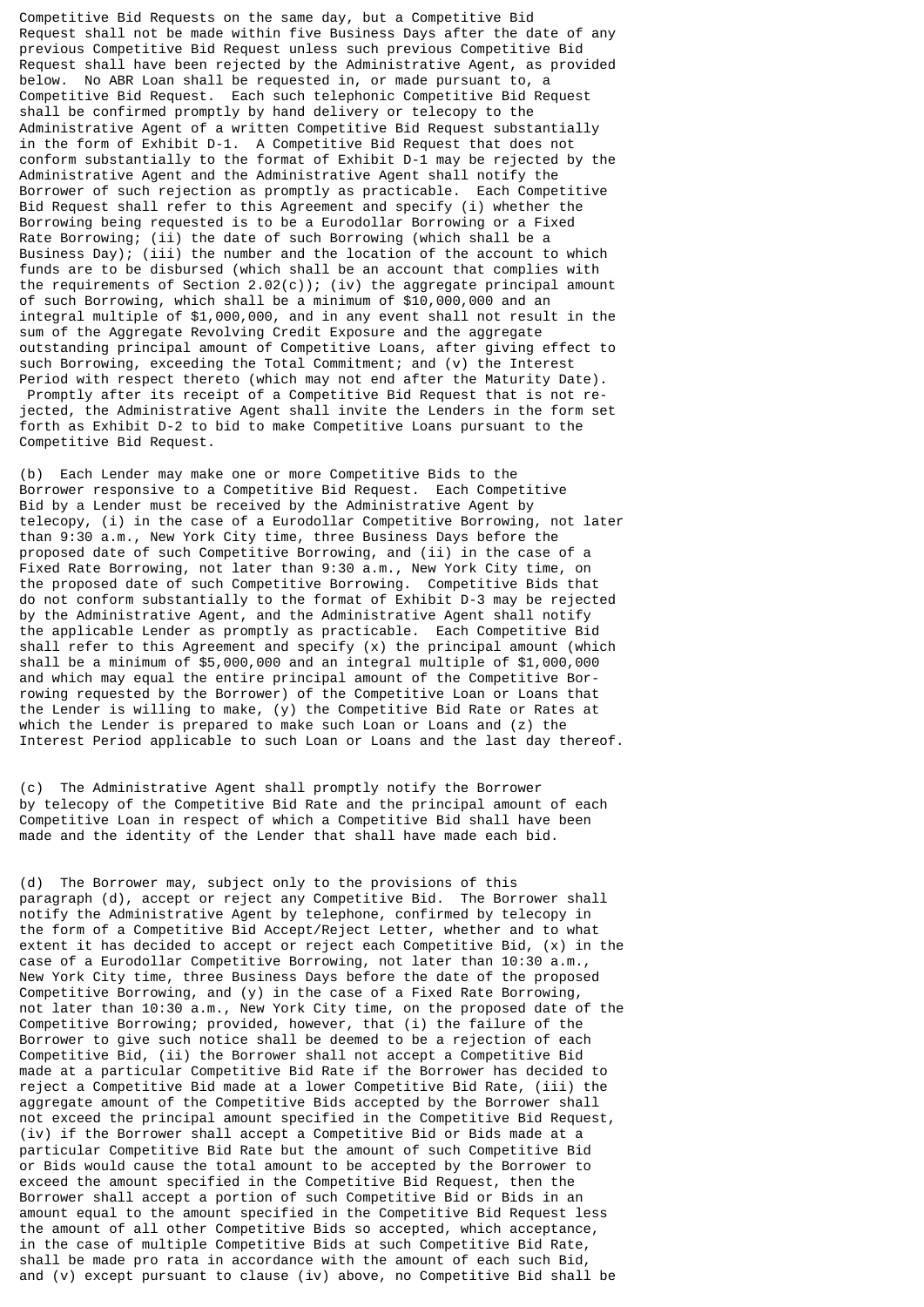accepted for a Competitive Loan unless such Competitive Loan is in a minimum principal amount of \$5,000,000 and an integral multiple of \$1,000,000; provided further, however, that if a Competitive Loan must be in an amount less than \$5,000,000 because of the provisions of clause (iv) above, such Competitive Loan may be for a minimum of \$1,000,000 or any integral multiple thereof, and in calculating the pro rata allocation of acceptances of portions of multiple Competitive Bids at a particular Competitive Bid Rate pursuant to clause (iv) the amounts shall be rounded to integral multiples of \$1,000,000 in a manner determined by the Borrower. A notice given by the Borrower pursuant to this paragraph (d) shall be irrevocable.

(e) The Administrative Agent shall promptly notify each bidding Lender by telecopy whether or not its Competitive Bid has been accepted (and, if so, in what amount and at what Competitive Bid Rate), and each successful bidder will thereupon become bound, upon the terms and subject to the conditions hereof, to make the Competitive Loan in respect of which its Competitive Bid has been accepted.

(f) If the Administrative Agent shall elect to submit a Competitive Bid in its capacity as a Lender, it shall submit such Competitive Bid directly to the Borrower at least one quarter of an hour earlier than the time by which the other Lenders are required to submit their Competitive Bids to the Administrative Agent pursuant to paragraph (b) above.

(g) Within the limits set forth in this Section 2.03 and subject to the terms, conditions and limitations set forth herein, the Borrower may borrow, pay and reborrow Competitive Loans.

SECTION 2.04. Borrowing Procedure tc \12 "SECTION 2.04. Borrowing Procedure . In order to request a Borrowing (other than a Competitive Borrowing or a deemed Borrowing pursuant to Section 2.02(f), as to which this Section 2.04 shall not apply), the Borrower shall notify the Administrative Agent of such request by telephone (a) in the case of a Eurodollar Borrowing, not later than 11:00 a.m., New York City time, three Business Days before a proposed Borrowing, and (b) in the case of an ABR Borrowing, not later than 11:00 a.m., New York City time, on the day of a proposed Borrowing. Each Borrowing Request shall be irrevocable, shall be confirmed promptly by hand delivery or telecopy to the Administrative Agent of a written Borrowing Request substantially in the form of Exhibit C or such other form as shall be acceptable to the Administrative Agent and shall specify the following information: (i) whether the Borrowing then being requested is to be a Eurodollar Borrowing or an ABR Borrowing; (ii) the date of such Borrowing (which shall be a Business Day); (iii) the number and location of the account to which funds are to be disbursed (which shall be an account that complies with the requirements of Section  $2.02(c)$ ; (iv) the amount of such Borrowing; and (v) if such Borrowing is to be a Eurodollar Borrowing, the Interest Period with respect thereto; provided, however, that, notwithstanding any contrary specification in any Borrowing Request, each requested Borrowing shall comply with the requirements set forth in Section 2.02. If no election as to the Type of Borrowing is specified in any such notice, then the requested Borrowing shall be an ABR Borrowing. If no Interest Period with respect to any Eurodollar Borrowing is specified in any such notice, then the Borrower shall be deemed to have selected an Interest Period of one month's duration. The Administrative Agent shall promptly advise the Lenders of any notice given pursuant to this Section 2.04 (and the contents thereof), and of each Lender's portion of the requested Borrowing.

SECTION 2.05. Evidence of Debt; Repayment of Loans tc \l2 "SECTION 2.05. Evidence of Debt; Repayment of Loans . (a) The Borrower hereby unconditionally promises to pay to the Administrative Agent for the account of each Lender (i) the then unpaid principal amount of each Competitive Loan of such Lender on the last day of the Interest Period applicable to such Loan and (ii) the then unpaid principal amount of each Revolving Loan of such Lender on the Maturity Date.

(b) Each Lender shall maintain in accordance with its usual practice an account or accounts evidencing the indebtedness of the Borrower to such Lender resulting from each Loan made by such Lender from time to time, including the amounts of principal and interest payable and paid to such Lender from time to time under this Agreement.

(c) The Administrative Agent shall maintain accounts in which it will record (i) the amount of each Loan made hereunder, the Type thereof and the Interest Period applicable thereto, (ii) the amount of any principal or interest due and payable or to become due and payable from the Borrower to each Lender hereunder and (iii) the amount of any sum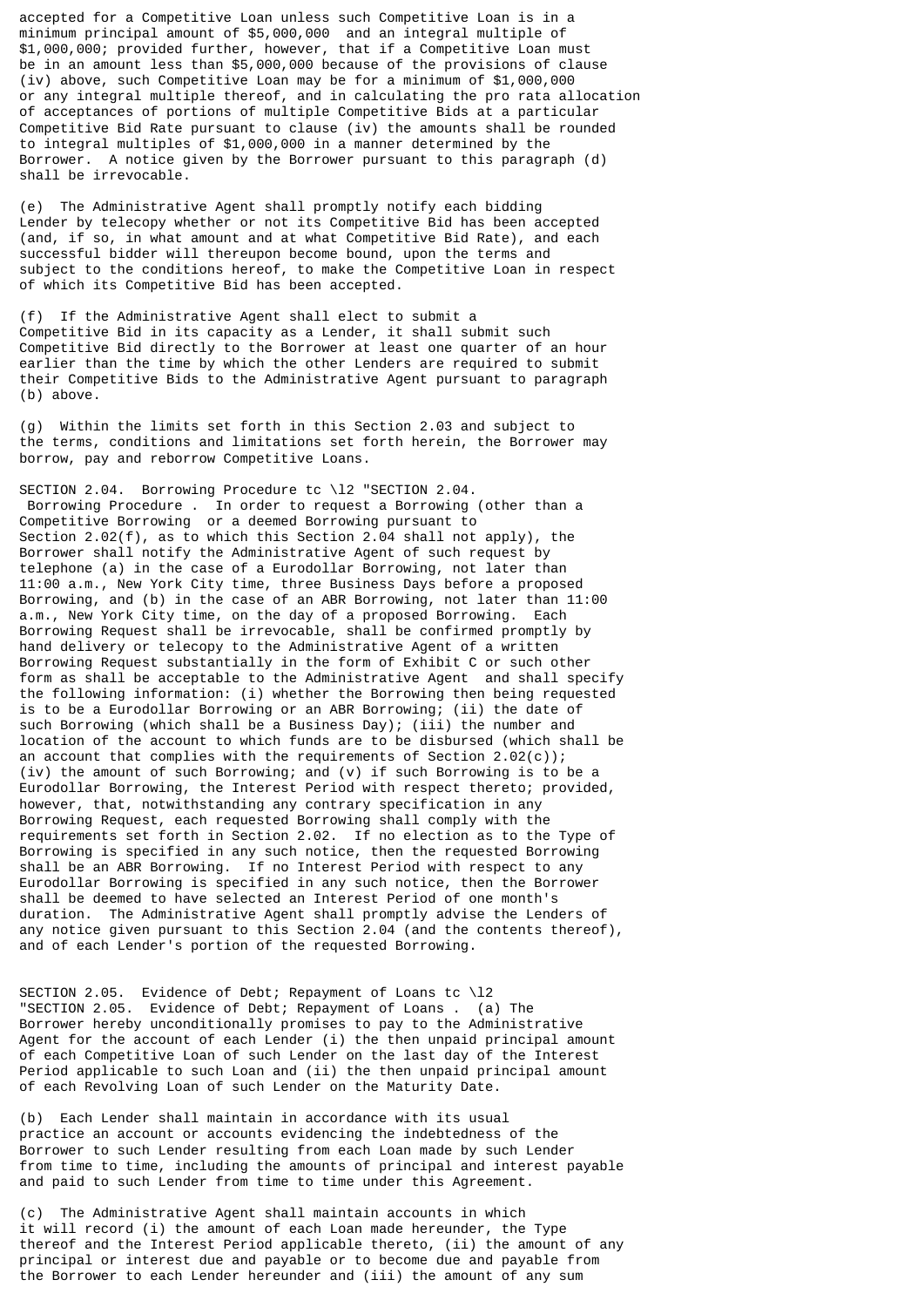received by the Administrative Agent hereunder from the Borrower and each Lender's share thereof.

(d) The entries made in the accounts maintained pursuant to paragraphs (b) and (c) above shall be prima facie evidence of the existence and amounts of the obligations therein recorded; provided, however, that the failure of any Lender or the Administrative Agent to maintain such accounts or any error therein shall not in any manner affect the obligations of the Borrower to repay the Loans in accordance with their terms.

(e) Any Lender may request that Loans made by it hereunder be evidenced by a promissory note. In such event, the Borrower shall execute and deliver to such Lender a promissory note payable to such Lender and its registered assigns and in a form and substance reasonably acceptable to the Administrative Agent and the Borrower. Notwithstanding any other provision of this Agreement, in the event any Lender shall request and receive such a promissory note, the interests represented by such note shall at all times (including after any assignment of all or part of such interests pursuant to Section 9.04) be represented by one or more promissory notes payable to the payee named therein or its registered assigns.

SECTION 2.06. Fees tc \l2 "SECTION 2.06. Fees . (a) The Borrower agrees to pay to each Lender, through the Administrative Agent, on the last Business Day of March, June, September and December in each year, and on the date on which the Commitment of such Lender shall expire or be terminated as provided herein, a facility fee (a "Facility Fee") equal to the Applicable Percentage per annum in effect from time to time on the daily amount of the Commitment of such Lender (whether used or unused) during the preceding quarter (or shorter period commencing with the date hereof or ending with the Maturity Date or the date on which the Commitment of such Lender shall expire or be terminated); provided that, if such Lender continues to have any Revolving Credit Exposure after its Commitment terminates, then the Facility Fee shall continue to accrue (and be payable on demand) on the daily amount of such Lender's Revolving Credit Exposure from and including the date on which its Commitment terminates to and including the date on which such Lender ceases to have any Revolving Credit Exposure. All Facility Fees shall be computed on the basis of the actual number of days elapsed (including the first day but excluding the last day) in a year of 360 days. The Facility Fee due to each Lender shall commence to accrue on the date of this Agreement and shall cease to accrue on the later of the date on which the Commitment of such Lender shall expire or be terminated as provided herein and such Lender shall have no Revolving Credit Exposure.

(b) The Borrower agrees to pay to the Administrative Agent, for its own account, the administrative fees separately agreed to in writing from time to time by the Borrower and the Administrative Agent (the "Administrative Agent Fees").

(c) The Borrower agrees to pay (i) to each Lender, through the Administrative Agent, on the last Business Day of March, June, September and December of each year and on the date on which the Commitment of such Lender shall be terminated as provided herein, a fee (an "L/C Participation Fee") at a rate per annum equal to the Applicable Percentage from time to time used to determine the interest rate on Revolving Credit Borrowings comprised of Eurodollar Loans pursuant to Section 2.07, calculated on such Lender's Pro Rata Percentage of the daily aggregate L/C Exposure (excluding the portion thereof attributable to unreimbursed L/C Disbursements) during the preceding quarter (or shorter period commencing with the date hereof or ending with the Maturity Date or the date on which the Commitment of such Lender shall expire or be terminated); provided that, if such Lender continues to have any L/C Exposure after its Commitment terminates, then the L/C Participation Fee shall continue to accrue (and be payable on demand) on such Lender's Pro Rata Percentage of the daily aggregate L/C Exposure from and including the date on which its Commitment terminates to and including the date on which such Lender ceases to have any L/C Exposure) and (ii) to the Issuing Bank with respect to each Letter of Credit, on the last Business Day of March, June, September, and December of each year and on the date on which the L/C Commitment of the Issuing Bank shall be terminated as provided herein (or later date on which all the Letters of Credit issued by such Issuing Bank shall have been terminated or expired), (x) a fronting fee equal to 0.125% per annum on the aggregate outstanding face amount of such Letter of Credit and (y) the standard issuance and drawing fees specified from time to time by the Issuing Bank (the "Issuing Bank Fees"). All L/C Participation Fees and Issuing Bank Fees shall be computed on the basis of the actual number of days elapsed (including the first day but excluding the last day)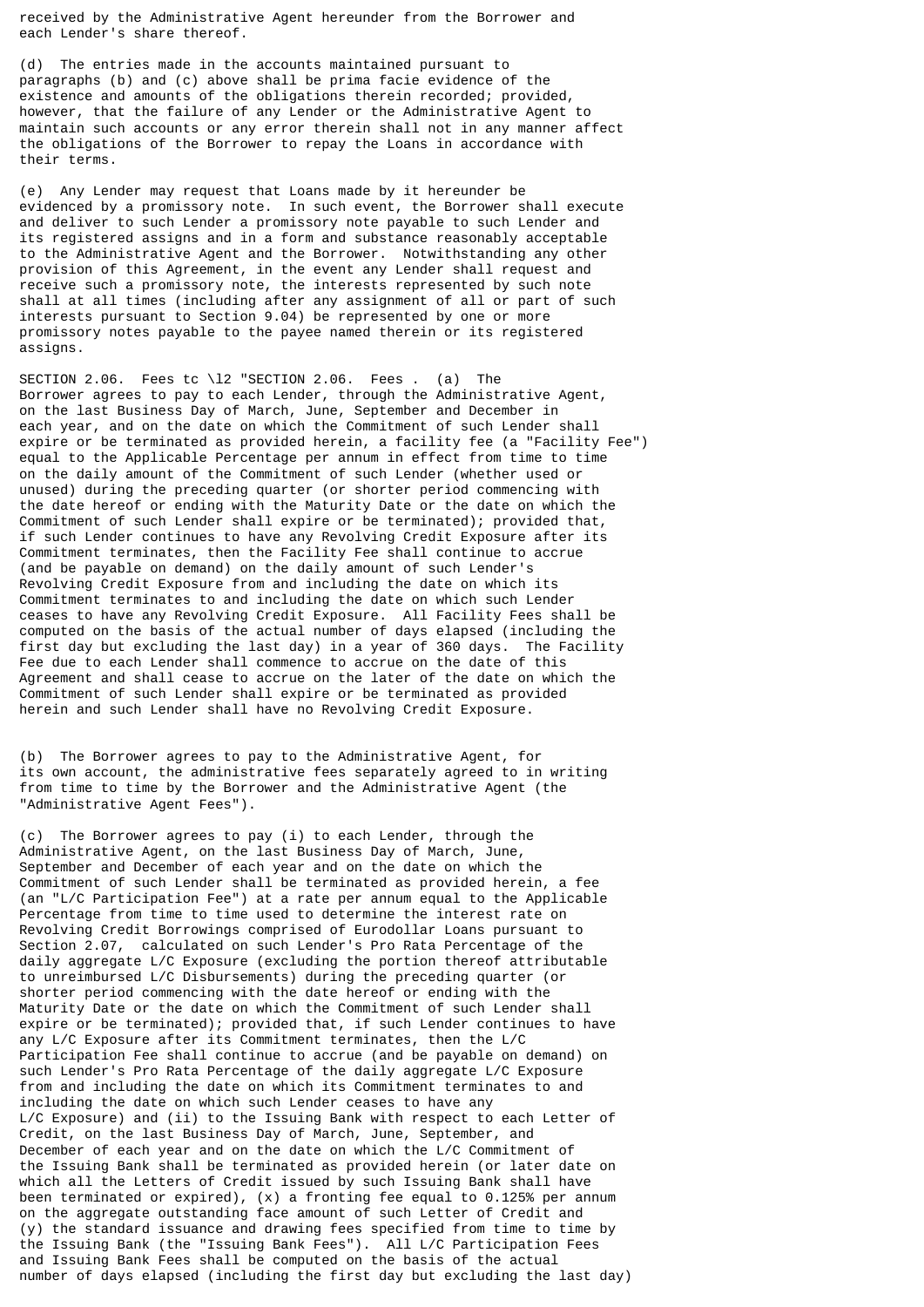in a year of 360 days.

(d) All Fees shall be paid on the dates due, in immediately available funds, to the Administrative Agent for distribution, if and as appropriate, among the Lenders, except that the Issuing Bank Fees shall be paid directly to the Issuing Bank. Once paid, none of the Fees shall be refundable under any circumstances.

SECTION 2.07. Interest on Loans tc \12 "SECTION 2.07. Interest on Loans . (a) Subject to the provisions of Section 2.08, the Loans comprising each ABR Borrowing shall bear interest (computed on the basis of the actual number of days elapsed (including the first day but excluding the last day) over a year of 365 or 366 days, as the case may be, when the Alternate Base Rate is determined by reference to the Prime Rate and over a year of 360 days at all other times) at a rate per annum equal to the Alternate Base Rate plus the Applicable Percentage in effect from time to time.

(b) Subject to the provisions of Section 2.08, the Loans comprising each Eurodollar Borrowing shall bear interest (computed on the basis of the actual number of days elapsed (including the first day but excluding the last day) over a year of 360 days) at a rate per annum equal to (i) in the case of each Revolving Loan, the LIBO Rate for the Interest Period in effect for such Borrowing plus the Applicable Percentage in effect from time to time, and (ii) in the case of each Competitive Loan, the LIBO Rate for the Interest Period in effect for such Borrowing plus the Margin offered by the Lender making such Loan and accepted by the Borrower pursuant to Section 2.03.

(c) Subject to the provisions of Section 2.08, each Fixed Rate Loan shall bear interest (computed on the basis of the actual number of days elapsed (including the first day but excluding the last day) over a year of 360 days) at a rate per annum equal to the fixed rate of interest offered by the Lender making such Loan and accepted by the Borrower pursuant to Section 2.03.

(d) Interest on each Loan shall be payable on the Interest Payment Dates applicable to such Loan except as otherwise provided in this Agreement; provided that (i) in the event of any repayment or prepayment of any Loan (other than a prepayment of an ABR Loan), accrued interest on the principal amount repaid or prepaid shall be payable on the date of such repayment or prepayment and (ii) in the event of any conversion of any Eurodollar Loan prior to the end of the current Interest Period therefor, accrued interest on such Loan shall be payable on the effective date of such conversion. The applicable Alternate Base Rate or LIBO Rate for each Interest Period or day within an Interest Period, as the case may be, shall be determined by the Administrative Agent, and such determination shall be conclusive absent manifest error.

SECTION 2.08. Default Interest tc \l2 "SECTION 2.08. Default Interest . If the Borrower shall default in the payment of the principal of or interest on any Loan or any other amount becoming due hereunder, by acceleration or otherwise, the Borrower shall on demand from time to time pay interest, to the extent permitted by law, on such defaulted amount to but excluding the date of actual payment (after as well as before judgment) (a) in the case of overdue principal, at the rate otherwise applicable to such Loan pursuant to Section 2.07 plus 2.00% per annum and (b) in all other cases, at a rate per annum (computed on the basis of the actual number of days elapsed (including the first day but excluding the last day) over a year of 365 or 366 days, as the case may be, when determined by reference to the Prime Rate and over a year of 360 days at all other times) equal to the rate that would be applicable to an ABR Revolving Loan plus 2.00%.

SECTION 2.09. Alternate Rate of Interest tc \l2 "SECTION 2.09. Alternate Rate of Interest . In the event, and on each occasion, that on the day two Business Days prior to the commencement of any Interest Period for a Eurodollar Borrowing the Administrative Agent shall have determined that dollar deposits in the principal amounts of the Loans comprising such Borrowing are not generally available in the London interbank market, or that reasonable means do not exist for ascertaining the LIBO Rate, or the Administrative Agent shall have been informed by the Required Lenders (or, in the case of a Eurodollar Competitive Loan, any Lender required to make such Loan) that the rates at which such dollar deposits are being offered will not adequately and fairly reflect the cost to the Required Lenders (or such Lender) of making or maintaining their or its Eurodollar Loan during such Interest Period, the Administrative Agent shall, as soon as practicable thereafter, give written or telecopy notice thereof to the Borrower and the Lenders. In the event of any such notice, until the Administrative Agent shall have advised the Borrower and the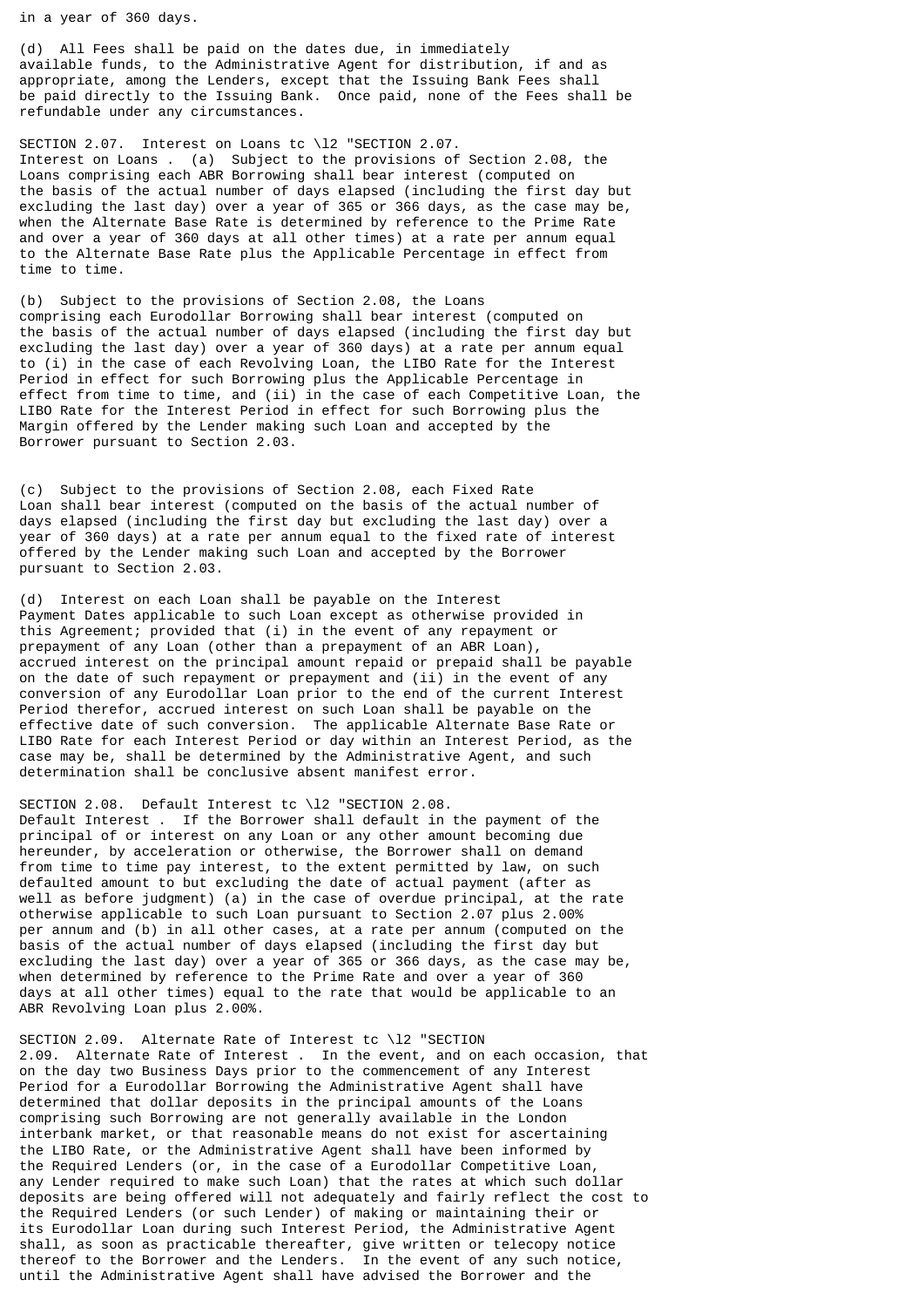Lenders that the circumstances giving rise to such notice no longer exist, (i) any request by the Borrower for a Eurodollar Revolving Credit Borrowing pursuant to Section 2.04 shall be deemed to be a request for an ABR Borrowing and (ii) any request by the Borrower for a Eurodollar Competitive Borrowing pursuant to Section 2.03 shall be of no force and effect and shall be denied by the Administrative Agent; provided that if the circumstances giving rise to such notice do not affect all the Lenders, then the Borrower may make requests for Eurodollar Competitive Borrowings to Lenders that are not affected thereby. Each determination by the Administrative Agent under this Section 2.09 shall be conclusive absent manifest error.

SECTION 2.10. Termination and Reduction of Commitments tc \l2 "SECTION 2.10. Termination and Reduction of Commitments . (a) The Commitments and the L/C Commitment shall automatically terminate on the Maturity Date.

(b) Upon at least three Business Days' prior irrevocable written or telecopy notice (or telephone notice promptly confirmed by written or telecopy notice) to the Administrative Agent, the Borrower may at any time in whole permanently terminate, or from time to time in part permanently reduce, the Commitments; provided, however, that (i) each partial reduction of the Commitments shall be in an integral multiple of \$1,000,000 and in a minimum amount of \$10,000,000 and (ii) the Total Commitment shall not be reduced to an amount that is less than the sum of the Aggregate Revolving Credit Exposure and the aggregate outstanding principal amount of the Competitive Loans at the time.

(c) Each reduction in the Commitments hereunder shall be made ratably among the Lenders in accordance with their respective Commitments. The Borrower shall pay to the Administrative Agent for the account of the applicable Lenders, on the date of each termination or reduction, the Facility Fees on the amount of the Commitments so terminated or reduced accrued to but excluding the date of such termination or reduction.

#### SECTION 2.11. Conversion and Continuation of

Borrowings tc \l2 "SECTION 2.11. Conversion and Continuation of Borrowings . The Borrower shall have the right at any time upon prior irrevocable written or telecopy notice (or telephone notice promptly confirmed by written or telecopy notice) to the Administrative Agent (a) not later than 11:00 a.m., New York City time, on the day of conversion, to convert any Eurodollar Borrowing into an ABR Borrowing, (b) not later than 11:00 a.m., New York City time, three Business Days prior to conversion or continuation, to convert any ABR Borrowing into a Eurodollar Revolving Credit Borrowing or to continue any Eurodollar Revolving Credit Borrowing as a Eurodollar Revolving Credit Borrowing for an additional Interest Period, and (c) not later than 11:00 a.m., New York City time, three Business Days prior to conversion, to convert the Interest Period with respect to any Eurodollar Revolving Credit Borrowing to another permissible Interest Period, subject in each case to the following:

(i) each conversion or continuation shall be made pro rata among the Lenders in accordance with the respective principal amounts of the Loans comprising the converted or continued Borrowing;

(ii) if less than all the outstanding principal amount of any Borrowing shall be converted or continued, then each resulting Borrowing shall satisfy the limitations specified in Sections 2.02(a) and 2.02(b) regarding the principal amount and maximum number of Borrowings of the relevant Type;

(iii) each conversion shall be effected by each Lender and the Administrative Agent by recording for the account of such Lender the new Loan of such Lender resulting from such conversion and reducing the Loan (or portion thereof) of such Lender being converted by an equivalent principal amount; accrued interest on any Eurodollar Loan (or portion thereof) being converted shall be paid by the Borrower at the time of conversion;

(iv) if any Eurodollar Borrowing is converted at a time other than the end of the Interest Period applicable thereto, the Borrower shall pay, upon demand, any amounts due to the Lenders pursuant to Section 2.15;

(v) any portion of a Borrowing maturing or required to be repaid in less than one month may not be converted into or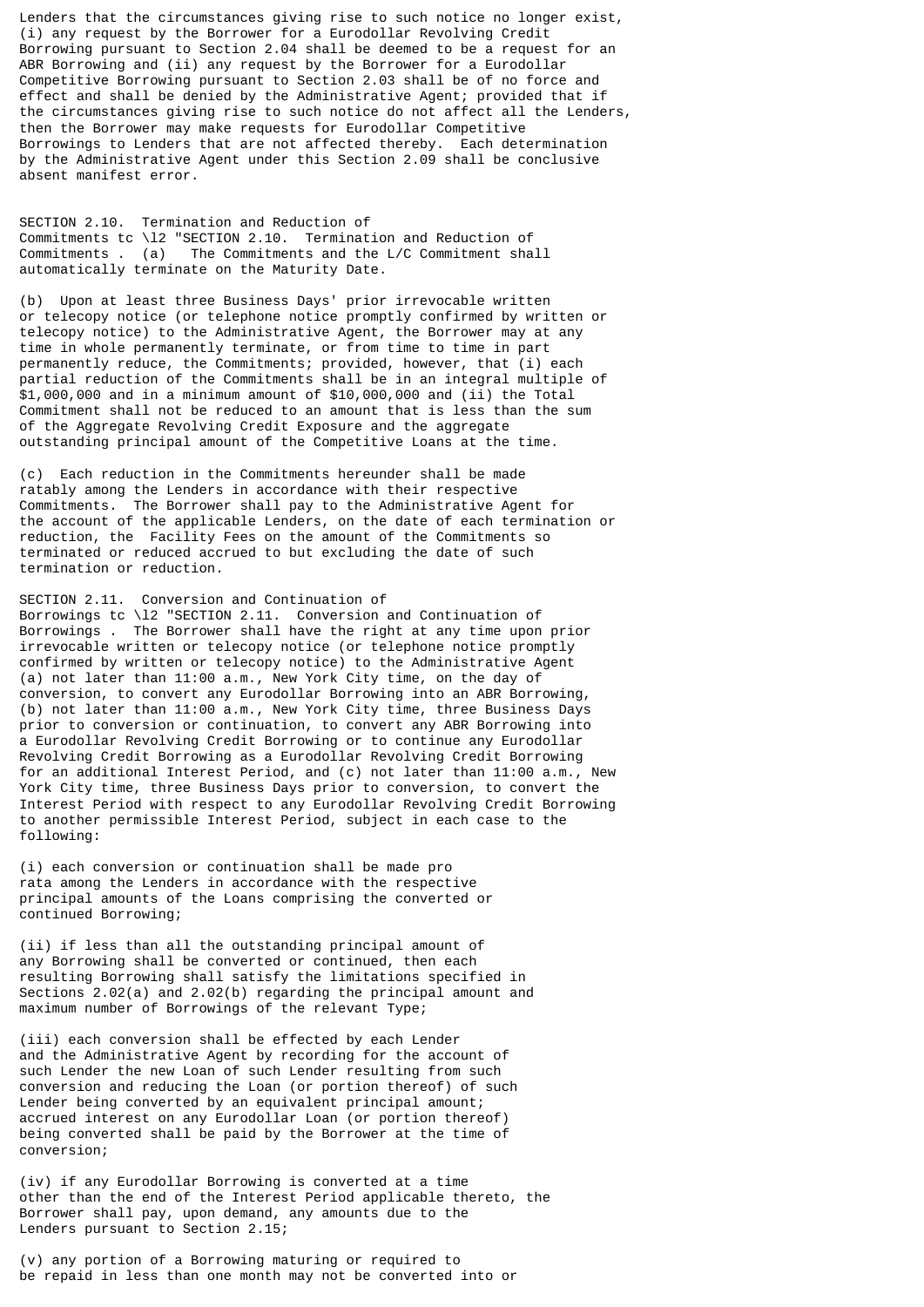continued as a Eurodollar Borrowing;

(vi) any portion of a Eurodollar Borrowing that cannot be converted into or continued as a Eurodollar Borrowing by reason of the immediately preceding clause shall be automatically converted at the end of the Interest Period in effect for such Borrowing into an ABR Borrowing; and

(vii) upon notice to the Borrower from the Administrative Agent given at the request of the Required Lenders, after the occurrence and during the continuance of a Default or Event of Default, no outstanding Revolving Loan may be converted into, or continued as, a Eurodollar Loan and, unless repaid, each Eurodollar Revolving Borrowing shall be converted into an ABR Borrowing at the end of the Interest Period applicable thereto.

Each notice pursuant to this Section 2.11 shall refer to this Agreement and specify (i) the identity and amount of the Borrowing that the Borrower requests be converted or continued, (ii) whether such Borrowing is to be converted to or continued as a Eurodollar Borrowing or an ABR Borrowing, (iii) if such notice requests a conversion, the date of such conversion (which shall be a Business Day) and (iv) if such Borrowing is to be converted to or continued as a Eurodollar Borrowing, the Interest Period with respect thereto. If no Interest Period is specified in any such notice with respect to any conversion to or continuation as a Eurodollar Borrowing, the Borrower shall be deemed to have selected an Interest Period of one month's duration. The Administrative Agent shall advise the Lenders of any notice given pursuant to this Section 2.11 and of each Lender's portion of any converted or continued Borrowing. If the Borrower shall not have given notice in accordance with this Section 2.11 to continue any Borrowing into a subsequent Interest Period (and shall not otherwise have given notice in accordance with this Section 2.11 to convert such Borrowing), such Borrowing shall, at the end of the Interest Period applicable thereto (unless repaid pursuant to the terms hereof), automatically be continued into an ABR Borrowing. The Borrower shall not have the right to continue or convert the Interest Period with respect to any Competitive Borrowing pursuant to this Section 2.11.

SECTION 2.12. Optional Prepayment tc \l2 "SECTION 2.12. Optional Prepayment . (a) The Borrower shall have the right at any time and from time to time to prepay any Borrowing (other than a Competitive Borrowing), in whole or in part, upon at least three Business Days' prior written or telecopy notice (or telephone notice promptly confirmed by written or telecopy notice) in the case of Eurodollar Loans, or written or telecopy notice (or telephone notice promptly confirmed by written or telecopy notice) on the day of prepayment in the case of ABR Loans, to the Administrative Agent before 11:00 a.m., New York City time; provided, however, that each partial prepayment shall be in an amount that is an integral multiple of \$1,000,000 and not less than \$10,000,000. The Borrower shall not have the right to prepay any Competitive Borrowing.

(b) In the event of any termination of all the Commitments, the Borrower shall repay or prepay all its outstanding Revolving Credit Borrowings on the date of such termination. If as a result of any partial reduction of the Commitments the sum of the Aggregate Revolving Credit Exposure and the aggregate outstanding principal amount of the Competitive Loans at the time would exceed the Total Commitment after giving effect thereto, then the Borrower shall, on the date of such reduction, repay or prepay Revolving Credit Borrowings in an amount sufficient to eliminate such excess.

(c) Each notice of prepayment shall specify the prepayment date and the principal amount of each Borrowing (or portion thereof) to be prepaid, shall be irrevocable and shall commit the Borrower to prepay such Borrowing by the amount stated therein on the date stated therein. All prepayments under this Section 2.12 shall be subject to Section 2.15 but otherwise without premium or penalty. All prepayments under this Section 2.12 (other than prepayment of an ABR Loan that does not occur in connection with, or as a result of, the reduction or termination of the Commitments) shall be accompanied by accrued and unpaid interest on the principal amount to be prepaid to but excluding the date of payment.

SECTION 2.13. Reserve Requirements; Change in Circumstances tc \l2 "SECTION 2.13. Reserve Requirements; Change in Circumstances . (a) Notwithstanding any other provision of this Agreement, if any Change in Law shall impose, modify or deem applicable any reserve, special deposit or similar requirement against assets of, deposits with or for the account of or credit extended by any Lender or the Issuing Bank or shall impose on such Lender or the Issuing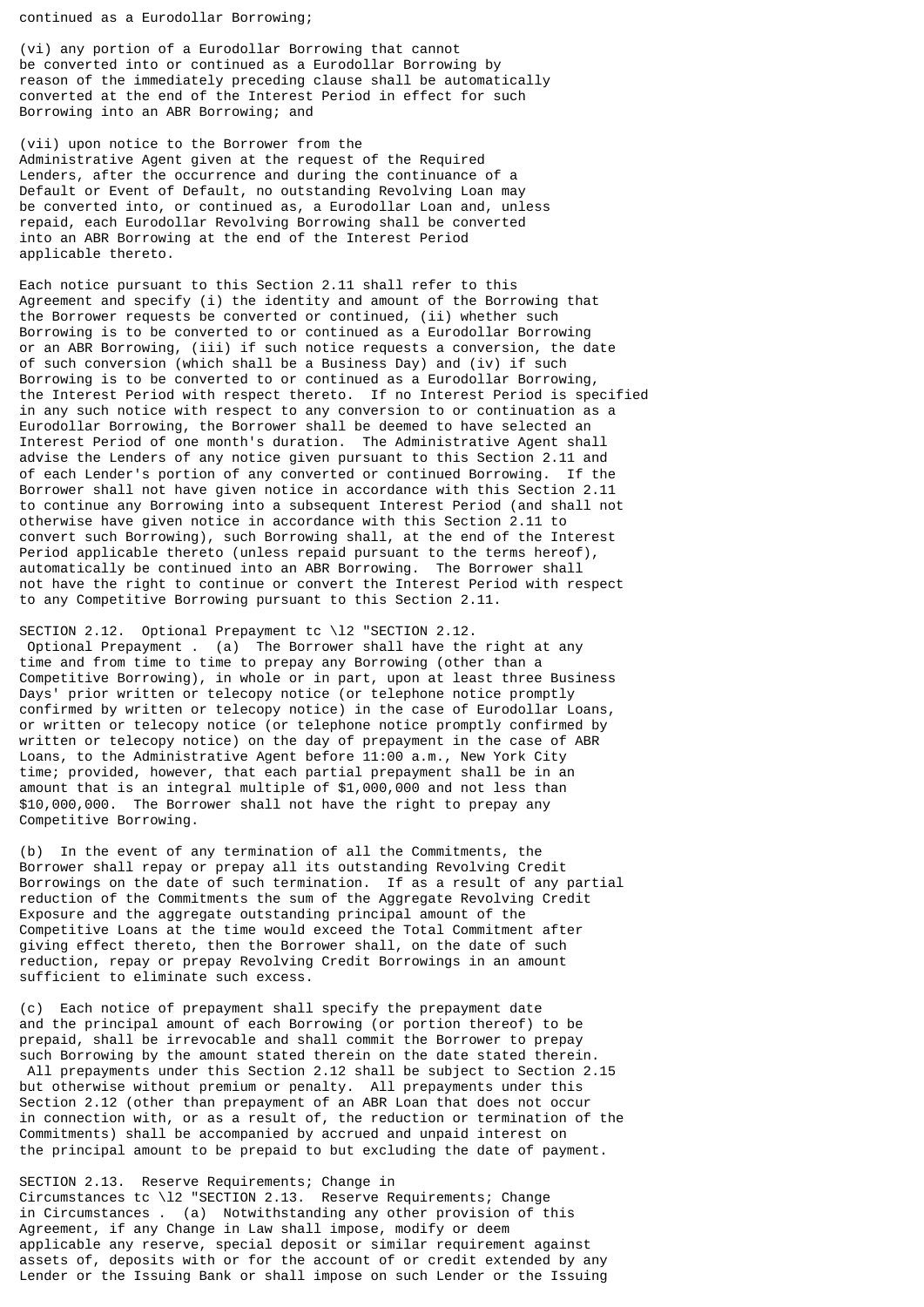Bank or the London interbank market any other condition affecting this Agreement or Eurodollar Loans or Fixed Rate Loans made by such Lender or any Letter of Credit or participation therein, and the result of any of the foregoing shall be to increase the cost to such Lender of making or maintaining any Eurodollar Loan or Fixed Rate Loan or increase the cost to any Lender or the Issuing Bank of issuing or maintaining any Letter of Credit or purchasing or maintaining a participation therein or to reduce the amount of any sum received or receivable by such Lender or the Issuing Bank hereunder (whether of principal, interest or otherwise) by an amount deemed by such Lender or the Issuing Bank to be material, then the Borrower will pay to such Lender or the Issuing Bank, as the case may be, upon demand such additional amount or amounts as will compensate such Lender or the Issuing Bank, as the case may be, for such additional costs incurred or reduction suffered.

(b) If any Lender or the Issuing Bank shall have determined that any Change in Law regarding capital adequacy has or would have the effect of reducing the rate of return on such Lender's or the Issuing Bank's capital or on the capital of such Lender's or the Issuing Bank's holding company, if any, as a consequence of this Agreement or the Loans made or participations in Letters of Credit purchased by such Lender pursuant hereto or the Letters of Credit issued by the Issuing Bank pursuant hereto to a level below that which such Lender or the Issuing Bank or such Lender's or the Issuing Bank's holding company could have achieved but for such Change in Law (taking into consideration such Lender's or the Issuing Bank's policies and the policies of such Lender's or the Issuing Bank's holding company with respect to capital adequacy) by an amount deemed by such Lender or the Issuing Bank to be material, then from time to time the Borrower shall pay to such Lender or the Issuing Bank, as the case may be, such additional amount or amounts as will compensate such Lender or the Issuing Bank or such Lender's or the Issuing Bank's holding company for any such reduction suffered.

(c) A certificate of a Lender or the Issuing Bank setting forth the amount or amounts necessary to compensate such Lender or the Issuing Bank or its holding company, as applicable, as specified in paragraph (a) or (b) above shall be delivered to the Borrower and shall be conclusive absent manifest error. The Borrower shall pay such Lender or the Issuing Bank the amount shown as due on any such certificate delivered by it within 15 days after its receipt of the same.

(d) Failure or delay on the part of any Lender or the Issuing Bank to demand compensation for any increased costs or reduction in amounts received or receivable or reduction in return on capital shall not constitute a waiver of such Lender's or the Issuing Bank's right to demand such compensation; provided that the Borrower shall not be under any obligation to compensate any Lender or the Issuing Bank under paragraph (a) or (b) above with respect to increased costs or reductions with respect to any period prior to the date that is 120 days prior to such request if such Lender or the Issuing Bank knew or could reasonably have been expected to know of the circumstances giving rise to such increased costs or reductions and of the fact that such circumstances could reasonably be expected to result in a claim for increased compensation by reason of such increased costs or reductions; provided further that the foregoing limitation shall not apply to any increased costs or reductions arising out of the retroactive application of any Change in Law within such 120-day period. The protection of this Section shall be available to each Lender and the Issuing Bank regardless of any possible contention of the invalidity or inapplicability of the Change in Law that shall have occurred or been imposed. Notwithstanding any other provision of this Section, no Lender shall be entitled to demand compensation hereunder in respect of any Competitive Loan if it shall have been aware of the event or circumstance giving rise to such demand at the time it submitted the Competitive Bid pursuant to which such Loan was made.

SECTION 2.14. Change in Legality tc \l2 "SECTION 2.14. Change in Legality . (a) Notwithstanding any other provision of this Agreement, if any Change in Law shall make it unlawful for any Lender to make or maintain any Eurodollar Loan or to give effect to its obligations as contemplated hereby with respect to any Eurodollar Loan, then, by written notice to the Borrower and to the Administrative Agent:

(i) such Lender may declare that Eurodollar Loans will not thereafter (for the duration of such unlawfulness) be made by such Lender hereunder (or be continued for additional Interest Periods and ABR Loans will not thereafter (for such duration) be converted into Eurodollar Loans), whereupon such Lender shall not submit a Competitive Bid in response to a request for a Eurodollar Competitive Loan and any request for a Eurodollar Borrowing (or to convert an ABR Borrowing to a Eurodollar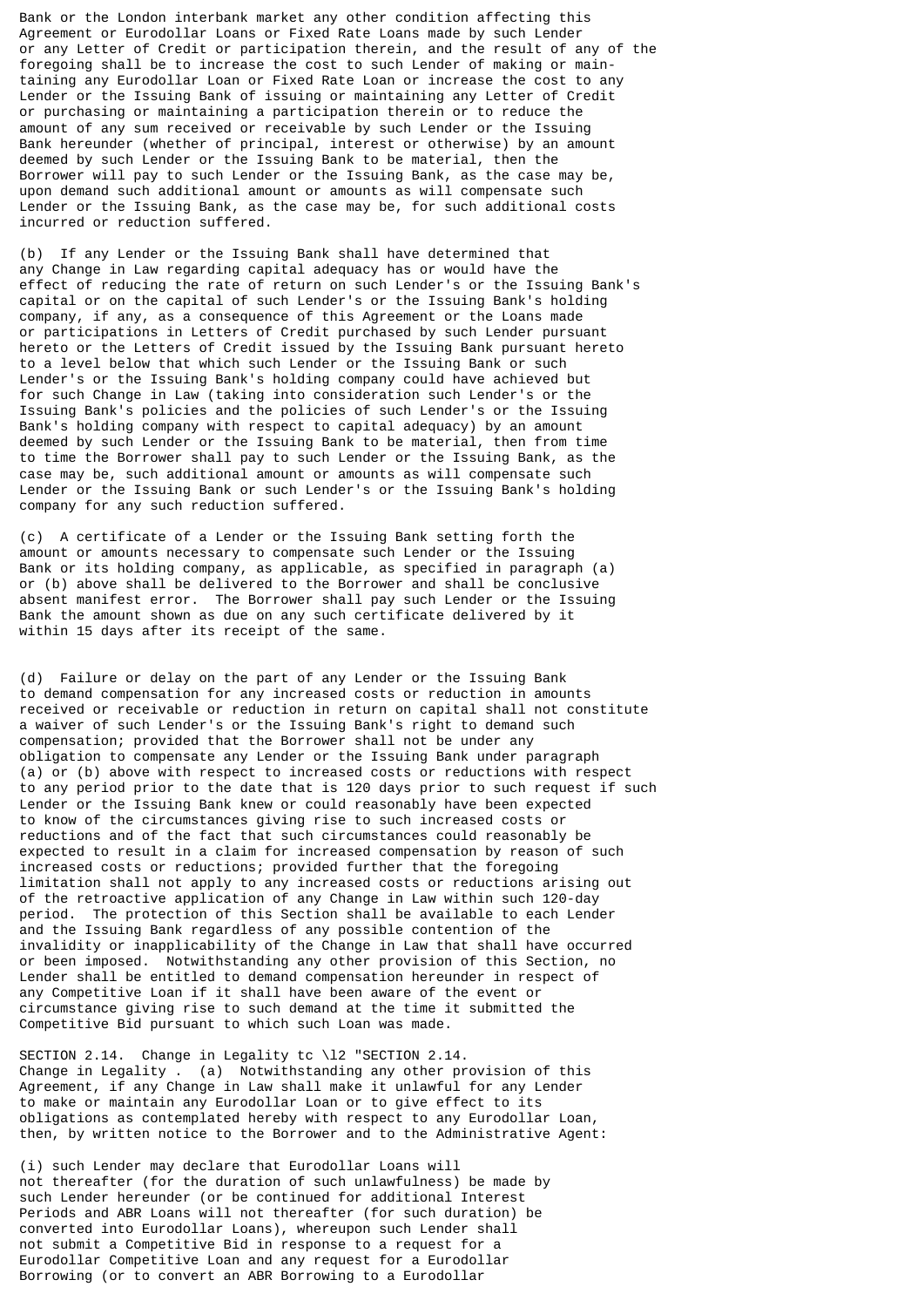Borrowing or to continue a Eurodollar Borrowing for an additional Interest Period) shall, as to such Lender only, be deemed a request for an ABR Loan (or a request to continue an ABR Loan as such for an additional Interest Period or to convert a Eurodollar Loan into an ABR Loan, as the case may be), unless such declaration shall be subsequently withdrawn; and

 (ii) such Lender may require that all outstanding Eurodollar Loans made by it be converted to ABR Loans, in which event all such Eurodollar Loans shall be automatically converted to ABR Loans as of the effective date of such notice as provided in paragraph (b) below.

In the event any Lender shall exercise its rights under (i) or (ii) above, all payments and prepayments of principal that would otherwise have been applied to repay the Eurodollar Loans that would have been made by such Lender or the converted Eurodollar Loans of such Lender shall instead be applied to repay the ABR Loans made by such Lender in lieu of, or resulting from the conversion of, such Eurodollar Loans.

(b) For purposes of this Section 2.14, a notice to the Borrower by any Lender shall be effective as to each Eurodollar Loan made by such Lender, if lawful, on the last day of the Interest Period then applicable to such Eurodollar Loan; in all other cases such notice shall be effective on the date of receipt by the Borrower.

SECTION 2.15. Break Funding tc \l2 "SECTION 2.15. Break Funding . The Borrower shall compensate each Lender for any loss or expense that such Lender may sustain or incur as a consequence of (a) such Lender receiving or being deemed to receive any amount on account of the principal of any Fixed Rate Loan or Eurodollar Loan prior to the end of the Interest Period in effect therefor, (b) the conversion of any Eurodollar Loan to an ABR Loan, or the conversion of the Interest Period with respect to any Eurodollar Loan, in each case other than on the last day of the Interest Period in effect therefor or (c) the failure of the Borrower to borrow, convert, continue or prepay any Fixed Rate Loan or Eurodollar Loan made or to be made by such Lender (including any Eurodollar Loan to be made pursuant to a conversion or continuation under Section 2.11) after notice of such borrowing, conversion, continuation or prepayment shall have been given by the Borrower hereunder (any of the events referred to in this sentence being called a "Breakage Event"). In the case of any Breakage Event, such loss shall include an amount equal to the excess, as reasonably determined by such Lender, of (i) its cost of obtaining funds for the Fixed Rate Loan or Eurodollar Loan that is the subject of such Breakage Event for the period from the date of such Breakage Event to the last day of the Interest Period in effect (or that would have been in effect) for such Loan over (ii) the amount of interest likely to be realized by such Lender in redeploying the funds released or not utilized by reason of such Breakage Event for such period. A certificate of any Lender setting forth any amount or amounts which such Lender is entitled to receive pursuant to this Section 2.15 shall be delivered to the Borrower and shall be conclusive absent manifest error. The Borrower shall pay such Lender the amount due within 15 days of the receipt of any such certificate.

SECTION 2.16. Pro Rata Treatment tc \12 "SECTION 2.16. Pro Rata Treatment . Except as provided below in this Section 2.16 with respect to Competitive Borrowings and as required under Section 2.14, each Borrowing, each payment or prepayment of principal of any Borrowing, each payment of interest on the Loans, each payment of the Facility Fees and the L/C Participation Fees, each reduction of the Commitments and each conversion of any Borrowing to or continuation of any Borrowing as a Borrowing of any Type shall be allocated pro rata among the Lenders in accordance with their respective Commitments (or, if such Commitments shall have expired or been terminated, in accordance with the respective principal amounts of their outstanding Loans). Each payment of principal of and interest on any Competitive Borrowing shall be allocated pro rata among the Lenders participating in such Borrowing in accordance with the respective principal amounts of their outstanding Competitive Loans comprising such Borrowing. For purposes of determining the available Commitments of the Lenders at any time, each outstanding Competitive Borrowing shall be deemed to have utilized the Commitments of the Lenders (including those Lenders which shall not have made Loans as part of such Competitive Borrowing) pro rata in accordance with such respective Commitments. Each Lender agrees that in computing such Lender's portion of any Borrowing to be made hereunder, the Administrative Agent may, in its discretion, round each Lender's percentage of such Borrowing to the next higher or lower whole dollar amount.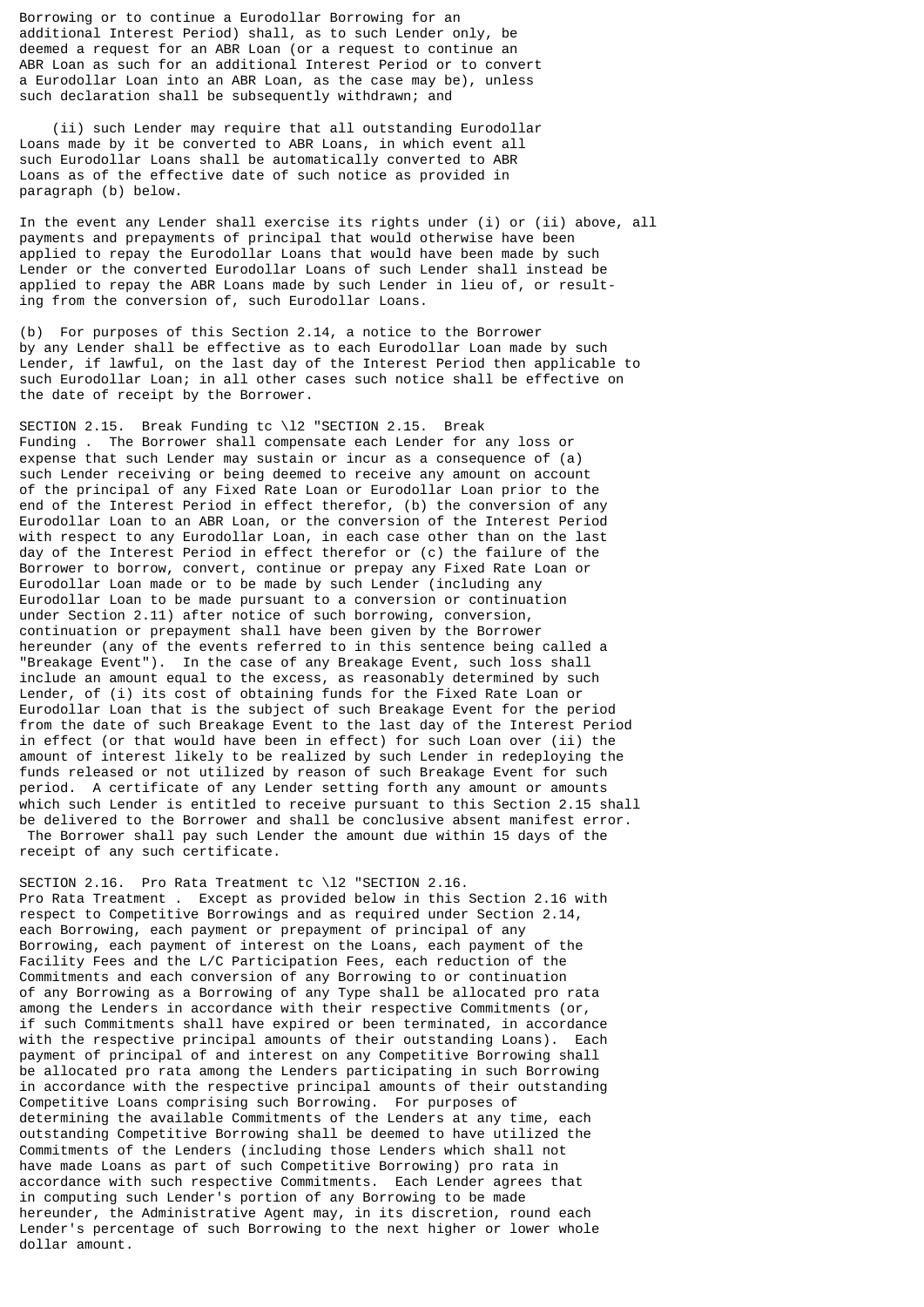SECTION 2.17. Sharing of Setoffs tc \l2 "SECTION 2.17. Sharing of Setoffs . Each Lender agrees that if it shall, through the exercise of a right of banker's lien, setoff or counterclaim against the Borrower, or pursuant to a secured claim under Section 506 of Title 11 of the United States Code or other security or interest arising from, or in lieu of, such secured claim, received by such Lender under any applicable bankruptcy, insolvency or other similar law or otherwise, or by any other means, obtain payment (voluntary or involuntary) in respect of any Loan or Loans or L/C Disbursement as a result of which the unpaid principal portion of its Loans and participations in L/C Disbursements shall be proportionately less than the unpaid principal portion of the Loans and participations in L/C Disbursements of any other Lender, it shall be deemed simultaneously to have purchased from such other Lender at face value, and shall promptly pay to such other Lender the purchase price for, a participation in the Loans and L/C Exposure of such other Lender, so that the aggregate unpaid principal amount of the Loans and L/C Exposure and participations in Loans and L/C Exposure held by each Lender shall be in the same proportion to the aggregate unpaid principal amount of all Loans and L/C Exposure then outstanding as the principal amount of its Loans and L/C Exposure prior to such exercise of banker's lien, setoff or counterclaim or other event was to the principal amount of all Loans and L/C Exposure outstanding prior to such exercise of banker' lien, setoff or counterclaim or other event; provided, however, that if any such purchase or purchases or adjustments shall be made pursuant to this Section 2.17 and the payment giving rise thereto shall thereafter be recovered, such purchase or purchases or adjustments shall be rescinded to the extent of such recovery and the purchase price or prices or adjustment restored without interest. The Borrower expressly consents to the foregoing arrangements and agrees that any Lender holding a participation in a Loan or L/C Disbursement deemed to have been so purchased may exercise any and all rights of banker's lien, setoff or counterclaim with respect to any and all moneys owing by the Borrower to such Lender by reason thereof as fully as if such Lender had made a Loan directly to the Borrower in the amount of such participation.

SECTION 2.18. Payments tc \12 "SECTION 2.18. Payments . (a) The Borrower shall make each payment (including principal of or interest on any Borrowing or any L/C Disbursement or any Fees or other amounts) hereunder not later than 12:00 (noon), New York City time, on the date when due in immediately available dollars, without setoff, defense or counterclaim. Each such payment (other than Issuing Bank Fees, which shall be paid directly to the Issuing Bank), shall be made to the Administrative Agent at its offices at Eleven Madison Avenue, New York, NY 10010 or as otherwise instructed by the Administrative Agent.

(b) Except as otherwise expressly provided herein, whenever any payment (including principal of or interest on any Borrowing or any Fees or other amounts) hereunder shall become due, or otherwise would occur, on a day that is not a Business Day, such payment may be made on the next succeeding Business Day, and such extension of time shall in such case be included in the computation of interest or Fees, if applicable.

# SECTION 2.19. Taxes tc \12 "SECTION 2.19. Taxes

(a) Any and all payments by the Borrower hereunder shall be made free and clear of and without deduction for any Indemnified Taxes or Other Taxes; provided that if the Borrower shall be required to deduct any Indemnified Taxes or Other Taxes from such payments, then (i) the sum payable shall be increased as necessary so that after making all required deductions (including deductions applicable to additional sums payable under this Section) the Administrative Agent or such Lender (as the case may be) receives an amount equal to the sum it would have received had no such deductions been made, (ii) the Borrower shall make such deductions and (iii) the Borrower shall pay the full amount deducted to the relevant Governmental Authority in accordance with applicable law.

(b) In addition, the Borrower shall pay any Other Taxes not paid pursuant to Section 2.19(a)(iii) to the relevant Governmental Authority in accordance with applicable law. As of the Closing Date, each Foreign Lender intends to make Loans hereunder out of an office located in the United States of America or out of an office so that such Loans would not be subject to Other Taxes.

(c) The Borrower shall indemnify the Administrative Agent and each Lender, within 15 days after written demand therefor, for the full amount of any Indemnified Taxes or Other Taxes paid by the Administrative Agent or such Lender, as the case may be, on or with respect to any payment by or on account of any obligation of the Borrower hereunder (including Indemnified Taxes or Other Taxes imposed or asserted on or attributable to amounts payable under this Section) and any penalties, interest and reasonable expenses arising therefrom or with respect thereto, whether or not such Indemnified Taxes or Other Taxes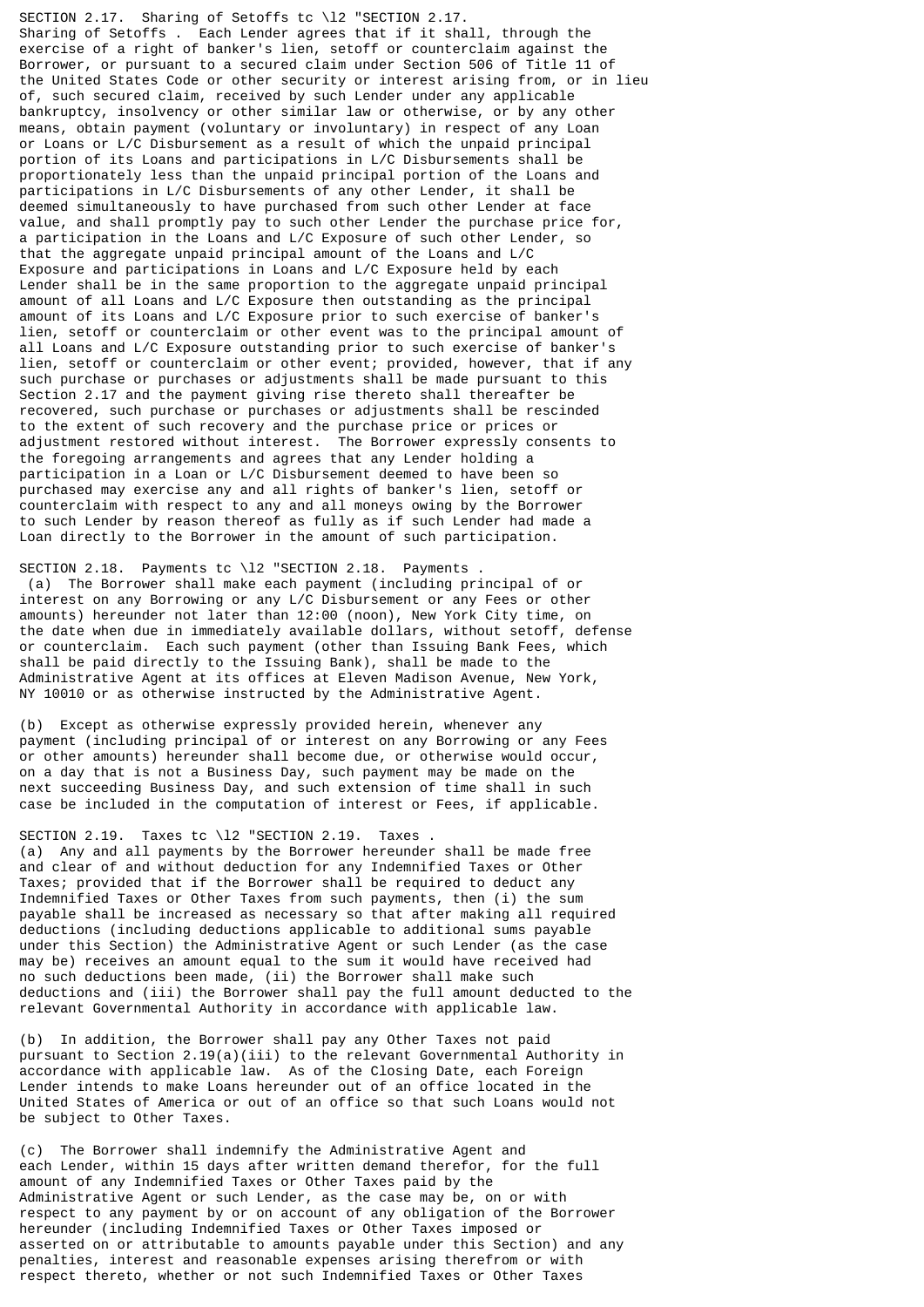were correctly or legally imposed or asserted by the relevant Governmental Authority; provided, however, that the Borrower shall not be obligated to make a payment pursuant to this Section 2.19 in respect of penalties, interest and other liabilities attributable to any Indemnified Taxes or Other Taxes, if (i) such penalties, interest and other liabilities are attributable to the failure of the Administrative Agent or such Lender, as the case may be, to pay amounts paid to the Administrative Agent or such Lender by the Borrower (for Indemnified Taxes or Other Taxes) to the appropriate taxing authority in a timely manner after receipt of such payment from the Borrower or (ii) such penalties, interest and other liabilities are attributable to the gross negligence or wilful misconduct of the Administrative Agent or such Lender, as the case may be. After the Administrative Agent or a Lender learns of the imposition of Indemnified Taxes or Other Taxes, such person will act in good faith to promptly notify the Borrower of its obligations hereunder. A certificate as to the amount of such payment or liability delivered to the Borrower by a Lender, or by the Administrative Agent on its behalf or on behalf of a Lender, shall be conclusive absent manifest error.

(d) As soon as practicable after any payment of Indemnified Taxes or Other Taxes by the Borrower to a Governmental Authority, the Borrower shall deliver to the Administrative Agent the original or a certified copy of a receipt issued by such Governmental Authority evidencing such payment, a copy of the return reporting such payment or other evidence of such payment reasonably satisfactory to the Administrative Agent.

(e) Any Lender that is entitled to an exemption from or reduction of withholding tax under the law of the jurisdiction in which the Borrower is located, or any treaty to which such jurisdiction is a party, with respect to payments under this Agreement shall deliver to the Borrower (with a copy to the Administrative Agent), at the time or times prescribed by applicable law, such properly completed and executed documentation prescribed by applicable law and reasonably requested by the Borrower as will permit such payments to be made without withholding or at a reduced rate. Each Foreign Lender, before it signs and delivers this Agreement if listed on the signature pages hereof and before it becomes a Lender in the case of each other Foreign Lender, and from time to time thereafter, before the date any such form expires or becomes obsolete or invalid, shall provide the Borrower and the Administrative Agent with Internal Revenue Service form W-8BEN or W-8ECI (or other appropriate or successor form prescribed by the Internal Revenue Service) in duplicate, certifying that such Foreign Lender is entitled to benefits under an income tax treaty to which the United States of America is a party which exempts the Foreign Lender from U.S. withholding tax on payments of interest for the account of such Foreign Lender or certifying that the income receivable pursuant to this Agreement is effectively connected with the conduct by such Foreign Lender of a trade or business in the United States of America and exempt from United States withholding tax.

(f) If the Administrative Agent or a Lender determines that it has received a refund or credit in respect of and specifically associated with any Indemnified Taxes or Other Taxes as to which it has been indemnified by the Borrower, or with respect to which the Borrower has paid additional amounts, it shall promptly notify the Borrower of such refund or credit and shall within 15 days from the date of receipt of such refund or benefit of such credit pay over the amount of such refund or benefit of such credit (including any interest paid or credited by the relevant taxing authority or Governmental Authority with respect to such refund or credit) to the Borrower (but only to the extent of indemnity payments made, or additional amounts paid, by the Borrower with respect to the Indemnified Taxes or Other Taxes giving rise to such refund of credit), net of all outof-pocket expenses of such person. If the Administrative Agent or a Lender shall become aware that it is entitled to receive a refund or credit in respect of Indemnified Taxes or Other Taxes as to which it has been indemnified by the Borrower or with respect to which the Borrower has paid additional amounts, it shall promptly notify the Borrower of the availability of such refund or credit and shall, within 15 days after receipt of a request for such by the Borrower (whether as a result of notification that it has made of such to the Borrower or otherwise), make a claim to such taxing authority or Governmental Authority for such refund or credit and contest such Indemnified Taxes, Other Taxes or liabilities if (i) such Lender or the Administrative Agent determines, in its sole discretion, that it would not be materially disadvantaged or prejudiced as a result of such contest (it being understood that the mere existence of fees, charges, costs or expenses that the Borrower has offered to and agreed to pay on behalf of a Lender or the Administrative Agent shall not be deemed to be materially disadvantageous to such person) and (ii) the Borrower furnishes, upon request of the Lender or the Administrative Agent, an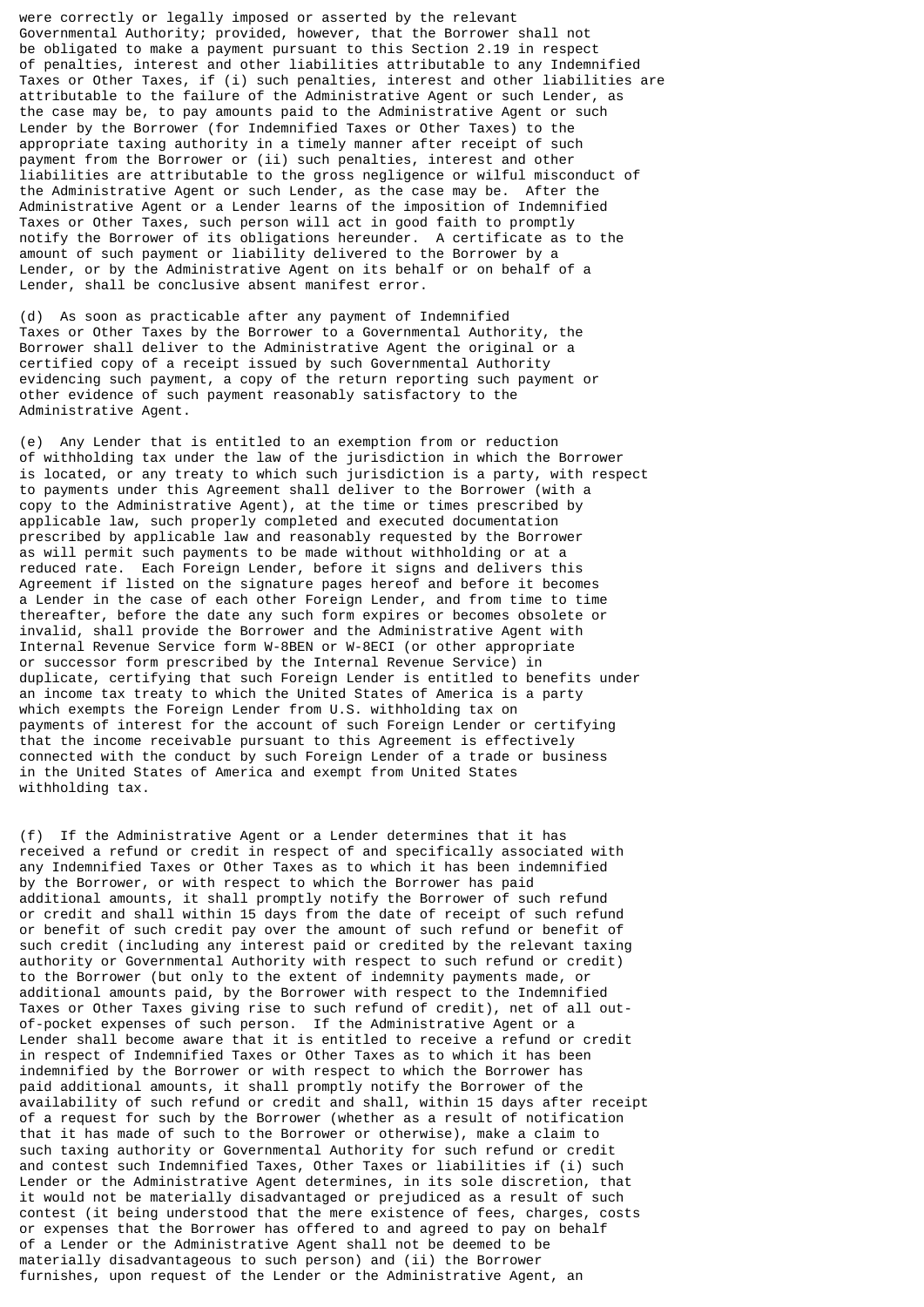opinion of reputable tax counsel (such opinion and such counsel to be acceptable to such Lender or the Administrative Agent) to the effect that such Indemnified Taxes or Other Taxes were wrongfully or illegally imposed.

SECTION 2.20. Assignment of Commitments Under Certain Circumstances; Duty to Mitigate tc \l2 "SECTION 2.20. Assignment of Commitments Under Certain Circumstances; Duty to Mitigate . (a) In the event (i) any Lender or the Issuing Bank delivers a certificate requesting compensation pursuant to Section 2.13, (ii) any Lender or the Issuing Bank delivers a notice described in Section 2.14 or (iii) the Borrower is required to pay any additional amount to any Lender or the Issuing Bank or any Governmental Authority on account of any Lender or the Issuing Bank pursuant to Section 2.19, the Borrower may, at its sole expense and effort (including with respect to the processing and recordation fee referred to in Section 9.04(b)), upon notice to such Lender or the Issuing Bank and the Administrative Agent, require such Lender or the Issuing Bank to transfer and assign, without recourse (in accordance with and subject to the restrictions contained in Section 9.04), all of its interests, rights and obligations under this Agreement to an assignee that shall assume such assigned obligations (which assignee may be another Lender, if a Lender accepts such assignment); provided that (x) such assignment shall not conflict with any law, rule or regulation or order of any court or other Governmental Authority having jurisdiction, (y) the Borrower shall have received the prior written consent of the Administrative Agent (and, if a Commitment is being assigned, of the Issuing Bank), which consent shall not unreasonably be withheld, and (z) the Borrower or such assignee shall have paid to the affected Lender or the Issuing Bank in immediately available funds an amount equal to the sum of the principal of and interest accrued to the date of such payment on the outstanding Loans or L/C Disbursements of such Lender or the Issuing Bank, respectively, plus all Fees and other amounts accrued for the account of such Lender or the Issuing Bank hereunder (including any amounts under Section 2.13 and Section 2.15); provided further that, if prior to any such transfer and assignment the circumstances or event that resulted in such Lender's or the Issuing Bank's claim for compensation under Section 2.13 or notice under Section 2.14 or the amounts paid pursuant to Section 2.19, as the case may be, cease to cause such Lender or the Issuing Bank to suffer increased costs or reductions in amounts received or receivable or reduction in return on capital, or cease to have the consequences specified in Section 2.14, or cease to result in amounts being payable under Section 2.19, as the case may be (including as a result of any action taken by such Lender or the Issuing Bank pursuant to paragraph (b) below), or if such Lender or the Issuing Bank shall waive its right to claim further compensation under Section 2.13 in respect of such circumstances or event or shall withdraw its notice under Section 2.14 or shall waive its right to further payments under Section 2.19 in respect of such circumstances or event, as the case may be, then such Lender or the Issuing Bank shall not thereafter be required to make any such transfer and assignment hereunder.

(b) If (i) any Lender or the Issuing Bank shall request compensation under Section 2.13, (ii) any Lender or the Issuing Bank delivers a notice described in Section 2.14 or (iii) the Borrower is required to pay any additional amount or indemnity payment to any Lender or the Issuing Bank or any Governmental Authority on account of any Lender or the Issuing Bank, pursuant to Section 2.19, then such Lender or the Issuing Bank shall use reasonable efforts (which shall not require such Lender or the Issuing Bank to incur an unreimbursed loss or unreimbursed cost or expense or otherwise take any action inconsistent with its internal policies or legal or regulatory restrictions or suffer any disadvantage or burden deemed by it to be significant) (x) to file any certificate or document reasonably requested in writing by the Borrower or (y) to assign its rights and delegate and transfer its obligations hereunder to another of its offices, branches or affiliates, if such filing or assignment would reduce its claims for compensation under Section 2.13 or enable it to withdraw its notice pursuant to Section 2.14 or would reduce amounts payable pursuant to Section 2.19, as the case may be, in the future. The Borrower hereby agrees to pay all reasonable costs and expenses incurred by any Lender or the Issuing Bank in connection with any such filing or assignment, delegation and transfer.

SECTION 2.21. Letters of Credit tc \l2 "SECTION 2.21. Letters of Credit . (a) General. The Borrower may request the issuance of a Letter of Credit for its own account or for the account of any of its Subsidiaries (in which case the Borrower and such Subsidiary shall be coapplicants with respect to such Letter of Credit), in a form reasonably acceptable to the Administrative Agent and the Issuing Bank, at any time and from time to time while the Commitments remain in effect. This Section shall not be construed to impose an obligation upon the Issuing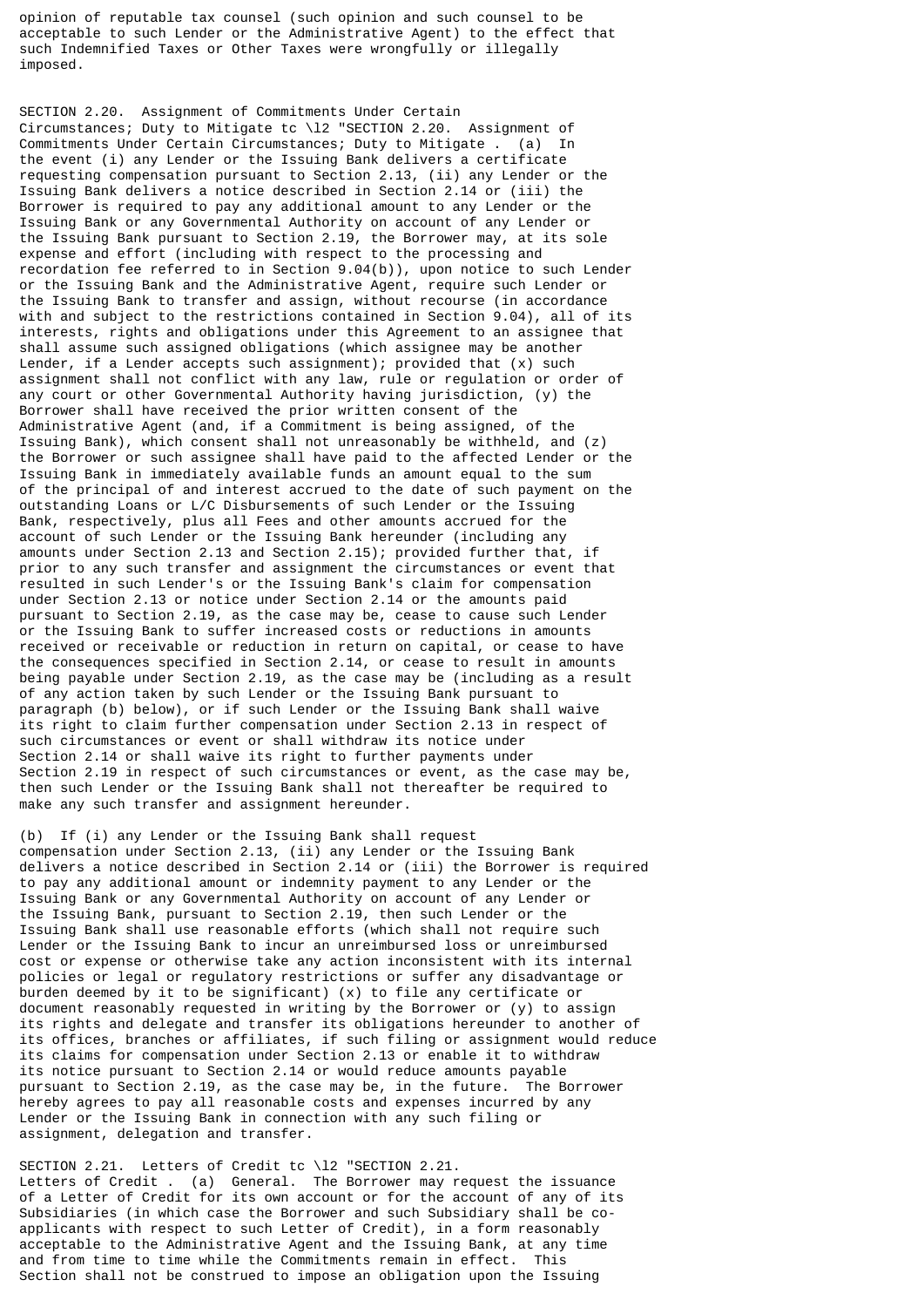Bank to issue any Letter of Credit that is inconsistent with the terms and conditions of this Agreement.

(b) Notice of Issuance, Amendment, Renewal, Extension; Certain Conditions. In order to request the issuance of a Letter of Credit (or to amend, renew or extend an existing Letter of Credit), the Borrower shall hand deliver or telecopy (or transmit by electronic communication, if arrangements for doing so have been approved by the Issuing Bank) to the Issuing Bank and the Administrative Agent (reasonably in advance of the requested date of issuance, amendment, renewal or extension) a notice requesting the issuance of a Letter of Credit, or identifying the Letter of Credit to be amended, renewed or extended, and specifying the date of issuance, amendment, renewal or extension, the date on which such Letter of Credit is to expire (which shall comply with paragraph (c) below), the amount of such Letter of Credit, the name and address of the beneficiary thereof and such other information as shall be necessary to prepare such Letter of Credit. A Letter of Credit shall be issued, amended, renewed or extended only if, and upon issuance, amendment, renewal or extension of each Letter of Credit the Borrower shall be deemed to represent and warrant that, after giving effect to such issuance, amendment, renewal or extension (i) the L/C Exposure shall not exceed \$75,000,000 and (ii) the sum of the Aggregate Revolving Credit Exposure and the aggregate principal amount of outstanding Competitive Borrowings shall not exceed the Total Commitment.

(c) Expiration Date. Each Letter of Credit shall expire at the close of business on the earlier of the date one year after the date of the issuance of such Letter of Credit and the date that is five Business Days prior to the Maturity Date, unless such Letter of Credit expires by its terms on an earlier date; provided, however, that a Letter of Credit may, upon the request of the Borrower, include a provision whereby such Letter of Credit shall be renewed automatically for additional consecutive periods of 12 months or less (but not beyond the date that is five Business Days prior to the Maturity Date) unless the Issuing Bank notifies the beneficiary thereof at least 30 days prior to the then-applicable expiration date that such Letter of Credit will not be renewed.

(d) Participations. By the issuance of a Letter of Credit and without any further action on the part of the Issuing Bank or the Lenders, the Issuing Bank hereby grants to each Lender, and each such Lender hereby acquires from the Issuing Bank, a participation in such Letter of Credit equal to such Lender's Pro Rata Percentage of the aggregate amount available to be drawn under such Letter of Credit, effective upon the issuance of such Letter of Credit (or, in the case of the Existing Letters of Credit, effective upon the Closing Date). In consideration and in furtherance of the foregoing, each Lender hereby absolutely and unconditionally agrees to pay to the Administrative Agent, for the account of the Issuing Bank, such Lender's Pro Rata Percentage of each L/C Disbursement made by the Issuing Bank and not reimbursed by the Borrower forthwith on the date due as provided in Section 2.02(f). Each Lender acknowledges and agrees that its obligation to acquire participations pursuant to this paragraph in respect of Letters of Credit is absolute and unconditional and shall not be affected by any circumstance whatsoever, including the occurrence and continuance of a Default or an Event of Default, and that each such payment shall be made without any offset, abatement, withholding or reduction whatsoever.

(e) Reimbursement. If the Issuing Bank shall make any L/C Disbursement in respect of a Letter of Credit, the Borrower shall pay to the Administrative Agent an amount equal to such L/C Disbursement not later than 5:00 p.m., New York City time, on the day on which the Borrower shall have received notice from the Issuing Bank that payment of such draft will be made, or, if the Borrower shall have received such notice later than 11:00 a.m., New York City time, on any Business Day, not later than 12:00 noon, New York City time, on the immediately following Business Day.

(f) Obligations Absolute. The Borrower's obligations to reimburse L/C Disbursements as provided in paragraph (e) above shall be absolute, unconditional and irrevocable, and shall be performed strictly in accordance with the terms of this Agreement, under any and all circumstances whatsoever, and irrespective of:

(i) any lack of validity or enforceability of any Letter of Credit or this Agreement, or any term or provision therein;

(ii) any amendment or waiver of this Agreement;

(iii) the existence of any claim, setoff, defense or other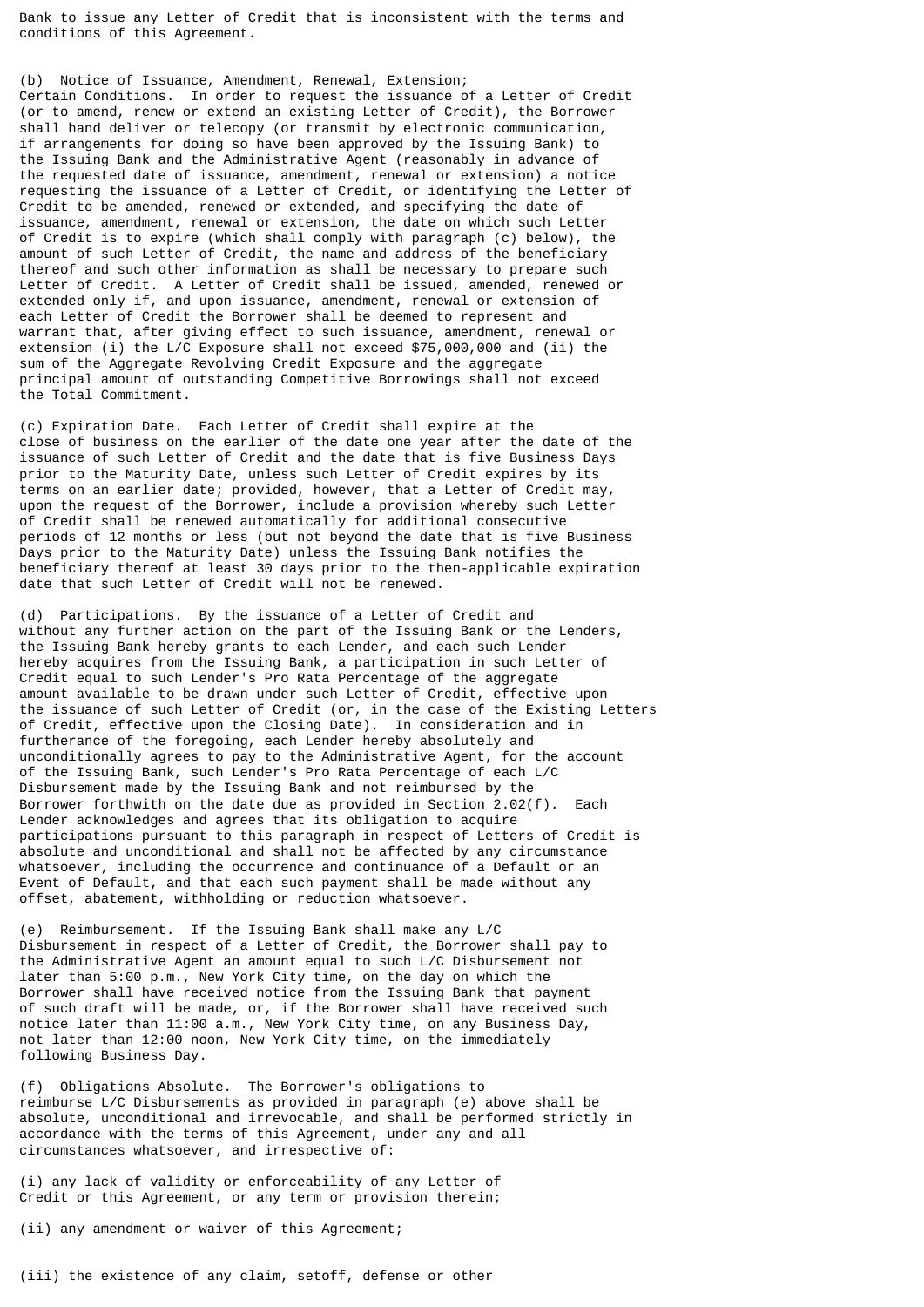right that the Borrower, any other party guaranteeing, or otherwise obligated with, the Borrower, any Subsidiary or other Affiliate thereof or any other person may at any time have against the beneficiary under any Letter of Credit, the Issuing Bank, the Administrative Agent or any Lender or any other person, whether in connection with this Agreement or any other related or unrelated agreement or transaction;

(iv) any draft or other document presented under a Letter of Credit proving to be forged, fraudulent, invalid or insufficient in any respect or any statement therein being untrue or inaccurate in any respect;

(v) payment by the Issuing Bank under a Letter of Credit against presentation of a draft or other document that does not comply with the terms of such Letter of Credit; and

(vi) any other act or omission to act or delay of any kind of the Issuing Bank, the Lenders, the Administrative Agent or any other person or any other event or circumstance whatsoever, whether or not similar to any of the foregoing, that might, but for the provisions of this Section, constitute a legal or equitable discharge of the Borrower's obligations hereunder.

Without limiting the generality of the foregoing, it is expressly understood and agreed that the absolute and unconditional obligation of the Borrower hereunder to reimburse L/C Disbursements will not be excused by the gross negligence or wilful misconduct of the Issuing Bank. However, the foregoing shall not be construed to excuse the Issuing Bank from liability to the Borrower to the extent of any direct damages (as opposed to consequential damages, claims in respect of which are hereby waived by the Borrower to the extent permitted by applicable law) suffered by the Borrower that are caused by the Issuing Bank's gross negligence or wilful misconduct in determining whether drafts and other documents presented under a Letter of Credit comply with the terms thereof; it is understood that the Issuing Bank may accept documents that appear on their face to be in order, without responsibility for further investigation, regardless of any notice or information to the contrary and, in making any payment under any Letter of Credit (i) the Issuing Bank's exclusive reliance on the documents presented to it under such Letter of Credit as to any and all matters set forth therein, including reliance on the amount of any draft presented under such Letter of Credit, whether or not the amount due to the beneficiary thereunder equals the amount of such draft and whether or not any document presented pursuant to such Letter of Credit proves to be insufficient in any respect, if such document on its face appears to be in order, and whether or not any other statement or any other document presented pursuant to such Letter of Credit proves to be forged or invalid or any statement therein proves to be inaccurate or untrue in any respect whatsoever and (ii) any noncompliance in any immaterial respect of the documents presented under such Letter of Credit with the terms thereof shall, in each case, be deemed not to constitute wilful misconduct or gross negligence of the Issuing Bank.

(g) Disbursement Procedures. The Issuing Bank shall, promptly following its receipt thereof, examine all documents purporting to represent a demand for payment under a Letter of Credit. The Issuing Bank shall as promptly as possible give telephonic notification, confirmed by telecopy, to the Administrative Agent and the Borrower of such demand for payment and whether the Issuing Bank has made or will make an L/C Disbursement thereunder; provided that any failure to give or delay in giving such notice shall not relieve the Borrower of its obligation to reimburse the Issuing Bank and the Lenders with respect to any such L/C Disbursement. The Administrative Agent shall promptly give each Lender notice thereof.

(h) Interim Interest. If the Issuing Bank shall make any L/C Disbursement in respect of a Letter of Credit, then, unless the Borrower shall reimburse such L/C Disbursement in full on such date, the unpaid amount thereof shall bear interest for the account of the Issuing Bank, for each day from and including the date of such L/C Disbursement, to but excluding the earlier of the date of payment by the Borrower or the date on which interest shall commence to accrue thereon as provided in Section  $2.02(f)$ , at the rate per annum that would apply to such amount if such amount were an ABR Revolving Loan.

(i) Resignation or Removal of the Issuing Bank. The Issuing Bank may resign at any time by giving 30 days' prior written notice to the Administrative Agent, the Lenders and the Borrower, and may be removed at any time by the Borrower by notice to the Issuing Bank, the Administrative Agent and the Lenders. Subject to the next succeeding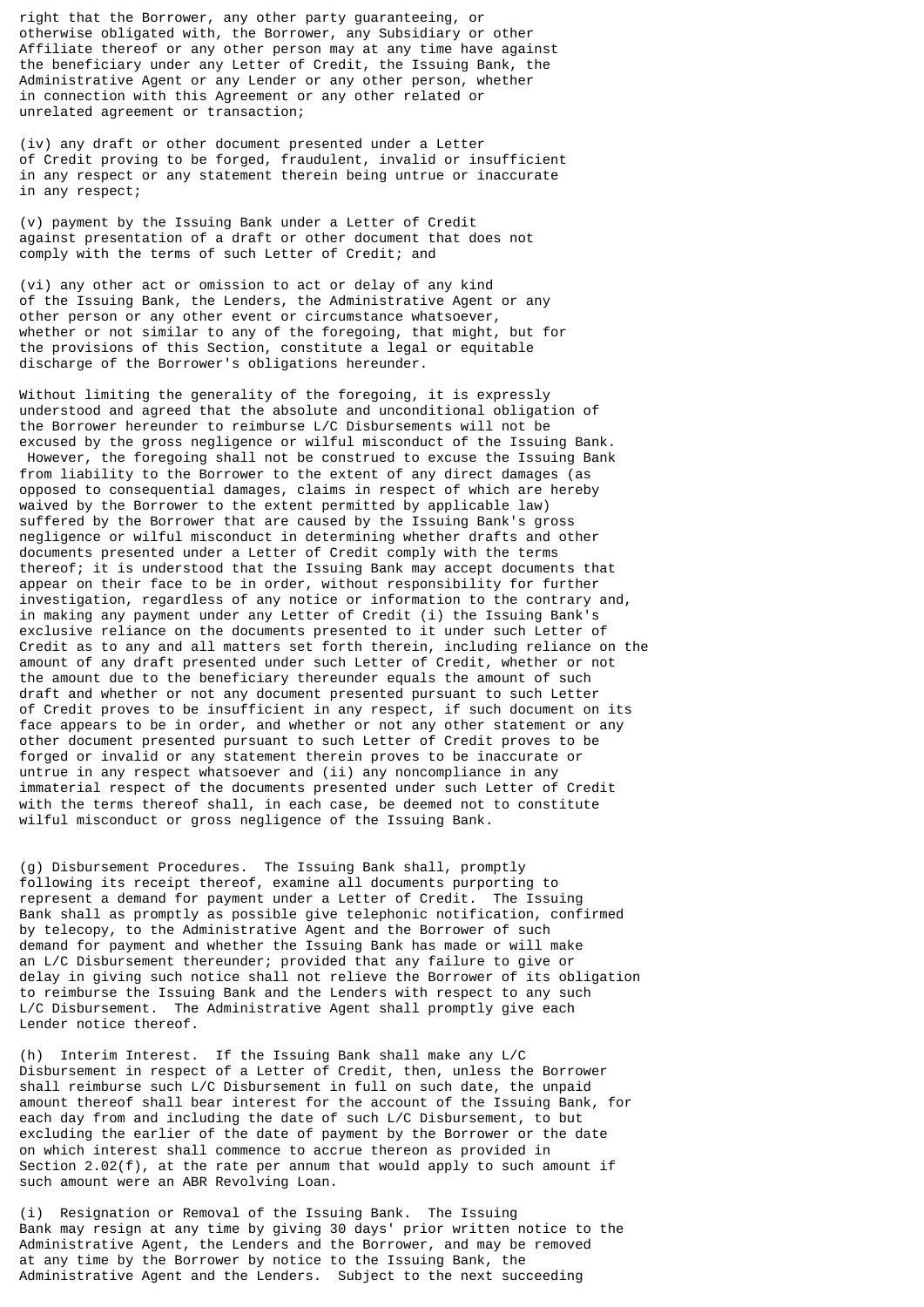paragraph, upon the acceptance of any appointment as the Issuing Bank hereunder by a Lender that shall agree to serve as successor Issuing Bank, such successor shall succeed to and become vested with all the interests, rights and obligations of the retiring Issuing Bank and the retiring Issuing Bank shall be discharged from its obligations to issue additional Letters of Credit hereunder. At the time such removal or resignation shall become effective, the Borrower shall pay all accrued and unpaid fees pursuant to Section 2.06(c)(ii). The acceptance of any appointment as the Issuing Bank hereunder by a successor Lender shall be evidenced by an agreement entered into by such successor, in a form satisfactory to the Borrower and the Administrative Agent, and, from and after the effective date of such agreement, (i) such successor Lender shall have all the rights and obligations of the previous Issuing Bank under this Agreement and (ii) references herein to the term "Issuing Bank" shall be deemed to refer to such successor or to any previous Issuing Bank, or to such successor and all previous Issuing Banks, as the context shall require. After the resignation or removal of the Issuing Bank hereunder, the retiring Issuing Bank shall remain a party hereto and shall continue to have all the rights and obligations of an Issuing Bank under this Agreement with respect to Letters of Credit issued by it prior to such resignation or removal, but shall not be required to issue additional Letters of Credit.

(j) Cash Collateralization. If any Event of Default shall occur and be continuing, the Borrower shall, on the Business Day it receives notice from the Administrative Agent or the Required Lenders (or, if the maturity of the Loans has been accelerated, Lenders holding participations in outstanding Letters of Credit representing greater than 50% of the aggregate undrawn amount of all outstanding Letters of Credit) thereof and of the amount to be deposited, deposit in an account with the Administrative Agent, for the benefit of the Lenders, an amount in cash equal to the L/C Exposure as of such date, provided, however that the obligation to deposit such cash shall become effective immediately, and such deposit shall become immediately due and payable, without demand or other notice of any kind, upon the occurrence of any Event of Default with respect to the Borrower described in clause (g) or (h) of Article VII. Such deposit shall be held by the Administrative Agent as collateral for the payment and performance of the obligations of the Borrower under this Agreement. The Administrative Agent shall have exclusive dominion and control, including the exclusive right of withdrawal, over such account. Other than any interest earned on the investment of such deposits in Permitted Investments, which investments shall be made at the option and sole discretion of the Administrative Agent, such deposits shall not bear interest. Interest or profits, if any, on such investments shall accumulate in such account. Moneys in such account shall (i) automatically be applied by the Administrative Agent to reimburse the Issuing Bank for L/C Disbursements for which it has not been reimbursed, (ii) be held for the satisfaction of the reimbursement obligations of the Borrower for the L/C Exposure at such time and (iii) if the maturity of the Loans has been accelerated (but subject to the consent of Lenders holding participations in outstanding Letters of Credit representing greater than 50% of the aggregate undrawn amount of all outstanding Letters of Credit), be applied to satisfy other obligations of the Borrower under this Agreement. If the Borrower is required to provide an amount of cash collateral hereunder as a result of the occurrence of an Event of Default, such amount (to the extent not applied as aforesaid) shall be returned to the Borrower within three Business Days after all Events of Default have been cured or waived.

(k) Additional Issuing Banks. The Borrower may, at any time and from time to time with the consent of the Administrative Agent (which consent shall not be unreasonably withheld or delayed) and such Lender, designate one or more additional Lenders to act as an issuing bank under the terms of the Agreement. Any Lender designated as an issuing bank pursuant to this paragraph (k) shall be deemed to be an "Issuing Bank" (in addition to being a Lender) in respect of Letters of Credit issued or to be issued by such Lender, and, with respect to such Letters of Credit, such term shall thereafter apply to the other Issuing Bank and such Lender.

## ARTICLE III

Representations and Warranties tc \l1 "ARTICLE IIIRepresentations and Warranties

The Borrower represents and warrants to the Administrative Agent, the Issuing Bank and each of the Lenders that:

SECTION 3.01. Organization; Powers tc \l2 "SECTION 3.01. Organization; Powers . The Borrower and each of the Subsidiaries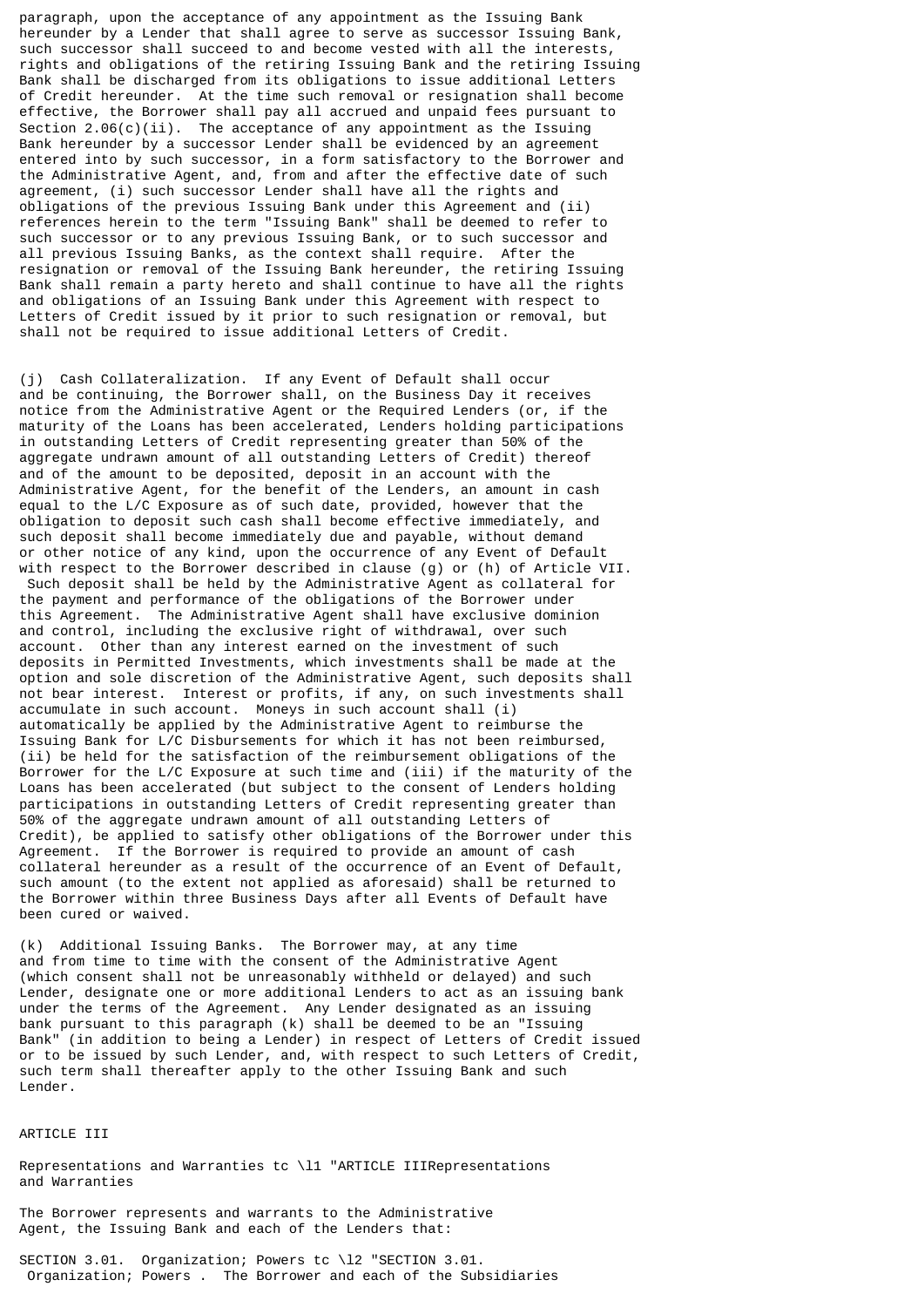(a) is duly organized, validly existing and in good standing under the laws of the jurisdiction of its organization, (b) has all requisite power and authority to own its property and assets and to carry on its business as now conducted and (c) is qualified to do business in, and is in good standing in, every jurisdiction where such qualification is required, except where the failure so to qualify could not reasonably be expected to result in a Material Adverse Effect.

SECTION 3.02. Authorization tc \l2 "SECTION 3.02. Authorization . The execution, delivery and performance by the Borrower of this Agreement and the transactions contemplated hereby (including the Borrowings hereunder) (collectively, the "Transactions") (a) are within the Borrower's corporate powers and have been duly authorized by all requisite corporate and, if required, stockholder action and (b) will not (i) violate (A) any provision of law, statute, rule or regulation, or of the certificate or articles of incorporation or other constitutive documents or by-laws of the Borrower or any Subsidiary, (B) any order of any Governmental Authority or (C) any provision of any indenture, agreement or other instrument to which the Borrower or any Subsidiary is a party or by which any of them or any of their property is or may be bound, the effect of which could reasonably be expected to result in a Material Adverse Effect, (ii) result in a breach of or constitute (alone or with notice or lapse of time or both) a default under, or give rise to any right to accelerate or to require the prepayment, repurchase or redemption of any obligation under any such indenture, agreement or other instrument, the effect of which could reasonably be expected to result in a Material Adverse Effect, or (iii) result in the creation or imposition of any Lien upon or with respect to any property or assets now owned or hereafter acquired by the Borrower or any Subsidiary.

SECTION 3.03. Enforceability tc \l2 "SECTION 3.03. Enforceability . This Agreement has been duly executed and delivered by the Borrower and constitutes a legal, valid and binding obligation of the Borrower enforceable against the Borrower in accordance with its terms, subject to applicable bankruptcy, insolvency, reorganization, moratorium, or similar laws affecting the enforceability of creditors' rights generally and to general principles of equity, regardless of whether considered in a proceeding in equity or at law.

SECTION 3.04. Governmental Approvals tc \l2 "SECTION 3.04. Governmental Approvals . No action, consent or approval of, registration or filing with or any other action by any Governmental Authority is or will be required in connection with the Transactions, except for such as have been made or obtained and are in full force and effect.

SECTION 3.05. Financial Statements tc \l2 "SECTION 3.05. Financial Statements . The Borrower has heretofore furnished to the Lenders its consolidated balance sheets and related statements of income, stockholders' equity and cash flows (i) as of and for the fiscal year ended December 31, 2000, audited by and accompanied by the opinion of PricewaterhouseCoopers LLP, independent public accountants, and (ii) as of and for the fiscal quarter and the portion of the fiscal year ended September 30, 2001, certified by its chief financial officer. Such financial statements present fairly, in all material respects, the financial condition and results of operations and cash flows of the Borrower and its consolidated Subsidiaries as of such dates and for such periods in accordance with GAAP, subject to normal year-end audit adjustments and the absence of footnotes in the case of the statements referred to in clause (ii) above.

SECTION 3.06. No Material Adverse Change tc \l2 "SECTION 3.06. No Material Adverse Change . Since December 31, 2000, there has been no material adverse change in the financial condition, results of operations or business of the Borrower and the Subsidiaries, taken as a whole.

SECTION 3.07. Subsidiaries tc \12 "SECTION 3.07. Subsidiaries . Schedule 3.07 sets forth as of the Closing Date a list of all Subsidiaries and the percentage ownership interest of the Borrower therein.

SECTION 3.08. Litigation; Compliance with Laws tc \l2 "SECTION 3.08. Litigation; Compliance with Laws . (a) There are not any actions, suits or proceedings at law or in equity or by or before any Governmental Authority now pending or, to the knowledge of the Borrower, threatened against or affecting the Borrower or any Subsidiary or any business, property or rights of any such person (i) that involve this Agreement or the Transactions or (ii) as to which there is a reasonable possibility of an adverse determination and that, if adversely determined,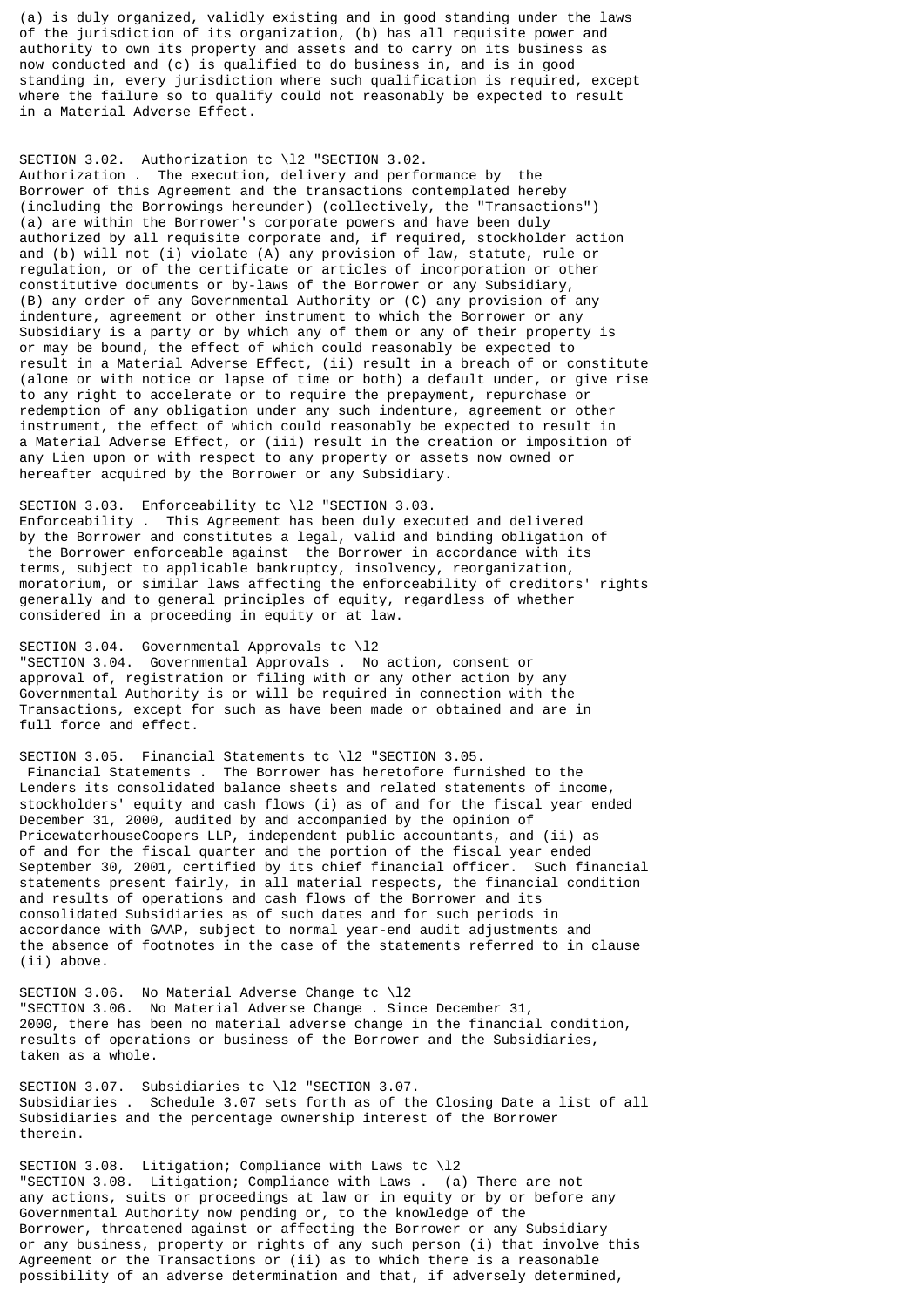could reasonably be expected, individually or in the aggregate, to result in a Material Adverse Effect.

(b) None of the Borrower or any of the Subsidiaries is in violation of any law, rule or regulation, or is in default with respect to any judgment, writ, injunction, decree or order of any Governmental Authority, where such violation or default could reasonably be expected to result in a Material Adverse Effect.

SECTION 3.09. Federal Reserve Regulations tc \l2 "SECTION 3.09. Federal Reserve Regulations . (a) The Borrower is not engaged principally, or as one of its important activities, in the business of extending credit for the purpose of buying or carrying Margin Stock.

(b) No part of the proceeds of any Loan or any Letter of Credit will be used, whether directly or indirectly, and whether immediately, incidentally or ultimately, for any purpose that entails a violation of, or that is inconsistent with, the provisions of the Regulations of the Board, including Regulation T, U or X.

SECTION 3.10. Investment Company Act; Public Utility Holding Company Act tc \l2 "SECTION 3.10. Investment Company Act; Public Utility Holding Company Act . None of the Borrower or any of the Subsidiaries is (a) an "investment company" as defined in, or subject to regulation under, the Investment Company Act of 1940 or (b) a "holding company" as defined in, or subject to regulation under, the Public Utility Holding Company Act of 1935.

SECTION 3.11. Use of Proceeds tc \l2 "SECTION 3.11. Use of Proceeds . The Borrower will use the proceeds of the Loans and will request the issuance of Letters of Credit only for the purposes specified in the preamble to this Agreement.

SECTION 3.12. Tax Returns tc \12 "SECTION 3.12. Tax Returns . Each of the Borrower and the Subsidiaries has filed or caused to be filed all Federal, state, local and foreign tax returns or materials required to have been filed by it and has paid or caused to be paid all Taxes due and payable by it and all assessments received by it, except (a) Taxes that are being contested in good faith by appropriate proceedings and for which the Borrower or such Subsidiary, as applicable, shall have set aside on its books adequate reserves or (b) to the extent that the failure to do so could not reasonably be expected to result in a Material Adverse Effect.

SECTION 3.13. No Material Misstatements tc \l2 "SECTION 3.13. No Material Misstatements . None of (a) the Confidential Information Memorandum or (b) any other information, report, financial statement, exhibit or schedule furnished by or on behalf of the Borrower to the Administrative Agent or any Lender in connection with the negotiation of this Agreement contains any material misstatement of fact or omits to state any material fact necessary to make the statements therein taken as a whole, in the light of the circumstances under which they were made, not misleading; provided that to the extent any such information, report, financial statement, exhibit or schedule was based upon or constitutes a forecast or projection, the Borrower represents only that it acted in good faith and utilized reasonable assumptions and due care in the preparation of such information, report, financial statement, exhibit or schedule.

SECTION 3.14. Employee Benefit Plans tc \l2 "SECTION 3.14. Employee Benefit Plans . No ERISA Event has occurred or is reasonably expected to occur that, when taken together with all other such ERISA Events, could reasonably be expected to result in a Material Adverse Effect. The accumulated benefit obligations (as defined in Statement of Financial Accounting Standards No. 87) under all Plans (based on the assumptions used for purposes of Statement of Financial Accounting Standards No. 87) did not, as of the last annual valuation dates applicable thereto, exceed by more than \$50,000,000 the fair market value of the assets of all such Plans.

SECTION 3.15. Environmental Matters tc \l2 "SECTION 3.15. Environmental Matters . Except with respect to any matters that, individually or in the aggregate, could not reasonably be expected to result in a Material Adverse Effect, neither the Borrower nor any of the Subsidiaries (i) has failed to comply with any Environmental Law or to obtain, maintain or comply with any permit, license or other approval required under any Environmental Law, (ii) is subject to any Environmental Liability, (iii) has received written notice of any claim with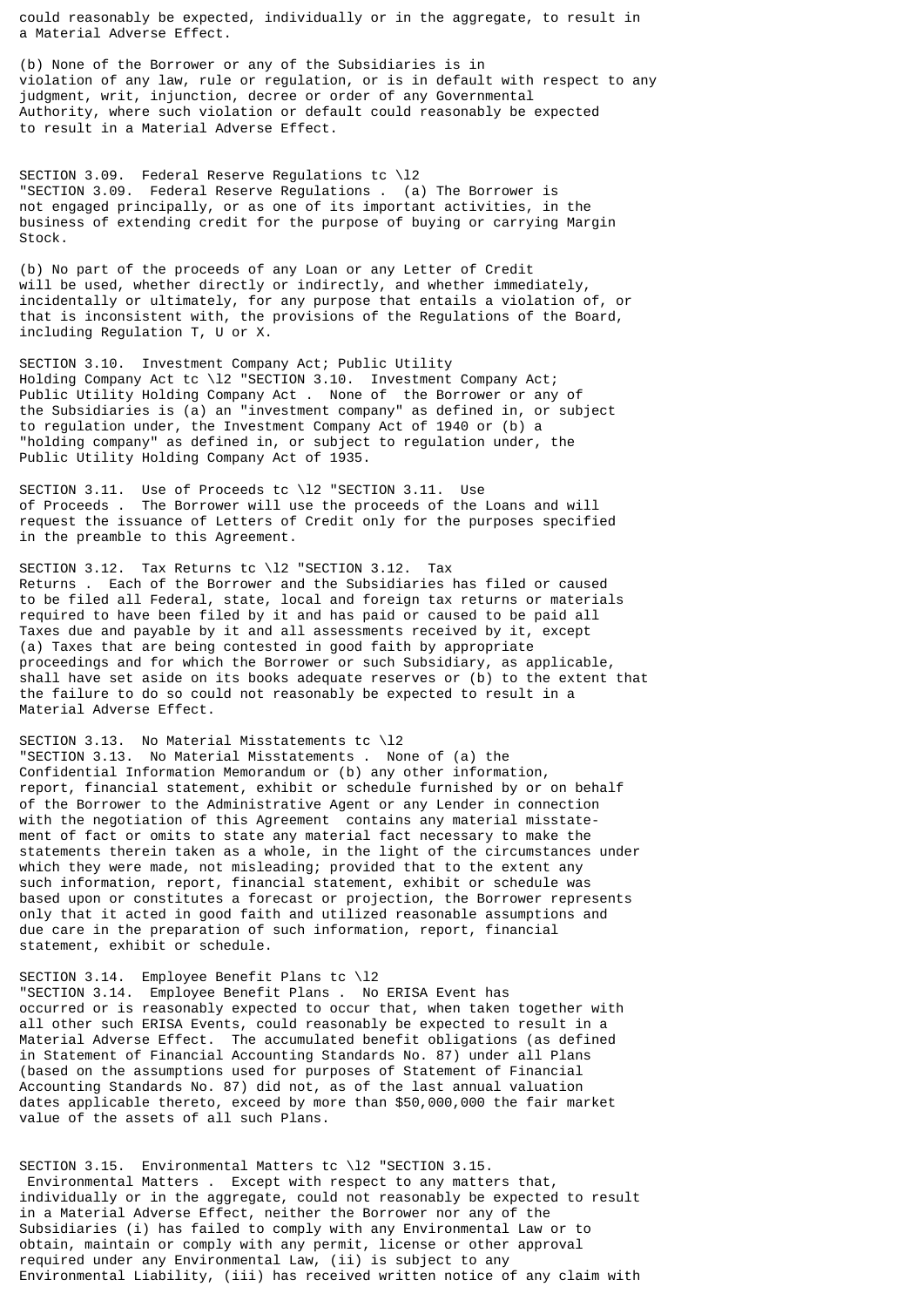respect to any Environmental Liability or (iv) knows of any basis for any Environmental Liability of the Borrower or the Subsidiaries.

SECTION 3.16. Senior Indebtedness tc \l2 "SECTION 3.16. Senior Indebtedness . The Loans and other obligations hereunder constitute "Senior Indebtedness" under and as defined in the Subordinated Note Documents.

## ARTICLE IV

Conditions of Lending tc \l1 " ARTICLE IV Conditions of Lending

The obligations of the Lenders to make Loans and of the Issuing Bank to issue Letters of Credit hereunder are subject to the satisfaction of the following conditions:

SECTION 4.01. All Credit Events tc \l2 "SECTION 4.01. All Credit Events . On the date of each Borrowing or issuance, amendment, extension or renewal of a Letter of Credit (each such event being called a "Credit Event"):

(a) The Administrative Agent shall have received a notice of such Borrowing as required by Section 2.03 or 2.04, as applicable (or such notice shall have been deemed given in accordance with Section 2.04), or, in the case of the issuance, amendment, extension or renewal of a Letter of Credit, the Issuing Bank and the Administrative Agent shall have received a notice requesting the issuance, amendment, extension or renewal of such Letter of Credit as required by Section 2.21(b).

(b) The representations and warranties set forth in Article III hereof shall be true and correct in all material respects on and as of the date of such Credit Event with the same effect as though made on and as of such date, except to the extent such representations and warranties expressly relate to an earlier date.

(c) At the time of and immediately after such Credit Event, no Event of Default or Default shall have occurred and be continuing.

Each Credit Event shall be deemed to constitute a representation and warranty by the Borrower on the date of such Credit Event as to the matters specified in paragraphs (b) and (c) of this Section 4.01.

SECTION 4.02. Closing Date tc \l2 "SECTION 4.02. Closing Date . On the Closing Date:

(a) The Administrative Agent (or its counsel) shall have received from each party hereto either (i) a counterpart of this Agreement signed on behalf of such party or (ii) written evidence satisfactory to the Administrative Agent (which may include telecopy transmission of a signed signature page of this Agreement) that such party has signed a counterpart of this Agreement.

(b) The Administrative Agent shall have received, on behalf of itself, the Lenders and the Issuing Bank, a favorable written opinion of each of (i) Bradford T. Smith, Chief Legal Counsel of the Borrower, substantially to the effect set forth in Exhibit E-1, and (ii) Davis Polk & Wardwell, special counsel for the Borrower, substantially to the effect set forth in Exhibit E-2, (A) dated the Closing Date, (B) addressed to the Issuing Bank, the Administrative Agent and the Lenders, and (C) covering such other matters relating to this Agreement and the Transactions as the Administrative Agent shall reasonably request, and the Borrower hereby requests such counsel to deliver such opinions.

(c) The Administrative Agent shall have received (i) a copy of the certificate of incorporation, including all amendments thereto, of the Borrower, certified as of a recent date by the Secretary of State of the State of Delaware, and a certificate as to the good standing of the Borrower as of a recent date, from such Secretary of State; (ii) a certificate of the Secretary or Assistant Secretary of the Borrower dated the Closing Date and certifying (A) that attached thereto is a true and complete copy of the bylaws of the Borrower as in effect on the Closing Date and at all times since a date prior to the date of the resolutions described in clause (B) below, (B) that attached thereto is a true and complete copy of resolutions duly adopted by the Board of Directors of the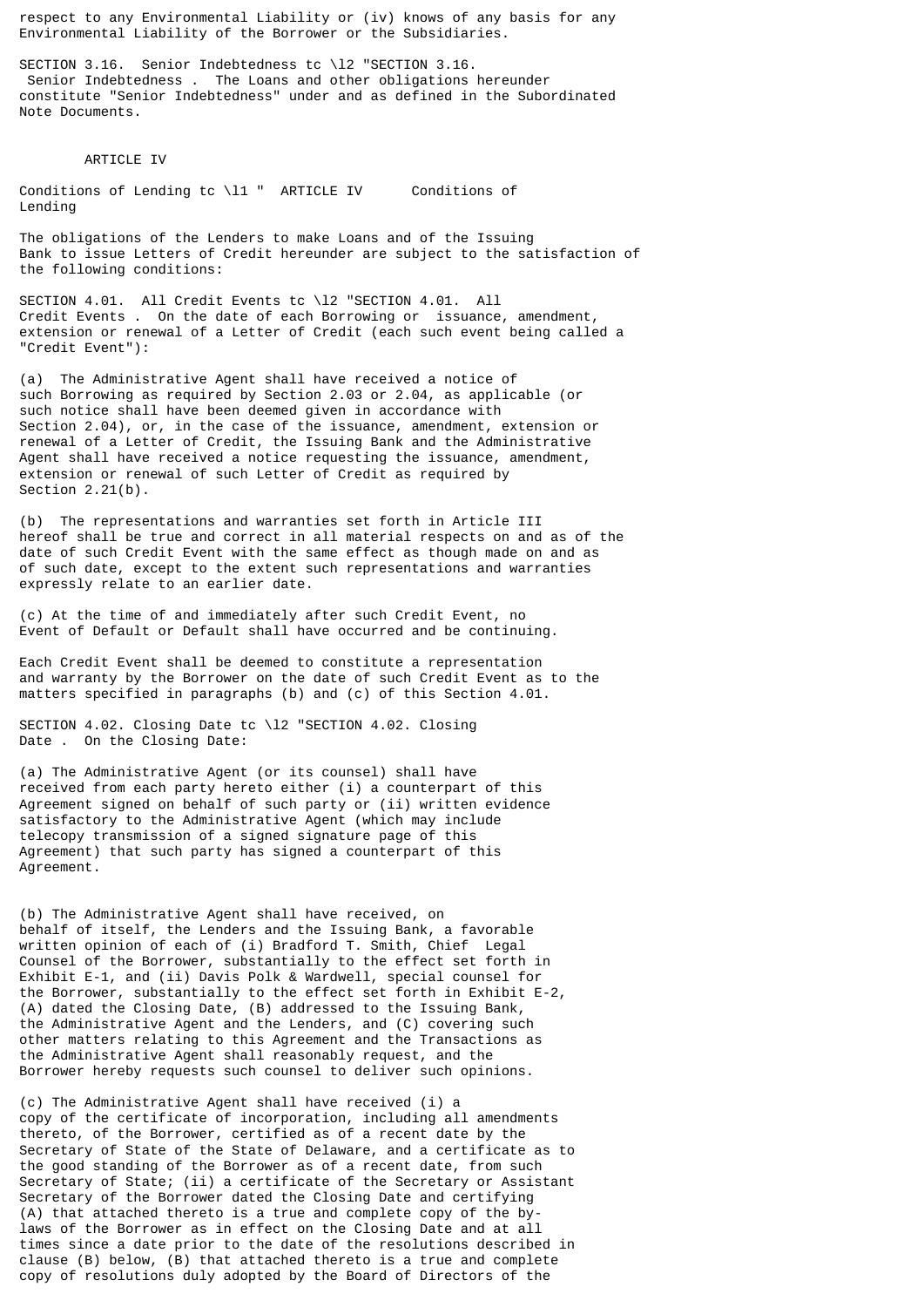Borrower authorizing the execution, delivery and performance of this Agreement and the borrowings hereunder, and that such resolutions have not been modified, rescinded or amended and are in full force and effect, (C) that the certificate of incorporation of the Borrower has not been amended since the date of the last amendment thereto shown on the certificate of good standing furnished pursuant to clause (i) above, and (D) as to the incumbency and specimen signature of each officer executing this Agreement or any other document delivered in connection herewith on behalf of the Borrower; (iii) a certificate of another officer as to the incumbency and specimen signature of the Secretary or Assistant Secretary executing the certificate pursuant to (ii) above; and (iv) such other documents relating to the Borrower, this Agreement or the Transactions as the Lenders, the Issuing Bank or the Administrative Agent may reasonably request.

(d) The Administrative Agent shall have received a certificate, dated the Closing Date and signed by a Financial Officer of the Borrower, confirming compliance with the conditions precedent set forth in paragraphs (b) and (c) of Section 4.01.

(e) The Administrative Agent shall have received all Fees and other amounts due and payable on or prior to the Closing Date, including, to the extent invoiced, reimbursement or payment of all out-of-pocket expenses required to be reimbursed or paid by the Borrower hereunder.

(f) The 364-Day Credit Agreement shall have been executed and delivered and the conditions precedent set forth in Section 4.02 thereof satisfied or waived.

(g) All principal, interest, fees and other amounts outstanding or due under the Existing Credit Agreement shall have been paid in full, the commitments thereunder terminated and all guarantees thereof released and discharged, and the Administrative Agent shall have received satisfactory evidence thereof.

(h) The credit facilities provided for by this Agreement and the 364-Day Credit Agreement shall be rated not lower than BBB by S&P, and the Administrative Agent shall have received satisfactory evidence thereof.

### ARTICLE V

Affirmative Covenants tc \l1 "ARTICLE VAffirmative Covenants

The Borrower covenants and agrees with each Lender that until the Commitments have been terminated and the principal of and interest on each Loan, all Fees and all other expenses or amounts payable hereunder shall have been paid in full and all Letters of Credit have been canceled or have expired and all amounts drawn thereunder have been reimbursed in full, unless the Required Lenders shall otherwise consent in writing, the Borrower will, and will cause each of the Subsidiaries to:

SECTION 5.01. Existence; Businesses and Properties tc \12 "SECTION 5.01. Existence; Businesses and Properties . (a) Do or cause to be done all things necessary to preserve, renew and keep in full force and effect its legal existence, except as otherwise expressly permitted under Section 6.04.

(b) Do or cause to be done all things necessary to obtain, preserve, renew, extend and keep in full force and effect its rights, licenses, permits, franchises, authorizations, patents, copyrights, trademarks and trade names, and comply in all material respects with all applicable laws, rules, regulations and decrees and orders of any Governmental Authority, in each case except where the failure to do so could not reasonably be expected to result in a Material Adverse Effect.

SECTION 5.02. Insurance tc \12 "SECTION 5.02. Insurance. Maintain with responsible and reputable insurance companies insurance, to such extent and against such risks as is customary with companies in the same or similar businesses operating in the same or similar locations.

SECTION 5.03. Obligations and Taxes tc \l2 "SECTION 5.03. Obligations and Taxes . Pay its Indebtedness and other obligations, including Taxes, before the same shall become delinquent or in default, except where (a) the validity or amount thereof shall be contested in good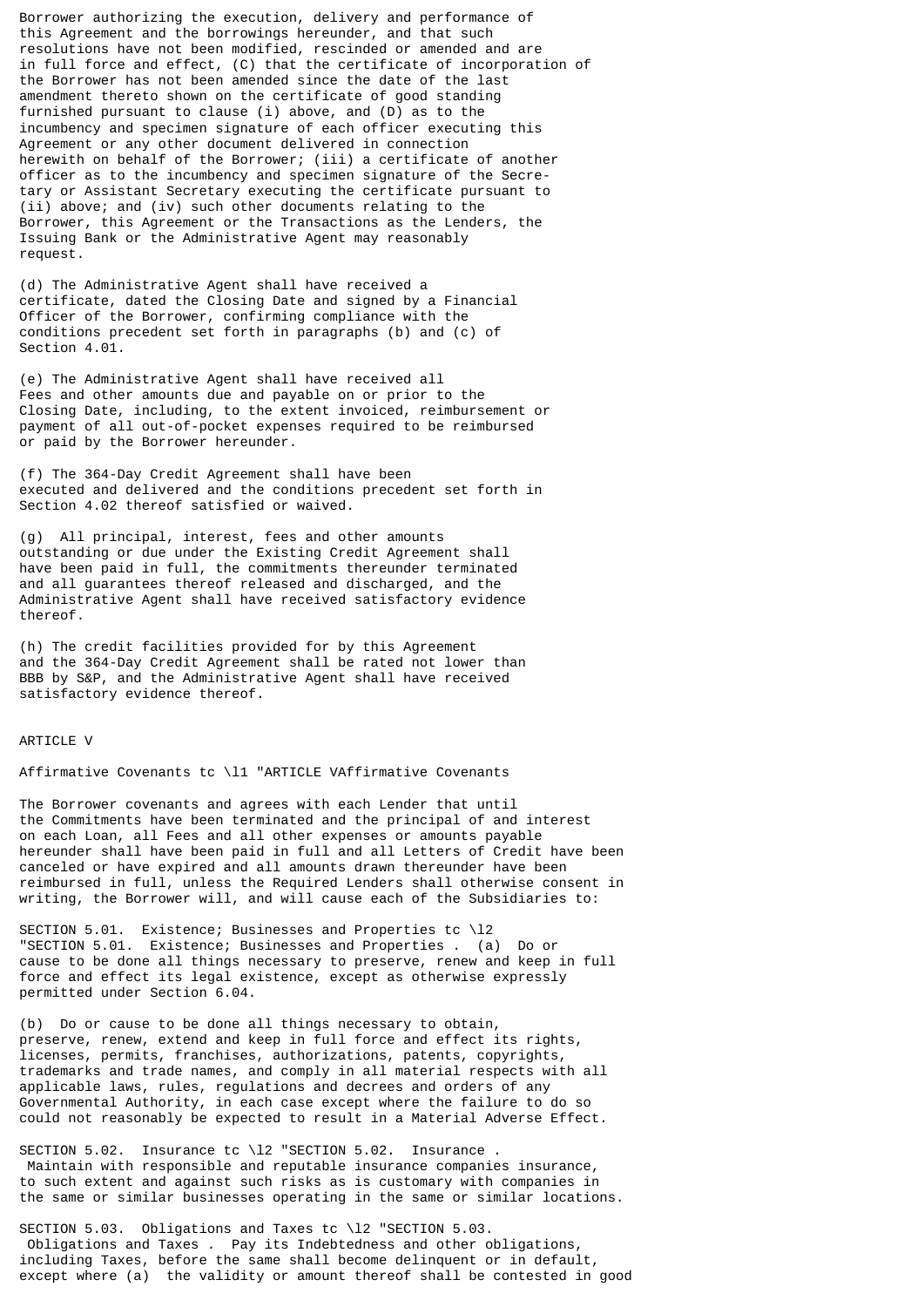faith by appropriate proceedings and the Borrower shall have set aside on its books adequate reserves with respect thereto in accordance with GAAP or (b) to the extent that the failure to do so could not reasonably be expected to result in a Material Adverse Effect.

SECTION 5.04. Financial Statements, Reports, etc tc \l2 "SECTION 5.04. Financial Statements, Reports, etc . In the case of the Borrower, furnish to the Administrative Agent and each Lender:

(a) within 105 days after the end of each fiscal year, its consolidated balance sheet and related statements of income, stockholders' equity and cash flows as of the close of and for such fiscal year, together with comparative figures for the immediately preceding fiscal year, all audited by PricewaterhouseCoopers LLP or other independent public accountants of recognized national standing and accompanied by an opinion of such accountants (which shall not be qualified in any material respect) to the effect that such consolidated financial statements present fairly in all material respects the financial condition and results of operations of the Borrower and its consolidated Subsidiaries on a consolidated basis in accordance with GAAP consistently applied;

(b) within 50 days after the end of each of the first three fiscal quarters of each fiscal year, its consolidated balance sheet and related statements of income, stockholders' equity and cash flows as of the close of and for such fiscal quarter and the then elapsed portion of the fiscal year, and comparative figures for the same periods in the immediately preceding fiscal year, all certified by one of its Financial Officers as presenting fairly in all material respects the financial condition and results of operations of the Borrower and its consolidated Subsidiaries on a consolidated basis in accordance with GAAP consistently applied, subject to normal year-end audit adjustments and the absence of footnotes;

(c) concurrently with any delivery of financial statements under paragraph (a) or (b) above, a certificate of a Financial Officer (A) certifying that no Event of Default or Default has occurred or, if such an Event of Default or Default has occurred, specifying the nature and extent thereof and any corrective action taken or proposed to be taken with respect thereto, (B) setting forth computations in reasonable detail satisfactory to the Administrative Agent demonstrating compliance with the covenants contained in Sections 6.07 and 6.08 and (C) stating whether any change in GAAP or in the application thereof has occurred since the date of the audited financial statements referred to in Section 3.05 and, if any such change has occurred, specifying the effect of such change on the financial statements accompanying such certificate;

(d) promptly after the same become publicly available, copies of all periodic and other reports, proxy statements and other materials filed by the Borrower or any Subsidiary with the Securities and Exchange Commission, or any Governmental Authority succeeding to any or all of the functions of said Commission, or with any national securities exchange, or distributed to its shareholders, as the case may be;

(e) promptly after the receipt thereof by the Borrower or any of its Subsidiaries, a copy of any "management letter" received by any such person from its certified public accountants and the management's response thereto; and

(f) promptly, from time to time, such other information regarding the operations, business affairs and financial condition of the Borrower or any Subsidiary, or compliance with the terms of this Agreement, as the Administrative Agent or any Lender may reasonably request.

SECTION 5.05. Litigation and Other Notices tc \l2 "SECTION 5.05. Litigation and Other Notices . In the case of the Borrower, furnish to the Administrative Agent, the Issuing Bank and each Lender prompt written notice of the following:

(a) any Event of Default or Default, specifying the nature and extent thereof and the corrective action (if any) taken or proposed to be taken with respect thereto;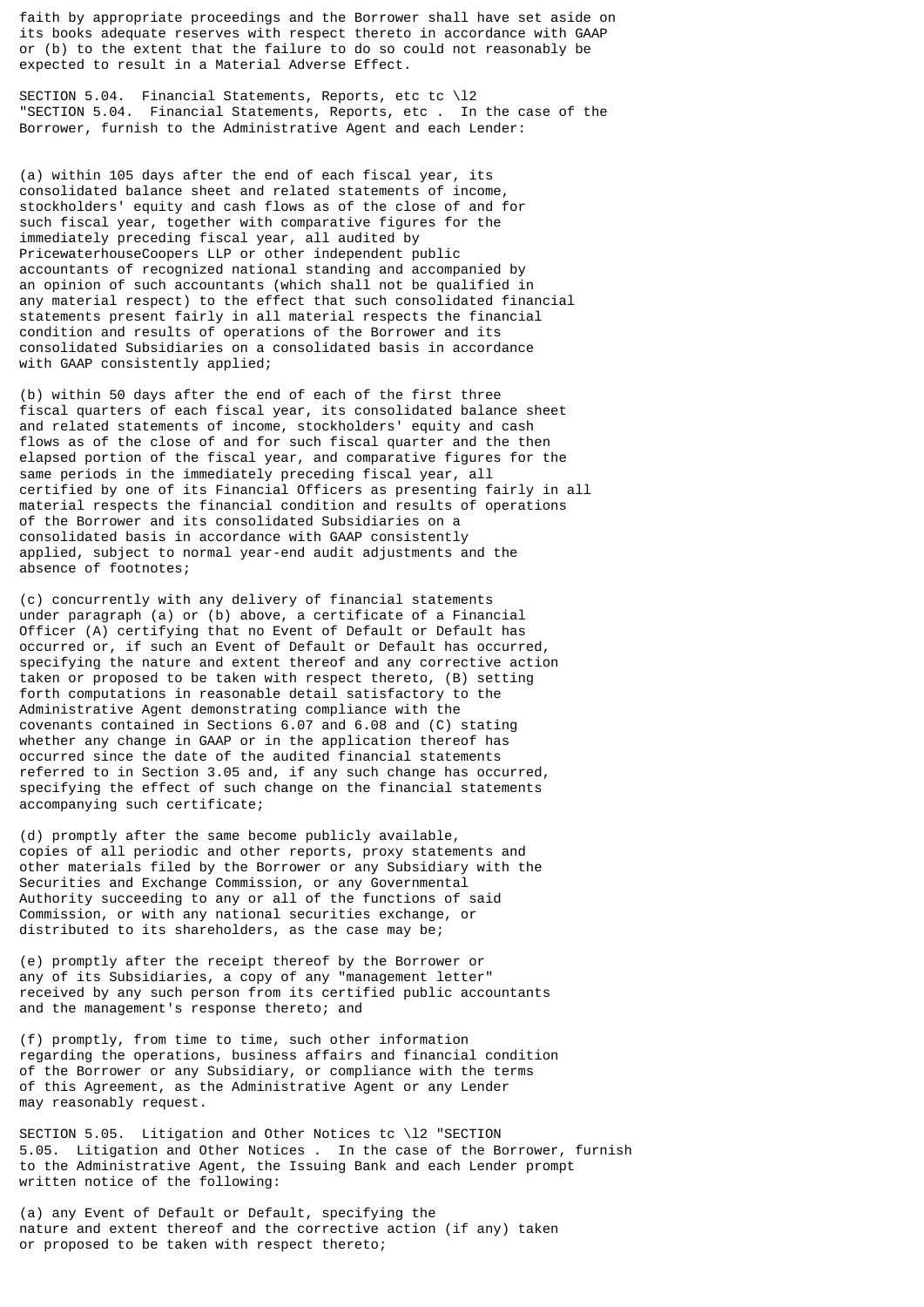(b) the filing or commencement of, or any threat or notice of intention of any person to file or commence, any action, suit or proceeding, whether at law or in equity or by or before any Governmental Authority, against the Borrower or any Affiliate thereof that could reasonably be expected to result in a Material Adverse Effect;

(c) any change in the rating by S&P of the Index Debt; and

(d) the occurrence of any ERISA Event that, alone or together with any other ERISA Events that have occurred, could reasonably be expected to result in a Material Adverse Effect.

SECTION 5.06. Maintaining Records; Access to Properties and Inspections tc \l2 "SECTION 5.06. Maintaining Records; Access to Properties and Inspections . Keep books of record and account in conformity with GAAP and all requirements of law in relation to its business and activities. The Borrower will, and will cause each of its Subsidiaries to, permit any representatives designated by the Administrative Agent or any Lender, upon reasonable prior notice, to visit and inspect the financial records and the properties of the Borrower or any Subsidiary at reasonable times and as often as reasonably requested and to make extracts from and copies of such financial records, and permit any representatives designated by the Administrative Agent or any Lender to discuss the affairs, finances and condition of the Borrower or any Subsidiary with the officers thereof and independent accountants therefor.

SECTION 5.07. Use of Proceeds tc \l2 "SECTION 5.07. Use of Proceeds . Use the proceeds of the Loans and request the issuance of Letters of Credit only for the purposes set forth in the preamble to this Agreement.

#### ARTICLE VI

Negative Covenants tc \l1 "ARTICLE VINegative Covenants

The Borrower covenants and agrees with each Lender that, until the Commitments have been terminated and the principal of and interest on each Loan, all Fees and all other expenses or amounts payable hereunder have been paid in full and all Letters of Credit have been canceled or have expired and all amounts drawn thereunder have been reimbursed in full, unless the Required Lenders shall otherwise consent in writing, the Borrower will not, and will not cause or permit any of the Subsidiaries to:

SECTION 6.01. Subsidiary Indebtedness tc \l2 "SECTION 6.01. Subsidiary Indebtedness . With respect to the Subsidiaries, incur, create, issue, assume or permit to exist any Indebtedness or preferred stock, except:

(a) Indebtedness or preferred stock existing on the date hereof and having an aggregate principal amount (or, in the case of preferred stock, an aggregate liquidation preference) of less than \$25,000,000 in the aggregate and, in the case of any such Indebtedness, any extensions, renewals or replacements thereof to the extent the principal amount of such Indebtedness is not increased, and such Indebtedness, if subordinated to the Loans, remains so subordinated on terms no less favorable to the Lenders, and the original obligors in respect of such Indebtedness remain the only obligors thereon;

(b) Indebtedness created or existing (i) hereunder or (ii) under the 364-Day Credit Agreement;

(c) intercompany Indebtedness or preferred stock to the extent owing to or held by the Borrower or another Subsidiary;

(d) Indebtedness of any Subsidiary incurred to finance the acquisition, construction or improvement of any fixed or capital assets, and extensions, renewals and replacements of any such Indebtedness that do not increase the outstanding principal amount thereof; provided that (i) such Indebtedness is incurred prior to or within 180 days after such acquisition or the completion of such construction or improvement and (ii) the aggregate principal amount of Indebtedness permitted by this Section 6.01(d), when combined with the aggregate principal amount of all Capital Lease Obligations incurred pursuant to Section 6.01(e) and all Indebtedness incurred pursuant to Section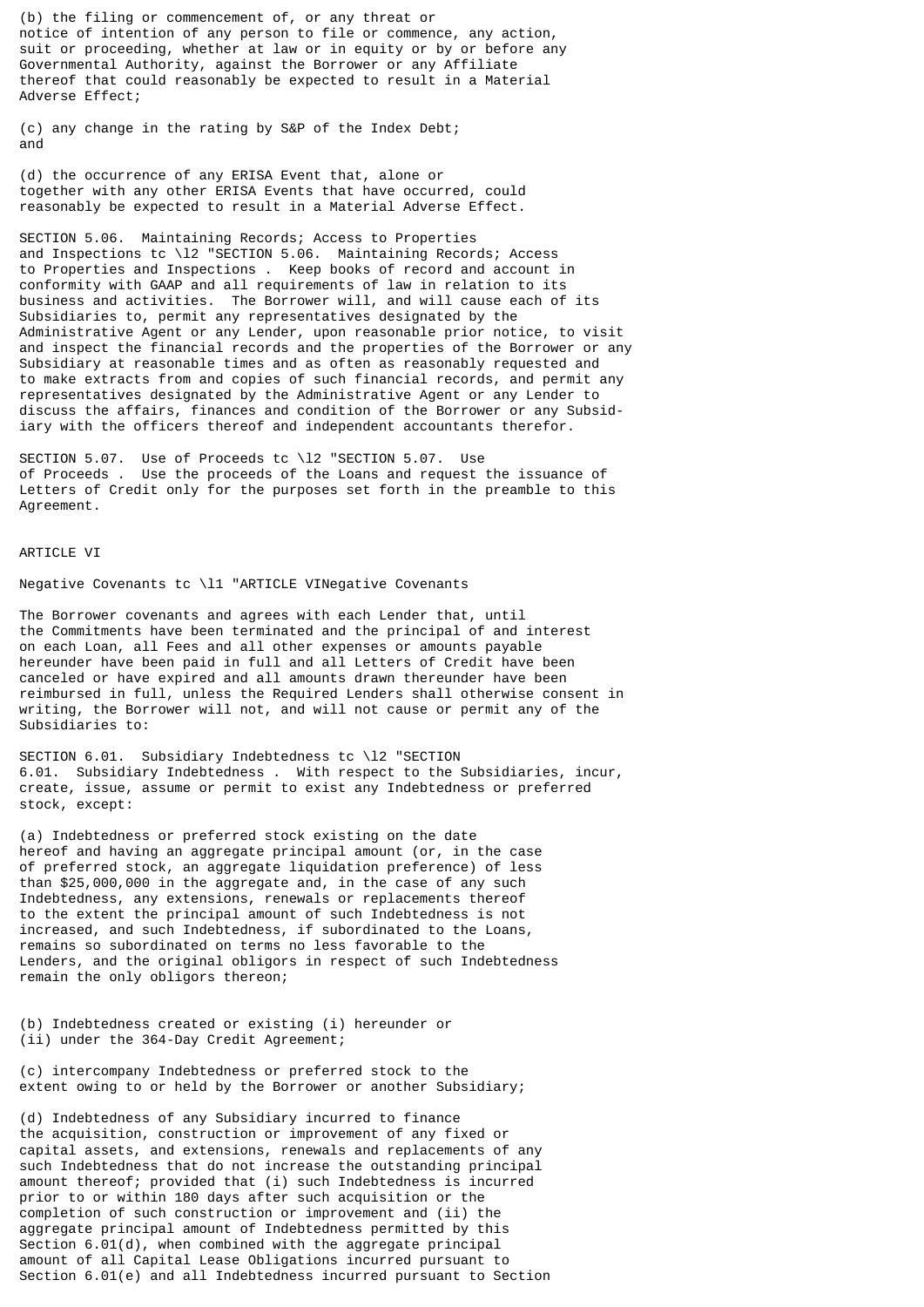6.01(f), shall not exceed \$100,000,000 at any time outstanding;

(e) Capital Lease Obligations in an aggregate principal amount, when combined with the aggregate principal amount of all Indebtedness incurred pursuant to Section 6.01(d) and Section 6.01(f), not in excess of \$100,000,000 at any time outstanding;

(f) Indebtedness of any person that becomes a Subsidiary after the date hereof; provided that (i) such Indebtedness exists at the time such person becomes a Subsidiary and is not created in contemplation of or in connection with such person becoming a Subsidiary, (ii) immediately before and after such person becomes a Subsidiary, no Event of Default or Default shall have occurred and be continuing and (iii) the aggregate principal amount of Indebtedness permitted by this clause (f), when combined with the aggregate principal amount of all Indebtedness incurred pursuant to Section 6.01(d) and all Capital Lease Obligations incurred pursuant to Section 6.01(e), shall not exceed \$100,000,000 at any time outstanding;

(g) Indebtedness under performance bonds or with respect to workers' compensation claims, in each case incurred in the ordinary course of business; and

(h) additional Indebtedness or preferred stock of the Subsidiaries to the extent not otherwise permitted by the foregoing clauses of this Section 6.01 in an aggregate principal amount (or, in the case of preferred stock, with an aggregate liquidation preference), when combined (without duplication) with the amount of obligations of the Borrower and its Subsidiaries secured by Liens pursuant to Section 6.02(j), not to exceed \$100,000,000 at any time outstanding.

SECTION 6.02. Liens tc \l2 "SECTION 6.02. Liens . Create, incur, assume or permit to exist any Lien on any property or assets (including Equity Interests or other securities of any person, including any Subsidiary) now owned or hereafter acquired by it or on any income or revenues or rights in respect of any thereof, except:

(a) Liens on property or assets of the Borrower and its Subsidiaries existing on the date hereof and encumbering property or assets with a fair market value, and securing obligations having an aggregate principal amount, in each case less than \$25,000,000 in the aggregate; provided that (x) such Liens shall secure only those obligations which they secure on the date hereof and extensions, renewals and replacements thereof permitted hereunder and (y) such Liens shall not apply to any other property or assets of the Borrower or any of the Subsidiaries;

(b) any Lien existing on any property or asset prior to the acquisition thereof by the Borrower or any Subsidiary or existing on any property or asset of any person that becomes a Subsidiary after the date hereof prior to the time such person becomes a Subsidiary; provided that (i) such Lien is not created in contemplation of or in connection with such acquisition or such person becoming a Subsidiary, as the case may be, (ii) such Lien does not apply to any other property or assets of the Borrower or any Subsidiary and (iii) such Lien shall secure only those obligations which it secures on the date of such acquisition or the date such person becomes a Subsidiary, as the case may be and extensions, renewals and replacements thereof permitted hereunder;

(c) Liens for taxes not yet due or which are being contested in compliance with Section 5.03;

(d) carriers', warehousemen's, mechanics', materialmen's, repairmen's or other like Liens arising in the ordinary course of business and securing obligations that are not overdue by more than 90 days or which are being contested in compliance with Section 5.03;

(e) pledges and deposits made in the ordinary course of business in compliance with workmen's compensation, unemployment insurance and other social security laws or regulations;

(f) deposits to secure the performance of bids, trade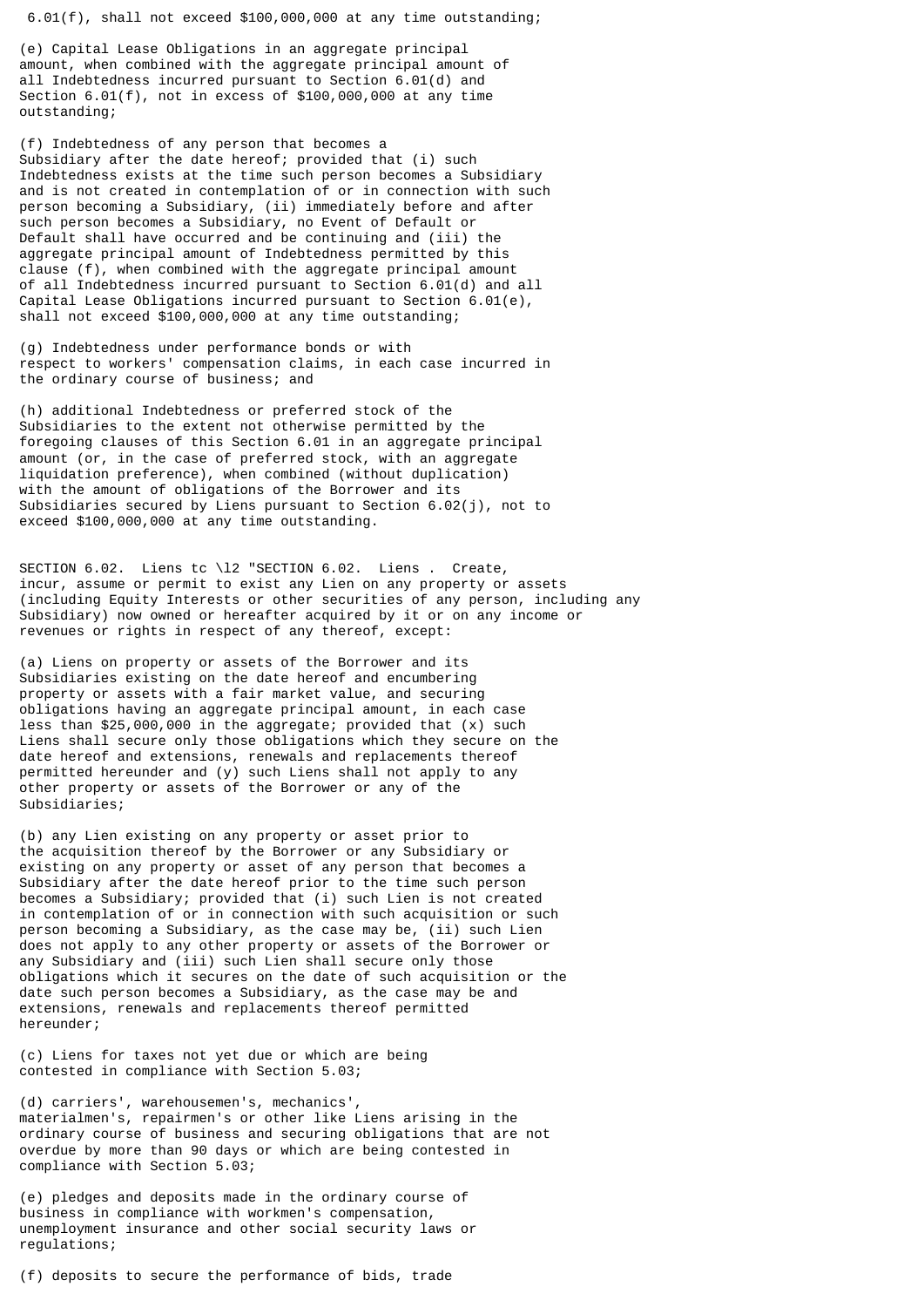contracts (other than for Indebtedness), leases (other than Capital Lease Obligations), statutory obligations, surety and appeal bonds, performance bonds and other obligations of a like nature, in each case in the ordinary course of business;

(g) zoning restrictions, easements, rights-of-way, restrictions on use of real property and other similar encumbrances incurred in the ordinary course of business which, in the aggregate, are not substantial in amount and do not materially detract from the value of the property subject thereto or interfere with the ordinary conduct of the business of the Borrower or any of its Subsidiaries;

(h) purchase money security interests in real property, improvements thereto or equipment hereafter acquired (or, in the case of improvements, constructed) by the Borrower or any Subsidiary; provided that (i) such security interests secure Indebtedness permitted by Section 6.01, (ii) such security interests are incurred, and the Indebtedness secured thereby is created, within 180 days after such acquisition (or construction) and (iii) such security interests do not apply to any other property or assets of the Borrower or any Subsidiary;

(i) Liens in respect of judgments that do not constitute an Event of Default; and

(j) Liens not otherwise permitted by the foregoing clauses of this Section 6.02 securing obligations otherwise permitted by this Agreement in an aggregate principal and face amount, when combined (without duplication) with the amount of Indebtedness or preferred stock of Subsidiaries incurred pursuant to Section 6.01(h), not to exceed \$100,000,000 at any time outstanding.

SECTION 6.03. Sale and Lease-Back Transactions tc \l2 "SECTION 6.03. Sale and Lease-Back Transactions . Enter into any arrangement, directly or indirectly, with any person whereby it shall sell or transfer any property, real or personal, used or useful in its business, whether now owned or hereafter acquired, and thereafter rent or lease such property or other property which it intends to use for substantially the same purpose or purposes as the property being sold or transferred unless (a) the sale of such property is permitted by Section 6.04 and (b) any Capital Lease Obligations or Liens arising in connection therewith are permitted by Sections 6.01 and 6.02, respectively.

SECTION 6.04. Mergers, Consolidations and Sales of Assets tc \l2 "SECTION 6.04. Mergers, Consolidations and Sales of Assets . Merge into or consolidate with any other person, or permit any other person to merge into or consolidate with it, or sell, transfer, lease or otherwise dispose of (in one transaction or in a series of transactions) all or substantially all the assets (whether now owned or hereafter acquired) of the Borrower, except that, if at the time thereof and immediately after giving effect thereto no Event of Default or Default shall have occurred and be continuing, (a) any person may merge into the Borrower in a transaction in which the Borrower is the surviving corporation and (b) any person, other than the Borrower, may merge into or consolidate with any Subsidiary in a transaction in which the surviving entity is a Subsidiary.

SECTION 6.05. Restricted Payments tc \12 "SECTION 6.05. Restricted Payments . Declare or make, or agree to declare or make, directly or indirectly, any Restricted Payment (including pursuant to any Synthetic Purchase Agreement), or incur any obligation (contingent or otherwise) to do so; provided, however, that (i) any Subsidiary may declare and pay dividends or make other distributions ratably to holders of Equity Interests in it, (ii) the Borrower may declare and pay dividends or make other distributions of its Equity Interests and (iii) so long as no Default or Event of Default shall have occurred and be continuing or would result therefrom, the Borrower and the Subsidiaries may declare and make, directly or indirectly, additional Restricted Payments to the extent not otherwise permitted by the foregoing clauses of this Section 6.05 in an aggregate amount not to exceed \$300,000,000.

SECTION 6.06. Business of Borrower and Subsidiaries tc \l2 "SECTION 6.06. Business of Borrower and Subsidiaries . Engage to any material extent in any business or business activity other than businesses of the type currently conducted by the Borrower and the Subsidiaries and business activities reasonably related thereto.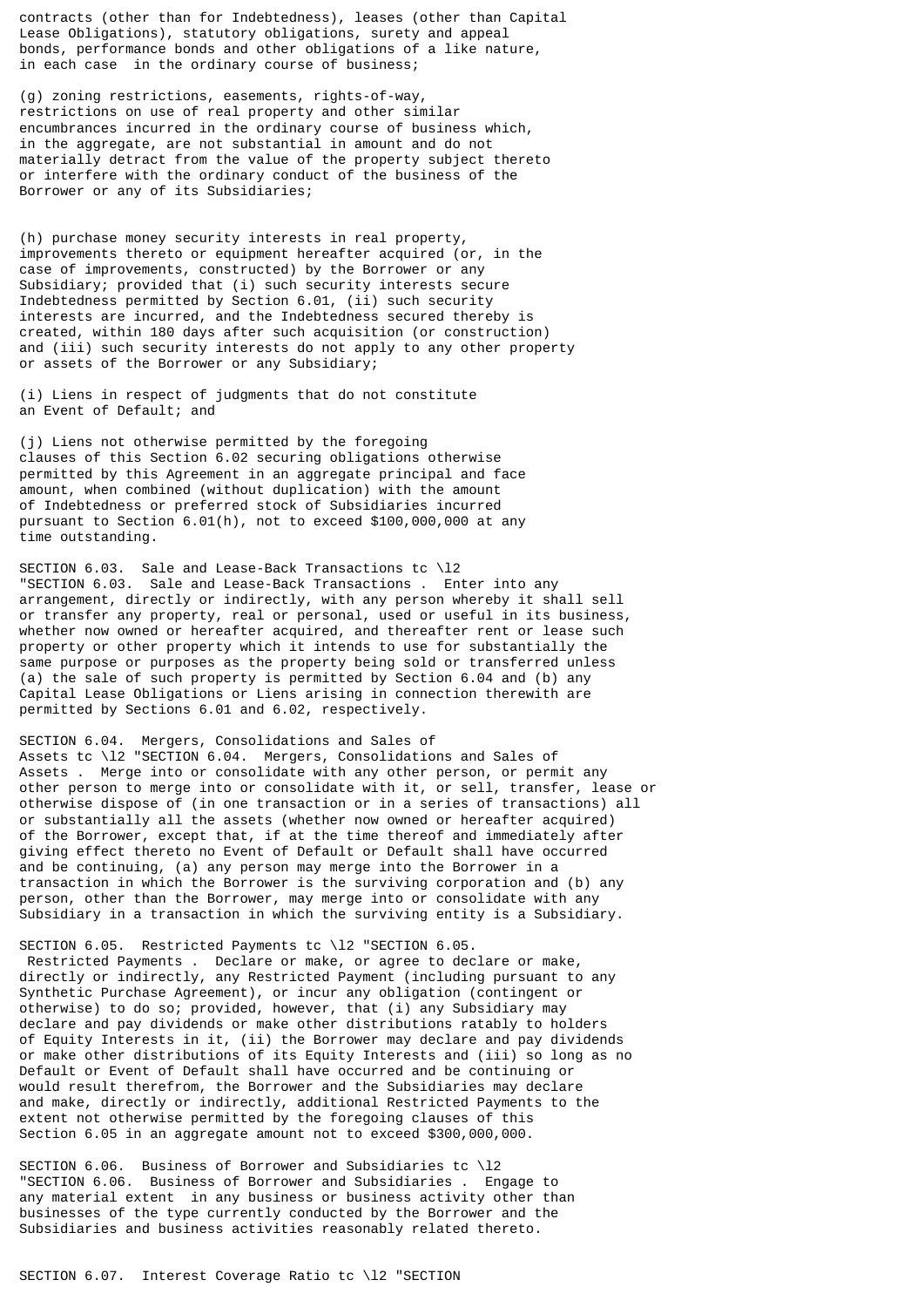6.07. Interest Coverage Ratio . Permit the Interest Coverage Ratio for any period of four consecutive fiscal quarters, in each case taken as one accounting period, to be less than 5.0 to 1.0.

SECTION 6.08. Maximum Leverage Ratio tc \l2 "SECTION 6.08. Maximum Leverage Ratio . Permit the Leverage Ratio for any period of four consecutive fiscal quarters, in each case taken as one accounting period, to be greater than 2.5 to 1.0.

SECTION 6.09. Hedging Agreements tc \l2 "SECTION 6.09. Hedging Agreements . Enter into any Hedging Agreement other than non-speculative Hedging Agreements entered into to hedge or mitigate risks to which the Borrower or a Subsidiary is exposed in the ordinary course of the conduct of its business or the management of its liabilities.

# **ARTICLE VII**

Events of Default tc \l1 "ARTICLE VIIEvents of Default

In case of the happening of any of the following events ("Events of Default"):

(a) any representation or warranty made or deemed made in or in connection with this Agreement or the Borrowings or issuances of Letters of Credit hereunder, or any representation, warranty, statement or information contained in any report, certificate, financial statement or other instrument furnished in connection with or pursuant to this Agreement, shall prove to have been false or misleading in any material respect when so made, deemed made or furnished;

(b) default shall be made in the payment of any principal of any Loan or the reimbursement with respect to any L/C Disbursement when and as the same shall become due and payable, whether at the due date thereof or at a date fixed for prepayment thereof or by acceleration thereof or otherwise;

(c) default shall be made in the payment of any interest on any Loan or any Fee or L/C Disbursement or any other amount (other than an amount referred to in (b) above) due under this Agreement, when and as the same shall become due and payable, and such default shall continue unremedied for a period of five Business Days;

(d) default shall be made in the due observance or performance by the Borrower or any Subsidiary of any covenant, condition or agreement contained in Section 5.01(a) (with respect to the Borrower), 5.05(a) or 5.07 or in Article VI;

(e) default shall be made in the due observance or performance by the Borrower or any Subsidiary of any covenant, condition or agreement contained in this Agreement (other than those specified in (b), (c) or (d) above) and such default shall continue unremedied for a period of 30 days after notice thereof from the Administrative Agent to the Borrower (which notice will be given at the request of any Lender);

(f) (i) the Borrower or any Material Subsidiary shall (i) fail to pay any principal or interest, regardless of amount, due in respect of any Material Indebtedness, when and as the same shall become due and payable (after giving effect to any applicable grace period), or (ii) any other event or condition occurs (after giving effect to any applicable grace period) that results in any Material Indebtedness becoming due prior to its scheduled maturity or that enables or permits the holder or holders of any Material Indebtedness or any trustee or agent on its or their behalf to cause any Material Indebtedness to become due, or to require the prepayment, repurchase, redemption or defeasance thereof, prior to its scheduled maturity; provided that this clause (ii) shall not apply to secured Indebtedness that becomes due as a result of the voluntary sale or transfer of the property or assets securing such Indebtedness;

(g) an involuntary proceeding shall be commenced or an involuntary petition shall be filed in a court of competent jurisdiction seeking (i) relief in respect of the Borrower or any Material Subsidiary, or of a substantial part of the property or assets of the Borrower or a Material Subsidiary, under Title 11 of the United States Code, as now constituted or hereafter amended, or any other Federal, state or foreign bankruptcy, insolvency, receivership or similar law, (ii) the appointment of a receiver, trustee, custodian, sequestrator, conservator or similar official for the Borrower or any Material Subsidiary or for a substantial part of the property or assets of the Borrower or a Material Subsidiary or (iii) the winding-up or liquidation of the Borrower or any Material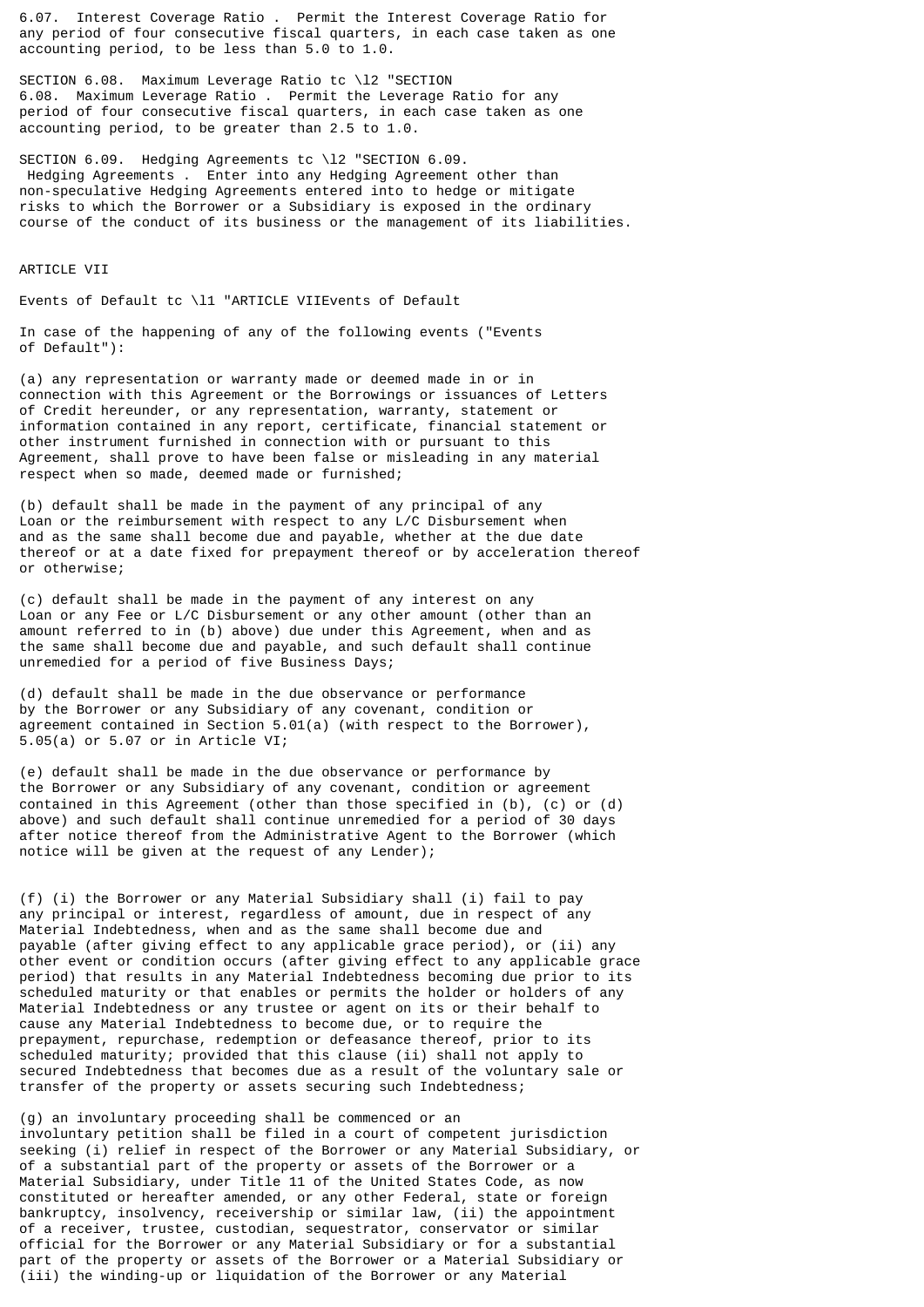Subsidiary; and such proceeding or petition shall continue undismissed for 60 days or an order or decree approving or ordering any of the foregoing shall be entered;

(h) the Borrower or any Material Subsidiary shall (i) voluntarily commence any proceeding or file any petition seeking relief under Title 11 of the United States Code, as now constituted or hereafter amended, or any other Federal, state or foreign bankruptcy, insolvency, receivership or similar law, (ii) consent to the institution of, or fail to contest in a timely and appropriate manner, any proceeding or the filing of any petition described in (g) above, (iii) apply for or consent to the appointment of a receiver, trustee, custodian, sequestrator, conservator or similar official for the Borrower or any Material Subsidiary or for a substantial part of the property or assets of the Borrower or any Material Subsidiary, (iv) file an answer admitting the material allegations of a petition filed against it in any such proceeding, (v) make a general assignment for the benefit of creditors, (vi) become unable, admit in writing its inability or fail generally to pay its debts as they become due or (vii) take any action for the purpose of effecting any of the foregoing;

(i) one or more judgments for the payment of money in an amount in excess of \$50,000,000 individually or \$75,000,000 in the aggregate shall be rendered against the Borrower, any Material Subsidiary or any combination thereof and the same shall remain undischarged for a period of 30 consecutive days during which execution shall not be effectively stayed, or any action shall be legally taken by a judgment creditor to levy upon assets or properties of the Borrower or any Material Subsidiary to enforce any such judgment; provided, however, that any such judgment shall not be an Event of Default under this paragraph (i) if and for so long as (i) the entire amount of such judgment is covered by a valid and binding policy of insurance between the defendant and the insurer covering payment thereof and (ii) such insurer, which shall be rated at least "A" by A.M. Best Company, has been notified of, and has not disputed the claim made for payment of the amount of such judgment;

(j) one or more ERISA Events shall have occurred that results in liability of the Borrower and its ERISA Affiliates exceeding \$50,000,000 individually or \$75,000,000 in the aggregate; or

(k) there shall have occurred a Change in Control;

then, and in every such event (other than an event with respect to the Borrower described in paragraph (g) or (h) above), and at any time thereafter during the continuance of such event, the Administrative Agent may, and at the request of the Required Lenders shall, by notice to the Borrower, take either or both of the following actions, at the same or different times: (i) terminate forthwith the Commitments and (ii) declare the Loans then outstanding to be forthwith due and payable in whole or in part, whereupon the principal of the Loans so declared to be due and payable, together with accrued interest thereon and any unpaid accrued Fees and all other liabilities of the Borrower accrued hereunder, shall become forthwith due and payable, without presentment, demand, protest or any other notice of any kind, all of which are hereby expressly waived by the Borrower, anything contained hereinto the contrary notwithstanding; and in any event with respect to the Borrower described in paragraph (g) or (h) above, the Commitments shall automatically terminate and the principal of the Loans then outstanding, together with accrued interest thereon and any unpaid accrued Fees and all other liabilities of the Borrower accrued hereunder, shall automatically become due and payable, without presentment, demand, protest or any other notice of any kind, all of which are hereby expressly waived by the Borrower, anything contained herein to the contrary notwithstanding.

#### ARTICLE VIII

The Administrative Agent tc \l1 "ARTICLE VIIIThe Administrative Agent

Each of the Lenders and the Issuing Bank hereby irrevocably appoints the Administrative Agent its agent and authorizes the Administrative Agent to take such actions on its behalf and to exercise such powers as are delegated to the Administrative Agent by the terms of this Agreement, together with such actions and powers as are reasonably incidental thereto.

The bank serving as the Administrative Agent hereunder shall have the same rights and powers in its capacity as a Lender as any other Lender and may exercise the same as though it were not the Administrative Agent, and such bank and its Affiliates may accept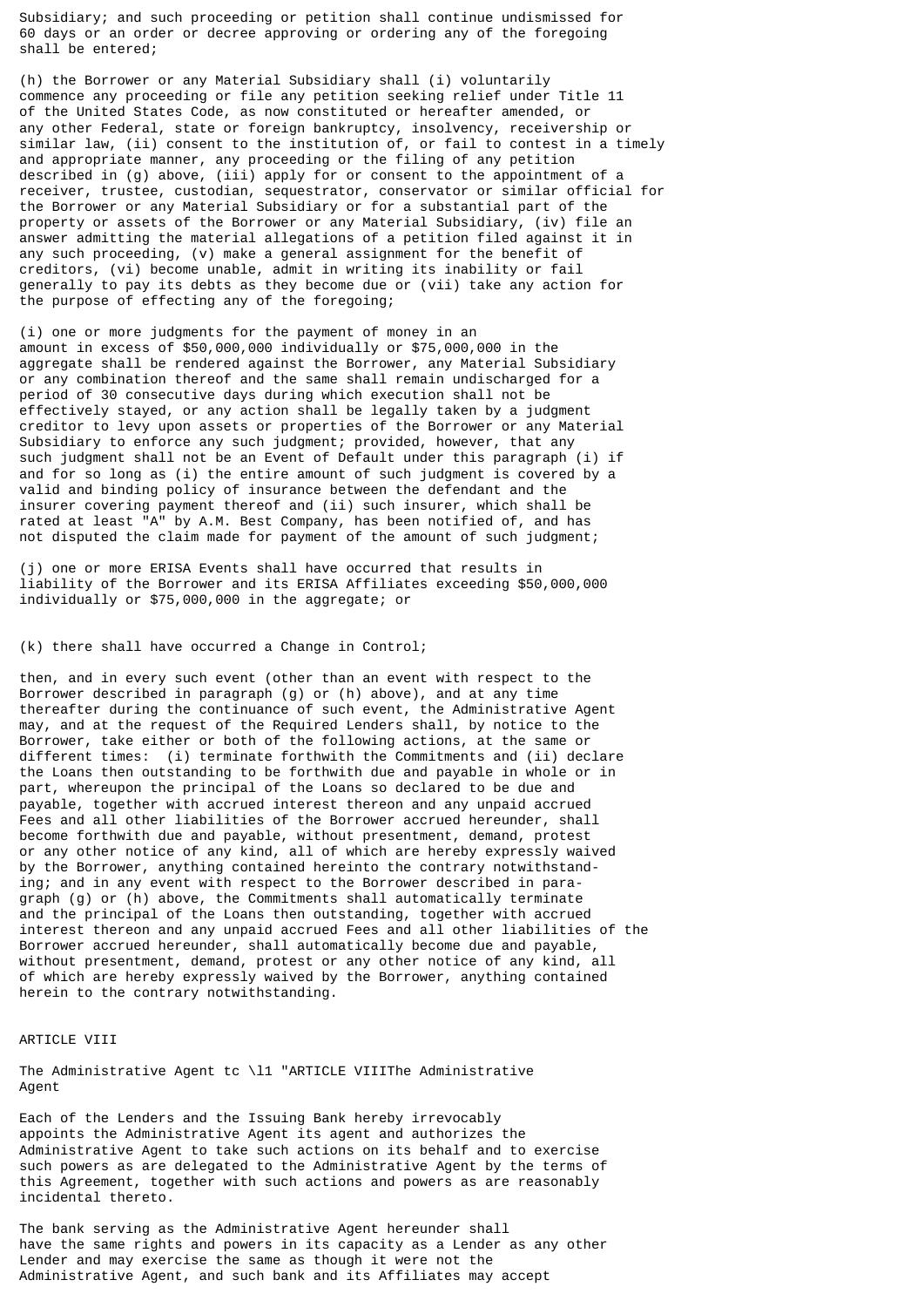deposits from, lend money to and generally engage in any kind of business with the Borrower or any Subsidiary or other Affiliate thereof as if it were not the Administrative Agent hereunder.

The Administrative Agent shall not have any duties or obligations except those expressly set forth in this Agreement. Without limiting the generality of the foregoing, (a) the Administrative Agent shall not be subject to any fiduciary or other implied duties, regardless of whether a Default has occurred and is continuing, (b) the Administrative Agent shall not have any duty to take any discretionary action or exercise any discretionary powers, except discretionary rights and powers expressly contemplated by this Agreement that the Administrative Agent is required to exercise in writing by the Required Lenders (or such other number or percentage of the Lenders as shall be necessary under the circumstances as provided in Section 9.08), and (c) except as expressly set forth herein, the Administrative Agent shall not have any duty to disclose, and shall not be liable for the failure to disclose, any information relating to the Borrower or any of the Subsidiaries that is communicated to or obtained by the bank serving as Administrative Agent or any of its Affiliates in any capacity. The Administrative Agent shall not be liable for any action taken or not taken by it with the consent or at the request of the Required Lenders (or such other number or percentage of the Lenders as shall be necessary under the circumstances as provided in Section 9.08) or in the absence of its own gross negligence or wilful misconduct. The Administrative Agent shall not be deemed to have knowledge of any Default unless and until written notice thereof is given to the Administrative Agent by the Borrower or a Lender, and the Administrative Agent shall not be responsible for or have any duty to ascertain or inquire into (i) any statement, warranty or representation made in or in connection with this Agreement, (ii) the contents of any certificate, report or other document delivered thereunder or in connection therewith, (iii) the performance or observance of any of the covenants, agreements or other terms or conditions set forth herein, (iv) the validity, enforceability, effectiveness or genuineness of this Agreement or any other agreement, instrument or document, or (v) the satisfaction of any condition set forth in Article IV or elsewhere herein, other than to confirm receipt of items expressly required to be delivered to the Administrative Agent.

The Administrative Agent shall be entitled to rely upon, and shall not incur any liability for relying upon, any notice, request, certificate, consent, statement, instrument, document or other writing believed by it to be genuine and to have been signed or sent by the proper person. The Administrative Agent may also rely upon any statement made to it orally or by telephone and believed by it to have been made by the proper person, and shall not incur any liability for relying thereon. The Administrative Agent may consult with legal counsel (who may be counsel for the Borrower), independent accountants and other experts selected by it, and shall not be liable for any action taken or not taken by it in accordance with the advice of any such counsel, accountants or experts.

The Administrative Agent may perform any and all its duties and exercise its rights and powers by or through any one or more sub-agents appointed by it. The Administrative Agent and any such sub-agent may perform any and all its duties and exercise its rights and powers by or through their respective Related Parties. The exculpatory provisions of the preceding paragraphs shall apply to any such sub-agent and to the Related Parties of each Administrative Agent and any such sub-agent, and shall apply to their respective activities in connection with the syndication of the credit facilities provided for herein as well as activities as Administrative Agent.

Subject to the appointment and acceptance of a successor Administrative Agent as provided below, the Administrative Agent may resign at any time by notifying the Lenders, the Issuing Bank and the Borrower. Upon any such resignation, the Required Lenders shall have the right, with the consent of the Borrower (such consent not to be unreasonably withheld or delayed), to appoint a successor. If no successor shall have been so appointed by the Required Lenders and shall have accepted such appointment within 30 days after the retiring Administrative Agent gives notice of its resignation, then the retiring Administrative Agent may, on behalf of the Lenders and the Issuing Bank, appoint a successor Administrative Agent which shall be a bank with an office in New York, New York, or an Affiliate of any such bank, that is acceptable to the Borrower (which shall not unreasonably withhold its approval). Upon the acceptance of its appointment as Administrative Agent hereunder by a successor, such successor shall succeed to and become vested with all the rights, powers, privileges and duties of the retiring Administrative Agent, and the retiring Administrative Agent shall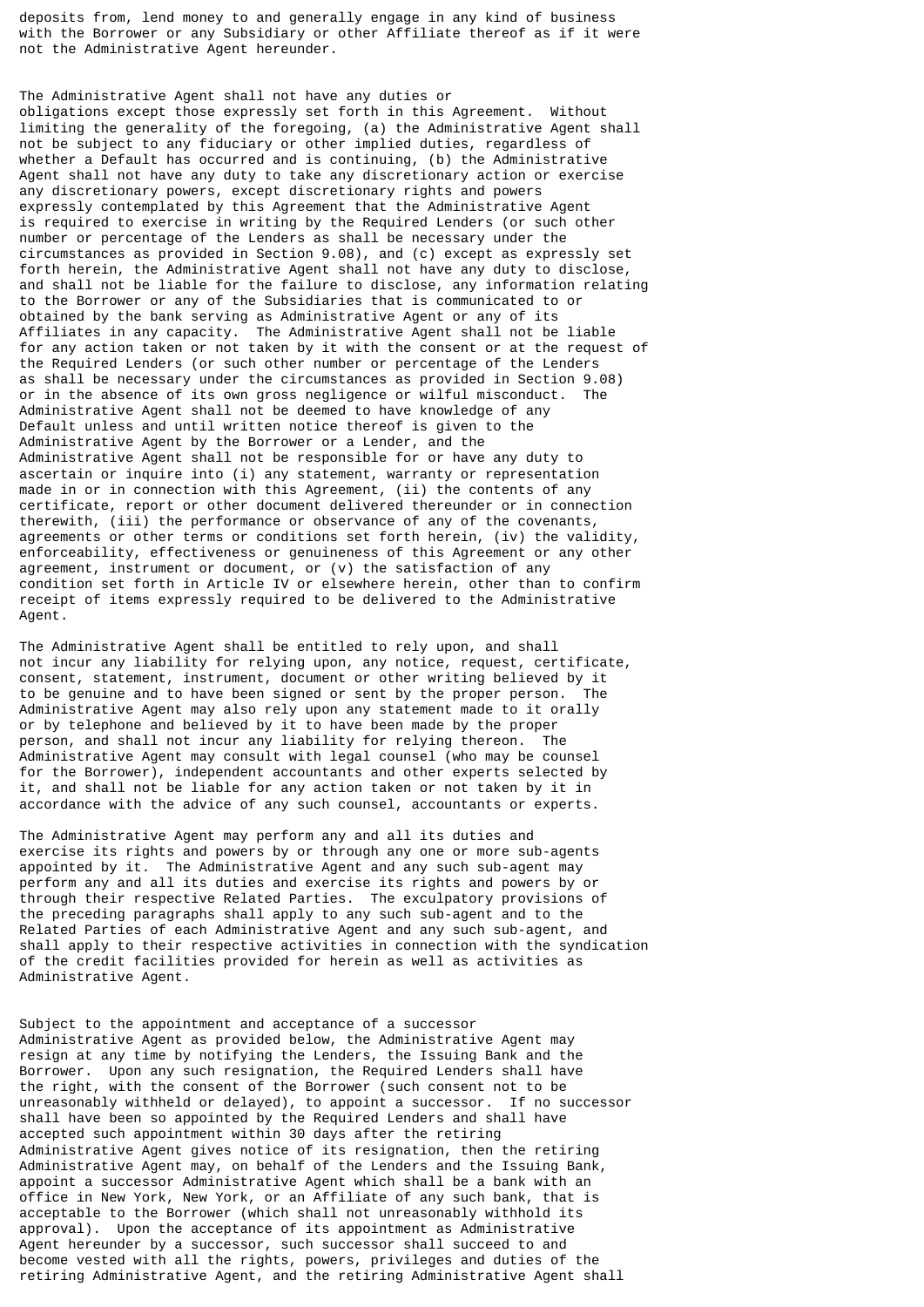be discharged from its duties and obligations hereunder. The fees payable by the Borrower to a successor Administrative shall be the same as those payable to its predecessor unless otherwise agreed between the Borrower and such successor. After the Administrative Agent's resignation hereunder, the provisions of this Article and Section 9.05 shall continue in effect for the benefit of such retiring Administrative Agent, its subagents and their respective Related Parties in respect of any actions taken or omitted to be taken by any of them while acting as Administrative Agent.

Each Lender acknowledges that it has, independently and without reliance upon the Administrative Agent or any other Lender and based on such documents and information as it has deemed appropriate, made its own credit analysis and decision to enter into this Agreement. Each Lender also acknowledges that it will, independently and without reliance upon the Administrative Agent or any other Lender and based on such documents and information as it shall from time to time deem appropriate, continue to make its own decisions in taking or not taking action under or based upon this Agreement, any related agreement or any document furnished hereunder or thereunder.

### ARTICLE IX

Miscellaneous tc \l1 "ARTICLE IXMiscellaneous

SECTION 9.01. Notices tc \l2 "SECTION 9.01. Notices . Notices and other communications provided for herein shall be in writing and shall be delivered by hand or overnight courier service, mailed by certified or registered mail or sent by telecopy, as follows:

(a) if to the Borrower, to it at 231 Maple Avenue, Burlington, NC 27215, Attention of Wesley R. Elingburg (Telecopy No. (336) 436-1066);

(b) if to the Administrative Agent, to Credit Suisse First Boston, Eleven Madison Avenue, New York, NY 10010, Attention of Ronald Davis, Agency Group (Telecopy No. (212) 325-8304, with a copy to Credit Suisse First Boston, at Eleven Madison Avenue, New York, NY 10010, Attention of Agency Group Manager (Telecopy No. (212) 325- 8304); and

(c) if to a Lender, to it at its address (or telecopy number) set forth on Schedule 2.01 or in the Assignment and Acceptance pursuant to which such Lender shall have become a party hereto.

All notices and other communications given to any party hereto in accordance with the provisions of this Agreement shall be deemed to have been given on the date of receipt.

SECTION 9.02. Survival of Agreement tc \l2 "SECTION 9.02. Survival of Agreement . All covenants, agreements, representations and warranties made by the Borrower herein and in the certificates or other instruments prepared or delivered in connection with or pursuant to this Agreement shall be considered to have been relied upon by the Lenders and the Issuing Bank and shall survive the making by the Lenders of the Loans and the issuance of Letters of Credit by the Issuing Bank, regardless of any investigation made by the Lenders or the Issuing Bank or on their behalf, and shall continue in full force and effect as long as the principal of or any accrued interest on any Loan or any Fee or any other amount payable under this Agreement is outstanding and unpaid or any Letter of Credit is outstanding and so long as the Commitments have not been terminated. The provisions of Sections 2.13, 2.15, 2.19 and 9.05 shall remain operative and in full force and effect regardless of the expiration of the term of this Agreement, the consummation of the transactions contemplated hereby, the repayment of any of the Loans, the expiration of the Commitments, the expiration of any Letter of Credit, the invalidity or unenforceability of any term or provision of this Agreement, or any investigation made by or on behalf of the Administrative Agent, any Lender or the Issuing Bank.

SECTION 9.03. Binding Effect tc \12 "SECTION 9.03. Binding Effect . This Agreement shall become effective when it shall have been executed by the Borrower and the Administrative Agent and when the Administrative Agent shall have received counterparts hereof which, when taken together, bear the signatures of each of the other parties hereto.

SECTION 9.04. Successors and Assigns tc \l2 "SECTION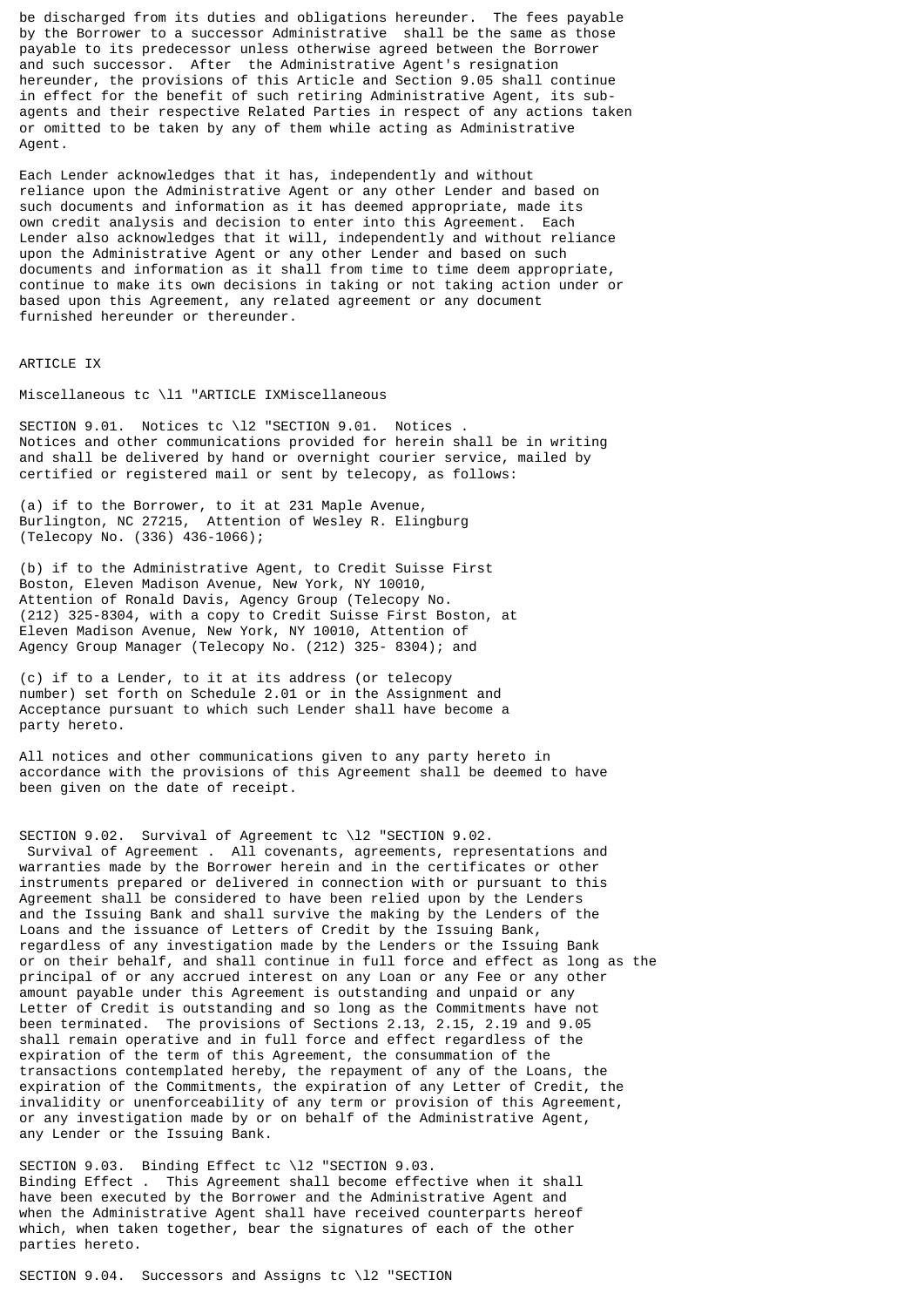9.04. Successors and Assigns . (a) Whenever in this Agreement any of the parties hereto is referred to, such reference shall be deemed to include the permitted successors and assigns of such party; and all covenants, promises and agreements by or on behalf of the Borrower, the Administrative Agent, the Issuing Bank or the Lenders that are contained in this Agreement shall bind and inure to the benefit of their respective successors and assigns.

(b) Each Lender may assign to one or more assignees all or a portion of its interests, rights and obligations under this Agreement (including all or a portion of its Commitment and the Loans at the time owing to it); provided, however, that (i) except in the case of an assignment to a Lender or an Affiliate of a Lender, (x) the Borrower and the Administrative Agent (and, in the case of any assignment of a Commitment, the Issuing Bank) must give their prior written consent to such assignment (which consent shall not be unreasonably withheld or delayed); provided, however, that the consent of the Borrower shall not be required to any such assignment during the continuance of any Event of Default described in paragraph (g) or (h) of Article VII, and (y) the amount of the Commitment of the assigning Lender subject to each such assignment (determined as of the date the Assignment and Acceptance with respect to such assignment is delivered to the Administrative Agent) shall not be less than \$5,000,000 (or, if less, the entire remaining amount of such Lender's Commitment), (ii) each such assignment shall be of a constant, and not a varying, percentage of all the assigning Lender's rights and obligations under this Agreement, (iii) the parties to each such assignment shall execute and deliver to the Administrative Agent an Assignment and Acceptance, together with a processing and recordation fee of \$3,500 and (iv) the assignee, if it shall not be a Lender, shall deliver to the Administrative Agent an Administrative Questionnaire and applicable tax forms. Upon acceptance and recording pursuant to paragraph (e) of this Section 9.04, from and after the effective date specified in each Assignment and Acceptance, (A) the assignee thereunder shall be a party hereto and, to the extent of the interest assigned by such Assignment and Acceptance, have the rights and obligations of a Lender under this Agreement and (B) the assigning Lender thereunder shall, to the extent of the interest assigned by such Assignment and Acceptance, be released from its obligations under this Agreement (and, in the case of an Assignment and Acceptance covering all or the remaining portion of an assigning Lender's rights and obligations under this Agreement, such Lender shall cease to be a party hereto but shall continue to be entitled to the benefits of Sections 2.13, 2.15, 2.19 and 9.05, as well as to any Fees accrued for its account and not yet paid). Notwithstanding the foregoing, any Lender assigning its rights and obligations under this Agreement may retain any Competitive Loans made by it outstanding at such time, and in such case shall retain its rights hereunder in respect of any such Loans so retained until such Loans have been repaid in full in accordance with this Agreement.

(c) By executing and delivering an Assignment and Acceptance, the assigning Lender thereunder and the assignee thereunder shall be deemed to confirm to and agree with each other and the other parties hereto as follows: (i) such assigning Lender warrants that it is the legal and beneficial owner of the interest being assigned thereby free and clear of any adverse claim and that its Commitment, and the outstanding balances of its Revolving Loans and Competitive Loans, in each case without giving effect to assignments thereof which have not become effective, are as set forth in such Assignment and Acceptance, (ii) except as set forth in (i) above, such assigning Lender makes no representation or warranty and assumes no responsibility with respect to any statements, warranties or representations made in or in connection with this Agreement, or the execution, legality, validity, enforceability, genuineness, sufficiency or value of this Agreement or any other instrument or document furnished pursuant hereto, or the financial condition of the Borrower or any Subsidiary or the performance or observance by the Borrower or any Subsidiary of any of its obligations under this Agreement or any other instrument or document furnished pursuant hereto; (iii) such assignee represents and warrants that it is legally authorized to enter into such Assignment and Acceptance; (iv) such assignee confirms that it has received a copy of this Agreement, together with copies of the most recent financial statements referred to in Section 3.05 or delivered pursuant to Section 5.04 and such other documents and information as it has deemed appropriate to make its own credit analysis and decision to enter into such Assignment and Acceptance; (v) such assignee will independently and without reliance upon the Administrative Agent, such assigning Lender or any other Lender and based on such documents and information as it shall deem appropriate at the time, continue to make its own credit decisions in taking or not taking action under this Agreement; (vi) such assignee appoints and authorizes the Administrative Agent to take such action as agent on its behalf and to exercise such powers under this Agreement as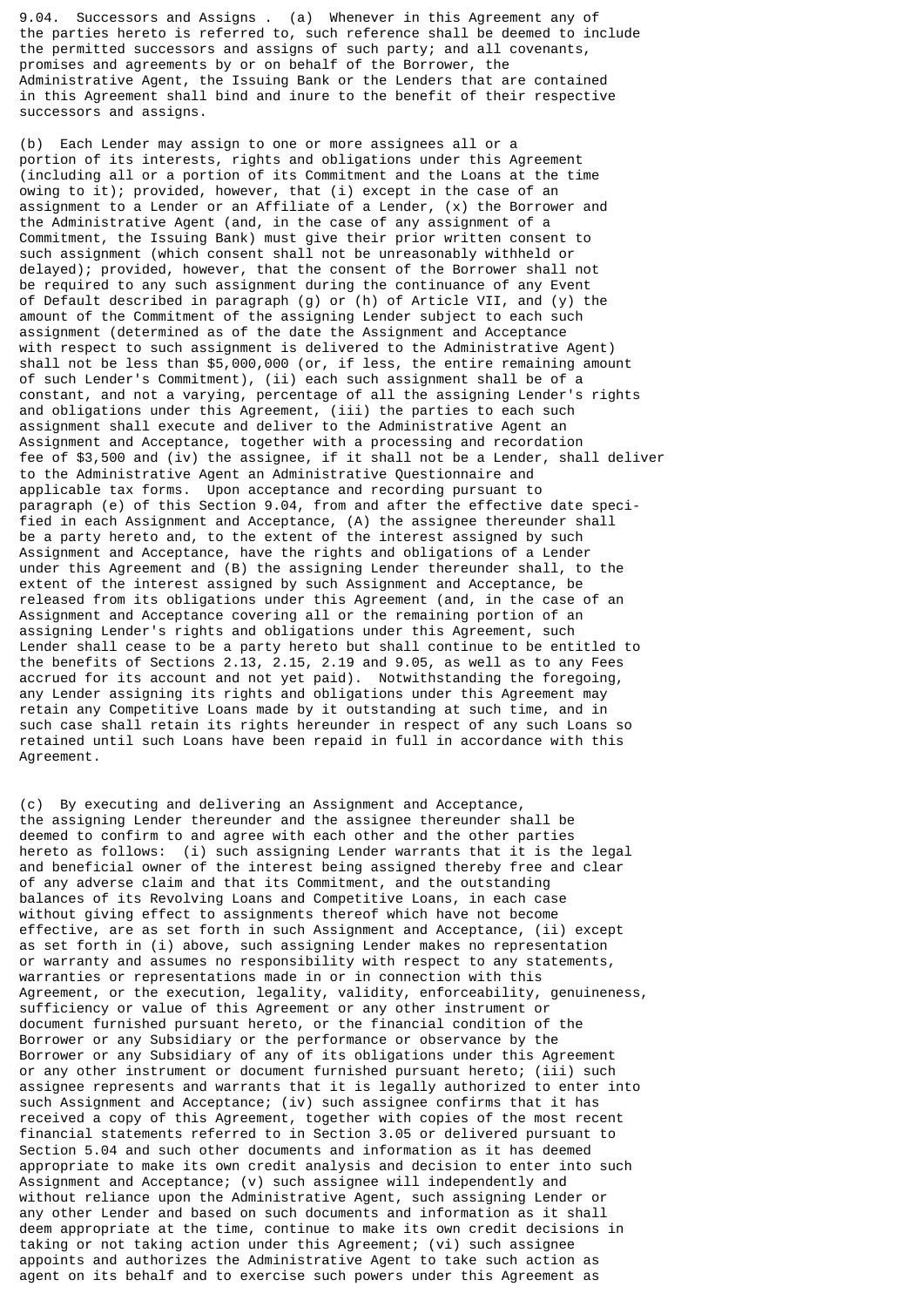are delegated to the Administrative Agent by the terms hereof, together with such powers as are reasonably incidental thereto; and (vii) such assignee agrees that it will perform in accordance with their terms all the obligations which by the terms of this Agreement are required to be performed by it as a Lender.

(d) The Administrative Agent, acting for this purpose as an agent of the Borrower, shall maintain at one of its offices in The City of New York a copy of each Assignment and Acceptance delivered to it and a register for the recordation of the names and addresses of the Lenders, and the Commitment of, and principal amount of the Loans owing to, each Lender pursuant to the terms hereof from time to time (the "Register"). The entries in the Register shall be conclusive and the Borrower, the Administrative Agent, the Issuing Bank and the Lenders may treat each person whose name is recorded in the Register pursuant to the terms hereof as a Lender hereunder for all purposes of this Agreement, notwithstanding notice to the contrary. The Register shall be available for inspection by the Borrower, the Issuing Bank and any Lender, at any reasonable time and from time to time upon reasonable prior notice.

(e) Upon its receipt of a duly completed Assignment and Acceptance executed by an assigning Lender and an assignee, an Administrative Questionnaire completed in respect of the assignee (unless the assignee shall already be a Lender hereunder), the processing and recordation fee referred to in paragraph (b) above and, if required, the written consent of the Borrower, the Issuing Bank and the Administrative Agent to such assignment, the Administrative Agent shall (i) accept such Assignment and Acceptance and (ii) record the information contained therein in the Register. No assignment shall be effective unless it has been recorded in the Register as provided in this paragraph (e).

(f) Each Lender may without the consent of the Borrower, the Issuing Bank or the Administrative Agent sell participations to one or more banks or other entities in all or a portion of its rights and obligations under this Agreement (including all or a portion of its Commitment and the Loans owing to it); provided, however, that (i) such Lender's obligations under this Agreement shall remain unchanged, (ii) such Lender shall remain solely responsible to the other parties hereto for the performance of such obligations, (iii) the participating banks or other entities shall be entitled to the benefit of the cost protection provisions contained in Sections 2.13, 2.15 and 2.19 to the same extent as if they were Lenders (but, with respect to any particular participant, to no greater extent than the Lender that sold the participation to such participant) and (iv) the Borrower, the Administrative Agent, the Issuing Bank and the Lenders shall continue to deal solely and directly with such Lender in connection with such Lender's rights and obligations under this Agreement, and such Lender shall retain the sole right to enforce the obligations of the Borrower relating to the Loans or L/C Disbursements and to approve any amendment, modification or waiver of any provision of this Agreement (other than amendments, modifications or waivers decreasing any fees payable hereunder or the amount of principal of or the rate at which interest is payable on the Loans, extending any scheduled principal payment date or date fixed for the payment of interest on the Loans or increasing or extending the Commitments).

(g) Any Lender or participant may, in connection with any assignment or participation or proposed assignment or participation pursuant to this Section 9.04, disclose to the assignee or participant or proposed assignee or participant any information relating to the Borrower furnished to such Lender by or on behalf of the Borrower; provided that, prior to any such disclosure of information designated by the Borrower as confidential, each such assignee or participant or proposed assignee or participant shall execute an agreement whereby such assignee or participant shall agree (subject to customary exceptions) to preserve the confidentiality of such confidential information on terms no less restrictive than those applicable to the Lenders pursuant to Section 9.16.

(h) Any Lender may at any time assign all or any portion of its rights under this Agreement to secure extensions of credit to such Lender or in support of obligations owed by such Lender; provided that no such assignment shall release a Lender from any of its obligations hereunder or substitute any such assignee for such Lender as a party hereto.

(i) Notwithstanding anything to the contrary contained herein, any Lender (a "Granting Lender") may grant to a special purpose funding vehicle (an "SPC"), identified as such in writing from time to time by the Granting Lender to the Administrative Agent and the Borrower, the option to provide to the Borrower all or any part of any Loan that such Granting Lender would otherwise be obligated to make to the Borrower pursuant to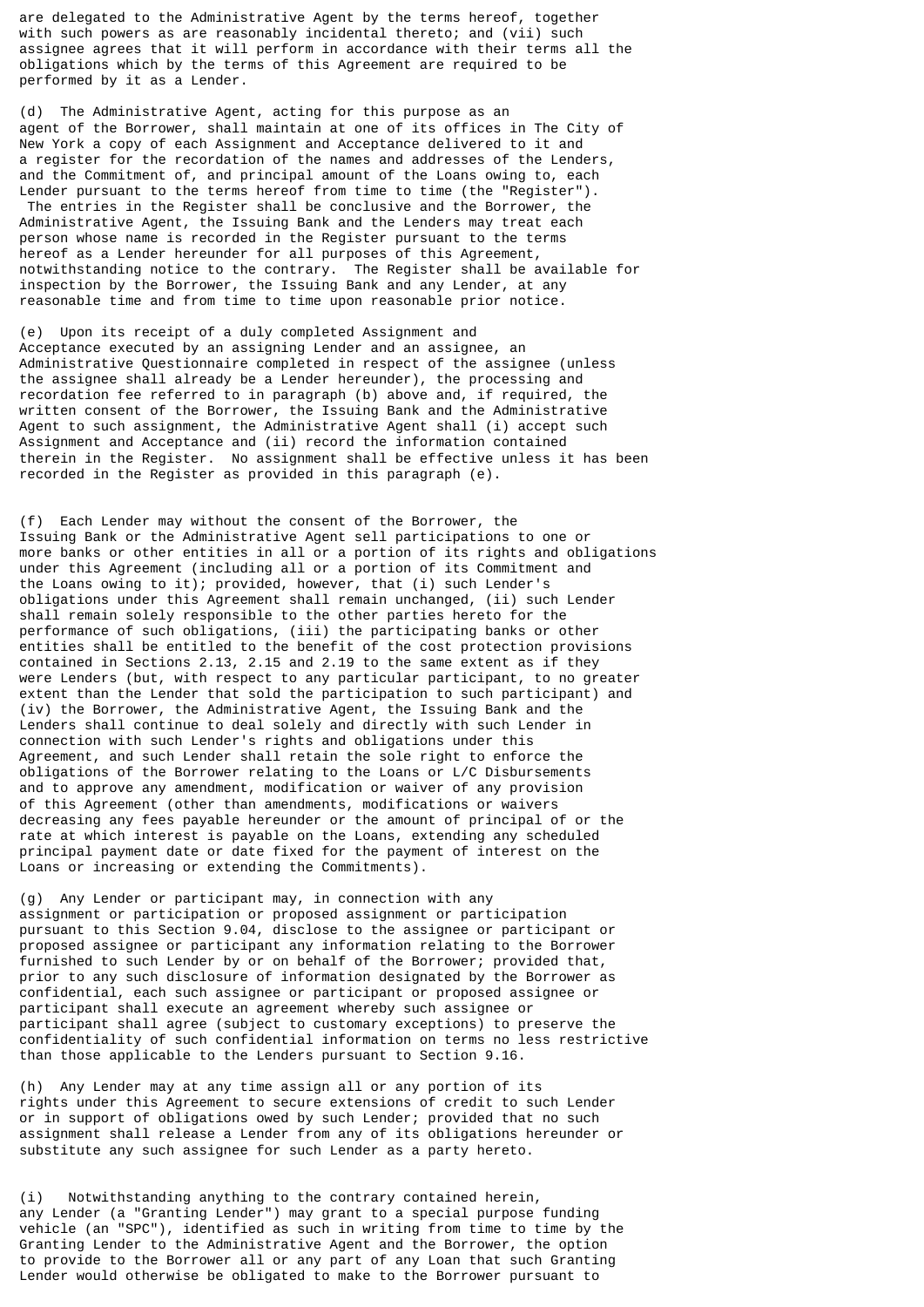this Agreement; provided that (i) nothing herein shall constitute a commitment by any SPC to make any Loan and (ii) if an SPC elects not to exercise such option or otherwise fails to provide all or any part of such Loan, the Granting Lender shall be obligated to make such Loan pursuant to the terms hereof. The making of a Loan by an SPC hereunder shall utilize the Commitment of the Granting Lender to the same extent, and as if, such Loan were made by such Granting Lender. Each party hereto hereby agrees that no SPC shall be liable for any indemnity or similar payment obligation under this Agreement (all liability for which shall remain with the Granting Lender). In furtherance of the foregoing, each party hereto hereby agrees (which agreement shall survive the termination of this Agreement) that, prior to the date that is one year and one day after the payment in full of all outstanding commercial paper or other senior indebtedness of any SPC, it will not institute against, or join any other person in instituting against, such SPC any bankruptcy, reorganization, arrangement, insolvency or liquidation proceedings under the laws of the United States or any State thereof. In addition, notwithstanding anything to the contrary contained in this Section 9.04, any SPC may (i) with notice to, but without the prior written consent of, the Borrower and the Administrative Agent and without paying any processing fee therefor, assign all or a portion of its interests in any Loans to the Granting Lender or to any financial institutions (consented to by the Borrower and Administrative Agent) providing liquidity and/or credit support to or for the account of such SPC to support the funding or maintenance of Loans and (ii) disclose on a confidential basis any non-public information relating to its Loans to any rating agency, commercial paper dealer or provider of any surety, guarantee or credit or liquidity enhancement to such SPC.

(j) The Borrower shall not assign or delegate any of its rights or duties hereunder without the prior written consent of the Administrative Agent, the Issuing Bank and each Lender, and any attempted assignment without such consent shall be null and void.

(k) In the event that S&P, Moody's and Thompson's BankWatch (or InsuranceWatch Ratings Service, in the case of Lenders that are insurance companies (or Best's Insurance Reports, if such insurance company is not rated by Insurance Watch Ratings Service)) shall, after the date that any Lender becomes a Lender, downgrade the long-term certificate deposit ratings of such Lender, and the resulting ratings shall be below BBB-, Baa3 and C (or BB, in the case of a Lender that is an insurance company (or B, in the case of an insurance company not rated by InsuranceWatch Ratings Service)), then the Issuing Bank shall have the right, but not the obligation, at its own expense, upon notice to such Lender and the Administrative Agent, to replace (or to request the Borrower to use its reasonable efforts to replace) such Lender with an assignee (in accordance with and subject to the restrictions contained in paragraph (b) above), and such Lender hereby agrees to transfer and assign without recourse (in accordance with and subject to the restrictions contained in paragraph (b) above) all its interests, rights and obligations in respect of its Commitment to such assignee; provided, however, that (i) no such assignment shall conflict with any law, rule and regulation or order of any Governmental Authority and (ii) the Issuing Bank or such assignee, as the case may be, shall pay to such Lender in immediately available funds on the date of such assignment the principal of and interest accrued to the date of payment on the Loans made by such Lender hereunder and all other amounts accrued for such Lender's account or owed to it hereunder.

SECTION 9.05. Expenses; Indemnity tc \l2 "SECTION 9.05. Expenses; Indemnity . (a) The Borrower agrees to pay all reasonable out-of-pocket expenses incurred by the Administrative Agent and the Issuing Bank in connection with the syndication of the credit facilities provided for herein and the preparation and administration of this Agreement or in connection with any amendments, modifications or waivers of the provisions hereof (whether or not the transactions hereby or thereby contemplated shall be consummated) or incurred by the Administrative Agent or any Lender in connection with the enforcement or protection of its rights in connection with this Agreement or in connection with the Loans made or Letters of Credit issued hereunder, including the reasonable fees, charges and disbursements of Cravath, Swaine & Moore, counsel for the Administrative Agent, and, in connection with any such enforcement or protection, the reasonable fees, charges and disbursements of any other counsel for the Administrative Agent or any Lender.

(b) The Borrower agrees to indemnify the Administrative Agent, each Lender, the Issuing Bank and each Related Party of any of the foregoing persons (each such person being called an "Indemnitee") against, and to hold each Indemnitee harmless from, any and all losses,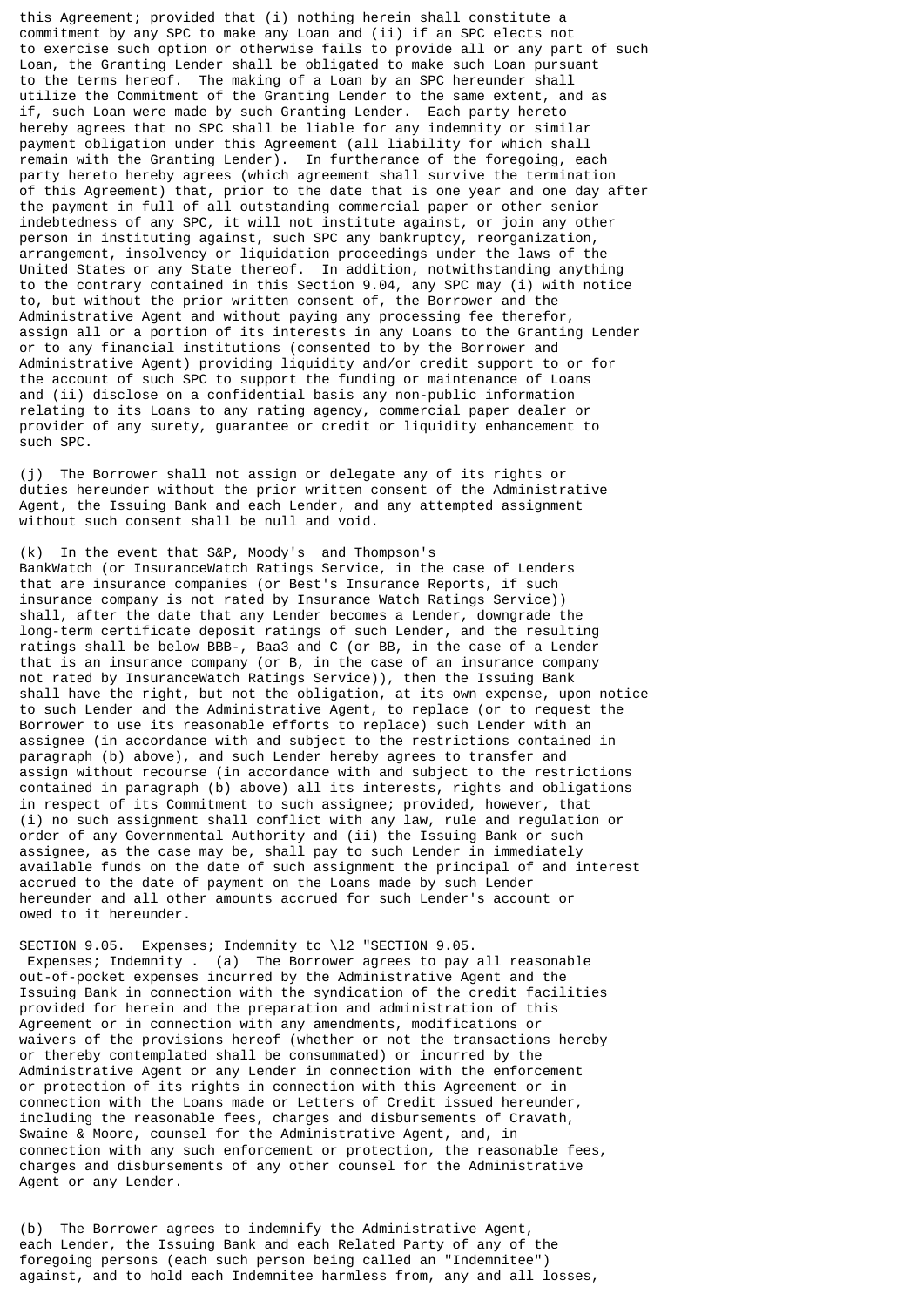claims, damages, liabilities and related expenses, including reasonable counsel fees, charges and disbursements, incurred by or asserted against any Indemnitee (other than Taxes, Other Taxes or amounts that would be Other Taxes if imposed by the United States of America or any political subdivision thereof) arising out of, in any way connected with, or as a result of (i) the execution or delivery of this Agreement or any agreement or instrument contemplated thereby, the performance by the parties thereto of their respective obligations thereunder or the consummation of the Transactions and the other transactions contemplated thereby, (ii) the use of the proceeds of the Loans or issuance of Letters of Credit, or (iii) any claim, litigation, investigation or proceeding relating to any of the foregoing, whether or not any Indemnitee is a party thereto; provided that such indemnity shall not, as to any Indemnitee, be available to the extent that such losses, claims, damages, liabilities or related expenses (x) are determined by a court of competent jurisdiction by final and nonappealable judgment (a "Final Judgment") to have resulted from the gross negligence or wilful misconduct of such Indemnitee or (y) arise from any legal proceedings commenced against any Lender by any other Lender (other than legal proceedings against the Administrative Agent or the Issuing Bank in its capacity as such) or in which a Final Judgment is rendered in the Borrower's favor against such Indemnitee.

(c) To the extent that the Borrower fails to pay any amount required to be paid by it to the Administrative Agent or the Issuing Bank under paragraph (a) or (b) of this Section, each Lender severally agrees to pay to the Administrative Agent or the Issuing Bank, as the case may be, such Lender's pro rata share (determined as of the time that the applicable unreimbursed expense or indemnity payment is sought) of such unpaid amount; provided that the unreimbursed expense or indemnified loss, claim, damage, liability or related expense, as the case may be, was incurred by or asserted against the Administrative Agent or the Issuing Bank in its capacity as such. For purposes hereof, a Lender's "pro rata share" shall be determined based upon its share of the sum of the Aggregate Revolving Credit Exposure and unused Commitments at the time.

(d) To the extent permitted by applicable law, the Borrower shall not assert, and hereby waives, any claim against any Indemnitee, on any theory of liability, for special, indirect, consequential or punitive damages (as opposed to direct or actual damages) arising out of, in connection with, or as a result of, this Agreement or any agreement or instrument contemplated hereby, the Transactions, any Loan or Letter of Credit or the use of the proceeds thereof.

(e) All amounts due under this Section 9.05 shall be payable not later than 15 days after written demand therefor.

SECTION 9.06. Right of Setoff tc \l2 "SECTION 9.06. Right of Setoff . If an Event of Default shall have occurred and be continuing, each Lender is hereby authorized at any time and from time to time, except to the extent prohibited by law, to set off and apply any and all deposits (general or special, time or demand, provisional or final) at any time held and other indebtedness at any time owing by such Lender to or for the credit or the account of the Borrower against any of and all the obligations of the Borrower now or hereafter existing under this Agreement held by such Lender, irrespective of whether or not such Lender shall have made any demand under this Agreement and although such obligations may be unmatured. The rights of each Lender under this Section 9.06 are in addition to other rights and remedies (including other rights of setoff) which such Lender may have.

SECTION 9.07. Applicable Law tc \l2 "SECTION 9.07. Applicable Law . THIS AGREEMENT SHALL BE CONSTRUED IN ACCORDANCE WITH AND GOVERNED BY THE LAWS OF THE STATE OF NEW YORK. EACH LETTER OF CREDIT SHALL BE GOVERNED BY, AND SHALL BE CONSTRUED IN ACCORDANCE WITH, THE LAWS OR RULES DESIGNATED IN SUCH LETTER OF CREDIT, OR IF NO SUCH LAWS OR RULES ARE DESIGNATED, THE UNIFORM CUSTOMS AND PRACTICE FOR DOCUMENTARY CREDITS MOST RECENTLY PUBLISHED AND IN EFFECT, ON THE DATE SUCH LETTER OF CREDIT WAS ISSUED, BY THE INTERNATIONAL CHAMBER OF COMMERCE (THE "UNIFORM CUSTOMS") AND, AS TO MATTERS NOT GOVERNED BY THE UNIFORM CUSTOMS, THE LAWS OF THE STATE OF NEW YORK.

SECTION 9.08. Waivers; Amendment tc \12 "SECTION 9.08. Waivers; Amendment . (a) No failure or delay of the Administrative Agent, any Lender or the Issuing Bank in exercising any power or right hereunder shall operate as a waiver thereof, nor shall any single or partial exercise of any such right or power, or any abandonment or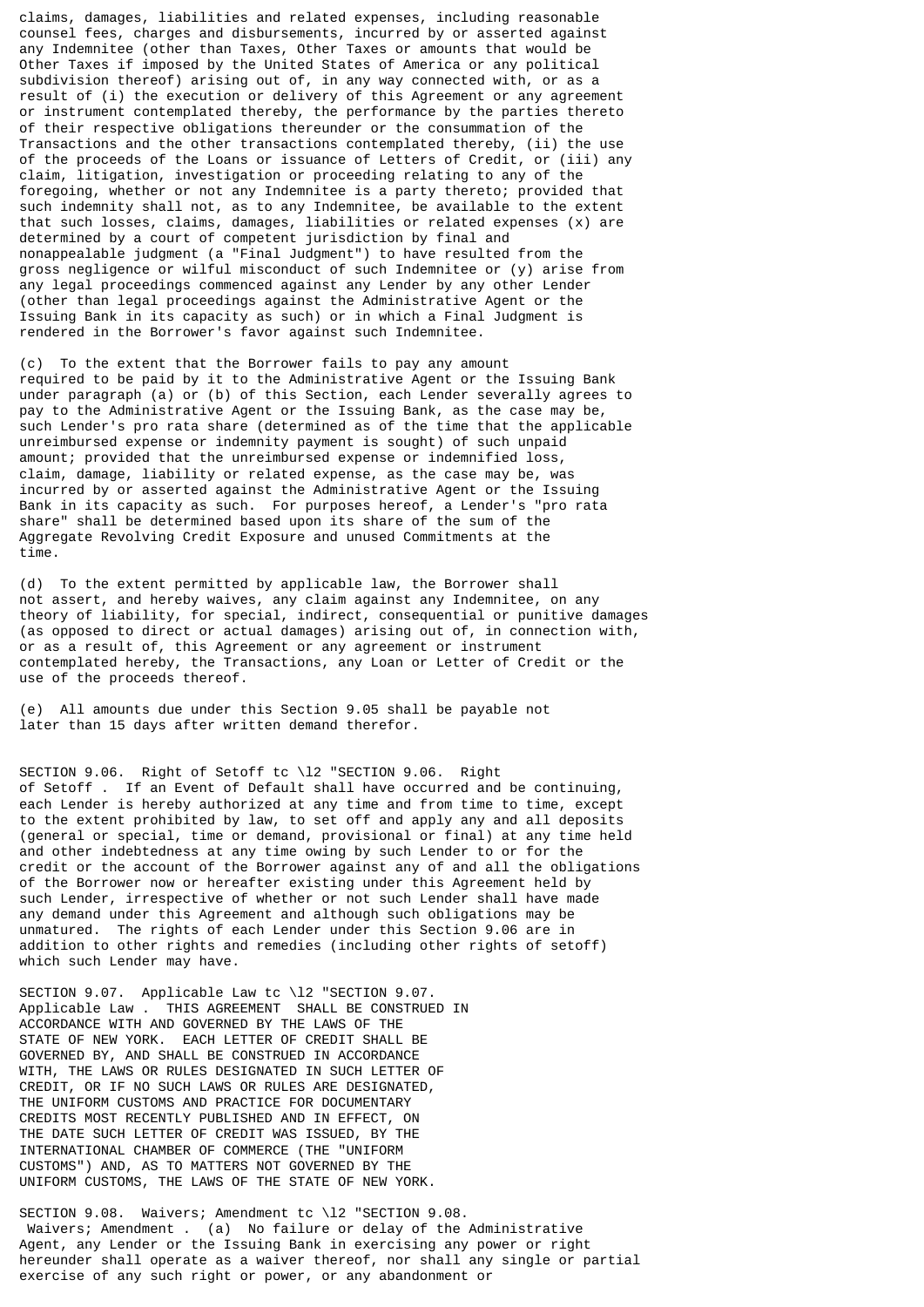discontinuance of steps to enforce such a right or power, preclude any other or further exercise thereof or the exercise of any other right or power. The rights and remedies of the Administrative Agent, the Issuing Bank and the Lenders hereunder are cumulative and are not exclusive of any rights or remedies that they would otherwise have. No waiver of any provision of this Agreement or consent to any departure by the Borrower therefrom shall in any event be effective unless the same shall be permitted by paragraph (b) below, and then such waiver or consent shall be effective only in the specific instance and for the purpose for which given. No notice or demand on the Borrower in any case shall entitle the Borrower to any other or further notice or demand in similar or other circumstances.

(b) Neither this Agreement nor any provision hereof may be waived, amended or modified except pursuant to an agreement or agreements in writing entered into by the Borrower and the Required Lenders; provided, however, that no such agreement shall (i) decrease the principal amount of, or extend the maturity of or any scheduled principal payment date or date for the payment of any interest on any Loan or any date for reimbursement of an L/C Disbursement, or waive or excuse any such payment or any part thereof, or decrease the rate of interest on any Loan or L/C Disbursement, without the prior written consent of each Lender affected thereby, (ii) increase or extend the Commitment or decrease or extend the date for payment of any Fees of any Lender without the prior written consent of such Lender, (iii) amend or modify the pro rata requirements of Section 2.16, the provisions of Section 9.04(j), the provisions of this Section or the definition of the term "Required Lenders", without the prior written consent of each Lender or (iv) modify the protections afforded to an SPC pursuant to the provisions of Section 9.04(i) without the written consent of such SPC; provided further that no such agreement shall amend, modify or otherwise affect the rights or duties of the Administrative Agent or the Issuing Bank hereunder without the prior written consent of the Administrative Agent or the Issuing Bank.

SECTION 9.09. Interest Rate Limitation tc \l2 "SECTION 9.09. Interest Rate Limitation . Notwithstanding anything herein to the contrary, if at any time the interest rate applicable to any Loan or participation in any L/C Disbursement, together with all fees, charges and other amounts which are treated as interest on such Loan or participation in such L/C Disbursement under applicable law (collectively the "Charges"), shall exceed the maximum lawful rate (the "Maximum Rate") which may be contracted for, charged, taken, received or reserved by the Lender holding such Loan or participation in accordance with applicable law, the rate of interest payable in respect of such Loan or participation hereunder, together with all Charges payable in respect thereof, shall be limited to the Maximum Rate and, to the extent lawful, the interest and Charges that would have been payable in respect of such Loan or participation but were not payable as a result of the operation of this Section 9.09 shall be cumulated and the interest and Charges payable to such Lender in respect of other Loans or participations or periods shall be increased (but not above the Maximum Rate therefor) until such cumulated amount, together with interest thereon at the Federal Funds Effective Rate to the date of repayment, shall have been received by such Lender.

SECTION 9.10. Entire Agreement tc \l2 "SECTION 9.10. Entire Agreement . This Agreement and the Fee Letter dated November 29, 2001, between the Borrower and Credit Suisse First Boston, constitute the entire contract between the parties relative to the subject matter hereof. Any other previous agreement among the parties with respect to the subject matter hereof is superseded by this Agreement. Nothing in this Agreement, expressed or implied, is intended to confer upon any person (other than the parties hereto, their respective successors and assigns permitted hereunder (including any Affiliate of the Issuing Bank that issues any Letter of Credit) and, to the extent expressly contemplated hereby, the Related Parties of each of the Administrative Agent, the Issuing Bank and the Lenders) any rights, remedies, obligations or liabilities under or by reason of this Agreement.

SECTION 9.11. WAIVER OF JURY TRIAL tc \l2 "SECTION 9.11. WAIVER OF JURY TRIAL . EACH PARTY HERETO HEREBY WAIVES, TO THE FULLEST EXTENT PERMITTED BY APPLICABLE LAW, ANY RIGHT IT MAY HAVE TO A TRIAL BY JURY IN RESPECT OF ANY LITIGATION DIRECTLY OR INDIRECTLY ARISING OUT OF, UNDER OR IN CONNECTION WITH THIS AGREEMENT. EACH PARTY HERETO (A) CERTIFIES THAT NO REPRESENTATIVE, AGENT OR ATTORNEY OF ANY OTHER PARTY HAS REPRESENTED, EXPRESSLY OR OTHERWISE, THAT SUCH OTHER PARTY WOULD NOT, IN THE EVENT OF LITIGATION, SEEK TO ENFORCE THE FOREGOING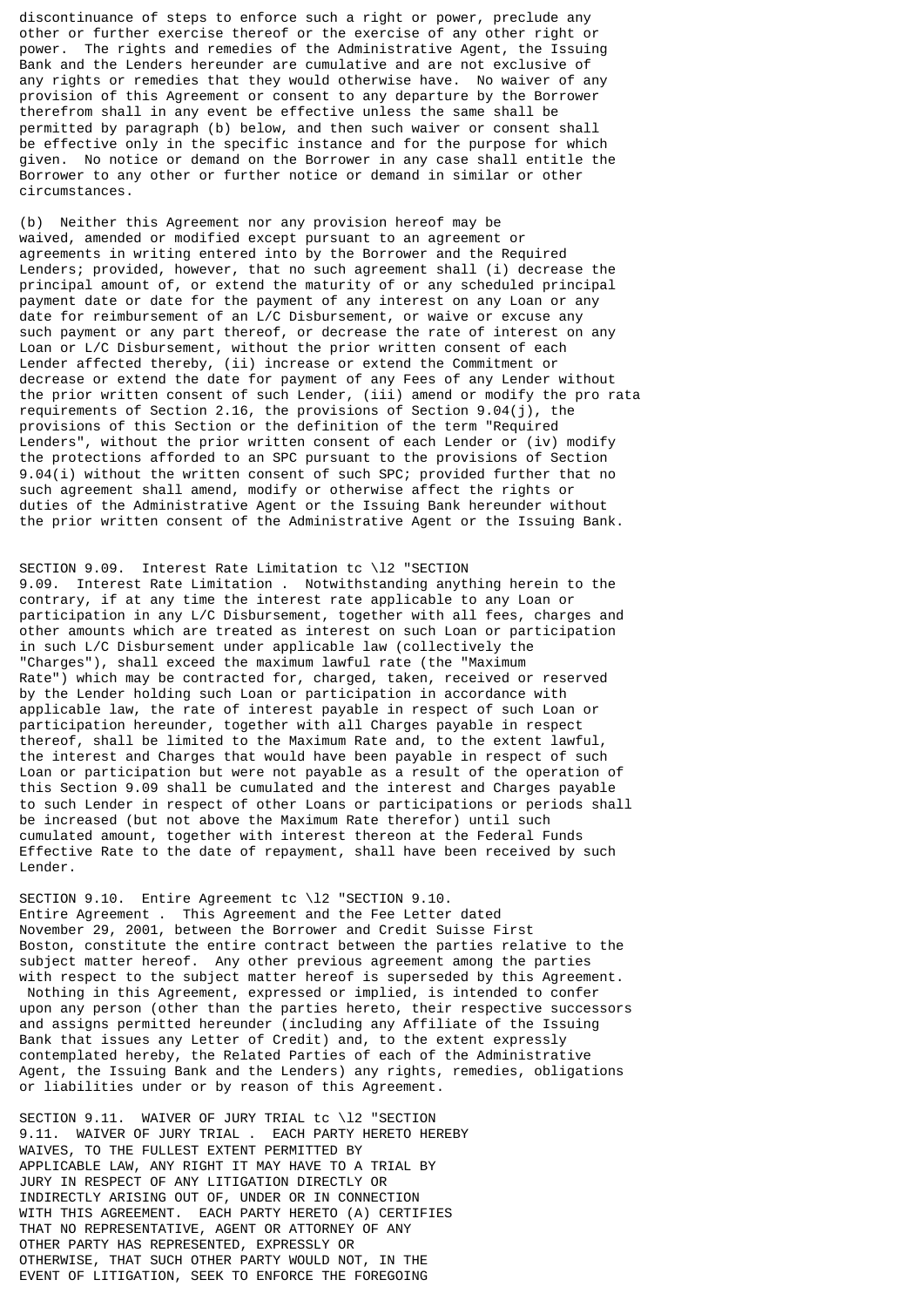WAIVER AND (B) ACKNOWLEDGES THAT IT AND THE OTHER PARTIES HERETO HAVE BEEN INDUCED TO ENTER INTO THIS AGREEMENT BY, AMONG OTHER THINGS, THE MUTUAL WAIVERS AND CERTIFICATIONS IN THIS SECTION 9.11.

SECTION 9.12. Severability tc \l2 "SECTION 9.12. Severability . In the event any one or more of the provisions contained in this Agreement should be held invalid, illegal or unenforceable in any respect, the validity, legality and enforceability of the remaining provisions contained herein and therein shall not in any way be affected or impaired thereby (it being understood that the invalidity of a particular provision in a particular jurisdiction shall not in and of itself affect the validity of such provision in any other jurisdiction). The parties shall endeavor in good-faith negotiations to replace the invalid, illegal or unenforceable provisions with valid provisions the economic effect of which comes as close as possible to that of the invalid, illegal or unenforceable provisions.

SECTION 9.13. Counterparts tc \l2 "SECTION 9.13. Counterparts . This Agreement may be executed in counterparts (and by different parties hereto on different counterparts), each of which shall constitute an original but all of which when taken together shall constitute a single contract, and shall become effective as provided in Section 9.03. Delivery of an executed signature page to this Agreement by facsimile transmission shall be as effective as delivery of a manually signed counterpart of this Agreement.

SECTION 9.14. Headings tc \l2 "SECTION 9.14. Headings. Article and Section headings and the Table of Contents used herein are for convenience of reference only, are not part of this Agreement and are not to affect the construction of, or to be taken into consideration in interpreting, this Agreement.

SECTION 9.15. Jurisdiction; Consent to Service of Process tc \12 "SECTION 9.15. Jurisdiction; Consent to Service of Process (a) The Borrower hereby irrevocably and unconditionally submits, for itself and its property, to the nonexclusive jurisdiction of any New York State court or Federal court of the United States of America sitting in New York City, and any appellate court from any thereof, in any action or proceeding arising out of or relating to this Agreement, or for recognition or enforcement of any judgment, and each of the parties hereto hereby irrevocably and unconditionally agrees that all claims in respect of any such action or proceeding may be heard and determined in such New York State or, to the extent permitted by law, in such Federal court. Each of the parties hereto agrees that a final judgment in any such action or proceeding shall be conclusive and may be enforced in other jurisdictions by suit on the judgment or in any other manner provided by law. Nothing in this Agreement shall affect any right that the Administrative Agent, the Issuing Bank or any Lender may otherwise have to bring any action or proceeding relating to this Agreement against the Borrower or its properties in the courts of any jurisdiction.

(b) The Borrower hereby irrevocably and unconditionally waives, to the fullest extent it may legally and effectively do so, any objection which it may now or hereafter have to the laying of venue of any suit, action or proceeding arising out of or relating to this Agreement in any New York State or Federal court. Each of the parties hereto hereby irrevocably waives, to the fullest extent permitted by law, the defense of an inconvenient forum to the maintenance of such action or proceeding in any such court.

(c) Each party to this Agreement irrevocably consents to service of process in the manner provided for notices in Section 9.01. Nothing in this Agreement will affect the right of any party to this Agreement to serve process in any other manner permitted by law.

# SECTION 9.16. Confidentiality tc \l2 "SECTION 9.16.

Confidentiality . Each of the Administrative Agent, the Issuing Bank and the Lenders agrees to maintain the confidentiality of the Information (as defined below), except that Information may be disclosed (a) to its and its Affiliates' officers, directors, employees and agents, including accountants, legal counsel and other advisors who need to know such Information in connection with its role as Administrative Agent, Issuing Bank or Lender (as the case may be) hereunder (it being understood that the persons to whom such disclosure is made will be informed of the confidential nature of such Information and instructed to keep such Information confidential), (b) to the extent requested by any regulatory authority or quasi-regulatory authority (such as the National Association of Insurance Commissioners) (provided that, to the extent permitted by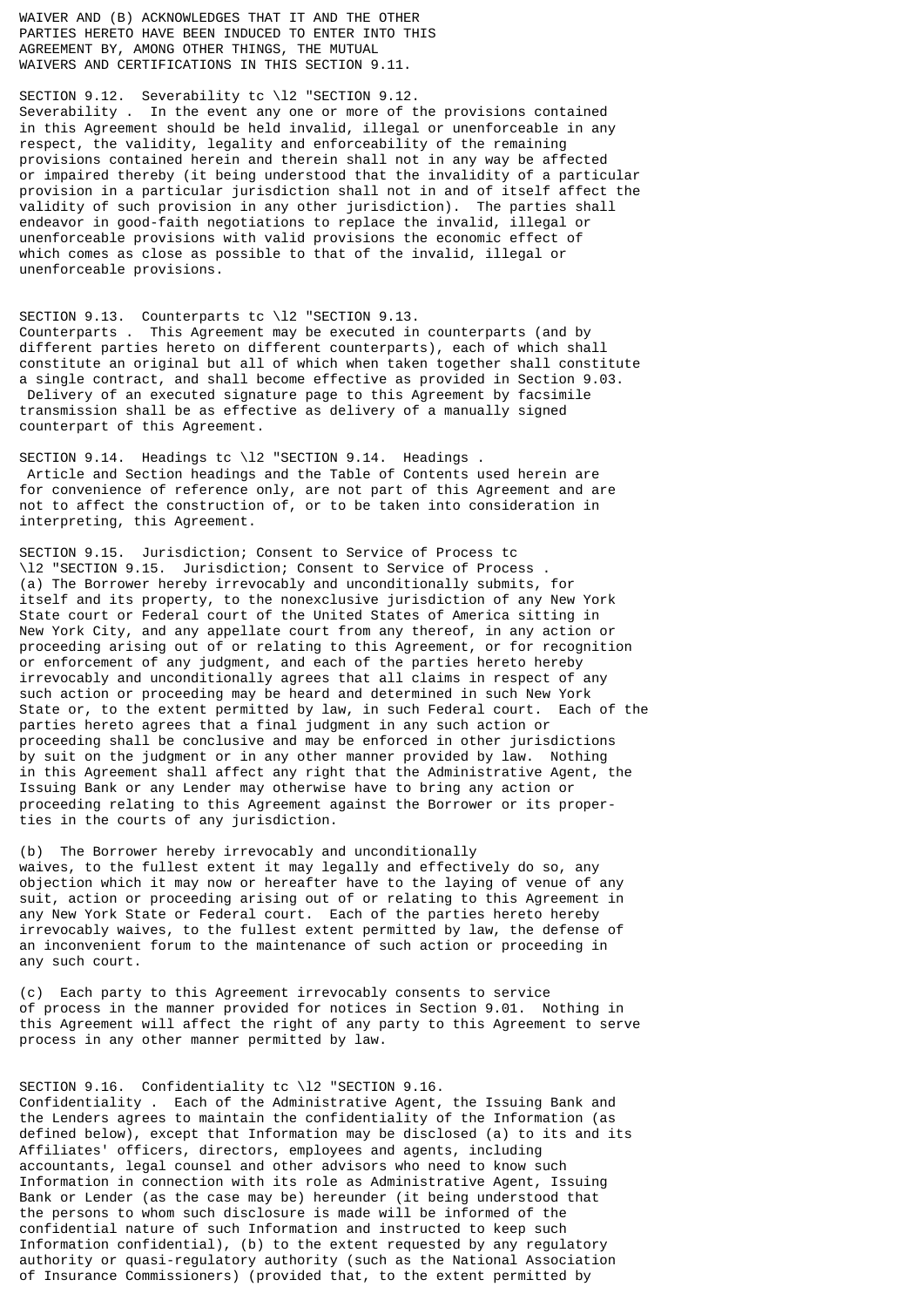applicable law and practicable under the circumstances, such person will first inform the Borrower of any such request), (c) to the extent required by applicable laws or regulations or by any subpoena or similar legal process (provided that, to the extent permitted by applicable law, such person will promptly notify the Borrower of such requirement as far in advance of its disclosure as is practicable to enable the Borrower to seek a protective order and, to the extent practicable, such person will cooperate with the Borrower in seeking any such order), (d) in connection with the exercise of any remedies hereunder or any suit, action or proceeding relating to the enforcement of its rights hereunder, (e) subject to an agreement containing provisions substantially the same as those of this Section 9.16, to (i) any actual or prospective assignee of or participant in any of its rights or obligations under this Agreement or (ii) any actual or prospective counterparty (or its advisors) to any credit default swap or similar credit derivative transaction relating to the obligations of the Borrower under this Agreement, (f) with the consent of the Borrower or (g) to the extent such Information becomes publicly available other than as a result of a breach of this Section 9.16. For the purposes of this Section, "Information" shall mean all information received from the Borrower and related to the Borrower or its business, other than any such information that was available to the Administrative Agent, the Issuing Bank or any Lender on a nonconfidential basis prior to its disclosure by the Borrower. Each of the Administrative Agent, the Issuing Bank and the Lenders agrees that, except as expressly provided in this Section 9.16, it will use Information only in connection with its role as Administrative Agent, Issuing Bank or Lender (as the case may be) hereunder.

SECTION 9.17. Termination of Existing Credit Agreement. The Borrower and each of the Lenders that is also a Lender (as defined in the Existing Credit Agreement) party to the Existing Credit Agreement agree that the Commitments (as defined in the Existing Credit Agreement) shall be terminated in their entirety on the Closing Date in accordance with the terms thereof, subject only to this Section 9.17. Each of such Lenders waives (a) any requirement of notice of such termination pursuant to Section 2.04(a) of the Existing Credit Agreement and (b) any claim to any facility fees under the Existing Credit Agreement for any day on or after the Closing Date. The Borrower (i) represents and warrants that (x) after giving effect to the preceding sentences of this Section 9.17, the commitments under the Existing Credit Agreement will be terminated effective not later than the Closing Date and (y) no loans will be, as of the Closing Date, outstanding under the Existing Credit Agreement and (ii) covenants that all accrued and unpaid facility fees and other amounts due and payable under the Existing Credit Agreement shall have been paid on or prior to the Closing Date.

IN WITNESS WHEREOF, the parties hereto have caused this Agreement to be duly executed by their respective authorized officers as of the day and year first above written.

LABORATORY CORPORATION OF AMERICA HOLD TNGS.

by:

 $\overline{\phantom{a}}$ Name: Title:

CREDIT SUISSE FIRST BOSTON, as Administrative Agent and Issuing Bank,

\_\_\_\_\_\_\_\_\_\_\_\_\_\_\_\_\_\_

\_\_\_\_\_\_\_\_\_\_\_\_\_\_\_\_\_\_

\_\_\_\_\_\_\_\_\_\_\_\_\_\_\_\_\_\_

by:

\_\_\_

Name: Title:

by:

\_\_\_ Name: Title: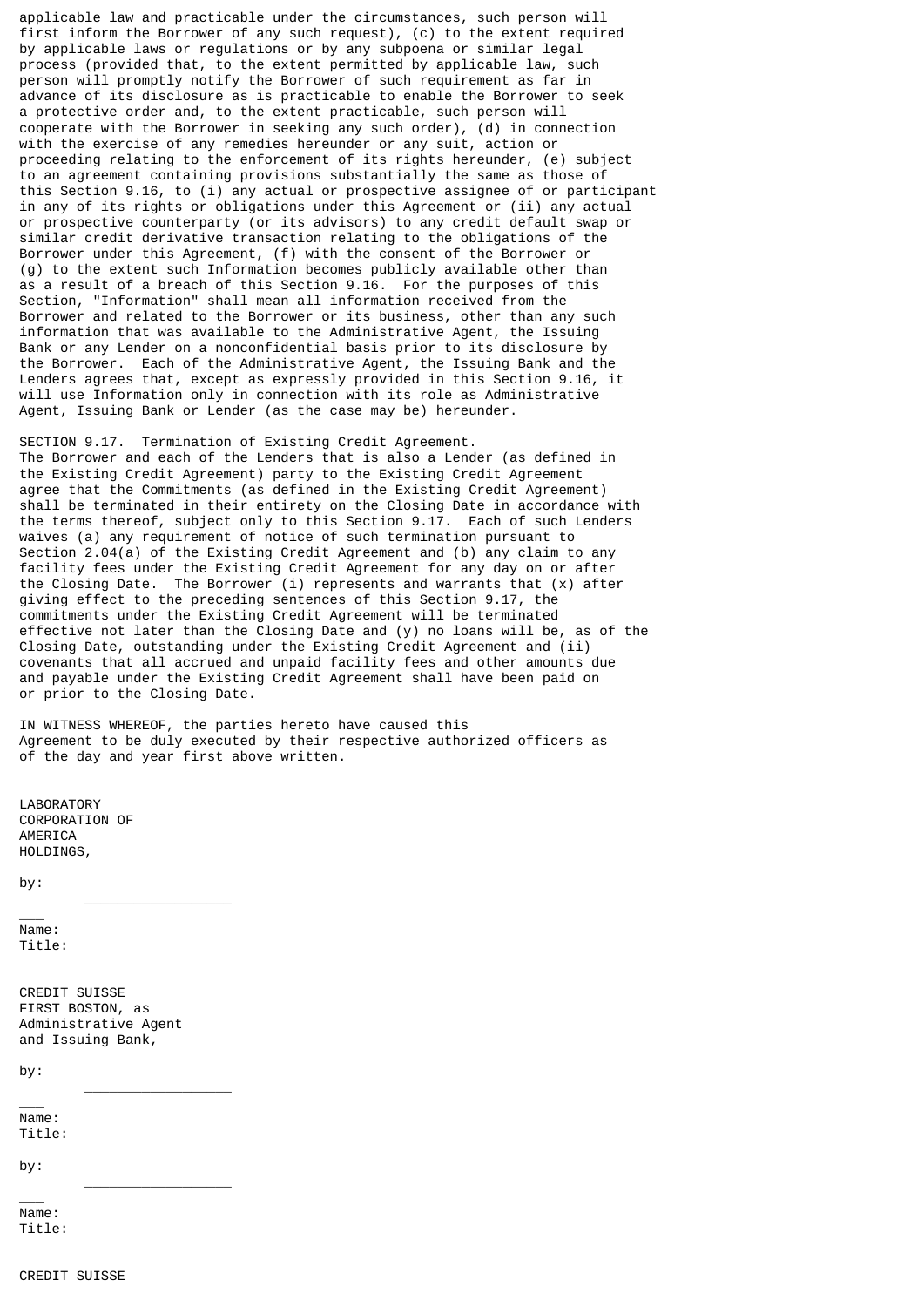| <b>FIRST</b><br>BOSTON,<br><b>CAYMAN</b> | ISLANDS BRANCH, |  |  |
|------------------------------------------|-----------------|--|--|
| by:                                      |                 |  |  |
| Name:<br>Title:<br>by:                   |                 |  |  |
| Name:<br>Title:                          |                 |  |  |

SIGNATURE PAGE TO LABORATORY CORPORATION OF AMERICA HOLDINGS THREE-YEAR CREDIT AGREEMENT DATED AS OF FEBRUARY 20, 2002

NAME OF LENDER: \_\_\_\_

by  $\Box$  Name: Title:

 $\leftrightarrow$ 

Page

81

 $\leftrightarrow$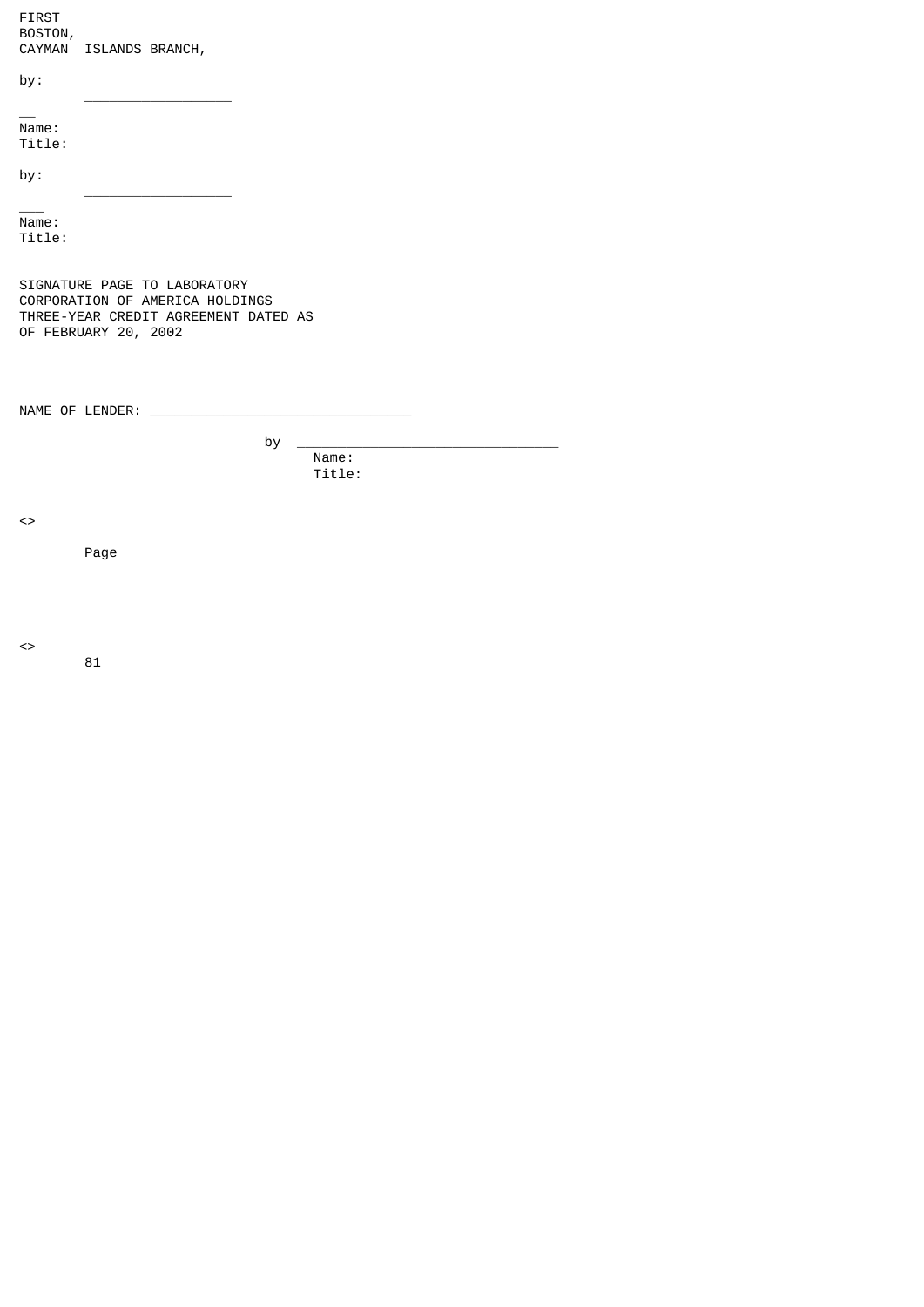EXECUTION COPY

\$100,000,000

364-DAY CREDIT AGREEMENT

dated as of February 20, 2002,

among

LABORATORY CORPORATION OF AMERICA HOLDINGS,

THE LENDERS NAMED HEREIN

and

CREDIT SUISSE FIRST BOSTON,

as Administrative Agent

\_\_\_\_\_\_\_\_\_\_\_\_\_\_\_\_\_\_\_\_\_\_

CREDIT SUISSE FIRST BOSTON, as Sole Bookrunner and Sole Lead Arranger

BANK OF AMERICA, N.A., DEUTSCHE BANC ALEX. BROWN, UBS WARBURG LLC AND WACHOVIA SECURITIES, as Co-Syndication Agents

TABLE OF CONTENTS Page

| ARTICLE I   |                                                       |    |
|-------------|-------------------------------------------------------|----|
| Definitions |                                                       |    |
|             | SECTION 1.01. Defined Terms.                          | 1. |
|             | SECTION 1.02. Terms Generally.                        | 11 |
|             | SECTION 1.03. Classification of Loans and Borrowings. | 12 |

| ARTICLE II           |                                                           |    |
|----------------------|-----------------------------------------------------------|----|
| The Credits          |                                                           |    |
|                      | SECTION 2.01. Commitments.                                | 12 |
| SECTION 2.02. Loans. |                                                           | 12 |
|                      | SECTION 2.03. Competitive Bid Procedure.                  | 13 |
|                      | SECTION 2.04. Borrowing Procedure.                        | 15 |
|                      | SECTION 2.05. Evidence of Debt; Repayment of Loans.       | 15 |
| SECTION 2.06. Fees.  |                                                           | 16 |
|                      | SECTION 2.07. Interest on Loans.                          | 16 |
|                      | SECTION 2.08. Default Interest.                           | 17 |
|                      | SECTION 2.09. Alternate Rate of Interest.                 | 17 |
|                      | SECTION 2.10. Termination and Reduction of Commitments 17 |    |
|                      | SECTION 2.11. Conversion and Continuation of              |    |
|                      | Borrowings                                                | 18 |
|                      | SECTION 2.12. Optional Prepayment.                        | 19 |
|                      | SECTION 2.13. Reserve Requirements; Change in             |    |
|                      | Circumstances                                             | 19 |
|                      | SECTION 2.14. Change in Legality.                         | 20 |
|                      | SECTION 2.15. Break Funding.                              | 20 |
|                      |                                                           |    |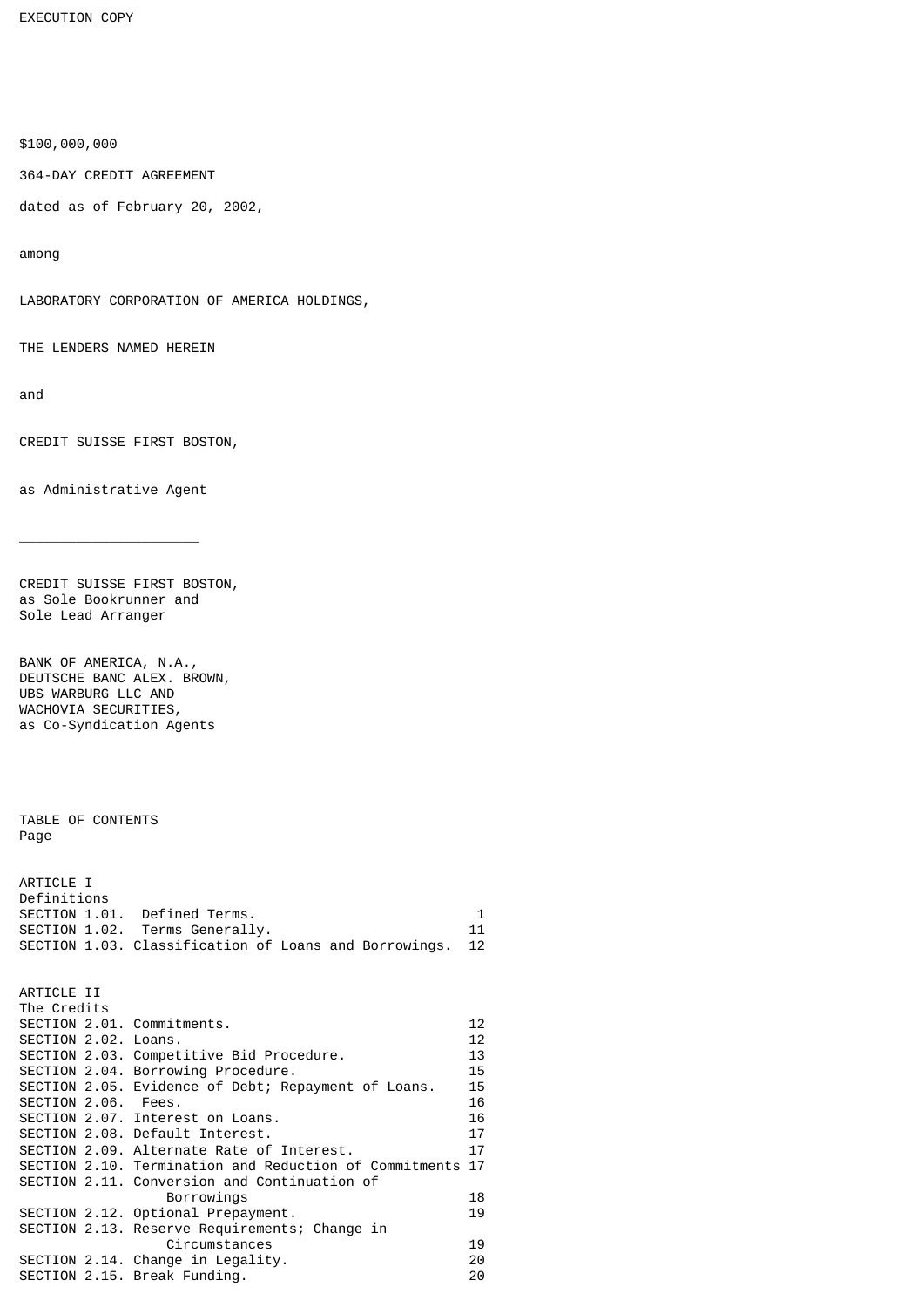|                         | SECTION 2.16. Pro Rata Treatment.                     | 21  |
|-------------------------|-------------------------------------------------------|-----|
|                         | SECTION 2.17. Sharing of Setoffs.                     | 21  |
| SECTION 2.18. Payments. |                                                       | 22. |
| SECTION 2.19. Taxes.    |                                                       | 22. |
|                         | SECTION 2.20. Assignment of Commitments Under Certain |     |
|                         | Circumstances; Duty to Mitigate.                      | 23  |

| ARTICLE III |                                                      |    |
|-------------|------------------------------------------------------|----|
|             | Representations and Warranties                       |    |
|             | SECTION 3.01. Organization; Powers.                  | 24 |
|             | SECTION 3.02. Authorization.                         | 24 |
|             | SECTION 3.03. Enforceability.                        | 25 |
|             | SECTION 3.04. Governmental Approvals.                | 25 |
|             | SECTION 3.05. Financial Statements.                  | 25 |
|             | SECTION 3.06. No Material Adverse Change.            | 25 |
|             | SECTION 3.07. Subsidiaries.                          | 25 |
|             | SECTION 3.08. Litigation; Compliance with Laws.      | 25 |
|             | SECTION 3.09. Federal Reserve Requiations.           | 25 |
|             | SECTION 3.10. Investment Company Act; Public Utility |    |
|             | Holding Company Act.                                 | 26 |
|             | SECTION 3.11. Use of Proceeds.                       | 26 |
|             | SECTION 3.12. Tax Returns.                           | 26 |
|             | SECTION 3.13. No Material Misstatements.             | 26 |
|             | SECTION 3.14. Employee Benefit Plans.                | 26 |
|             | SECTION 3.15. Environmental Matters.                 | 26 |
|             | SECTION 3.16. Senior Indebtedness.                   | 26 |

| ARTICLE IV                  |                               |    |
|-----------------------------|-------------------------------|----|
| Conditions of Lending       |                               |    |
|                             | SECTION 4.01. All Borrowings. | 26 |
| SECTION 4.02. Closing Date. |                               | 27 |
|                             |                               |    |

| ARTICLE V                                           |    |
|-----------------------------------------------------|----|
| Affirmative Covenants                               |    |
| SECTION 5.01. Existence; Businesses and Properties. | 28 |
| SECTION 5.02. Insurance.                            | 28 |
| SECTION 5.03. Obligations and Taxes.                | 28 |
| SECTION 5.04. Financial Statements, Reports, etc.   | 28 |
| SECTION 5.05. Litigation and Other Notices.         | 29 |
| SECTION 5.06. Maintaining Records; Access to        |    |
| Properties and Inspections.                         | 29 |
| SECTION 5.07. Use of Proceeds.                      | 30 |
|                                                     |    |

| ARTICLE VI           |                                                      |     |
|----------------------|------------------------------------------------------|-----|
| Negative Covenants   |                                                      |     |
|                      | SECTION 6.01. Subsidiary Indebtedness.               | 30  |
| SECTION 6.02. Liens. |                                                      | 31  |
|                      | SECTION 6.03. Sale and Lease-Back Transactions.      | 32  |
|                      | SECTION 6.04. Mergers, Consolidations and Sales      |     |
|                      | of Assets.                                           | 32  |
|                      | SECTION 6.05. Restricted Payments.                   | 32  |
|                      | SECTION 6.06. Business of Borrower and Subsidiaries. | -32 |
|                      | SECTION 6.07. Interest Coverage Ratio.               | 32  |
|                      | SECTION 6.08. Maximum Leverage Ratio.                | 33  |
|                      | SECTION 6.09. Hedging Agreements                     | 33  |
|                      |                                                      |     |

ARTICLE VII Events of Default

ARTICLE VIIIThe Administrative Agent

|  | ARTICLE IXMiscellaneous                 |    |
|--|-----------------------------------------|----|
|  | SECTION 9.01. Notices.                  | 36 |
|  | SECTION 9.02. Survival of Agreement.    | 36 |
|  | SECTION 9.03. Binding Effect.           | 37 |
|  | SECTION 9.04. Successors and Assigns.   | 37 |
|  | SECTION 9.05. Expenses; Indemnity.      | 39 |
|  | SECTION 9.06. Right of Setoff.          | 40 |
|  | SECTION 9.07. Applicable Law.           | 40 |
|  | SECTION 9.08. Waivers; Amendment.       | 40 |
|  | SECTION 9.09. Interest Rate Limitation. | 41 |
|  | SECTION 9.10. Entire Agreement.         | 41 |
|  | SECTION 9.11. WAIVER OF JURY TRIAL.     | 41 |
|  | SECTION 9.12. Severability.             | 42 |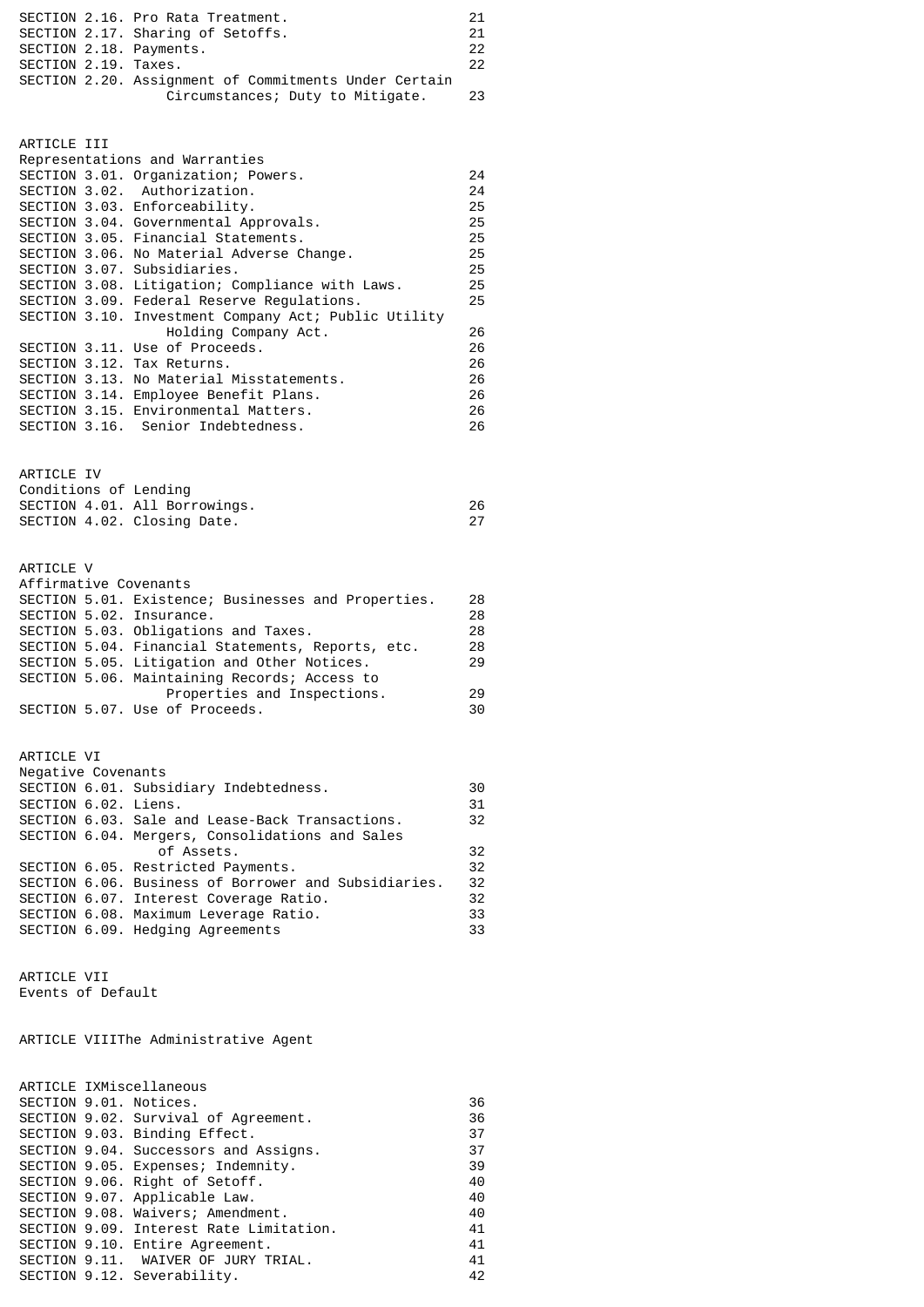|  | SECTION 9.13. Counterparts.                               | 42 |
|--|-----------------------------------------------------------|----|
|  | SECTION 9.14. Headings.                                   | 42 |
|  | SECTION 9.15. Jurisdiction; Consent to Service            |    |
|  | of Process.                                               | 42 |
|  | SECTION 9.16. Confidentiality.                            | 42 |
|  | SECTION 9.17. Termination of Existing Credit Agreement 43 |    |

Schedule 2.01 Lenders and Commitments<br>Schedule 3.07 Subsidiaries Schedule 3.07

| Exhibit A   |  | Form of Administrative Questionnaire          |
|-------------|--|-----------------------------------------------|
| Exhibit B   |  | Form of Assignment and Acceptance             |
| Exhibit C   |  | Form of Borrowing Request                     |
| Exhibit D-1 |  | Form of Competitive Bid Request               |
| Exhibit D-2 |  | Form of Notice of Competitive Bid Request     |
| Exhibit D-3 |  | Form of Competitive Bid                       |
| Exhibit D-4 |  | Form of Competitive Bid Accept/Reject Letter  |
| Exhibit E-1 |  | Form of Opinion of Chief Legal Counsel of the |
| Borrower    |  |                                               |
| Exhibit E-2 |  | Form of Opinion of Davis Polk & Wardwell      |

CREDIT AGREEMENT dated as of February 20, 2002, among LABORATORY CORPORATION OF AMERICA HOLDINGS, a Delaware corporation (the "Borrower"), the Lenders (as defined in Article I), and CREDIT SUISSE FIRST BOSTON, a bank organized under the laws of Switzerland, acting through its New York branch, as administrative agent (in such capacity, the "Administrative Agent") for the Lenders.

The Borrower has requested the Lenders to extend credit in the form of Revolving Loans (such term and each other capitalized term used but not defined herein having the meaning given it in Article I) at any time and from time to time prior to the Maturity Date, in an aggregate principal amount at any time outstanding not in excess of \$100,000,000. The Borrower has also requested the Lenders to provide a procedure pursuant to which the Borrower may invite the Lenders to bid on an uncommitted basis on short-term borrowings by the Borrower. The proceeds of the Loans are to be used solely for general corporate purposes of the Borrower and its Subsidiaries, including (a) working capital, (b) capital expenditures, (c) the funding of share repurchases and other Restricted Payments permitted hereunder, (d) acquisitions and (e) the repayment of all amounts outstanding or due under the Existing Credit Agreement.

The Lenders are willing to extend such credit to the Borrower on the terms and subject to the conditions set forth herein. Accordingly, the parties hereto agree as follows:

## ARTICLE I

Definitions

SECTION 1.01. Defined Terms. As used in this Agreement, the following terms shall have the meanings specified below:

"ABR", when used in reference to any Loan or Borrowing, refers to whether such Loan, or the Loans comprising such Borrowing, are bearing interest at a rate determined by reference to the Alternate Base Rate.

"Administrative Agent Fees" shall have the meaning assigned to such term in Section 2.06(b).

"Administrative Questionnaire" shall mean an Administrative Questionnaire in the form of Exhibit A, or such other form as may be supplied from time to time by the Administrative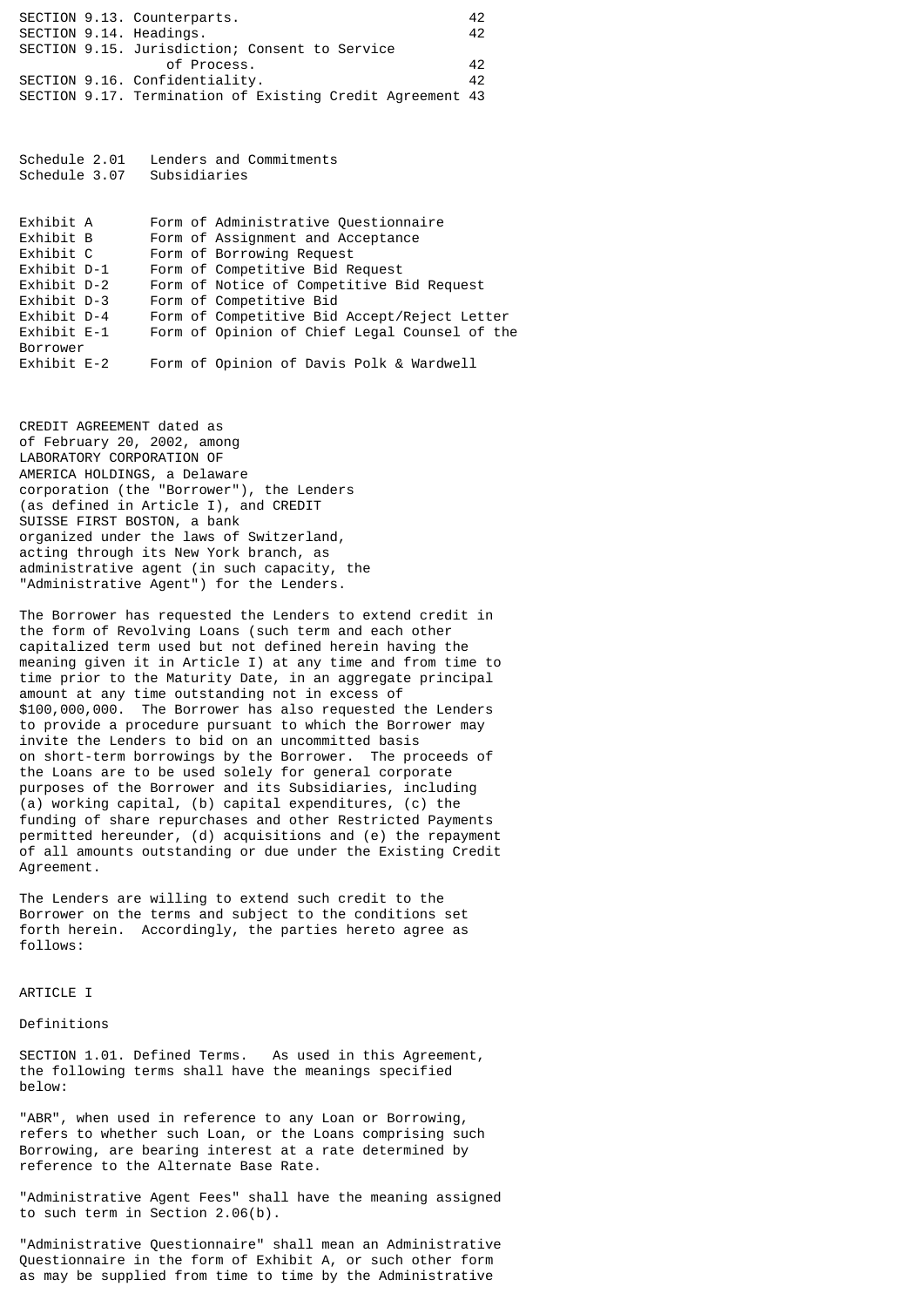Agent.

"Affiliate" shall mean, when used with respect to a specified person, another person that directly, or indirectly through one or more intermediaries, Controls or is Controlled by or is under common Control with the person specified.

"Aggregate Revolving Credit Exposure" shall mean the aggregate amount of the Lenders' Revolving Credit Exposures.

"Alternate Base Rate" shall mean, for any day, a rate per annum equal to the greater of (a) the Prime Rate in effect on such day and (b) the Federal Funds Effective Rate in effect on such day plus 1/2 of 1%. Any change in the Alternate Base Rate due to a change in the Prime Rate or the Federal Funds Effective Rate shall be effective on the effective date of such change in the Prime Rate or the Federal Funds Effective Rate, respectively.

"Applicable Percentage" shall mean, for any day, with respect to any Eurodollar Loan (other than any Eurodollar Competitive Loan) or ABR Loan, or with respect to the Facility Fees, as the case may be, the applicable percentage set forth below under the caption "Eurodollar Spread", "ABR Spread" or "Facility Fee Percentage", as the case may be, based upon the rating by S&P applicable on such date to the Index Debt:

| S&P Rating                                   | Eurodollar<br>Spread | ABR Spread | Facility Fee<br>Percentage |
|----------------------------------------------|----------------------|------------|----------------------------|
| Category 1<br>Equal to or<br>Greater than A- | 0.545%               | $0.00\%$   | 0.080%                     |
| Category 2<br>BBB+                           | 0.650%               | $0.00\%$   | 0.100%                     |
| Category 3<br><b>BBB</b>                     | 0.875%               | 0.00%      | 0.125%                     |
| Category 4<br>BBB-                           | 1.200%               | 0.200%     | 0.175%                     |
| Category 5<br>Less than<br>BBB-              | 1.525%               | 0.525%     | 0.225%                     |

For purposes of the foregoing, (i) if S&P shall not have in effect a rating for the Index Debt (other than by reason of the circumstances referred to in the last sentence of this definition), then S&P shall be deemed to have established a rating in Category 5; and (ii) if the rating established or deemed to have been established by S&P for the Index Debt shall be changed (other than as a result of a change in the rating system of S&P), such change shall be effective as of the date on which it is first announced by S&P. Each change in the Applicable Percentage shall apply during the period commencing on the effective date of such change and ending on the date immediately preceding the effective date of the next such change. If the rating system of S&P shall change, or if S&P shall cease to be in the business of rating corporate debt obligations, the Borrower and the Lenders shall negotiate in good faith to amend this definition to reflect such changed rating system or the non-availability of a rating from S&P and, pending the effectiveness of any such amendment, the Applicable Percentage shall be determined by reference to the rating most recently in effect prior to such change or cessation.

"Assignment and Acceptance" shall mean an assignment and acceptance entered into by a Lender and an assignee (with the consent of any party whose consent is required by Section 9.04), and accepted by the Administrative Agent, in the form of Exhibit B or such other form as shall be approved by the Administrative Agent.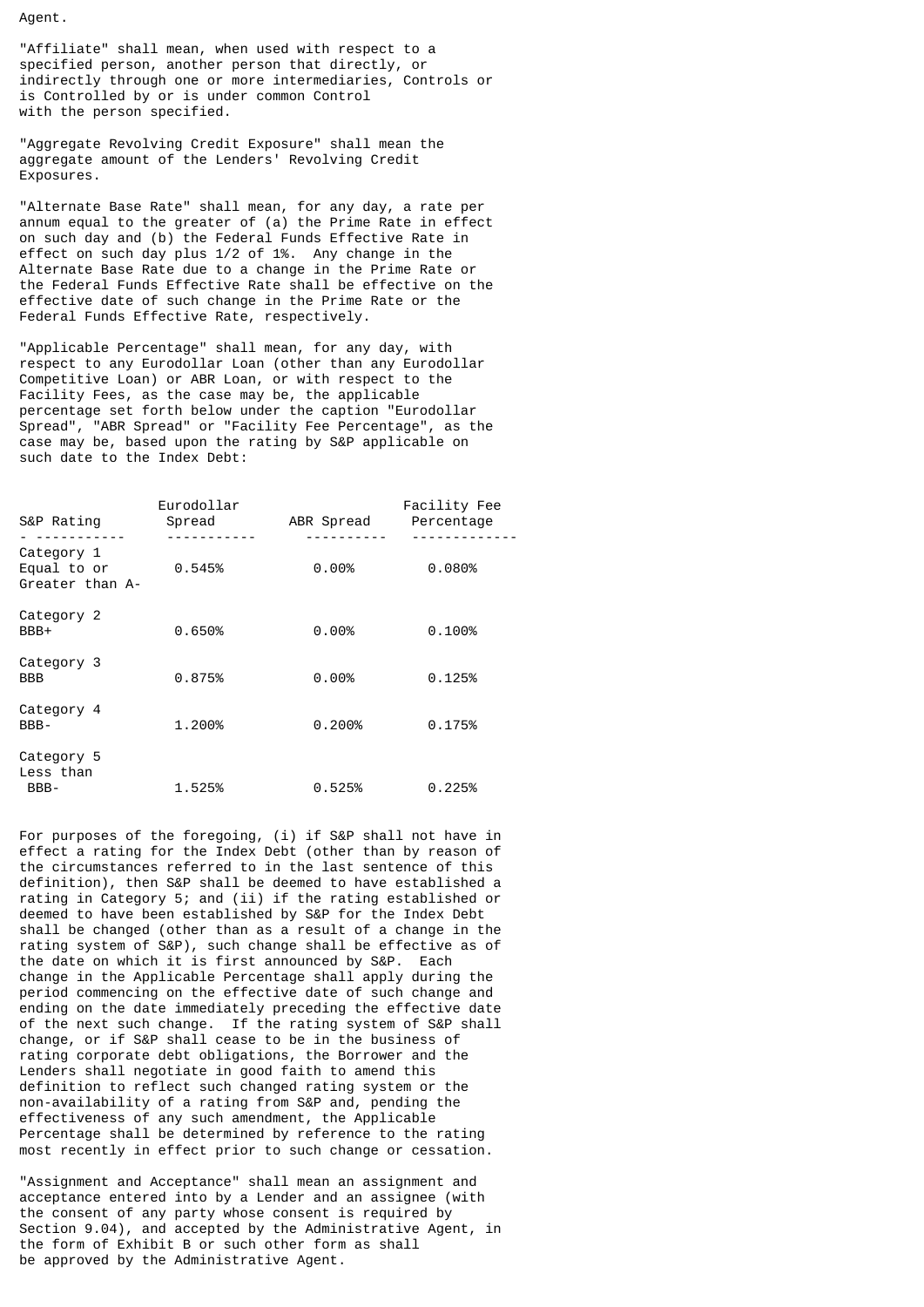"Board" shall mean the Board of Governors of the Federal Reserve System of the United States of America.

"Borrowing" shall mean (a) Loans of the same Type made, converted or continued on the same date and, in the case of Eurodollar Loans, as to which a single Interest Period is in effect or (b) a Borrowing described in the definition of the term "Competitive Borrowing".

"Borrowing Request" shall mean a request by the Borrower in accordance with the terms of Section 2.04.

"Business Day" shall mean any day other than a Saturday, Sunday or day on which banks in New York City are authorized or required by law to close; provided, however, that when used in connection with a Eurodollar Loan, the term "Business Day" shall also exclude any day on which banks are not open for dealings in dollar deposits in the London interbank market.

"Capital Lease Obligations" of any person shall mean the obligations of such person to pay rent or other amounts under any lease of (or other arrangement conveying the right to use) real or personal property, or a combination thereof, which obligations are required to be classified and accounted for as capital leases on a balance sheet of such person under GAAP, and the amount of such obligations shall be the capitalized amount thereof determined in accordance with GAAP.

A "Change in Control" shall be deemed to have occurred if (a) any person or group (within the meaning of Rule 13d-5 of the Securities Exchange Act of 1934 as in effect on the date hereof) shall own directly or indirectly, beneficially or of record, shares representing more than 40% of the aggregate ordinary voting power represented by the issued and outstanding capital stock of the Borrower or (b) a majority of the seats (other than vacant seats) on the board of directors of the Borrower shall at any time be occupied by persons who were neither (i) nominated by the board of directors of the Borrower, nor (ii) appointed by directors so nominated.

"Change in Law" shall mean (a) the adoption of any law, rule or regulation after the date of this Agreement, (b) any change in any law, rule or regulation or in the interpretation or application thereof by any Governmental Authority after the date of this Agreement or (c) compliance by any Lender (or, for purposes of Section 2.13, by any lending office of such Lender or by such Lender's holding company, if any) with any request, guideline or directive (whether or not having the force of law) of any Governmental Authority made or issued after the date of this Agreement.

"Closing Date" shall mean February 20, 2002.

"Code" shall mean the Internal Revenue Code of 1986, as amended from time to time.

"Commitment" shall mean, with respect to each Lender, the commitment of such Lender to make Loans hereunder as set forth on Schedule 2.01, or in the Assignment and Acceptance pursuant to which such Lender assumed its Commitment, as applicable, as the same may be (a) reduced from time to time pursuant to Section 2.10 and (b) reduced or increased from time to time pursuant to assignments by or to such Lender pursuant to Section 9.04.

"Competitive Bid" shall mean an offer by a Lender to make a Competitive Loan pursuant to Section 2.03(b) in the form of Exhibit D-3.

"Competitive Bid Accept/Reject Letter" shall mean a notification made by the Borrower pursuant to Section 2.03(d) in the form of Exhibit D-4.

"Competitive Bid Rate" shall mean, as to any Competitive Bid, (i) in the case of a Eurodollar Loan, the Margin, and (ii) in the case of a Fixed Rate Loan, the fixed rate of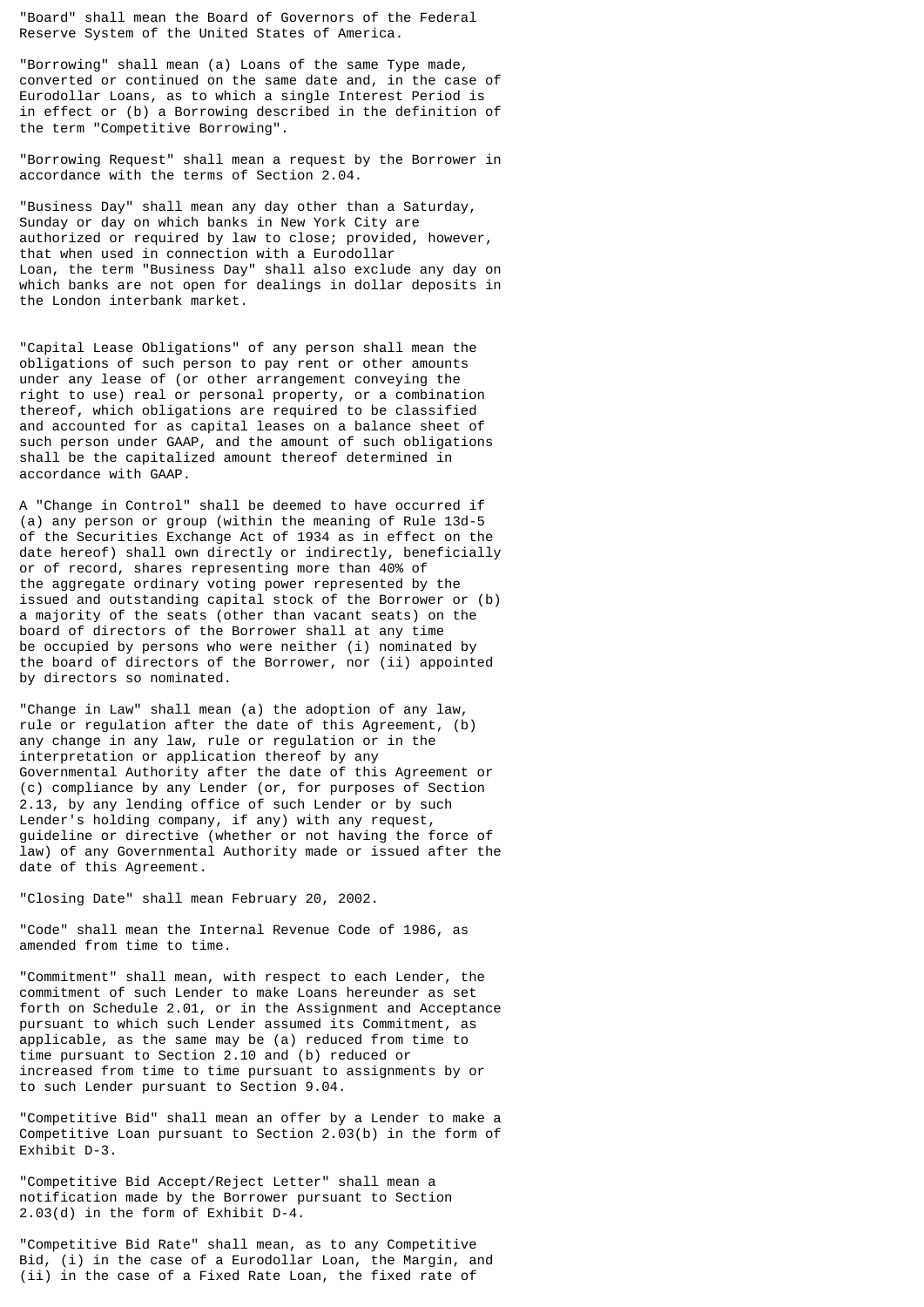interest offered by the Lender making such Competitive Bid.

"Competitive Bid Request" shall mean a request made by the Borrower pursuant to Section 2.03(a).

"Competitive Borrowing" shall mean a Borrowing consisting of a Competitive Loan or concurrent Competitive Loans from the Lender or Lenders whose Competitive Bids for such Borrowing have been accepted by the Borrower under the bidding procedure described in Section 2.03.

"Competitive Loan" shall mean a Loan from a Lender to the Borrower pursuant to the bidding procedure described in Section 2.03. Each Competitive Loan shall be a Eurodollar Competitive Loan or a Fixed Rate Loan.

"Confidential Information Memorandum" shall mean the Confidential Information Memorandum of the Borrower dated January 2002.

"Consolidated EBITDA" shall mean, for any period, Consolidated Net Income for such period plus (a) without duplication and to the extent deducted in determining such Consolidated Net Income, the sum of (i) consolidated interest expense net of interest income for such period, (ii) consolidated income tax expense for such period, (iii) all amounts attributable to depreciation and amortization for such period and (iv) any extraordinary charges and all non-cash write-offs and write-downs of amortizable and depreciable items for such period, and minus (b) without duplication, to the extent included in determining such Consolidated Net Income, any extraordinary gains and all non-cash items of income for such period, all determined on a consolidated basis in accordance with GAAP.

"Consolidated Interest Expense" shall mean, for any period, the interest expense (including (a) imputed interest expense in respect of Capital Lease Obligations and (b) the amortization of original issue discount in connection with the Subordinated Notes and other Indebtedness issued with original issue discount) of the Borrower and the Subsidiaries for such period, net of interest income, in each case determined on a consolidated basis in accordance with GAAP. For purposes of the foregoing, interest expense shall be determined after giving effect to any net payments made or received by the Borrower or any Subsidiary with respect to interest rate Hedging Agreements.

"Consolidated Net Income" shall mean, for any period, the net income or loss of the Borrower and the Subsidiaries for such period determined on a consolidated basis in ccordance with GAAP.

"Control" shall mean the possession, directly or indirectly, of the power to direct or cause the direction of the management or policies of a person, whether through the ownership of voting securities, by contract or otherwise, and the terms "Controlling" and "Controlled" shall have meanings correlative thereto.

"Default" shall mean any event or condition which upon notice, lapse of time or both would constitute an Event of Default.

"dollars" or "\$" shall mean lawful money of the United States of America.

"Environmental Laws" shall mean all laws, rules, regulations, codes, ordinances, orders, decrees, judgments or injunctions issued, promulgated or entered into by any Governmental Authority, relating to the environment, the preservation or reclamation of natural resources, the management or release of Hazardous Materials or to the effect of the environment on human health and safety.

"Environmental Liability" shall mean liabilities, obligations, claims, actions, suits, judgments or orders under or relating to any Environmental Law for any damages, injunctive relief, losses, fines, penalties, fees, expenses (including fees and expenses of attorneys and consultants) or costs, whether contingent or otherwise,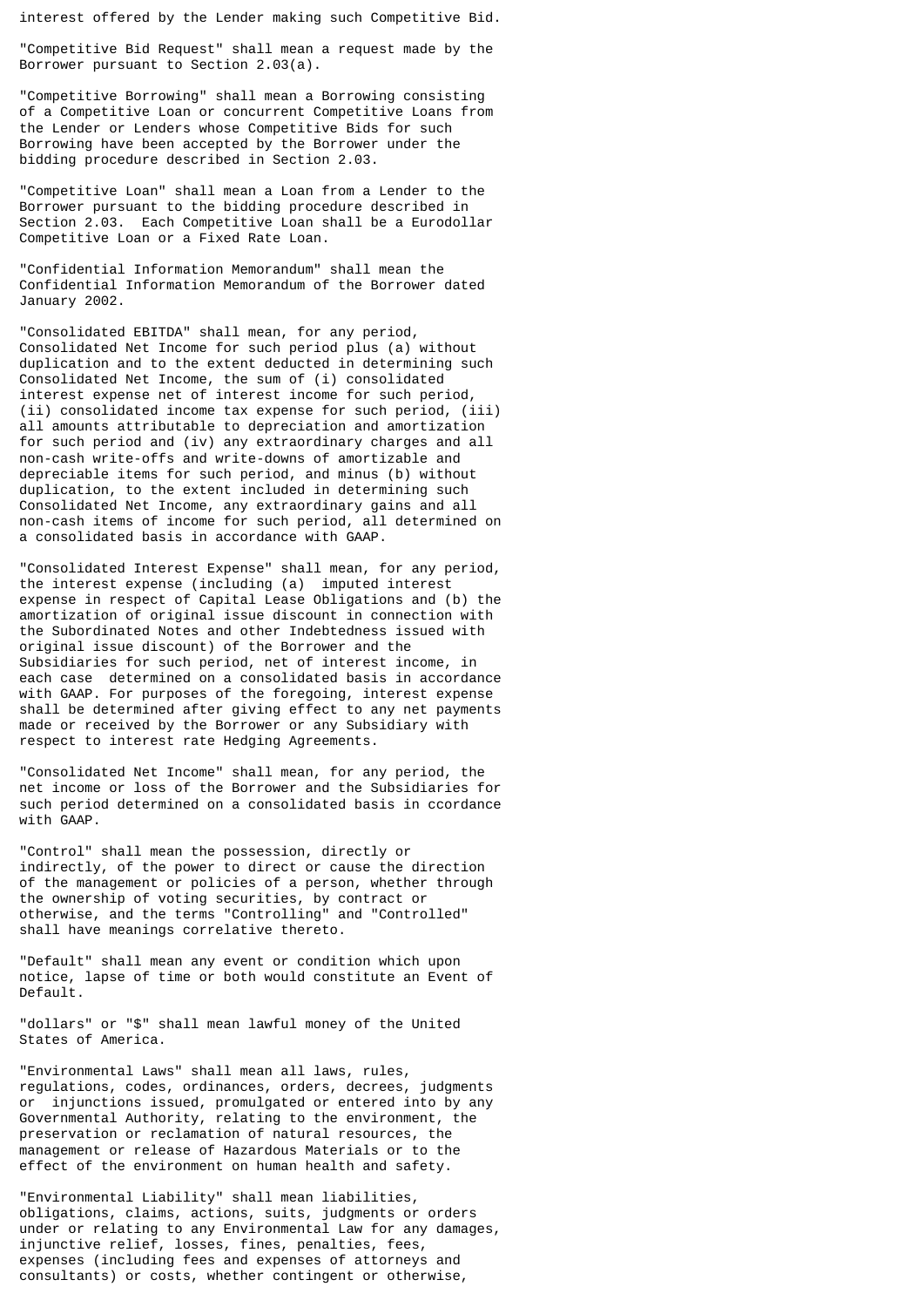including those arising from or relating to (a) any action to address the on- or off-site presence, release of, or exposure to, Hazardous Materials, (b) permitting and licensing, governmental administrative oversight and financial assurance requirements, (c) any personal injury (including death), any property damage (real or personal) or natural resource damage and (d) the violation of any Environmental Law.

"Equity Interests" shall mean shares of capital stock, partnership interests, membership interests in a limited liability company, beneficial interests in a trust or other equity interests in any person, or any obligations convertible into or exchangeable for, or giving any person a right, option or warrant to acquire such equity interests or such convertible or exchangeable obligations; provided that the Subordinated Notes are deemed not to constitute Equity Interests of the Borrower.

"ERISA" shall mean the Employee Retirement Income Security Act of 1974, as amended from time to time.

"ERISA Affiliate" shall mean any trade or business (whether or not incorporated) that, together with the Borrower, is treated as a single employer under Section 414(b) or (c) of the Code, or solely for purposes of Section 302 of ERISA and Section 412 of the Code, is treated as a single employer under Section 414 of the Code.

"ERISA Event" shall mean (a) any "reportable event", as defined in Section 4043 of ERISA or the regulations issued thereunder, with respect to a Plan (other than an event for which the 30-day notice period is waived); (b) the existence with respect to any Plan of an "accumulated funding deficiency" (as defined in Section 412 of the Code or Section 302 of ERISA), whether or not waived; (c) the filing pursuant to Section 412(d) of the Code or Section 303(d) of ERISA of an application for a waiver of the minimum funding standard with respect to any Plan; (d) the incurrence by the Borrower or any of its ERISA Affiliates of any liability under Title IV of ERISA with respect to the termination of any Plan or the withdrawal or partial withdrawal of the Borrower or any of its ERISA Affiliates from any Plan or Multiemployer Plan; (e) the receipt by the Borrower or any of its ERISA Affiliates from the PBGC or a plan administrator of any notice relating to the intention to terminate any Plan or Plans or to appoint a trustee to administer any Plan; (f) the adoption of any amendment to a Plan that would require the provision of security pursuant to Section 401(a)(29) of the Code or Section 307 of ERISA; (g) the receipt by the Borrower or any of its ERISA Affiliates of any notice, or the receipt by any Multiemployer Plan from the Borrower or any of its ERISA Affiliates of any notice, concerning the imposition of Withdrawal Liability or a determination that a Multiemployer Plan is, or is expected to be, insolvent or in reorganization, within the meaning of Title IV of ERISA; or (h) the occurrence of a "prohibited transaction" with respect to which the Borrower or any of the Subsidiaries is a "disqualified person" (within the meaning of Section 4975 of the Code) or with respect to which the Borrower or any such Subsidiary could otherwise be liable.

"Eurodollar", when used in reference to any Loan or Borrowing, refers to whether such Loan, or the Loans comprising such Borrowing, are bearing interest at a rate determined by reference to the LIBO Rate.

"Event of Default" shall have the meaning assigned to such term in Article VII.

"Excluded Taxes" shall mean, with respect to the Administrative Agent, any Lender or any other recipient of any payment to be made by or on account of any obligation of the Borrower hereunder, (a) income, franchise or similar taxes imposed on (or measured by) its net income by the United States of America, the jurisdiction under the laws of which such recipient is organized or in which its principal office is located (or, in the case of any Lender,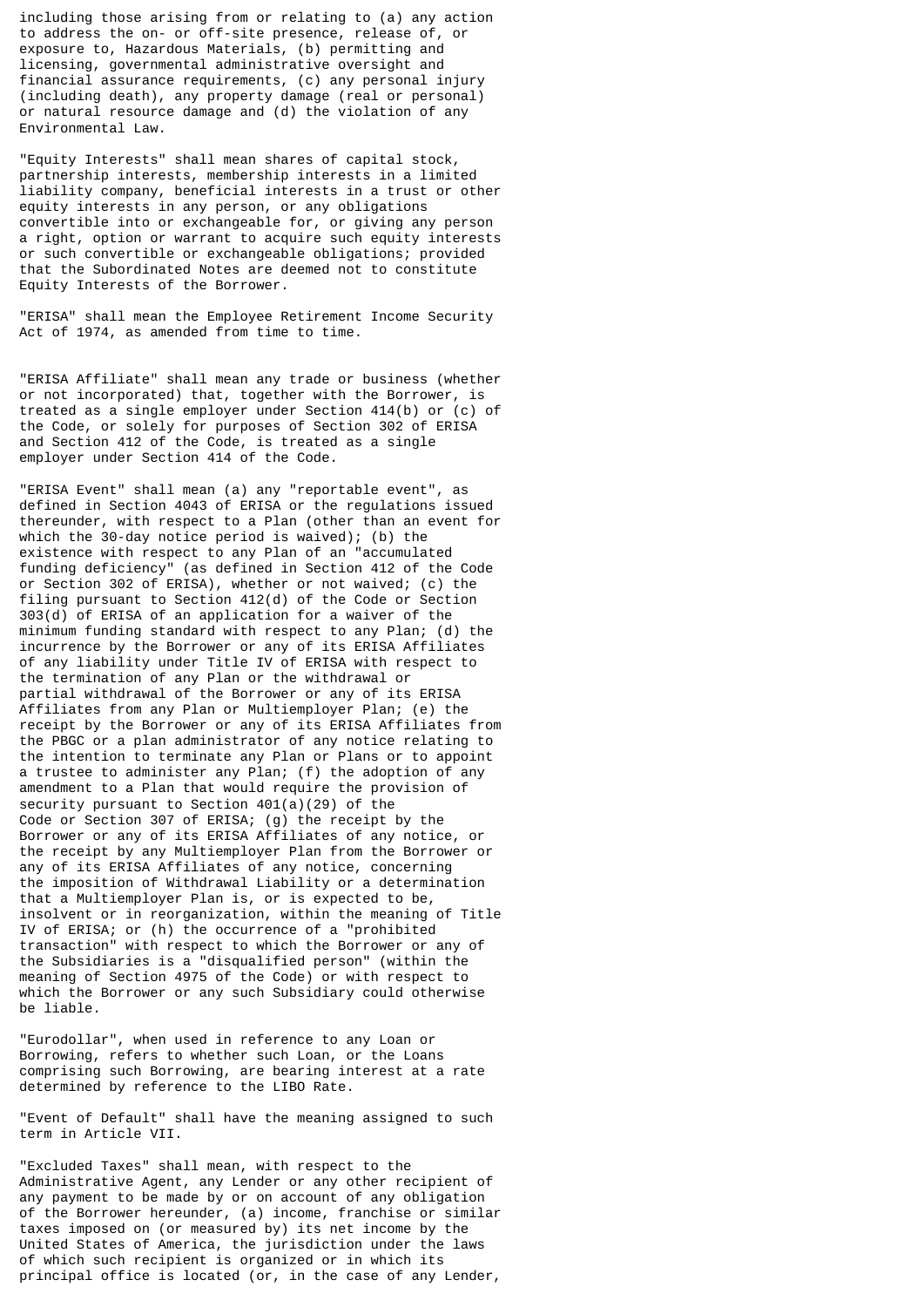in which its applicable lending office is located), or, in the case of a jurisdiction that imposes taxes on the basis of management or control or other concept or principle of residence, the jurisdiction in which such recipient is so resident, (b) Taxes imposed by reason of any present or former connection between such person and the jurisdiction imposing such Taxes, other than solely as a result of the execution and delivery of this Agreement, the making of any Loans hereunder or the performance of any action provided for hereunder, (c) any branch profits taxes imposed by the United States of America or any similar tax imposed by any other jurisdiction in which the Borrower is located and (d) in the case of a Foreign Lender (other than as an assignee pursuant to a request by the Borrower under Section 2.20(a)), any withholding tax that (i) is imposed on amounts payable to such Foreign Lender at the time such Foreign Lender becomes a party to this Agreement (or designates a new lending office), except to the extent that such Foreign Lender (or its assignor, if any) was entitled, at the time of designation of a new lending office (or assignment), to receive additional amounts from the Borrower with respect to such withholding tax pursuant to Section 2.19(a) or (ii) is attributable to such Foreign Lender's failure to comply with Section 2.19(e).

"Existing Credit Agreement" shall mean the Amended and Restated Credit Agreement dated as of March 31, 1997, as amended, among the Borrower, the lenders from time to time party thereto, and Credit Suisse First Boston, as administrative agent.

"Facility Fee" shall have the meaning assigned to such term in Section 2.06(a).

"Federal Funds Effective Rate" shall mean, for any day, the weighted average (rounded upwards, if necessary, to the next 1/100 of 1%) of the rates on overnight Federal funds transactions with members of the Federal Reserve System arranged by Federal funds brokers, as published on the next succeeding Business Day by the Federal Reserve Bank of New York, or, if such rate is not so published for any day that is a Business Day, the average (rounded upwards, if necessary, to the next 1/100 of 1%) of the quotations for the day for such transactions received by the Administrative Agent from three Federal funds brokers of recognized standing selected by it.

"Fees" shall mean the Facility Fees and the Administrative Agent Fees.

"Financial Officer" of any person shall mean the chief financial officer, principal accounting officer, Treasurer or Controller of such person.

"Fixed Rate Borrowing" shall mean a Borrowing comprised of Fixed Rate Loans.

"Fixed Rate Loan" shall mean any Competitive Loan bearing interest at a fixed percentage rate per annum (expressed in the form of a decimal to no more than four decimal places) specified by the Lender making such Loan in its Competitive Bid.

"Foreign Lender" shall mean any Lender that is organized under the laws of a jurisdiction other than that in which the Borrower is located. For purposes of this definition, the United States of America, each State thereof and the District of Columbia shall be deemed to constitute a single jurisdiction.

"GAAP" shall mean generally accepted accounting principles applied on a consistent basis.

"Governmental Authority" shall mean any Federal, state, local or foreign court or governmental agency, authority, instrumentality or regulatory body.

"Granting Lender" shall have the meaning assigned to such term in Section 9.04(i).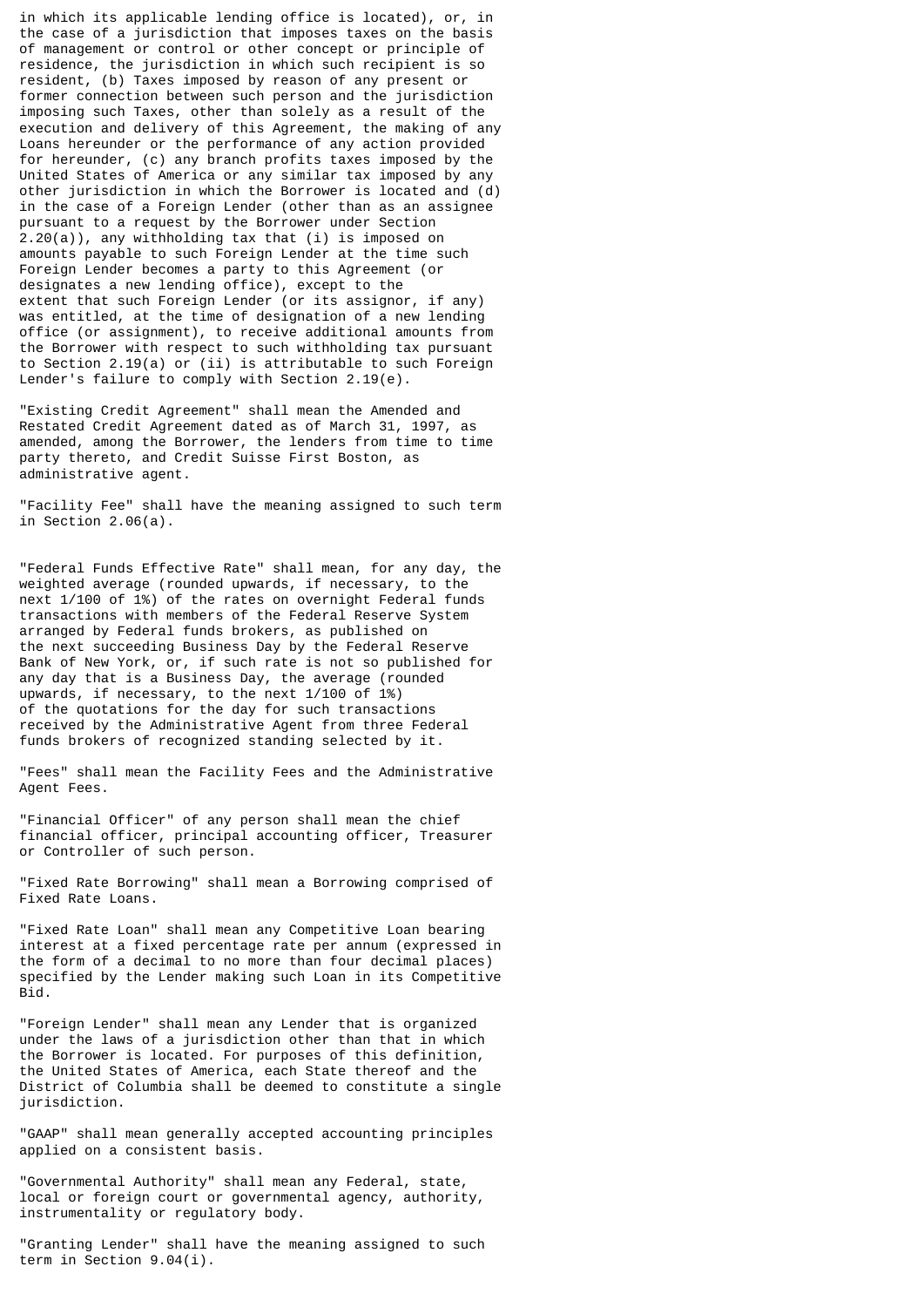"Guarantee" of or by any person (the "guarantor") shall mean any obligation, contingent or otherwise, of such person guaranteeing or having the economic effect of guaranteeing any Indebtedness of any other person (the "primary obligor") in any manner, whether directly or indirectly, and including any obligation of the guarantor, direct or indirect, (a) to purchase or pay (or advance or supply funds for the purchase or payment of) such Indebtedness or to purchase (or to advance or supply funds for the purchase of) any security for the payment of such Indebtedness, (b) to purchase or lease property, securities or services for the purpose of assuring the owner of such Indebtedness of the payment of such Indebtedness or other obligation, (c) to maintain working capital, equity capital or any other financial statement condition or liquidity of the primary obligor so as to enable the primary obligor to pay such Indebtedness or (d) as an account party in respect of any letter of credit or letter of guaranty issued to support such Indebtedness; provided, however, that the term "Guarantee" shall not include endorsements for collection or deposit in the ordinary course of business.

"Hazardous Materials" shall mean (a) petroleum products and byproducts, asbestos, urea formaldehyde foam insulation, polychlorinated biphenyls, radon gas, chlorofluorocarbons and all other ozone-depleting substances and (b) any chemical, material, substance, waste, pollutant or contaminant that is prohibited, limited or regulated by or pursuant to any Environmental Law.

"Hedging Agreement" shall mean any interest rate protection agreement, foreign currency exchange agreement, commodity price protection agreement or other interest or currency exchange rate or commodity price hedging arrangement.

"Indebtedness" of any person shall mean, without duplication, (a) all obligations of such person for borrowed money, (b) all obligations of such person evidenced by bonds, debentures, notes or similar instruments, (c) all obligations of such person under conditional sale or other title retention agreements relating to property or assets purchased by such person, (d) all obligations of such person issued or assumed as the deferred purchase price of property or services (excluding trade accounts payable and accrued obligations incurred in the ordinary course of business), (e) all Indebtedness of others secured by (or for which the holder of such Indebtedness has an existing right, contingent or otherwise, to be secured by) any Lien on property owned or acquired by such person, whether or not the obligations secured thereby have been assumed, (f) all Guarantees by such person of Indebtedness of others, (g) all Capital Lease Obligations of such person, (h) all obligations, contingent or otherwise, of such person as an account party in respect of letters of credit and letters of guaranty, (i) all obligations, contingent or otherwise, of such person in respect of bankers' acceptances and (j) all obligations of such person to make contingent cash payments in respect of any acquisition, to the extent such obligations are or are required to be shown as liabilities on the balance sheet of such person in accordance with GAAP. The Indebtedness of any person shall include the Indebtedness of any other entity (including any partnership in which such person is a general partner) to the extent such person is liable therefor as a result of such person's ownership interest in or other relationship with such entity, except to the extent the terms of such Indebtedness provide that such person is not liable therefor.

"Indemnified Taxes" shall mean Taxes other than Excluded Taxes.

"Index Debt" shall mean the senior, unsecured, non-credit enhanced, long-term indebtedness for borrowed money of the Borrower.

"Interest Coverage Ratio" shall mean, for any period, the ratio of (a) Consolidated EBITDA for such period to (b) Consolidated Interest Expense for such period.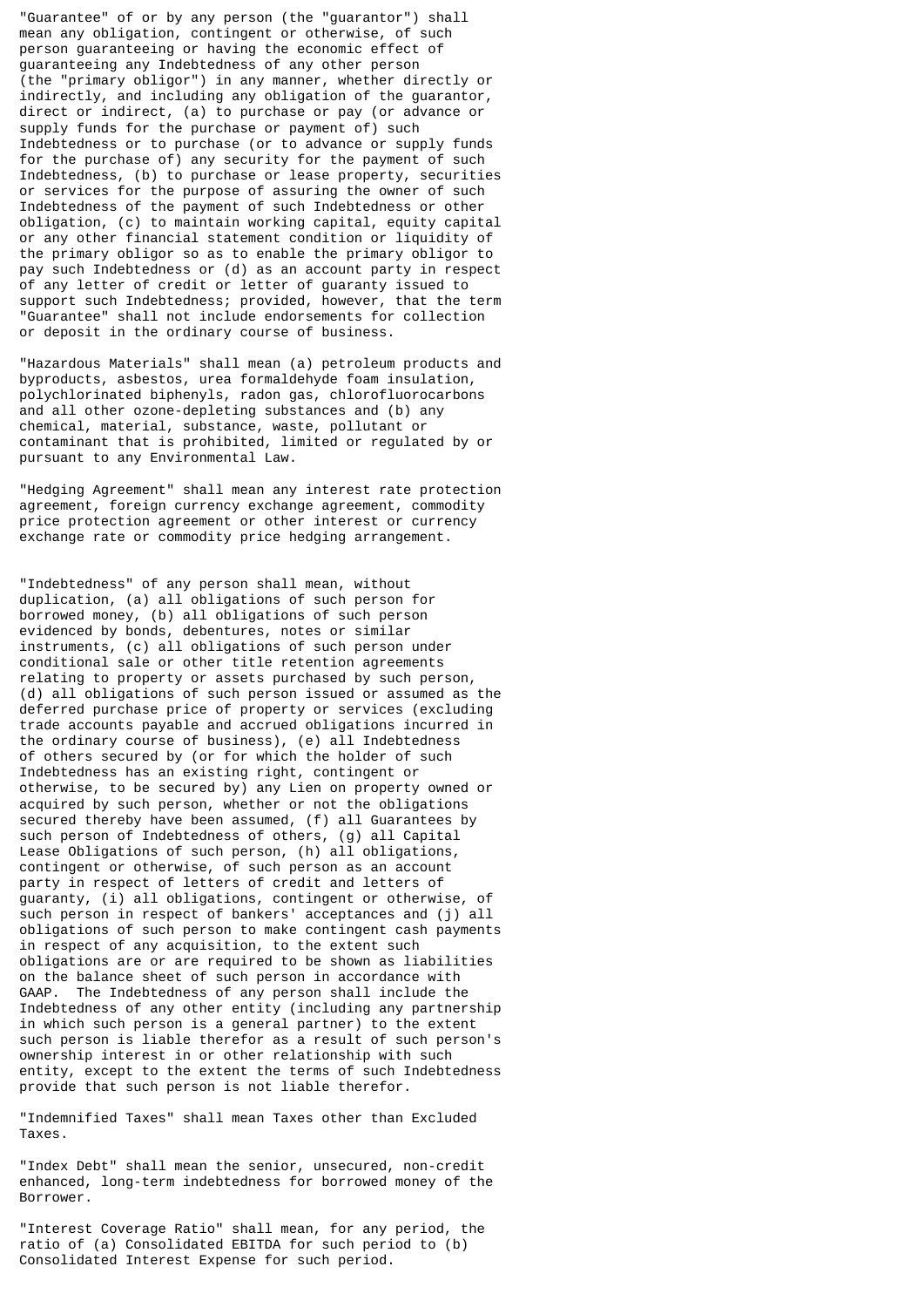"Interest Payment Date" shall mean (a) with respect to any ABR Loan, the last Business Day of each March, June, September and December and (b) with respect to any Eurodollar Loan or Fixed Rate Borrowing, the last day of the Interest Period applicable to the Borrowing of which such Loan is a part or such Fixed Rate Borrowing, as the case may be, and, in the case of a Eurodollar Borrowing with an Interest Period of more than three months' duration or a Fixed Rate Borrowing with an Interest Period of more than 90 days' duration, each day that would have been an Interest Payment Date had successive Interest Periods of three months' or 90 days' duration, respectively, been applicable to such Borrowing.

"Interest Period" shall mean, (a) with respect to any Eurodollar Borrowing, the period commencing on the date of such Borrowing and ending on the numerically corresponding day (or, if there is no numerically corresponding day, on the last day) in the calendar month that is 1, 2, 3 or 6 months thereafter, as the Borrower may elect, and (b) with respect to any Fixed Rate Borrowing, the period commencing on the date of such Borrowing and ending on the date specified in the Competitive Bids in which the offers to make the Fixed Rate Loans comprising such Borrowing were extended, which shall not be earlier than 30 days after the date of such Borrowing or later than 360 days after the date of such Borrowing; provided, however, that if any Interest Period would end on a day other than a Business Day, such Interest Period shall be extended to the next succeeding Business Day unless, in the case of a Eurodollar Borrowing only, such next succeeding Business Day would fall in the next calendar month, in which case such Interest Period shall end on the next preceding Business Day. Interest shall accrue from and including the first day of an Interest Period to but excluding the last day of such Interest Period. For purposes hereof, the date of a Borrowing initially shall be the date on which such Borrowing is made and thereafter shall be the effective date of the most recent conversion or continuation of such Borrowing.

"Lenders" shall mean (a) the persons listed on Schedule 2.01 (other than any such person that has ceased to be a party hereto pursuant to an Assignment and Acceptance) (b) any person that has become a party hereto pursuant to an Assignment and Acceptance.

"Leverage Ratio" shall mean, for any period, the ratio of Total Debt on the last day of such period to Consolidated EBITDA for such period.

"LIBO Rate" shall mean, with respect to any Eurodollar Borrowing for any Interest Period, the rate per annum determined by the Administrative Agent at approximately 11:00 a.m., London time, on the date that is two Business Days prior to the commencement of such Interest Period by reference to the British Bankers' Association Interest Settlement Rates for deposits in dollars (as set forth by the Bloomberg Information Service or any successor thereto or any other service selected by the Administrative Agent which has been nominated by the British Bankers' Association as an authorized information vendor for the purpose of displaying such rates) for a period equal to such Interest Period; provided that, to the extent that an interest rate is not ascertainable pursuant to the foregoing provisions of this definition, the "LIBO Rate" shall be the interest rate per annum determined by the Administrative Agent to be the average of the rates per annum at which dollar deposits of \$10,000,000 are offered for such relevant Interest Period to major banks in the London interbank market in London, England by the Administrative Agent at approximately 11:00 a.m. (London time) on the date that is two Business Days prior to the beginning of such Interest Period.

"Lien" shall mean, with respect to any asset, (a) any mortgage, deed of trust, lien, pledge, encumbrance, charge or security interest in or on such asset or (b) the interest of a vendor or a lessor under any conditional sale agreement, capital lease or title retention agreement (or any financing lease having substantially the same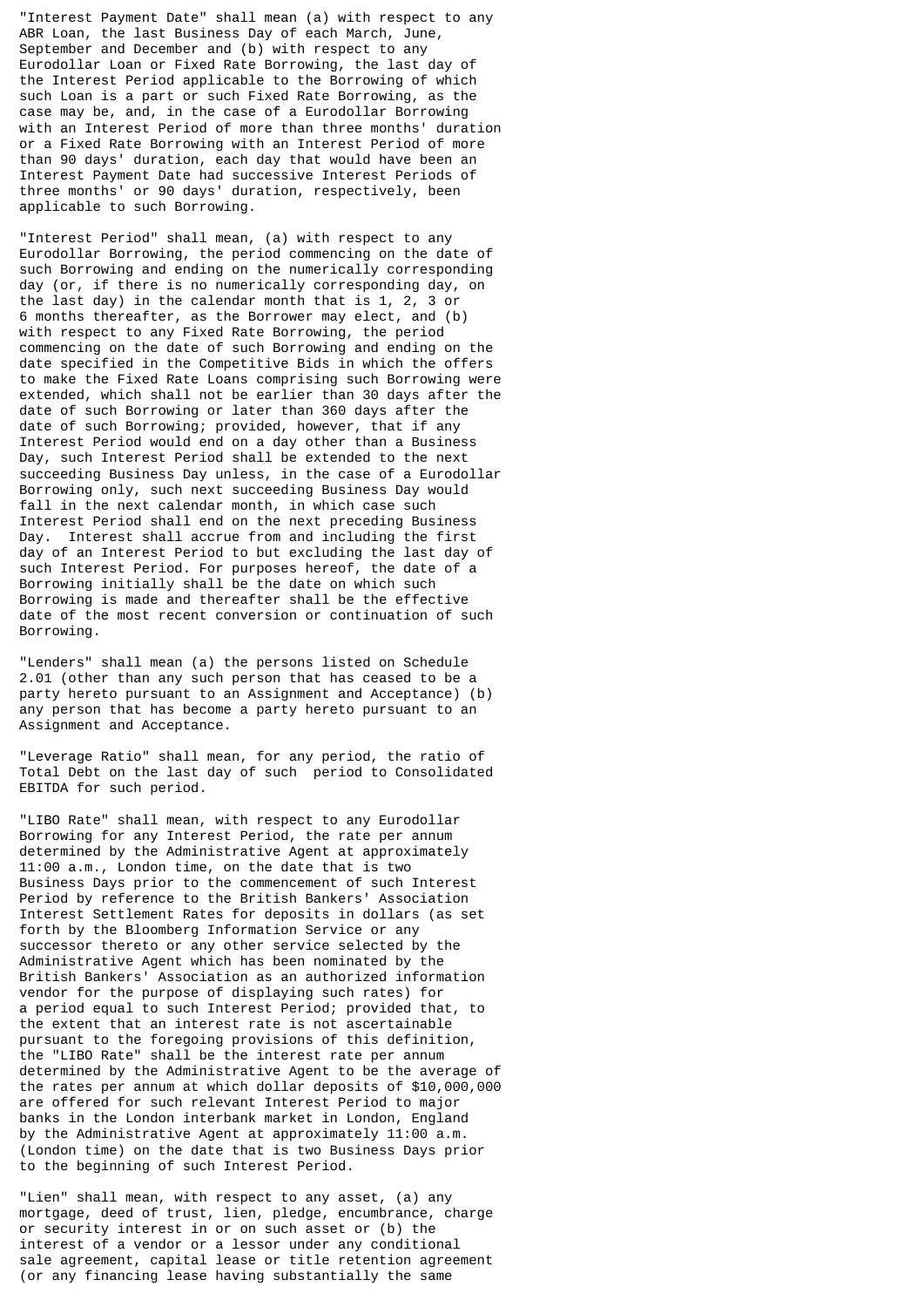economic effect as any of the foregoing) relating to such asset.

"Loans" shall mean the Revolving Loans and the Competitive Loans.

"Margin" shall mean, as to any Eurodollar Competitive Loan, the margin (expressed as a percentage rate per annum in the form of a decimal to no more than four decimal places) to be added to or subtracted from the LIBO Rate in order to determine the interest rate applicable to such Loan, as specified in the Competitive Bid relating to such Loan.

"Margin Stock" shall have the meaning assigned to such term in Regulation U.

"Material Adverse Effect" shall mean a materially adverse effect on the financial condition, results of operations or business of the Borrower and the Subsidiaries, taken as a whole.

"Material Indebtedness" shall mean Indebtedness (other than the Loans), or obligations in respect of one or more Hedging Agreements, of any one or more of the Borrower and the Subsidiaries in an aggregate principal amount exceeding \$50,000,000. For purposes of determining Material Indebtedness, the "principal amount" of the obligations of the Borrower or any Subsidiary in respect of any Hedging Agreement at any time shall be the maximum aggregate amount (giving effect to any netting agreements) that the Borrower or such Subsidiary would be required to pay if such Hedging Agreement were terminated at such time.

"Material Subsidiary" shall mean at any time any Subsidiary, except Subsidiaries which, if aggregated and considered as a single Subsidiary, would not meet the definition of a "significant subsidiary" contained as of the date hereof in Regulation S-X of the Securities and Exchange Commission.

"Maturity Date" shall mean February 19, 2003.

"Moody's" shall mean Moody's Investors Service, Inc.

"Multiemployer Plan" shall mean a multiemployer plan as defined in Section 4001(a)(3) of ERISA.

"Other Taxes" shall mean any and all present or future stamp or documentary taxes or any other excise or property taxes, charges or similar levies arising from any payment made under this Agreement or from the execution, delivery or enforcement of, or otherwise with respect to, this Agreement.

"PBGC" shall mean the Pension Benefit Guaranty Corporation referred to and defined in ERISA.

"Permitted Investments" shall mean:

(a) direct obligations of, or obligations the principal of and interest on which are unconditionally guaranteed by, the United States of America (or by any agency thereof to the extent such obligations are backed by the full faith and credit of the United States of America), in each case maturing within one year from the date of acquisition thereof;

(b) investments in foreign and domestic commercial paper maturing within 270 days from the date of acquisition thereof and having, at such date of acquisition, the highest credit rating obtainable from S&P or from Moody's;

(c) investments in certificates of deposit, banker's acceptances and time deposits maturing within one year from the date of acquisition thereof issued or guaranteed by or placed with, and money market deposit accounts issued or offered by, the Administrative Agent or any domestic office of any commercial bank organized under the laws of the United States of America or any State thereof that has a combined capital and surplus and undivided profits of not less than \$500,000,000;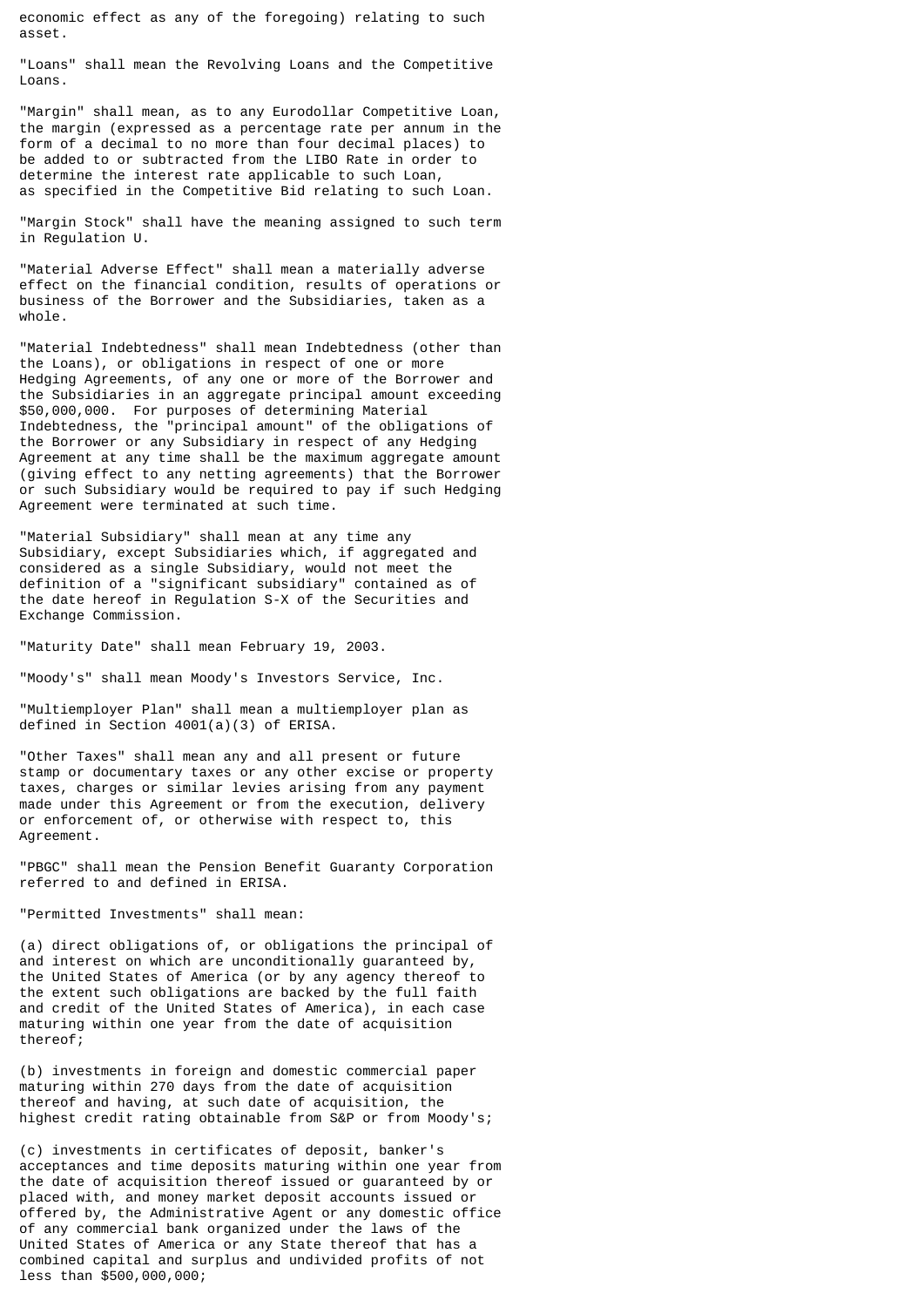(d) fully collateralized repurchase agreements with a term of not more than 30 days for securities described in clause (a) above and entered into with a financial institution satisfying the criteria of clause (c) above;

(e) investments in "money market funds" within the meaning of Rule 2a-7 of the Investment Company Act of 1940, as amended, substantially all of whose assets are invested in investments of the type described in clauses (a) through (d) above;

(f) investments in so-called market auction securities rated Aa2 or higher by Moody's or AA or higher by S&P and which have a reset date not more than 365 days from the date of acquisition thereof; and

(g) investments in readily-marketable obligations of Indebtedness of any State of municipality organized under the laws of any State of the United States or any political subdivision thereof which, at the time of acquisition, are accorded either of the two highest ratings by S&P, Moody's or another nationally recognized credit rating agency of similar standard, in any such case maturing no later than one year after the date of acquisition thereof.

"person" shall mean any natural person, corporation, business trust, joint venture, association, company, limited liability company, partnership, Governmental Authority or other entity.

"Plan" shall mean any employee pension benefit plan (other than a Multiemployer Plan) subject to the provisions of Title IV of ERISA or Section 412 of the Code or Section 307 of ERISA, and in respect of which the Borrower or any ERISA Affiliate is (or, if such plan were terminated, would under Section 4069 of ERISA be deemed to be) an "employer" as defined in Section 3(5) of ERISA.

 "Prime Rate" shall mean the rate of interest per annum publicly announced from time to time by the Administrative Agent as its prime rate in effect at its principal office in New York City; each change in the Prime Rate shall be effective on the date such change is publicly announced as being effective.

"Pro Rata Percentage" of any Lender at any time shall mean the percentage of the Total Commitment represented by such Lender's Commitment. In the event the Commitments shall have expired or been terminated, the Pro Rata Percentages shall be determined on the basis of the Commitments most recently in effect.

"Register" shall have the meaning assigned to such term in Section 9.04(d)."Regulation T" shall mean Regulation T of the Board as from time to time in effect and all official rulings and interpretations thereunder or thereof.

"Regulation U" shall mean Regulation U of the Board as from time to time in effect and all official rulings and interpretations thereunder or thereof.

"Regulation X" shall mean Regulation X of the Board as from time to time in effect and all official rulings and interpretations thereunder or thereof.

"Related Parties" shall mean, with respect to any specified person, such person's Affiliates and the respective directors, officers, employees, agents and advisors of such person and such person's Affiliates.

"Required Lenders" shall mean, at any time, Lenders having Commitments (or, if the Commitments have terminated, Loans) representing at least a majority of the Total Commitment (or if the Commitments have terminated, the aggregate amount of Loans outstanding) at such time or, for purposes of acceleration pursuant to clause (ii) of the last paragraph of Article VII, Lenders having Loans and unused Commitments representing at least a majority of the sum of all Loans outstanding and unused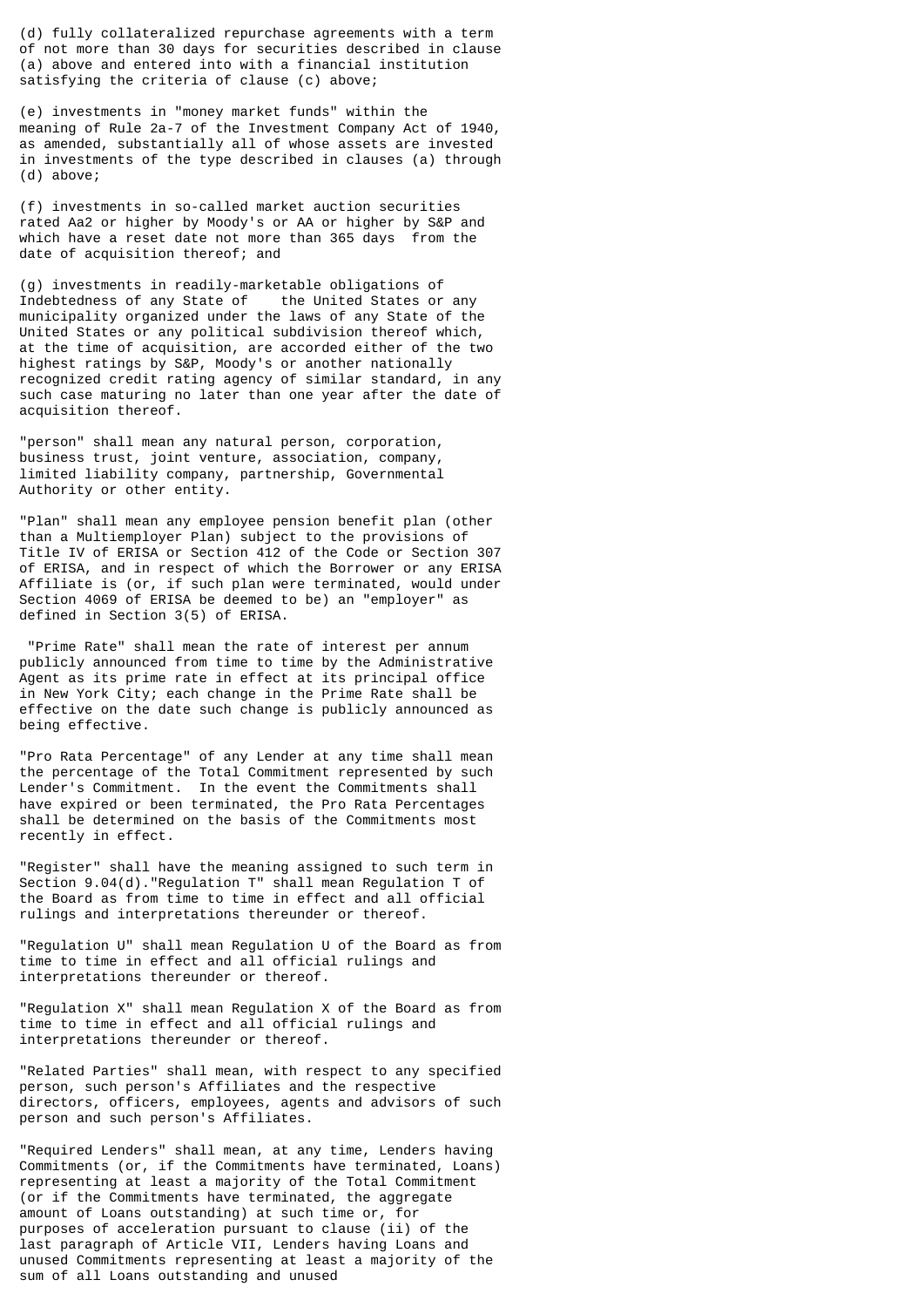Commitments.

"Restricted Payment" shall mean (a) any dividend or other distribution (whether in cash, securities or other property) with respect to any Equity Interests in the Borrower or any Subsidiary, or (b) any payment (whether in cash, securities or other property), including any sinking fund or similar deposit, other than a payment to the extent consisting of Equity Interests of equal or junior ranking, on account of the purchase, redemption, retirement, acquisition, cancelation or termination of any Equity Interests in the Borrower or any Subsidiary. It is understood that the withholding of shares, and the payment of cash to the Internal Revenue Service in an amount not to exceed the value of the withheld shares, by the Company in connection with any of its stock incentive plans shall not constitute Restricted Payments.

"Revolving Credit Borrowing" shall mean a Borrowing comprised of Revolving Loans.

"Revolving Credit Exposure" shall mean, with respect to any Lender at any time, the aggregate principal amount at such time of all outstanding Revolving Loans of such Lender.

"Revolving Loans" shall mean the revolving loans made by the Lenders to the Borrower pursuant to Section 2.01. Each Revolving Loan shall be a Eurodollar Revolving Loan or an ABR Revolving Loan.

"S&P" shall mean Standard & Poor's Ratings Service.

"SPC" shall have the meaning assigned to such term in Section  $9.04(i)$ .

"Subordinated Notes" shall mean the Borrower's Zero Coupon Liquid Yield Option (Subordinated Convertible) Notes due 2021, in an aggregate principal amount at maturity of \$744,000,000.

"Subordinated Note Documents" shall mean the indenture under which the Subordinated Notes were issued and all other instruments, agreements and other documents evidencing or governing the Subordinated Notes or providing for any Guarantee or other right in respect thereof.

"subsidiary" shall mean, with respect to any person (herein referred to as the "parent"), any corporation, partnership, association or other business entity (a) of which securities or other ownership interests representing more than 50% of the equity or more than 50% of the ordinary voting power or more than 50% of the general partnership interests are, at the time any determination is being made, owned, controlled or held, or (b) that is, at the time any determination is made, otherwise Controlled, by the parent or one or more subsidiaries of the parent or by the parent and one or more subsidiaries of the parent.

"Subsidiary" shall mean any subsidiary of the Borrower.

"Synthetic Purchase Agreement" shall mean any swap, derivative or other agreement or combination of agreements pursuant to which the Borrower or any Subsidiary is or may become obligated to make (a) any payment in connection with a purchase by any third party from a person other than the Borrower or any Subsidiary of any Equity Interest or (b) any payment (other than on account of a permitted purchase by it of any Equity Interest) the amount of which is determined by reference to the price or value at any time of any Equity Interest; provided that no phantom stock or similar plan providing for payments only to current or former directors, officers or employees of the Borrower or the Subsidiaries (or to their heirs or estates) shall be deemed to be a Synthetic Purchase Agreement.

"Taxes" shall mean any and all present or future taxes, levies, imposts, duties, deductions, charges, liabilities or withholdings imposed by any Governmental Authority.

"Three-Year Credit Agreement" shall mean the Three-Year Credit Agreement dated as of the date hereof (as amended,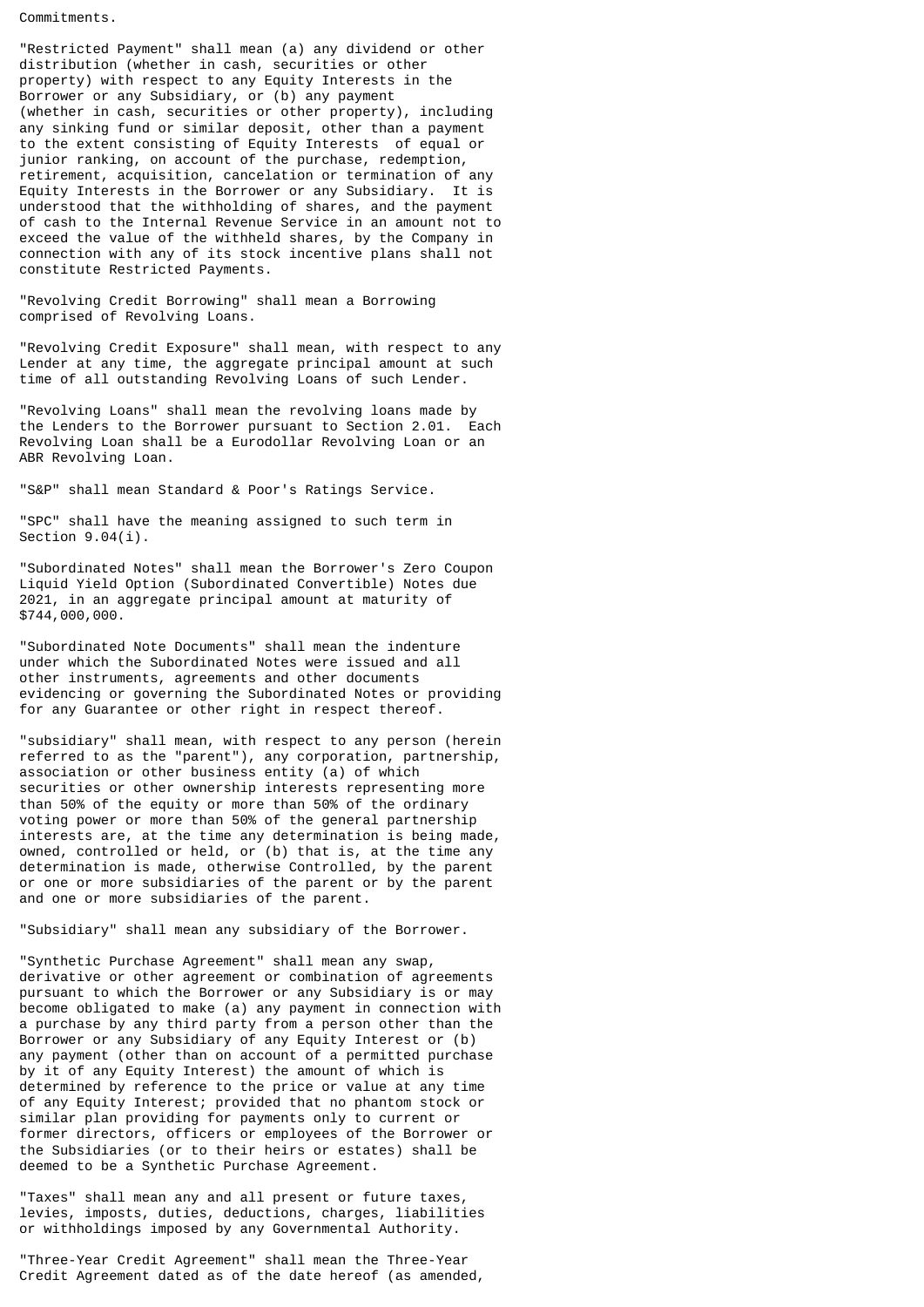supplemented or otherwise modified from time to time), among the Borrower, the lenders from time to time party thereto, and Credit Suisse First Boston, as administrative agent.

"Total Debt" shall mean, at any time, the total Indebtedness of the Borrower and the Subsidiaries at such time (excluding Indebtedness of the type described in clause (h) of the definition of such term, except to the extent of any unreimbursed drawings thereunder).

"Total Commitment" shall mean, at any time, the aggregate amount of the Commitments, as in effect at such time.

"Transactions" shall have the meaning assigned to such term in Section 3.02.

"Type", when used in respect of any Loan or Borrowing, shall refer to the Rate by reference to which interest on such Loan or on the Loans comprising such Borrowing is determined. For purposes hereof, the term "Rate" shall include the LIBO Rate and the Alternate Base Rate.

"wholly owned Subsidiary" of any person shall mean a subsidiary of such person of which securities (except for directors' qualifying shares) or other ownership interests representing 100% of the Equity Interests are, at the time any determination is being made, owned, controlled or held by such person or one or more wholly owned Subsidiaries of such person or by such person and one or more wholly owned Subsidiaries of such person.

"Withdrawal Liability" shall mean liability to a Multiemployer Plan as a result of a complete or partial withdrawal from such Multiemployer Plan, as such terms are defined in Part I of Subtitle E of Title IV of ERISA.

SECTION 1.02. Terms Generally. The definitions in Section 1.01 shall apply equally to both the singular and plural forms of the terms defined. Whenever the context may require, any pronoun shall include the corresponding masculine, feminine and neuter forms. The words "include", "includes" and "including" shall be deemed to be followed by the phrase "without limitation". The word "will" shall be construed to have the same meaning and effect as the word "shall"; and the words "asset" and "property" shall be construed as having the same meaning and effect and to refer to any and all tangible and intangible assets and properties, including cash, securities, accounts and contract rights. All references herein to Articles, Sections, Exhibits and Schedules shall be deemed references to Articles and Sections of, and Exhibits and Schedules to, this Agreement unless the context shall otherwise require. Except as otherwise expressly provided herein, all terms of an accounting or financial nature shall be construed in accordance with GAAP, as in effect from time to time; provided, however, that if the Borrower notifies the Administrative Agent that the Borrower wishes to amend any covenant in Article VI or any related definition to eliminate the effect of any change in GAAP occurring after the date of this Agreement on the operation of such covenant (or if the Administrative Agent notifies the Borrower that the Required Lenders wish to amend Article VI or any related definition for such purpose), then the Borrower's compliance with such covenant shall be determined on the basis of GAAP in effect immediately before the relevant change in GAAP became effective, until either such notice is withdrawn or such covenant is amended in a manner satisfactory to the Borrower and the Required Lenders.

"SECTION 1.03. Classification of Loans and Borrowings. For purposes of this Agreement, Loans may be classified and referred to by Class (e.g., a "Revolving Loan") or by Type (e.g., a "Eurodollar Loan") or by Class and Type (e.g., a "Eurodollar Revolving Loan"). Borrowings also may be classified and referred to by Class (e.g., a "Revolving Borrowing") or by Type (e.g., a "Eurodollar Borrowing") or by Class and Type (e.g., a "Eurodollar Revolving Borrowing").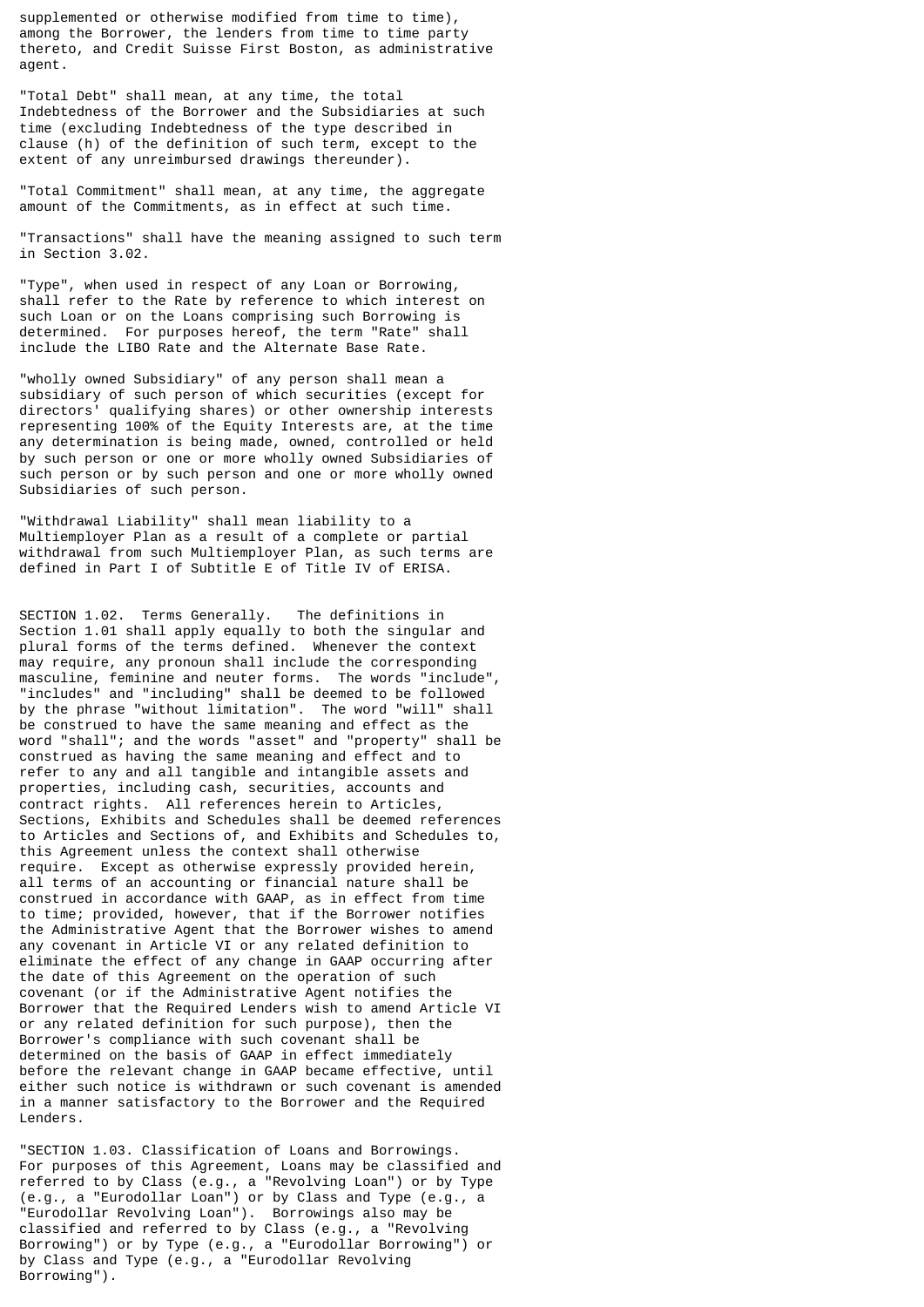### **ARTICLE II**

# The Credits

SECTION 2.01. Commitments. Subject to the terms and conditions and relying upon the representations and warranties herein set forth, each Lender agrees, severally and not jointly, to make Revolving Loans to the Borrower, at any time and from time to time on or after the date hereof, and until the earlier of the Maturity Date and the termination of the Commitment of such Lender in accordance with the terms hereof, in an aggregate principal amount at any time outstanding that will not result in such Lender's Revolving Credit Exposure exceeding such Lender's Commitment minus the amount by which the outstanding Competitive Borrowings shall be deemed to have utilized such Commitment in accordance with Section 2.16. Within the limits set forth in the preceding sentence and subject to the terms, conditions and limitations set forth herein, the Borrower may borrow, pay or prepay and reborrow Revolving Loans.

SECTION 2.02. Loans. (a) Each Loan (other than Competitive Loans) shall be made as part of a Borrowing consisting of Loans made by the Lenders ratably in accordance with their respective Commitments; provided, however, that the failure of any Lender to make any Loan shall not in itself relieve any other Lender of its obligation to lend hereunder (it being understood, however, that no Lender shall be responsible for the failure of any other Lender to make any Loan required to be made by such other Lender). Each Competitive Loan shall be made in accordance with the procedures set forth in Section 2.03. The Loans

comprising any Borrowing shall be in an aggregate principal amount that is (i) an integral multiple of \$1,000,000 and not less than \$10,000,000 or (ii) equal to the remaining available balance of the Commitments.

(b) Subject to Sections 2.09 and 2.14, each Competitive Borrowing shall be comprised entirely of Eurodollar Competitive Loans or Fixed Rate Loans, and each other Borrowing shall be comprised entirely of ABR Loans or Eurodollar Loans as the Borrower may request pursuant to Section 2.03 or 2.04, as applicable. Each Lender may at its option make any Eurodollar Loan by causing any domestic or foreign branch or Affiliate of such Lender to make such Loan; provided that any exercise of such option shall not affect the obligation of the Borrower to repay such Loan in accordance with the terms of this Agreement. Borrowings of more than one Type may be outstanding at the same time; provided, however, that the Borrower shall not be entitled to request any Borrowing that, if made, would result in more than 15 Eurodollar Borrowings outstanding hereunder at any time. For purposes of the foregoing, Borrowings having different Interest Periods, regardless of whether they commence on the same date, shall be considered separate Borrowings.

(c) Each Lender shall make each Loan to be made by it hereunder on the proposed date thereof by wire transfer of immediately available funds to such account in New York City as the Administrative Agent may designate not later than 11:00 a.m., New York City time, and the Administrative Agent shall promptly credit the amounts so received to an account in the name of the Borrower and designated by the Borrower in the applicable Borrowing Request or Competitive Bid Request or, if a Borrowing shall not occur on such date because any condition precedent herein specified shall not have been met, return the amounts so received to the respective Lenders.

(d) Unless the Administrative Agent shall have received notice from a Lender prior to the date of any Borrowing that such Lender will not make available to the Administrative Agent such Lender's portion of such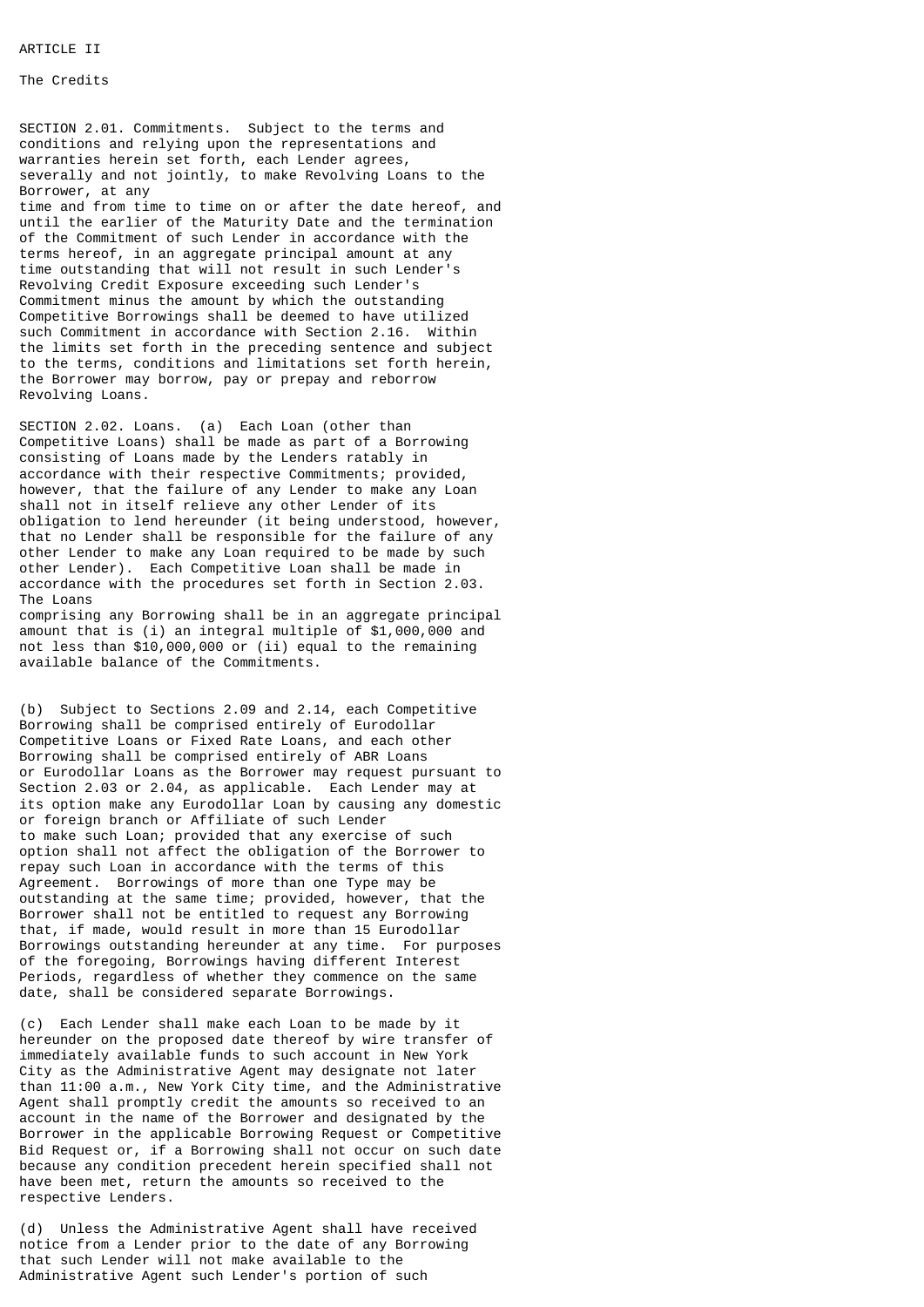Borrowing, the Administrative Agent may assume that such Lender has made such portion available to the Administrative Agent on the date of such Borrowing in accordance with paragraph (c) above and the Administrative Agent may, in reliance upon such assumption, make available to the Borrower on such date a corresponding amount. If the Administrative Agent shall have so made funds available then, to the extent that such Lender shall not have made such portion available to the Administrative Agent, such Lender and the Borrower severally agree to repay to the Administrative Agent forthwith on demand such corresponding amount together with interest thereon, for each day from the date such amount is made available to the Borrower until the date such amount is repaid to the Administrative Agent at (i) in the case of the Borrower, the interest rate applicable at the time to the Loans comprising such Borrowing and (ii) in the case of such Lender, a rate determined by the Administrative Agent to represent its cost of overnight or short-term funds (which determination shall be conclusive absent manifest error). If such Lender shall repay to the Administrative Agent such corresponding amount, such amount shall constitute such Lender's Loan as part of such Borrowing for purposes of this Agreement.

(e) Notwithstanding any other provision of this Agreement, the Borrower shall not be entitled to request any Borrowing if the Interest Period requested with respect thereto would end after the Maturity Date.

"SECTION 2.03. Competitive Bid Procedure. (a) In order to request Competitive Bids, the Borrower shall notify the Administrative Agent of such request by telephone (i) in the case of a Eurodollar Competitive Borrowing , not later than 11:00 a.m., New York City time, four Business Days before the proposed date of such Borrowing and (ii) in the case of a Fixed Rate Borrowing, not later than 11:00 a.m., New York City time, one Business Day before the proposed date of such Borrowing. Provided that no two Competitive Bid Requests submitted on the same day shall be identical, the Borrower may submit up to (but not more than) three Competitive Bid Requests on the same day, but a Competitive Bid Request shall not be made within five Business Days after the date of any previous Competitive Bid Request unless such previous Competitive Bid Request shall have been rejected by the Administrative Agent, as provided below. No ABR Loan shall be requested in, or made pursuant to, a Competitive Bid Request. Each such telephonic Competitive Bid Request shall be confirmed promptly by hand delivery or telecopy to the Administrative Agent of a written Competitive Bid Request substantially in the form of Exhibit D-1. A Competitive Bid Request that does not conform substantially to the format of Exhibit D-1 may be rejected by the Administrative Agent and the Administrative Agent shall notify the Borrower of such rejection as promptly as practicable. Each Competitive Bid Request shall refer to this Agreement and specify (i) whether the Borrowing being requested is to be a Eurodollar Borrowing or a Fixed Rate Borrowing; (ii) the date of such Borrowing (which shall be a Business Day); (iii) the number and the location of the account to which funds are to be disbursed (which shall be an account that complies with the requirements of Section  $2.02(c)$ ); (iv) the aggregate principal amount of such Borrowing, which shall be a minimum of \$10,000,000 and an integral multiple of \$1,000,000, and in any event shall not result in the sum of the Aggregate Revolving Credit Exposure and the aggregate outstanding principal amount of Competitive Loans, after giving effect to such Borrowing, exceeding the Total Commitment; and (v) the Interest Period with respect thereto (which may not end after the Maturity Date). Promptly after its receipt of a Competitive Bid Request that is not rejected, the Administrative Agent shall invite the Lenders in the form set forth as Exhibit D-2 to bid to make Competitive Loans pursuant to the Competitive Bid Request.

(b) Each Lender may make one or more Competitive Bids to the Borrower responsive to a Competitive Bid Request. Each Competitive Bid by a Lender must be received by the Administrative Agent by telecopy, (i) in the case of a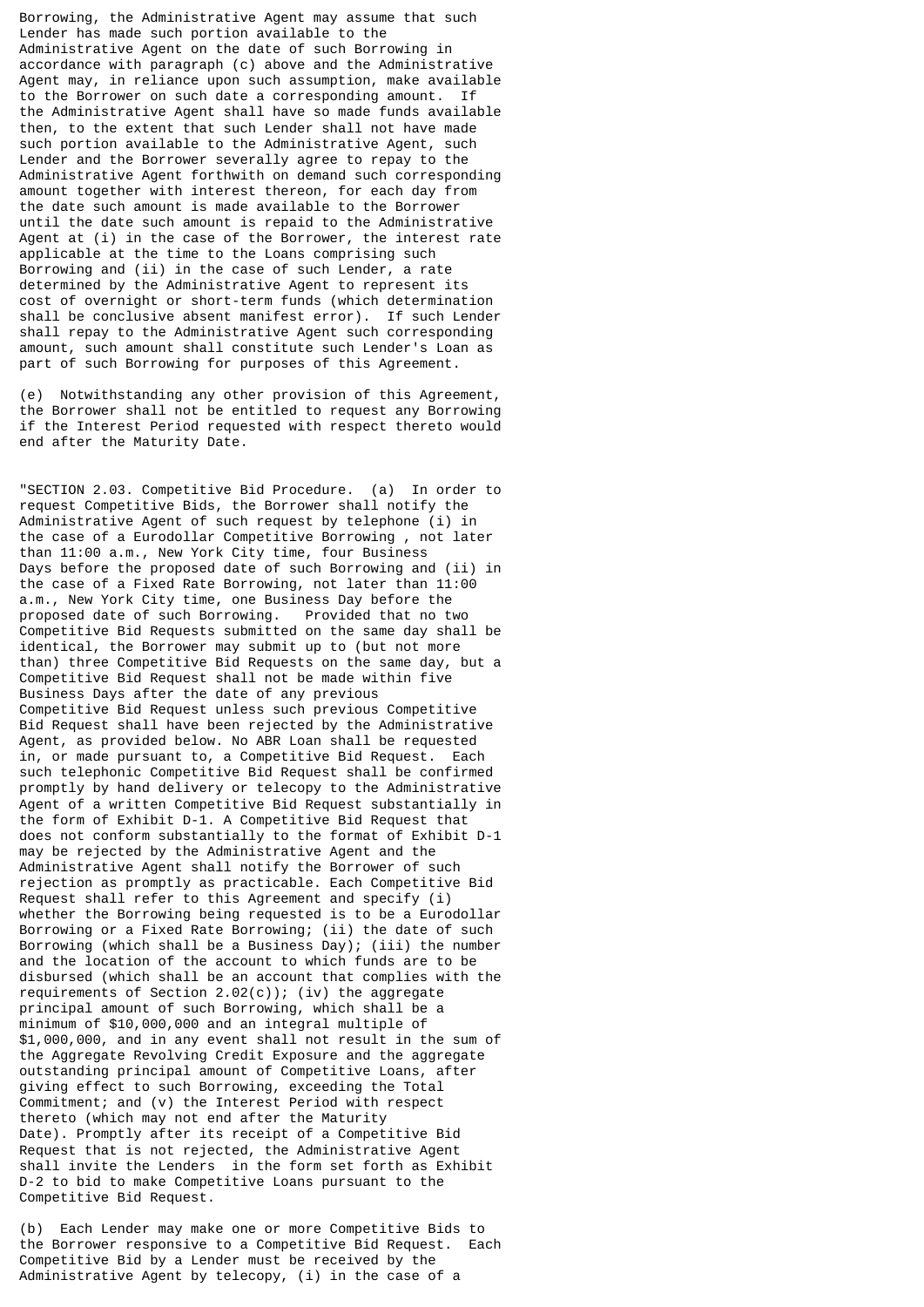Eurodollar Competitive Borrowing, not later than 9:30 a.m., New York City time, three Business Days before the proposed date of such Competitive Borrowing, and (ii) in the case of a Fixed Rate Borrowing, not later than 9:30 a.m., New York City time, on the proposed date of such Competitive Borrowing. Competitive Bids that do not conform substantially to the format of Exhibit D-3 may be rejected by the Administrative Agent, and the Administrative Agent shall notify the applicable Lender as promptly as practicable. Each Competitive Bid shall refer to this Agreement and specify (x) the principal amount (which shall be a minimum of \$5,000,000 and an integral multiple of \$1,000,000 and which may equal the entire principal amount of the Competitive Borrowing requested by the Borrower) of the Competitive Loan or Loans that the Lender is willing to make, (y) the Competitive Bid Rate or Rates at which the Lender is prepared to make such Loan or Loans and (z) the Interest Period applicable to such Loan or Loans and the last day thereof.

(c) The Administrative Agent shall promptly notify the Borrower by telecopy of the Competitive Bid Rate and the principal amount of each Competitive Loan in respect of which a Competitive Bid shall have been made and the identity of the Lender that shall have made each bid.

(d) The Borrower may, subject only to the provisions of this paragraph (d), accept or reject any Competitive Bid. The Borrower shall notify the Administrative Agent by telephone, confirmed by telecopy in the form of a Competitive Bid Accept/Reject Letter, whether and to what extent it has decided to accept or reject each Competitive Bid, (x) in the case of a Eurodollar Competitive Borrowing, not later than 10:30 a.m., New York City time, three Business Days before the date of the proposed Competitive Borrowing, and (y) in the case of a Fixed Rate Borrowing, not later than 10:30 a.m., New York City time, on the proposed date of the Competitive Borrowing; provided, however, that (i) the failure of the Borrower to give such notice shall be deemed to be a rejection of each Competitive Bid, (ii) the Borrower shall not accept a Competitive Bid made at a particular Competitive Bid Rate if the Borrower has decided to reject a Competitive Bid made at a lower Competitive Bid Rate, (iii) the aggregate amount of the Competitive Bids accepted by the Borrower shall not exceed the principal amount specified in the Competitive Bid Request, (iv) if the Borrower shall accept a Competitive Bid or Bids made at a particular Competitive Bid Rate but the amount of such Competitive Bid or Bids would cause the total amount to be accepted by the Borrower to exceed the amount specified in the Competitive Bid Request, then the Borrower shall accept a portion of such Competitive Bid or Bids in an amount equal to the amount specified in the Competitive Bid Request less the amount of all other Competitive Bids so accepted, which acceptance, in the case of multiple Competitive Bids at such Competitive Bid Rate, shall be made pro rata in accordance with the amount of each such Bid, and (v) except pursuant to clause (iv) above, no Competitive Bid shall be accepted for a Competitive Loan unless such Competitive Loan is in a minimum principal amount of \$5,000,000 and an integral multiple of \$1,000,000; provided further, however, that if a Competitive Loan must be in an amount less than \$5,000,000 because of the provisions of clause (iv) above, such Competitive Loan may be for a minimum of \$1,000,000 or any integral multiple thereof, and in calculating the pro rata allocation of acceptances of portions of multiple Competitive Bids at a particular Competitive Bid Rate pursuant to clause (iv) the amounts shall be rounded to integral multiples of \$1,000,000 in a manner determined by the Borrower. A notice given by the Borrower pursuant to this paragraph (d) shall be irrevocable.

(e) The Administrative Agent shall promptly notify each bidding Lender by telecopy whether or not its Competitive Bid has been accepted (and, if so, in what amount and at what Competitive Bid Rate), and each successful bidder will thereupon become bound, upon the terms and subject to the conditions hereof, to make the Competitive Loan in respect of which its Competitive Bid has been accepted.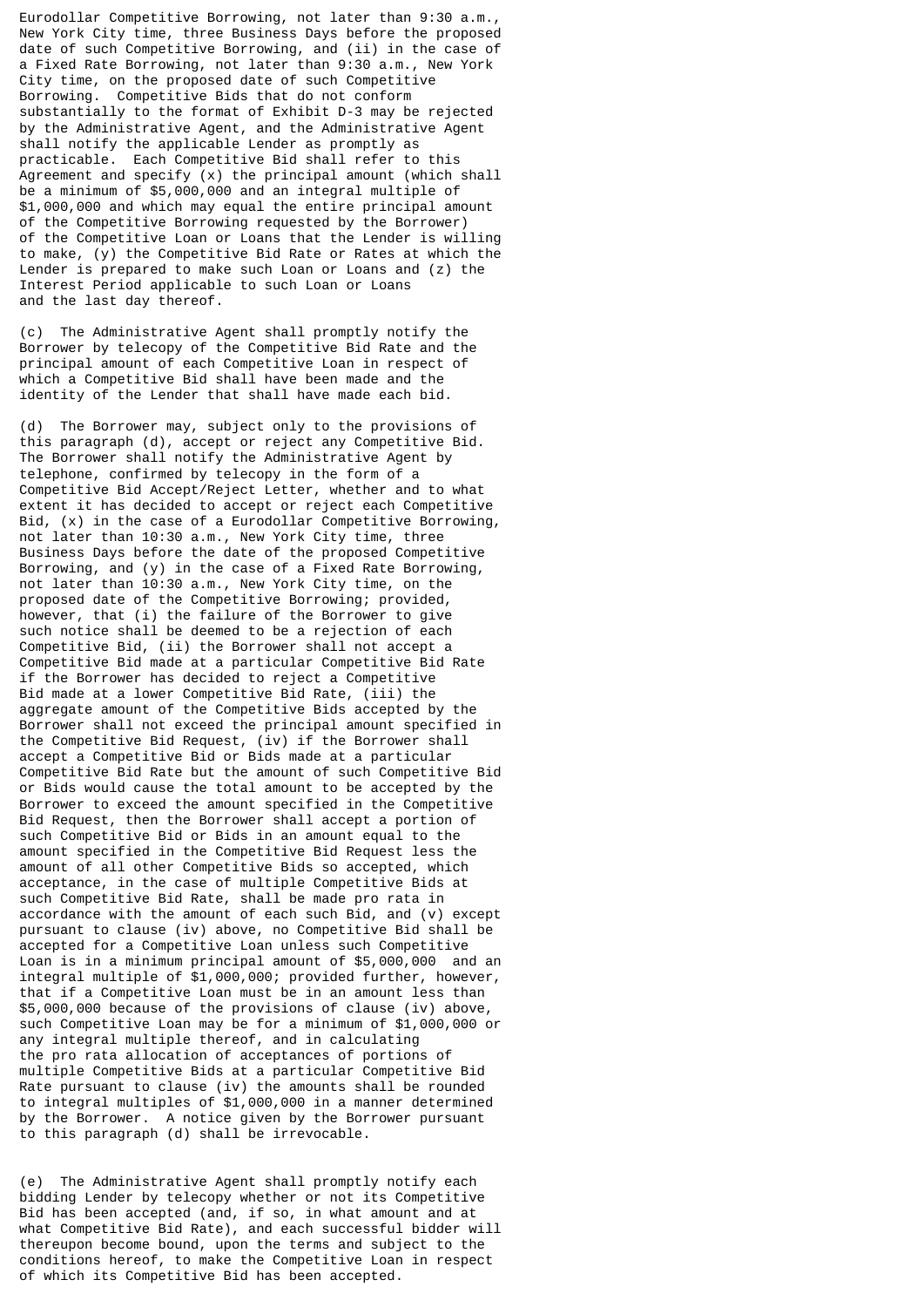(f) If the Administrative Agent shall elect to submit a Competitive Bid in its capacity as a Lender, it shall submit such Competitive Bid directly to the Borrower at least one quarter of an hour earlier than the time by which the other Lenders are required to submit their Competitive Bids to the Administrative Agent pursuant to paragraph (b) above.

(g) Within the limits set forth in this Section 2.03 and subject to the terms, conditions and limitations set forth herein, the Borrower may borrow, pay and reborrow Competitive Loans.

SECTION 2.04. Borrowing Procedure. In order to request a Borrowing (other than a Competitive Borrowing, as to which this Section 2.04 shall not apply), the Borrower shall notify the Administrative Agent of such request by telephone (a) in the case of a Eurodollar Borrowing, not later than 11:00 a.m., New York City time, three Business Days before a proposed Borrowing, and (b) in the case of an ABR Borrowing, not later than 11:00 a.m., New York City time, on the day of a proposed Borrowing. Each Borrowing Request shall be irrevocable, shall be confirmed promptly by hand delivery or telecopy to the Administrative Agent of a written Borrowing Request substantially in the form of Exhibit C or such other form as shall be acceptable to the Administrative Agent and shall specify the following information: (i) whether the Borrowing then being requested is to be a Eurodollar Borrowing or an ABR Borrowing; (ii) the date of such Borrowing (which shall be a Business Day); (iii) the number and location of the account to which funds are to be disbursed (which shall be an account that complies with the requirements of Section 2.02(c)); (iv) the amount of such Borrowing; and (v) if such Borrowing is to be a Eurodollar Borrowing, the Interest Period with respect thereto; provided, however, that, notwithstanding any contrary specification in any Borrowing Request, each requested Borrowing shall comply with the requirements set forth in Section 2.02. If no election as to the Type of Borrowing is specified in any such notice, then the requested Borrowing shall be an ABR Borrowing. If no Interest Period with respect to any Eurodollar Borrowing is specified in any such notice, then the Borrower shall be deemed to have selected an Interest Period of one month's duration. The Administrative Agent shall promptly advise the Lenders of any notice given pursuant to this Section 2.04 (and the contents thereof), and of each Lender's portion of the requested Borrowing.

"SECTION 2.05. Evidence of Debt; Repayment of Loans. (a) The Borrower hereby unconditionally promises to pay to the Administrative Agent for the account of each Lender (i) the then unpaid principal amount of each Competitive Loan of such Lender on the last day of the Interest Period applicable to such Loan and (ii) the then unpaid principal amount of each Revolving Loan of such Lender on the Maturity Date.

(b) Each Lender shall maintain in accordance with its usual practice an account or accounts evidencing the indebtedness of the Borrower to such Lender resulting from each Loan made by such Lender from time to time, including the amounts of principal and interest payable and paid to such Lender from time to time under this Agreement.

(c) The Administrative Agent shall maintain accounts in which it will record (i) the amount of each Loan made hereunder, the Type thereof and the Interest Period applicable thereto, (ii) the amount of any principal or interest due and payable or to become due and payable from the Borrower to each Lender hereunder and (iii) the amount of any sum received by the Administrative Agent hereunder from the Borrower and each Lender's share thereof.

(d) The entries made in the accounts maintained pursuant to paragraphs (b) and (c) above shall be prima facie evidence of the existence and amounts of the obligations therein recorded; provided, however, that the failure of any Lender or the Administrative Agent to maintain such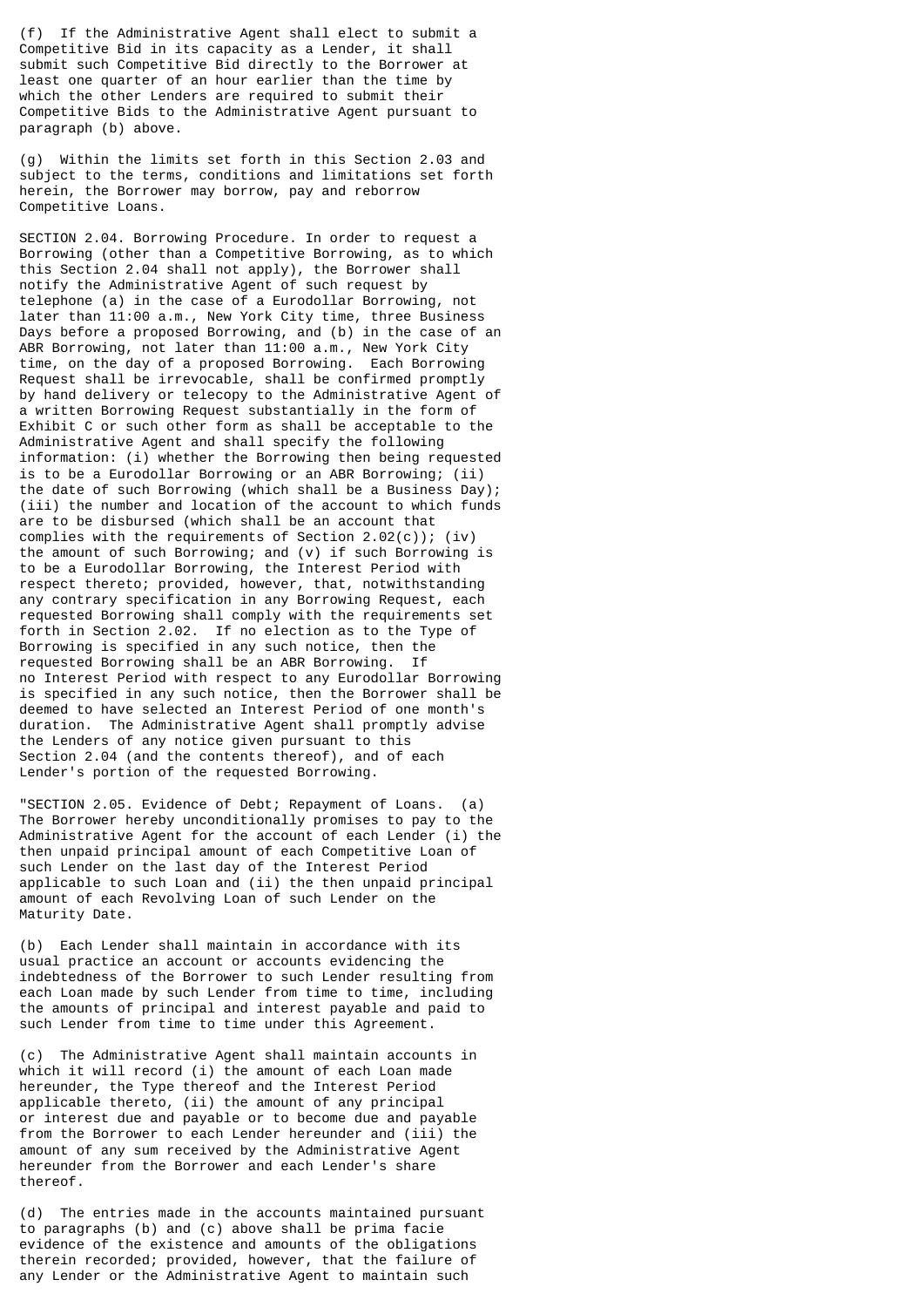accounts or any error therein shall not in any manner affect the obligations of the Borrower to repay the Loans in accordance with their terms.

(e) Any Lender may request that Loans made by it hereunder be evidenced by a promissory note. In such event, the Borrower shall execute and deliver to such Lender a promissory note payable to such Lender and its registered assigns and in a form and substance reasonably acceptable to the Administrative Agent and the Borrower. Notwithstanding any other provision of this Agreement, in the event any Lender shall request and receive such a promissory note, the interests represented by such note shall at all times (including after any assignment of all or part of such interests pursuant to Section 9.04) be represented by one or more promissory notes payable to the payee named therein or its registered assigns.

SECTION 2.06. Fees. (a) The Borrower agrees to pay to each Lender, through the Administrative Agent, on the last Business Day of March, June, September and December in each year, and on the date on which the Commitment of such Lender shall expire or be terminated as provided herein, a facility fee (a "Facility Fee") equal to the Applicable Percentage per annum in effect from time to time on the daily amount of the Commitment of such Lender (whether used or unused) during the preceding quarter (or shorter period commencing with the date hereof or ending with the Maturity Date or the date on which the Commitment of such Lender shall expire or be terminated); provided that, if such Lender continues to have any Revolving Credit Exposure after its Commitment terminates, then the Facility Fee shall continue to accrue (and be payable on demand) on the daily amount of such Lender's Revolving Credit Exposure from and including the date on which its Commitment terminates to and including the date on which such Lender ceases to have any Revolving Credit Exposure. All Facility Fees shall be computed on the basis of the actual number of days elapsed (including the first day but excluding the last day) in a year of 360 days. The Facility Fee due to each Lender shall commence to accrue on the date of this Agreement and shall cease to accrue on the later of the date on which the Commitment of such Lender shall expire or be terminated as provided herein and such Lender shall have no Revolving Credit Exposure.

(b) The Borrower agrees to pay to the Administrative Agent, for its own account, the administrative fees separately agreed to in writing from time to time by the Borrower and the Administrative Agent (the "Administrative Agent Fees").

(c) All Fees shall be paid on the dates due, in immediately available funds, to the Administrative Agent for distribution, if and as appropriate,among the Lenders. Once paid, none of the Fees shall be refundable under any circumstances.

SECTION 2.07. Interest on Loans. (a) Subject to the provisions of Section 2.08, the Loans comprising each ABR Borrowing shall bear interest (computed on the basis of the actual number of days elapsed (including the first day but excluding the last day) over a year of 365 or 366 days, as the case may be, when the Alternate Base Rate is determined by reference to the Prime Rate and over a year of 360 days at all other times) at a rate per annum equal to the Alternate Base Rate plus the Applicable Percentage in effect from time to time.

(b) Subject to the provisions of Section 2.08, the Loans comprising each Eurodollar Borrowing shall bear interest (computed on the basis of the actual number of days elapsed (including the first day but excluding the last day) over a year of 360 days) at a rate per annum equal to (i) in the case of each Revolving Loan, the LIBO Rate for the Interest Period in effect for such Borrowing plus the Applicable Percentage in effect from time to time, and (ii) in the case of each Competitive Loan, the LIBO Rate for the Interest Period in effect for such Borrowing plus the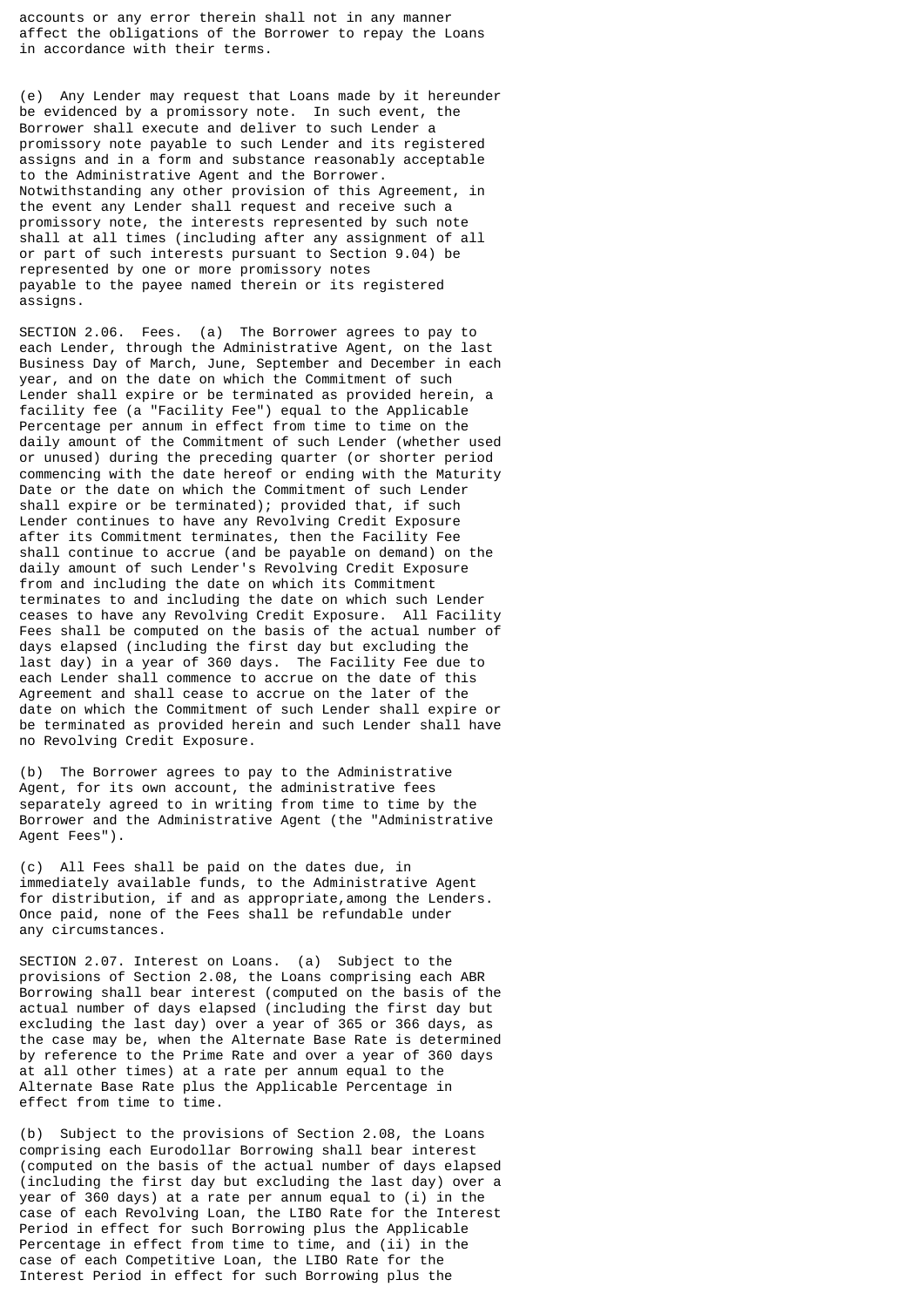Margin offered by the Lender making such Loan and accepted by the Borrower pursuant to Section 2.03.

(c) Subject to the provisions of Section 2.08, each Fixed Rate Loan shall bear interest (computed on the basis of the actual number of days elapsed (including the first day but excluding the last day) over a year of 360 days) at a rate per annum equal to the fixed rate of interest offered by the Lender making such Loan and accepted by the Borrower pursuant to Section 2.03.

(d) Interest on each Loan shall be payable on the Interest Payment Dates applicable to such Loan except as otherwise provided in this Agreement; provided that (i) in the event of any repayment or prepayment of any Loan (other than a prepayment of an ABR Loan), accrued interest on the principal amount repaid or prepaid shall be payable on the date of such repayment or prepayment and (ii) in the event of any conversion of any Eurodollar Loan prior to the end of the current Interest Period therefor, accrued interest on such Loan shall be payable on the effective date of such conversion. The applicable Alternate Base Rate or LIBO Rate for each Interest Period or day within an Interest Period, as the case may be, shall be determined by the Administrative Agent, and such determination shall be conclusive absent manifest error.

SECTION 2.08. Default Interest. If the Borrower shall default in the payment of the principal of or interest on any Loan or any other amount becoming due hereunder, by acceleration or otherwise, the Borrower shall on demand from time to time pay interest, to the extent permitted by law, on such defaulted amount to but excluding the date of actual payment (after as well as before judgment) (a) in the case of overdue principal, at the rate otherwise applicable to such Loan pursuant to Section 2.07 plus 2.00% per annum and (b) in all other cases, at a rate per annum (computed on the basis of the actual number of days elapsed (including the first day but excluding the last day) over a year of 365 or 366 days, as the case may be, when determined by reference to the Prime Rate and over a year of 360 days at all other times) equal to the rate that would be applicable to an ABR Revolving Loan plus 2.00%.

SECTION 2.09. Alternate Rate of Interest. In the event, and on each occasion, that on the day two Business Days prior to the commencement of any Interest Period for a Eurodollar Borrowing the Administrative Agent shall have determined that dollar deposits in the principal amounts of the Loans comprising such Borrowing are not generally available in the London interbank market, or that reasonable means do not exist for ascertaining the LIBO Rate, or the Administrative Agent shall have been informed by the Required Lenders (or, in the case of a Eurodollar Competitive Loan, any Lender required to make such Loan) that the rates at which such dollar deposits are being offered will not adequately and fairly reflect the cost to the Required Lenders (or such Lender) of making or maintaining their or its Eurodollar Loan during such Interest Period, the Administrative Agent shall, as soon as practicable thereafter, give written or telecopy notice thereof to the Borrower and the Lenders. In the event of any such notice, until the Administrative Agent shall have advised the Borrower and the Lenders that the circumstances giving rise to such notice no longer exist, (i) any request by the Borrower for a Eurodollar Revolving Credit Borrowing pursuant to Section 2.04 shall be deemed to be a request for an ABR Borrowing and (ii) any request by the Borrower for a Eurodollar Competitive Borrowing pursuant to Section 2.03 shall be of no force and effect and shall be denied by the Administrative Agent; provided that if the ircumstances giving rise to such notice do not affect all the Lenders, then the Borrower may make requests for Eurodollar Competitive Borrowings to Lenders that are not affected thereby. Each determination by the Administrative Agent under this Section 2.09 shall be conclusive absent manifest error.

"SECTION 2.10. Termination and Reduction of Commitments. (a) The Commitments shall automatically terminate on the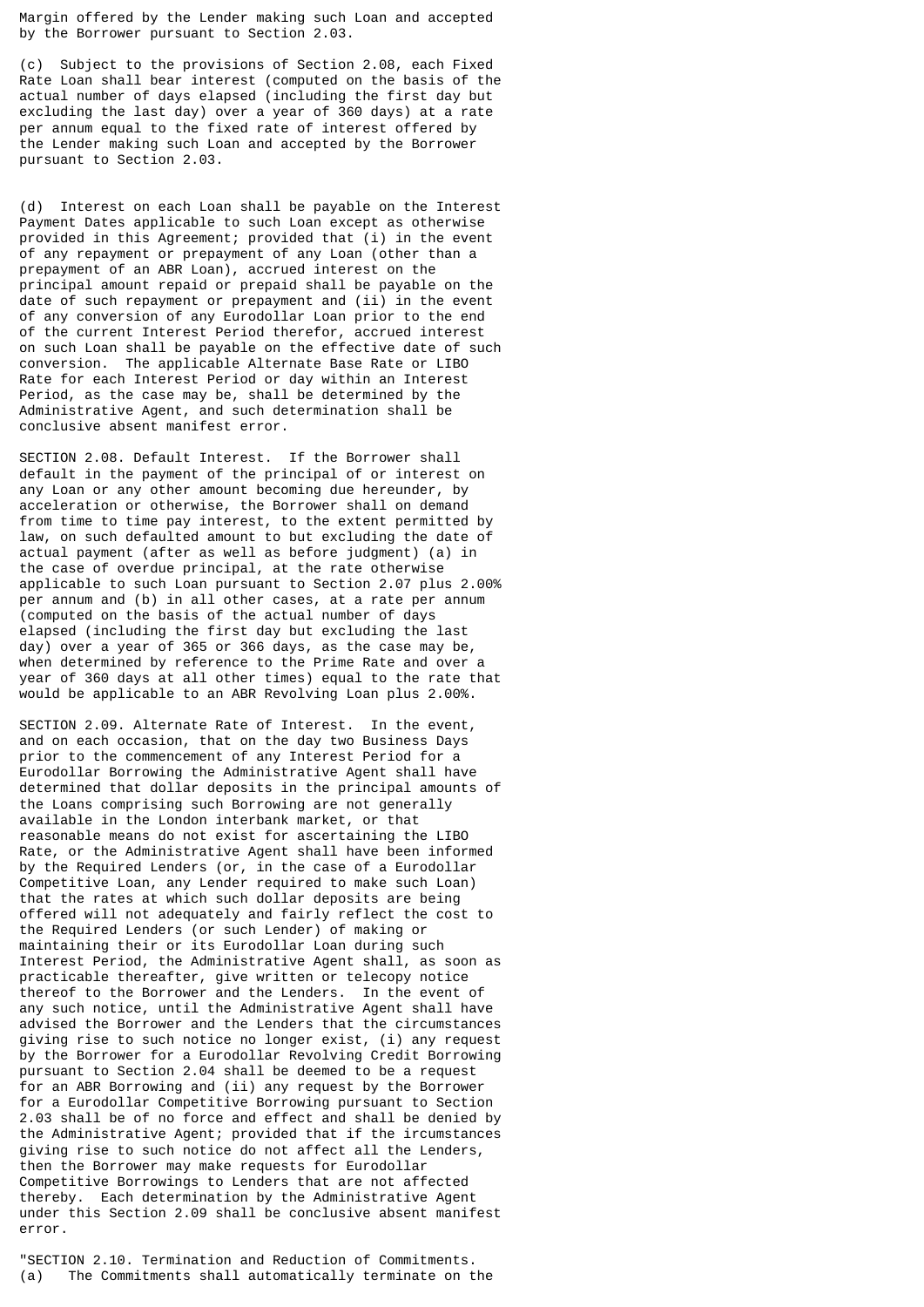Maturity Date.

(b) Upon at least three Business Days' prior irrevocable written or telecopy notice (or telephone notice promptly confirmed by written or telecopy notice) to the administrative Agent, the Borrower may at any time in whole permanently terminate, or from time to time in part permanently reduce, the Commitments; provided, however, that (i) each partial reduction of the Commitments shall be in an integral multiple of \$1,000,000 and in a minimum amount of \$10,000,000 and (ii) the Total Commitment shall not be reduced to an amount that is less than the sum of the Aggregate Revolving Credit Exposure and the aggregate outstanding principal amount of the Competitive Loans at the time.

(c) Each reduction in the Commitments hereunder shall be made ratably among the Lenders in accordance with their respective Commitments. The Borrower shall pay to the Administrative Agent for the account of the applicable Lenders, on the date of each termination or reduction, the Facility Fees on the amount of the Commitments so terminated or reduced accrued to but excluding the date of such termination or reduction.

"SECTION 2.11. Conversion and Continuation of Borrowings. The Borrower shall have the right at any time upon prior irrevocable written or telecopy notice (or telephone notice promptly confirmed by written or telecopy notice) to the Administrative Agent (a) not later than 11:00 a.m., New York City time, on the day of conversion, to convert any Eurodollar Borrowing into an ABR Borrowing, (b) not later than 11:00 a.m., New York City time, three Business Days prior to conversion or continuation, to convert any ABR Borrowing into a Eurodollar Revolving Credit Borrowing or to continue any Eurodollar Revolving Credit Borrowing as a Eurodollar Revolving Credit Borrowing for an additional Interest Period, and (c) not later than 11:00 a.m., New York City time, three Business Days prior to conversion, to convert the Interest Period with respect to any Eurodollar Revolving Credit Borrowing to another permissible Interest Period, subject in each case to the following:

(i) each conversion or continuation shall be made pro rata among the Lenders in accordance with the respective principal amounts of the Loans comprising the converted or continued Borrowing;

(ii) if less than all the outstanding principal amount of any Borrowing shall be converted or continued, then each resulting Borrowing shall satisfy the limitations specified in Sections 2.02(a) and 2.02(b) regarding the principal amount and maximum number of Borrowings of the relevant Type;

(iii) each conversion shall be effected by each Lender and the Administrative Agent by recording for the account of such Lender the new Loan of such Lender resulting from such conversion and reducing the Loan (or portion thereof) of such Lender being converted by an equivalent principal amount; accrued interest on any Eurodollar Loan (or portion thereof) being converted shall be paid by the Borrower at the time of conversion;

(iv) if any Eurodollar Borrowing is converted at a time other than the end of the Interest Period applicable thereto, the Borrower shall pay, upon demand, any amounts due to the Lenders pursuant to Section 2.15;

(v) any portion of a Borrowing maturing or required to be repaid in less than one month may not be converted into or continued as a Eurodollar Borrowing;

(vi) any portion of a Eurodollar Borrowing that cannot be converted into or continued as a Eurodollar Borrowing by reason of the immediately preceding clause shall be automatically converted at the end of the Interest Period in effect for such Borrowing into an ABR Borrowing; and

(vii) upon notice to the Borrower from the Administrative Agent given at the request of the Required Lenders, after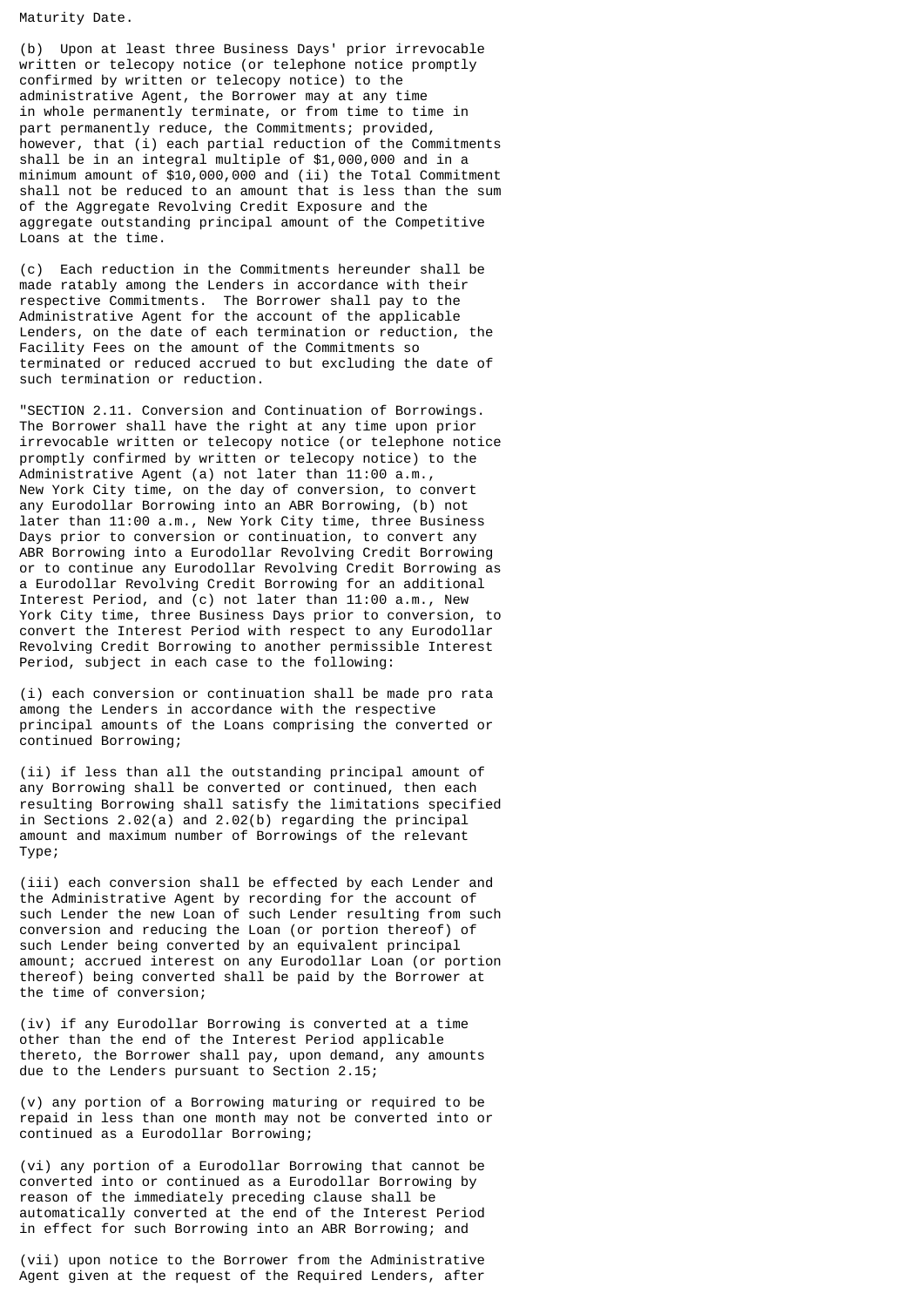the occurrence and during the continuance of a Default or Event of Default, no outstanding Revolving Loan may be converted into, or continued as, a Eurodollar Loan and, unless repaid, each Eurodollar Revolving Borrowing shall be converted into an ABR Borrowing at the end of the Interest Period applicable thereto.

Each notice pursuant to this Section 2.11 shall refer to this Agreement and specify (i) the identity and amount of the Borrowing that the Borrower requests be converted or continued, (ii) whether such Borrowing is to be converted to or continued as a Eurodollar Borrowing or an ABR Borrowing, (iii) if such notice requests a conversion, the date of such conversion (which shall be a Business Day) and (iv) if such Borrowing is to be converted to or continued as a Eurodollar Borrowing, the Interest Period with respect thereto. If no Interest Period is specified in any such notice with respect to any conversion to or continuation as a Eurodollar Borrowing, the Borrower shall be deemed to have selected an Interest Period of one month's duration. The Administrative Agent shall advise the Lenders of any notice given pursuant to this Section 2.11 and of each Lender's portion of any converted or continued Borrowing. If the Borrower shall not have given notice in accordance with this Section 2.11 to continue any Borrowing into a subsequent Interest Period (and shall not otherwise have given notice in accordance with this Section 2.11 to convert such Borrowing), such Borrowing shall, at the end of the Interest Period applicable thereto (unless repaid pursuant to the terms hereof), automatically be continued into an ABR Borrowing. The Borrower shall not have the right to continue or convert the Interest Period with respect to any Competitive Borrowing pursuant to this Section 2.11.

SECTION 2.12. Optional Prepayment. (a) The Borrower shall have the right at any time and from time to time to prepay any Borrowing (other than a Competitive Borrowing), in whole or in part, upon at least three Business Days' prior written or telecopy notice (or telephone notice promptly confirmed by written or telecopy notice) in the case of Eurodollar Loans, or written or telecopy notice (or telephone notice promptly confirmed by written or telecopy notice) on the day of prepayment in the case of ABR Loans, to the Administrative Agent before 11:00 a.m., New York City time; provided, however, that each partial prepayment shall be in an amount that is an integral multiple of \$1,000,000 and not less than \$10,000,000. The Borrower shall not have the right to prepay any Competitive Borrowing.

(b) In the event of any termination of all the Commitments, the Borrower shall repay or prepay all its outstanding Revolving Credit Borrowings on the date of such termination. If as a result of any partial reduction of the Commitments the sum of the Aggregate Revolving Credit Exposure and the aggregate outstanding principal amount of the Competitive Loans at the time would exceed the Total Commitment after giving effect thereto, then the Borrower shall, on the date of such reduction, repay or prepay Revolving Credit Borrowings in an amount sufficient to eliminate such excess.

(c) Each notice of prepayment shall specify the prepayment date and the principal amount of each Borrowing (or portion thereof) to be prepaid, shall be irrevocable and shall commit the Borrower to prepay such Borrowing by the amount stated therein on the date stated therein. All prepayments under this Section 2.12 shall be subject to Section 2.15 but otherwise without premium or penalty. All prepayments under this Section 2.12 (other than prepayment of an ABR Loan that does not occur in connection with, or as a result of, the reduction or termination of the Commitments) shall be accompanied by accrued and unpaid interest on the principal amount to be prepaid to but excluding the date of payment.

"SECTION 2.13. Reserve Requirements; Change in Circumstances. (a) Notwithstanding any other provision of this Agreement, if any Change in Law shall impose, modify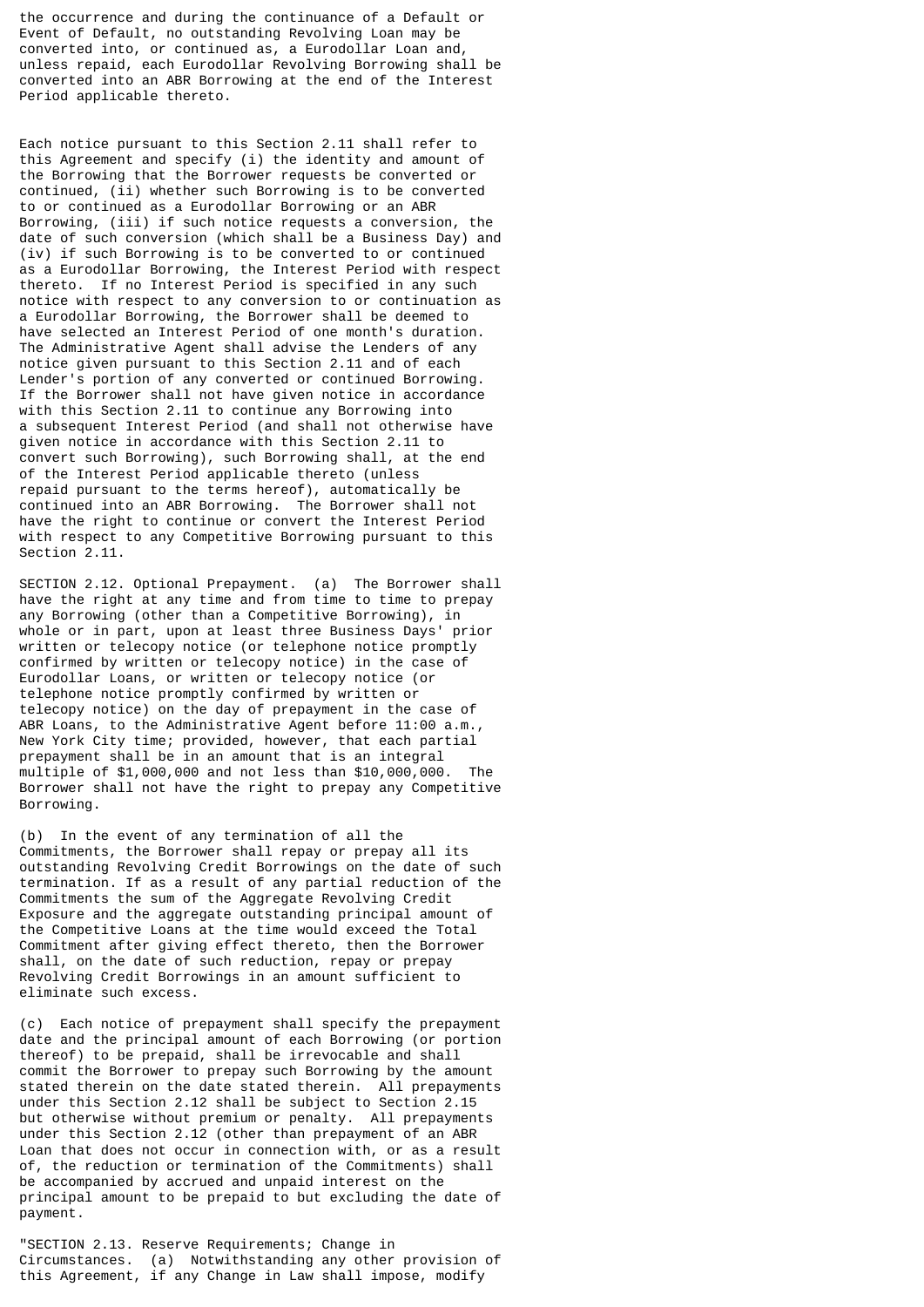or deem applicable any reserve, special deposit or similar requirement against assets of, deposits with or for the account of or credit extended by any Lender or shall impose on such Lender or the London interbank market any other condition affecting this Agreement or Eurodollar Loans or Fixed Rate Loans made by such Lender, and the result of any of the foregoing shall be to increase the cost to such Lender of making or maintaining any Eurodollar Loan or Fixed Rate Loan or to reduce the amount of any sum received or receivable by such Lender hereunder (whether of principal, interest or otherwise) by an amount deemed by such Lender to be material, then the Borrower will pay to such Lender upon demand such additional amount or amounts as will compensate such Lender for such additional costs incurred or reduction suffered.(b) If any Lender shall have determined that any Change in Law regarding capital adequacy has or would have the effect of reducing the rate of return on such Lender's capital or on the capital of such Lender's holding company, if any, as a consequence of this Agreement or the Loans made to a level below that which such Lender or such Lender's holding company could have achieved but for such Change in Law (taking into consideration such Lender's policies and the policies of such Lender's holding company with respect to capital adequacy) by an amount deemed by such Lender to be material, then from time to time the Borrower shall pay to such Lender such additional amount or amounts as will compensate such Lender or such Lender's holding company for any such reduction suffered.

(c) A certificate of a Lender setting forth the amount or amounts necessary to compensate such Lender or its holding company, as applicable, as specified in paragraph (a) or (b) above shall be delivered to the Borrower and shall be conclusive absent manifest error. The Borrower shall pay such Lender the amount shown as due on any such certificate delivered by it within 15 days after its receipt of the same.

(d) Failure or delay on the part of any Lender to demand compensation for any increased costs or reduction in amounts received or receivable or reduction in return on capital shall not constitute a waiver of such Lender's right to demand such compensation; provided that the Borrower shall not be under any obligation to compensate any Lender under paragraph (a) or (b) above with respect to increased costs or reductions with respect to any period prior to the date that is 120 days prior to such request if such Lender knew or could reasonably have been expected to know of the circumstances giving rise to such increased costs or reductions and of the fact that such circumstances could reasonably be expected to result in a claim for increased compensation by reason of such increased costs or reductions; provided further that the foregoing limitation shall not apply to any increased costs or reductions arising out of the retroactive application of any Change in Law within such 120-day period. The protection of this Section shall be available to each Lender regardless of any possible contention of the invalidity or inapplicability of the Change in Law that shall have occurred or been imposed. Notwithstanding any other provision of this Section, no Lender shall be entitled to demand compensation hereunder in respect of any Competitive Loan if it shall have been aware of the event or circumstance giving rise to such demand at the time it submitted the Competitive Bid pursuant to which such Loan was made.

"SECTION 2.14. Change in Legality. (a) Notwithstanding any other provision of this Agreement, if any Change in Law shall make it unlawful for any Lender to make or maintain any Eurodollar Loan or to give effect to its obligations as contemplated hereby with respect to any Eurodollar Loan, then, by written notice to the Borrower and to the Administrative Agent:

(i) such Lender may declare that Eurodollar Loans will not thereafter (for the duration of such unlawfulness) be made by such Lender hereunder (or be continued for additional Interest Periods and ABR Loans will not thereafter (for such duration) be converted into Eurodollar Loans),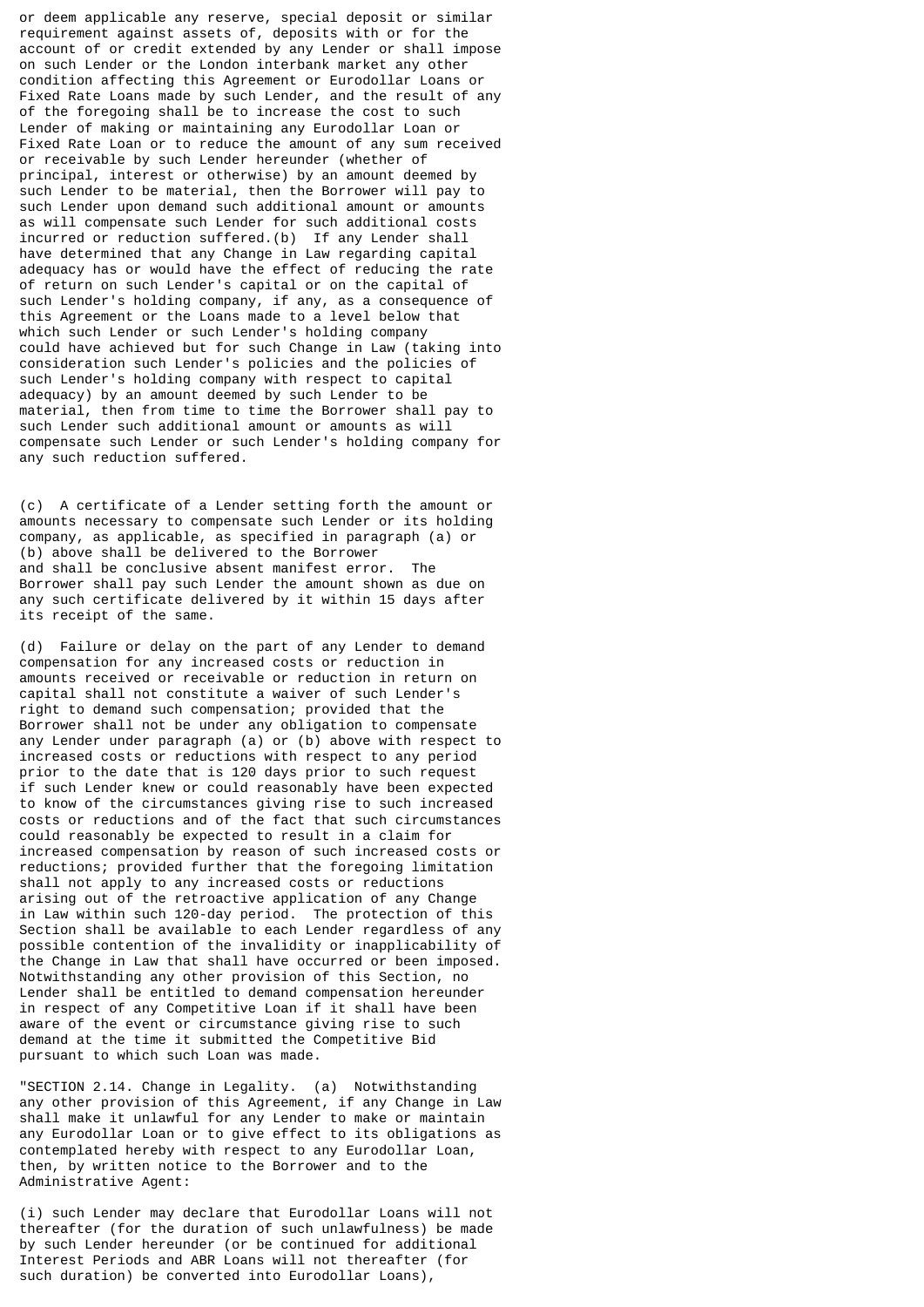whereupon such Lender shall not submit a Competitive Bid in response to a request for a Eurodollar Competitive Loan and any request for a Eurodollar Borrowing (or to convert an ABR Borrowing to a Eurodollar Borrowing or to continue a Eurodollar Borrowing for an additional Interest Period) shall, as to such Lender only, be deemed a request for an ABR Loan (or a request to continue an ABR Loan as such for an additional Interest Period or to convert a Eurodollar Loan into an ABR Loan, as the case may be), unless such declaration shall be subsequently withdrawn; and

 (ii) such Lender may require that all outstanding Eurodollar Loans made by it be converted to ABR Loans, in which event all such Eurodollar Loans shall be automatically converted to ABR Loans as of the effective date of such notice as provided in paragraph (b) below.

In the event any Lender shall exercise its rights under (i) or (ii) above, all payments and prepayments of principal that would otherwise have been applied to repay the Eurodollar Loans that would have been made by such Lender or the converted Eurodollar Loans of such Lender shall instead be applied to repay the ABR Loans made by such Lender in lieu of, or resulting from the conversion of, such Eurodollar Loans.

(b) For purposes of this Section 2.14, a notice to the Borrower by any Lender shall be effective as to each Eurodollar Loan made by such Lender, if lawful, on the last day of the Interest Period then applicable to such Eurodollar Loan; in all other cases such notice shall be effective on the date of receipt by the Borrower.

"SECTION 2.15. Break Funding. The Borrower shall compensate each Lender for any loss or expense that such Lender may sustain or incur as a consequence of (a) such Lender receiving or being deemed to receive any amount on account of the principal of any Fixed Rate Loan or Eurodollar Loan prior to the end of the Interest Period in effect therefor, (b) the conversion of any Eurodollar Loan to an ABR Loan, or the conversion of the Interest Period with respect to any Eurodollar Loan, in each case other than on the last day of the Interest Period in effect therefor or (c) the failure of the Borrower to borrow, convert, continue or prepay any Fixed Rate Loan or Eurodollar Loan made or to be made by such Lender (including any Eurodollar Loan to be made pursuant to a conversion or continuation under Section 2.11) after notice of

such borrowing, conversion, continuation or prepayment shall have been given by the Borrower hereunder (any of the events referred to in this sentence being called a "Breakage Event"). In the case of any Breakage Event, such loss shall include an amount equal to the excess, as reasonably determined by such Lender, of (i) its cost of obtaining funds for the Fixed Rate Loan or Eurodollar Loan that is the subject of such Breakage Event for the period from the date of such Breakage Event to the last day of the Interest Period in effect (or that would have been in effect) for such Loan over (ii) the amount of interest likely to be realized by such Lender in redeploying the funds released or not utilized by reason of such Breakage Event for such period. A certificate of any Lender setting forth any amount or amounts which such Lender is entitled to receive pursuant to this Section 2.15 shall be delivered to the Borrower and shall be conclusive absent manifest error. The Borrower shall pay such Lender the amount due within 15 days of the receipt of any such certificate.

"SECTION 2.16. Pro Rata Treatment. Except as provided below in this Section 2.16 with respect to Competitive Borrowings and as required under Section 2.14, each Borrowing, each payment or prepayment of principal of any Borrowing, each payment of interest on the Loans, each payment of the Facility Fees, each reduction of the Commitments and each conversion of any Borrowing to or continuation of any Borrowing as a Borrowing of any Type shall be allocated pro rata among the Lenders in accordance with their respective Commitments (or, if such Commitments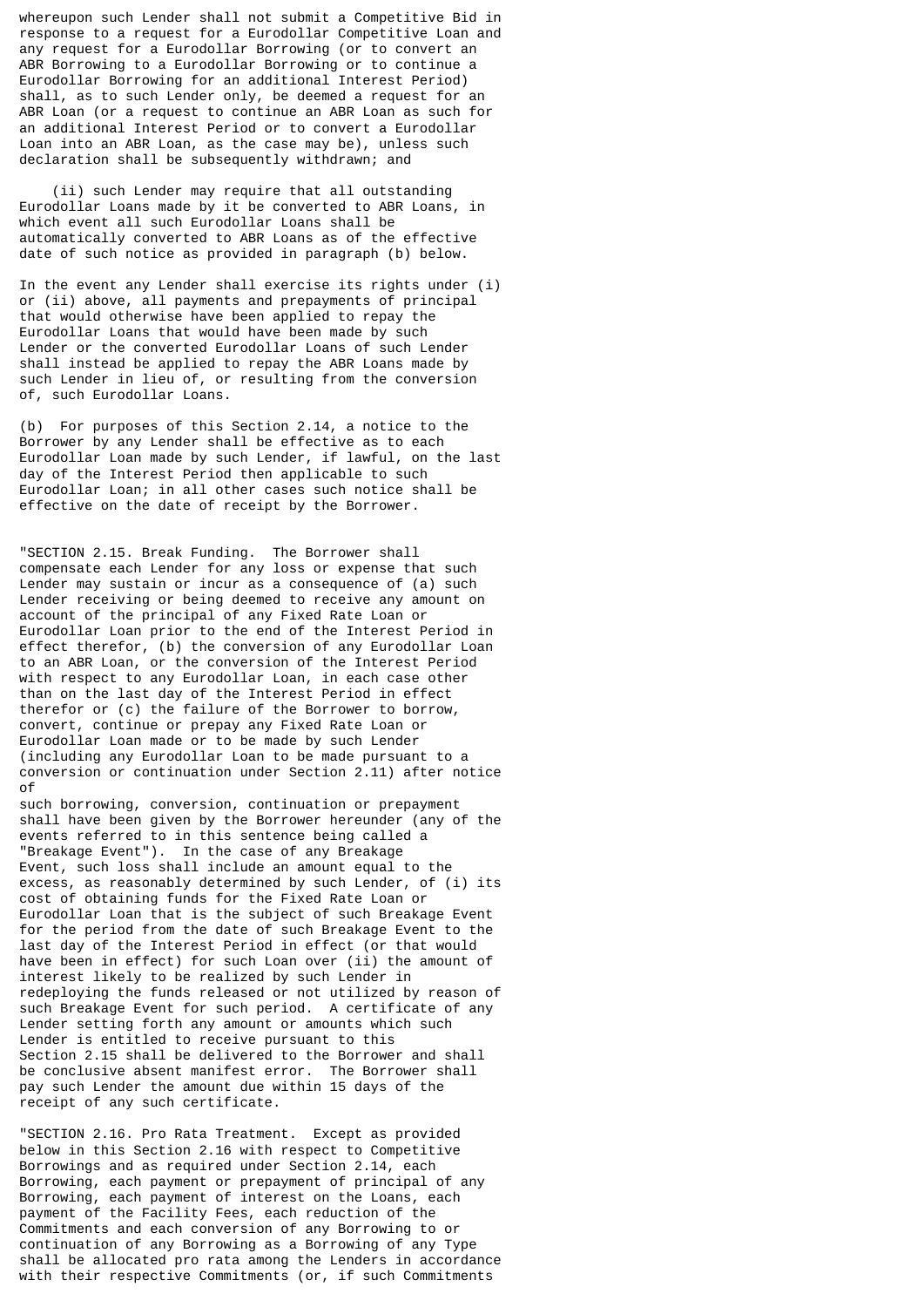shall have expired or been terminated, in accordance with the respective principal amounts of their outstanding Loans). Each payment of principal of and interest on any Competitive Borrowing shall be allocated pro rata among the Lenders participating in such Borrowing in accordance with the respective principal amounts of their outstanding Competitive Loans comprising such Borrowing. For purposes of determining the available Commitments of the Lenders at any time, each outstanding Competitive Borrowing shall be deemed to have utilized the Commitments of the Lenders (including those Lenders which shall not have made Loans as part of such Competitive Borrowing) pro rata in accordance with such respective Commitments. Each Lender agrees that in computing such Lender's portion of any Borrowing to be made hereunder, the Administrative Agent may, in its discretion, round each Lender's percentage of such Borrowing to the next higher or lower whole dollar amount.

"SECTION 2.17. Sharing of Setoffs. Each Lender agrees that if it shall, through the exercise of a rightof banker's lien, setoff or counterclaim against the Borrower, or pursuant to a secured claim under Section 506 of Title 11 of the United States Code or other security or interest arising from, or in lieu of, such secured claim,received by such Lender under any applicable bankruptcy, insolvency or other similar law or otherwise, or by any other means, obtain payment (voluntary or involuntary) in respect of any Loan or Loans as a result of which the unpaid principal portion of its Loans shall be proportionately less than the unpaid principal portion of the Loans of any other Lender, it shall be deemed simultaneously to have purchased from such other Lender at face value, and shall promptly pay to such other Lender the purchase price for, a participation in the Loans of such other Lender, so that the aggregate unpaid principal amount of the Loans and participations in Loans held by each Lender shall be in the same proportion to the aggregate unpaid principal amount of all Loans then outstanding as the principal amount of its Loans prior to such exercise of banker's lien, setoff or counterclaim or other event was to the principal amount of all Loans outstanding prior to such exercise of banker's lien, setoff or counterclaim or other event; provided, however, that if any such purchase or purchases or adjustments shall be made pursuant to this Section 2.17 and the payment giving rise thereto shall thereafter be recovered, such purchase or purchases or adjustments shall be rescinded to the extent of such recovery and the purchase price or prices or adjustment restored without interest. The Borrower expressly consents to the foregoing arrangements and agrees that any Lender holding a participation in a Loan deemed to have been so purchased may exercise any and all rights of banker's lien, setoff or counterclaim with respect to any and all moneys owing by the Borrower to such Lender by reason thereof as fully as if such Lender had made a Loan directly to the Borrower in the amount of such participation.

"SECTION 2.18. Payments. (a) The Borrower shall make each payment (including principal of or interest on any Borrowing or any Fees or other amounts) hereunder not later than 12:00 (noon), New York City time, on the date when due in immediately available dollars, without setoff, defense or counterclaim. Each such payment shall be made to the Administrative Agent at its offices at Eleven Madison Avenue, New York, NY 10010 or as otherwise instructed by the Administrative Agent.

(b) Except as otherwise expressly provided herein, whenever any payment (including principal of or interest on any Borrowing or any Fees or other amounts) hereunder shall become due, or otherwise would occur, on a day that is not a Business Day, such payment may be made on the next succeeding Business Day, and such extension of time shall in such case be included in the computation of interest or Fees, if applicable.

"SECTION 2.19. Taxes. (a) Any and all payments by the Borrower hereunder shall be made free and clear of and without deduction for any Indemnified Taxes or Other Taxes; provided that if the Borrower shall be required to deduct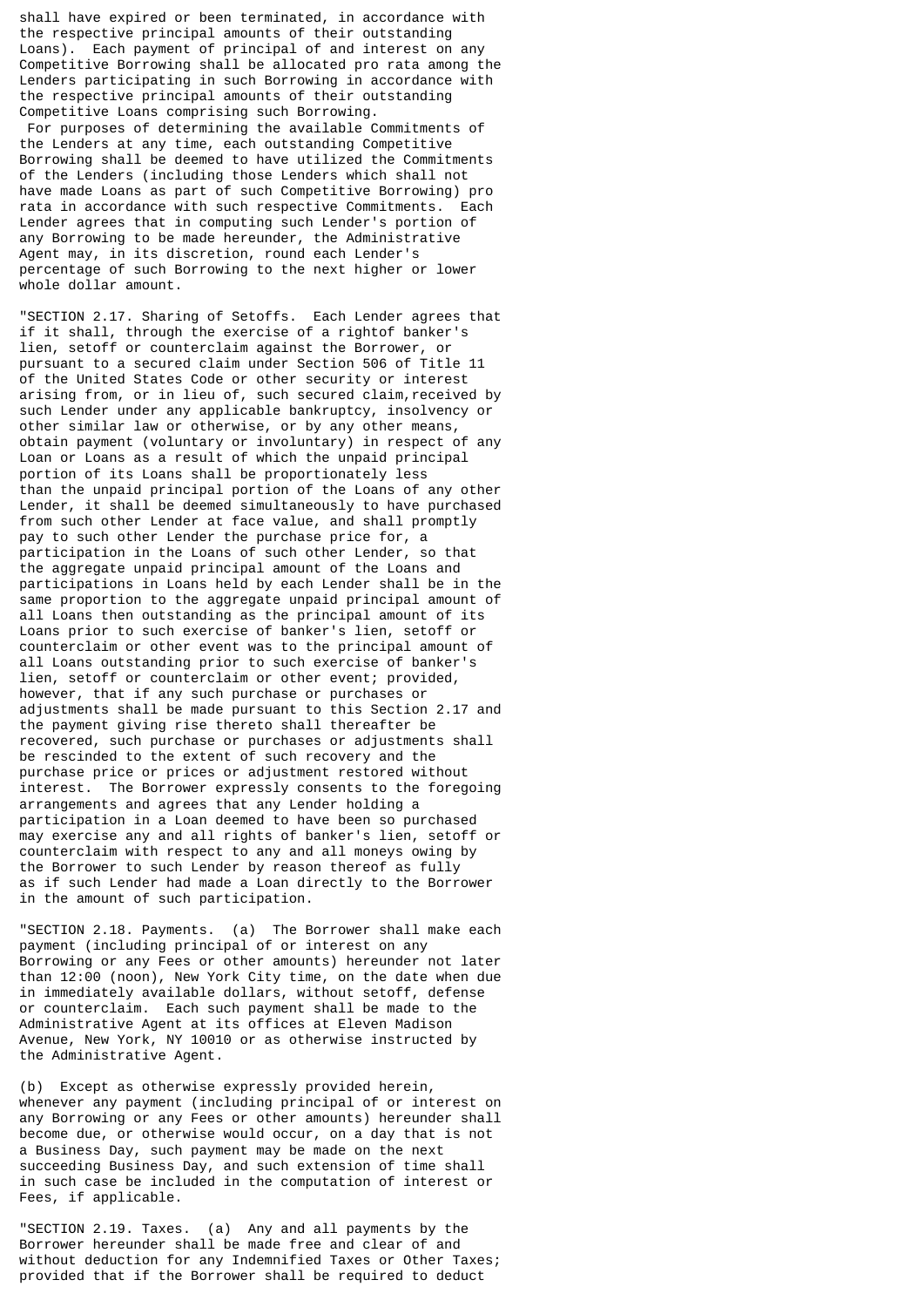any Indemnified Taxes or Other Taxes from such payments, then (i) the sum payable shall be increased as necessary so that after making all required deductions (including deductions applicable to additional sums payable under this Section) the Administrative Agent or such Lender (as the case may be) receives an amount equal to the sum it would have received had no such deductions been made, (ii) the Borrower shall make such deductions and (iii) the Borrower shall pay the full amount deducted to the relevant Governmental Authority in accordance with applicable law.

(b) In addition, the Borrower shall pay any Other Taxes not paid pursuant to Section 2.19(a)(iii) to the relevant Governmental Authority in accordance with applicable law. As of the Closing Date, each Foreign Lender intends to make Loans hereunder out of an office located in the United States of America or out of an office so that such Loans would not be subject to Other Taxes.

(c) The Borrower shall indemnify the Administrative Agent and each Lender, within 15 days after written demand therefor, for the full amount of any Indemnified Taxes or Other Taxes paid by the Administrative Agent or such Lender, as the case may be, on or with respect to any payment by or on account of any obligation of the Borrower hereunder (including Indemnified Taxes or Other Taxes imposed or asserted on or attributable to amounts payable under this Section) and any penalties, interest and reasonable expenses arising therefrom or with respect thereto, whether or not such Indemnified Taxes or Other Taxes were correctly or legally imposed or asserted by the relevant Governmental Authority; provided, however, that the Borrower shall not be obligated to make a payment pursuant to this Section 2.19 in respect of penalties, interest and other liabilities attributable to any Indemnified Taxes or Other Taxes, if (i) such penalties, interest and other liabilities are attributable to the failure of the Administrative Agent or such Lender, as the case may be, to pay amounts paid to the Administrative Agent or such Lender by the Borrower (for Indemnified Taxes or Other Taxes) to the appropriate taxing authority in a timely manner after receipt of such payment from the Borrower or (ii) such penalties, interest and other liabilities are attributable to the gross negligence or wilful misconduct of the Administrative Agent or such Lender, as the case may be. After the Administrative Agent or a Lender learns of the imposition of Indemnified Taxes or Other Taxes, such person will act in good faith to promptly notify the Borrower of its obligations hereunder. A certificate as to the amount of such payment or liability delivered to the Borrower by a Lender, or by the Administrative Agent on its behalf or on behalf of a Lender, shall be conclusive absent manifest error.

(d) As soon as practicable after any payment of Indemnified Taxes or Other Taxes by the Borrower to a Governmental Authority, the Borrower shall deliver to the Administrative Agent the original or a certified copy of a receipt issued by such Governmental Authority evidencing such payment, a copy of the return reporting such payment or other evidence of such payment reasonably satisfactory to the Administrative Agent.

(e) Any Lender that is entitled to an exemption from or reduction of withholding tax under the law of the jurisdiction in which the Borrower is located, or any treaty to which such jurisdiction is a party, with respect to payments under this Agreement shall deliver to the Borrower (with a copy to the Administrative Agent), at the time or times prescribed by applicable law, such properly completed and executed documentation prescribed by applicable law and reasonably requested by the Borrower as will permit such payments to be made without withholding or at a reduced rate. Each Foreign Lender, before it signs and delivers this Agreement if listed on the signature pages hereof and before it becomes a Lender in the case of each other Foreign Lender, and from time to time thereafter, before the date any such form expires or becomes obsolete or invalid, shall provide the Borrower and the Administrative Agent with Internal Revenue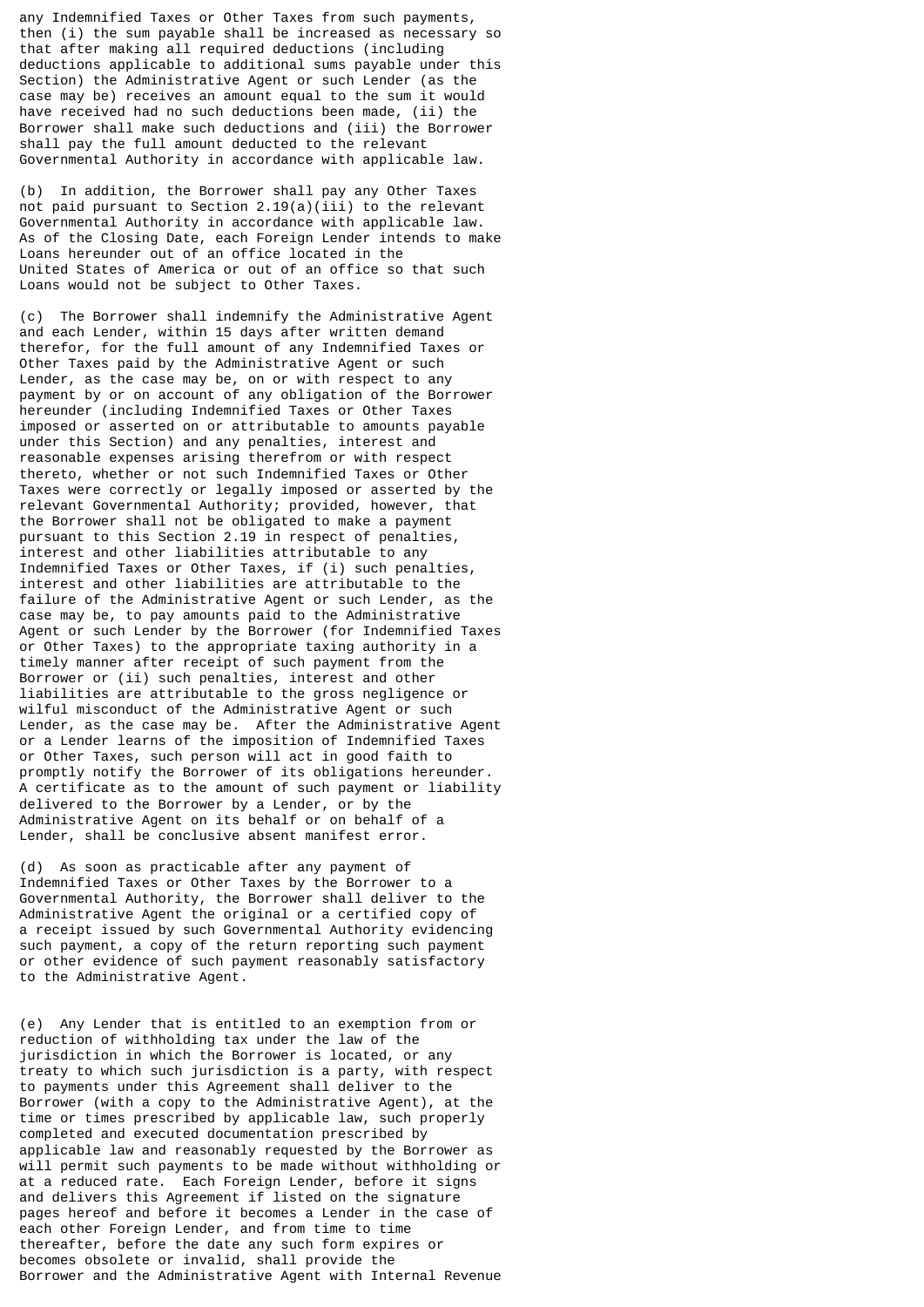Service form W-8BEN or W-8ECI (or other appropriate or successor form prescribed by the Internal Revenue Service) in duplicate, certifying that such Foreign Lender is entitled to benefits under an income tax treaty to which the United States of America is a party which exempts the Foreign Lender from U.S. withholding tax on payments of interest for the account of such Foreign Lender or certifying that the income receivable pursuant to this Agreement is effectively connected with the conduct by such Foreign Lender of a trade or business in the United States of America and exempt from United States withholding tax.

(f) If the Administrative Agent or a Lender determines that it has received a refund or credit in respect of and specifically associated with any Indemnified Taxes or Other Taxes as to which it has been indemnified by the Borrower, or with respect to which the Borrower has paid additional amounts, it shall promptly notify the Borrower of such refund or credit and shall within 15 days from the date of receipt of such refund or benefit of such credit pay over the amount of such refund or benefit of such credit (including any interest paid or credited by the relevant taxing authority or Governmental Authority with respect to such refund or credit) to the Borrower (but only to the extent of indemnity payments made, or additional amounts paid, by the Borrower with respect to the Indemnified Taxes or Other Taxes giving rise to such refund of credit), net of all out-of-pocket expenses of such person. If the Administrative Agent or a Lender shall become aware that it is entitled to receive a refund or credit in respect of Indemnified Taxes or Other Taxes as to which it has been indemnified by the Borrower or with respect to which the Borrower has paid additional amounts, it shall promptly notify the Borrower of the availability of such refund or credit and shall, within 15 days after receipt of a request for such by the Borrower (whether as a result of notification that it has made of such to the Borrower or otherwise), make a claim to such taxing authority or Governmental Authority for such refund or credit and contest such Indemnified Taxes, Other Taxes or liabilities if (i) such Lender or the Administrative Agent determines, in its sole discretion, that it would not be materially disadvantaged or prejudiced as a result of such contest (it being understood that the mere existence of fees, charges, costs or expenses that the Borrower has offered to and agreed to pay on behalf of a Lender or the Administrative Agent shall not be deemed to be materially disadvantageous to such person) and (ii) the Borrower furnishes, upon request of the Lender or the Administrative Agent, an opinion of reputable tax counsel (such opinion and such counsel to be acceptable to such Lender or the Administrative Agent) to the effect that such Indemnified Taxes or Other Taxes were wrongfully or illegally imposed.

"SECTION 2.20. Assignment of Commitments Under Certain Circumstances; Duty to Mitigate. (a) In the event (i) any Lender delivers a certificate requesting compensation pursuant to Section 2.13, (ii) any Lender delivers a notice described in Section 2.14 or (iii) the Borrower is required to pay any additional amount to any Lender or any Governmental Authority on account of any Lender pursuant to Section 2.19, the Borrower may, at its sole expense and effort (including with respect to the processing and recordation fee referred to in Section 9.04(b)), upon notice to such Lender and the Administrative Agent, require such Lender to transfer and assign, without recourse (in accordance with and subject to the restrictions contained in Section 9.04), all of its interests, rights and obligations under this Agreement to an assignee that shall assume such assigned obligations (which assignee may be another Lender, if a Lender accepts such assignment); provided that (x) such assignment shall not conflict with any law, rule or regulation or order of any court or other Governmental Authority having jurisdiction, (y) the Borrower shall have received the prior written consent of the Administrative Agent, which consent shall not unreasonably be withheld, and (z) the Borrower or such assignee shall have paid to the affected Lender in immediately available funds an amount equal to the sum of the principal of and interest accrued to the date of such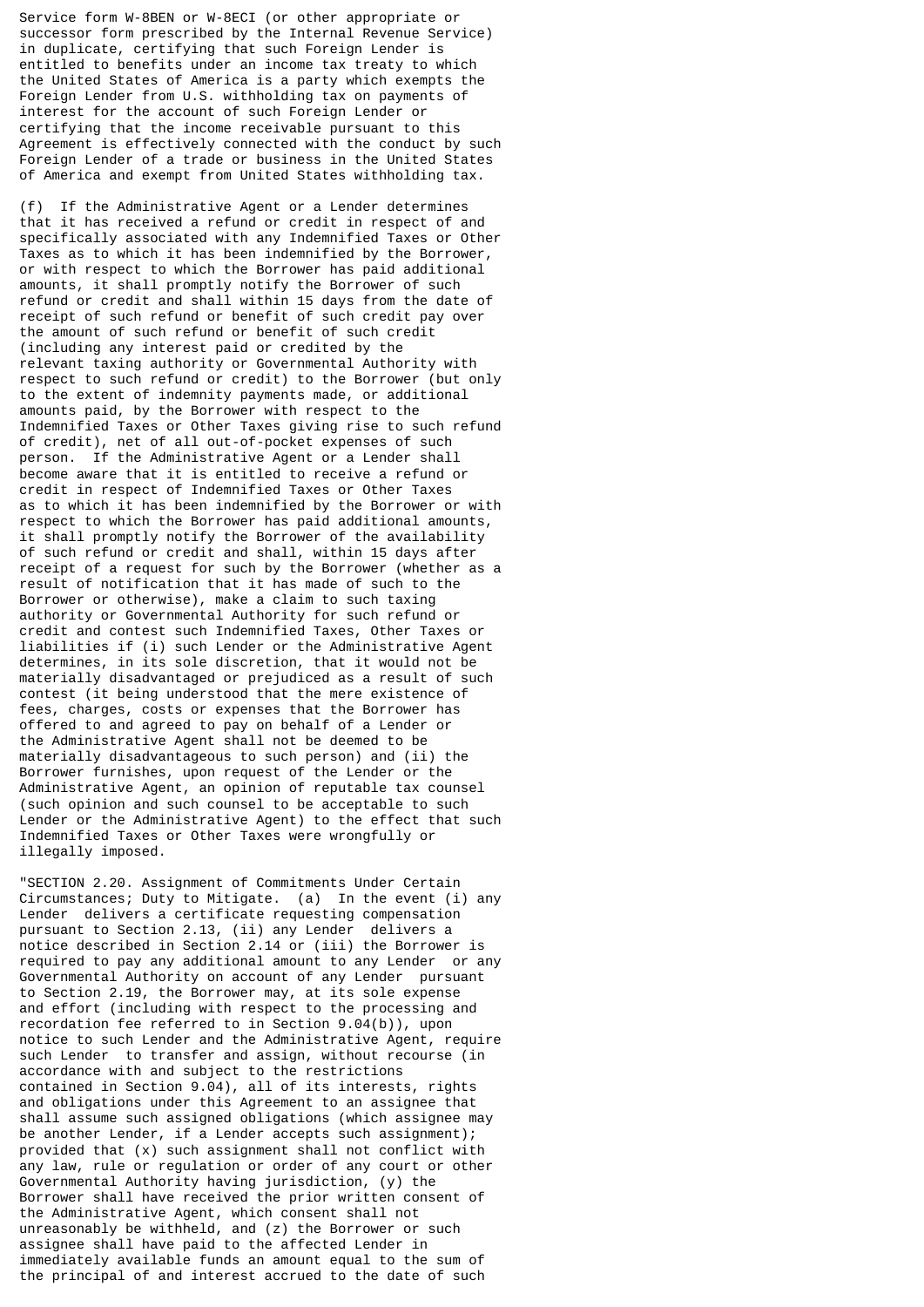payment on the outstanding Loans of such Lender, respectively, plus all Fees and other amounts accrued for the account of such Lender hereunder (including any amounts under Section 2.13 and Section 2.15); provided further that, if prior to any such transfer and assignment the circumstances or event that resulted in such Lender's claim for compensation under Section 2.13 or notice under Section 2.14 or the amounts paid pursuant to Section 2.19, as the case may be, cease to cause such Lender to suffer increased costs or reductions in amounts received or receivable or reduction in return on capital, or cease to have the consequences specified in Section 2.14, or cease to result in amounts being payable under Section 2.19, as the case may be (including as a result of any action taken by such Lender pursuant to paragraph (b) below), or if such Lender shall waive its right to claim further compensation under Section 2.13 in respect of such circumstances or event or shall withdraw its notice under Section 2.14 or shall waive its right to further payments under Section 2.19 in respect of such circumstances or event, as the case may be, then such Lender shall not thereafter be required to make any such transfer and assignment hereunder.

(b) If (i) any Lender shall request compensation under Section 2.13, (ii) any Lender delivers a notice described in Section 2.14 or (iii) the Borrower is required to pay any additional amount or indemnity payment to any Lender or any Governmental Authority on account of any Lender, pursuant to Section 2.19, then such Lender shall use reasonable efforts (which shall not require such Lender to incur an unreimbursed loss or unreimbursed cost or expense or otherwise take any action inconsistent with its internal policies or legal or regulatory restrictions or suffer any disadvantage or burden deemed by it to be significant) (x) to file any certificate or document reasonably requested in writing by the Borrower or (y) to assign its rights and delegate and transfer its obligations hereunder to another of its offices, branches or affiliates, if such filing or assignment would reduce its claims for compensation under Section 2.13 or enable it to withdraw its notice pursuant to Section 2.14 or would reduce amounts payable pursuant to Section 2.19, as the case may be, in the future. The Borrower hereby agrees to pay all reasonable costs and expenses incurred by any Lender in connection with any such filing or assignment, delegation and transfer.

# ARTICLE III

### Representations and Warranties

The Borrower represents and warrants to the Administrative Agent and each of the Lenders that:

"SECTION 3.01. Organization; Powers. The Borrower and each of the Subsidiaries (a) is duly organized, validly existing and in good standing under the laws of the jurisdiction of its organization, (b) has all requisite power and authority to own its property and assets and to carry on its business as now conducted and (c) is qualified to do business in, and is in good standing in, every jurisdiction where such qualification is required, except where the failure so to qualify could not reasonably be expected to result in a Material Adverse Effect.

"SECTION 3.02. Authorization. The execution, delivery and performance by the Borrower of this Agreement and the transactions contemplated hereby (including the Borrowings hereunder) (collectively, the "Transactions") (a) are within the Borrower's corporate powers and have been duly authorized by all requisite corporate and, if required, stockholder action and (b) will not (i) violate (A) any provision of law, statute, rule or regulation, or of the certificate or articles of incorporation or other constitutive documents or by-laws of the Borrower or any Subsidiary, (B) any order of any Governmental Authority or (C) any provision of any indenture, agreement or other instrument to which the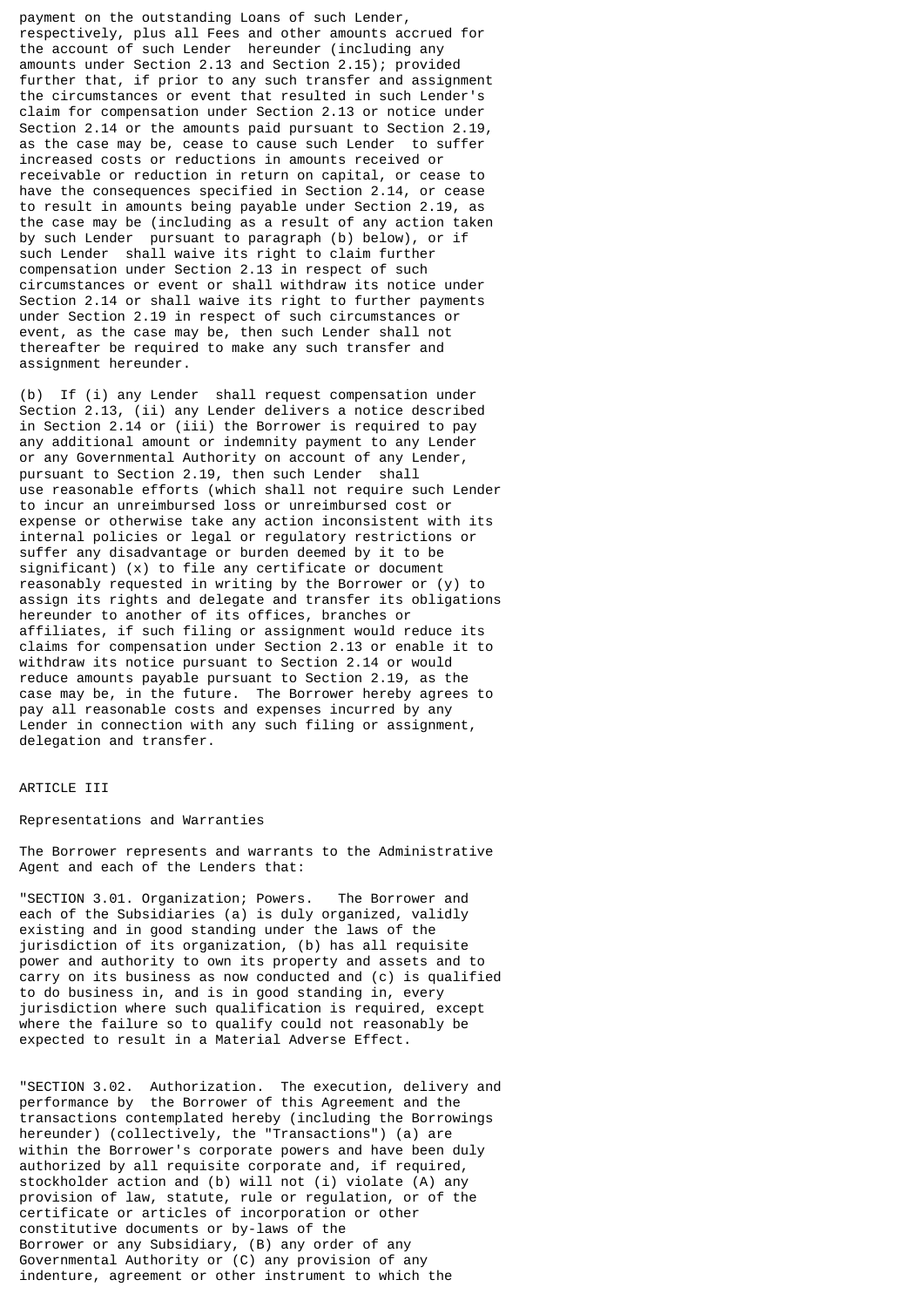Borrower or any Subsidiary is a party or by which any of them or any of their property is or may be bound, the effect of which could reasonably be expected to result in a Material Adverse Effect, (ii) result in a breach of or constitute (alone or with notice or lapse of time or both) a default under, or give rise to any right to accelerate or to require the prepayment, repurchase or redemption of any obligation under any such indenture, agreement or other instrument, the effect of which could reasonably be expected to result in a Material Adverse Effect, or (iii) result in the creation or imposition of any Lien upon or with respect to any property or assets now owned or hereafter acquired by the Borrower or any Subsidiary.

"SECTION 3.03. Enforceability. This Agreement has been duly executed and delivered by the Borrower and constitutes a legal, valid and binding obligation of the Borrower enforceable against the Borrower in accordance with its terms, subject to applicable bankruptcy, insolvency, reorganization, moratorium or similar laws affecting the enforceability of creditors' rights generally and to general principles of equity, regardless of whether considered in a proceeding in equity or at law.

"SECTION 3.04. Governmental Approvals. No action, consent or approval of, registration or filing with or any other action by any Governmental Authority is or will be required in connection with the Transactions, except for such as have been made or obtained and are in full force and effect.

"SECTION 3.05. Financial Statements. The Borrower has heretofore furnished to the Lenders its consolidated balance sheets and related statements of income, stockholders' equity and cash flows (i) as of and for the fiscal year ended December 31, 2000, audited by and accompanied by the opinion of PricewaterhouseCoopers LLP, independent public accountants, and (ii) as of and for the fiscal quarter and the portion of the fiscal year ended September 30, 2001, certified by its chief financial officer. Such financial statements present fairly, in all material respects, the financial condition and results of operations and cash flows of the Borrower and its consolidated Subsidiaries as of such dates and for such periods in accordance with GAAP, subject to normal year-end audit adjustments and the absence of footnotes in the case of the statements referred to in clause (ii) above.

"SECTION 3.06. No Material Adverse Change. Since December 31, 2000, there has been no material adverse change in the financial condition, results of operations or business of the Borrower and the Subsidiaries, taken as a whole.

"SECTION 3.07. Subsidiaries. Schedule 3.07 sets forth as of the Closing Date a list of all Subsidiaries and the percentage ownership interest of the Borrower therein.

"SECTION 3.08. Litigation; Compliance with Laws. (a) There are not any actions, suits or proceedings at law or in equity or by or before any Governmental Authority now pending or, to the knowledge of the Borrower, threatened against or affecting the Borrower or any Subsidiary or any business, property or rights of any such person (i) that involve this Agreement or the Transactions or (ii) as to which there is a reasonable possibility of an adverse determination and that, if adversely determined, could reasonably be expected, individually or in the aggregate, to result in a Material Adverse Effect.

(b) None of the Borrower or any of the Subsidiaries is in violation of any law, rule or regulation, or is in default with respect to any judgment, writ, injunction, decree or order of any Governmental Authority, where such violation or default could reasonably be expected to result in a Material Adverse Effect.

"SECTION 3.09. Federal Reserve Regulations. (a) The Borrower is not engaged principally, or as one of its important activities, in the business of extending credit for the purpose of buying or carrying Margin Stock.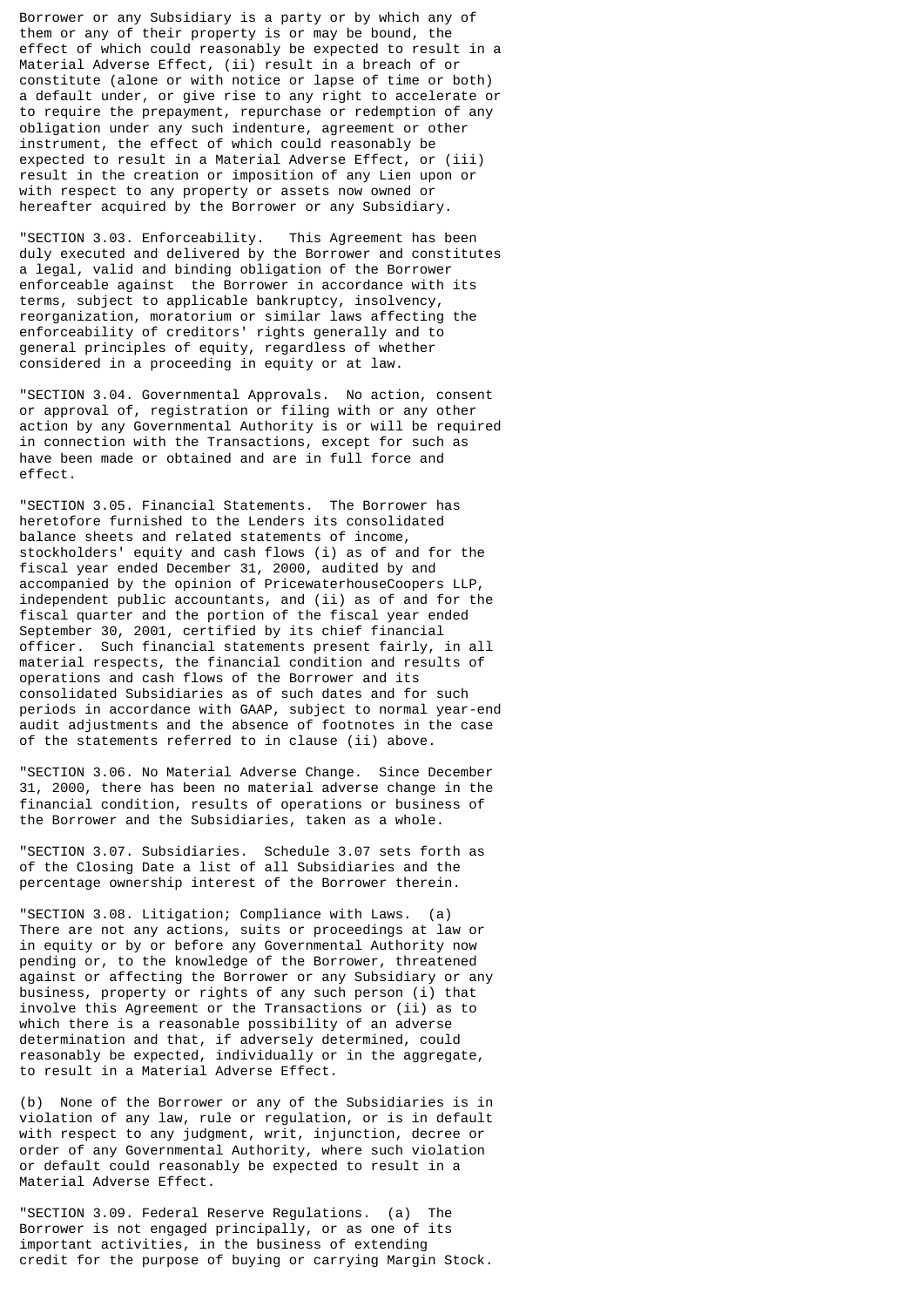(b) No part of the proceeds of any Loan will be used, whether directly or indirectly, and whether immediately, incidentally or ultimately, for any purpose that entails a violation of, or that is inconsistent with, the provisions of the Regulations of the Board, including Regulation T, U or X.

"SECTION 3.10. Investment Company Act; Public Utility Holding Company Act. None of the Borrower or any of the Subsidiaries is (a) an "investment company" as defined in, or subject to regulation under, the Investment Company Act of 1940 or (b) a "holding company" as defined in, or subject to regulation under, the Public Utility Holding Company Act of 1935.

"SECTION 3.11. Use of Proceeds. The Borrower will use the proceeds of the Loans only for the purposes specified in the preamble to this Agreement.

"SECTION 3.12. Tax Returns. Each of the Borrower and the Subsidiaries has filed or caused to be filed all Federal, state, local and foreign tax returns or materials required to have been filed by it and has paid or caused to be paid all Taxes due and payable by it and all assessments received by it, except (a) Taxes that are being contested in good faith by appropriate proceedings and for which the Borrower or such Subsidiary, as applicable, shall have set aside on its books adequate reserves or (b) to the extent that the failure to do so could not reasonably be expected to result in a Material Adverse Effect.

"SECTION 3.13. No Material Misstatements. None of (a) the Confidential Information Memorandum or (b) any other information, report, financial statement, exhibit or schedule furnished by or on behalf of the Borrower to the Administrative Agent or any Lender in connection with the negotiation of this Agreement contains any material misstatement of fact or omits to state any material fact necessary to make the statements therein taken as a whole, in the light of the circumstances under which they were made, not misleading; provided that to the extent any such information, report, financial statement, exhibit or schedule was based upon or constitutes a forecast or projection, the Borrower represents only that it acted in good faith and utilized reasonable assumptions and due care in the preparation of such information, report, financial statement, exhibit or schedule.

"SECTION 3.14. Employee Benefit Plans. No ERISA Event has occurred or is reasonably expected to occur that, when taken together with all other such ERISA Events, could reasonably be expected to result in a Material Adverse Effect. The accumulated benefit obligations (as defined in Statement of Financial Accounting Standards No. 87) under all Plans (based on the assumptions used for purposes of Statement of Financial Accounting Standards No. 87) did not, as of the last annual valuation dates applicable thereto, exceed by more than \$50,000,000 the fair market value of the assets of all such Plans.

"SECTION 3.15. Environmental Matters. Except with respect to any matters that, individually or in the aggregate, could not reasonably be expected to result in a Material Adverse Effect, neither the Borrower nor any of the Subsidiaries (i) has failed to comply with any Environmental Law or to obtain, maintain or comply with any permit, license or other approval required under any Environmental Law, (ii) is subject to any Environmental Liability, (iii) has received written notice of any claim with respect to any Environmental Liability or (iv) knows of any basis for any Environmental Liability of the Borrower or the Subsidiaries.

"SECTION 3.16. Senior Indebtedness. The Loans and other obligations hereunder constitute "Senior Indebtedness" under and as defined in the Subordinated Note Documents.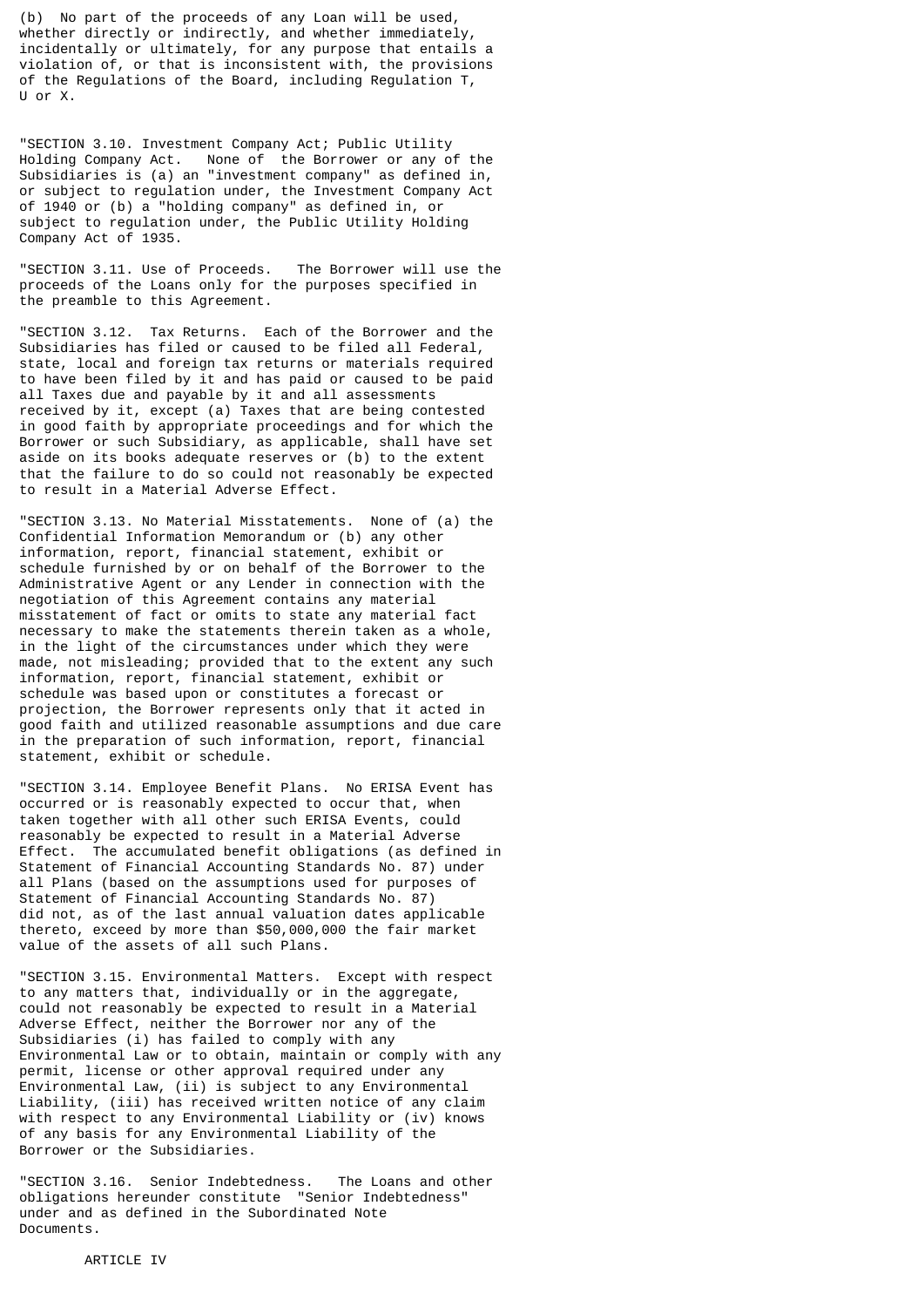The obligations of the Lenders to make Loans hereunder are subject to the satisfaction of the following conditions:

"SECTION 4.01. All Borrowings. On the date of each Borrowing:

(a) The Administrative Agent shall have received a notice of such Borrowing as required by Section 2.03 or 2.04, as applicable.

(b) The representations and warranties set forth in Article III hereof shall be true and correct in all material respects on and as of the date of such Borrowing with the same effect as though made on and as of such date, except to the extent such representations and warranties expressly relate to an earlier date.

(c) At the time of and immediately after such Borrowing, no Event of Default or Default shall have occurred and be continuing.

Each Borrowing shall be deemed to constitute a representation and warranty by the Borrower on the date of such Borrowing as to the matters specified in paragraphs (b) and (c) of this Section 4.01.

"SECTION 4.02. Closing Date. On the Closing Date:

(a) The Administrative Agent (or its counsel) shall have received from each party hereto either (i) a counterpart of this Agreement signed on behalf of such party or (ii) written evidence satisfactory to the Administrative Agent (which may include telecopy transmission of a signed signature page of this Agreement) that such party has signed a counterpart of this Agreement.

(b) The Administrative Agent shall have received, on behalf of itself and the Lenders a favorable written opinion of each of (i) Bradford T. Smith, Chief Legal Counsel of the Borrower, substantially to the effect set forth in Exhibit E-1, and (ii) Davis Polk & Wardwell, special counsel for the Borrower, substantially to the effect set forth in Exhibit E-2, (A) dated the Closing Date, (B) addressed to the Administrative Agent and the Lenders, and (C) covering such other matters relating to this Agreement and the Transactions as the Administrative Agent shall reasonably request, and the Borrower hereby requests such counsel to deliver such opinions.

(c) The Administrative Agent shall have received (i) a copy of the certificate of incorporation, including all amendments thereto, of the Borrower, certified as of a recent date by the Secretary of State of the State of Delaware, and a certificate as to the good standing of the Borrower as of a recent date, from such Secretary of State; (ii) a certificate of the Secretary or Assistant Secretary of the Borrower dated the Closing Date and certifying (A) that attached thereto is a true and complete copy of the by-laws of the Borrower as in effect on the Closing Date and at all times since a date prior to the date of the resolutions described in clause (B) below, (B) that attached thereto is a true and complete copy of resolutions duly adopted by the Board of Directors of the Borrower authorizing the execution, delivery and performance of this Agreement and the borrowings hereunder, and that such resolutions have not been modified, rescinded or amended and are in full force and effect, (C) that the certificate of incorporation of the Borrower has not been amended since the date of the last amendment thereto shown on the certificate of good standing furnished pursuant to clause (i) above, and (D) as to the incumbency and specimen signature of each officer executing this Agreement or any other document delivered in connection herewith on behalf of the Borrower; (iii) a certificate of another officer as to the incumbency and specimen signature of the Secretary or Assistant Secretary executing the certificate pursuant to (ii) above; and (iv) such other documents relating to the Borrower, this Agreement or the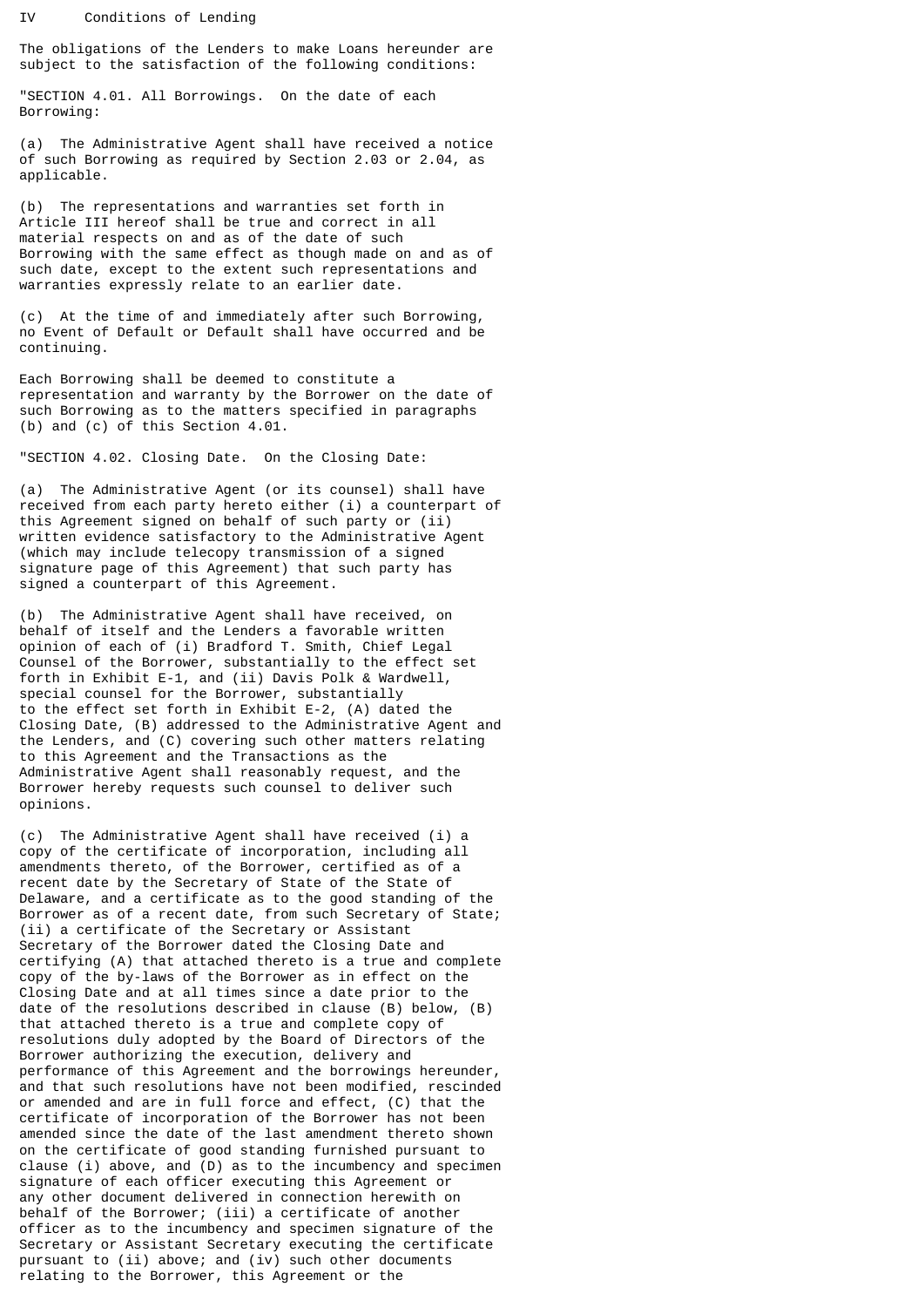Transactions as the Lenders or the Administrative Agent may reasonably request.

(d) The Administrative Agent shall have received a certificate, dated the Closing Date and signed by a Financial Officer of the Borrower, confirming compliance with the conditions precedent set forth in paragraphs (b) and (c) of Section 4.01.

(e) The Administrative Agent shall have received all Fees and other amounts due and payable on or prior to the Closing Date, including, to the extent invoiced, reimbursement or payment of all out-of-pocket expenses required to be reimbursed or paid by the Borrower hereunder.

(f) The Three-Year Credit Agreement shall have been executed and delivered and the conditions precedent set forth in Section 4.02 thereof satisfied or waived.

(g) All principal, interest, fees and other amounts outstanding or due under the Existing Credit Agreement shall have been paid in full, the commitments thereunder terminated and all guarantees thereof released and discharged, and the Administrative Agent shall have received satisfactory evidence thereof.

(h) The credit facilities provided for by this Agreement and the Three-Year Credit Agreement shall be rated not lower than BBB by S&P, and the Administrative Agent shall have received satisfactory evidence thereof.

ARTICLE V Affirmative Covenants

The Borrower covenants and agrees with each Lender that until the Commitments have been terminated and the principal of and interest on each Loan, all Fees and all other expenses or amounts payable hereunder shall have been paid in full, unless the Required Lenders shall otherwise consent in writing, the Borrower will, and will cause each of the Subsidiaries to:

"SECTION 5.01. Existence; Businesses and Properties. (a) Do or cause to be done all things necessary to preserve, renew and keep in full force and effect its legal existence, except as otherwise expressly permitted under Section 6.04.

(b) Do or cause to be done all things necessary to obtain, preserve, renew, extend and keep in full force and effect its rights, licenses, permits, franchises, authorizations, patents, copyrights, trademarks and trade names, and comply in all material respects with all applicable laws, rules, regulations and decrees and orders of any Governmental Authority, in each case except where the failure to do so could not reasonably be expected to result in a Material Adverse Effect.

"SECTION 5.02. Insurance. Maintain with responsible and reputable insurance companies insurance, to such extent and against such risks as is customary with companies in the same or similar businesses operating in the same or similar locations.

"SECTION 5.03. Obligations and Taxes. Pay its Indebtedness and other obligations, including Taxes, before the same shall become delinquent or in default, except where (a) the validity or amount thereof shall be contested in good faith by appropriate proceedings and the Borrower shall have set aside on its books adequate reserves with respect thereto in accordance with GAAP or (b) to the extent that the failure to do so could not reasonably be expected to result in a Material Adverse Effect.

"SECTION 5.04. Financial Statements, Reports, etc. In the case of the Borrower, furnish to the Administrative Agent and each Lender: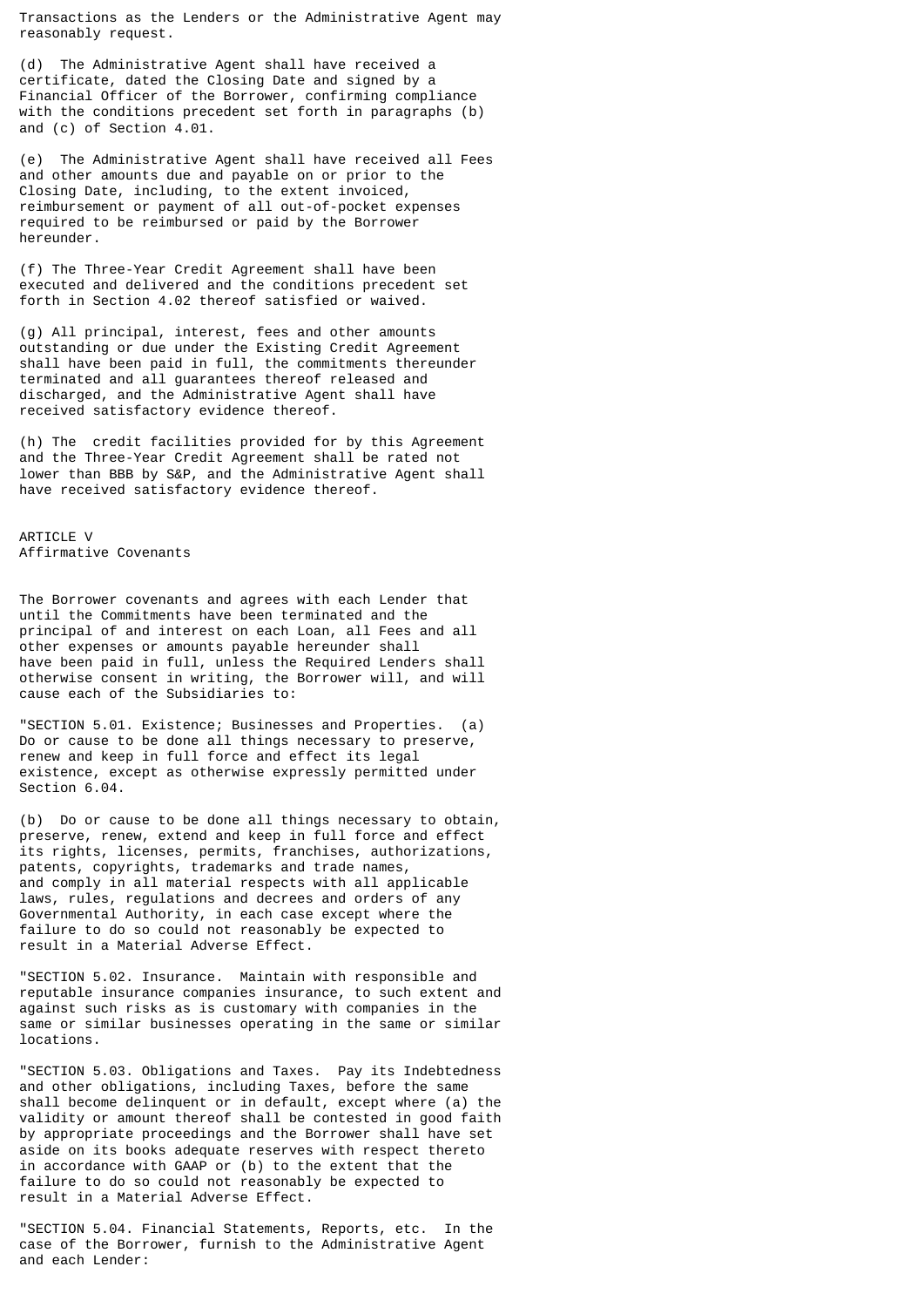(a) within 105 days after the end of each fiscal year, its consolidated balance sheet and related statements of income, stockholders' equity and cash flows as of the close of and for such fiscal year, together with comparative figures for the immediately preceding fiscal year, all audited by PricewaterhouseCoopers LLP or other independent public accountants of recognized national standing and accompanied by an opinion of such accountants (which shall not be qualified in any material respect) to the effect that such consolidated financial statements present fairly in all material respects the financial condition and results of operations of the Borrower and its consolidated Subsidiaries on a consolidated basis in accordance with GAAP consistently applied;

(b) within 50 days after the end of each of the first three fiscal quarters of each fiscal year, its consolidated balance sheet and related statements of income, stockholders' equity and cash flows as of the close of and for such fiscal quarter and the then elapsed portion of the fiscal year, and comparative figures for the same periods in the immediately preceding fiscal year, all certified by one of its Financial Officers as presenting fairly in all material respects the financial condition and results of operations of the Borrower and its consolidated Subsidiaries on a consolidated basis in accordance with GAAP consistently applied, subject to normal year-end audit adjustments and the absence of footnotes;

(c) concurrently with any delivery of financial statements under paragraph (a) or (b) above, a certificate of a Financial Officer (A) certifying that no Event of Default or Default has occurred or, if such an Event of Default or Default has occurred, specifying the nature and extent thereof and any corrective action taken or proposed to be taken with respect thereto, (B) setting forth computations in reasonable detail satisfactory to the Administrative Agent demonstrating compliance with the covenants contained in Sections 6.07 and 6.08 and (C) stating whether any change in GAAP or in the application thereof has occurred since the date of the audited financial statements referred to in Section 3.05 and, if any such change has occurred, specifying the effect of such change on the financial statements accompanying such certificate;

(d) promptly after the same become publicly available, copies of all periodic and other reports, proxy statements and other materials filed by the Borrower or any Subsidiary with the Securities and Exchange Commission, or any Governmental Authority succeeding to any or all of the functions of said Commission, or with any national securities exchange, or distributed to its shareholders, as the case may be;

(e) promptly after the receipt thereof by the Borrower or any of its Subsidiaries, a copy of any "management letter" received by any such person from its certified public accountants and the management's response thereto; and

(f) promptly, from time to time, such other information regarding the operations, business affairs and financial condition of the Borrower or any Subsidiary, or compliance with the terms of this Agreement, as the Administrative Agent or any Lender may reasonably request.

"SECTION 5.05. Litigation and Other Notices. In the case of the Borrower, furnish to the Administrative Agent and each Lender prompt written notice of the following:

(a) any Event of Default or Default, specifying the nature and extent thereof and the corrective action (if any) taken or proposed to be taken with respect thereto;

(b) the filing or commencement of, or any threat or notice of intention of any person to file or commence, any action, suit or proceeding, whether at law or in equity or by or before any Governmental Authority, against the Borrower or any Affiliate thereof that could reasonably be expected to result in a Material Adverse Effect;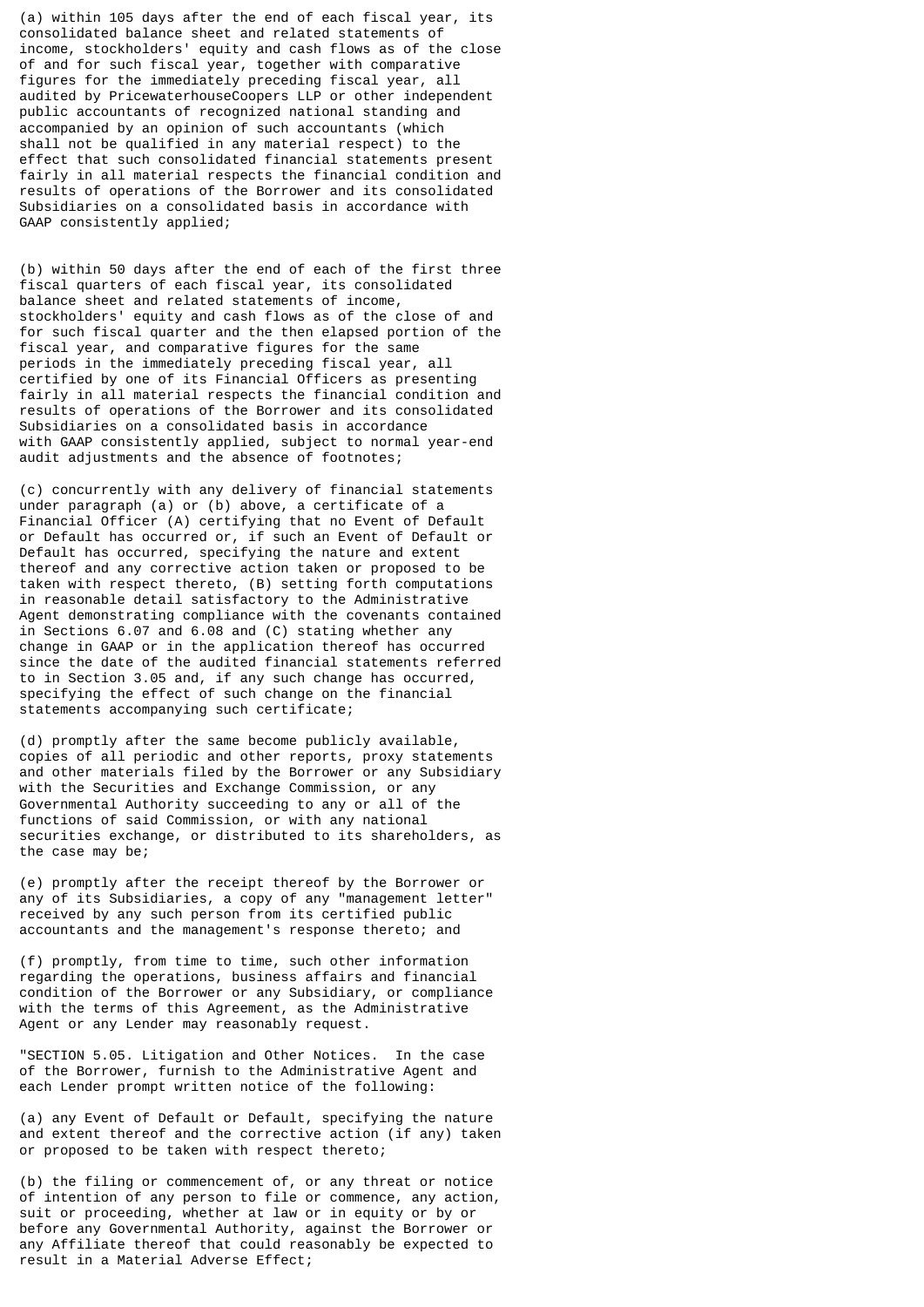(c) any change in the rating by S&P of the Index Debt; and

(d) the occurrence of any ERISA Event that, alone or together with any other ERISA Events that have occurred, could reasonably be expected to result in a Material Adverse Effect.

"SECTION 5.06. Maintaining Records; Access to Properties and Inspections. Keep books of record and account in conformity with GAAP and all requirements of law in relation to its business and activities. The Borrower will, and will cause each of its Subsidiaries to, permit any representatives designated by the Administrative Agent or any Lender, upon reasonable prior notice, to visit and inspect the financial records and the properties of the Borrower or any Subsidiary at reasonable times and as often as reasonably requested and to make extracts from and copies of such financial records, and permit any representatives designated by the Administrative Agent or any Lender to discuss the affairs, finances and condition of the Borrower or any Subsidiary with the officers thereof and independent accountants therefor.

"SECTION 5.07. Use of Proceeds. Use the proceeds of the Loans only for the purposes set forth in the preamble to this Agreement.

#### ARTICLE VI

#### Negative Covenants

The Borrower covenants and agrees with each Lender that, until the Commitments have been terminated and the principal of and interest on each Loan, all Fees and all other expenses or amounts payable hereunder have been paid in full, unless the Required Lenders shall otherwise consent in writing, the Borrower will not, and will not cause or permit any of the Subsidiaries to:

"SECTION 6.01. Subsidiary Indebtedness. With respect to the Subsidiaries, incur, create, issue, assume or permit to exist any Indebtedness or preferred stock, except:

(a) Indebtedness or preferred stock existing on the date hereof and having an aggregate principal amount (or, in the case of preferred stock, an aggregate liquidation preference) of less than \$25,000,000 in the aggregate and, in the case of any such Indebtedness, any extensions, renewals or replacements thereof to the extent the principal amount of such Indebtedness is not increased, and such Indebtedness, if subordinated to the Loans, remains so subordinated on terms no less favorable to the Lenders, and the original obligors in respect of such Indebtedness remain the only obligors thereon;

(b) Indebtedness created or existing (i) hereunder or (ii) under the Three-Year Credit Agreement;

(c) intercompany Indebtedness or preferred stock to the extent owing to or held by the Borrower or another Subsidiary;

(d) Indebtedness of any Subsidiary incurred to finance the acquisition, construction or improvement of any fixed or capital assets, and extensions, renewals and replacements of any such Indebtedness that do not increase the outstanding principal amount thereof; provided that (i) such Indebtedness is incurred prior to or within 180 days after such acquisition or the completion of such construction or improvement and (ii) the aggregate principal amount of Indebtedness permitted by this Section 6.01(d), when combined with the aggregate principal amount of all Capital Lease Obligations incurred pursuant to Section 6.01(e) and all Indebtedness incurred pursuant to Section 6.01(f), shall not exceed \$100,000,000 at any time outstanding;

(e) Capital Lease Obligations in an aggregate principal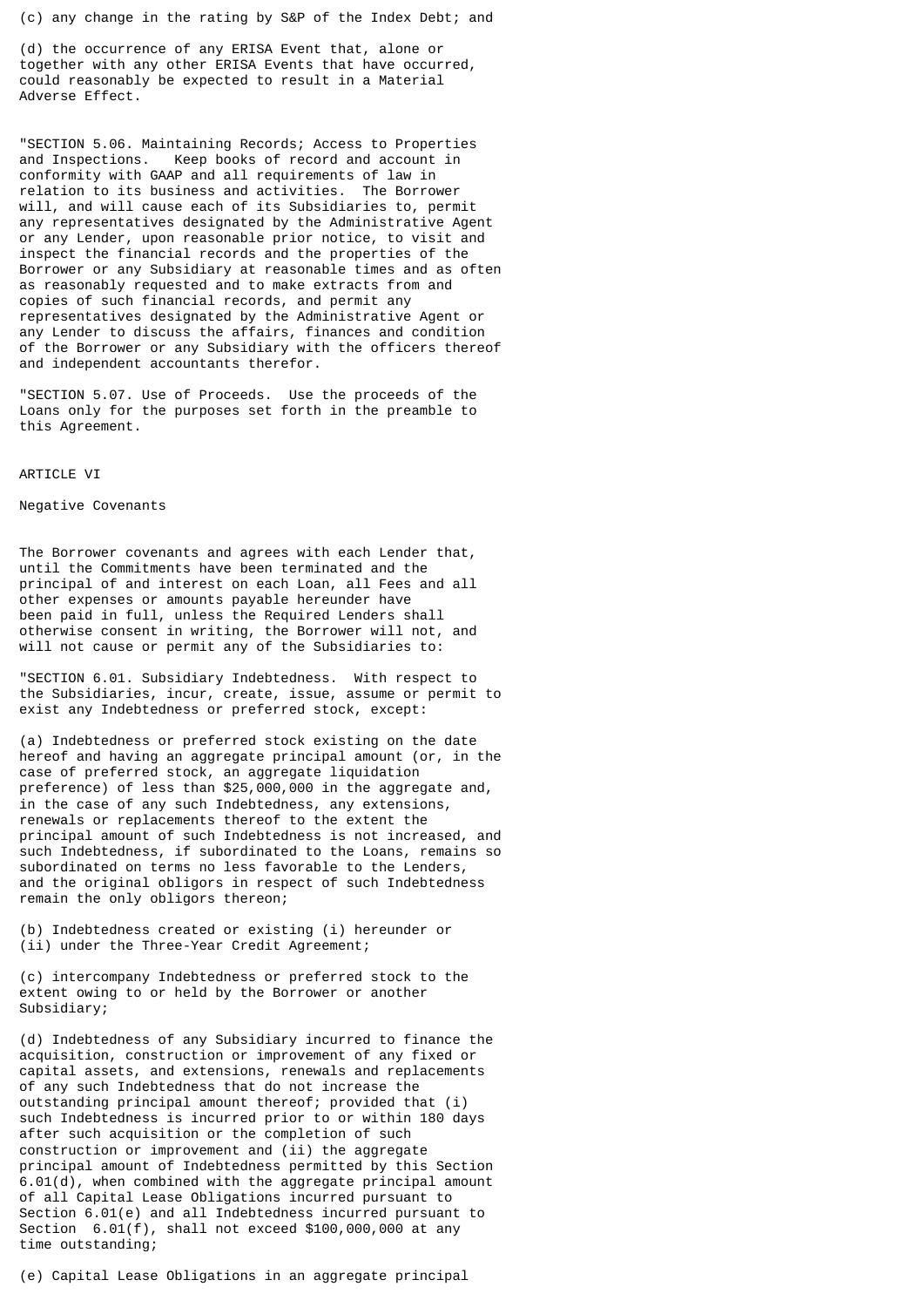amount, when combined with the aggregate principal amount of all Indebtedness incurred pursuant to Section 6.01(d) and Section 6.01(f), not in excess of  $$100,000,000$  at any time outstanding;

(f) Indebtedness of any person that becomes a Subsidiary after the date hereof; provided that (i) such Indebtedness exists at the time such person becomes a Subsidiary and is not created in contemplation of or in connection with such person becoming a Subsidiary, (ii) immediately before and after such person becomes a Subsidiary, no Event of Default or Default shall have occurred and be continuing and (iii) the aggregate principal amount of Indebtedness permitted by this clause (f), when combined with the aggregate principal amount of all Indebtedness incurred pursuant to Section 6.01(d) and all Capital Lease Obligations incurred pursuant to Section 6.01(e), shall not exceed \$100,000,000 at any time outstanding;

(g) Indebtedness under performance bonds or with respect to workers' compensation claims, in each case incurred in the ordinary course of business; and

(h) additional Indebtedness or preferred stock of the Subsidiaries to the extent not otherwise permitted by the foregoing clauses of this Section 6.01 in an aggregate principal amount (or, in the case of preferred stock, with an aggregate liquidation preference), when combined (without duplication) with the amount of obligations of the Borrower and its Subsidiaries secured by Liens pursuant to Section 6.02(j), not to exceed \$100,000,000 at any time outstanding.

"SECTION 6.02. Liens. Create, incur, assume or permit to exist any Lien on any property or assets (including Equity Interests or other securities of any person, including any Subsidiary) now owned or hereafter acquired by it or on any income or revenues or rights in respect of any thereof, except:

(a) Liens on property or assets of the Borrower and its Subsidiaries existing on the date hereof and encumbering property or assets with a fair market value, and securing obligations having an aggregate principal amount, in each case less than \$25,000,000 in the aggregate; provided that (x) such Liens shall secure only those obligations which they secure on the date hereof and extensions, renewals and replacements thereof permitted hereunder and (y) such Liens shall not apply to any other property or assets of the Borrower or any of the Subsidiaries;

(b) any Lien existing on any property or asset prior to the acquisition thereof by the Borrower or any Subsidiary or existing on any property or asset of any person that becomes a Subsidiary after the date hereof prior to the time such person becomes a Subsidiary; provided that (i) such Lien is not created in contemplation of or in connection with such acquisition or such person becoming a Subsidiary, as the case may be, (ii) such Lien does not apply to any other property or assets of the Borrower or any Subsidiary and (iii) such Lien shall secure only those obligations which it secures on the date of such acquisition or the date such person becomes a Subsidiary, as the case may be and extensions, renewals and replacements thereof permitted hereunder;

(c) Liens for taxes not yet due or which are being contested in compliance with Section 5.03;

(d) carriers', warehousemen's, mechanics', materialmen's, repairmen's or other like Liens arising in the ordinary course of business and securing obligations that are not overdue by more than 90 days or which are being contested in compliance with Section 5.03;

(e) pledges and deposits made in the ordinary course of business in compliance with workmen's compensation, unemployment insurance and other social security laws or regulations;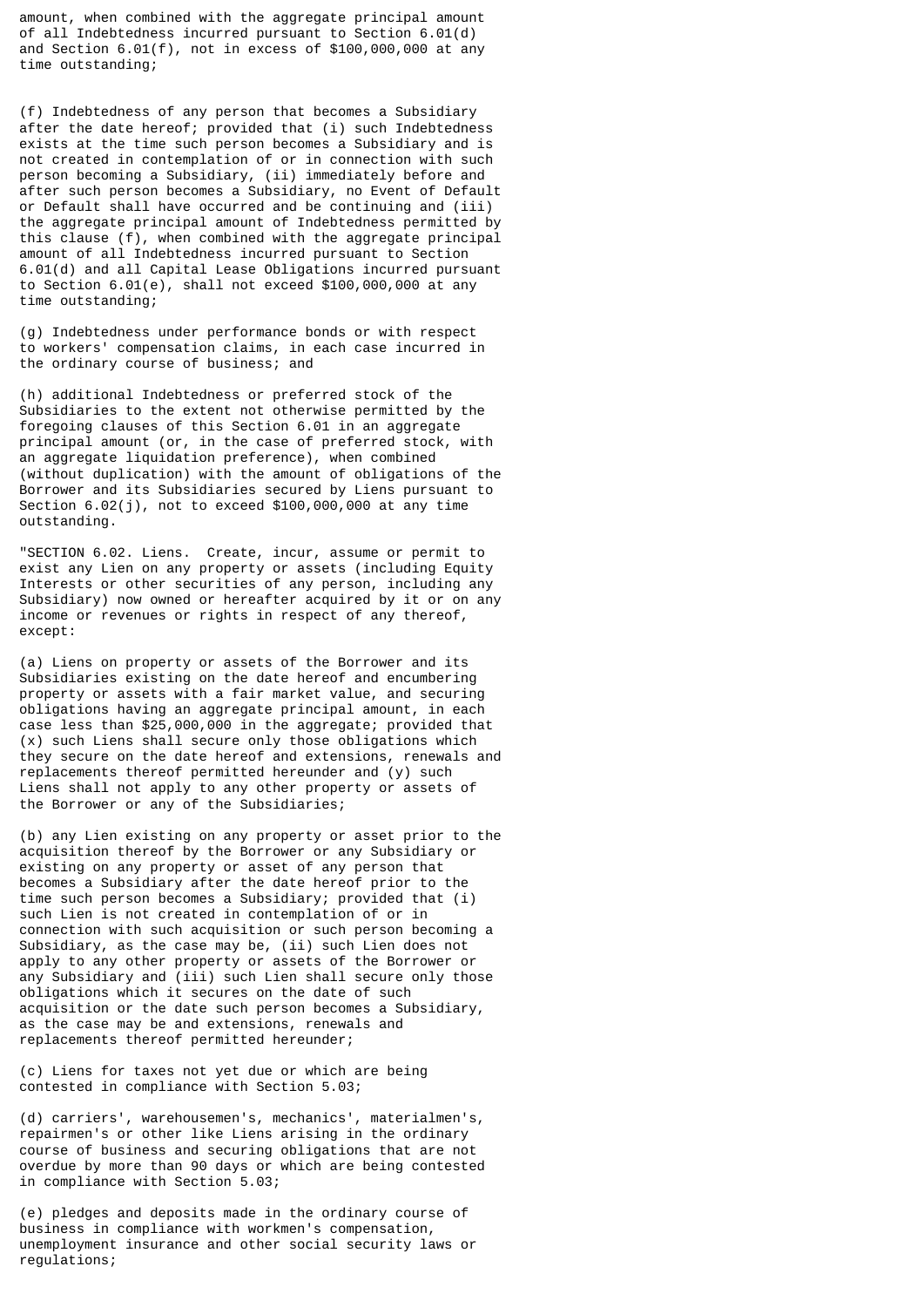(f) deposits to secure the performance of bids, trade contracts (other than for Indebtedness), leases (other than Capital Lease Obligations), statutory obligations, surety and appeal bonds, performance bonds and other obligations of a like nature, in each case in the ordinary course of business;

(g) zoning restrictions, easements, rights-of-way, restrictions on use of real property and other similar encumbrances incurred in the ordinary course of business which, in the aggregate, are not substantial in amount and do not materially detract from the value of the property subject thereto or interfere with the ordinary conduct of the business of the Borrower or any of its Subsidiaries;

(h) purchase money security interests in real property, improvements thereto or equipment hereafter acquired (or, in the case of improvements, constructed) by the Borrower or any Subsidiary; provided that (i) such security interests secure Indebtedness permitted by Section 6.01, (ii) such security interests are incurred, and the Indebtedness secured thereby is created, within 180 days after such acquisition (or construction) and (iii) such security interests do not apply to any other property or assets of the Borrower or any Subsidiary;

(i) Liens in respect of judgments that do not constitute an Event of Default; and

(j) Liens not otherwise permitted by the foregoing clauses of this Section 6.02 securing obligations otherwise permitted by this Agreement in an aggregate principal and face amount, when combined (without duplication) with the amount of Indebtedness or preferred stock of Subsidiaries incurred pursuant to Section 6.01(h), not to exceed \$100,000,000 at any time outstanding.

"SECTION 6.03. Sale and Lease-Back Transactions. Enter into any arrangement, directly or indirectly, with any person whereby it shall sell or transfer any property, real or personal, used or useful in its business, whether now owned or hereafter acquired, and thereafter rent or lease such property or other property which it intends to use for substantially the same purpose or purposes as the property being sold or transferred unless (a) the sale of such property is permitted by Section 6.04 and (b) any Capital Lease Obligations or Liens arising in connection therewith are permitted by Sections 6.01 and 6.02, respectively.

"SECTION 6.04. Mergers, Consolidations and Sales of Assets. Merge into or consolidate with any other person, or permit any other person to merge into or consolidate with it, or sell, transfer, lease or otherwise dispose of (in one transaction or in a series of transactions) all or substantially all the assets (whether now owned or hereafter acquired) of the Borrower, except that, if at the time thereof and immediately after giving effect thereto no Event of Default or Default shall have occurred and be continuing, (a) any person may merge into the Borrower in a transaction in which the Borrower is the surviving corporation and (b) any person, other than the Borrower, may merge into or consolidate with any Subsidiary in a transaction in which the surviving entity is a Subsidiary.

"SECTION 6.05. Restricted Payments. Declare or make, or agree to declare or make, directly or indirectly, any Restricted Payment (including pursuant to any Synthetic Purchase Agreement), or incur any obligation (contingent or otherwise) to do so; provided, however, that (i) any Subsidiary may declare and pay dividends or make other distributions ratably to holders of Equity Interests in it, (ii) the Borrower may declare and pay dividends or make other distributions of its Equity Interests and (iii) so long as no Default or Event of Default shall have occurred and be continuing or would result therefrom, the Borrower and the Subsidiaries may declare and make, directly or indirectly, additional Restricted Payments to the extent not otherwise permitted by the foregoing clauses of this Section 6.05 in an aggregate amount not to exceed \$300,000,000.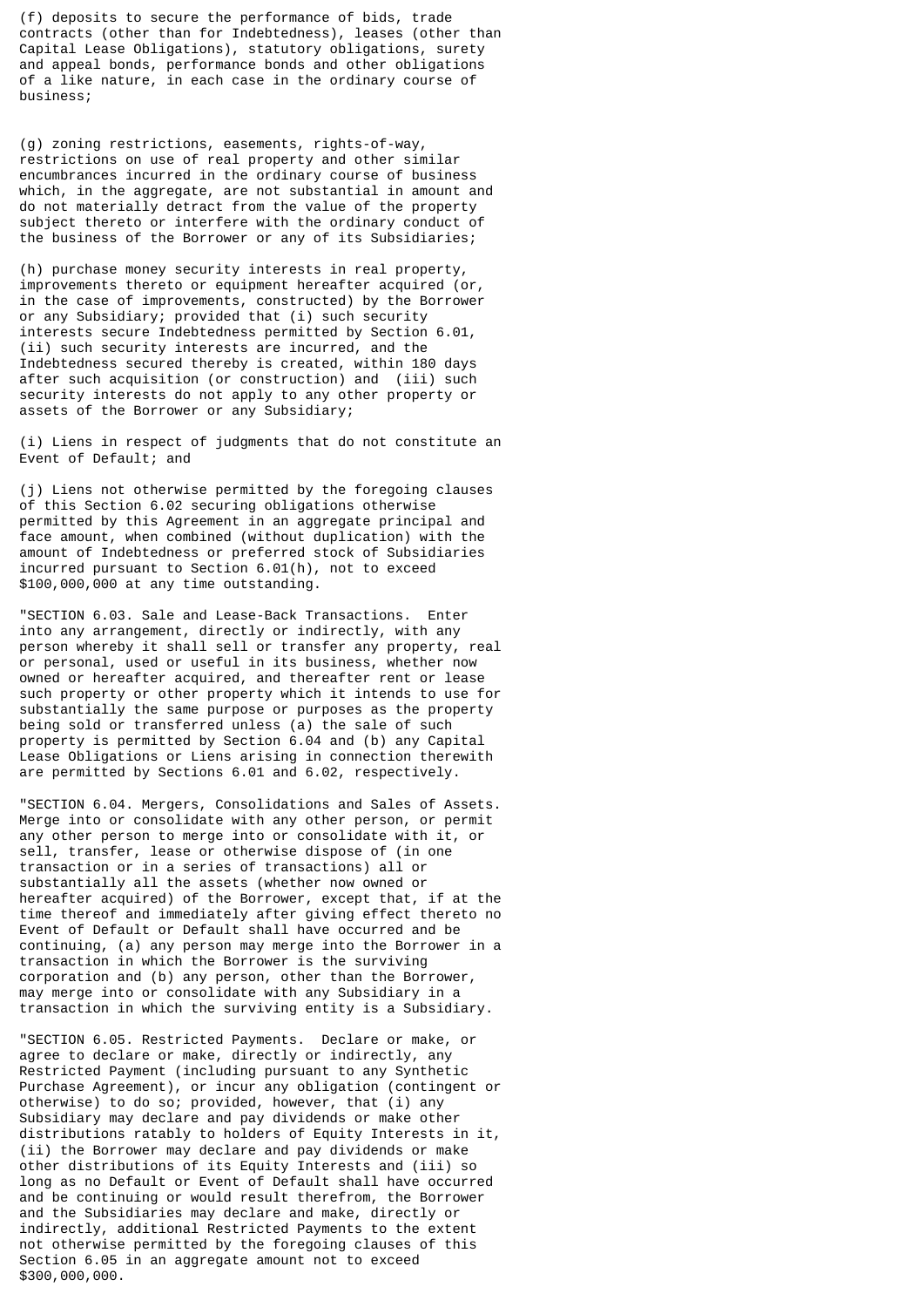"SECTION 6.06. Business of Borrower and Subsidiaries. Engage to any material extent in any business or business activity other than businesses of the type currently conducted by the Borrower and the Subsidiaries and business activities reasonably related thereto.

"SECTION 6.07.Interest Coverage Ratio. Permit the Interest Coverage Ratio for any period of four consecutive fiscal quarters, in each case taken as one accounting period, to be less than 5.0 to 1.0.

"SECTION 6.08. Maximum Leverage Ratio. Permit the Leverage Ratio for any period of four consecutive fiscal quarters, in each case taken as one accounting period, to be greater than 2.5 to 1.0.

"SECTION 6.09. Hedging Agreements . Enter into any Hedging Agreement other than non-speculative Hedging Agreements entered into to hedge or mitigate risks to which the Borrower or a Subsidiary is exposed in the ordinary course of the conduct of its business or the management of its liabilities.

ARTICLE VII

Events of Default

In case of the happening of any of the following events ("Events of Default"):

(a) any representation or warranty made or deemed made in or in connection with this Agreement or the Borrowings hereunder, or any representation, warranty, statement or information contained in any report, certificate, financial statement or other instrument furnished in connection with or pursuant to this Agreement shall prove to have been false or misleading in any material respect when so made, deemed made or furnished;

(b) default shall be made in the payment of any principal of any Loan when and as the same shall become due and payable, whether at the due date thereof or at a date fixed for prepayment thereof or by acceleration thereof or otherwise;

(c) default shall be made in the payment of any interest on any Loan or any Fee or any other amount (other than an amount referred to in (b) above) due under this Agreement, when and as the same shall become due and payable, and such default shall continue unremedied for a period of five Business Days;

(d) default shall be made in the due observance or performance by the Borrower or any Subsidiary of any covenant, condition or agreement contained in Section 5.01(a) (with respect to the Borrower), 5.05(a) or 5.07 or in Article VI;

(e) default shall be made in the due observance or performance by the Borrower or any Subsidiary of any covenant, condition or agreement contained in this Agreement (other than those specified in (b), (c) or (d) above) and such default shall continue unremedied for a period of 30 days after notice thereof from the Administrative Agent to the Borrower (which notice will be given at the request of any Lender);

(f) (i) the Borrower or any Material Subsidiary shall (i) fail to pay any principal or interest, regardless of amount, due in respect of any Material Indebtedness, when and as the same shall become due and payable (after giving effect to any applicable grace period), or (ii) any other event or condition occurs (after giving effect to any applicable grace period) that results in any Material Indebtedness becoming due prior to its scheduled maturity or that enables or permits the holder or holders of any Material Indebtedness or any trustee or agent on its or their behalf to cause any Material Indebtedness to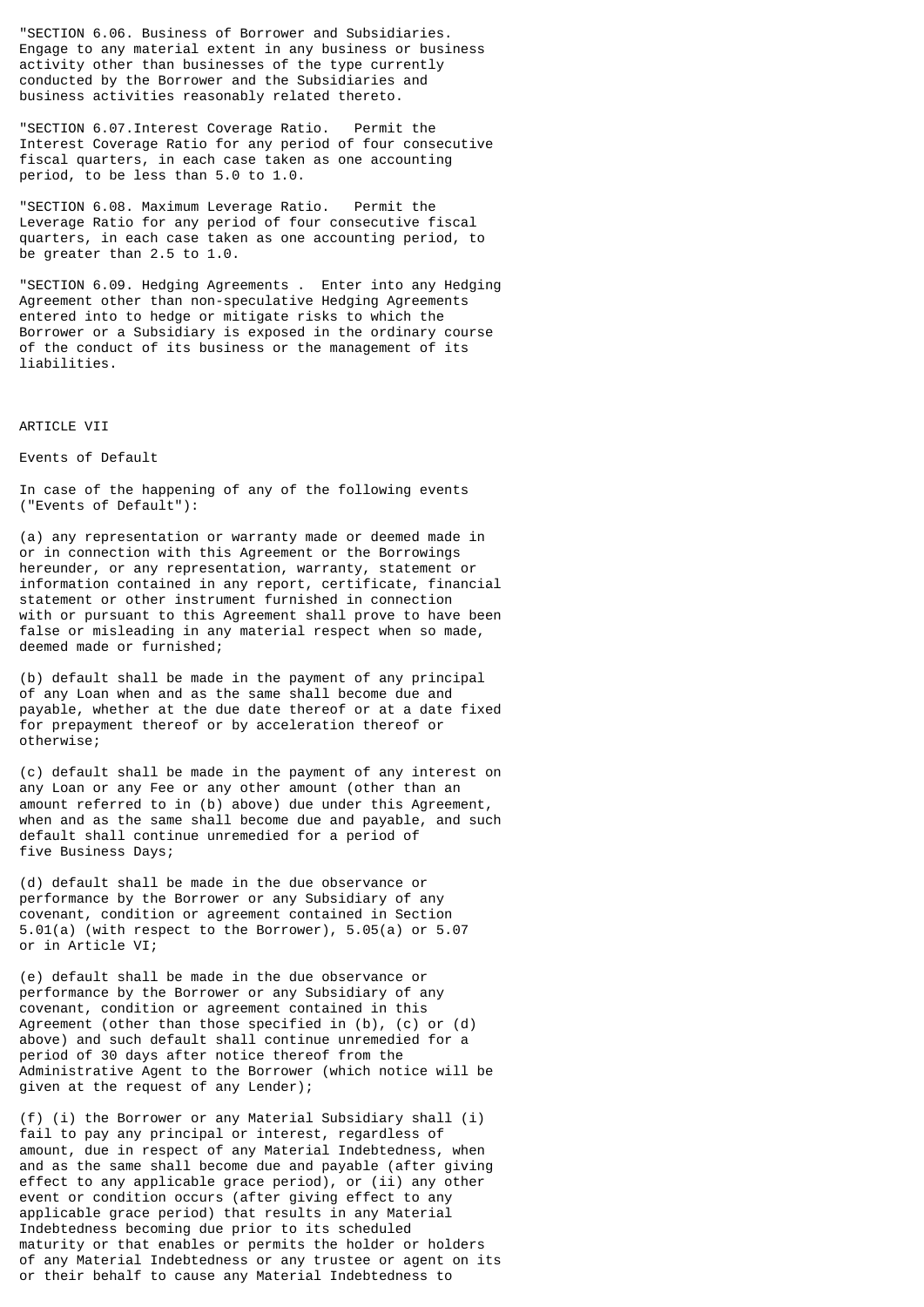become due, or to require the prepayment, repurchase, redemption or defeasance thereof, prior to its scheduled maturity; provided that this clause (ii) shall not apply to secured Indebtedness that becomes due as a result of the voluntary sale or transfer of the property or assets securing such Indebtedness;

(g) an involuntary proceeding shall be commenced or an involuntary petition shall be filed in a court of competent jurisdiction seeking (i) relief in respect of the Borrower or any Material Subsidiary, or of a substantial part of the property or assets of the Borrower or a Material Subsidiary, under Title 11 of the United States Code, as now constituted or hereafter amended, or any other Federal, state or foreign bankruptcy, insolvency, receivership or similar law, (ii) the appointment of a receiver, trustee, custodian, sequestrator, conservator or similar official for the Borrower or any Material Subsidiary or for a substantial part of the property or assets of the Borrower or a Material Subsidiary or (iii) the winding-up or liquidation of the Borrower or any Material Subsidiary; and such proceeding or petition shall continue undismissed for 60 days or an order or decree approving or ordering any of the foregoing shall be entered;

(h) the Borrower or any Material Subsidiary shall (i) voluntarily commence any proceeding or file any petition seeking relief under Title 11 of the United States Code, as now constituted or hereafter amended, or any other Federal, state or foreign bankruptcy, insolvency, receivership or similar law, (ii) consent to the institution of, or fail to contest in a timely and appropriate manner, any proceeding or the filing of any petition described in (g) above, (iii) apply for or consent to the appointment of a receiver, trustee, custodian, sequestrator, conservator or similar official for the Borrower or any Material Subsidiary or for a substantial part of the property or assets of the Borrower or any Material Subsidiary, (iv) file an answer admitting the material allegations of a petition filed against it in any such proceeding, (v) make a general assignment for the benefit of creditors, (vi) become unable, admit in writing its inability or fail generally to pay its debts as they become due or (vii) take any action for the purpose of effecting any of the foregoing;

(i) one or more judgments for the payment of money in an amount in excess of \$50,000,000 individually or \$75,000,000 in the aggregate shall be rendered against the Borrower, any Material Subsidiary or any combination thereof and the same shall remain undischarged for a period of 30 consecutive days during which execution shall not be effectively stayed, or any action shall be legally taken by a judgment creditor to levy upon assets or properties of the Borrower or any Material Subsidiary to enforce any such judgment; provided, however, that any such judgment shall not be an Event of Default under this paragraph (i) if and for so long as (i) the entire amount of such judgment is covered by a valid and binding policy of insurance between the defendant and the insurer covering payment thereof and (ii) such insurer, which shall be rated at least "A" by A.M. Best Company, has been notified of, and has not disputed the claim made for payment of the amount of such judgment;.

(j) one or more ERISA Events shall have occurred that results in liability of the Borrower and its ERISA Affiliates exceeding \$50,000,000 individually or \$75,000,000 in the aggregate; or

(k) there shall have occurred a Change in Control;then, and in every such event (other than an event with respect to the Borrower described in paragraph (g) or (h) above), and at any time thereafter during the continuance of such event, the Administrative Agent may, and at the request of the Required Lenders shall, by notice to the Borrower, take either or both of the following actions, at the same or different times: (i) terminate forthwith the Commitments and (ii) declare the Loans then outstanding to be forthwith due and payable in whole or in part, whereupon the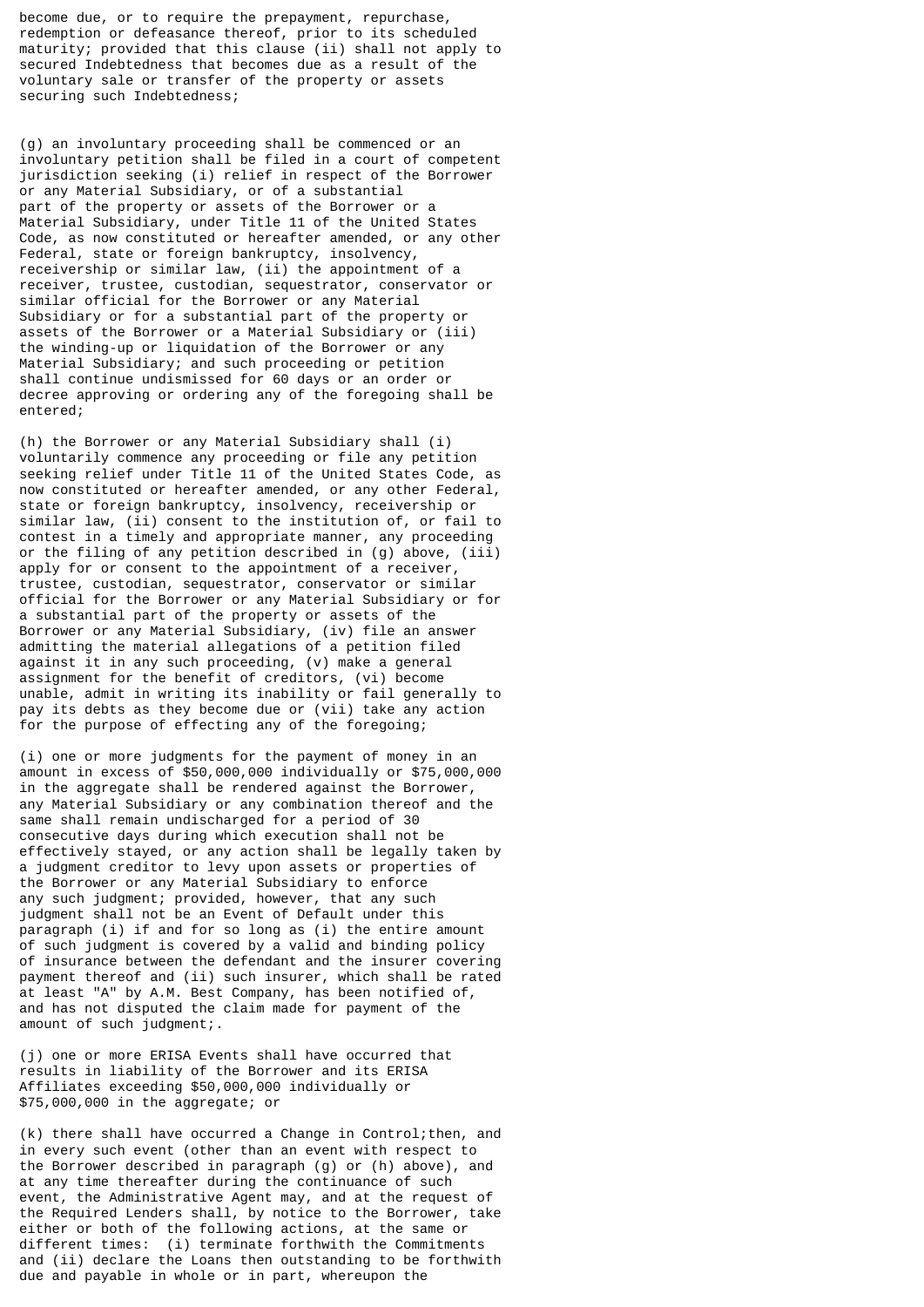principal of the Loans so declared to be due and payable, together with accrued interest thereon and any unpaid accrued Fees and all other liabilities of the Borrower accrued hereunder, shall become forthwith due and payable, without presentment, demand, protest or any other notice of any kind, all of which are hereby expressly waived by the Borrower, anything contained hereinto the contrary notwithstanding; and in any event with respect to the Borrower described in paragraph (g) or (h) above, the Commitments shall automatically terminate and the principal of the Loans then outstanding, together with accrued interest thereon and any unpaid accrued Fees and all other liabilities of the Borrower accrued hereunder, shall automatically become due and payable, without presentment, demand, protest or any other notice of any kind, all of which are hereby expressly waived by the Borrower, anything contained herein to the contrary notwithstanding.

## ARTICLE VIII

## The Administrative Agent

Each of the Lenders hereby irrevocably appoints the Administrative Agent its agent and authorizes the Administrative Agent to take such actions on its behalf and to exercise such powers as are delegated to the Administrative Agent by the terms of this Agreement, together with such actions and powers as are reasonably incidental thereto.

The bank serving as the Administrative Agent hereunder shall have the same rights and powers in its capacity as a Lender as any other Lender and may exercise the same as though it were not the Administrative Agent, and such bank and its Affiliates may accept deposits from, lend money to and generally engage in any kind of business with the borrower or any Subsidiary or other Affiliate thereof as if it were not the Administrative Agent hereunder.

The Administrative Agent shall not have any duties or obligations except those expressly set forth in this Agreement. Without limiting the generality of the foregoing, (a) the Administrative Agent shall not be subject to any fiduciary or other implied duties, regardless of whether a Default has occurred and is continuing, (b) the Administrative Agent shall not have any duty to take any discretionary action or exercise any discretionary powers, except discretionary rights and powers expressly contemplated by this Agreement that the Administrative Agent is required to exercise in writing by the Required Lenders (or such other number or percentage of the Lenders as shall be necessary under the circumstances as provided in Section 9.08), and (c) except as expressly set forth herein, the Administrative Agent shall not have any duty to disclose, and shall not be liable for the failure to disclose, any information relating to the Borrower or any of the Subsidiaries that is communicated to or obtained by the bank serving as Administrative Agent or any of its Affiliates in any capacity. The Administrative Agent shall not be liable for any action taken or not taken by it with the consent or at the request of the Required Lenders (or such other number or percentage of the Lenders as shall be necessary under the circumstances as provided in Section 9.08) or in the absence of its own gross negligence or wilful misconduct. The Administrative Agent shall not be deemed to have knowledge of any Default unless and until written notice thereof is given to the Administrative Agent by the Borrower or a Lender, and the Administrative Agent shall not be responsible for or have any duty to ascertain or inquire into (i) any statement, warranty or representation made in or in connection with this Agreement, (ii) the contents of any certificate, report or other document delivered thereunder or in connection therewith, (iii) the performance or observance of any of the covenants, agreements or other terms or conditions set forth herein, (iv) the validity, enforceability, effectiveness or genuineness of this Agreement or any other agreement, instrument or document, or (v) the satisfaction of any condition set forth in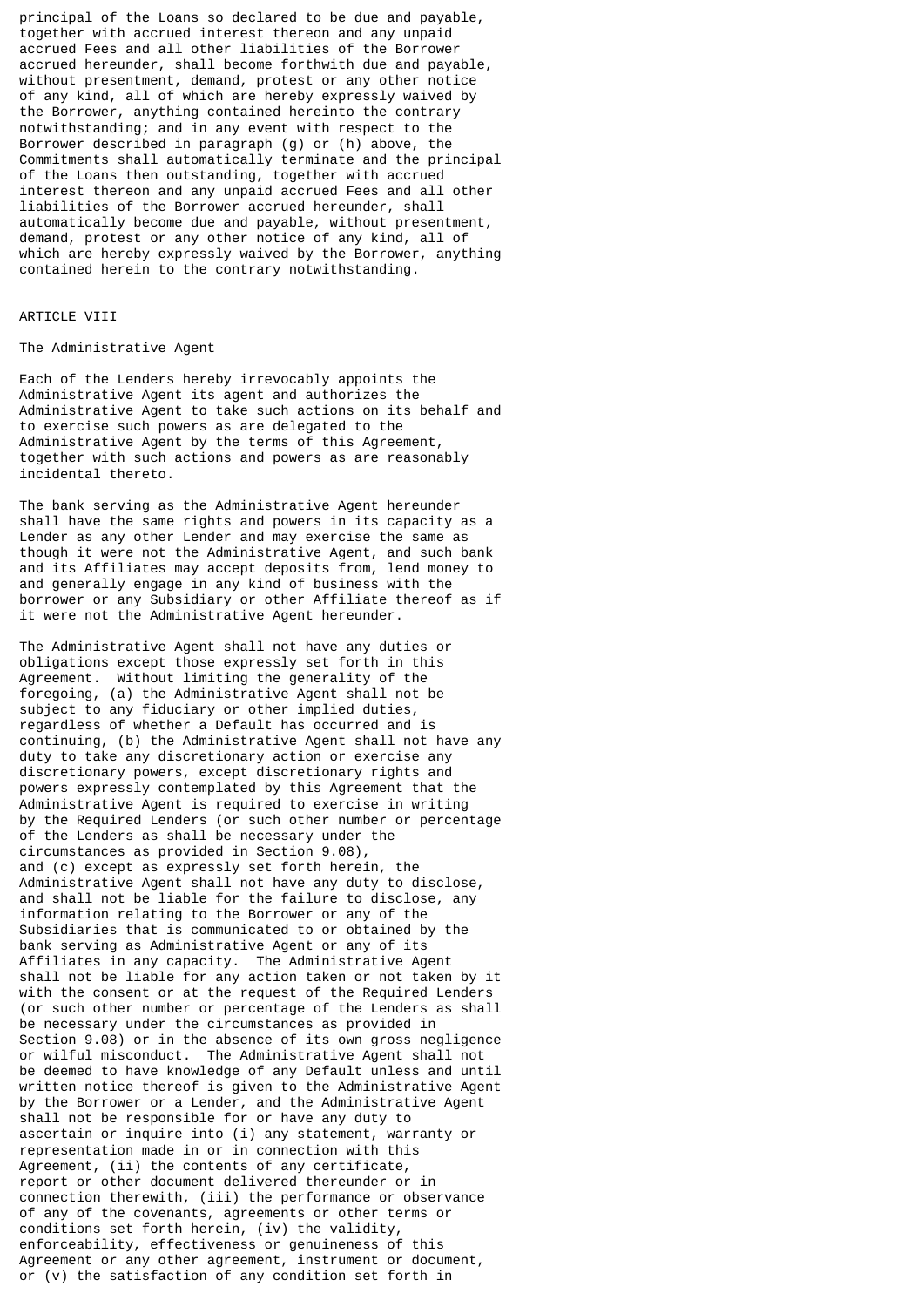Article IV or elsewhere herein, other than to confirm receipt of items expressly required to be delivered to the Administrative Agent.

The Administrative Agent shall be entitled to rely upon, and shall not incur any liability for relying upon, any notice, request, certificate, consent, statement, instrument, document or other writing believed by it to be genuine and to have been signed or sent by the proper person. The Administrative Agent may also rely upon any statement made to it orally or by telephone and believed by it to have been made by the proper person, and shall not incur any liability for relying thereon. The Administrative Agent may consult with legal counsel (who may be counsel for the Borrower), independent accountants and other experts selected by it, and shall not be liable for any action taken or not taken by it in accordance with the advice of any such counsel, accountants or experts.

The Administrative Agent may perform any and all its duties and exercise its rights and powers by or through any one or more sub-agents appointed by it. The Administrative Agent and any such sub-agent may perform any and all its duties and exercise its rights and powers by or through their respective Related Parties. The exculpatory provisions of the preceding paragraphs shall apply to any such sub-agent and to the Related Parties of each Administrative Agent and any such sub-agent, and shall apply to their respective activities in connection with the syndication of the credit facilities provided for herein as well as activities as Administrative Agent.

Subject to the appointment and acceptance of a successor Administrative Agent as provided below, the Administrative Agent may resign at any time by notifying the Lenders and the Borrower. Upon any such resignation, the Required Lenders shall have the right, with the consent of the Borrower (such consent not to be unreasonably withheld or delayed), to appoint a successor. If no successor shall have been so appointed by the Required Lenders and shall have accepted such appointment within 30 days after the retiring Administrative Agent gives notice of its resignation, then the retiring Administrative Agent may, on behalf of the Lenders, appoint a

successor Administrative Agent which shall be a bank with an office in New York, New York, or an Affiliate of any such bank, that is acceptable to the Borrower (which shall not unreasonably withhold its approval). Upon the acceptance of its appointment as Administrative Agent hereunder by a successor, such successor shall succeed to and become vested with all the rights, powers, privileges and duties of the retiring Administrative Agent, and the retiring Administrative Agent shall be discharged from its duties and obligations hereunder. The fees payable by the Borrower to a successor Administrative shall be the same as those payable to its predecessor unless otherwise agreed between the Borrower and such successor. After the Administrative Agent's resignation hereunder, the provisions of this Article and Section 9.05 shall continue in effect for the benefit of such retiring Administrative Agent, its sub-agents and their respective Related Parties in respect of any actions taken or omitted to be taken by any of them while acting as Administrative Agent.

Each Lender acknowledges that it has, independently and without reliance upon the Administrative Agent or any other Lender and based on such documents and information as it has deemed appropriate, made its own credit analysis and decision to enter into this Agreement. Each Lender also acknowledges that it will, independently and without reliance upon the Administrative Agent or any other Lender and based on such documents and information as it shall from time to time deem appropriate, continue to make its own decisions in taking or not taking action under or based upon this Agreement, any related agreement or any document furnished hereunder or thereunder.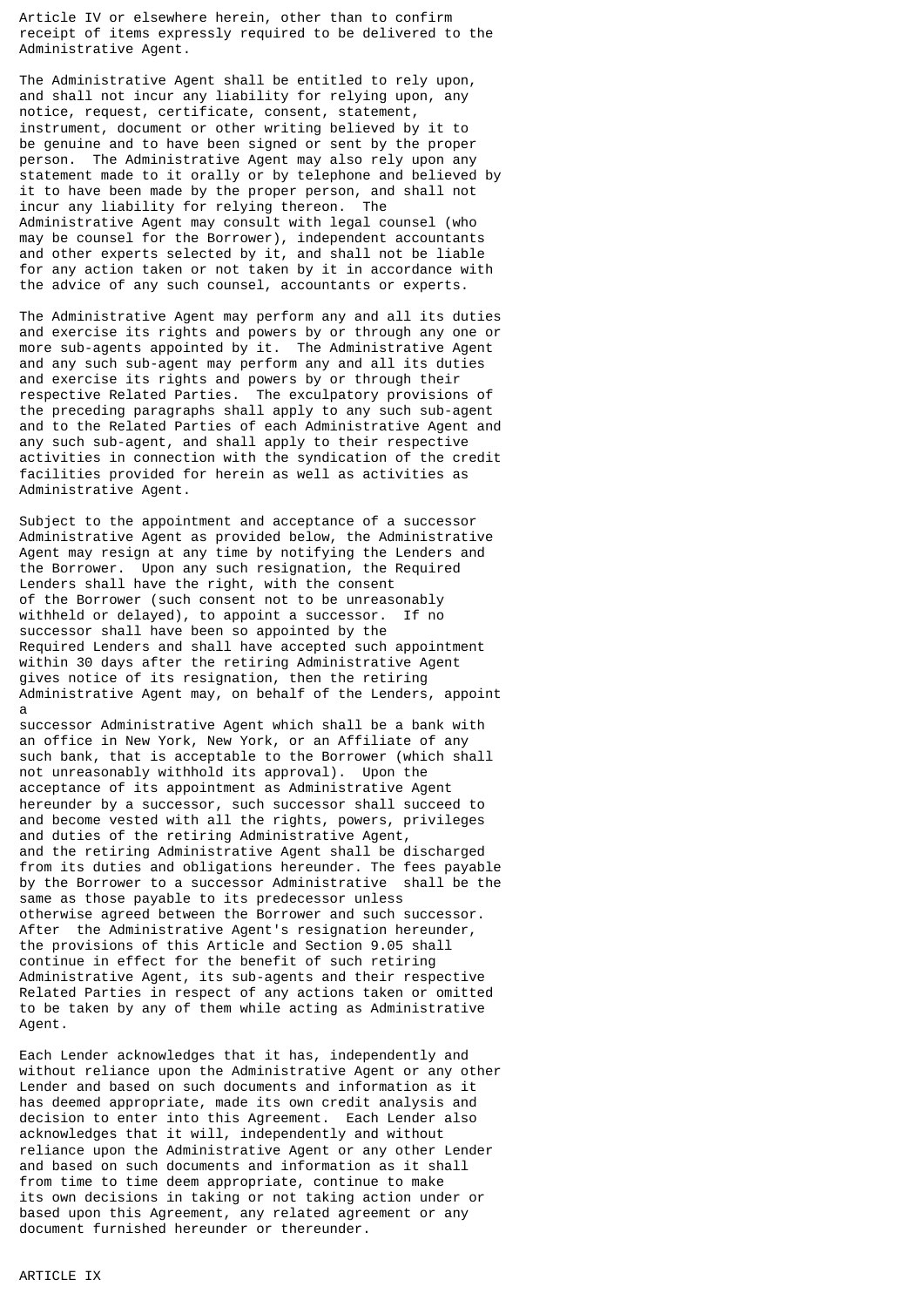"SECTION 9.01. Notices. Notices and other communications provided for herein shall be in writing and shall be delivered by hand or overnight courier service, mailed by certified or registered mail or sent by telecopy, as follows:

(a) if to the Borrower, to it at 231 Maple Avenue, Burlington, NC 27215, Attention of Wesley R. Elingburg (Telecopy No. (336) 436-1066);

(b) if to the Administrative Agent, to Credit Suisse First Boston, Eleven Madison Avenue, New York, NY 10010, Attention of Ronald Davis, Agency Group (Telecopy No. (212) 325-8304, with a copy to Credit Suisse First Boston, at Eleven Madison Avenue, New York, NY 10010, Attention of Agency Group Manager (Telecopy No. (212) 325-8304); and

(c) if to a Lender, to it at its address (or telecopy number) set forth on Schedule 2.01 or in the Assignment and Acceptance pursuant to which such Lender shall have become a party hereto.

All notices and other communications given to any party hereto in accordance with the provisions of this Agreement shall be deemed to have been given on the date of receipt.

"SECTION 9.02. Survival of Agreement. All covenants, agreements, representations and warranties made by the Borrower herein and in the certificates or other instruments prepared or delivered in connection with or pursuant to this Agreement shall be considered to have been relied upon by the Lenders and shall survive the making by the Lenders of the Loans, regardless of any investigation made by the Lenders or on their behalf, and shall continue in full force and effect as long as the principal of or any accrued interest on any Loan or any Fee or any other amount payable under this Agreement is outstanding and unpaid and so long as the Commitments have not been terminated. The provisions of Sections 2.13, 2.15, 2.19 and 9.05 shall remain operative and in full force and effect regardless of the expiration of the term of this Agreement, the consummation of the transactions contemplated hereby, the repayment of any of the Loans, the expiration of the Commitments, the invalidity or unenforceability of any term or provision of this Agreement, or any investigation made by or on behalf of the Administrative Agent or any Lender.

"SECTION 9.03. Binding Effect. This Agreement shall become effective when it shall have been executed by the Borrower and the Administrative Agent and when the Administrative Agent shall have received counterparts hereof which, when taken together, bear the signatures of each of the other parties hereto.

"SECTION 9.04. Successors and Assigns. (a) Whenever in this Agreement any of the parties hereto is referred to, such reference shall be deemed to include the permitted successors and assigns of such party; and all covenants, promises and agreements by or on behalf of the Borrower, the Administrative Agent or the Lenders that are contained in this Agreement shall bind and inure to the benefit of their respective successors and assigns.

(b) Each Lender may assign to one or more assignees all or a portion of its interests, rights and obligations under this Agreement (including all or a portion of its Commitment and the Loans at the time owing to it); provided, however, that (i) except in the case of an assignment to a Lender or an Affiliate of a Lender, (x) the Borrower and the Administrative Agent must give their prior written consent to such assignment (which consent shall not be unreasonably withheld or delayed); provided, however, that the consent of the Borrower shall not be required to any such assignment during the continuance of any Event of Default described in paragraph (g) or (h) of Article VII, and (y) the amount of the Commitment of the assigning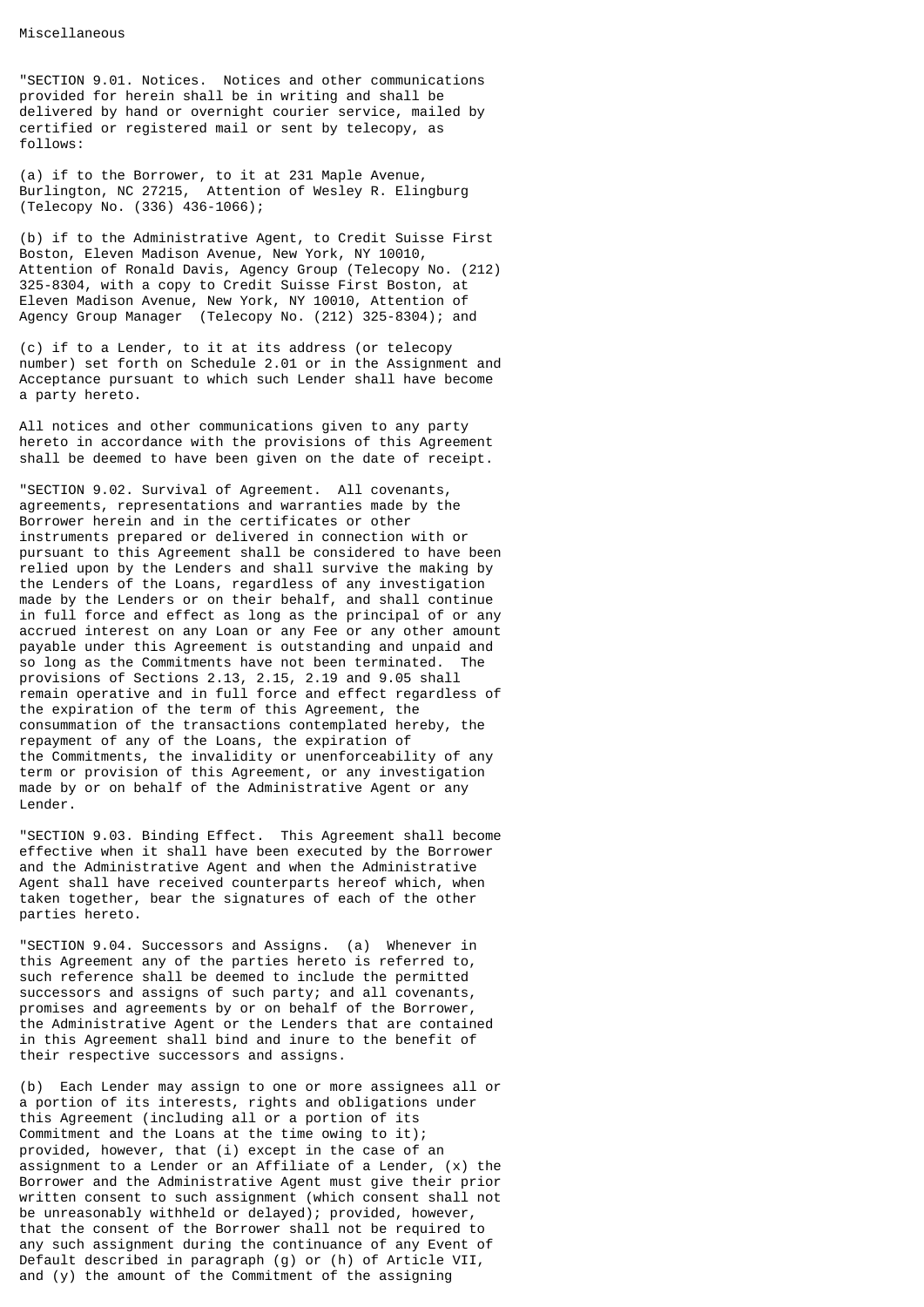Lender subject to each such assignment (determined as of the date the Assignment and Acceptance with respect to such assignment is delivered to the Administrative Agent) shall not be less than \$5,000,000 (or, if less, the entire remaining amount of such Lender's Commitment), (ii) each such assignment shall be of a constant, and not a varying, percentage of all the assigning Lender's rights and obligations under this Agreement, (iii) the parties to each such assignment shall execute and deliver to the Administrative Agent an Assignment and Acceptance, together with a processing and recordation fee of \$3,500 and (iv) the assignee, if it shall not be a Lender, shall deliver to the Administrative Agent an Administrative Questionnaire and applicable tax forms. Upon acceptance and recording pursuant to paragraph (e) of this Section 9.04, from and after the effective date specified in each Assignment and Acceptance, (A) the assignee thereunder shall be a party hereto and, to the extent of the interest assigned by such Assignment and Acceptance, have the rights and obligations of a Lender under this Agreement and (B) the assigning Lender thereunder shall, to the extent of the interest assigned by such Assignment and Acceptance, be released from its obligations under this Agreement (and, in the case of an Assignment and Acceptance covering all or the remaining portion of an assigning Lender's rights and obligations under this Agreement, such Lender shall cease to be a party hereto but shall continue to be entitled to the benefits of Sections 2.13, 2.15, 2.19 and 9.05, as well as to any Fees accrued for its account and not yet paid). Notwithstanding the foregoing, any Lender assigning its rights and obligations under this Agreement may retain any Competitive Loans made by it outstanding at such time, and in such case shall retain its rights hereunder in respect of any such Loans so retained until such Loans have been repaid in full in accordance with this Agreement.

(c) By executing and delivering an Assignment and Acceptance, the assigning Lender thereunder and the assignee thereunder shall be deemed to confirm to and agree with each other and the other parties hereto as follows: (i) such assigning Lender warrants that it is the legal and beneficial owner of the interest being assigned thereby free and clear of any adverse claim and that its Commitment, and the outstanding balances of its Revolving Loans and Competitive Loans, in each case without giving effect to assignments thereof which have not become effective, are as set forth in such Assignment and Acceptance, (ii) except as set forth in (i) above, such assigning Lender makes no representation or warranty and assumes no responsibility with respect to any statements, warranties or representations made in or in connection with this Agreement, or the execution, legality, validity, enforceability, genuineness, sufficiency or value of this Agreement or any other instrument or document furnished pursuant hereto, or the financial condition of the Borrower or any Subsidiary or the performance or observance by the Borrower or any Subsidiary of any of its obligations under this Agreement or any other instrument or document furnished pursuant hereto; (iii) such assignee represents and warrants that it is legally authorized to enter into such Assignment and Acceptance; (iv) such assignee confirms that it has received a copy of this Agreement, together with copies of the most recent financial statements referred to in Section 3.05 or delivered pursuant to Section 5.04 and such other documents and information as it has deemed appropriate to make its own credit analysis and decision to enter into such Assignment and Acceptance; (v) such assignee will independently and without reliance upon the Administrative Agent, such assigning Lender or any other Lender and based on such documents and information as it shall deem appropriate at the time, continue to make its own credit decisions in taking or not taking action under this Agreement; (vi) such assignee appoints and authorizes the Administrative Agent to take such action as agent on its behalf and to exercise such powers under this Agreement as are delegated to the Administrative Agent by the terms hereof, together with such powers as are reasonably incidental thereto; and (vii) such assignee agrees that it will perform in accordance with their terms all the obligations which by the terms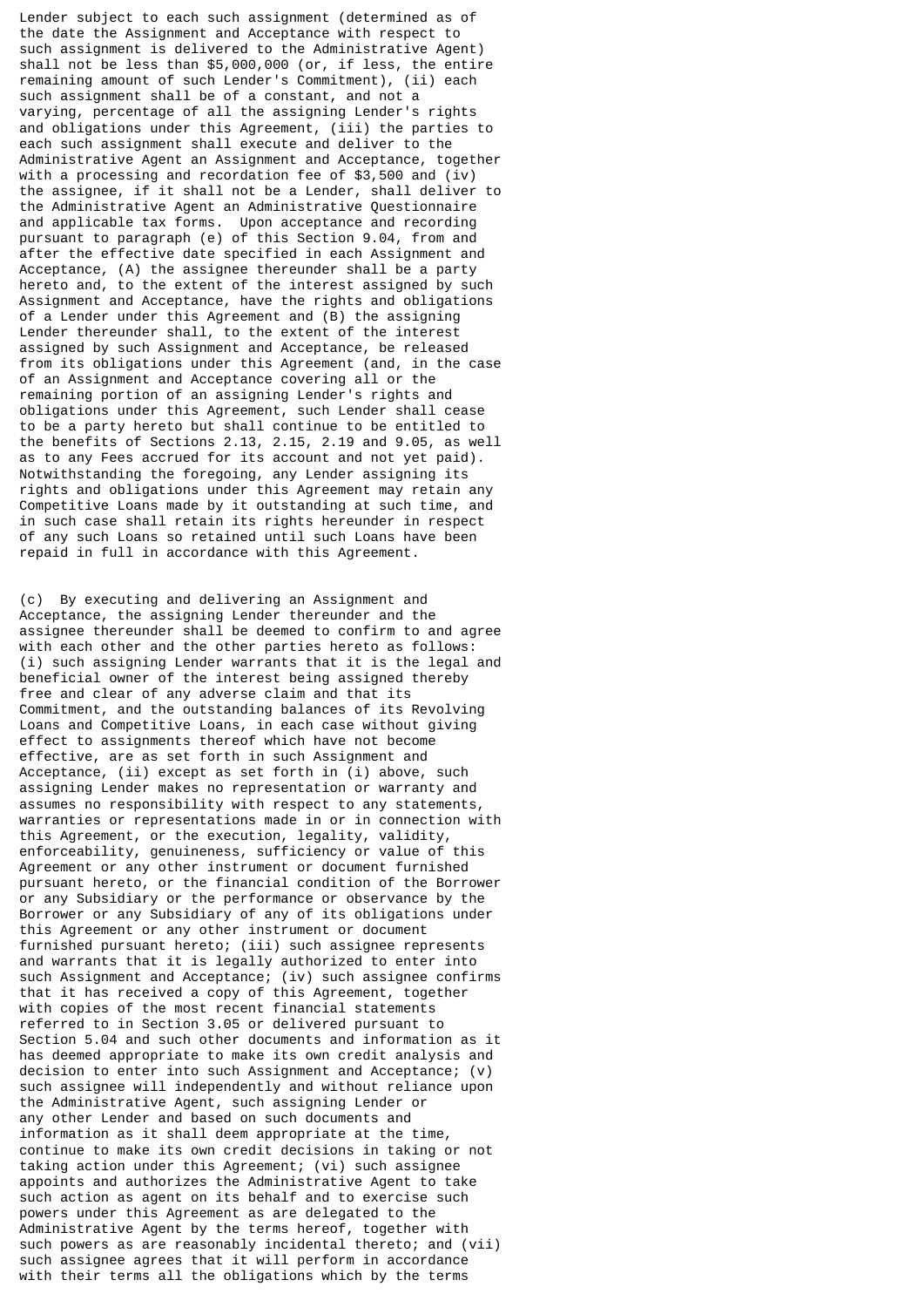of this Agreement are required to be performed by it as a Lender.

(d) The Administrative Agent, acting for this purpose as an agent of the Borrower, shall maintain at one of its offices in The City of New York a copy of each Assignment and Acceptance delivered to it and a register for the recordation of the names and addresses of the Lenders, and the Commitment of, and principal amount of the Loans owing to, each Lender pursuant to the terms hereof from time to time (the "Register"). The entries in the Register shall be conclusive and the Borrower, the Administrative Agent and the Lenders may treat each person whose name is recorded in the Register pursuant to the terms hereof as a Lender hereunder for all purposes of this Agreement, notwithstanding notice to the contrary. The Register shall be available for inspection by the Borrower and any Lender, at any reasonable time and from time to time upon reasonable prior notice.

(e) Upon its receipt of a duly completed Assignment and Acceptance executed by an assigning Lender and an assignee, an Administrative Questionnaire completed in respect of the assignee (unless the assignee shall already be a Lender hereunder), the processing and recordation fee referred to in paragraph (b) above and, if required, the written consent of the Borrower and the Administrative Agent to such assignment, the Administrative Agent shall (i) accept such Assignment and Acceptance and (ii) record the information contained therein in the Register. No assignment shall be effective unless it has been recorded in the Register as provided in this paragraph (e).

(f) Each Lender may without the consent of the Borrower or the Administrative Agent sell participations to one or more banks or other entities in all or a portion of its rights and obligations under this Agreement (including all or a portion of its Commitment and the Loans owing to it); provided, however, that (i) such Lender's obligations under this Agreement shall remain unchanged, (ii) such Lender shall remain solely responsible to the other parties hereto for the performance of such obligations, (iii) the participating banks or other entities shall be entitled to the benefit of the cost protection provisions contained in Sections 2.13, 2.15 and 2.19 to the same extent as if they were Lenders (but, with respect to any particular participant, to no greater extent than the Lender that sold the participation to such participant) and (iv) the Borrower, the Administrative Agent and the Lenders shall continue to deal solely and directly with such Lender in connection with such Lender's rights and obligations under this Agreement, and such Lender shall retain the sole right to enforce the obligations of the Borrower relating to the Loans and to approve any amendment, modification or waiver of any provision of this Agreement (other than amendments, modifications or waivers decreasing any fees payable hereunder or the amount of principal of or the rate at which interest is payable on the Loans, extending any scheduled principal payment date or date fixed for the payment of interest on the Loans or increasing or extending the Commitments).

(g) Any Lender or participant may, in connection with any assignment or participation or proposed assignment or participation pursuant to this Section 9.04, disclose to the assignee or participant or proposed assignee or participant any information relating to the Borrower furnished to such Lender by or on behalf of the Borrower; provided that, prior to any such disclosure of information designated by the Borrower as confidential, each such assignee or participant or proposed assignee or participant shall execute an agreement whereby such assignee or participant shall agree (subject to customary exceptions) to preserve the confidentiality of such confidential information on terms no less restrictive than those applicable to the Lenders pursuant to Section 9.16.

(h) Any Lender may at any time assign all or any portion of its rights under this Agreement to secure extensions of credit to such Lender or in support of obligations owed by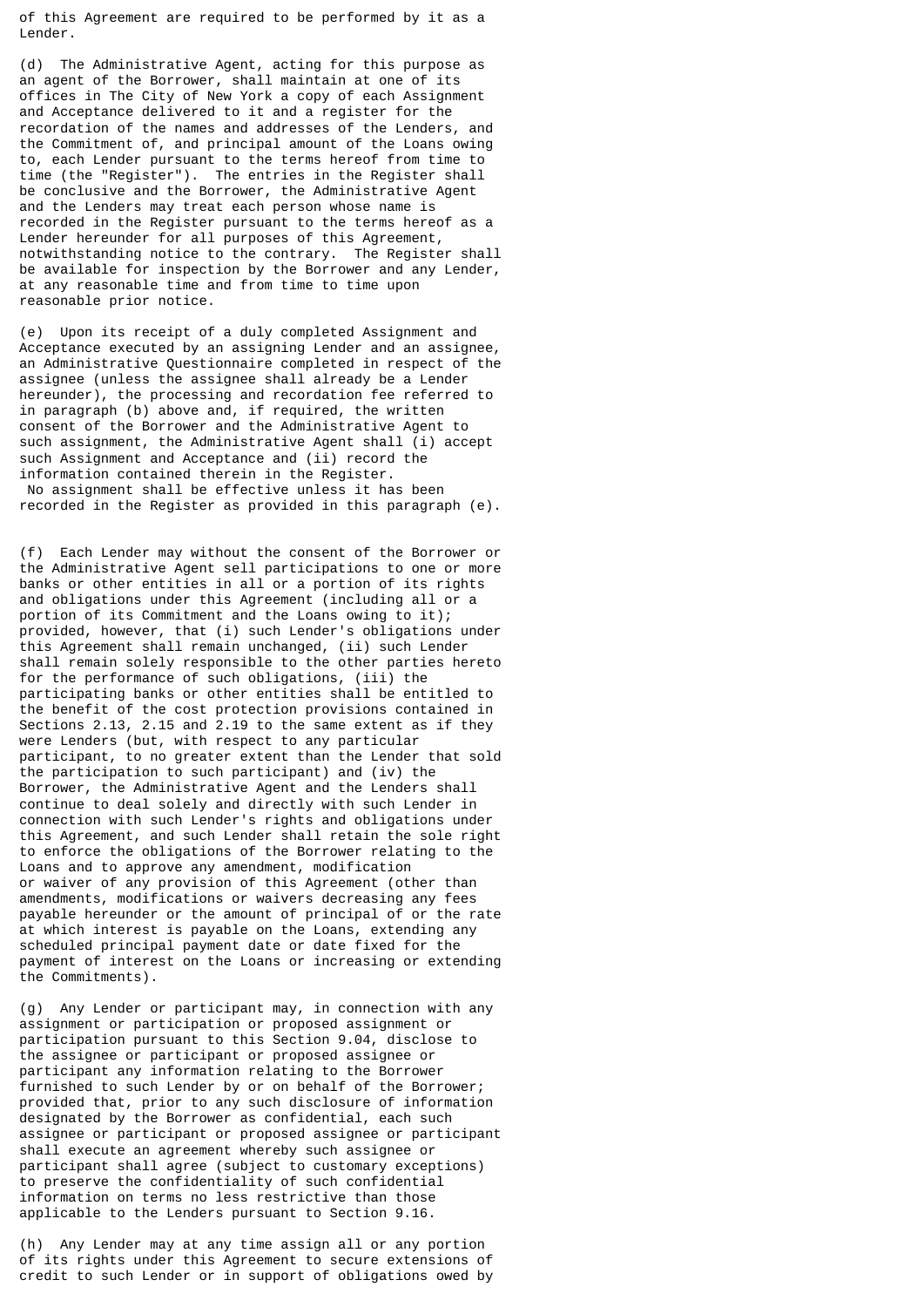such Lender; provided that no such assignment shall release a Lender from any of its obligations hereunder or substitute any such assignee for such Lender as a party hereto.

(i) Notwithstanding anything to the contrary contained herein, any Lender (a "Granting Lender") may grant to a special purpose funding vehicle (an "SPC"), identified as such in writing from time to time by the Granting Lender to the Administrative Agent and the Borrower, the option to provide to the Borrower all or any part of any Loan that such Granting Lender would otherwise be obligated to make to the Borrower pursuant to this Agreement; provided that (i) nothing herein shall constitute a commitment by any SPC to make any Loan and (ii) if an SPC elects not to exercise such option or otherwise fails to provide all or any part of such Loan, the Granting Lender shall be obligated to make such Loan pursuant to the terms hereof. The making of a Loan by an SPC hereunder shall utilize the Commitment of the Granting Lender to the same extent, and as if, such Loan were made by such Granting Lender. Each party hereto hereby agrees that no SPC shall be liable for any indemnity or similar payment obligation under this Agreement (all liability for which shall remain with the Granting Lender). In furtherance of the foregoing, each party hereto hereby agrees (which agreement shall survive the termination of this Agreement) that, prior to the date that is one year and one day after the payment in full of all outstanding commercial paper or other senior indebtedness of any SPC, it will not institute against, or join any other person in instituting against, such SPC any bankruptcy, reorganization, arrangement, insolvency or liquidation proceedings under the laws of the United States or any State thereof. In addition, notwithstanding anything to the contrary contained in this Section 9.04, any SPC may (i) with notice to, but without the prior written consent of, the Borrower and the Administrative Agent and without paying any processing fee therefor, assign all or a portion of its interests in any Loans to the Granting Lender or to any financial institutions (consented to by the Borrower and Administrative Agent) providing liquidity and/or credit support to or for the account of such SPC to support the funding or maintenance of Loans and (ii) disclose on a confidential basis any non-public information relating to its Loans to any rating agency, commercial paper dealer or provider of any surety, guarantee or credit or liquidity enhancement to such SPC.

(j) The Borrower shall not assign or delegate any of its rights or duties hereunder without the prior written consent of the Administrative Agent and each Lender, and any attempted assignment without such consent shall be null and void.

SECTION 9.05. Expenses; Indemnity. tc \l2 "SECTION 9.05. Expenses; Indemnity. (a) The Borrower agrees to pay all reasonable out-of-pocket expenses incurred by the Administrative Agent in connection with the syndication of the credit facilities provided for herein and the preparation and administration of this Agreement or in connection with any amendments, modifications or waivers of the provisions hereof (whether or not the transactions hereby or thereby contemplated shall be consummated) or incurred by the Administrative Agent or any Lender in connection with the enforcement or protection of its rights in connection with this Agreement or in connection with the Loans made hereunder, including the reasonable fees, charges and disbursements of Cravath, Swaine & Moore, counsel for the Administrative Agent, and, in connection with any such enforcement or protection, the reasonable fees, charges and disbursements of any other counsel for the Administrative Agent or any Lender.

(b) The Borrower agrees to indemnify the Administrative Agent, each Lender and each Related Party of any of the foregoing persons (each such person being called an "Indemnitee") against, and to hold each Indemnitee harmless from, any and all losses, claims, damages, liabilities and related expenses, including reasonable counsel fees,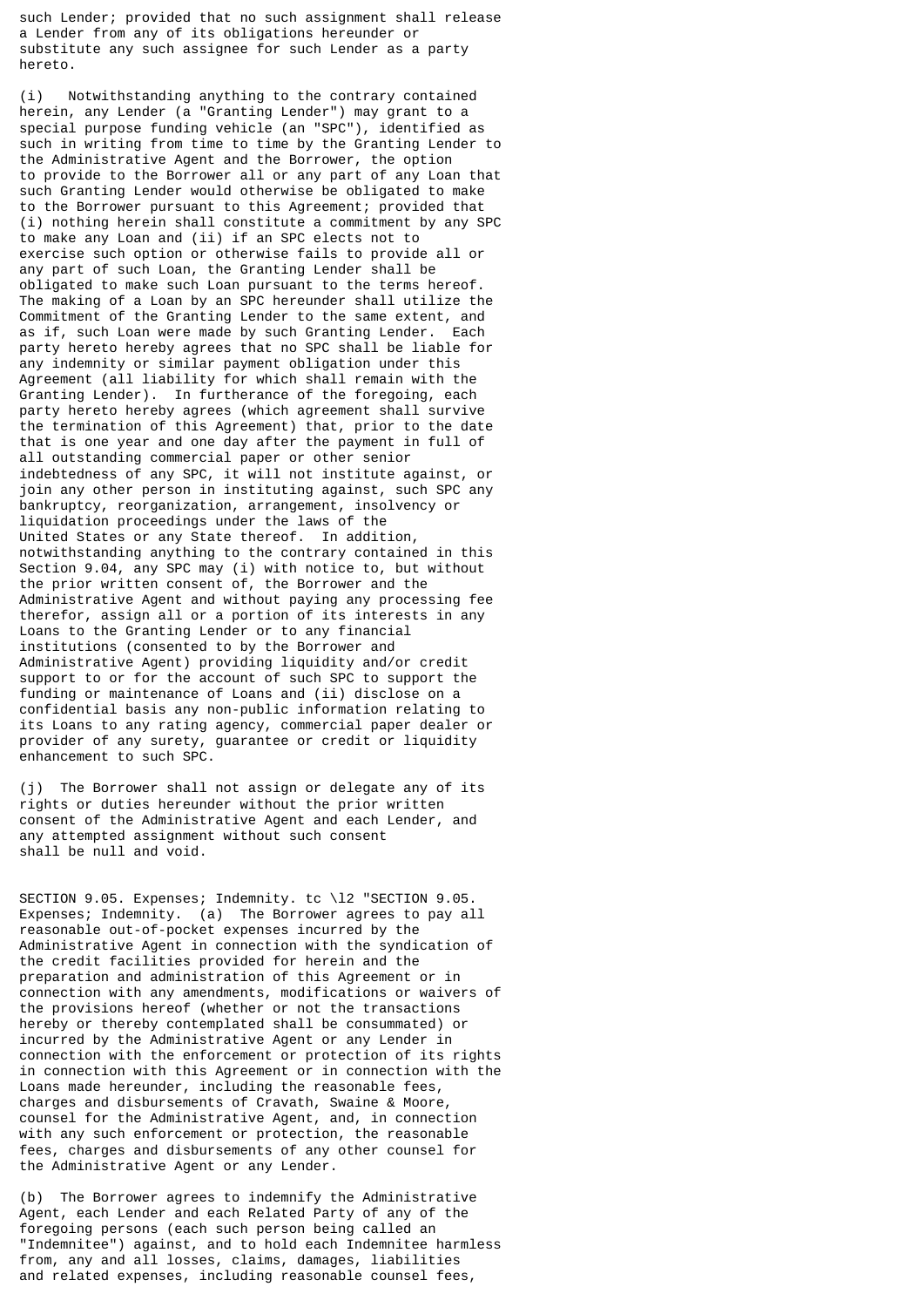charges and disbursements, incurred by or asserted against any Indemnitee (other than Taxes, Other Taxes or amounts that would be Other Taxes if imposed by the United States of America or any political subdivision thereof) arising out of, in any way connected with, or as a result of (i) the execution or delivery of this Agreement or any agreement or instrument contemplated thereby, the performance by the parties thereto of their respective obligations thereunder or the consummation of the Transactions and the other transactions contemplated thereby, (ii) the use of the proceeds of the Loans, or (iii) any claim, litigation, investigation or proceeding relating to any of the foregoing, whether or not any Indemnitee is a party thereto; provided that such indemnity shall not, as to any Indemnitee, be available to the extent that such losses, claims, damages, liabilities or related expenses (x) are determined by a court of competent jurisdiction by final and nonappealable judgment (a "Final Judgment") to have resulted from the gross negligence or wilful misconduct of such Indemnitee or (y) arise from any legal proceedings commenced against any Lender by any other Lender (other than legal proceedings against the Administrative Agent in its capacity as such) or in which a Final Judgment is rendered in the Borrower's favor against such Indemnitee.

(c) To the extent that the Borrower fails to pay any amount required to be paid by it to the Administrative Agent under paragraph (a) or (b) of this Section, each Lender severally agrees to pay to the Administrative Agent such Lender's pro rata share (determined as of the time that the applicable unreimbursed expense or indemnity payment is sought) of such unpaid amount; provided that the unreimbursed expense or indemnified loss, claim, damage, liability or related expense, as the case may be, was incurred by or asserted against the Administrative Agent in its capacity as such. For purposes hereof, a Lender's "pro rata share" shall be determined based upon its share of the sum of the Aggregate Revolving Credit Exposure and unused Commitments at the time.

(d) To the extent permitted by applicable law, the Borrower shall not assert, and hereby waives, any claim against any Indemnitee, on any theory of liability, for special, indirect, consequential or punitive damages (as opposed to direct or actual damages) arising out of, in connection with, or as a result of, this Agreement or any agreement or instrument contemplated hereby, the Transactions, any Loan or the use of the proceeds thereof.

(e) All amounts due under this Section 9.05 shall be payable not later than 15 days after written demand therefor.

SECTION 9.06. Right of Setoff. tc \l2 "SECTION 9.06. Right of Setoff. If an Event of Default shall have occurred and be continuing, each Lender is hereby authorized at any time and from time to time, except to the extent prohibited by law, to set off and apply any and all deposits (general or special, time or demand, provisional or final) at any time held and other indebtedness at any time owing by such Lender to or for the credit or the account of the Borrower against any of and all the obligations of the Borrower now or hereafter existing under this Agreement held by such Lender, irrespective of whether or not such Lender shall have made any demand under this Agreement and although such obligations may be unmatured. The rights of each Lender under this Section 9.06 are in addition to other rights and remedies (including other rights of setoff) which such Lender may have.

"SECTION 9.07. Applicable Law. THIS AGREEMENT SHALL BE CONSTRUED IN ACCORDANCE WITH AND GOVERNED BY THE LAWS OF THE STATE OF NEW YORK.

"SECTION 9.08. Waivers; Amendment. (a) No failure or delay of the Administrative Agent or any Lender in exercising any power or right hereunder shall operate as a waiver thereof, nor shall any single or partial exercise of any such right or power, or any abandonment or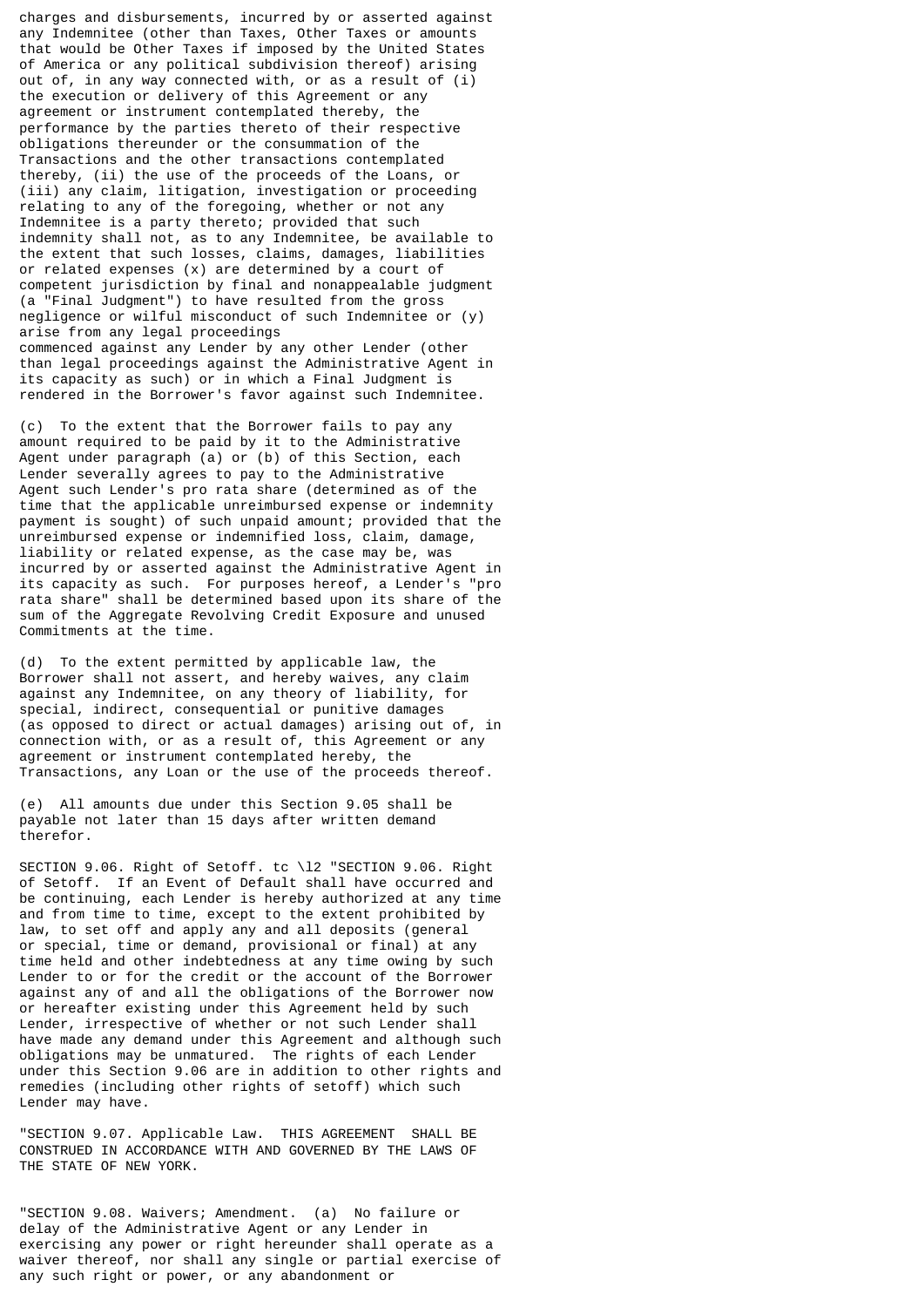discontinuance of steps to enforce such a right or power, preclude any other or further exercise thereof or the exercise of any other right or power. The rights and remedies of the Administrative Agent and the Lenders hereunder are cumulative and are not exclusive of any rights or remedies that they would otherwise have. No waiver of any provision of this Agreement or consent to any departure by the Borrower therefrom shall in any event be effective unless the same shall be permitted by paragraph (b) below, and then such waiver or consent shall be effective only in the specific instance and for the purpose for which given. No notice or demand on the Borrower in any case shall entitle the Borrower to any other or further notice or demand in similar or other circumstances.

(b) Neither this Agreement nor any provision hereof may be waived, amended or modified except pursuant to an agreement or agreements in writing entered into by the Borrower and the Required Lenders; provided, however, that no such agreement shall (i) decrease the principal amount of, or extend the maturity of or any scheduled principal payment date or date for the payment of any interest on any Loan, or waive or excuse any such payment or any part thereof, or decrease the rate of interest on any Loan, without the prior written consent of each Lender affected thereby, (ii) increase or extend the Commitment or decrease or extend the date for payment of any Fees of any Lender without the prior written consent of such Lender, (iii) amend or modify the pro rata requirements of Section 2.16, the provisions of Section 9.04(j), the provisions of this Section or the definition of the term "Required Lenders", without the prior written consent of each Lender or (iv) modify the protections afforded to an SPC pursuant to the provisions of Section 9.04(i) without the written consent of such SPC; provided further that no such agreement shall amend, modify or otherwise affect the rights or duties of the Administrative Agent hereunder without the prior written consent of the Administrative Agent.

SECTION 9.09. Interest Rate Limitation. Notwithstanding anything herein to the contrary, if at any time the interest rate applicable to any Loan, together with all fees, charges and other amounts which are treated as interest on such Loan under applicable law (collectively the "Charges"), shall exceed the maximum lawful rate (the "Maximum Rate") which may be contracted for, charged, taken, received or reserved by the Lender holding such Loan or participation in accordance with applicable law, the rate of interest payable in respect of such Loan or participation hereunder, together with all Charges payable in respect thereof, shall be limited to the Maximum Rate and, to the extent lawful, the interest and Charges that would have been payable in respect of such Loan or participation but were not payable as a result of the operation of this Section 9.09 shall be cumulated and the interest and Charges payable to such Lender in respect of other Loans or participations or periods shall be increased (but not above the Maximum Rate therefor) until such cumulated amount, together with interest thereon at the Federal Funds Effective Rate to the date of repayment, shall have been received by such Lender.

"SECTION 9.10. Entire Agreement. This Agreement and the Fee Letter dated November 29, 2001, between the Borrower and Credit Suisse First Boston, constitute the entire contract between the parties relative to the subject matter hereof. Any other previous agreement among the parties with respect to the subject matter hereof is superseded by this Agreement. Nothing in this Agreement, expressed or implied, is intended to confer upon any person (other than the parties hereto, their respective successors and assigns permitted hereunder and, to the extent expressly contemplated hereby, the Related Parties of each of the Administrative Agent and the Lenders) any rights, remedies, obligations or liabilities under or by reason of this Agreement.

"SECTION 9.11. WAIVER OF JURY TRIAL. EACH PARTY HERETO HEREBY WAIVES, TO THE FULLEST EXTENT PERMITTED BY APPLICABLE LAW, ANY RIGHT IT MAY HAVE TO A TRIAL BY JURY IN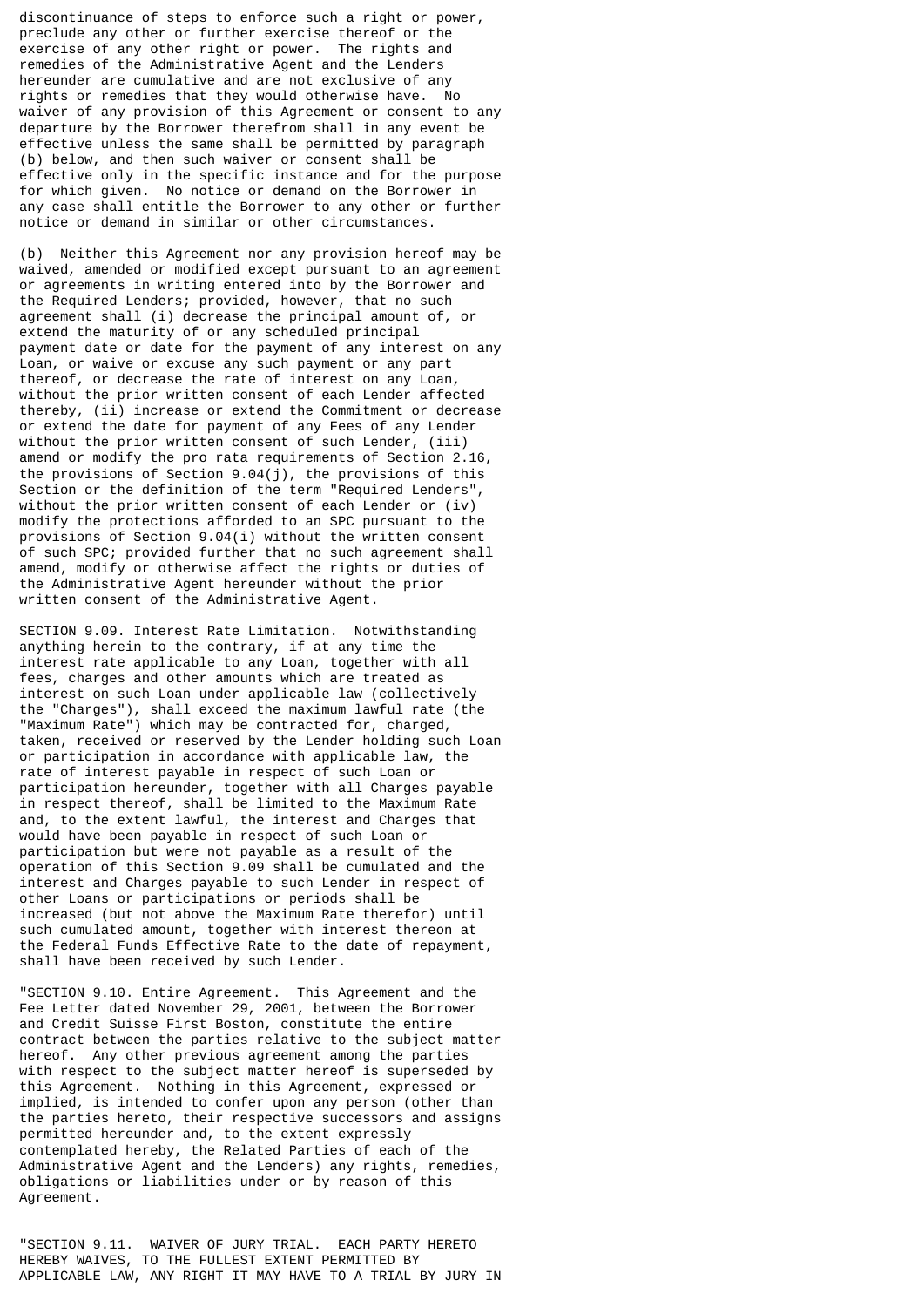RESPECT OF ANY LITIGATION DIRECTLY OR INDIRECTLY ARISING OUT OF, UNDER OR IN CONNECTION WITH THIS AGREEMENT. EACH PARTY HERETO (A) CERTIFIES THAT NO REPRESENTATIVE, AGENT OR ATTORNEY OF ANY OTHER PARTY HAS REPRESENTED, EXPRESSLY OR OTHERWISE, THAT SUCH OTHER PARTY WOULD NOT, IN THE EVENT OF LITIGATION, SEEK TO ENFORCE THE FOREGOING WAIVER AND (B) ACKNOWLEDGES THAT IT AND THE OTHER PARTIES HERETO HAVE BEEN INDUCED TO ENTER INTO THIS AGREEMENT BY, AMONG OTHER THINGS, THE MUTUAL WAIVERS AND CERTIFICATIONS IN THIS SECTION 9.11.

"SECTION 9.12. Severability. In the event any one or more of the provisions contained in this Agreement should be held invalid, illegal or unenforceable in any respect, the validity, legality and enforceability of the remaining provisions contained herein and therein shall not in any way be affected or impaired thereby (it being understood that the invalidity of a particular provision in a particular jurisdiction shall not in and of itself affect the validity of such provision in any other jurisdiction). The parties shall endeavor in good-faith negotiations to replace the invalid, illegal or unenforceable provisions with valid provisions the economic effect of which comes as close as possible to that of the invalid, illegal or unenforceable provisions.

"SECTION 9.13. Counterparts. This Agreement may be executed in counterparts (and by different parties hereto on different counterparts), each of which shall constitute an original but all of which when taken together shall constitute a single contract, and shall become effective as provided in Section 9.03. Delivery of an executed signature page to this Agreement by facsimile transmission shall be as effective as delivery of a manually signed counterpart of this Agreement.

"SECTION 9.14. Headings. Article and Section headings and the Table of Contents used herein are for convenience of reference only, are not part of this Agreement and are not to affect the construction of, or to be taken into consideration in interpreting, this Agreement.

"SECTION 9.15. Jurisdiction; Consent to Service of Process. (a) The Borrower hereby irrevocably and unconditionally submits, for itself and its property, to the nonexclusive jurisdiction of any New York State court or Federal court of the United States of America sitting in New York City, and any appellate court from any thereof, in any action or proceeding arising out of or relating to this Agreement, or for recognition or enforcement of any judgment, and each of the parties hereto hereby irrevocably and unconditionally agrees that all claims in respect of any such action or proceeding may be heard and determined in such New York State or, to the extent permitted by law, in such Federal court. Each of the parties hereto agrees that a final judgment in any such action or proceeding shall be conclusive and may be enforced in other jurisdictions by suit on the judgment or in any other manner provided by law. Nothing in this Agreement shall affect any right that the Administrative Agent or any Lender may otherwise have to bring any action or proceeding relating to this Agreement against the Borrower or its properties in the courts of any jurisdiction.

(b) The Borrower hereby irrevocably and unconditionally waives, to the fullest extent it may legally and effectively do so, any objection which it may now or hereafter have to the laying of venue of any suit, action or proceeding arising out of or relating to this Agreement in any New York State or Federal court. Each of the parties hereto hereby irrevocably waives, to the fullest extent permitted by law, the defense of an inconvenient forum to the maintenance of such action or proceeding in any such court.

(c) Each party to this Agreement irrevocably consents to service of process in the manner provided for notices in Section 9.01. Nothing in this Agreement will affect the right of any party to this Agreement to serve process in any other manner permitted by law.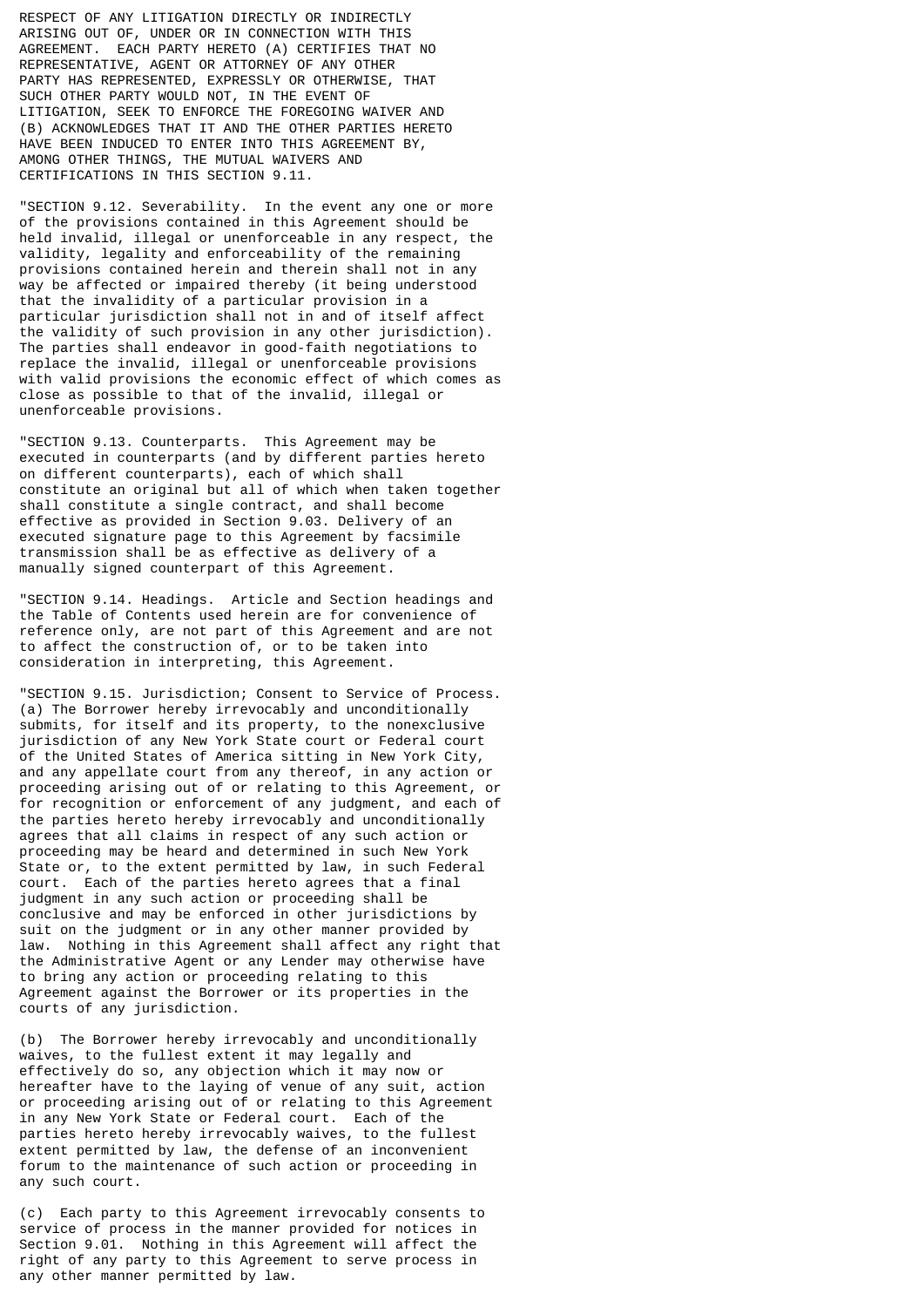"SECTION 9.16. Confidentiality. Each of the administrative Agent and the Lenders agrees to maintain the confidentiality of the Information (as defined below), except that Information may be disclosed (a) to its and its Affiliates' officers, directors, employees and agents, including accountants, legal counsel and other advisors who need to know such Information in connection with its role as Administrative Agent or Lender (as the case may be) hereunder (it being understood that the persons to whom such disclosure is made will be informed of the confidential nature of such Information and instructed to keep such Information confidential), (b) to the extent requested by any regulatory authority or quasi-regulatory authority (such as the National Association of Insurance Commissioners) (provided that, to the extent permitted by applicable law and practicable under the circumstances, such person will first inform the Borrower of any such request), (c) to the extent required by applicable laws or regulations or by any subpoena or similar legal process (provided that, to the extent permitted by applicable law, such person will promptly notify the Borrower of such requirement as far in advance of its disclosure as is practicable to enable the Borrower to seek a protective order and, to the extent practicable, such person will cooperate with the Borrower in seeking any such order), (d) in connection with the exercise of any remedies hereunder or any suit, action or proceeding relating to the enforcement of its rights hereunder, (e) subject to an agreement containing provisions substantially the same as those of this Section 9.16, to (i) any actual or prospective assignee of or participant in any of its rights or obligations under this Agreement or (ii) any actual or prospective counterparty (or its advisors) to any credit default swap or similar credit derivative transaction relating to the obligations of the Borrower under this Agreement, (f) with the consent of the Borrower or (g) to the extent such Information becomes publicly available other than as a result of a breach of this Section 9.16. For the purposes of this Section, "Information" shall mean all information received from the Borrower and related to the Borrower or its business, other than any such information that was available to the Administrative Agent or any Lender on a nonconfidential basis prior to its disclosure by the Borrower. Each of the Administrative Agent and the Lenders agrees that, except as expressly provided in this Section 9.16, it will use Information only in connection with its role as Administrative Agent or Lender (as the case may be) hereunder.

"SECTION 9.17. Termination of Existing Credit Agreement . The Borrower and each of the Lenders that is also a Lender (as defined in the Existing Credit Agreement) party to the Existing Credit Agreement agree that the Commitments (as defined in the Existing Credit Agreement) shall be terminated in their entirety on the Closing Date in accordance with the terms thereof, subject only to this Section 9.17. Each of such Lenders waives (a) any requirement of notice of such termination pursuant to Section 2.04(a) of the Existing Credit Agreement and (b) any claim to any facility fees under the Existing Credit Agreement for any day on or after the Closing Date. The Borrower (i) represents and warrants that (x) after giving effect to the preceding sentences of this Section 9.17, the commitments under the Existing Credit Agreement will be terminated effective not later than the Closing Date and (y) no loans will be, as of the Closing Date, outstanding under the Existing Credit Agreement and (ii) covenants that all accrued and unpaid facility fees and other amounts due and payable under the Existing Credit Agreement shall have been paid on or prior to the Closing Date.

IN WITNESS WHEREOF, the parties hereto have caused this Agreement to be duly executed by their respective authorized officers as of the day and year first above written.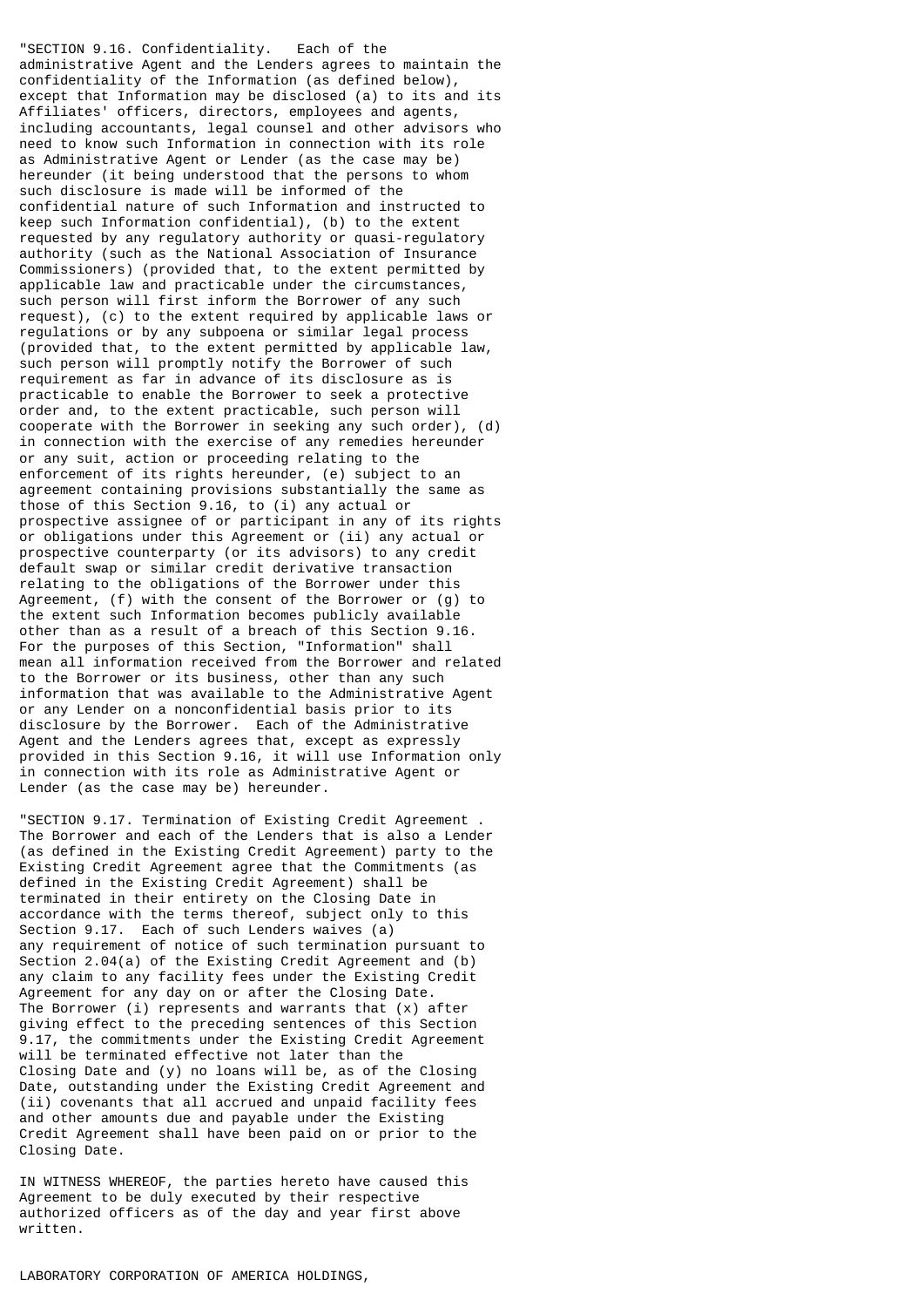by \_\_\_\_\_\_\_\_\_\_\_\_\_\_\_\_\_\_\_\_\_\_\_\_\_ Name: Title: CREDIT SUISSE FIRST BOSTON, as Administrative Agent,  $by:$  Name: Title: by: $\sqcup$  Name: Title: CREDIT SUISSE FIRST BOSTON, CAYMAN ISLANDS BRANCH,  $by:$ Name: Title:  $by:$  Name: Title: SIGNATURE PAGE TO LABORATORY CORPORATION OF AMERICA HOLDINGS 364-DAY CREDIT AGREEMENT DATED AS OF FEBRUARY 20, 2002 NAME OF LENDER: \_\_\_\_\_\_\_\_\_\_\_\_\_\_\_\_\_\_\_\_\_\_\_\_\_\_  $by:$  Name: Title: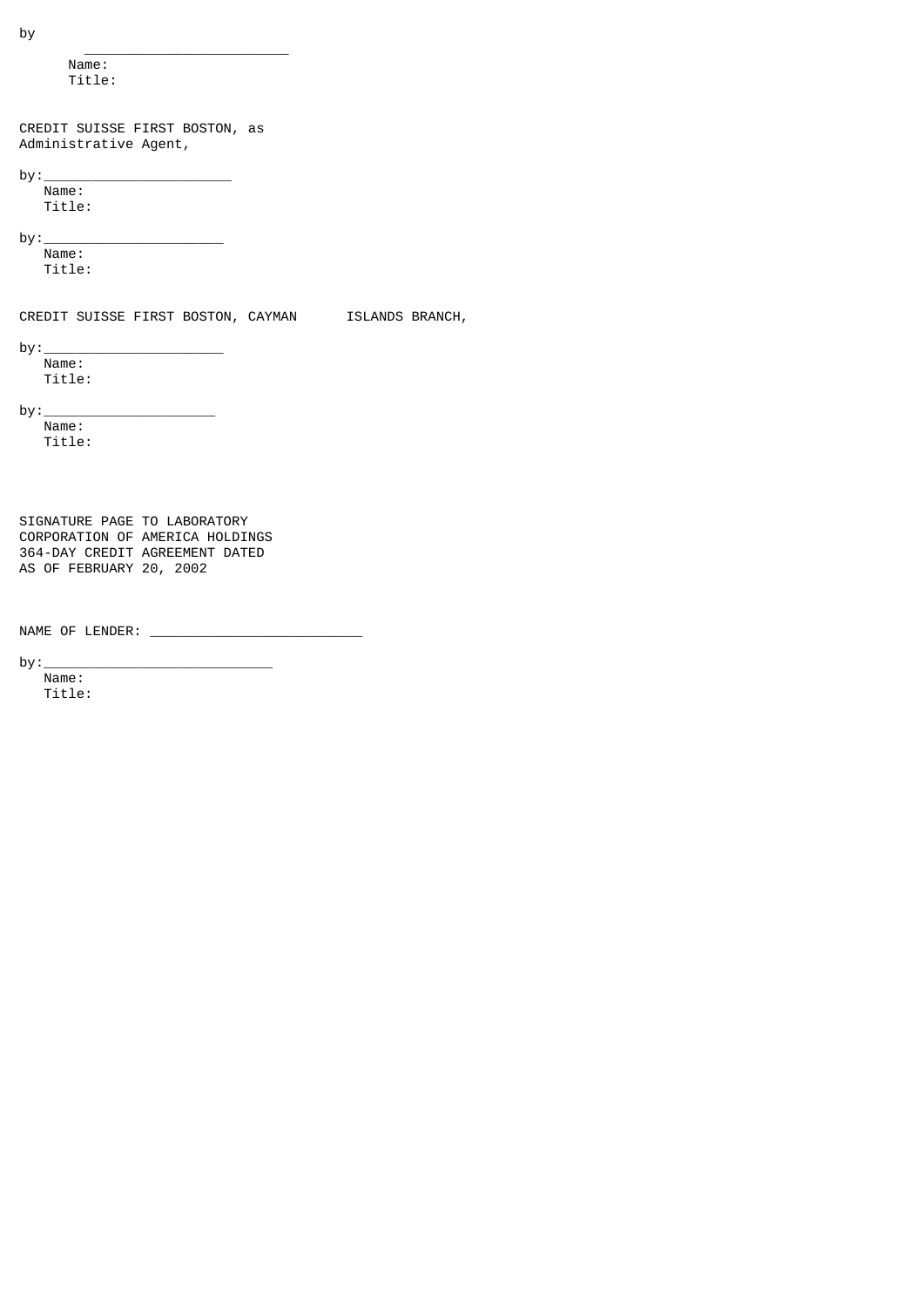# LABORATORY CORPORATION OF AMERICA HOLDINGS AND SUBSIDIARIES SUBSIDIARY LISTING

# EXHIBIT 21

The following table sets forth the subsidiaries of Laboratory Corporation of America Holdings on December 31, 2001. The financial statements of all subsidiaries are included in the consolidated statements of Laboratory Corporation of America Holdings and Subsidiaries. Organized under the laws of the state of:

| Laboratory Corporation of America Holdings  | Delaware       |
|---------------------------------------------|----------------|
| Laboratory Corporation of America           | Delaware       |
| Tower Collection Center, Inc.               | Delaware       |
| Executive Tower Travel, Inc.                | Delaware       |
| Lab Delivery Service of New York City, Inc. | New York       |
| LabCorp Delaware, Inc.                      | Delaware       |
| LabCorp Limited                             | United Kingdom |
| LabCorp, BVBA                               | Belgium        |
| PoisonLAB, Inc.                             | California     |
| National Genetics Institute, Inc.           | California     |
| Path Lab Holdings, Inc.                     | Delaware       |
| Path Lab, Inc.                              | New Hampshire  |
| LTC Services & Holdings, Inc.               | New Hampshire  |
| Center for Genetic Services, Inc.           | Texas          |
| Viro-Med Laboratories, Inc.                 | Minnesota      |
| MWorld, Inc.                                | New York       |
| Burt Medical Laboratory, Inc.               | Connecticut    |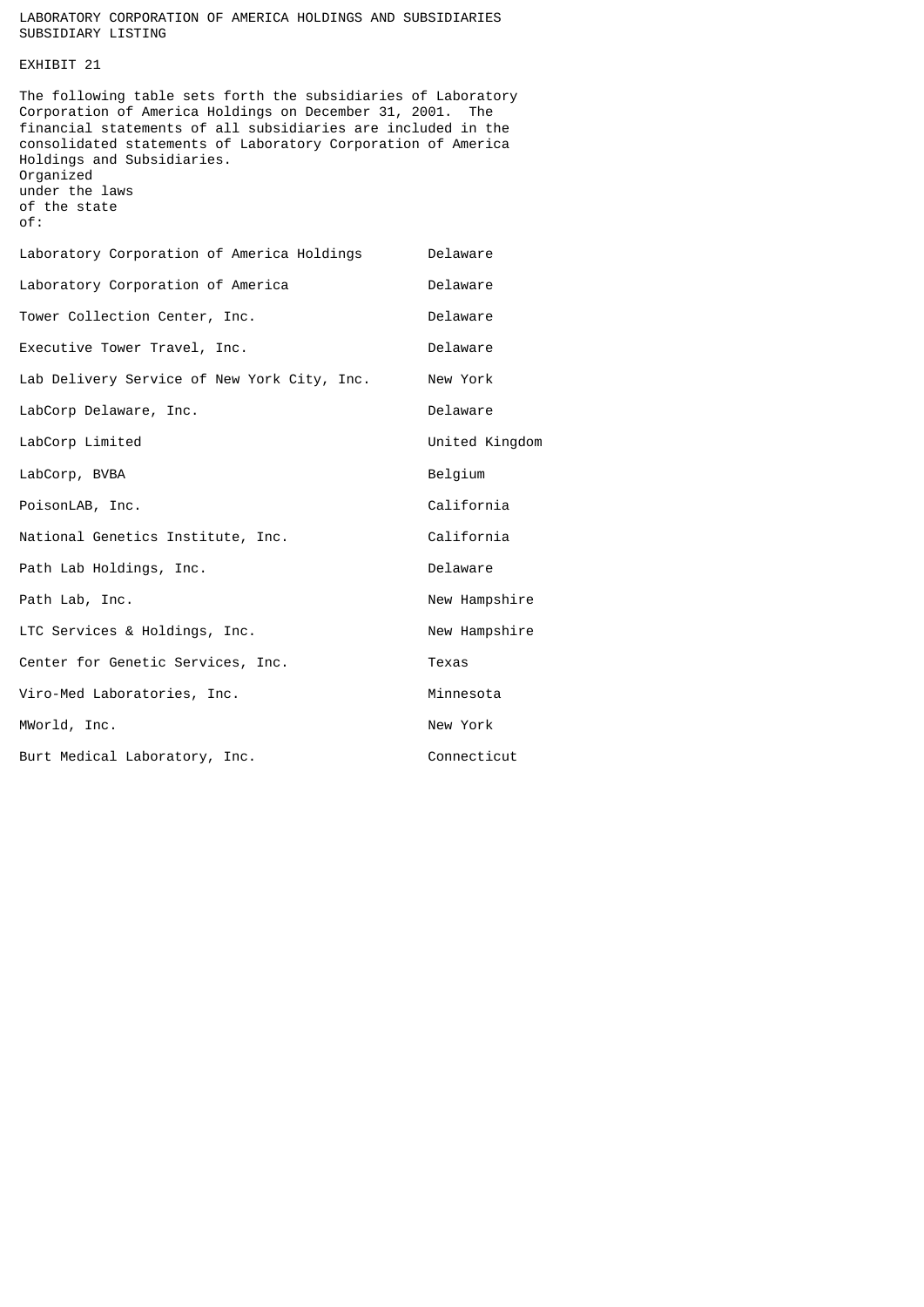Consent of Independent Accountants

We hereby consent to the incorporation by reference in the Registration Statement on Form S-3 (No. 333-71896) and Forms S-8 (No. 33-43006, No. 33-55065, No. 333-38608, No. 333-39731, No. 333-39735, No. 333-94329, and No. 333-94331) of Laboratory Corporation of America Holdings of our report dated February 8, 2002, except for Note 10, as to which the date is February 20, 2002 relating to the financial statements and financial statement schedule, which appear in this Form 10-K.

PricewaterhouseCoopers LLP

Charlotte, North Carolina March 18, 2002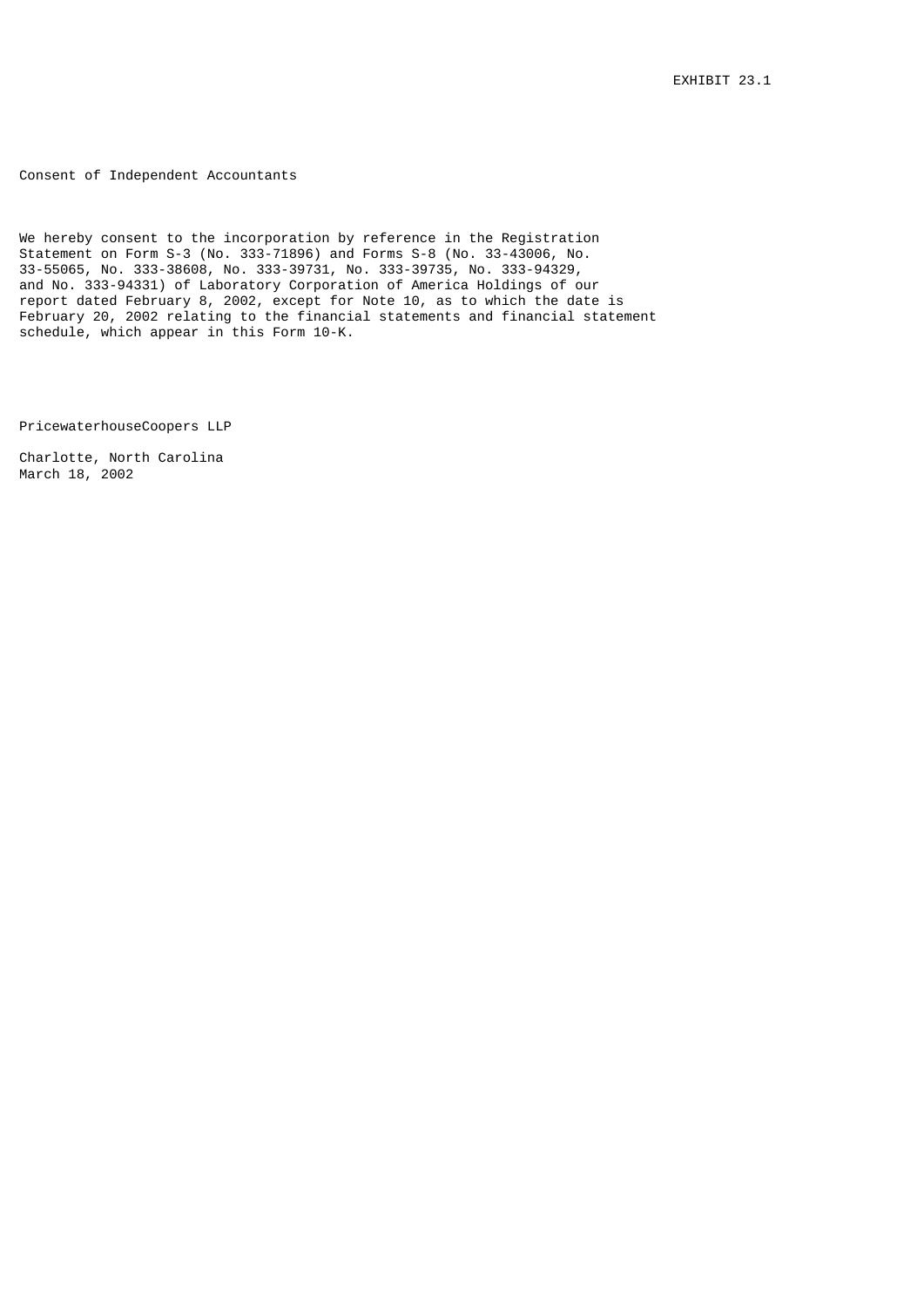KNOWN ALL MEN BY THESE PRESENTS, that the undersigned hereby constitutes and appoints Bradford T. Smith his true and lawful attorney-in-fact and agent, with full power of substitution, for him and in his name, place and stead, in any and all capacities, in connection with the Laboratory Corporation of America Holdings (the "Corporation") Annual Report on Form 10-K for the year ended December 31, 2001 under the Securities Exchange Act of 1934, as amended, including, without limiting the generality of the foregoing, to sign the Form 10-K in the name and on behalf of the Corporation or on behalf of the undersigned as a director or officer of the Corporation, and any amendments to the Form 10-K and any instrument, contract, document or other writing, of or in connection with the Form 10-K or amendments thereto, and to file the same, with all exhibits thereto, and other documents in connection therewith, including this power of attorney, with the Securities and Exchange Commission and any applicable securities exchange or securities self-regulatory body, granting unto said attorneys-in-fact and agents, each acting alone, full power and authority to do and perform each and every act and thing requisite and necessary to be done in and about the premises, as fully to all intents and purposes as he might or could do in person, hereby ratifying and confirming all that said attorney-in-fact and agents, each acting alone, or his substitute or substitutes, may lawfully do or cause to be done by virtue hereof.

IN WITNESS WHEREOF, the undersigned has signed these presents this 28th day of February, 2002.

 By:/s/ JEAN-LUC BELINGARD --------------------------

Jean-Luc Belingard

EXHIBIT 24.2

### POWER OF ATTORNEY

KNOWN ALL MEN BY THESE PRESENTS, that the undersigned hereby constitutes and appoints Bradford T. Smith his true and lawful attorney-in-fact and agent, with full power of substitution, for him and in his name, place and stead, in any and all capacities, in connection with the Laboratory Corporation of America Holdings (the "Corporation") Annual Report on Form 10-K for the year ended December 31, 2001 under the Securities Exchange Act of 1934, as amended, including, without limiting the generality of the foregoing, to sign the Form 10-K in the name and on behalf of the Corporation or on behalf of the undersigned as a director or officer of the Corporation, and any amendments to the Form 10-K and any instrument, contract, document or other writing, of or in connection with the Form 10-K or amendments thereto, and to file the same, with all exhibits thereto, and other documents in connection therewith, including this power of attorney, with the Securities and Exchange Commission and any applicable securities exchange or securities self-regulatory body, granting unto said attorneys-in-fact and agents, each acting alone, full power and authority to do and perform each and every act and thing requisite and necessary to be done in and about the premises, as fully to all intents and purposes as he might or could do in person, hereby ratifying and confirming all that said attorney-in-fact and agents, each acting alone, or his substitute or substitutes, may lawfully do or cause to be done by virtue hereof.

IN WITNESS WHEREOF, the undersigned has signed these presents this 26th day of February, 2002.

> By:/s/ WENDY E. LANE --------------------- Wendy E. Lane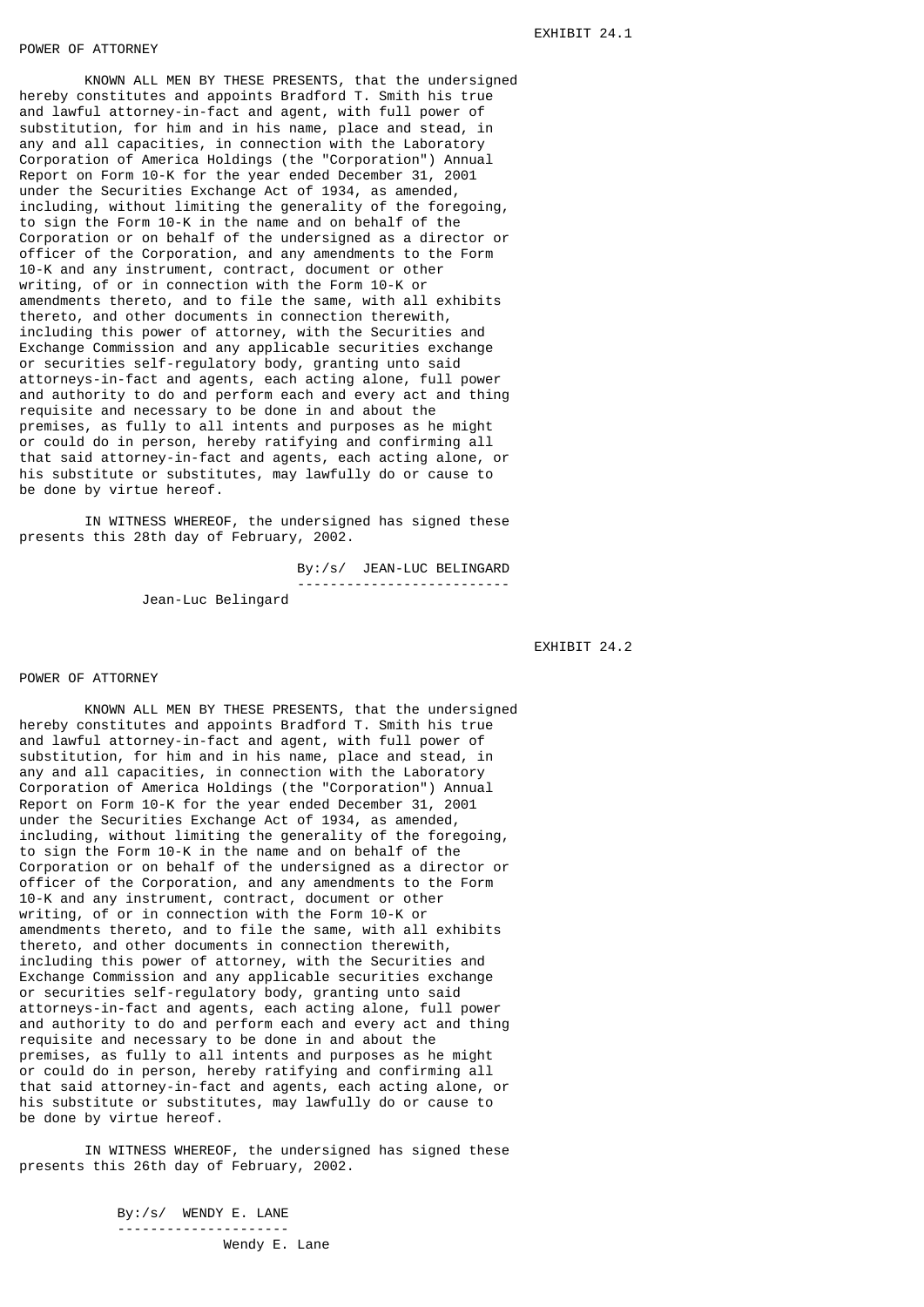## POWER OF ATTORNEY

KNOWN ALL MEN BY THESE PRESENTS, that the undersigned hereby constitutes and appoints Bradford T. Smith his true and lawful attorney-in-fact and agent, with full power of substitution, for him and in his name, place and stead, in any and all capacities, in connection with the Laboratory Corporation of America Holdings (the "Corporation") Annual Report on Form 10-K for the year ended December 31, 2001 under the Securities Exchange Act of 1934, as amended, including, without limiting the generality of the foregoing, to sign the Form 10-K in the name and on behalf of the Corporation or on behalf of the undersigned as a director or officer of the Corporation, and any amendments to the Form 10-K and any instrument, contract, document or other writing, of or in connection with the Form 10-K or amendments thereto, and to file the same, with all exhibits thereto, and other documents in connection therewith, including this power of attorney, with the Securities and Exchange Commission and any applicable securities exchange or securities self-regulatory body, granting unto said attorneys-in-fact and agents, each acting alone, full power and authority to do and perform each and every act and thing requisite and necessary to be done in and about the premises, as fully to all intents and purposes as he might or could do in person, hereby ratifying and confirming all that said attorney-in-fact and agents, each acting alone, or his substitute or substitutes, may lawfully do or cause to be done by virtue hereof.

IN WITNESS WHEREOF, the undersigned has signed these presents this 21st day of February, 2002.

> By: /s/ ROBERT E. MITTELSTAEDT ------------------------------- Robert E. Mittelstaedt

> > EXHIBIT 24.4

## POWER OF ATTORNEY

KNOWN ALL MEN BY THESE PRESENTS, that the undersigned hereby constitutes and appoints Bradford T. Smith his true and lawful attorney-in-fact and agent, with full power of substitution, for him and in his name, place and stead, in any and all capacities, in connection with the Laboratory Corporation of America Holdings (the "Corporation") Annual Report on Form 10-K for the year ended December 31, 2001 under the Securities Exchange Act of 1934, as amended, including, without limiting the generality of the foregoing, to sign the Form 10-K in the name and on behalf of the Corporation or on behalf of the undersigned as a director or officer of the Corporation, and any amendments to the Form 10-K and any instrument, contract, document or other writing, of or in connection with the Form 10-K or amendments thereto, and to file the same, with all exhibits thereto, and other documents in connection therewith, including this power of attorney, with the Securities and Exchange Commission and any applicable securities exchange or securities self-regulatory body, granting unto said attorneys-in-fact and agents, each acting alone, full power and authority to do and perform each and every act and thing requisite and necessary to be done in and about the premises, as fully to all intents and purposes as he might or could do in person, hereby ratifying and confirming all that said attorney-in-fact and agents, each acting alone, or his substitute or substitutes, may lawfully do or cause to be done by virtue hereof.

IN WITNESS WHEREOF, the undersigned has signed these presents this 21st day of February, 2002.

 By:/s/ JAMES B. POWELL, MD ---------------------------

James B. Powell, MD